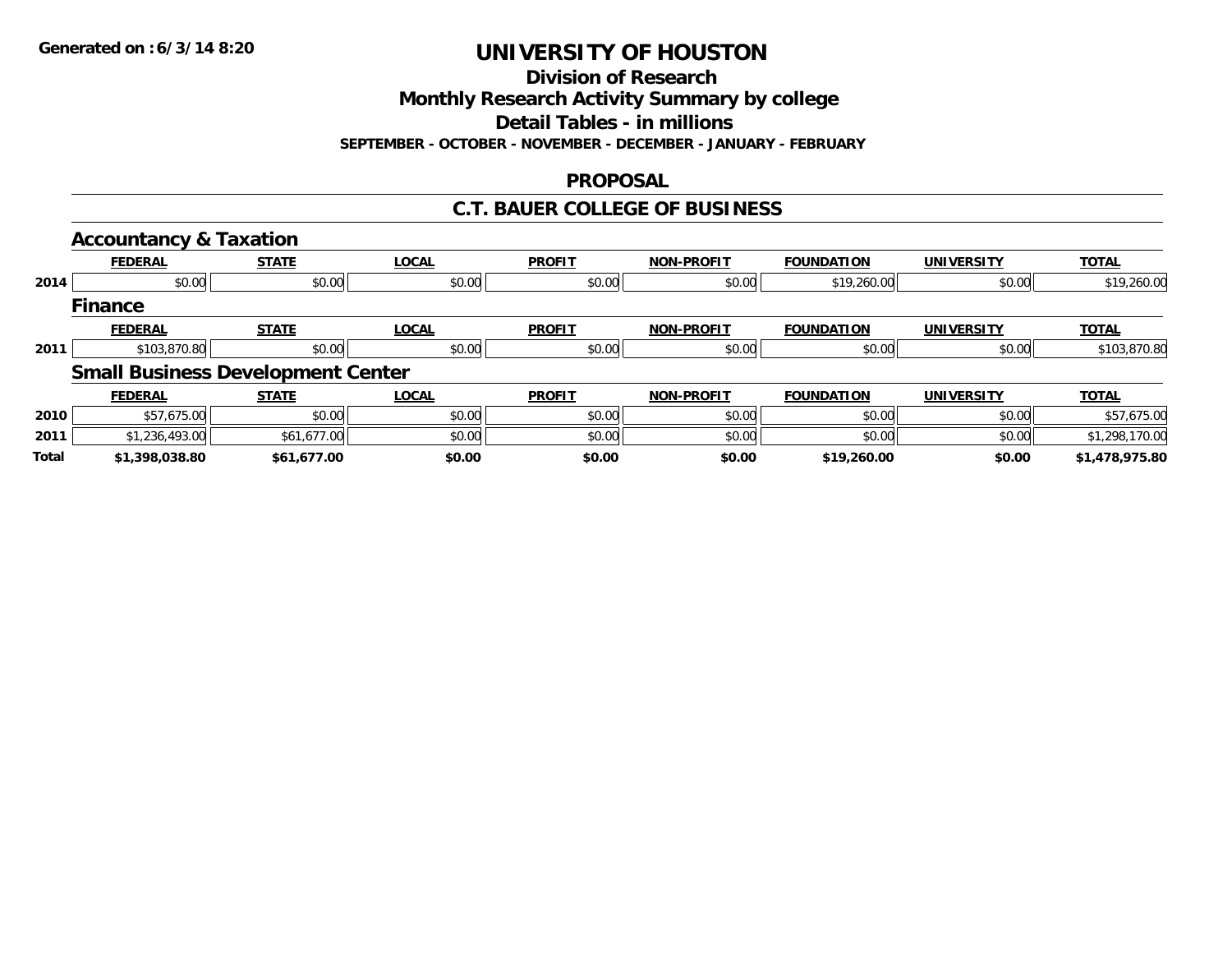## **Division of Research Monthly Research Activity Summary by college Detail Tables - in millions**

#### **SEPTEMBER - OCTOBER - NOVEMBER - DECEMBER - JANUARY - FEBRUARY**

### **PROPOSAL**

### **COLLEGE OF ARCHITECTURE**

|       | <b>Architecture</b> |              |              |               |                   |                   |                   |                |
|-------|---------------------|--------------|--------------|---------------|-------------------|-------------------|-------------------|----------------|
|       | <b>FEDERAL</b>      | <b>STATE</b> | <b>LOCAL</b> | <b>PROFIT</b> | <b>NON-PROFIT</b> | <b>FOUNDATION</b> | <b>UNIVERSITY</b> | <b>TOTAL</b>   |
| 2010  | \$2,188,991.10      | \$0.00       | \$0.00       | \$0.00        | \$0.00            | \$0.00            | \$0.00            | \$2,188,991.10 |
| 2011  | \$1,477,696.68      | \$0.00       | \$0.00       | \$5,000.00    | \$0.00            | \$25,000.00       | \$0.00            | \$1,507,696.68 |
| 2012  | \$140,758.05        | \$0.00       | \$0.00       | \$0.00        | \$0.00            | \$0.00            | \$0.00            | \$140,758.05   |
| 2013  | \$89,843.25         | \$0.00       | \$0.00       | \$0.00        | \$0.00            | \$0.00            | \$0.00            | \$89,843.25    |
| 2014  | \$0.00              | \$0.00       | \$0.00       | \$0.00        | \$19,925.20       | \$0.00            | \$0.00            | \$19,925.20    |
| Total | \$3,897,289.08      | \$0.00       | \$0.00       | \$5,000.00    | \$19,925.20       | \$25,000.00       | \$0.00            | \$3,947,214.28 |

## **Architecture**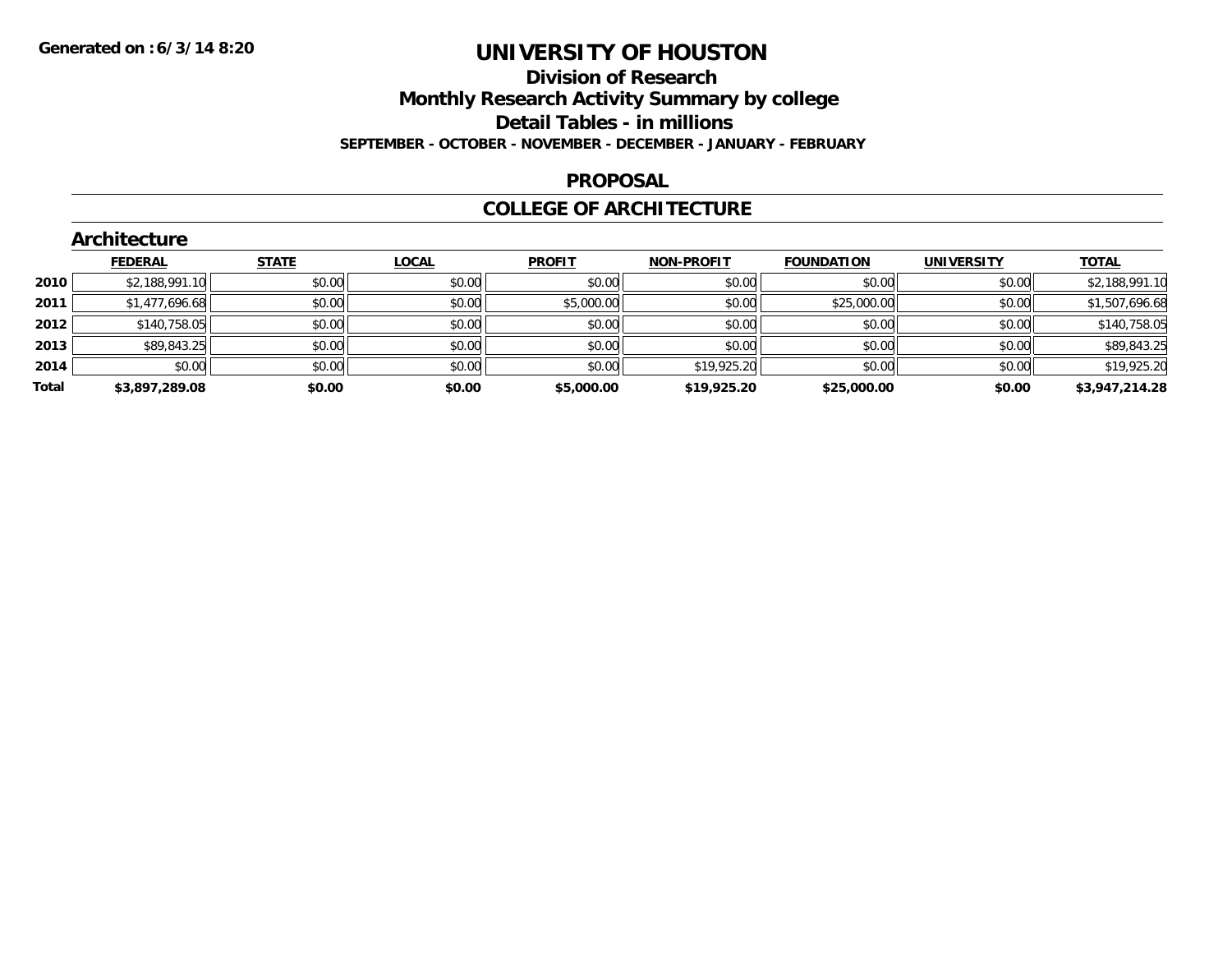## **Division of ResearchMonthly Research Activity Summary by college**

#### **Detail Tables - in millions**

**SEPTEMBER - OCTOBER - NOVEMBER - DECEMBER - JANUARY - FEBRUARY**

### **PROPOSAL**

## **COLLEGE OF EDUCATION**

## **Consistency Mgmt and Coop Disc**

|      | <b>FEDERAL</b>                                       | <b>STATE</b>   | <b>LOCAL</b> | <b>PROFIT</b> | <b>NON-PROFIT</b> | <b>FOUNDATION</b> | <b>UNIVERSITY</b> | <b>TOTAL</b>   |
|------|------------------------------------------------------|----------------|--------------|---------------|-------------------|-------------------|-------------------|----------------|
| 2010 | \$65,632.50                                          | \$0.00         | \$37,786.00  | \$0.00        | \$115,778.00      | \$0.00            | \$0.00            | \$219,196.50   |
| 2011 | \$0.00                                               | \$0.00         | \$295,410.00 | \$0.00        | \$152,868.00      | \$0.00            | \$0.00            | \$448,278.00   |
| 2012 | \$4,176,056.65                                       | \$0.00         | \$30,000.00  | \$0.00        | \$84,725.00       | \$0.00            | \$0.00            | \$4,290,781.65 |
| 2013 | \$2,480,018.64                                       | \$0.00         | \$0.00       | \$0.00        | \$0.00            | \$0.00            | \$0.00            | \$2,480,018.64 |
| 2014 | \$2,482,766.34                                       | \$0.00         | \$235,590.00 | \$0.00        | \$0.00            | \$0.00            | \$0.00            | \$2,718,356.34 |
|      | <b>Curriculum and Instruction</b>                    |                |              |               |                   |                   |                   |                |
|      | <b>FEDERAL</b>                                       | <b>STATE</b>   | <b>LOCAL</b> | <b>PROFIT</b> | <b>NON-PROFIT</b> | <b>FOUNDATION</b> | <b>UNIVERSITY</b> | <b>TOTAL</b>   |
| 2010 | \$183,541.75                                         | \$322,538.00   | \$0.00       | \$0.00        | \$0.00            | \$39,952.00       | \$0.00            | \$546,031.75   |
| 2011 | \$4,103,792.00                                       | \$1,192,734.00 | \$0.00       | \$0.00        | \$75,000.00       | \$0.00            | \$246,279.00      | \$5,617,805.00 |
| 2012 | \$2,161,385.90                                       | \$714,991.00   | \$120,000.00 | \$0.00        | \$57,153.00       | \$0.00            | \$1,024,174.00    | \$4,077,703.90 |
| 2013 | \$2,065,964.50                                       | \$351,775.00   | \$0.00       | \$0.00        | \$15,825.00       | \$0.00            | \$258,964.50      | \$2,692,529.00 |
| 2014 | \$581,181.60                                         | \$2,081,832.00 | \$21,958.00  | \$0.00        | \$480,000.00      | \$50,000.00       | \$380,999.00      | \$3,595,970.60 |
|      | Dean, Education                                      |                |              |               |                   |                   |                   |                |
|      | <b>FEDERAL</b>                                       | <b>STATE</b>   | <b>LOCAL</b> | <b>PROFIT</b> | <b>NON-PROFIT</b> | <b>FOUNDATION</b> | <b>UNIVERSITY</b> | <b>TOTAL</b>   |
| 2014 | \$0.00                                               | \$258,000.00   | \$0.00       | \$0.00        | \$0.00            | \$0.00            | \$0.00            | \$258,000.00   |
|      | <b>Educational Leadership &amp; Cultural Studies</b> |                |              |               |                   |                   |                   |                |
|      | <b>FEDERAL</b>                                       | <b>STATE</b>   | <b>LOCAL</b> | <b>PROFIT</b> | <b>NON-PROFIT</b> | <b>FOUNDATION</b> | <b>UNIVERSITY</b> | <b>TOTAL</b>   |
| 2010 | \$0.00                                               | \$0.00         | \$0.00       | \$0.00        | \$0.00            | \$169,377.00      | \$0.00            | \$169,377.00   |
|      | <b>Educational Psychology</b>                        |                |              |               |                   |                   |                   |                |
|      | <b>FEDERAL</b>                                       | <b>STATE</b>   | <b>LOCAL</b> | <b>PROFIT</b> | <b>NON-PROFIT</b> | <b>FOUNDATION</b> | <b>UNIVERSITY</b> | <b>TOTAL</b>   |
| 2010 | \$6,956,134.05                                       | \$1,513,499.90 | \$0.00       | \$118,211.00  | \$188,241.00      | \$0.00            | \$201,757.00      | \$8,977,842.95 |
| 2011 | \$4,226,415.00                                       | \$485,699.60   | \$0.00       | \$0.00        | \$0.00            | \$510,310.65      | \$0.00            | \$5,222,425.25 |
| 2012 | \$4,916,811.26                                       | \$1,562,159.00 | \$0.00       | \$0.00        | \$32,160.00       | \$87,667.00       | \$1,518,602.74    | \$8,117,400.00 |
| 2013 | \$2,753,962.00                                       | \$71,610.00    | \$0.00       | \$0.00        | \$0.00            | \$387,327.00      | \$459,945.50      | \$3,672,844.50 |
| 2014 | \$4,826,223.50                                       | \$814,606.00   | \$27,400.00  | \$0.00        | \$5,000.00        | \$0.00            | \$620,119.00      | \$6,293,348.50 |
|      | <b>Institute for Urban Education</b>                 |                |              |               |                   |                   |                   |                |
|      | <b>FEDERAL</b>                                       | <b>STATE</b>   | <b>LOCAL</b> | <b>PROFIT</b> | <b>NON-PROFIT</b> | <b>FOUNDATION</b> | <b>UNIVERSITY</b> | <b>TOTAL</b>   |
| 2011 | \$609,499.90                                         | \$0.00         | \$0.00       | \$0.00        | \$41,000.00       | \$0.00            | \$0.00            | \$650,499.90   |
| 2013 | \$0.00                                               | \$0.00         | \$0.00       | \$0.00        | \$0.00            | \$0.00            | \$0.00            | \$0.00         |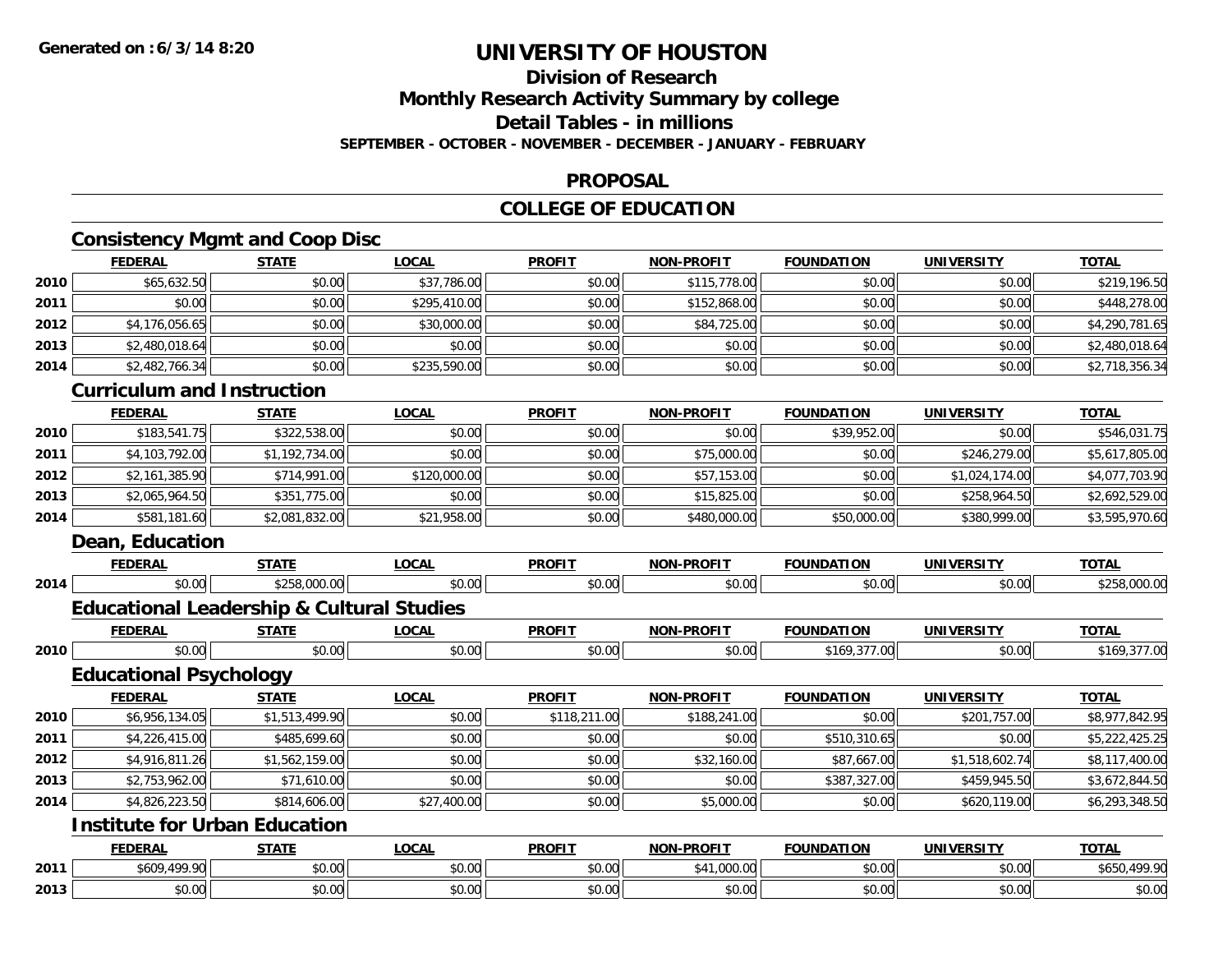**Division of Research**

**Monthly Research Activity Summary by college**

**Detail Tables - in millions**

**SEPTEMBER - OCTOBER - NOVEMBER - DECEMBER - JANUARY - FEBRUARY**

### **PROPOSAL**

### **COLLEGE OF EDUCATION**

## **UH Charter School**

|              | <b>FEDERAL</b>  | <u>STATE</u>   | <u>LOCAL</u> | <b>PROFIT</b> | <b>NON-PROFIT</b> | <b>FOUNDATION</b> | <b>UNIVERSITY</b> | <b>TOTAL</b>    |
|--------------|-----------------|----------------|--------------|---------------|-------------------|-------------------|-------------------|-----------------|
| 2012         | \$0.00          | \$7,150.00     | \$0.00       | \$0.00        | \$0.00            | \$0.00            | \$0.00            | \$7,150.00      |
| 2013         | \$0.00          | \$1,489.55     | \$0.00       | \$0.00        | \$0.00            | \$0.00            | \$0.00            | \$1,489.55      |
| 2014         | \$187,811.00    | \$0.00         | \$0.00       | \$0.00        | \$0.00            | \$0.00            | \$0.00            | \$187,811.00    |
| <b>Total</b> | \$42,777,196.59 | \$9,378,084.05 | \$768,144.00 | \$118,211.00  | \$1,247,750.00    | \$1,244,633.65    | \$4,710,840.74    | \$60,244,860.03 |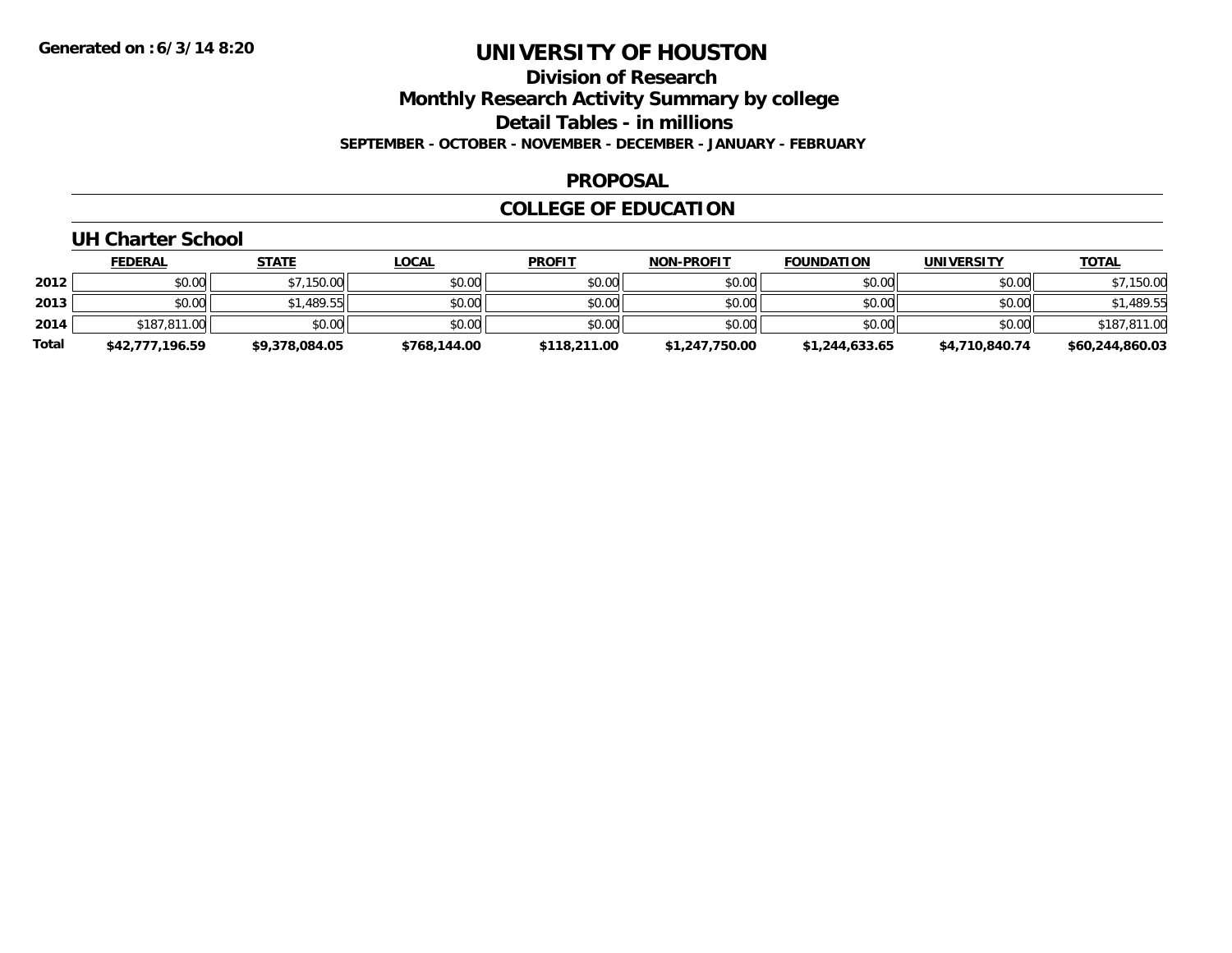**Division of Research**

**Monthly Research Activity Summary by college**

**Detail Tables - in millions**

**SEPTEMBER - OCTOBER - NOVEMBER - DECEMBER - JANUARY - FEBRUARY**

### **PROPOSAL**

### **COLLEGE OF LIBERAL ARTS AND SOCIAL SCIENCES**

|      | <b>African-American Studies</b>                   |              |              |               |                   |                   |                   |                |
|------|---------------------------------------------------|--------------|--------------|---------------|-------------------|-------------------|-------------------|----------------|
|      | <b>FEDERAL</b>                                    | <b>STATE</b> | <b>LOCAL</b> | <b>PROFIT</b> | <b>NON-PROFIT</b> | <b>FOUNDATION</b> | <b>UNIVERSITY</b> | <b>TOTAL</b>   |
| 2014 | \$0.00                                            | \$0.00       | \$0.00       | \$0.00        | \$9,500.00        | \$0.00            | \$0.00            | \$9,500.00     |
|      | Art                                               |              |              |               |                   |                   |                   |                |
|      | <b>FEDERAL</b>                                    | <b>STATE</b> | <b>LOCAL</b> | <b>PROFIT</b> | <b>NON-PROFIT</b> | <b>FOUNDATION</b> | <b>UNIVERSITY</b> | <b>TOTAL</b>   |
| 2012 | \$199,887.00                                      | \$0.00       | \$0.00       | \$0.00        | \$0.00            | \$0.00            | \$0.00            | \$199,887.00   |
|      | <b>Arte Publico Press</b>                         |              |              |               |                   |                   |                   |                |
|      | <b>FEDERAL</b>                                    | <b>STATE</b> | <b>LOCAL</b> | <b>PROFIT</b> | <b>NON-PROFIT</b> | <b>FOUNDATION</b> | <b>UNIVERSITY</b> | <b>TOTAL</b>   |
| 2010 | \$0.00                                            | \$120,000.00 | \$0.00       | \$0.00        | \$0.00            | \$75,000.00       | \$0.00            | \$195,000.00   |
| 2011 | \$0.00                                            | \$0.00       | \$0.00       | \$0.00        | \$0.00            | \$120,000.00      | \$0.00            | \$120,000.00   |
| 2012 | \$198,497.00                                      | \$20,000.00  | \$0.00       | \$0.00        | \$0.00            | \$0.00            | \$0.00            | \$218,497.00   |
| 2013 | \$0.00                                            | \$40,000.00  | \$0.00       | \$0.00        | \$40,000.00       | \$150,000.00      | \$0.00            | \$230,000.00   |
| 2014 | \$0.00                                            | \$6,000.00   | \$0.00       | \$0.00        | \$70,074.00       | \$150,000.00      | \$0.00            | \$226,074.00   |
|      | <b>Blaffer Gallery</b>                            |              |              |               |                   |                   |                   |                |
|      | <b>FEDERAL</b>                                    | <b>STATE</b> | <b>LOCAL</b> | <b>PROFIT</b> | NON-PROFIT        | <b>FOUNDATION</b> | <b>UNIVERSITY</b> | <b>TOTAL</b>   |
| 2010 | \$10,000.00                                       | \$8,500.00   | \$0.00       | \$0.00        | \$149,425.00      | \$0.00            | \$0.00            | \$167,925.00   |
| 2012 | \$0.00                                            | \$5,132.00   | \$0.00       | \$0.00        | \$0.00            | \$0.00            | \$0.00            | \$5,132.00     |
| 2013 | \$0.00                                            | \$0.00       | \$0.00       | \$0.00        | \$1,500.00        | \$0.00            | \$0.00            | \$1,500.00     |
|      | <b>Center for Public History</b>                  |              |              |               |                   |                   |                   |                |
|      | <b>FEDERAL</b>                                    | <b>STATE</b> | <b>LOCAL</b> | <b>PROFIT</b> | <b>NON-PROFIT</b> | <b>FOUNDATION</b> | <b>UNIVERSITY</b> | <b>TOTAL</b>   |
| 2011 | \$0.00                                            | \$0.00       | \$0.00       | \$0.00        | \$369,000.00      | \$0.00            | \$0.00            | \$369,000.00   |
|      | <b>Communication Disorders</b>                    |              |              |               |                   |                   |                   |                |
|      | <b>FEDERAL</b>                                    | <b>STATE</b> | <b>LOCAL</b> | <b>PROFIT</b> | <b>NON-PROFIT</b> | <b>FOUNDATION</b> | <b>UNIVERSITY</b> | <b>TOTAL</b>   |
| 2010 | \$797,623.00                                      | \$227,907.00 | \$0.00       | \$0.00        | \$227,284.00      | \$0.00            | \$0.00            | \$1,252,814.00 |
| 2011 | \$148,670.00                                      | \$0.00       | \$0.00       | \$0.00        | \$0.00            | \$0.00            | \$0.00            | \$148,670.00   |
| 2012 | \$447,207.00                                      | \$11,723.40  | \$0.00       | \$0.00        | \$58,248.00       | \$22,770.00       | \$263,177.00      | \$803,125.40   |
| 2013 | \$535,125.00                                      | \$13,290.00  | \$0.00       | \$0.00        | \$54,922.00       | \$0.00            | \$396,469.00      | \$999,806.00   |
| 2014 | \$295,718.47                                      | \$0.00       | \$0.00       | \$0.00        | \$0.00            | \$31,673.60       | \$0.00            | \$327,392.07   |
|      | <b>Cynthia Woods Mitchell Center for the Arts</b> |              |              |               |                   |                   |                   |                |
|      | <b>FEDERAL</b>                                    | <b>STATE</b> | <b>LOCAL</b> | <b>PROFIT</b> | <b>NON-PROFIT</b> | <b>FOUNDATION</b> | <b>UNIVERSITY</b> | <b>TOTAL</b>   |
| 2013 | \$0.00                                            | \$0.00       | \$0.00       | \$0.00        | \$10,000.00       | \$0.00            | \$0.00            | \$10,000.00    |
| 2014 | \$0.00                                            | \$0.00       | \$0.00       | \$200,000.00  | \$0.00            | \$1,400.00        | \$0.00            | \$201,400.00   |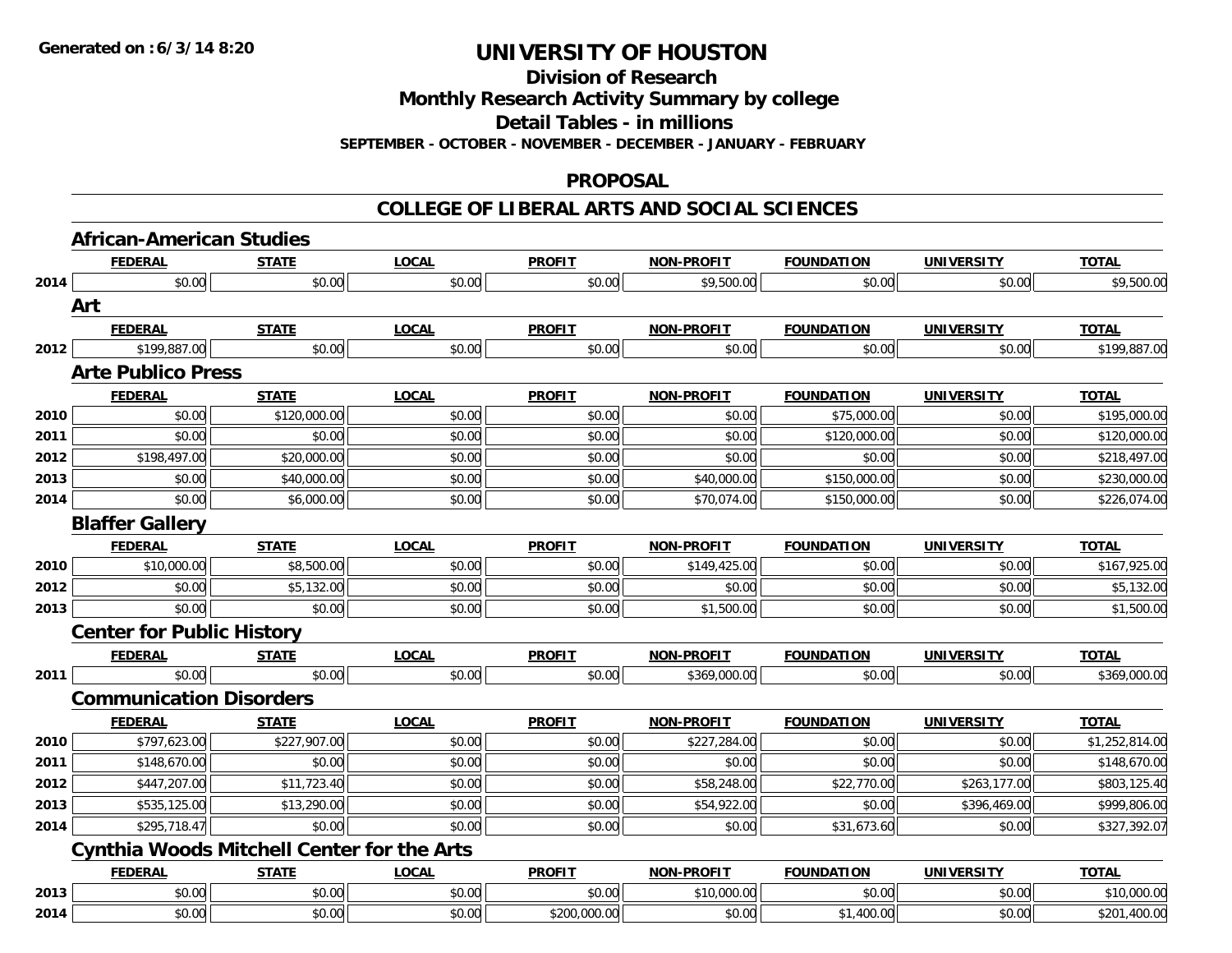**Division of Research**

**Monthly Research Activity Summary by college**

**Detail Tables - in millions**

**SEPTEMBER - OCTOBER - NOVEMBER - DECEMBER - JANUARY - FEBRUARY**

### **PROPOSAL**

## **COLLEGE OF LIBERAL ARTS AND SOCIAL SCIENCES**

## **Dean, Liberal Arts and Social Sciences**

|      | <b>FEDERAL</b>                      | <b>STATE</b>   | <b>LOCAL</b> | <b>PROFIT</b> | <b>NON-PROFIT</b> | <b>FOUNDATION</b> | <b>UNIVERSITY</b> | <b>TOTAL</b>    |
|------|-------------------------------------|----------------|--------------|---------------|-------------------|-------------------|-------------------|-----------------|
| 2011 | \$0.00                              | \$0.00         | \$0.00       | \$0.00        | \$0.00            | \$0.00            | \$0.00            | \$0.00          |
| 2014 | \$0.00                              | \$0.00         | \$0.00       | \$0.00        | \$55,000.00       | \$0.00            | \$0.00            | \$55,000.00     |
|      | <b>Economics</b>                    |                |              |               |                   |                   |                   |                 |
|      | <b>FEDERAL</b>                      | <b>STATE</b>   | <b>LOCAL</b> | <b>PROFIT</b> | <b>NON-PROFIT</b> | <b>FOUNDATION</b> | <b>UNIVERSITY</b> | <b>TOTAL</b>    |
| 2010 | \$0.00                              | \$0.00         | \$0.00       | \$0.00        | \$0.00            | \$37,000.00       | \$227,082.00      | \$264,082.00    |
| 2011 | \$0.00                              | \$0.00         | \$0.00       | \$0.00        | \$0.00            | \$234,719.00      | \$0.00            | \$234,719.00    |
| 2012 | \$882,933.40                        | \$0.00         | \$0.00       | \$0.00        | \$198,396.00      | \$158,086.00      | \$0.00            | \$1,239,415.40  |
| 2013 | \$133,160.00                        | \$0.00         | \$0.00       | \$0.00        | \$0.00            | \$34,967.00       | \$0.00            | \$168,127.00    |
| 2014 | \$0.00                              | \$0.00         | \$0.00       | \$0.00        | \$0.00            | \$28,449.00       | \$90,353.00       | \$118,802.00    |
|      | English                             |                |              |               |                   |                   |                   |                 |
|      | <b>FEDERAL</b>                      | <b>STATE</b>   | <b>LOCAL</b> | <b>PROFIT</b> | <b>NON-PROFIT</b> | <b>FOUNDATION</b> | <b>UNIVERSITY</b> | <b>TOTAL</b>    |
| 2010 | \$190,000.00                        | \$0.00         | \$0.00       | \$0.00        | \$1,000.00        | \$0.00            | \$0.00            | \$191,000.00    |
| 2011 | \$0.00                              | \$0.00         | \$0.00       | \$0.00        | \$1,500.00        | \$0.00            | \$0.00            | \$1,500.00      |
| 2012 | \$932,888.40                        | \$0.00         | \$0.00       | \$0.00        | \$0.00            | \$0.00            | \$0.00            | \$932,888.40    |
| 2014 | \$0.00                              | \$7,109.00     | \$0.00       | \$0.00        | \$0.00            | \$0.00            | \$0.00            | \$7,109.00      |
|      | <b>Health and Human Performance</b> |                |              |               |                   |                   |                   |                 |
|      | <b>FEDERAL</b>                      | <b>STATE</b>   | <b>LOCAL</b> | <b>PROFIT</b> | <b>NON-PROFIT</b> | <b>FOUNDATION</b> | <b>UNIVERSITY</b> | <b>TOTAL</b>    |
| 2010 | \$8,290,308.00                      | \$1,338,353.75 | \$0.00       | \$825,429.00  | \$80,000.00       | \$249,999.00      | \$0.00            | \$10,784,089.75 |
| 2011 | \$9,322,424.40                      | \$0.00         | \$0.00       | \$71,901.00   | \$0.00            | \$209,569.30      | \$107,023.00      | \$9,710,917.70  |
| 2012 | \$6,054,762.11                      | \$302,818.00   | \$0.00       | \$619,217.00  | \$141,879.20      | \$0.00            | \$1,179,339.00    | \$8,298,015.31  |
| 2013 | \$5,419,000.52                      | \$0.00         | \$0.00       | \$0.00        | \$472,354.00      | \$19,976.00       | \$133,652.00      | \$6,044,982.52  |
| 2014 | \$3,561,923.50                      | \$0.00         | \$0.00       | \$0.00        | \$40,000.00       | \$63,482.40       | \$0.00            | \$3,665,405.90  |
|      | <b>Hispanic Studies</b>             |                |              |               |                   |                   |                   |                 |
|      | <b>FEDERAL</b>                      | <b>STATE</b>   | <b>LOCAL</b> | <b>PROFIT</b> | <b>NON-PROFIT</b> | <b>FOUNDATION</b> | <b>UNIVERSITY</b> | <b>TOTAL</b>    |
| 2012 | \$0.00                              | \$0.00         | \$0.00       | \$0.00        | \$0.00            | \$0.00            | \$0.00            | \$0.00          |
| 2013 | \$0.00                              | \$0.00         | \$0.00       | \$0.00        | \$0.00            | \$0.00            | \$11,992.50       | \$11,992.50     |
| 2014 | \$295,629.77                        | \$0.00         | \$0.00       | \$0.00        | \$0.00            | \$0.00            | \$0.00            | \$295,629.77    |
|      | <b>History</b>                      |                |              |               |                   |                   |                   |                 |
|      | <b>FEDERAL</b>                      | <b>STATE</b>   | <b>LOCAL</b> | <b>PROFIT</b> | <b>NON-PROFIT</b> | <b>FOUNDATION</b> | <b>UNIVERSITY</b> | <b>TOTAL</b>    |
| 2010 | \$569,406.00                        | \$0.00         | \$0.00       | \$0.00        | \$0.00            | \$0.00            | \$0.00            | \$569,406.00    |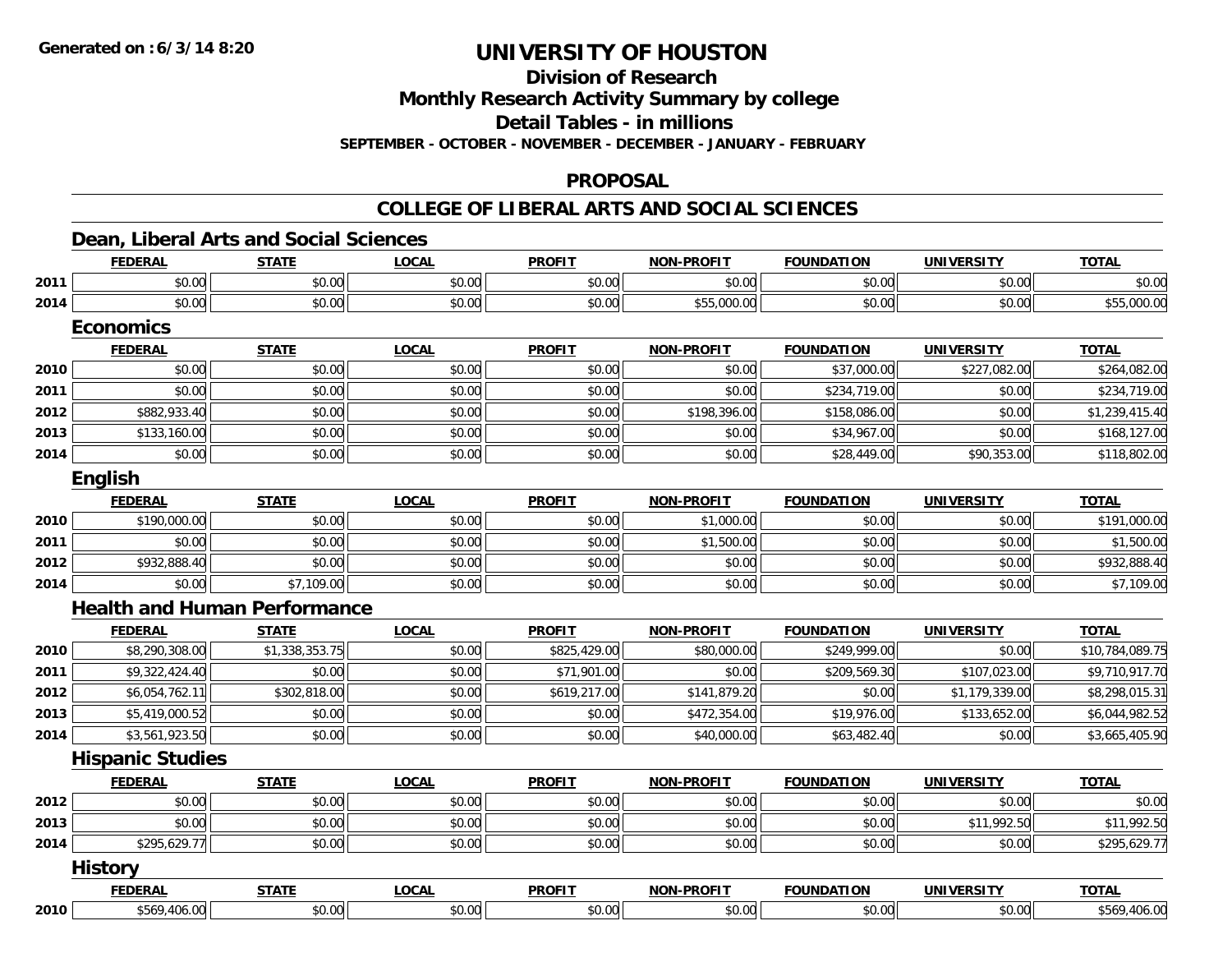#### **Division of Research**

**Monthly Research Activity Summary by college**

**Detail Tables - in millions**

**SEPTEMBER - OCTOBER - NOVEMBER - DECEMBER - JANUARY - FEBRUARY**

### **PROPOSAL**

### **COLLEGE OF LIBERAL ARTS AND SOCIAL SCIENCES**

|      | <b>History</b>                        |                |              |               |                   |                   |                   |                 |
|------|---------------------------------------|----------------|--------------|---------------|-------------------|-------------------|-------------------|-----------------|
|      | <b>FEDERAL</b>                        | <b>STATE</b>   | <b>LOCAL</b> | <b>PROFIT</b> | <b>NON-PROFIT</b> | <b>FOUNDATION</b> | <b>UNIVERSITY</b> | <b>TOTAL</b>    |
| 2011 | \$0.00                                | \$0.00         | \$0.00       | \$0.00        | \$14,000.00       | \$0.00            | \$0.00            | \$14,000.00     |
| 2012 | \$24,193.00                           | \$0.00         | \$0.00       | \$0.00        | \$0.00            | \$0.00            | \$0.00            | \$24,193.00     |
|      | <b>Hobby Center for Public Policy</b> |                |              |               |                   |                   |                   |                 |
|      | <b>FEDERAL</b>                        | <b>STATE</b>   | <b>LOCAL</b> | <b>PROFIT</b> | <b>NON-PROFIT</b> | <b>FOUNDATION</b> | <b>UNIVERSITY</b> | <b>TOTAL</b>    |
| 2010 | \$9,997.00                            | \$0.00         | \$0.00       | \$0.00        | \$0.00            | \$0.00            | \$0.00            | \$9,997.00      |
| 2011 | \$8,435.00                            | \$0.00         | \$0.00       | \$0.00        | \$0.00            | \$0.00            | \$0.00            | \$8,435.00      |
| 2013 | \$164,250.00                          | \$0.00         | \$0.00       | \$0.00        | \$0.00            | \$0.00            | \$0.00            | \$164,250.00    |
| 2014 | \$1,800.00                            | \$0.00         | \$0.00       | \$0.00        | \$0.00            | \$7,000.00        | \$0.00            | \$8,800.00      |
|      | <b>Modern/Classical Languages</b>     |                |              |               |                   |                   |                   |                 |
|      | <b>FEDERAL</b>                        | <b>STATE</b>   | <b>LOCAL</b> | <b>PROFIT</b> | <b>NON-PROFIT</b> | <b>FOUNDATION</b> | <b>UNIVERSITY</b> | <b>TOTAL</b>    |
| 2010 | \$0.00                                | \$0.00         | \$0.00       | \$0.00        | \$7,000.00        | \$0.00            | \$0.00            | \$7,000.00      |
| 2011 | \$0.00                                | \$0.00         | \$0.00       | \$0.00        | \$0.00            | \$0.00            | \$0.00            | \$0.00          |
| 2012 | \$396,977.00                          | \$0.00         | \$0.00       | \$0.00        | \$0.00            | \$0.00            | \$0.00            | \$396,977.00    |
| 2013 | \$99,251.00                           | \$0.00         | \$0.00       | \$0.00        | \$0.00            | \$0.00            | \$0.00            | \$99,251.00     |
|      | Philosophy                            |                |              |               |                   |                   |                   |                 |
|      | <b>FEDERAL</b>                        | <b>STATE</b>   | <b>LOCAL</b> | <b>PROFIT</b> | <b>NON-PROFIT</b> | <b>FOUNDATION</b> | <b>UNIVERSITY</b> | <b>TOTAL</b>    |
| 2012 | \$23,229.00                           | \$0.00         | \$0.00       | \$0.00        | \$0.00            | \$0.00            | \$0.00            | \$23,229.00     |
| 2013 | \$24,897.00                           | \$0.00         | \$0.00       | \$0.00        | \$0.00            | \$0.00            | \$0.00            | \$24,897.00     |
|      | <b>Political Science</b>              |                |              |               |                   |                   |                   |                 |
|      | <b>FEDERAL</b>                        | <b>STATE</b>   | <b>LOCAL</b> | <b>PROFIT</b> | <b>NON-PROFIT</b> | <b>FOUNDATION</b> | <b>UNIVERSITY</b> | <b>TOTAL</b>    |
| 2010 | \$156,642.00                          | \$0.00         | \$0.00       | \$0.00        | \$0.00            | \$0.00            | \$0.00            | \$156,642.00    |
| 2011 | \$315,129.00                          | \$0.00         | \$0.00       | \$0.00        | \$0.00            | \$0.00            | \$0.00            | \$315,129.00    |
| 2012 | \$383,429.00                          | \$77,296.00    | \$0.00       | \$0.00        | \$0.00            | \$0.00            | \$0.00            | \$460,725.00    |
| 2013 | \$857,738.00                          | \$0.00         | \$0.00       | \$0.00        | \$0.00            | \$0.00            | \$0.00            | \$857,738.00    |
| 2014 | \$77,661.00                           | \$0.00         | \$0.00       | \$0.00        | \$3,300.00        | \$13,706.00       | \$0.00            | \$94,667.00     |
|      | <b>Psychology</b>                     |                |              |               |                   |                   |                   |                 |
|      | <b>FEDERAL</b>                        | <b>STATE</b>   | <b>LOCAL</b> | <b>PROFIT</b> | <b>NON-PROFIT</b> | <b>FOUNDATION</b> | <b>UNIVERSITY</b> | <b>TOTAL</b>    |
| 2010 | \$12,420,905.06                       | \$6,253,199.25 | \$0.00       | \$22,000.00   | \$23,000.00       | \$14,672.00       | \$1,976,889.00    | \$20,710,665.31 |
| 2011 | \$3,732,049.80                        | \$2,723,603.30 | \$331,088.80 | \$275,000.00  | \$0.00            | \$174,672.00      | \$29,000.00       | \$7,265,413.90  |
| 2012 | \$7,098,648.30                        | \$13,431.15    | \$0.00       | \$344,793.00  | \$0.00            | \$0.00            | \$1,008,351.00    | \$8,465,223.45  |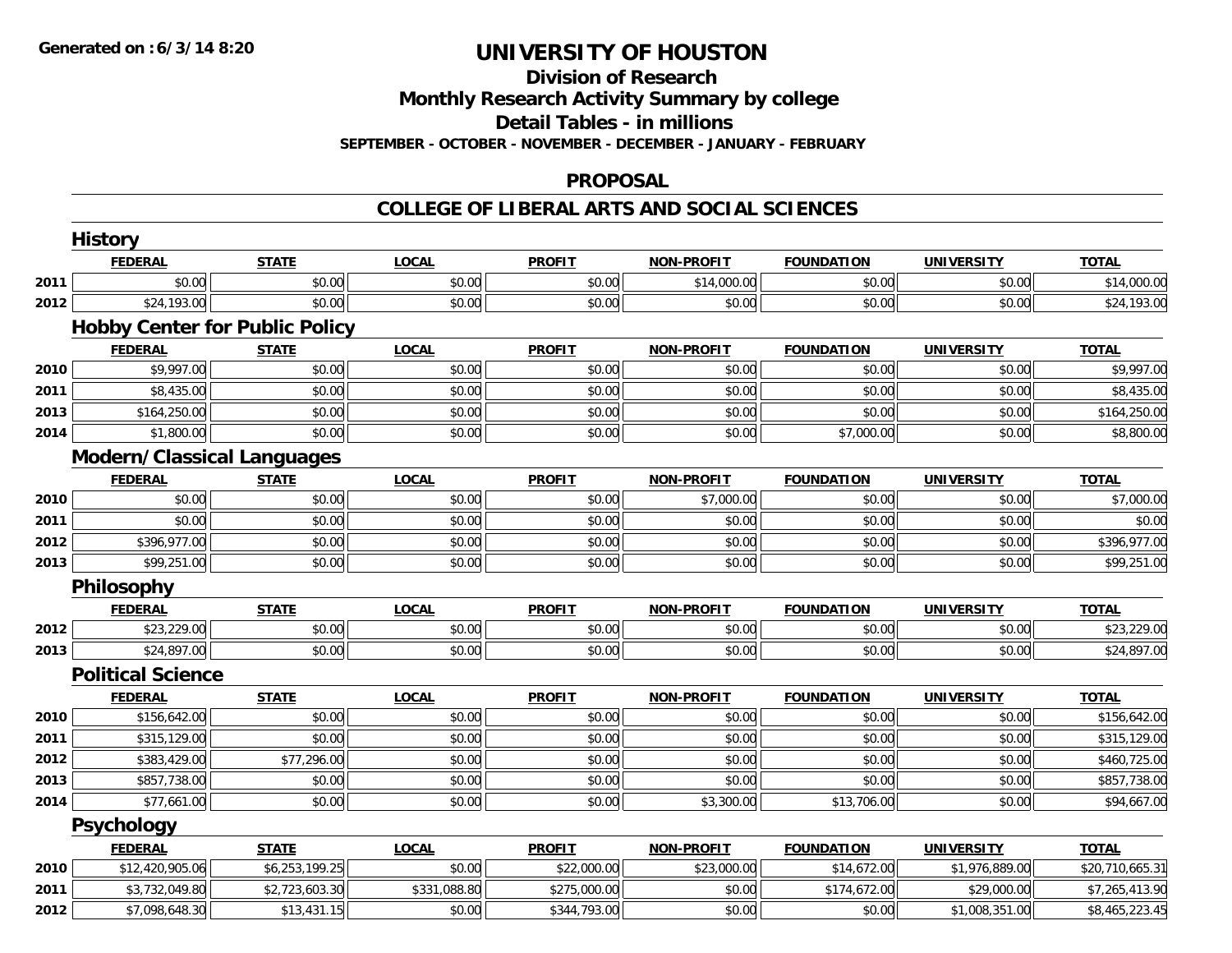## **Division of Research**

**Monthly Research Activity Summary by college**

**Detail Tables - in millions**

**SEPTEMBER - OCTOBER - NOVEMBER - DECEMBER - JANUARY - FEBRUARY**

### **PROPOSAL**

### **COLLEGE OF LIBERAL ARTS AND SOCIAL SCIENCES**

|              | <b>Psychology</b>              |                 |              |                |                   |                   |                   |                  |
|--------------|--------------------------------|-----------------|--------------|----------------|-------------------|-------------------|-------------------|------------------|
|              | <b>FEDERAL</b>                 | <b>STATE</b>    | <b>LOCAL</b> | <b>PROFIT</b>  | <b>NON-PROFIT</b> | <b>FOUNDATION</b> | <b>UNIVERSITY</b> | <b>TOTAL</b>     |
| 2013         | \$8,212,870.69                 | \$936,366.00    | \$0.00       | \$43,240.00    | \$144,345.00      | \$0.00            | \$1,524,925.50    | \$10,861,747.19  |
| 2014         | \$10,383,996.91                | \$407,153.00    | \$0.00       | \$24,000.00    | \$368,067.60      | \$0.00            | \$3,333,032.40    | \$14,516,249.91  |
|              | <b>School of Communication</b> |                 |              |                |                   |                   |                   |                  |
|              | <b>FEDERAL</b>                 | <b>STATE</b>    | <b>LOCAL</b> | <b>PROFIT</b>  | <b>NON-PROFIT</b> | <b>FOUNDATION</b> | <b>UNIVERSITY</b> | <b>TOTAL</b>     |
| 2011         | \$294,900.00                   | \$0.00          | \$0.00       | \$0.00         | \$0.00            | \$0.00            | \$0.00            | \$294,900.00     |
| 2012         | \$336,545.00                   | \$0.00          | \$0.00       | \$0.00         | \$0.00            | \$0.00            | \$0.00            | \$336,545.00     |
| 2013         | \$0.00                         | \$0.00          | \$0.00       | \$0.00         | \$9,800.00        | \$0.00            | \$76,763.00       | \$86,563.00      |
| 2014         | \$0.00                         | \$0.00          | \$0.00       | \$0.00         | \$1,500.00        | \$34,993.00       | \$9,591.00        | \$46,084.00      |
|              | <b>School of Music</b>         |                 |              |                |                   |                   |                   |                  |
|              | <b>FEDERAL</b>                 | <b>STATE</b>    | <b>LOCAL</b> | <b>PROFIT</b>  | <b>NON-PROFIT</b> | <b>FOUNDATION</b> | <b>UNIVERSITY</b> | <b>TOTAL</b>     |
| 2011         | \$0.00                         | \$1,500.00      | \$0.00       | \$0.00         | \$0.00            | \$0.00            | \$0.00            | \$1,500.00       |
| 2014         | \$0.00                         | \$0.00          | \$0.00       | \$0.00         | \$0.00            | \$7,918.40        | \$0.00            | \$7,918.40       |
|              | Sociology                      |                 |              |                |                   |                   |                   |                  |
|              | <b>FEDERAL</b>                 | <b>STATE</b>    | <b>LOCAL</b> | <b>PROFIT</b>  | <b>NON-PROFIT</b> | <b>FOUNDATION</b> | <b>UNIVERSITY</b> | <b>TOTAL</b>     |
| 2010         | \$1,415,674.00                 | \$0.00          | \$0.00       | \$0.00         | \$0.00            | \$0.00            | \$0.00            | \$1,415,674.00   |
| 2011         | \$796,309.80                   | \$0.00          | \$0.00       | \$0.00         | \$0.00            | \$0.00            | \$0.00            | \$796,309.80     |
| 2012         | \$0.00                         | \$0.00          | \$0.00       | \$0.00         | \$0.00            | \$16,808.00       | \$508,467.30      | \$525,275.30     |
| 2013         | \$160,063.00                   | \$0.00          | \$18,000.00  | \$0.00         | \$0.00            | \$0.00            | \$0.00            | \$178,063.00     |
| 2014         | \$0.00                         | \$0.00          | \$31,200.00  | \$0.00         | \$0.00            | \$0.00            | \$0.00            | \$31,200.00      |
|              | <b>Theatre</b>                 |                 |              |                |                   |                   |                   |                  |
|              | <b>FEDERAL</b>                 | <b>STATE</b>    | <b>LOCAL</b> | <b>PROFIT</b>  | <b>NON-PROFIT</b> | <b>FOUNDATION</b> | <b>UNIVERSITY</b> | <b>TOTAL</b>     |
| 2010         | \$50,000.00                    | \$0.00          | \$0.00       | \$0.00         | \$0.00            | \$0.00            | \$0.00            | \$50,000.00      |
| 2013         | \$0.00                         | \$0.00          | \$0.00       | \$0.00         | \$100,027.00      | \$0.00            | \$0.00            | \$100,027.00     |
| 2014         | \$187,811.00                   | \$0.00          | \$0.00       | \$0.00         | \$0.00            | \$0.00            | \$0.00            | \$187,811.00     |
| <b>Total</b> | \$85,918,565.12                | \$12,513,381.85 | \$380,288.80 | \$2,425,580.00 | \$2,651,121.80    | \$1,856,860.70    | \$10,876,106.70   | \$116,621,904.97 |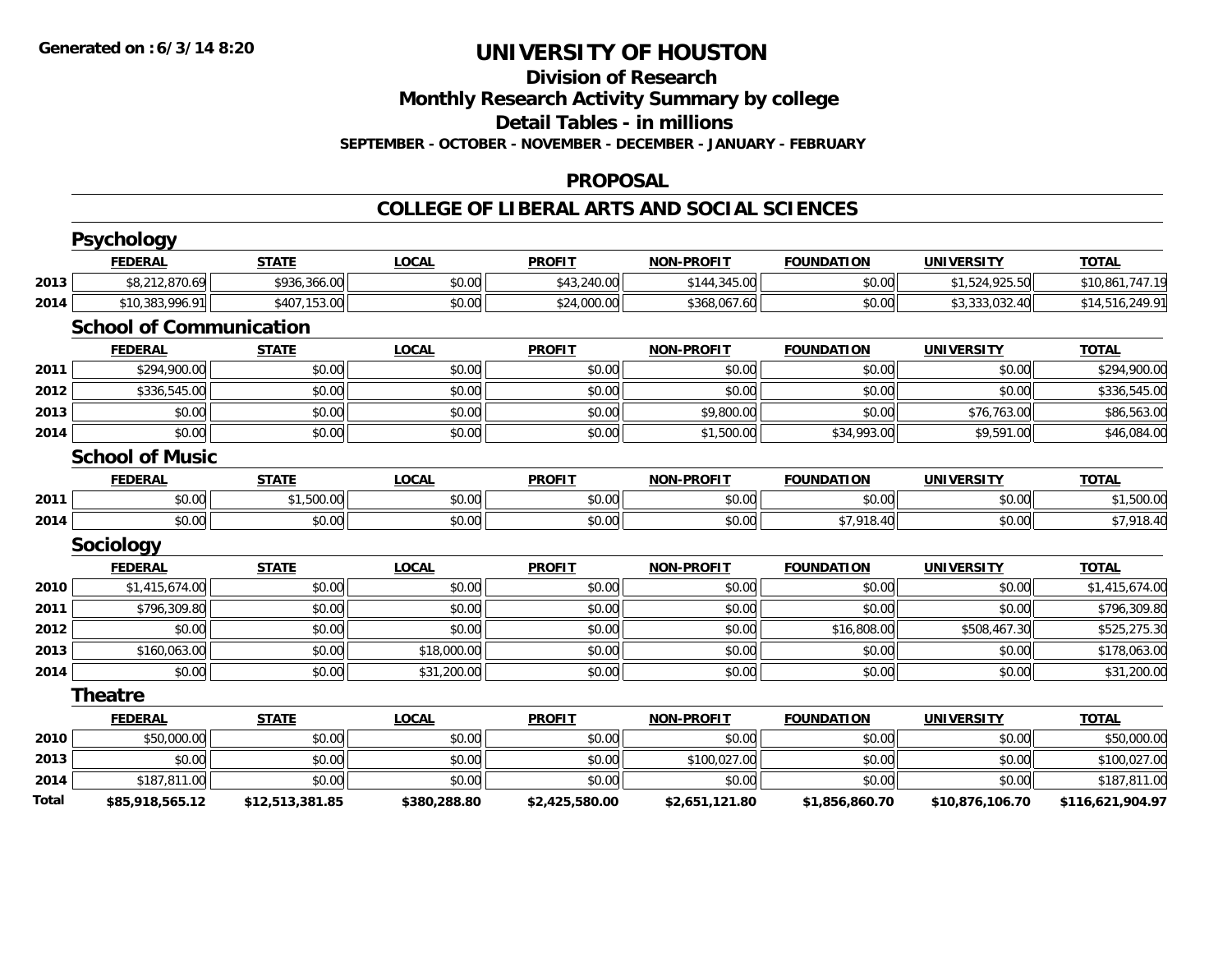## **Division of Research**

**Monthly Research Activity Summary by college**

**Detail Tables - in millions**

**SEPTEMBER - OCTOBER - NOVEMBER - DECEMBER - JANUARY - FEBRUARY**

## **PROPOSAL**

## **COLLEGE OF NATURAL SCIENCES AND MATHEMATICS**

## **Biology/Biochemistry**

|      | <b>FEDERAL</b>  | <b>STATE</b>   | <b>LOCAL</b> | <b>PROFIT</b>  | <b>NON-PROFIT</b> | <b>FOUNDATION</b> | UNIVERSITY     | <u>TOTAL</u>    |
|------|-----------------|----------------|--------------|----------------|-------------------|-------------------|----------------|-----------------|
| 2010 | \$13,926,159.21 | \$8,938,769.50 | \$0.00       | \$1,314,639.00 | \$1,471,402.00    | \$3,075,885.00    | \$2,507,812.00 | \$31,234,666.71 |
| 2011 | \$30,567,092.20 | \$225,000.00   | \$0.00       | \$514,796.57   | \$876,688.00      | \$839,882.00      | \$833,857,00   | \$33,857,315.77 |
| 2012 | \$24,002,464.66 | \$1,239,930.00 | \$0.00       | \$60,000.00    | \$913,474.80      | \$1,574,822.00    | \$1,162,682.58 | \$28,953,374.04 |
| 2013 | \$12,675,566.90 | \$1,569,052.83 | \$0.00       | \$83,325.00    | \$0.00            | \$1,861,964.60    | \$657,240.00   | \$16,847,149.33 |
| 2014 | \$12,497,757.49 | \$5,463,378.75 | \$0.00       | \$0.00         | \$983,315.26      | \$1,874,390.00    | \$297,534.00   | \$21,116,375.50 |

## **Center for Nuclear Receptors and Cell Signaling**

|      | <b>FEDERAL</b>  | <b>STATE</b>   | <b>LOCAL</b> | <b>PROFIT</b> | <b>NON-PROFIT</b> | <b>FOUNDATION</b> | <b>UNIVERSITY</b> | <u>TOTAL</u>    |
|------|-----------------|----------------|--------------|---------------|-------------------|-------------------|-------------------|-----------------|
| 2010 | \$5,442,626.00  | \$8,778,690.50 | \$0.00       | \$58,989.00   | \$190,000.00      | \$4,409,025.00    | \$0.00            | \$18,879,330.50 |
| 2011 | \$2,231,178.00  | \$7,420,923.00 | \$0.00       | \$240,000.00  | \$260,126.00      | \$450,000.00      | \$312,401.00      | \$10,914,628.00 |
| 2012 | \$7,313,740.00  | \$0.00         | \$0.00       | \$0.00        | \$403,096.00      | \$300,000.00      | \$0.00            | \$8,016,836.00  |
| 2013 | \$13,661,730.00 | \$0.00         | \$0.00       | \$60,000.00   | \$454,000.00      | \$730,000.00      | \$0.00            | \$14,905,730.00 |
| 2014 | \$16,154,808.00 | \$7,674,201.00 | \$0.00       | \$0.00        | \$1,864,612.00    | \$1,000,000.00    | \$0.00            | \$26,693,621.00 |

## **Chemistry**

|      | <b>FEDERAL</b>  | <b>STATE</b>   | <b>LOCAL</b> | <b>PROFIT</b> | <b>NON-PROFIT</b> | <b>FOUNDATION</b> | <b>UNIVERSITY</b> | <b>TOTAL</b>    |
|------|-----------------|----------------|--------------|---------------|-------------------|-------------------|-------------------|-----------------|
| 2010 | \$15,786,089.25 | \$8,220,142.00 | \$0.00       | \$0.00        | \$2,930,116.26    | \$1,417,156.99    | \$685,992,00      | \$29,039,496.50 |
| 2011 | \$11,362,991.95 | \$217,519.00   | \$0.00       | \$130,000.00  | \$219,998.00      | \$840,000.00      | \$669,942.00      | \$13,440,450.95 |
| 2012 | \$13,378,926.14 | \$2,914,220.00 | \$0.00       | \$80,000.00   | \$118,840.00      | \$940,000.00      | \$214,591.00      | \$17,646,577.14 |
| 2013 | \$10,274,892.64 | \$2,508,974.00 | \$0.00       | \$0.00        | \$0.00            | \$2,210,000.00    | \$0.00            | \$14,993,866.64 |
| 2014 | \$9,645,197.35  | \$149,976.00   | \$0.00       | \$0.00        | \$595,000.00      | \$4,215,000.00    | \$316,102.00      | \$14,921,275.35 |

### **Computer Science**

|      | <b>FEDERAL</b>  | <b>STATE</b>   | <b>LOCAL</b> | <b>PROFIT</b>  | <b>NON-PROFIT</b> | <b>FOUNDATION</b> | <b>UNIVERSITY</b> | <b>TOTAL</b>    |
|------|-----------------|----------------|--------------|----------------|-------------------|-------------------|-------------------|-----------------|
| 2010 | \$11,618,271.30 | \$3,729,839.00 | \$0.00       | \$3,071,322.00 | \$196,490.00      | \$0.00            | \$605,400.00      | \$19,221,322.30 |
| 2011 | \$11,973,680.64 | \$433,402.00   | \$0.00       | \$777,408.00   | \$212,696.00      | \$302,606.25      | \$0.00            | \$13,699,792.89 |
| 2012 | \$23,818,003.86 | \$1,396,932.00 | \$0.00       | \$139,721.00   | \$52,000.00       | \$185,918.20      | \$1,094,208.70    | \$26,686,783.76 |
| 2013 | \$17,497,814.99 | \$508,212.00   | \$0.00       | \$795,463.57   | \$1,753,700.00    | \$0.00            | \$592,552.00      | \$21,147,742.56 |
| 2014 | \$26,484,103.92 | \$1,275,971.50 | \$0.00       | \$22,411.41    | \$1,400,779.00    | \$78,646.25       | \$0.00            | \$29,261,912.08 |

## **Dean, Natural Sciences and Mathematics**

|      | <b>FEDERAL</b>                       | <b>STATE</b> | <b>LOCAL</b>              | <b>PROFIT</b>        | <b>NON-PROFIT</b>                          | <b>FOUNDATION</b> | UNIVERSITY                | <b>TOTAL</b>                                        |
|------|--------------------------------------|--------------|---------------------------|----------------------|--------------------------------------------|-------------------|---------------------------|-----------------------------------------------------|
| 2010 | 1.0000<br>                           | \$0.00       | $\sim$<br>$\sim$<br>vv.vv | ልስ ስስ<br>DU.UU       | $\theta$ $\theta$ $\theta$<br>DU.UU        | \$0.00            | $\sim$ 00<br><b>JU.UU</b> | $\mathcal{C}$ $\Lambda$ 000 $\mathcal{C}$<br>. т, з |
| 2011 | $\sim$ $\sim$ $\sim$<br>- -<br>70.UU | \$0.00       | ሖ ∩<br>$\sim$<br>PU.UU    | 0000<br><b>DU.UU</b> | $\theta$ $\theta$ $\theta$<br><b>DU.UU</b> | \$0.00            | $\sim$ 00<br><b>JU.UU</b> | .004<br>, J 70. UU                                  |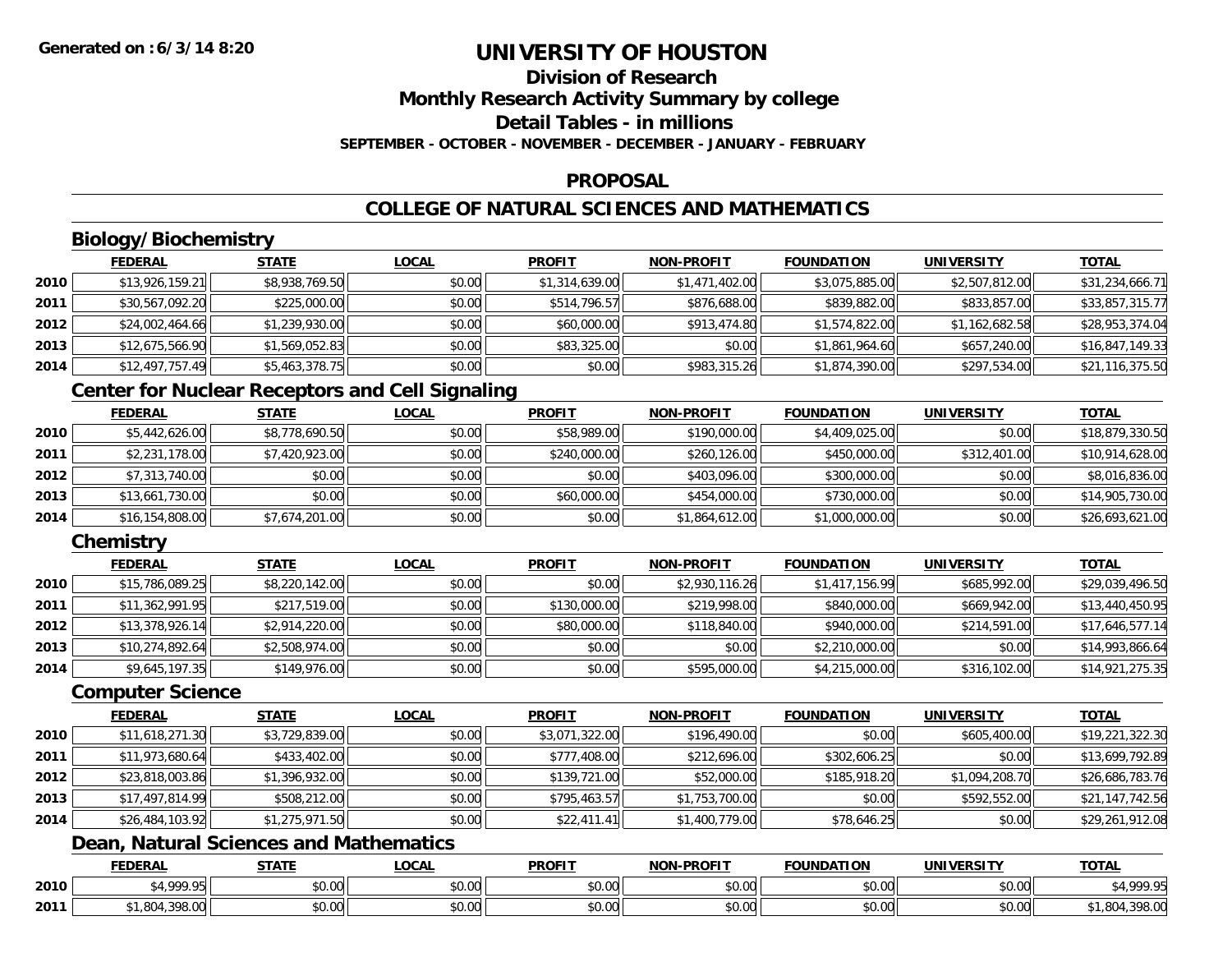## **Division of Research**

**Monthly Research Activity Summary by college**

**Detail Tables - in millions**

**SEPTEMBER - OCTOBER - NOVEMBER - DECEMBER - JANUARY - FEBRUARY**

## **PROPOSAL**

## **COLLEGE OF NATURAL SCIENCES AND MATHEMATICS**

## **Dean, Natural Sciences and Mathematics**

|      | <b>FEDERAL</b>  | <b>STATE</b>   | 00 <sub>n</sub><br>.UUAI | <b>PROFIT</b>          | <b>NON-PROFIT</b> | <b>FOUNDATION</b> | UNIVERSITY    | <b>TOTAL</b>     |
|------|-----------------|----------------|--------------------------|------------------------|-------------------|-------------------|---------------|------------------|
| 2012 | \$100.0227<br>. | ስስ ስስ<br>JU.UU | 0.00<br>pu.uu            | $\sim$ $\sim$<br>JU.UU | 0000<br>vv.vv     | \$0.00            | 0000<br>JU.UU | $-0.00$ For      |
| 2014 | \$0.00          | ተስ ስስ<br>JU.UU | 0.00<br>DU.UU            | \$76,907.50            | 0000<br>vv.vv     | \$0.00            | 0000<br>JU.UU | 907.50 د<br>\$76 |

## **Earth & Atmospheric Sciences**

|      | <b>FEDERAL</b> | <b>STATE</b> | <u>LOCAL</u> | <b>PROFIT</b> | <b>NON-PROFIT</b> | <b>FOUNDATION</b> | <b>UNIVERSITY</b> | <b>TOTAL</b>   |
|------|----------------|--------------|--------------|---------------|-------------------|-------------------|-------------------|----------------|
| 2010 | \$1,713,001.50 | \$525,000.00 | \$0.00       | \$281,605.00  | \$551,664.00      | \$0.00            | \$675,122,00      | \$3,746,392.50 |
| 2011 | \$2,759,362.00 | \$990,980.20 | \$0.00       | \$87,000.00   | \$2,426,934.80    | \$0.00            | \$622,415.00      | \$6,886,692.00 |
| 2012 | \$3,727,203.10 | \$58,305.00  | \$0.00       | \$892,654.00  | \$0.00            | \$150,000.00      | \$355,768.00      | \$5,183,930.10 |
| 2013 | \$4,157,218.00 | \$0.00       | \$0.00       | \$414,775.00  | \$566,502.00      | \$180,000.00      | \$379,607.68      | \$5,698,102.68 |
| 2014 | \$6,473,590.55 | \$679,654.00 | \$0.00       | \$139,054.00  | \$355,000.00      | \$0.00            | \$1,478,908.00    | \$9,126,206.55 |

## **Institute for Climate and Atmospheric Science**

|      | <b>FEDERAL</b>         | <b>STATE</b> | <u>LOCAL</u> | <b>PROFIT</b>          | <b>NON-PROFIT</b> | <b>FOUNDATION</b> | <b>UNIVERSITY</b> | <b>TOTAL</b> |
|------|------------------------|--------------|--------------|------------------------|-------------------|-------------------|-------------------|--------------|
| 2011 | φΟ.<br>pv.uu           | \$0.00       | \$0.00       | \$0.00<br><b>SU.UU</b> | \$0.00            | \$0.00            | \$0.00            | \$0.00       |
| 2012 | ልስ ሰሰ<br>DU.UG         | \$0.00       | \$0.00       | \$0.00                 | \$0.00            | \$0.00            | \$0.00            | \$0.00       |
| 2013 | rn.<br>$\cap$<br>DU.UU | \$0.00       | \$0.00       | \$0.00                 | \$0.00            | \$0.00            | \$0.00            | \$0.00       |

#### **Mathematics**

|      | <b>FEDERAL</b> | <b>STATE</b>   | <b>LOCAL</b> | <b>PROFIT</b> | <b>NON-PROFIT</b> | <b>FOUNDATION</b> | <b>UNIVERSITY</b> | <b>TOTAL</b>   |
|------|----------------|----------------|--------------|---------------|-------------------|-------------------|-------------------|----------------|
| 2010 | \$7,149,235.10 | \$1,431,437.00 | \$0.00       | \$511,699.50  | \$0.00            | \$0.00            | \$0.00            | \$9,092,371.60 |
| 2011 | \$5,720,826.00 | \$645,077,00   | \$0.00       | \$150,000.00  | \$22,622.00       | \$115,000.00      | \$31,958.00       | \$6,685,483.00 |
| 2012 | \$3,475,426.52 | \$0.00         | \$0.00       | \$210,000.00  | \$0.00            | \$222,725,00      | \$703,825,00      | \$4,611,976.52 |
| 2013 | \$5,487,426.05 | \$0.00         | \$0.00       | \$169,348.17  | \$0.00            | \$106,456.00      | \$0.00            | \$5,763,230.22 |
| 2014 | \$7,727,822.53 | \$0.00         | \$0.00       | \$90,000.00   | \$375,000.00      | \$192,924.00      | \$0.00            | \$8,385,746.53 |

**Physics**

|       | <b>FEDERAL</b>   | <b>STATE</b>    | <b>LOCAL</b> | <b>PROFIT</b>   | <b>NON-PROFIT</b> | <b>FOUNDATION</b> | <b>UNIVERSITY</b> | <b>TOTAL</b>     |
|-------|------------------|-----------------|--------------|-----------------|-------------------|-------------------|-------------------|------------------|
| 2010  | \$16,632,398.80  | \$3,398,850.00  | \$0.00       | \$2,048,703.50  | \$2,657,368.74    | \$601,046.01      | \$24,160.00       | \$25,362,527.05  |
| 2011  | \$10,535,103.18  | \$0.00          | \$0.00       | \$1,139,199.00  | \$0.00            | \$778,356.00      | \$0.00            | \$12,452,658.18  |
| 2012  | \$11,657,852.57  | \$177,557.00    | \$0.00       | \$560,517.00    | \$258,667.00      | \$964,851.80      | \$1,060,600.00    | \$14,680,045.37  |
| 2013  | \$13,379,304.19  | \$272,094.50    | \$0.00       | \$589,575.00    | \$2,365,165.60    | \$900,000.00      | \$1,208,773.00    | \$18,714,912.29  |
| 2014  | \$17,306,455.30  | \$1,230,069.66  | \$0.00       | \$887,055.50    | \$899,000.00      | \$1,023,646.25    | \$4,238,892.00    | \$25,585,118.71  |
| Total | \$410,524,640.33 | \$72,074,157.44 | \$0.00       | \$15,596,168.72 | \$25,374,257.46   | \$31,540,301.35   | \$20,730,342.96   | \$575,839,868.26 |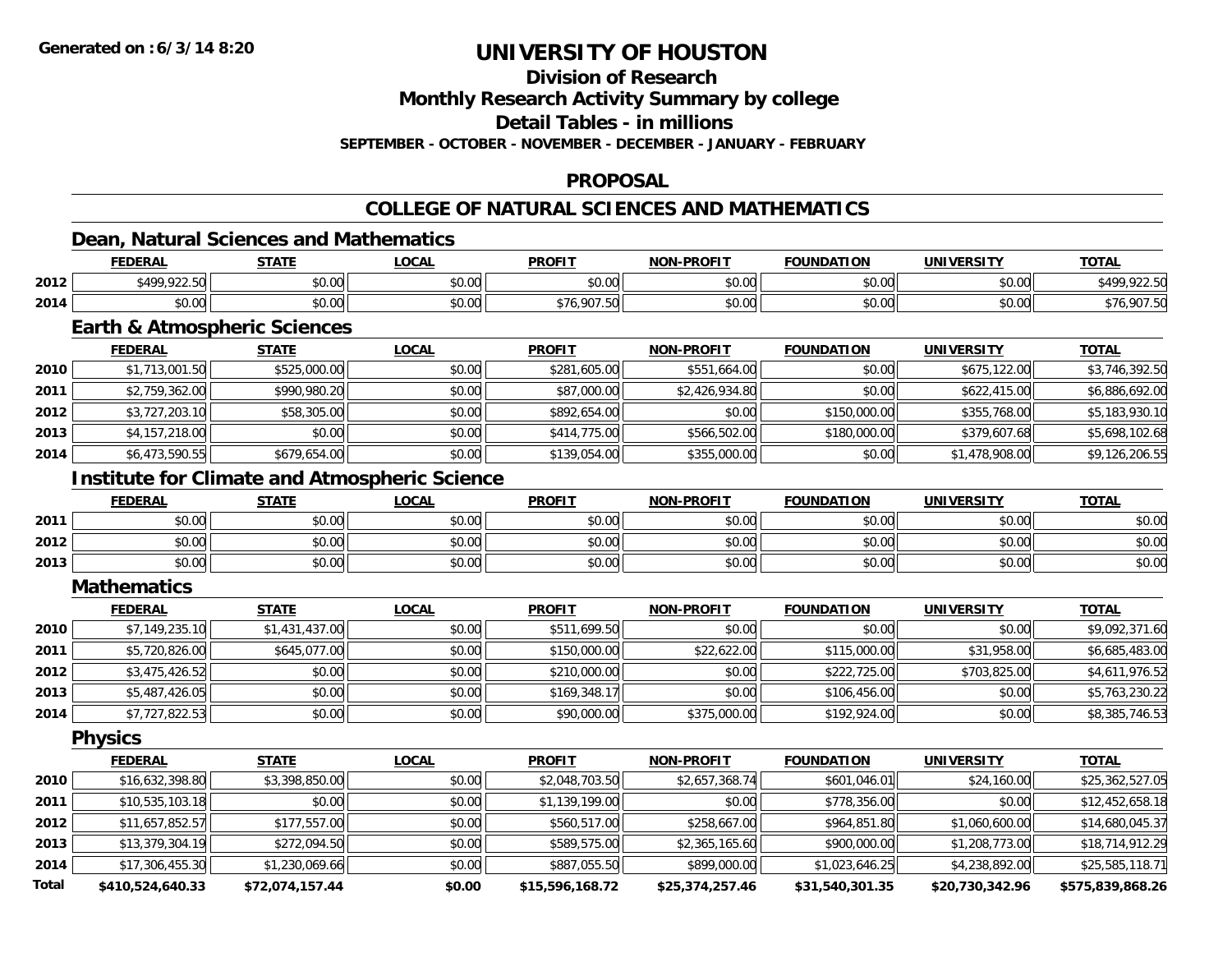## **Division of Research Monthly Research Activity Summary by college Detail Tables - in millions SEPTEMBER - OCTOBER - NOVEMBER - DECEMBER - JANUARY - FEBRUARY**

### **PROPOSAL**

### **COLLEGE OF OPTOMETRY**

## **Optometry, Community**

|       | <b>FEDERAL</b>  | <b>STATE</b> | <b>LOCAL</b> | <b>PROFIT</b>  | <b>NON-PROFIT</b> | <b>FOUNDATION</b> | <b>UNIVERSITY</b> | <b>TOTAL</b>    |
|-------|-----------------|--------------|--------------|----------------|-------------------|-------------------|-------------------|-----------------|
| 2010  | \$2,846,808.00  | \$795,562.00 | \$0.00       | \$427,914.40   | \$47,927.00       | \$0.00            | \$875,487.00      | \$4,993,698.40  |
| 2011  | \$9,558,059.25  | \$29,460.00  | \$0.00       | \$88,569.00    | \$328,078.00      | \$180,000.00      | \$0.00            | \$10,184,166.25 |
| 2012  | \$9,872,915.00  | \$74,750.00  | \$0.00       | \$238,178.00   | \$0.00            | \$0.00            | \$1,257,311.00    | \$11,443,154.00 |
| 2013  | \$10,078,550.00 | \$0.00       | \$0.00       | \$972,086.00   | \$0.00            | \$0.00            | \$321,274.00      | \$11,371,910.00 |
| 2014  | \$7,494,736.05  | \$0.00       | \$0.00       | \$850,880.82   | \$19,900.00       | \$0.00            | \$322,259.00      | \$8,687,775.87  |
| Total | \$39,851,068.30 | \$899,772.00 | \$0.00       | \$2,577,628.22 | \$395,905.00      | \$180,000.00      | \$2,776,331.00    | \$46,680,704.52 |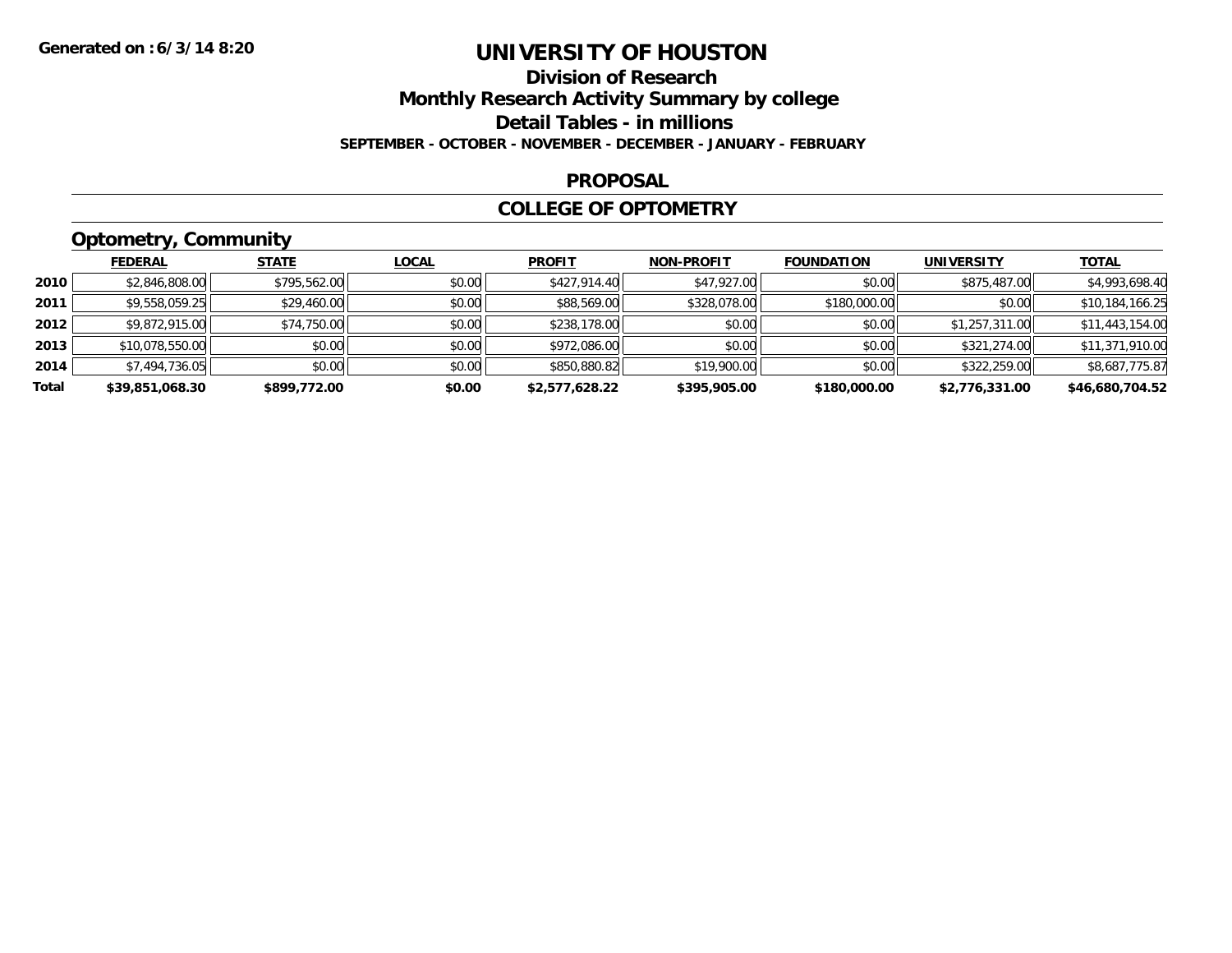## **Division of ResearchMonthly Research Activity Summary by college Detail Tables - in millionsSEPTEMBER - OCTOBER - NOVEMBER - DECEMBER - JANUARY - FEBRUARY**

### **PROPOSAL**

## **COLLEGE OF PHARMACY**

## **Clinical Sciences and Administration**

|      | <b>FEDERAL</b> | <b>STATE</b>   | <b>LOCAL</b> | <b>PROFIT</b> | <b>NON-PROFIT</b> | <b>FOUNDATION</b> | <b>UNIVERSITY</b> | <u>TOTAL</u>   |
|------|----------------|----------------|--------------|---------------|-------------------|-------------------|-------------------|----------------|
| 2010 | \$3,083,489.58 | \$521,897.80   | \$0.00       | \$632,232.57  | \$589,500.00      | \$5,000.00        | \$49,809.00       | \$4,881,928.95 |
| 2011 | \$5,231,267.40 | \$11,000.00    | \$0.00       | \$190.756.80  | \$62,341.50       | \$25,000.00       | \$20,062,00       | \$5,540,427.70 |
| 2012 | \$4,372,288.84 | \$35,547.00    | \$0.00       | \$323,734.00  | \$131,000.00      | \$142,630.00      | \$567,654.72      | \$5,572,854.56 |
| 2013 | \$5,564,631.40 | \$0.00         | \$144,311.00 | \$527,275.00  | \$170,000.00      | \$0.00            | \$528,418.00      | \$6,934,635.40 |
| 2014 | \$913,872.00   | \$1,404,792.00 | \$0.00       | \$429,553.25  | \$115,716.00      | \$0.00            | \$0.00            | \$2,863,933.25 |

## **Dean, Pharmacy**

|      | <b>FEDERAL</b> | <b>STATE</b> | <u>LOCAL</u> | <b>PROFIT</b> | <b>NON-PROFIT</b> | <b>FOUNDATION</b> | <b>UNIVERSITY</b> | <b>TOTAL</b> |
|------|----------------|--------------|--------------|---------------|-------------------|-------------------|-------------------|--------------|
| 2010 | \$0.00         | \$0.00       | \$0.00       | \$0.00        | \$0.00            | \$0.00            | \$0.00            | \$0.00       |
| 2011 | \$0.00         | \$0.00       | \$0.00       | \$0.00        | \$0.00            | \$0.00            | \$0.00            | \$0.00       |
| 2012 | \$0.00         | \$0.00       | \$0.00       | \$0.00        | \$0.00            | \$0.00            | \$0.00            | \$0.00       |
| 2013 | \$0.00         | \$0.00       | \$0.00       | \$0.00        | \$0.00            | \$0.00            | \$0.00            | \$0.00       |

## **Pharmacological and Pharmaceutical Sciences**

|       | <b>FEDERAL</b>    | <b>STATE</b>   | <u>LOCAL</u> | <b>PROFIT</b>  | <b>NON-PROFIT</b> | <b>FOUNDATION</b> | UNIVERSITY     | <b>TOTAL</b>     |
|-------|-------------------|----------------|--------------|----------------|-------------------|-------------------|----------------|------------------|
| 2010  | \$14,602,663.68   | \$5,495,115.20 | \$0.00       | \$71,200.00    | \$1,020,560.00    | \$175,000.00      | \$0.00         | \$21,364,538.88  |
| 2011  | \$16,442,517.60   | \$0.00         | \$0.00       | \$25,760.00    | \$573,454.50      | \$1,204,169.00    | \$976,878.00   | \$19,222,779.10  |
| 2012  | \$18, 167, 302.12 | \$172,389.00   | \$0.00       | \$282,500.00   | \$1,927,924.20    | \$74,822.00       | \$2,057,556.00 | \$22,682,493.32  |
| 2013  | \$13,703,536.69   | \$295,560.00   | \$0.00       | \$228,590.00   | \$771,995.00      | \$785,000.00      | \$1,971,440.00 | \$17,756,121.69  |
| 2014  | \$6,044,721.50    | \$0.00         | \$0.00       | \$509,031.75   | \$759,434.00      | \$173,919.90      | \$1,280,436.00 | \$8,767,543.15   |
| Total | \$88,126,290.81   | \$7,936,301.00 | \$144,311.00 | \$3,220,633.37 | \$6,121,925.20    | \$2,585,540.90    | \$7,452,253.72 | \$115,587,256.00 |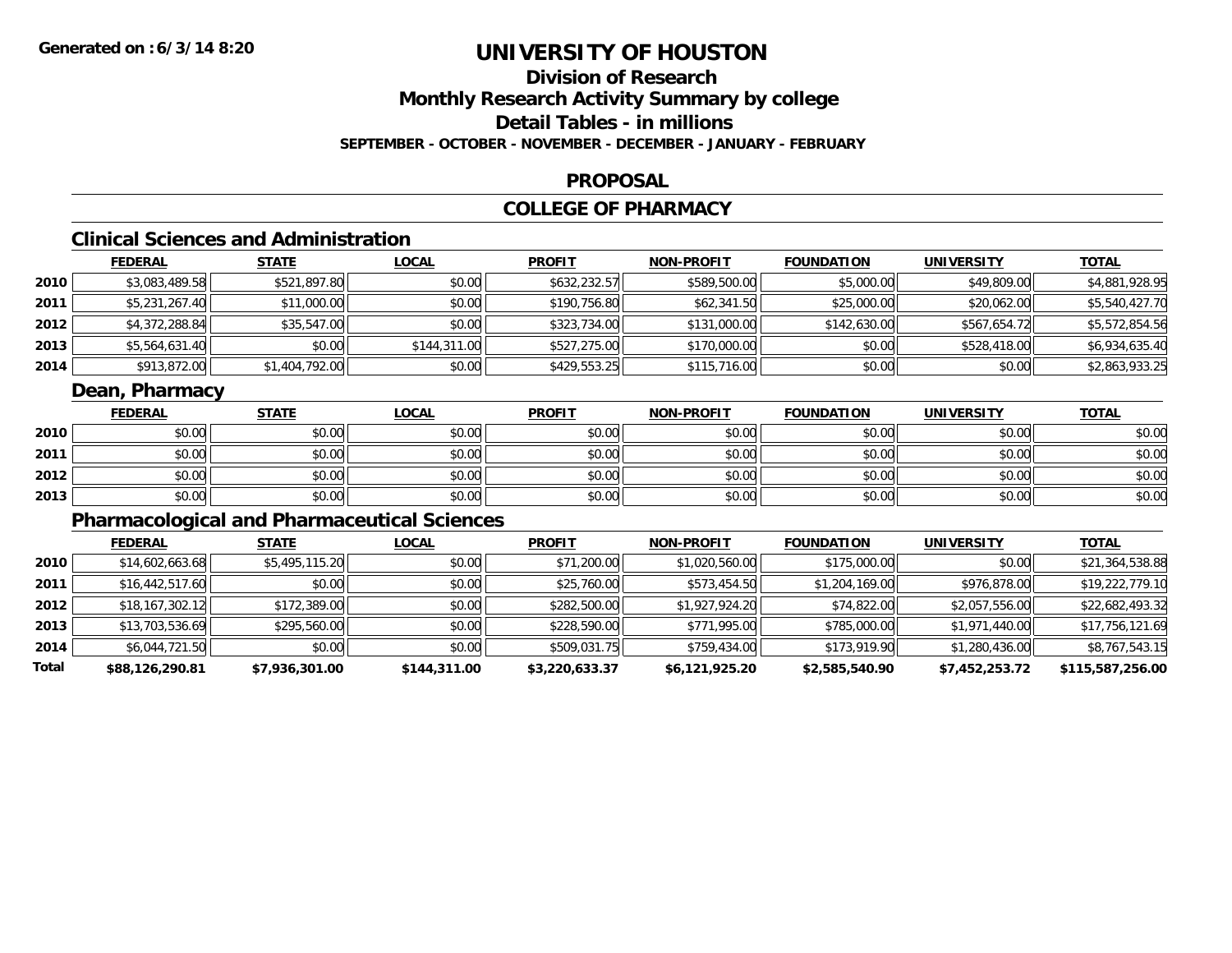**2014**

## **UNIVERSITY OF HOUSTON**

# **Division of Research**

**Monthly Research Activity Summary by college**

**Detail Tables - in millions**

**SEPTEMBER - OCTOBER - NOVEMBER - DECEMBER - JANUARY - FEBRUARY**

## **PROPOSAL**

### **COLLEGE OF TECHNOLOGY**

|      | <b>FEDERAL</b>                                | <b>STATE</b>   | <b>LOCAL</b> | <b>PROFIT</b> | <b>NON-PROFIT</b> | <b>FOUNDATION</b> | <b>UNIVERSITY</b> | <b>TOTAL</b>   |
|------|-----------------------------------------------|----------------|--------------|---------------|-------------------|-------------------|-------------------|----------------|
| 2010 | \$2,499,903.90                                | \$0.00         | \$0.00       | \$0.00        | \$0.00            | \$0.00            | \$0.00            | \$2,499,903.90 |
| 2011 | \$59,903.20                                   | \$0.00         | \$0.00       | \$0.00        | \$0.00            | \$0.00            | \$0.00            | \$59,903.20    |
| 2012 | \$0.00                                        | \$111,690.00   | \$0.00       | \$0.00        | \$0.00            | \$0.00            | \$0.00            | \$111,690.00   |
| 2013 | \$0.00                                        | \$994,528.00   | \$0.00       | \$0.00        | \$0.00            | \$0.00            | \$0.00            | \$994,528.00   |
| 2014 | \$0.00                                        | \$931,847.00   | \$0.00       | \$0.00        | \$0.00            | \$62,917.00       | \$0.00            | \$994,764.00   |
|      | <b>Construction Management</b>                |                |              |               |                   |                   |                   |                |
|      | <b>FEDERAL</b>                                | <b>STATE</b>   | <b>LOCAL</b> | <b>PROFIT</b> | <b>NON-PROFIT</b> | <b>FOUNDATION</b> | <b>UNIVERSITY</b> | <b>TOTAL</b>   |
| 2012 | \$0.00                                        | \$67,821.00    | \$0.00       | \$0.00        | \$0.00            | \$44,810.00       | \$0.00            | \$112,631.00   |
| 2013 | \$0.00                                        | \$0.00         | \$0.00       | \$0.00        | \$0.00            | \$0.00            | \$50,633.00       | \$50,633.00    |
| 2014 | \$121,019.00                                  | \$0.00         | \$0.00       | \$0.00        | \$0.00            | \$0.00            | \$0.00            | \$121,019.00   |
|      | Dean, Technology                              |                |              |               |                   |                   |                   |                |
|      | <b>FEDERAL</b>                                | <b>STATE</b>   | <b>LOCAL</b> | <b>PROFIT</b> | <b>NON-PROFIT</b> | <b>FOUNDATION</b> | <b>UNIVERSITY</b> | <b>TOTAL</b>   |
| 2010 | \$0.00                                        | \$1,460,115.00 | \$0.00       | \$0.00        | \$0.00            | \$0.00            | \$0.00            | \$1,460,115.00 |
| 2011 | \$501,908.50                                  | \$1,153,800.00 | \$0.00       | \$0.00        | \$0.00            | \$0.00            | \$31,415.00       | \$1,687,123.50 |
| 2012 | \$514,128.64                                  | \$342,089.00   | \$0.00       | \$0.00        | \$100,000.00      | \$0.00            | \$0.00            | \$956,217.64   |
| 2014 | \$825,312.70                                  | \$0.00         | \$0.00       | \$0.00        | \$0.00            | \$0.00            | \$0.00            | \$825,312.70   |
|      | <b>Engineering Technology</b>                 |                |              |               |                   |                   |                   |                |
|      | <b>FEDERAL</b>                                | <b>STATE</b>   | <b>LOCAL</b> | <b>PROFIT</b> | <b>NON-PROFIT</b> | <b>FOUNDATION</b> | <b>UNIVERSITY</b> | <b>TOTAL</b>   |
| 2010 | \$5,306,531.50                                | \$3,426,559.00 | \$0.00       | \$39,928.00   | \$566,570.00      | \$0.00            | \$13,854.00       | \$9,353,442.50 |
| 2011 | \$2,672,218.60                                | \$1,443,594.00 | \$0.00       | \$0.00        | \$334,158.00      | \$55,473.30       | \$0.00            | \$4,505,443.90 |
| 2012 | \$4,405,661.46                                | \$0.00         | \$0.00       | \$100,000.00  | \$76,747.00       | \$150,000.00      | \$156,774.00      | \$4,889,182.46 |
| 2013 | \$3,505,712.70                                | \$0.00         | \$0.00       | \$83,821.00   | \$182,815.00      | \$179,046.00      | \$3,705,895.00    | \$7,657,289.70 |
| 2014 | \$6,427,198.50                                | \$98,923.00    | \$0.00       | \$57,800.00   | \$15,000.00       | \$454,375.50      | \$277,927.80      | \$7,331,224.80 |
|      | <b>Human Development and Consumer Science</b> |                |              |               |                   |                   |                   |                |
|      | <b>FEDERAL</b>                                | <b>STATE</b>   | <b>LOCAL</b> | <b>PROFIT</b> | <b>NON-PROFIT</b> | <b>FOUNDATION</b> | <b>UNIVERSITY</b> | <b>TOTAL</b>   |
| 2010 | \$13,498.75                                   | \$0.00         | \$0.00       | \$62,704.00   | \$0.00            | \$66,442.00       | \$0.00            | \$142,644.75   |
| 2011 | \$115,500.00                                  | \$0.00         | \$0.00       | \$0.00        | \$0.00            | \$0.00            | \$0.00            | \$115,500.00   |
| 2012 | \$898,718.00                                  | \$0.00         | \$0.00       | \$0.00        | \$0.00            | \$0.00            | \$0.00            | \$898,718.00   |
| 2013 | \$119,995.20                                  | \$0.00         | \$0.00       | \$0.00        | \$0.00            | \$0.00            | \$0.00            | \$119,995.20   |

3 | \$119,995.20| \$0.00| \$0.00| \$0.00| \$0.00| \$0.00| \$0.00| \$0.00| \$0.00| \$119,995.20

4 \$865,098.80 \$0.00 \$0.00 \$0.00 \$0.00 \$0.00 \$0.00 \$0.00 \$0.00 \$153,000.00 \$153,000.00 \$0.00 \$1,018,098.80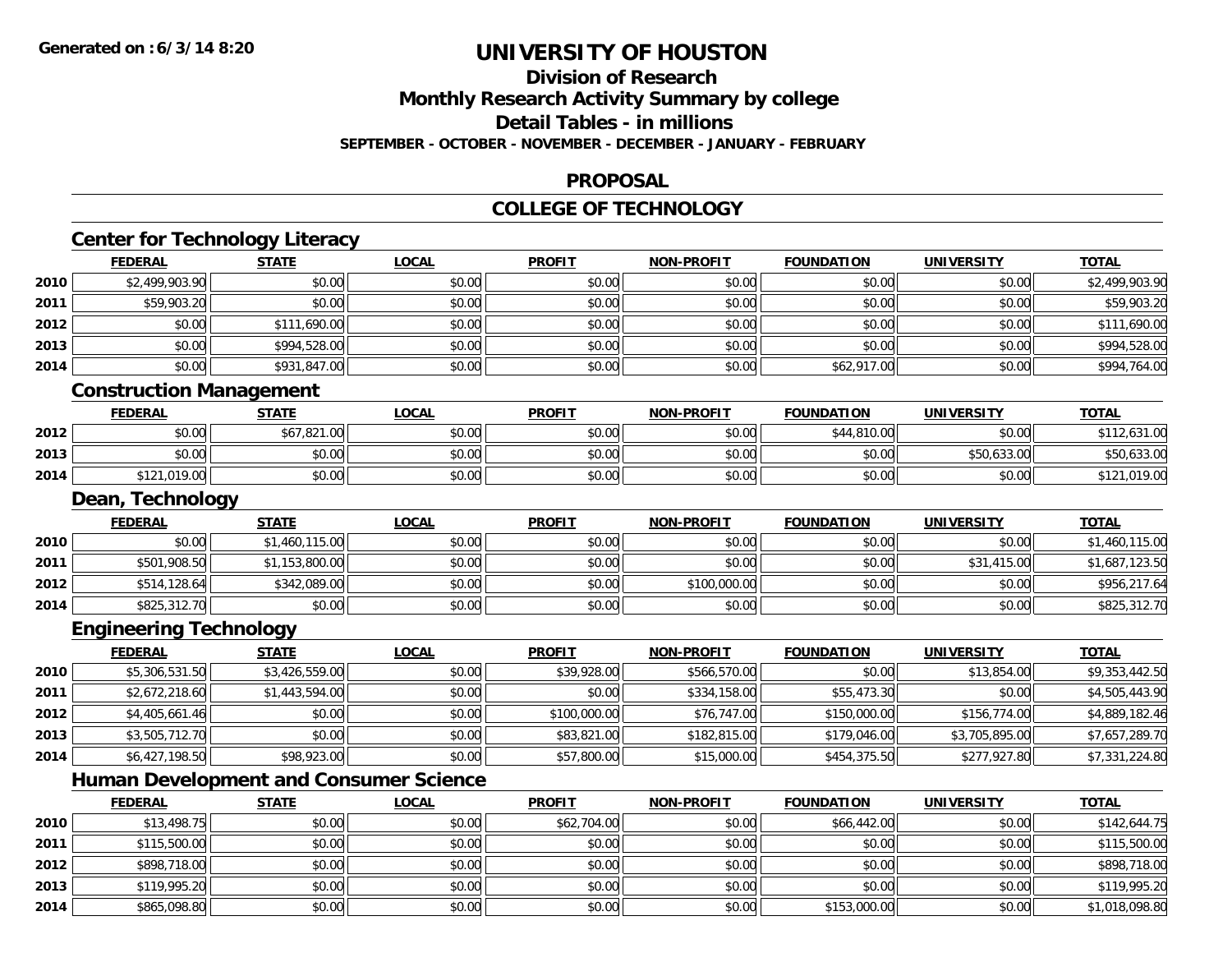# **Division of Research**

## **Monthly Research Activity Summary by college**

#### **Detail Tables - in millions**

#### **SEPTEMBER - OCTOBER - NOVEMBER - DECEMBER - JANUARY - FEBRUARY**

### **PROPOSAL**

### **COLLEGE OF TECHNOLOGY**

## **Information & Logistics Technology**

|      | <b>FEDERAL</b> | <b>STATE</b> | <u>LOCAL</u> | <b>PROFIT</b> | <b>NON-PROFIT</b> | <b>FOUNDATION</b> | <b>UNIVERSITY</b> | <b>TOTAL</b>   |
|------|----------------|--------------|--------------|---------------|-------------------|-------------------|-------------------|----------------|
| 2010 | \$4,649,095.00 | \$200,000.00 | \$0.00       | \$0.00        | \$0.00            | \$19,999.00       | \$0.00            | \$4,869,094.00 |
| 2011 | \$464,749.40   | \$0.00       | \$0.00       | \$0.00        | \$0.00            | \$0.00            | \$0.00            | \$464,749.40   |
| 2012 | \$15,784.60    | \$0.00       | \$0.00       | \$0.00        | \$0.00            | \$0.00            | \$111,934.00      | \$127,718.60   |
| 2013 | \$299,913.00   | \$0.00       | \$0.00       | \$0.00        | \$50,000.00       | \$0.00            | \$0.00            | \$349,913.00   |
| 2014 | \$3,682,138.00 | \$0.00       | \$0.00       | \$0.00        | \$0.00            | \$0.00            | \$0.00            | \$3,682,138.00 |

## **Texas Manufacturing Assistance Center**

|              | <b>FEDERAL</b>  | <b>STATE</b>    | <u>LOCAL</u> | <b>PROFIT</b> | <b>NON-PROFIT</b> | <b>FOUNDATION</b> | <b>UNIVERSITY</b> | <b>TOTAL</b>    |
|--------------|-----------------|-----------------|--------------|---------------|-------------------|-------------------|-------------------|-----------------|
| 2010         | \$0.00          | \$0.00          | \$0.00       | \$0.00        | \$0.00            | \$0.00            | \$0.00            | \$0.00          |
| 2011         | \$0.00          | \$0.00          | \$0.00       | \$0.00        | \$0.00            | \$0.00            | \$0.00            | \$0.00          |
| 2012         | \$0.00          | \$0.00          | \$0.00       | \$0.00        | \$0.00            | \$0.00            | \$0.00            | \$0.00          |
| 2013         | \$0.00          | \$0.00          | \$0.00       | \$0.00        | \$0.00            | \$0.00            | \$0.00            | \$0.00          |
| 2014         | \$0.00          | \$0.00          | \$0.00       | \$0.00        | \$0.00            | \$0.00            | \$0.00            | \$0.00          |
| <b>Total</b> | \$37.963.989.45 | \$10,230,966.00 | \$0.00       | \$344,253.00  | \$1,325,290.00    | \$1.186.062.80    | \$4,348,432.80    | \$55,398,994.05 |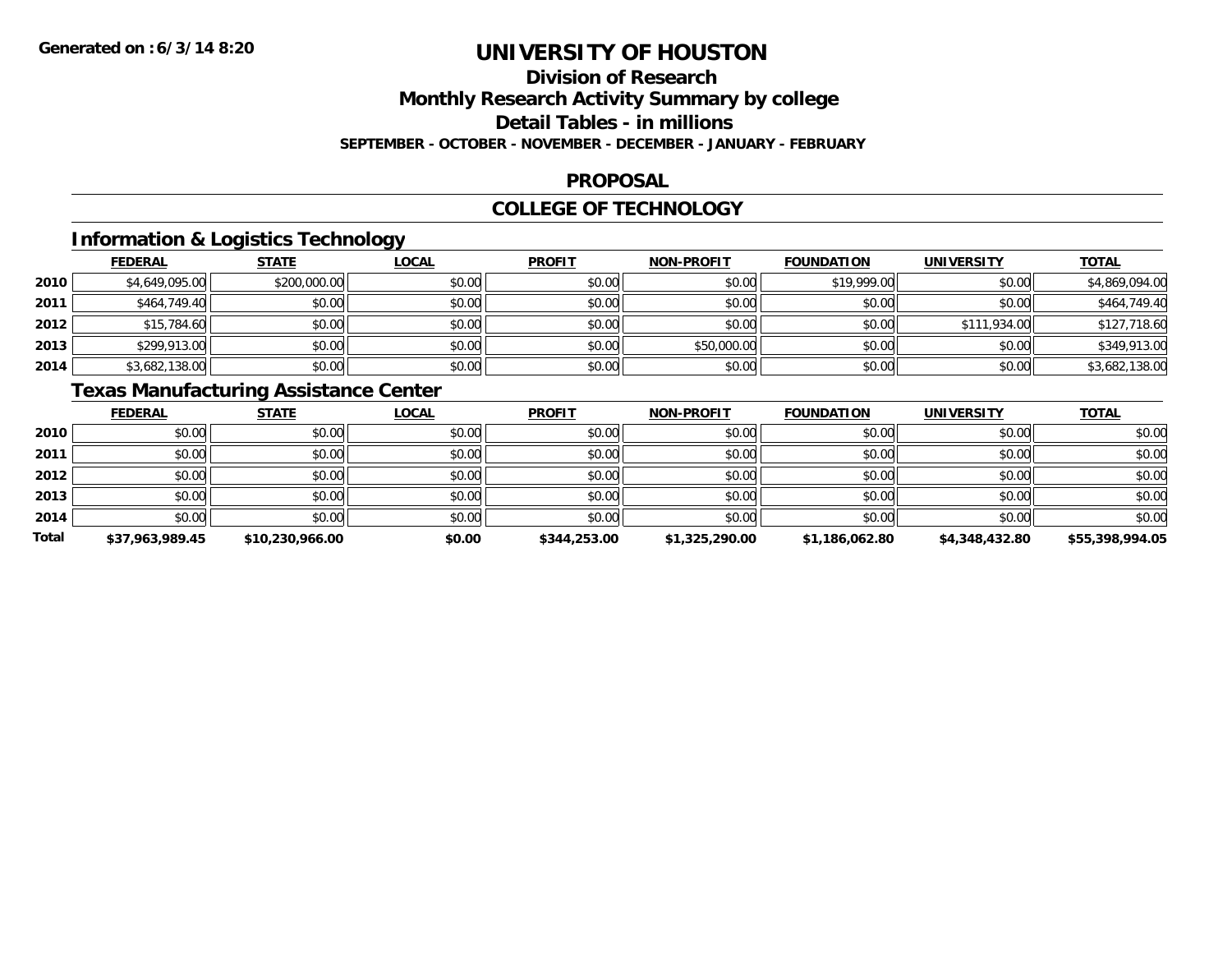**Division of Research**

**Monthly Research Activity Summary by college**

**Detail Tables - in millions**

**SEPTEMBER - OCTOBER - NOVEMBER - DECEMBER - JANUARY - FEBRUARY**

### **PROPOSAL**

## **CULLEN COLLEGE OF ENGINEERING**

|      |                               | <b>Bioengineering Research Center</b> |                                                          |                |                   |                   |                   |                 |
|------|-------------------------------|---------------------------------------|----------------------------------------------------------|----------------|-------------------|-------------------|-------------------|-----------------|
|      | <b>FEDERAL</b>                | <b>STATE</b>                          | <b>LOCAL</b>                                             | <b>PROFIT</b>  | <b>NON-PROFIT</b> | <b>FOUNDATION</b> | <b>UNIVERSITY</b> | <b>TOTAL</b>    |
| 2014 | \$0.00                        | \$0.00                                | \$0.00                                                   | \$0.00         | \$0.00            | \$0.00            | \$0.00            | \$0.00          |
|      | <b>Biomedical Engineering</b> |                                       |                                                          |                |                   |                   |                   |                 |
|      | <b>FEDERAL</b>                | <b>STATE</b>                          | <b>LOCAL</b>                                             | <b>PROFIT</b>  | <b>NON-PROFIT</b> | <b>FOUNDATION</b> | <b>UNIVERSITY</b> | <b>TOTAL</b>    |
| 2010 | \$821,552.32                  | \$0.00                                | \$0.00                                                   | \$0.00         | \$525,000.00      | \$0.00            | \$206,250.00      | \$1,552,802.32  |
| 2011 | \$2,755,645.95                | \$0.00                                | \$0.00                                                   | \$0.00         | \$0.00            | \$0.00            | \$686,250.00      | \$3,441,895.95  |
| 2012 | \$6,959,925.10                | \$672,750.00                          | \$0.00                                                   | \$0.00         | \$0.00            | \$0.00            | \$1,403,125.00    | \$9,035,800.10  |
| 2013 | \$8,171,125.08                | \$202,500.00                          | \$0.00                                                   | \$66,477.00    | \$0.00            | \$250,003.00      | \$921,081.00      | \$9,611,186.08  |
| 2014 | \$47,834,934.50               | \$20,000.00                           | \$0.00                                                   | \$213,938.00   | \$631,364.00      | \$829,250.00      | \$271,740.00      | \$49,801,226.50 |
|      |                               |                                       | <b>Center for Innovative Grouting Materials and Tech</b> |                |                   |                   |                   |                 |
|      | <b>FEDERAL</b>                | <b>STATE</b>                          | <b>LOCAL</b>                                             | <b>PROFIT</b>  | <b>NON-PROFIT</b> | <b>FOUNDATION</b> | <b>UNIVERSITY</b> | <b>TOTAL</b>    |
| 2012 | \$0.00                        | \$0.00                                | \$0.00                                                   | \$0.00         | \$0.00            | \$0.00            | \$0.00            | \$0.00          |
|      | <b>Chemical Engineering</b>   |                                       |                                                          |                |                   |                   |                   |                 |
|      | <b>FEDERAL</b>                | <b>STATE</b>                          | <b>LOCAL</b>                                             | <b>PROFIT</b>  | <b>NON-PROFIT</b> | <b>FOUNDATION</b> | <b>UNIVERSITY</b> | <b>TOTAL</b>    |
| 2010 | \$12,663,658.17               | \$4,320,491.00                        | \$59,400.00                                              | \$437,076.43   | \$200,000.00      | \$624,140.00      | \$125,625.00      | \$18,430,390.60 |
| 2011 | \$13,965,856.50               | \$222,012.00                          | \$83,000.00                                              | \$3,391,761.21 | \$2,383,651.00    | \$899,695.00      | \$411,805.00      | \$21,357,780.70 |
| 2012 | \$9,526,114.18                | \$1,649,348.10                        | \$0.00                                                   | \$1,503,754.00 | \$732,000.00      | \$3,142,448.00    | \$170,000.00      | \$16,723,664.28 |
| 2013 | \$11,659,457.05               | \$376,499.30                          | \$0.00                                                   | \$2,965,240.00 | \$673,000.00      | \$1,818,668.40    | \$39,909.00       | \$17,532,773.75 |
| 2014 | \$18,469,559.67               | \$1,276,679.00                        | \$0.00                                                   | \$2,533,785.00 | \$0.00            | \$3,133,950.00    | \$263,470.00      | \$25,677,443.67 |
|      | <b>Civil Engineering</b>      |                                       |                                                          |                |                   |                   |                   |                 |
|      | <b>FEDERAL</b>                | <b>STATE</b>                          | <b>LOCAL</b>                                             | <b>PROFIT</b>  | <b>NON-PROFIT</b> | <b>FOUNDATION</b> | <b>UNIVERSITY</b> | <b>TOTAL</b>    |
| 2010 | \$3,731,781.80                | \$1,895,770.00                        | \$0.00                                                   | \$158,529.20   | \$12,000.00       | \$0.00            | \$156,356.00      | \$5,954,437.00  |
| 2011 | \$14,664,038.83               | \$1,136,409.20                        | \$100,000.00                                             | \$38,500.00    | \$660,000.00      | \$112,854.25      | \$270,299.00      | \$16,982,101.28 |
| 2012 | \$4,028,672.85                | \$507,549.00                          | \$0.00                                                   | \$1,850,109.10 | \$33,308.00       | \$177,426.20      | \$2,173,776.00    | \$8,770,841.15  |
| 2013 | \$6,286,182.47                | \$723,896.00                          | \$0.00                                                   | \$163,590.00   | \$1,318,473.40    | \$2,982,335.00    | \$1,578,388.00    | \$13,052,864.87 |
| 2014 | \$13,770,716.29               | \$511,254.00                          | \$0.00                                                   | \$358,883.00   | \$110,000.00      | \$3,700,738.54    | \$135,198.00      | \$18,586,789.83 |
|      |                               |                                       | <b>Composites Engineering and Applications Center</b>    |                |                   |                   |                   |                 |
|      | <b>FEDERAL</b>                | <b>STATE</b>                          | <b>LOCAL</b>                                             | <b>PROFIT</b>  | <b>NON-PROFIT</b> | <b>FOUNDATION</b> | <b>UNIVERSITY</b> | <b>TOTAL</b>    |
| 2010 | \$0.00                        | \$0.00                                | \$0.00                                                   | \$0.00         | \$0.00            | \$0.00            | \$0.00            | \$0.00          |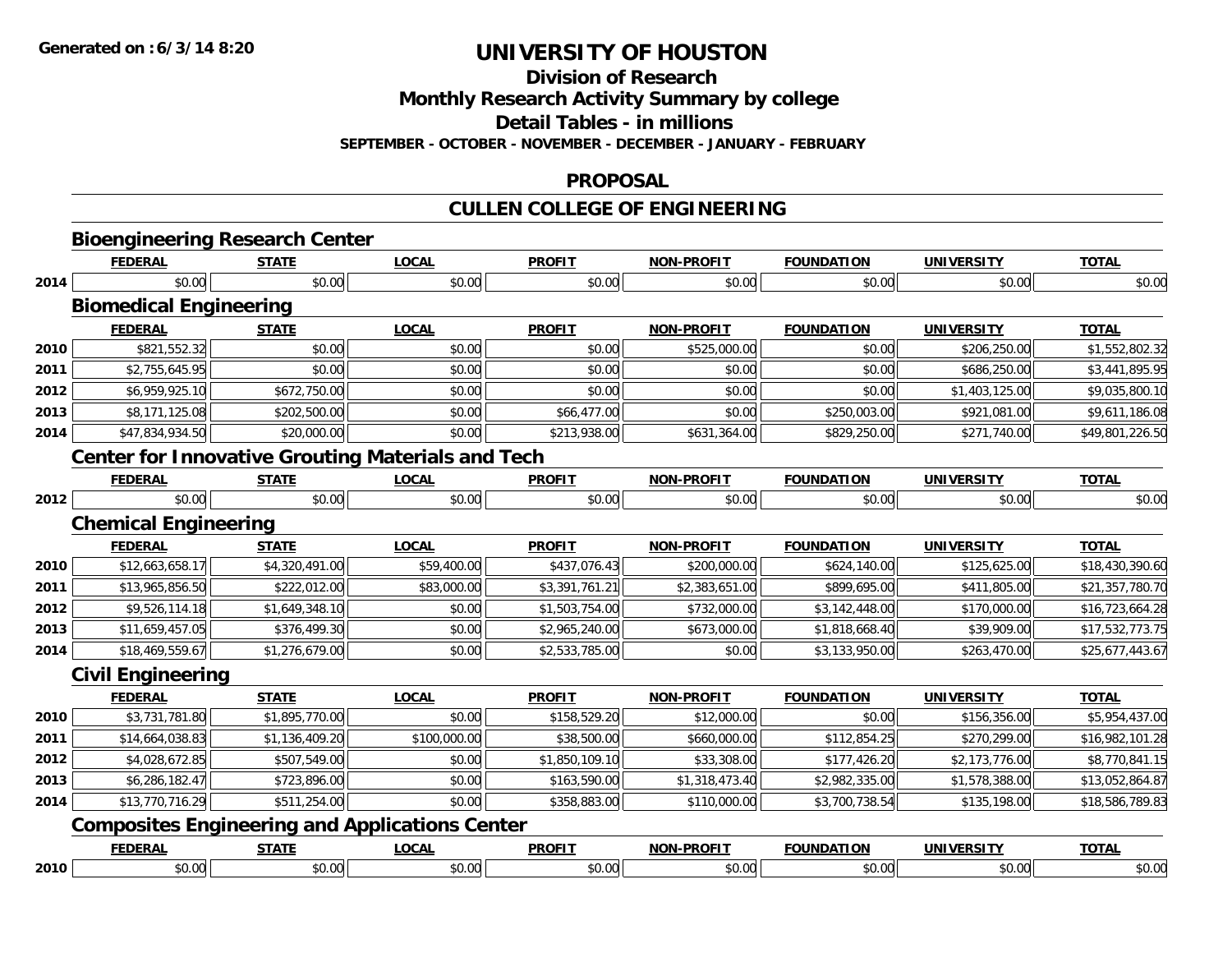# **Division of Research**

**Monthly Research Activity Summary by college**

**Detail Tables - in millions**

**SEPTEMBER - OCTOBER - NOVEMBER - DECEMBER - JANUARY - FEBRUARY**

## **PROPOSAL**

## **CULLEN COLLEGE OF ENGINEERING**

|       | Dean, Engineering                            |                 |              |                 |                   |                   |                   |                  |
|-------|----------------------------------------------|-----------------|--------------|-----------------|-------------------|-------------------|-------------------|------------------|
|       | <b>FEDERAL</b>                               | <b>STATE</b>    | <b>LOCAL</b> | <b>PROFIT</b>   | <b>NON-PROFIT</b> | <b>FOUNDATION</b> | <b>UNIVERSITY</b> | <b>TOTAL</b>     |
| 2010  | \$0.00                                       | \$0.00          | \$0.00       | \$0.00          | \$0.00            | \$12,465.50       | \$0.00            | \$12,465.50      |
| 2012  | \$882,933.40                                 | \$0.00          | \$0.00       | \$0.00          | \$0.00            | \$0.00            | \$0.00            | \$882,933.40     |
| 2013  | \$0.00                                       | \$0.00          | \$0.00       | \$0.00          | \$0.00            | \$0.00            | \$0.00            | \$0.00           |
| 2014  | \$865,098.80                                 | \$0.00          | \$0.00       | \$0.00          | \$0.00            | \$0.00            | \$0.00            | \$865,098.80     |
|       | <b>Electrical &amp; Computer Engineering</b> |                 |              |                 |                   |                   |                   |                  |
|       | <b>FEDERAL</b>                               | <b>STATE</b>    | <b>LOCAL</b> | <b>PROFIT</b>   | <b>NON-PROFIT</b> | <b>FOUNDATION</b> | <b>UNIVERSITY</b> | <b>TOTAL</b>     |
| 2010  | \$10,491,825.77                              | \$4,259,485.20  | \$204,000.00 | \$254,990.00    | \$758,835.00      | \$281,665.06      | \$0.00            | \$16,250,801.03  |
| 2011  | \$14,600,153.09                              | \$0.00          | \$0.00       | \$1,230,296.81  | \$260,012.00      | \$320,524.00      | \$1,301,812.00    | \$17,712,797.90  |
| 2012  | \$18,350,233.37                              | \$1,075,022.90  | \$0.00       | \$927,852.00    | \$27,500.00       | \$415,800.00      | \$2,154,413.00    | \$22,950,821.27  |
| 2013  | \$16,540,128.47                              | \$879,486.40    | \$0.00       | \$1,170,814.00  | \$476,250.00      | \$964,395.00      | \$286,253.00      | \$20,317,326.87  |
| 2014  | \$16,745,485.27                              | \$234,750.00    | \$0.00       | \$640,597.00    | \$1,237,800.00    | \$794,321.10      | \$1,523,810.80    | \$21,176,764.17  |
|       | <b>Industrial Engineering</b>                |                 |              |                 |                   |                   |                   |                  |
|       | <b>FEDERAL</b>                               | <b>STATE</b>    | <b>LOCAL</b> | <b>PROFIT</b>   | <b>NON-PROFIT</b> | <b>FOUNDATION</b> | <b>UNIVERSITY</b> | <b>TOTAL</b>     |
| 2010  | \$709,746.50                                 | \$409,080.00    | \$404,701.00 | \$0.00          | \$0.00            | \$0.00            | \$0.00            | \$1,523,527.50   |
| 2011  | \$574,762.38                                 | \$0.00          | \$0.00       | \$5,001.00      | \$0.00            | \$336,822.00      | \$0.00            | \$916,585.38     |
| 2012  | \$3,720,622.80                               | \$397,915.60    | \$0.00       | \$61,162.50     | \$0.00            | \$0.00            | \$0.00            | \$4,179,700.90   |
| 2013  | \$458,804.25                                 | \$113,001.00    | \$0.00       | \$0.00          | \$0.00            | \$413,072.00      | \$0.00            | \$984,877.25     |
| 2014  | \$18,885,631.34                              | \$745,364.00    | \$0.00       | \$0.00          | \$29,887.80       | \$779,564.00      | \$0.00            | \$20,440,447.14  |
|       | <b>Mechanical Engineering</b>                |                 |              |                 |                   |                   |                   |                  |
|       | <b>FEDERAL</b>                               | <b>STATE</b>    | <b>LOCAL</b> | <b>PROFIT</b>   | <b>NON-PROFIT</b> | <b>FOUNDATION</b> | <b>UNIVERSITY</b> | <b>TOTAL</b>     |
| 2010  | \$8,734,855.20                               | \$8,738,451.00  | \$0.00       | \$398,630.80    | \$292,498.00      | \$1,977,982.44    | \$230,000.00      | \$20,372,417.44  |
| 2011  | \$16,769,197.91                              | \$226,312.00    | \$0.00       | \$788,355.50    | \$1,090,000.00    | \$1,338,678.20    | \$1,165,283.00    | \$21,377,826.61  |
| 2012  | \$26,208,597.72                              | \$367,485.00    | \$0.00       | \$1,251,646.90  | \$1,019,270.76    | \$975,274.60      | \$700,244.00      | \$30,522,518.98  |
| 2013  | \$3,436,304.25                               | \$710,530.00    | \$0.00       | \$442,500.00    | \$100,000.00      | \$660,546.16      | \$452,849.00      | \$5,802,729.41   |
| 2014  | \$10,572,969.40                              | \$0.00          | \$0.00       | \$1,284,321.00  | \$625,000.00      | \$993,278.76      | \$224,963.00      | \$13,700,532.16  |
|       | <b>National Wind Energy Center</b>           |                 |              |                 |                   |                   |                   |                  |
|       | <b>FEDERAL</b>                               | <b>STATE</b>    | <b>LOCAL</b> | <b>PROFIT</b>   | <b>NON-PROFIT</b> | <b>FOUNDATION</b> | <b>UNIVERSITY</b> | <b>TOTAL</b>     |
| 2010  | \$0.00                                       | \$0.00          | \$0.00       | \$0.00          | \$0.00            | \$0.00            | \$0.00            | \$0.00           |
| Total | \$343,856,570.68                             | \$31,672,040.70 | \$851,101.00 | \$22,137,810.44 | \$13,195,849.96   | \$27,935,897.21   | \$16,852,899.80   | \$456,502,169.79 |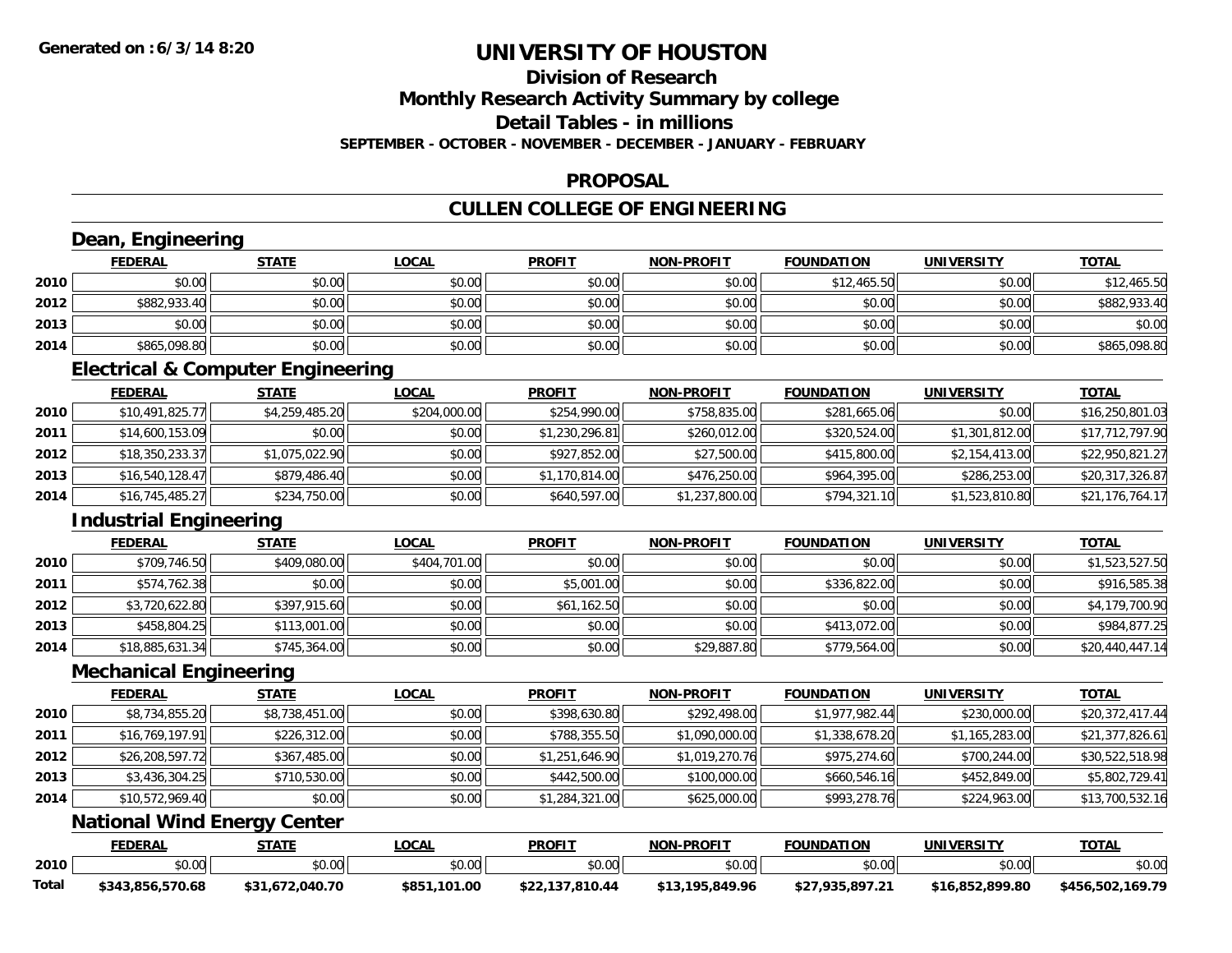**Division of Research**

**Monthly Research Activity Summary by college**

**Detail Tables - in millions**

**SEPTEMBER - OCTOBER - NOVEMBER - DECEMBER - JANUARY - FEBRUARY**

### **PROPOSAL**

## **DIVISION OF RESEARCH**

|      | <b>Allied Geophysical Laboratories</b>                    |                |              |               |                   |                   |                   |                |
|------|-----------------------------------------------------------|----------------|--------------|---------------|-------------------|-------------------|-------------------|----------------|
|      | <b>FEDERAL</b>                                            | <b>STATE</b>   | <b>LOCAL</b> | <b>PROFIT</b> | <b>NON-PROFIT</b> | <b>FOUNDATION</b> | <b>UNIVERSITY</b> | <b>TOTAL</b>   |
| 2011 | \$0.00                                                    | \$0.00         | \$0.00       | \$70,000.00   | \$0.00            | \$0.00            | \$0.00            | \$70,000.00    |
|      | <b>Center for Advanced Computing and Data Systems</b>     |                |              |               |                   |                   |                   |                |
|      | <b>FEDERAL</b>                                            | <b>STATE</b>   | <b>LOCAL</b> | <b>PROFIT</b> | <b>NON-PROFIT</b> | <b>FOUNDATION</b> | <b>UNIVERSITY</b> | <b>TOTAL</b>   |
| 2010 | \$0.00                                                    | \$0.00         | \$0.00       | \$0.00        | \$0.00            | \$0.00            | \$0.00            | \$0.00         |
| 2011 | \$0.00                                                    | \$0.00         | \$0.00       | \$0.00        | \$0.00            | \$0.00            | \$0.00            | \$0.00         |
| 2012 | \$0.00                                                    | \$0.00         | \$0.00       | \$0.00        | \$2,000.00        | \$0.00            | \$0.00            | \$2,000.00     |
| 2013 | \$0.00                                                    | \$0.00         | \$0.00       | \$0.00        | \$0.00            | \$0.00            | \$0.00            | \$0.00         |
|      | <b>Center for Advanced Materials</b>                      |                |              |               |                   |                   |                   |                |
|      | <b>FEDERAL</b>                                            | <b>STATE</b>   | <b>LOCAL</b> | <b>PROFIT</b> | <b>NON-PROFIT</b> | <b>FOUNDATION</b> | <b>UNIVERSITY</b> | <b>TOTAL</b>   |
| 2010 | \$10,000.00                                               | \$485,594.19   | \$0.00       | \$10,000.00   | \$0.00            | \$0.00            | \$0.00            | \$505,594.19   |
| 2011 | \$840,000.00                                              | \$0.00         | \$0.00       | \$409,411.00  | \$0.00            | \$0.00            | \$0.00            | \$1,249,411.00 |
| 2012 | \$246,829.10                                              | \$0.00         | \$0.00       | \$0.00        | \$0.00            | \$109,222.20      | \$0.00            | \$356,051.30   |
|      | <b>Center for Biomedical &amp; Environmental Genomics</b> |                |              |               |                   |                   |                   |                |
|      | <b>FEDERAL</b>                                            | <b>STATE</b>   | <b>LOCAL</b> | <b>PROFIT</b> | <b>NON-PROFIT</b> | <b>FOUNDATION</b> | <b>UNIVERSITY</b> | <b>TOTAL</b>   |
| 2010 | \$0.00                                                    | \$0.00         | \$0.00       | \$0.00        | \$0.00            | \$0.00            | \$0.00            | \$0.00         |
| 2011 | \$0.00                                                    | \$0.00         | \$0.00       | \$0.00        | \$0.00            | \$0.00            | \$0.00            | \$0.00         |
| 2012 | \$0.00                                                    | \$0.00         | \$0.00       | \$0.00        | \$0.00            | \$0.00            | \$0.00            | \$0.00         |
| 2013 | \$0.00                                                    | \$0.00         | \$0.00       | \$0.00        | \$0.00            | \$0.00            | \$0.00            | \$0.00         |
|      | <b>Center for Industrial Partnerships</b>                 |                |              |               |                   |                   |                   |                |
|      | <b>FEDERAL</b>                                            | <b>STATE</b>   | <b>LOCAL</b> | <b>PROFIT</b> | <b>NON-PROFIT</b> | <b>FOUNDATION</b> | <b>UNIVERSITY</b> | <b>TOTAL</b>   |
| 2011 | \$160,371.95                                              | \$0.00         | \$0.00       | \$0.00        | \$0.00            | \$0.00            | \$0.00            | \$160,371.95   |
| 2012 | \$696,294.00                                              | \$0.00         | \$0.00       | \$100,500.00  | \$0.00            | \$0.00            | \$0.00            | \$796,794.00   |
| 2013 | \$574,253.00                                              | \$0.00         | \$0.00       | \$0.00        | \$0.00            | \$0.00            | \$0.00            | \$574,253.00   |
|      | <b>Division of Research</b>                               |                |              |               |                   |                   |                   |                |
|      | <b>FEDERAL</b>                                            | <b>STATE</b>   | <b>LOCAL</b> | <b>PROFIT</b> | <b>NON-PROFIT</b> | <b>FOUNDATION</b> | <b>UNIVERSITY</b> | <b>TOTAL</b>   |
| 2011 | \$0.00                                                    | \$0.00         | \$0.00       | \$0.00        | \$0.00            | \$0.00            | \$0.00            | \$0.00         |
| 2013 | \$0.00                                                    | \$7,877,932.00 | \$0.00       | \$0.00        | \$0.00            | \$0.00            | \$0.00            | \$7,877,932.00 |
|      | <b>Institute for Nanoenergy</b>                           |                |              |               |                   |                   |                   |                |
|      | <b>FEDERAL</b>                                            | <b>STATE</b>   | <b>LOCAL</b> | <b>PROFIT</b> | <b>NON-PROFIT</b> | <b>FOUNDATION</b> | <b>UNIVERSITY</b> | <b>TOTAL</b>   |
| 2010 | \$0.00                                                    | \$0.00         | \$0.00       | \$0.00        | \$0.00            | \$0.00            | \$0.00            | \$0.00         |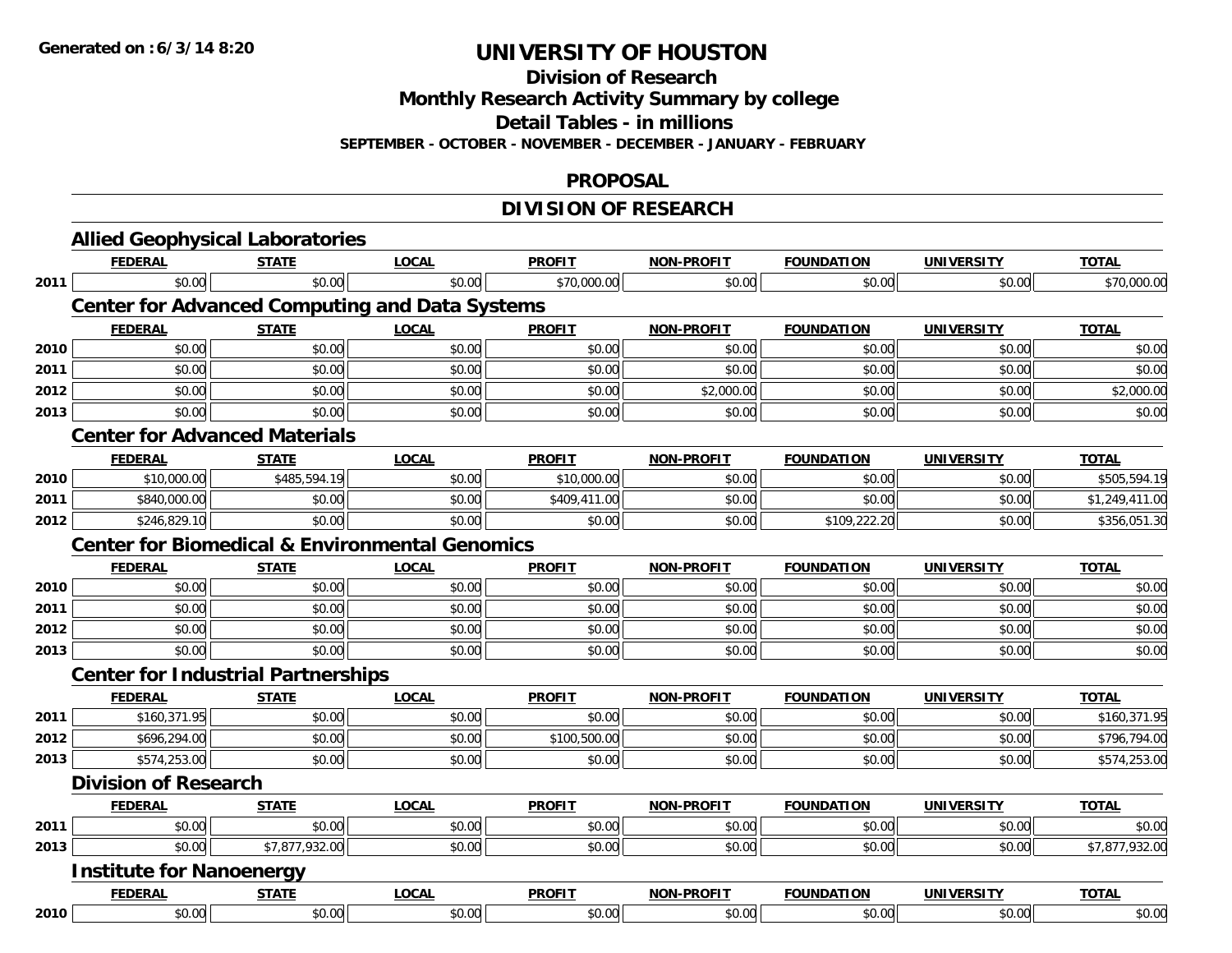#### **Division of Research**

**Monthly Research Activity Summary by college**

**Detail Tables - in millions**

**SEPTEMBER - OCTOBER - NOVEMBER - DECEMBER - JANUARY - FEBRUARY**

### **PROPOSAL**

## **DIVISION OF RESEARCH**

|       | <b>Institute for Nanoenergy</b>      |                 |              |                |                   |                   |                   |                 |
|-------|--------------------------------------|-----------------|--------------|----------------|-------------------|-------------------|-------------------|-----------------|
|       | <b>FEDERAL</b>                       | <b>STATE</b>    | <b>LOCAL</b> | <b>PROFIT</b>  | <b>NON-PROFIT</b> | <b>FOUNDATION</b> | <b>UNIVERSITY</b> | <b>TOTAL</b>    |
| 2011  | \$0.00                               | \$0.00          | \$0.00       | \$0.00         | \$0.00            | \$0.00            | \$0.00            | \$0.00          |
| 2012  | \$0.00                               | \$0.00          | \$0.00       | \$0.00         | \$0.00            | \$0.00            | \$0.00            | \$0.00          |
|       | <b>Research Compliance</b>           |                 |              |                |                   |                   |                   |                 |
|       | <b>FEDERAL</b>                       | <b>STATE</b>    | <b>LOCAL</b> | <b>PROFIT</b>  | <b>NON-PROFIT</b> | <b>FOUNDATION</b> | <b>UNIVERSITY</b> | <b>TOTAL</b>    |
| 2010  | \$7,546,514.00                       | \$0.00          | \$0.00       | \$0.00         | \$0.00            | \$0.00            | \$0.00            | \$7,546,514.00  |
|       | <b>TcSUH</b>                         |                 |              |                |                   |                   |                   |                 |
|       | <b>FEDERAL</b>                       | <b>STATE</b>    | <b>LOCAL</b> | <b>PROFIT</b>  | <b>NON-PROFIT</b> | <b>FOUNDATION</b> | <b>UNIVERSITY</b> | <b>TOTAL</b>    |
| 2010  | \$418,260.00                         | \$689,508.00    | \$0.00       | \$55,000.00    | \$0.00            | \$98,596.00       | \$65,718.00       | \$1,327,082.00  |
| 2011  | \$346,446.76                         | \$0.00          | \$0.00       | \$40,000.00    | \$0.00            | \$0.00            | \$0.00            | \$386,446.76    |
| 2012  | \$2,304,745.15                       | \$0.00          | \$0.00       | \$70,000.00    | \$0.00            | \$0.00            | \$80,077.00       | \$2,454,822.15  |
| 2013  | \$946,172.20                         | \$50,000.00     | \$0.00       | \$178,821.00   | \$0.00            | \$0.00            | \$0.00            | \$1,174,993.20  |
| 2014  | \$1,059,535.60                       | \$0.00          | \$0.00       | \$167,200.00   | \$0.00            | \$0.00            | \$619,826.00      | \$1,846,561.60  |
|       | <b>Texas Obesity Research Center</b> |                 |              |                |                   |                   |                   |                 |
|       | <b>FEDERAL</b>                       | <b>STATE</b>    | <b>LOCAL</b> | <b>PROFIT</b>  | <b>NON-PROFIT</b> | <b>FOUNDATION</b> | <b>UNIVERSITY</b> | <b>TOTAL</b>    |
| 2010  | \$0.00                               | \$0.00          | \$0.00       | \$0.00         | \$0.00            | \$0.00            | \$0.00            | \$0.00          |
| 2011  | \$0.00                               | \$0.00          | \$0.00       | \$0.00         | \$0.00            | \$0.00            | \$0.00            | \$0.00          |
| 2012  | \$0.00                               | \$0.00          | \$0.00       | \$0.00         | \$0.00            | \$0.00            | \$0.00            | \$0.00          |
|       | <b>TIMES</b>                         |                 |              |                |                   |                   |                   |                 |
|       | <b>FEDERAL</b>                       | <b>STATE</b>    | <b>LOCAL</b> | <b>PROFIT</b>  | <b>NON-PROFIT</b> | <b>FOUNDATION</b> | <b>UNIVERSITY</b> | <b>TOTAL</b>    |
| 2010  | \$5,360,371.00                       | \$2,803,477.10  | \$630,307.00 | \$408,000.00   | \$903,009.00      | \$0.00            | \$0.00            | \$10,105,164.10 |
| 2011  | \$2,961,229.00                       | \$168,985.70    | \$141,895.20 | \$0.00         | \$254,256.00      | \$0.00            | \$352,023.00      | \$3,878,388.90  |
| 2012  | \$1,194,418.00                       | \$0.00          | \$0.00       | \$0.00         | \$119,028.00      | \$0.00            | \$929,450.00      | \$2,242,896.00  |
| 2013  | \$1,331,763.80                       | \$29,908.00     | \$0.00       | \$0.00         | \$0.00            | \$0.00            | \$723,267.00      | \$2,084,938.80  |
| 2014  | \$9,264,528.55                       | \$98,197.00     | \$0.00       | \$1,006,321.00 | \$0.00            | \$0.00            | \$0.00            | \$10,369,046.55 |
| Total | \$35,261,732.11                      | \$12,203,601.99 | \$772,202.20 | \$2,515,253.00 | \$1,278,293.00    | \$207,818.20      | \$2,770,361.00    | \$55,009,261.50 |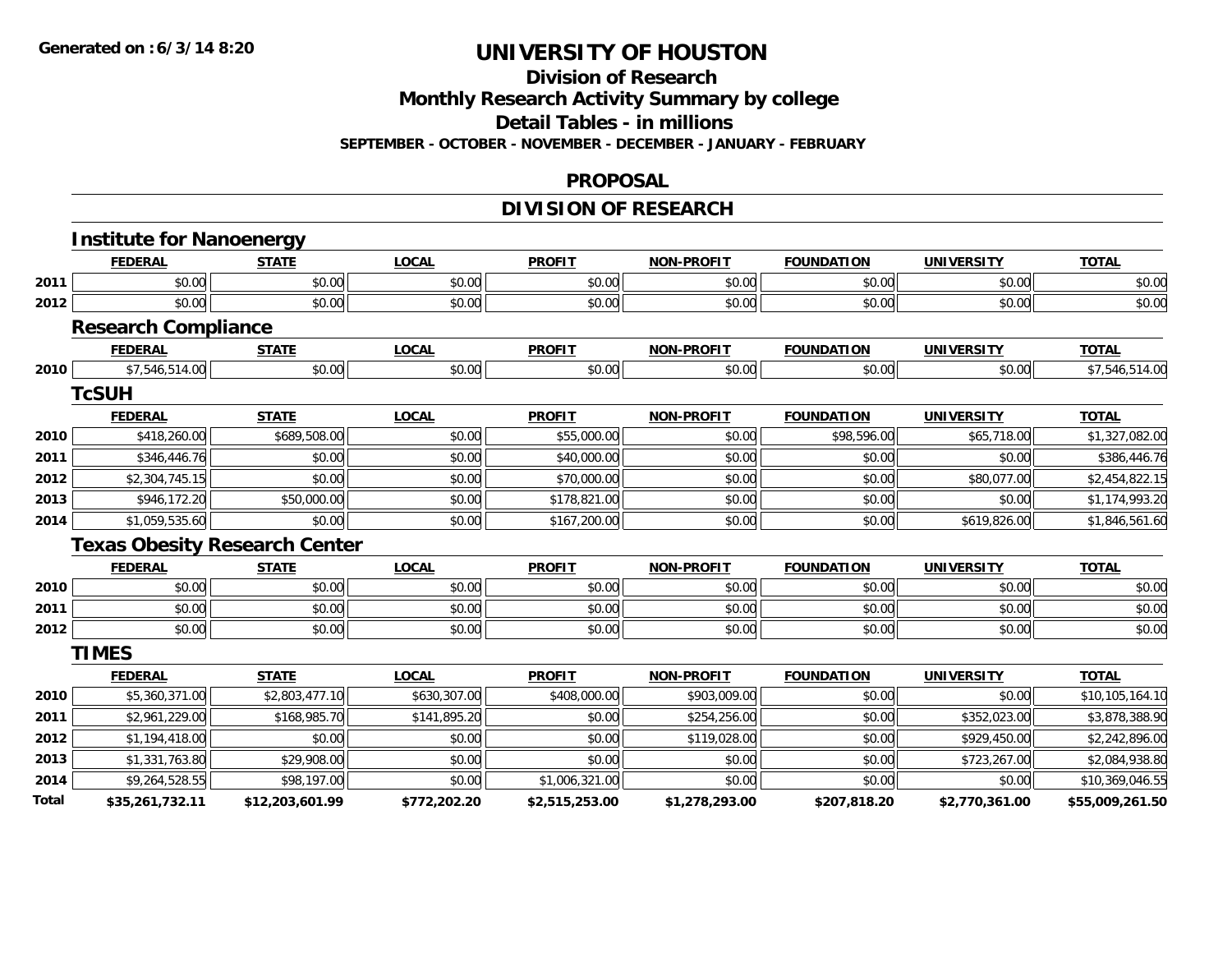#### **Division of Research**

**Monthly Research Activity Summary by college**

**Detail Tables - in millions**

**SEPTEMBER - OCTOBER - NOVEMBER - DECEMBER - JANUARY - FEBRUARY**

### **PROPOSAL**

### **GRADUATE COLLEGE OF SOCIAL WORK**

|       |                   | <b>Center for Drug and Social Policy Research</b> |                                                             |               |                   |                   |                   |                 |              |
|-------|-------------------|---------------------------------------------------|-------------------------------------------------------------|---------------|-------------------|-------------------|-------------------|-----------------|--------------|
|       | <b>FEDERAL</b>    | <b>STATE</b>                                      | <b>LOCAL</b>                                                | <b>PROFIT</b> | <b>NON-PROFIT</b> | <b>FOUNDATION</b> | <b>UNIVERSITY</b> | <b>TOTAL</b>    |              |
| 2012  | \$0.00            | \$0.00                                            | \$0.00                                                      | \$0.00        | \$0.00            | \$0.00            | \$0.00            | \$0.00          |              |
| 2013  | \$0.00            | \$0.00                                            | \$0.00                                                      | \$0.00        | \$0.00            | \$0.00            | \$0.00            | \$0.00          |              |
|       |                   |                                                   | <b>Center for Health Equities &amp; Evaluation Research</b> |               |                   |                   |                   |                 |              |
|       | <b>FEDERAL</b>    | <b>STATE</b>                                      | <b>LOCAL</b>                                                | <b>PROFIT</b> | <b>NON-PROFIT</b> | <b>FOUNDATION</b> | <b>UNIVERSITY</b> | <b>TOTAL</b>    |              |
| 2011  | \$743,334.00      | \$0.00                                            | \$0.00                                                      | \$0.00        | \$0.00            | \$0.00            | \$0.00            | \$743,334.00    |              |
| 2013  | \$0.00            | \$0.00                                            | \$0.00                                                      | \$39,755.90   | \$0.00            | \$0.00            | \$0.00            | \$39,755.90     |              |
|       |                   | <b>Child &amp; Family for Innovative Research</b> |                                                             |               |                   |                   |                   |                 |              |
|       | <b>FEDERAL</b>    | <b>STATE</b>                                      | <b>LOCAL</b>                                                | <b>PROFIT</b> | <b>NON-PROFIT</b> | <b>FOUNDATION</b> | <b>UNIVERSITY</b> | <b>TOTAL</b>    |              |
| 2010  | \$0.00            | \$99,420.00                                       | \$0.00                                                      | \$296,095.00  | \$797,794.00      | \$157,829.00      | \$0.00            | \$1,351,138.00  |              |
| 2011  | \$4,584,914.00    | \$0.00                                            | \$0.00                                                      | \$100,982.00  | \$25,000.00       | \$0.05            | \$150,609.00      | \$4,861,505.05  |              |
| 2012  | \$2,399,509.32    | \$0.00                                            | \$56,704.00                                                 | \$330,559.00  | \$35,469.80       | \$28,560.00       | \$190,477.00      | \$3,041,279.12  |              |
| 2013  | \$1,252,168.07    | \$10,000.00                                       | \$0.00                                                      | \$0.00        | \$292,838.00      | \$19,250.00       | \$0.00            | \$1,574,256.07  |              |
| 2014  | \$0.00            | \$288,991.00                                      | \$0.00                                                      | \$45,050.00   | \$19,979.00       | \$19,235.70       | \$356,205.00      |                 | \$729,460.70 |
|       |                   | <b>Community Projects - Social Work</b>           |                                                             |               |                   |                   |                   |                 |              |
|       | <b>FEDERAL</b>    | <b>STATE</b>                                      | <b>LOCAL</b>                                                | <b>PROFIT</b> | <b>NON-PROFIT</b> | <b>FOUNDATION</b> | <b>UNIVERSITY</b> | <b>TOTAL</b>    |              |
| 2011  | \$2,420,245.00    | \$0.00                                            | \$0.00                                                      | \$0.00        | \$0.00            | \$0.00            | \$0.00            | \$2,420,245.00  |              |
|       | Dean, Social Work |                                                   |                                                             |               |                   |                   |                   |                 |              |
|       | <b>FEDERAL</b>    | <b>STATE</b>                                      | <b>LOCAL</b>                                                | <b>PROFIT</b> | <b>NON-PROFIT</b> | <b>FOUNDATION</b> | <b>UNIVERSITY</b> | <b>TOTAL</b>    |              |
| 2010  | \$2,123,511.00    | \$0.00                                            | \$0.00                                                      | \$0.00        | \$0.00            | \$0.00            | \$0.00            | \$2,123,511.00  |              |
| 2011  | \$3,614,480.80    | \$0.00                                            | \$0.00                                                      | \$0.00        | \$0.00            | \$0.00            | \$0.00            | \$3,614,480.80  |              |
| 2012  | \$0.00            | \$0.00                                            | \$0.00                                                      | \$0.00        | \$0.00            | \$0.00            | \$0.00            | \$0.00          |              |
| 2013  | \$0.00            | \$0.00                                            | \$0.00                                                      | \$0.00        | \$0.00            | \$0.00            | \$0.00            | \$0.00          |              |
| 2014  | \$0.00            | \$0.00                                            | \$0.00                                                      | \$0.00        | \$0.00            | \$0.00            | \$0.00            | \$0.00          |              |
| Total | \$17,138,162.19   | \$398,411.00                                      | \$56,704.00                                                 | \$812,441.90  | \$1,171,080.80    | \$224,874.75      | \$697,291.00      | \$20,498,965.64 |              |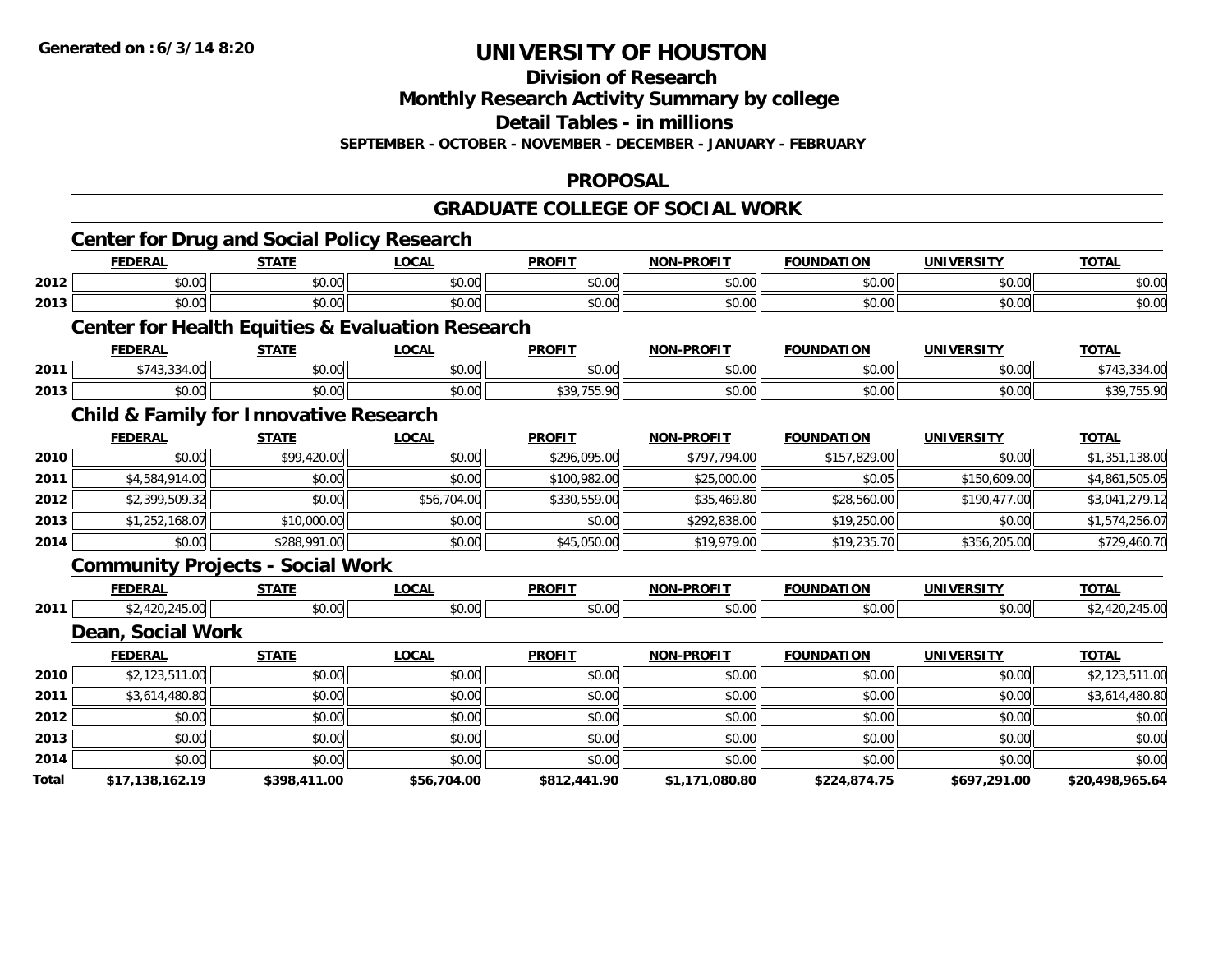#### **Division of Research**

**Monthly Research Activity Summary by college**

**Detail Tables - in millions**

**SEPTEMBER - OCTOBER - NOVEMBER - DECEMBER - JANUARY - FEBRUARY**

### **PROPOSAL**

## **HILTON COLLEGE OF HOTEL AND RESTAURANT MANAGEMENT**

## **Hotel and Restaurant Management**

|       | <b>FEDERAL</b> | <b>STATE</b> | <b>LOCAL</b> | <b>PROFIT</b> | <b>NON-PROFIT</b> | <b>FOUNDATION</b> | <b>UNIVERSITY</b> | <b>TOTAL</b>   |
|-------|----------------|--------------|--------------|---------------|-------------------|-------------------|-------------------|----------------|
| 2010  | \$560,802.00   | \$188,158.00 | \$70,000.00  | \$82,548.00   | \$0.00            | \$28,750.00       | \$163,662.00      | \$1,093,920.00 |
| 2011  | \$0.00         | \$0.00       | \$0.00       | \$0.00        | \$27,280.00       | \$0.00            | \$0.00            | \$27,280.00    |
| 2012  | \$0.00         | \$174,830.00 | \$0.00       | \$0.00        | \$118,422.00      | \$0.00            | \$0.00            | \$293,252.00   |
| 2013  | \$553,755.00   | \$0.00       | \$16,154.00  | \$0.00        | \$10,987.00       | \$55,874.00       | \$143,232.00      | \$780,002.00   |
| 2014  | \$0.00         | \$0.00       | \$0.00       | \$0.00        | \$5,000.00        | \$0.00            | \$0.00            | \$5,000.00     |
| Total | \$1,114,557.00 | \$362,988.00 | \$86,154.00  | \$82,548.00   | \$161,689.00      | \$84,624.00       | \$306,894.00      | \$2,199,454.00 |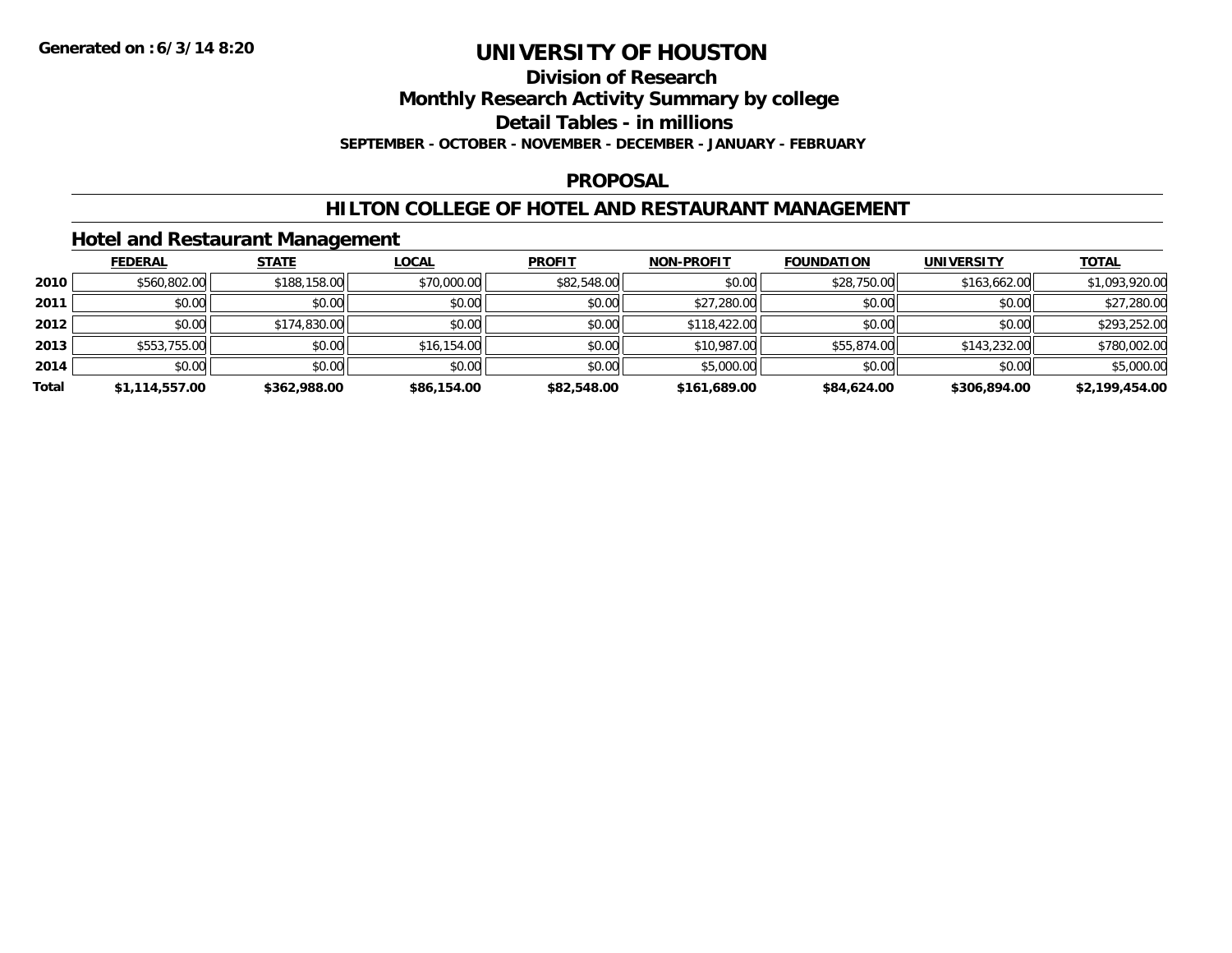## **Division of Research Monthly Research Activity Summary by college Detail Tables - in millions SEPTEMBER - OCTOBER - NOVEMBER - DECEMBER - JANUARY - FEBRUARY**

### **PROPOSAL**

### **HONORS COLLEGE**

## **Dean, Honors College**

|       | <b>FEDERAL</b> | <u>STATE</u> | <u>LOCAL</u> | <b>PROFIT</b> | <b>NON-PROFIT</b> | <b>FOUNDATION</b> | <b>UNIVERSITY</b> | <b>TOTAL</b>   |
|-------|----------------|--------------|--------------|---------------|-------------------|-------------------|-------------------|----------------|
| 2010  | \$500.851.00   | \$25,000.00  | \$0.00       | \$0.00        | \$0.00            | \$0.00            | \$0.00            | \$525,851.00   |
| 2011  | \$0.00         | \$0.00       | \$0.00       | \$0.00        | \$53,185.20       | \$0.00            | \$0.00            | \$53,185.20    |
| 2013  | \$0.00         | \$0.00       | \$0.00       | \$341,900.74  | \$0.00            | \$0.00            | \$9,150.32        | \$351,051.06   |
| 2014  | \$0.00         | \$457,985.75 | \$0.00       | \$0.00        | \$0.00            | \$0.00            | \$0.00            | \$457,985.75   |
| Total | \$500,851.00   | \$482,985.75 | \$0.00       | \$341,900.74  | \$53,185.20       | \$0.00            | \$9,150.32        | \$1,388,073.01 |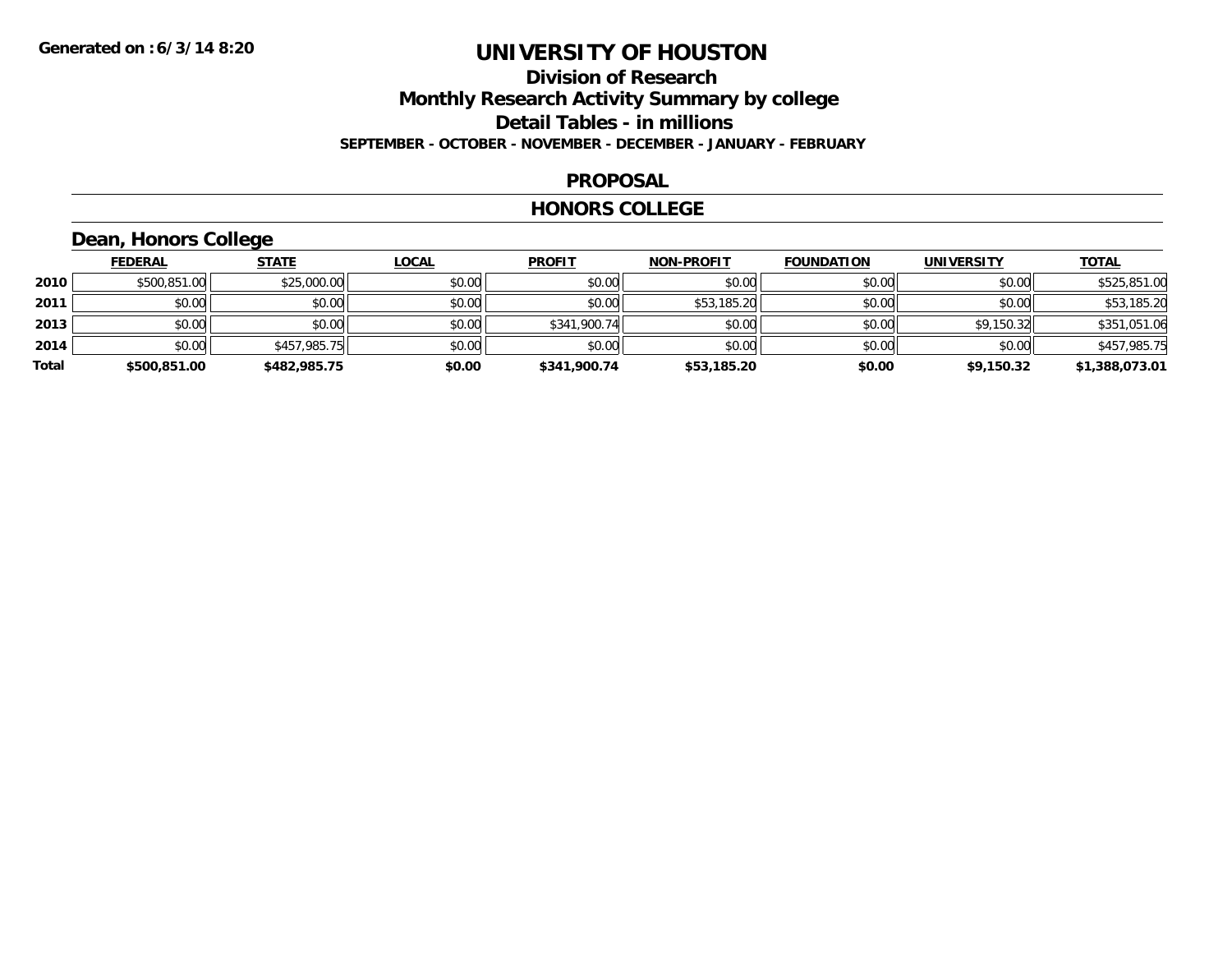**Division of Research**

**Monthly Research Activity Summary by college**

**Detail Tables - in millions**

**SEPTEMBER - OCTOBER - NOVEMBER - DECEMBER - JANUARY - FEBRUARY**

#### **PROPOSAL**

#### **LIBRARY**

## **Administration, Library**

|       | DERAI  | <b>STATE</b>             | <b>LOCAL</b>                                          | <b>PROFIT</b> | -PROFIT<br>חרות | <b>FOUNDATION</b> | UNIVERSITY | TOTA.  |
|-------|--------|--------------------------|-------------------------------------------------------|---------------|-----------------|-------------------|------------|--------|
| 2010  | \$0.00 | $\sim$ 0.0 $\sim$<br>JU. | $\mathsf{A} \cap \mathsf{A} \cap \mathsf{A}$<br>50.Ul | 0000<br>JU.UU | 0000<br>,u.uu   | $n \cap \Omega$   | \$0.00     | \$0.00 |
| Total | \$0.00 | \$0.00                   | \$0.00                                                | \$0.00        | \$0.00          | \$0.00            | \$0.00     | \$0.00 |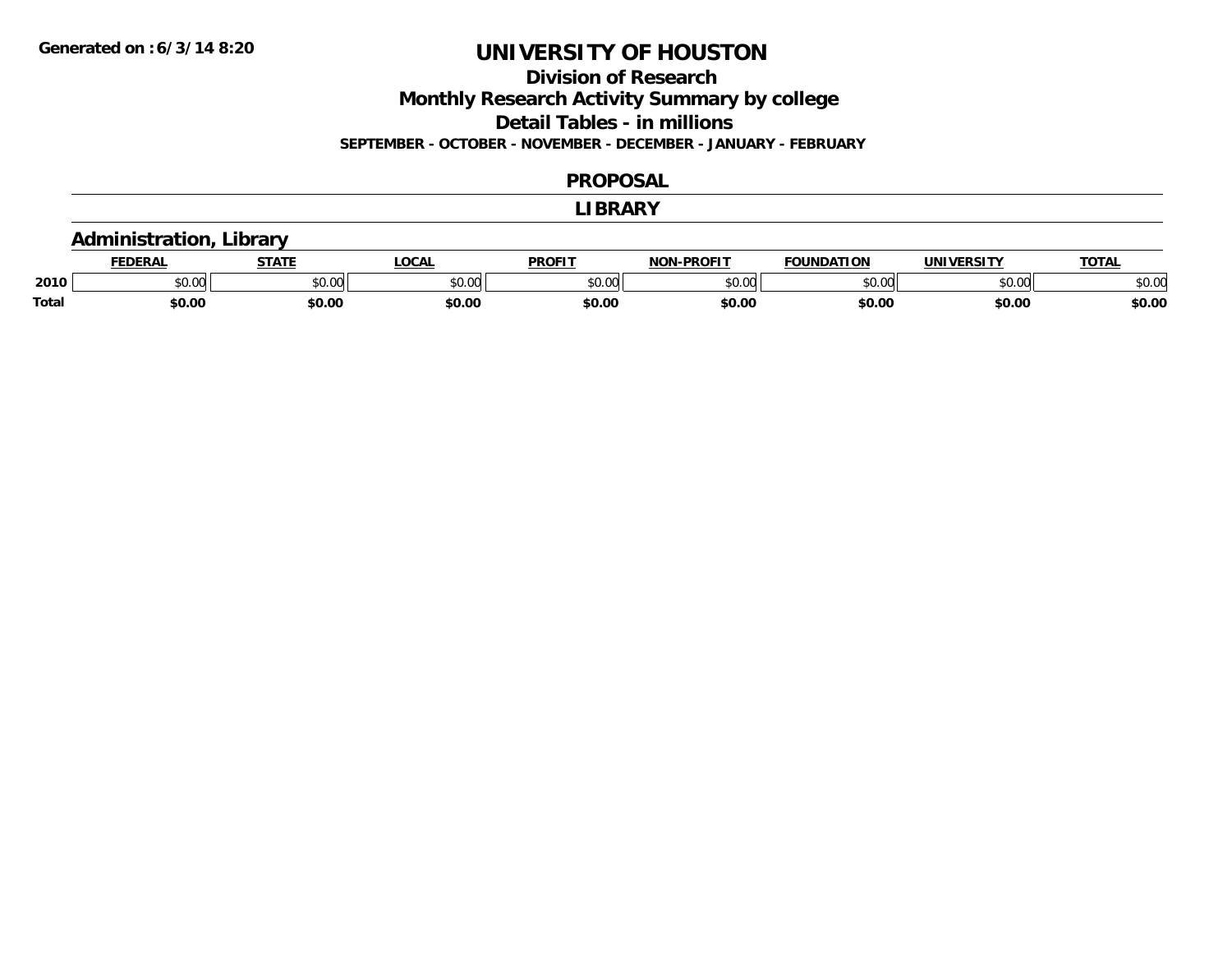**Division of Research**

**Monthly Research Activity Summary by college**

**Detail Tables - in millions**

**SEPTEMBER - OCTOBER - NOVEMBER - DECEMBER - JANUARY - FEBRUARY**

### **PROPOSAL**

### **PRESIDENT**

#### **Office of the President**

|              | <b>FEDERAL</b>   | <b>STATE</b> | <b>OCAL</b>             | <b>PROFIT</b> | <b>-PROFIT</b><br><b>NON</b> | <b>FOUNDATION</b> | UNIVERSITY | <u> ΤΟΤΑ.</u> |
|--------------|------------------|--------------|-------------------------|---------------|------------------------------|-------------------|------------|---------------|
| 2014         | .098.80<br>\$86. | \$0.00       | 0 <sub>n</sub><br>JU.UU | \$0.00        | ልስ ባህ<br>pv.uu               | \$0.00            | \$0.00     | <b>198.80</b> |
| <b>Total</b> | . uas su<br>toze | \$0.00       | \$0.00                  | \$0.00        | \$0.00                       | \$0.00            | \$0.00     | \$865,098.80  |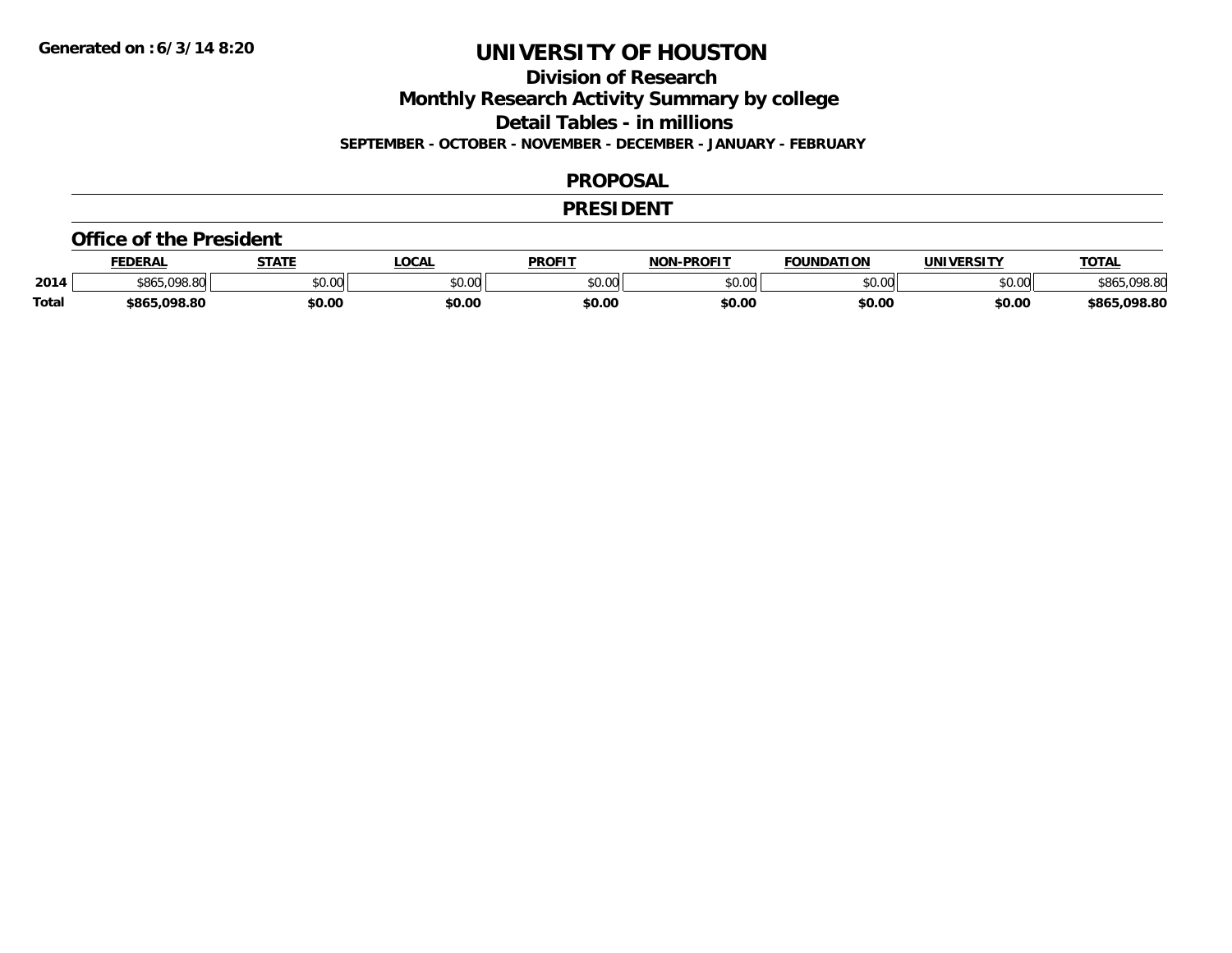**Division of Research**

**Monthly Research Activity Summary by college**

**Detail Tables - in millions**

**SEPTEMBER - OCTOBER - NOVEMBER - DECEMBER - JANUARY - FEBRUARY**

### **PROPOSAL**

### **SENIOR V.P. FOR ACADEMIC AFFAIRS AND PROVOST**

|              | <b>Learning and Assessment Services</b>             |              |              |               |                   |                   |                   |                |
|--------------|-----------------------------------------------------|--------------|--------------|---------------|-------------------|-------------------|-------------------|----------------|
|              | <b>FEDERAL</b>                                      | <b>STATE</b> | <b>LOCAL</b> | <b>PROFIT</b> | <b>NON-PROFIT</b> | <b>FOUNDATION</b> | <b>UNIVERSITY</b> | <b>TOTAL</b>   |
| 2010         | \$1,869,569.00                                      | \$0.00       | \$0.00       | \$0.00        | \$0.00            | \$10,000.00       | \$0.00            | \$1,879,569.00 |
| 2011         | \$0.00                                              | \$0.00       | \$0.00       | \$0.00        | \$115,096.00      | \$0.00            | \$0.00            | \$115,096.00   |
|              | <b>Senior V.P. for Academic Affairs and Provost</b> |              |              |               |                   |                   |                   |                |
|              | <b>FEDERAL</b>                                      | <b>STATE</b> | <b>LOCAL</b> | <b>PROFIT</b> | <b>NON-PROFIT</b> | <b>FOUNDATION</b> | <b>UNIVERSITY</b> | <b>TOTAL</b>   |
| 2012         | \$0.00                                              | \$75,000.00  | \$0.00       | \$0.00        | \$0.00            | \$0.00            | \$0.00            | \$75,000.00    |
| 2013         | \$0.00                                              | \$0.00       | \$0.00       | \$0.00        | \$149,488.00      | \$0.00            | \$0.00            | \$149,488.00   |
|              | <b>Student Support Services</b>                     |              |              |               |                   |                   |                   |                |
|              | <b>FEDERAL</b>                                      | <b>STATE</b> | <b>LOCAL</b> | <b>PROFIT</b> | <b>NON-PROFIT</b> | <b>FOUNDATION</b> | <b>UNIVERSITY</b> | <b>TOTAL</b>   |
| 2012         | \$198,944.00                                        | \$0.00       | \$0.00       | \$0.00        | \$0.00            | \$0.00            | \$0.00            | \$198,944.00   |
|              | <b>Undergraduate Scholars</b>                       |              |              |               |                   |                   |                   |                |
|              | <b>FEDERAL</b>                                      | <b>STATE</b> | <b>LOCAL</b> | <b>PROFIT</b> | <b>NON-PROFIT</b> | <b>FOUNDATION</b> | <b>UNIVERSITY</b> | <b>TOTAL</b>   |
| 2010         | \$0.00                                              | \$15,000.00  | \$0.00       | \$0.00        | \$0.00            | \$0.00            | \$0.00            | \$15,000.00    |
| 2011         | \$0.00                                              | \$29,456.00  | \$0.00       | \$0.00        | \$0.00            | \$0.00            | \$0.00            | \$29,456.00    |
| 2012         | \$0.00                                              | \$19,051.00  | \$0.00       | \$0.00        | \$0.00            | \$0.00            | \$0.00            | \$19,051.00    |
| 2014         | \$0.00                                              | \$20,330.00  | \$0.00       | \$0.00        | \$0.00            | \$0.00            | \$0.00            | \$20,330.00    |
|              | <b>Undergraduate Studies</b>                        |              |              |               |                   |                   |                   |                |
|              | <b>FEDERAL</b>                                      | <b>STATE</b> | <b>LOCAL</b> | <b>PROFIT</b> | <b>NON-PROFIT</b> | <b>FOUNDATION</b> | <b>UNIVERSITY</b> | <b>TOTAL</b>   |
| 2013         | \$0.00                                              | \$30,000.00  | \$0.00       | \$0.00        | \$0.00            | \$0.00            | \$0.00            | \$30,000.00    |
| 2014         | \$0.00                                              | \$10,000.00  | \$0.00       | \$0.00        | \$0.00            | \$0.00            | \$0.00            | \$10,000.00    |
| <b>Total</b> | \$2,068,513.00                                      | \$198,837.00 | \$0.00       | \$0.00        | \$264,584.00      | \$10,000.00       | \$0.00            | \$2,541,934.00 |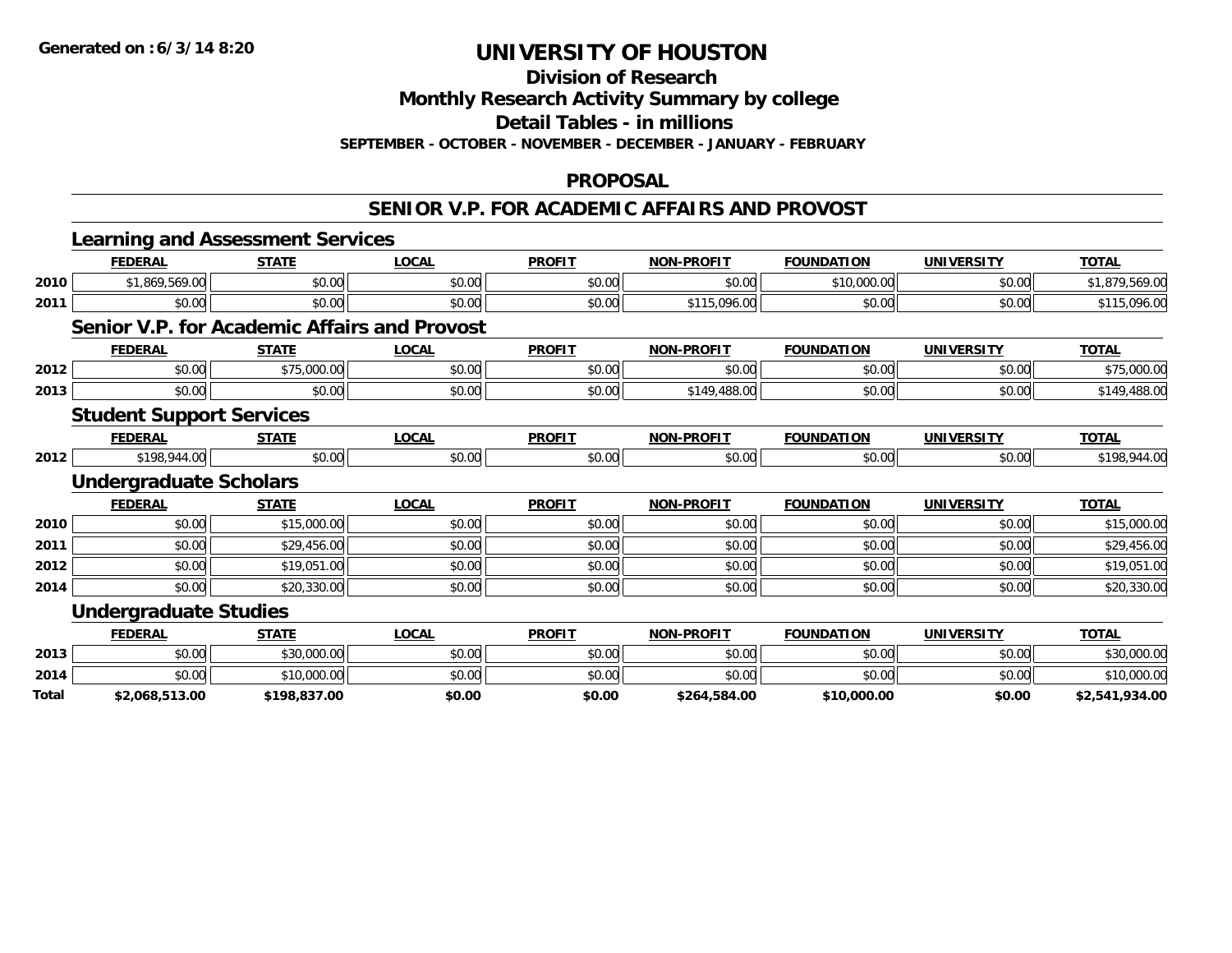**Division of Research**

**Monthly Research Activity Summary by college**

**Detail Tables - in millions**

**SEPTEMBER - OCTOBER - NOVEMBER - DECEMBER - JANUARY - FEBRUARY**

## **PROPOSAL**

### **UH LAW CENTER**

|       | Dean, Law      |              |              |               |                   |                   |                   |              |
|-------|----------------|--------------|--------------|---------------|-------------------|-------------------|-------------------|--------------|
|       | <b>FEDERAL</b> | <b>STATE</b> | <b>LOCAL</b> | <b>PROFIT</b> | <b>NON-PROFIT</b> | <b>FOUNDATION</b> | <b>UNIVERSITY</b> | <b>TOTAL</b> |
| 2013  | \$0.00         | \$0.00       | \$0.00       | \$71,560.62   | \$0.00            | \$0.00            | \$0.00            | \$71,560.62  |
|       | <b>Law-UH</b>  |              |              |               |                   |                   |                   |              |
|       | <b>FEDERAL</b> | <b>STATE</b> | <b>LOCAL</b> | <b>PROFIT</b> | <b>NON-PROFIT</b> | <b>FOUNDATION</b> | <b>UNIVERSITY</b> | <b>TOTAL</b> |
| 2010  | \$0.00         | \$200,000.00 | \$0.00       | \$0.00        | \$0.00            | \$0.00            | \$0.00            | \$200,000.00 |
| 2011  | \$0.00         | \$103,966.00 | \$0.00       | \$10,063.00   | \$0.00            | \$0.00            | \$68,956.00       | \$182,985.00 |
| 2012  | \$0.00         | \$160,000.00 | \$0.00       | \$0.00        | \$0.00            | \$0.00            | \$0.00            | \$160,000.00 |
| 2014  | \$0.00         | \$200,000.00 | \$0.00       | \$0.00        | \$0.00            | \$0.00            | \$14,164.00       | \$214,164.00 |
| Total | \$0.00         | \$663,966.00 | \$0.00       | \$81,623.62   | \$0.00            | \$0.00            | \$83,120.00       | \$828,709.62 |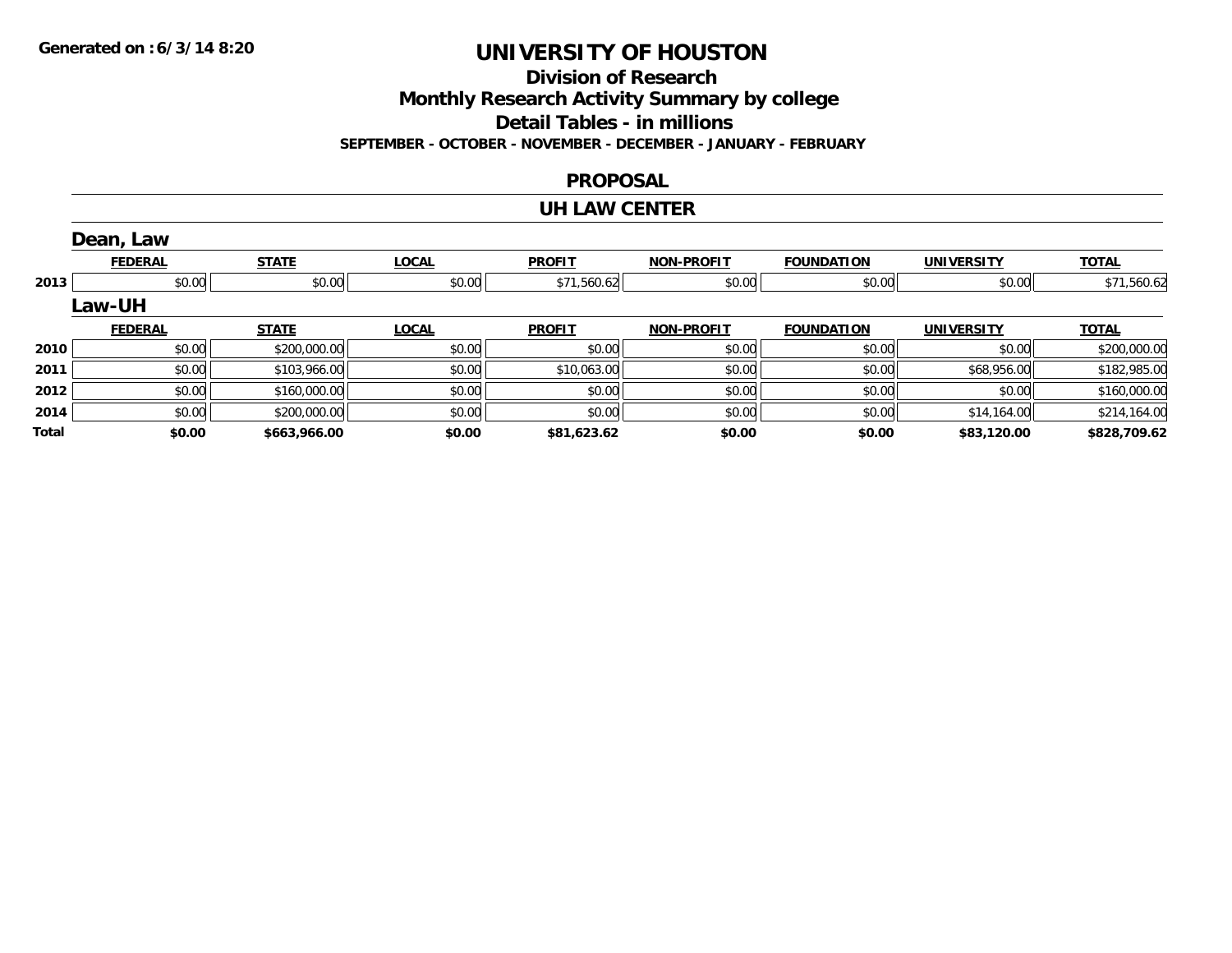**Division of Research**

**Monthly Research Activity Summary by college**

**Detail Tables - in millions**

**SEPTEMBER - OCTOBER - NOVEMBER - DECEMBER - JANUARY - FEBRUARY**

### **PROPOSAL**

### **UKNOWN COLLEGE**

## **Unknown Department**

|              | DERAI         | CTATL         | .OCAI          | <b>PROFIT</b> | <b>DDOEL1</b><br>810 R | <b>FOUNDATION</b> | UNIVERSITY | TOTAL  |
|--------------|---------------|---------------|----------------|---------------|------------------------|-------------------|------------|--------|
| 2013         | 0.00<br>JU.UU | 0.00<br>JU.UU | ≮∩ ∩r<br>JU.UL | 0000<br>JU.UU | $\sim$ 00<br>וטט.טי    | 0000              | \$0.00     | \$0.00 |
| <b>Total</b> | \$0.00        | \$0.00        | \$0.00         | \$0.00        | \$0.00                 | \$0.00            | \$0.00     | \$0.00 |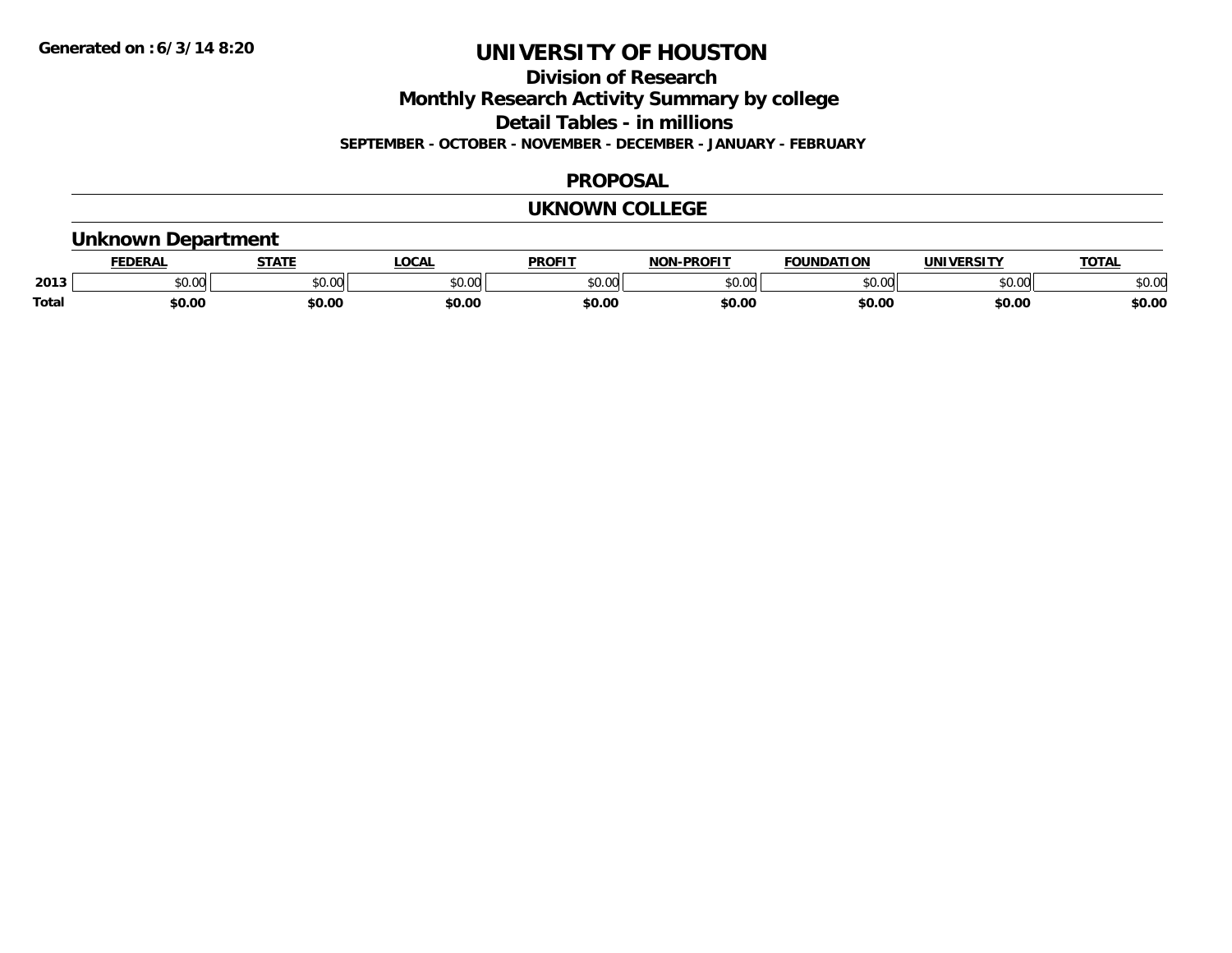### **Division of Research Monthly Research Activity Summary by college Detail Tables - in millions SEPTEMBER - OCTOBER - NOVEMBER - DECEMBER - JANUARY - FEBRUARY**

### **PROPOSAL**

## **VICE PRESIDENT FOR ADMINISTRATION**

|       | <b>KUHF - Radio</b>         |              |              |               |                   |                   |                   |                 |
|-------|-----------------------------|--------------|--------------|---------------|-------------------|-------------------|-------------------|-----------------|
|       | <b>FEDERAL</b>              | <b>STATE</b> | <b>LOCAL</b> | <b>PROFIT</b> | <b>NON-PROFIT</b> | <b>FOUNDATION</b> | <b>UNIVERSITY</b> | <b>TOTAL</b>    |
| 2010  | \$88,143.00                 | \$0.00       | \$0.00       | \$0.00        | \$544,969.00      | \$0.00            | \$0.00            | \$633,112.00    |
| 2011  | \$0.00                      | \$0.00       | \$0.00       | \$0.00        | \$613,146.00      | \$0.00            | \$0.00            | \$613,146.00    |
| 2013  | \$0.00                      | \$0.00       | \$0.00       | \$0.00        | \$2,044,710.00    | \$0.00            | \$0.00            | \$2,044,710.00  |
| 2014  | \$0.00                      | \$0.00       | \$0.00       | \$0.00        | \$2,147,877.00    | \$0.00            | \$0.00            | \$2,147,877.00  |
|       | <b>KUHT-TV</b>              |              |              |               |                   |                   |                   |                 |
|       | <b>FEDERAL</b>              | <b>STATE</b> | <b>LOCAL</b> | <b>PROFIT</b> | <b>NON-PROFIT</b> | <b>FOUNDATION</b> | <b>UNIVERSITY</b> | <b>TOTAL</b>    |
| 2010  | \$104,421.00                | \$0.00       | \$0.00       | \$0.00        | \$1,427,262.00    | \$0.00            | \$0.00            | \$1,531,683.00  |
| 2011  | \$0.00                      | \$0.00       | \$0.00       | \$0.00        | \$1,606,903.00    | \$0.00            | \$0.00            | \$1,606,903.00  |
| 2012  | \$0.00                      | \$0.00       | \$0.00       | \$0.00        | \$14,132.00       | \$0.00            | \$0.00            | \$14,132.00     |
|       | <b>Physical Plant</b>       |              |              |               |                   |                   |                   |                 |
|       | <b>FEDERAL</b>              | <b>STATE</b> | <b>LOCAL</b> | <b>PROFIT</b> | <b>NON-PROFIT</b> | <b>FOUNDATION</b> | <b>UNIVERSITY</b> | <b>TOTAL</b>    |
| 2010  | \$104,421.00                | \$0.00       | \$0.00       | \$0.00        | \$0.00            | \$0.00            | \$0.00            | \$104,421.00    |
| 2011  | \$0.00                      | \$0.00       | \$0.00       | \$0.00        | \$0.00            | \$0.00            | \$0.00            | \$0.00          |
| 2012  | \$24,500.00                 | \$0.00       | \$0.00       | \$0.00        | \$2,261,596.00    | \$0.00            | \$0.00            | \$2,286,096.00  |
|       | <b>UH Police Department</b> |              |              |               |                   |                   |                   |                 |
|       | <b>FEDERAL</b>              | <b>STATE</b> | <b>LOCAL</b> | <b>PROFIT</b> | <b>NON-PROFIT</b> | <b>FOUNDATION</b> | <b>UNIVERSITY</b> | <b>TOTAL</b>    |
| 2010  | \$88,917.00                 | \$0.00       | \$0.00       | \$0.00        | \$0.00            | \$0.00            | \$0.00            | \$88,917.00     |
| 2014  | \$0.00                      | \$3,000.00   | \$0.00       | \$0.00        | \$0.00            | \$0.00            | \$0.00            | \$3,000.00      |
| Total | \$410,402.00                | \$3,000.00   | \$0.00       | \$0.00        | \$10,660,595.00   | \$0.00            | \$0.00            | \$11,073,997.00 |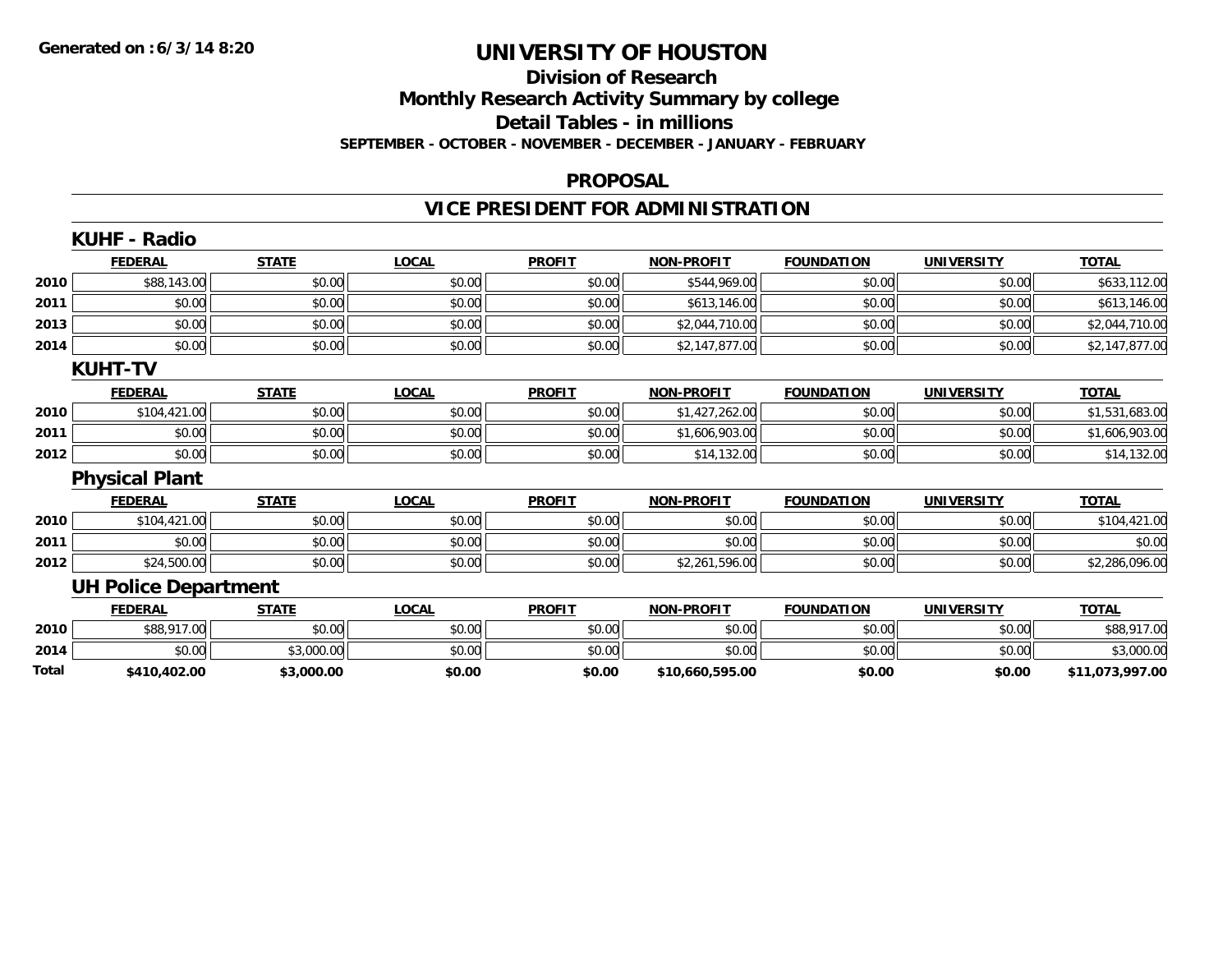**Division of Research**

**Monthly Research Activity Summary by college**

**Detail Tables - in millions**

**SEPTEMBER - OCTOBER - NOVEMBER - DECEMBER - JANUARY - FEBRUARY**

## **PROPOSAL**

## **VICE PRESIDENT FOR STUDENT AFFAIRS**

### **Dean, Student Affairs**

|       | <b>FEDERAL</b>                         | <b>STATE</b> | <b>LOCAL</b> | <b>PROFIT</b> | <b>NON-PROFIT</b> | <b>FOUNDATION</b> | <b>UNIVERSITY</b> | <b>TOTAL</b> |
|-------|----------------------------------------|--------------|--------------|---------------|-------------------|-------------------|-------------------|--------------|
| 2012  | \$58,828.50                            | \$0.00       | \$0.00       | \$0.00        | \$0.00            | \$0.00            | \$0.00            | \$58,828.50  |
|       | <b>Vice President, Student Affairs</b> |              |              |               |                   |                   |                   |              |
|       | <b>FEDERAL</b>                         | STATE        | <b>LOCAL</b> | <b>PROFIT</b> | <b>NON-PROFIT</b> | <b>FOUNDATION</b> | <b>UNIVERSITY</b> | <b>TOTAL</b> |
| 2014  | \$0.00                                 | \$0.00       | \$0.00       | \$0.00        | \$0.00            | \$0.00            | \$0.00            | \$0.00       |
| Total | \$58,828.50                            | \$0.00       | \$0.00       | \$0.00        | \$0.00            | \$0.00            | \$0.00            | \$58,828.50  |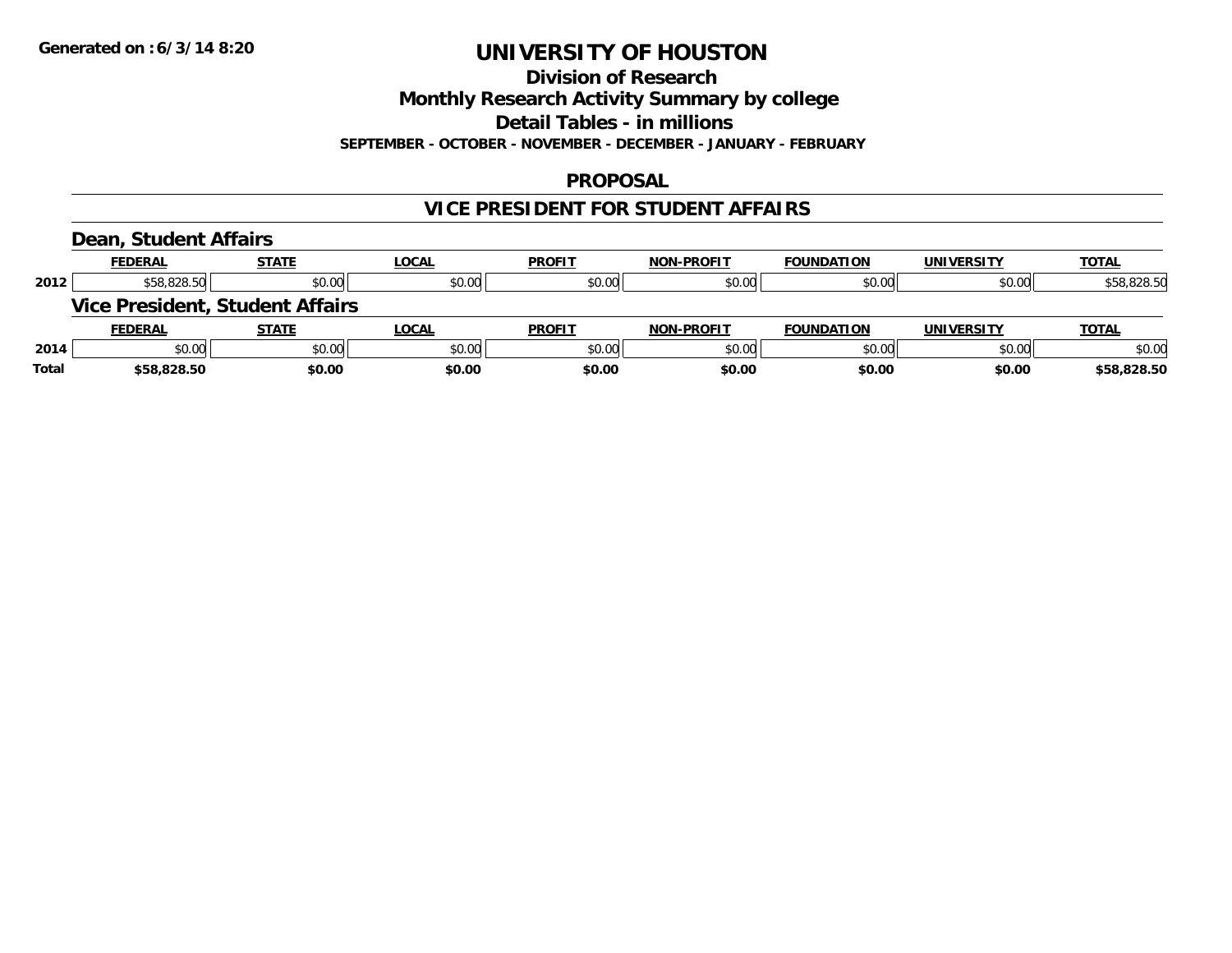**Division of Research**

**Monthly Research Activity Summary by college**

**Detail Tables - in millions**

**SEPTEMBER - OCTOBER - NOVEMBER - DECEMBER - JANUARY - FEBRUARY**

#### **AWARD**

### **C.T. BAUER COLLEGE OF BUSINESS**

|       | <b>Accountancy &amp; Taxation</b> |                                          |              |               |                   |                   |                   |                |
|-------|-----------------------------------|------------------------------------------|--------------|---------------|-------------------|-------------------|-------------------|----------------|
|       | <b>FEDERAL</b>                    | <b>STATE</b>                             | <b>LOCAL</b> | <b>PROFIT</b> | <b>NON-PROFIT</b> | <b>FOUNDATION</b> | <b>UNIVERSITY</b> | <b>TOTAL</b>   |
| 2014  | \$0.00                            | \$0.00                                   | \$0.00       | \$0.00        | \$0.00            | \$19,260.00       | \$0.00            | \$19,260.00    |
|       | <b>Finance</b>                    |                                          |              |               |                   |                   |                   |                |
|       | <b>FEDERAL</b>                    | <b>STATE</b>                             | <b>LOCAL</b> | <b>PROFIT</b> | <b>NON-PROFIT</b> | <b>FOUNDATION</b> | <b>UNIVERSITY</b> | <b>TOTAL</b>   |
| 2010  | \$100,000.00                      | \$0.00                                   | \$0.00       | \$0.00        | \$0.00            | \$0.00            | \$0.00            | \$100,000.00   |
| 2011  | \$198,870.80                      | \$0.00                                   | \$0.00       | \$0.00        | \$0.00            | \$0.00            | \$0.00            | \$198,870.80   |
|       | Management                        |                                          |              |               |                   |                   |                   |                |
|       | <b>FEDERAL</b>                    | <b>STATE</b>                             | <b>LOCAL</b> | <b>PROFIT</b> | <b>NON-PROFIT</b> | <b>FOUNDATION</b> | <b>UNIVERSITY</b> | <b>TOTAL</b>   |
| 2010  | \$8,250.00                        | \$0.00                                   | \$0.00       | \$0.00        | \$0.00            | \$0.00            | \$0.00            | \$8,250.00     |
|       | <b>Marketing</b>                  |                                          |              |               |                   |                   |                   |                |
|       | <b>FEDERAL</b>                    | <b>STATE</b>                             | <b>LOCAL</b> | <b>PROFIT</b> | <b>NON-PROFIT</b> | <b>FOUNDATION</b> | <b>UNIVERSITY</b> | <b>TOTAL</b>   |
| 2012  | \$0.00                            | \$0.00                                   | \$0.00       | \$0.00        | \$0.00            | \$0.00            | \$0.00            | \$0.00         |
|       |                                   | <b>Small Business Development Center</b> |              |               |                   |                   |                   |                |
|       | <b>FEDERAL</b>                    | <b>STATE</b>                             | <b>LOCAL</b> | <b>PROFIT</b> | <b>NON-PROFIT</b> | <b>FOUNDATION</b> | <b>UNIVERSITY</b> | <b>TOTAL</b>   |
| 2010  | \$1,398,104.00                    | \$0.00                                   | \$0.00       | \$0.00        | \$0.00            | \$0.00            | \$0.00            | \$1,398,104.00 |
| 2011  | \$30,274.00                       | \$61,677.00                              | \$0.00       | \$0.00        | \$0.00            | \$0.00            | \$0.00            | \$91,951.00    |
| 2012  | \$2,821,600.00                    | \$0.00                                   | \$0.00       | \$0.00        | \$0.00            | \$0.00            | \$0.00            | \$2,821,600.00 |
| 2013  | \$885,781.00                      | \$0.00                                   | \$0.00       | \$0.00        | \$0.00            | \$0.00            | \$0.00            | \$885,781.00   |
| Total | \$5,442,879.80                    | \$61,677.00                              | \$0.00       | \$0.00        | \$0.00            | \$19,260.00       | \$0.00            | \$5,523,816.80 |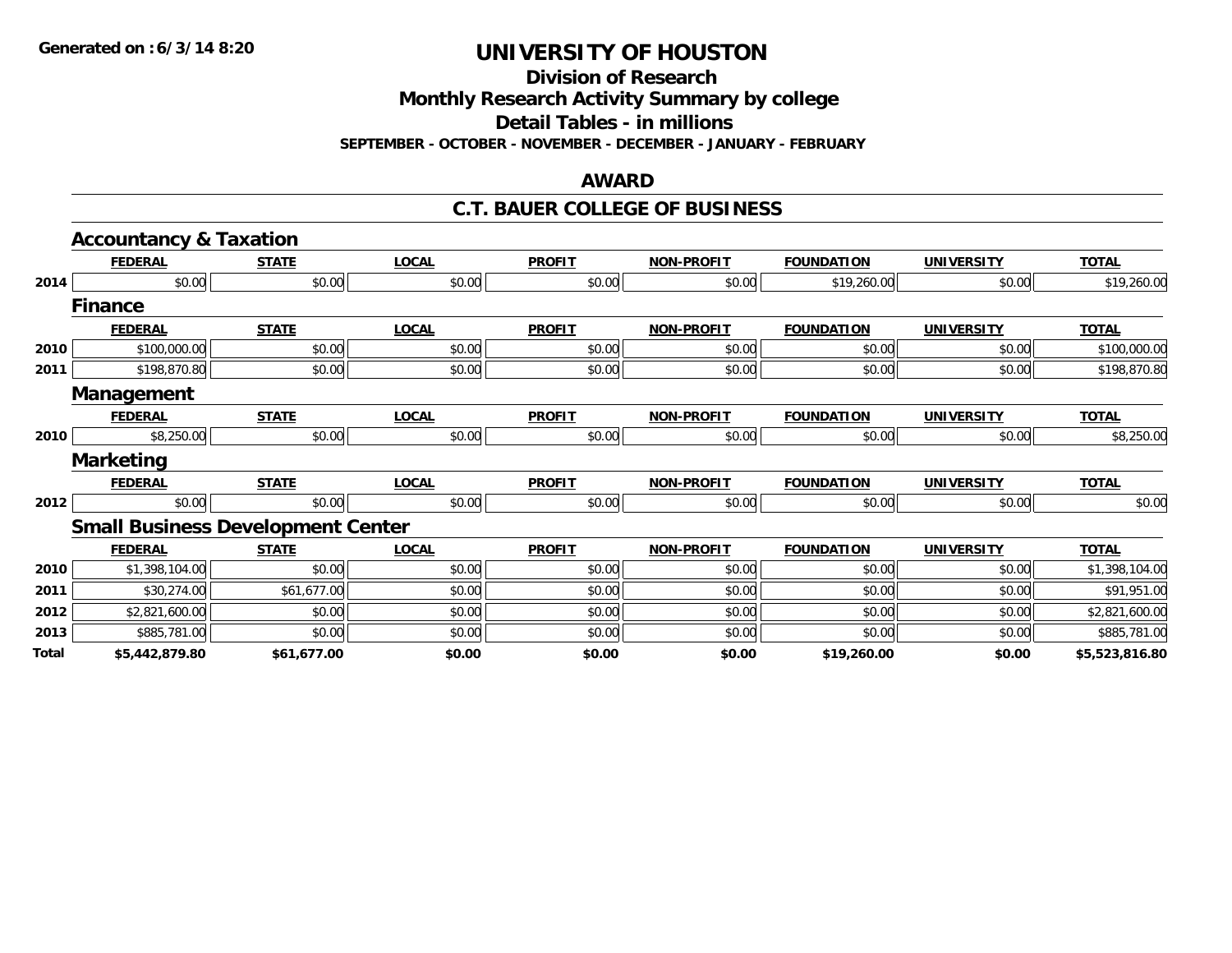**Division of Research**

**Monthly Research Activity Summary by college**

**Detail Tables - in millions**

**SEPTEMBER - OCTOBER - NOVEMBER - DECEMBER - JANUARY - FEBRUARY**

### **AWARD**

## **COLLEGE OF ARCHITECTURE**

| Architecture |                |              |              |               |                   |                   |                   |              |
|--------------|----------------|--------------|--------------|---------------|-------------------|-------------------|-------------------|--------------|
|              | <b>FEDERAL</b> | <b>STATE</b> | <b>LOCAL</b> | <b>PROFIT</b> | <b>NON-PROFIT</b> | <b>FOUNDATION</b> | <b>UNIVERSITY</b> | <b>TOTAL</b> |
| 2011         | \$0.00         | \$0.00       | \$0.00       | \$7,500.00    | \$0.00            | \$0.00            | \$0.00            | \$7,500.00   |
| 2012         | \$0.00         | \$0.00       | \$0.00       | \$0.00        | \$5,000.00        | \$0.00            | \$0.00            | \$5,000.00   |
| <b>Total</b> | \$0.00         | \$0.00       | \$0.00       | \$7,500.00    | \$5,000.00        | \$0.00            | \$0.00            | \$12,500.00  |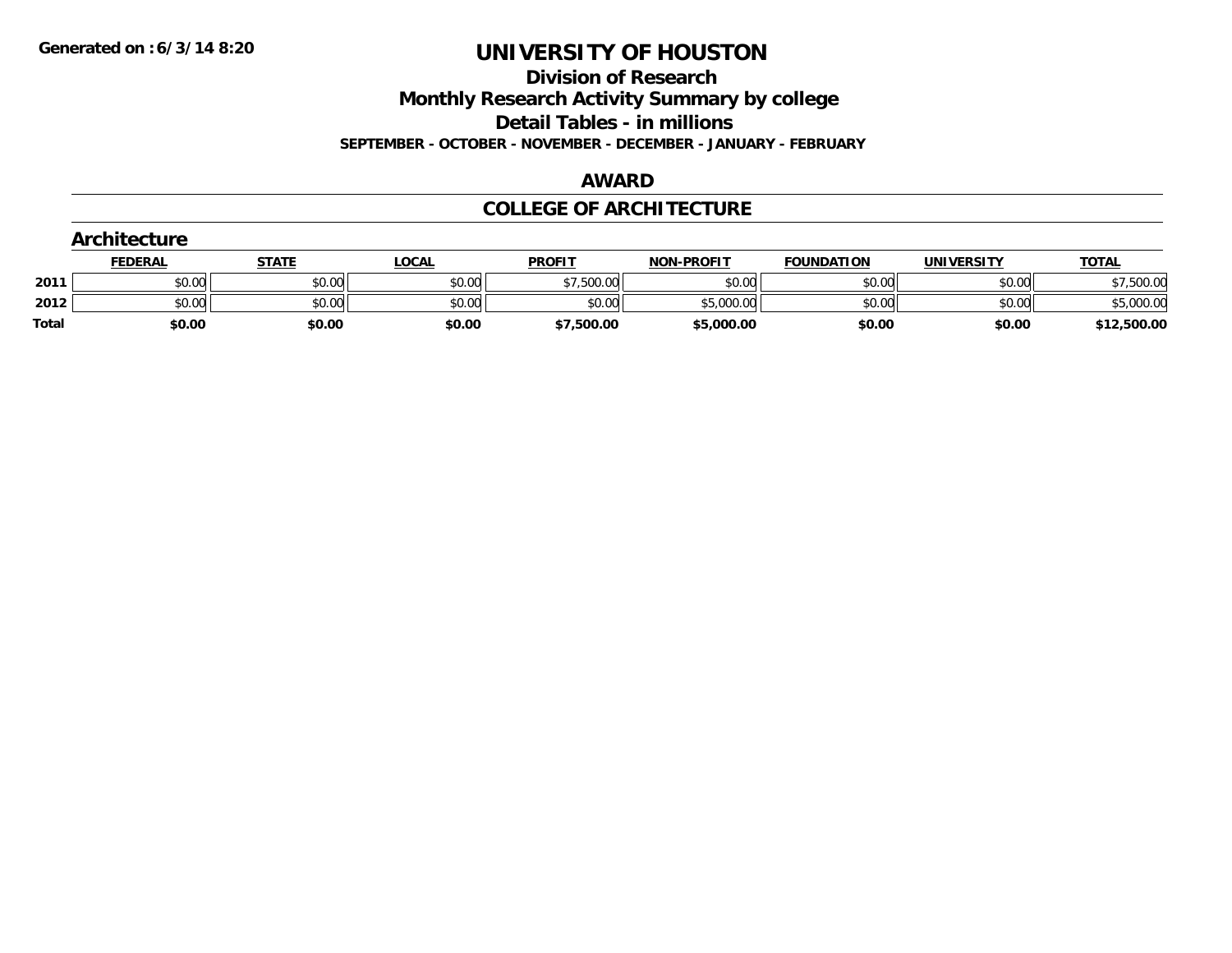## **Division of Research**

**Monthly Research Activity Summary by college**

## **Detail Tables - in millions**

**SEPTEMBER - OCTOBER - NOVEMBER - DECEMBER - JANUARY - FEBRUARY**

## **AWARD**

## **COLLEGE OF EDUCATION**

## **Consistency Mgmt and Coop Disc**

|      | <b>FEDERAL</b> | <b>STATE</b> | <u>LOCAL</u> | <b>PROFIT</b> | <b>NON-PROFIT</b> | <b>FOUNDATION</b> | <b>UNIVERSITY</b> | <b>TOTAL</b> |
|------|----------------|--------------|--------------|---------------|-------------------|-------------------|-------------------|--------------|
| 2010 | \$38,889.00    | \$0.00       | \$36,536.06  | \$120.61      | \$116,095.00      | \$0.00            | \$0.00            | \$191,640.67 |
| 2011 | \$40,276.75    | \$0.00       | \$0.00       | \$0.00        | \$150,601.00      | \$0.00            | \$0.00            | \$190,877.75 |
| 2012 | \$30,000.00    | \$0.00       | \$0.00       | \$0.00        | \$84,725.00       | \$0.00            | \$0.00            | \$114,725.00 |
| 2013 | \$17,324.58    | \$0.00       | \$0.00       | \$4.26        | \$3,500.00        | \$0.00            | \$0.00            | \$20,828.84  |
| 2014 | \$0.00         | \$0.00       | \$235,590.00 | \$0.00        | \$0.00            | \$0.00            | \$0.00            | \$235,590.00 |

### **Curriculum and Instruction**

|      | <b>FEDERAL</b> | <b>STATE</b> | <u>LOCAL</u> | <b>PROFIT</b> | <b>NON-PROFIT</b> | <b>FOUNDATION</b> | <b>UNIVERSITY</b> | <b>TOTAL</b> |
|------|----------------|--------------|--------------|---------------|-------------------|-------------------|-------------------|--------------|
| 2010 | \$17,854.20    | \$50,000.00  | \$0.00       | \$0.00        | \$0.00            | \$0.00            | \$0.00            | \$67,854.20  |
| 2011 | \$283,736.00   | \$50,000.00  | \$0.00       | \$0.00        | \$75,000.00       | \$0.00            | \$0.00            | \$408,736.00 |
| 2012 | \$180,872.20   | \$0.00       | \$0.00       | \$0.00        | \$0.00            | \$18,400.00       | \$0.00            | \$199,272.20 |
| 2013 | \$489,701.00   | \$15,999.00  | \$0.00       | \$0.00        | \$0.00            | \$0.00            | \$0.00            | \$505,700.00 |
| 2014 | \$62,348.80    | \$0.00       | \$0.00       | \$0.00        | \$5,000.00        | \$0.00            | \$0.00            | \$67,348.80  |

## **Educational Psychology**

|      | <b>FEDERAL</b> | <u>STATE</u> | <u>LOCAL</u> | <b>PROFIT</b> | <b>NON-PROFIT</b> | <b>FOUNDATION</b> | <b>UNIVERSITY</b> | <b>TOTAL</b> |
|------|----------------|--------------|--------------|---------------|-------------------|-------------------|-------------------|--------------|
| 2010 | \$0.00         | \$0.00       | \$0.00       | \$0.00        | \$0.00            | \$0.00            | \$0.00            | \$0.00       |
| 2011 | \$106,186,00   | \$49,995.00  | \$0.00       | \$0.00        | \$0.00            | \$14,901.90       | \$0.00            | \$171,082.90 |
| 2012 | \$2,942.90     | \$0.00       | \$0.00       | \$0.00        | \$12,718.04       | \$0.00            | \$0.00            | \$15,660.94  |
| 2013 | \$337,092.50   | \$0.00       | \$0.00       | \$0.00        | \$31,863.00       | \$0.00            | \$23,378.00       | \$392,333.50 |
| 2014 | \$908,667.00   | \$0.00       | \$0.00       | \$0.00        | \$44,723.53       | \$0.00            | \$0.00            | \$953,390.53 |

## **Institute for Urban Education**

|      | <b>FEDERAL</b> | <b>STATE</b> | <b>LOCAL</b> | <b>PROFIT</b> | <b>NON-PROFIT</b> | <b>FOUNDATION</b> | <b>UNIVERSITY</b> | <b>TOTAL</b> |
|------|----------------|--------------|--------------|---------------|-------------------|-------------------|-------------------|--------------|
| 2010 | \$250,000.00   | \$0.00       | \$0.00       | \$0.00        | \$0.00            | \$0.00            | \$0.00            | \$250,000.00 |
| 2011 | \$469,169.00   | \$0.00       | \$0.00       | \$0.00        | \$0.00            | \$0.00            | \$0.00            | \$469,169.00 |
| 2012 | \$19,558.00    | \$0.00       | \$0.00       | \$0.00        | \$0.00            | \$0.00            | \$0.00            | \$19,558.00  |
| 2013 | \$0.00         | \$0.00       | \$0.00       | \$0.00        | \$0.00            | \$0.00            | \$0.00            | \$0.00       |
| 2014 | \$0.00         | \$0.00       | \$0.00       | \$0.00        | \$0.00            | \$0.00            | \$0.00            | \$0.00       |

## **UH Charter School**

|      | <b>FEDERAL</b>      | <b>STATE</b>            | <b>_OCAL</b>       | <b>PROFIT</b> | NON-DDOELT           | <b>UNDATION</b> | UNIVERSITY | <b>TOTAL</b>                  |
|------|---------------------|-------------------------|--------------------|---------------|----------------------|-----------------|------------|-------------------------------|
| 2012 | $\sim$<br>4.VV<br>╌ | \$97<br>707             | $\sim$ 00<br>vv.vv | 0000<br>vu.vu | 0.00<br>pu.uu        | \$0.00          | \$0.00     | $\sim$<br>, 10.04<br>ט ו      |
| 2013 | \$3.084             | <b>4082</b><br>ിറാ റാ!. | $\sim$ 00<br>vv.vv | 0000<br>PO.OO | 0.00<br><b>DU.UU</b> | \$0.00          | \$0.00     | $0^{\circ}$<br>נסלי<br>1 J.J. |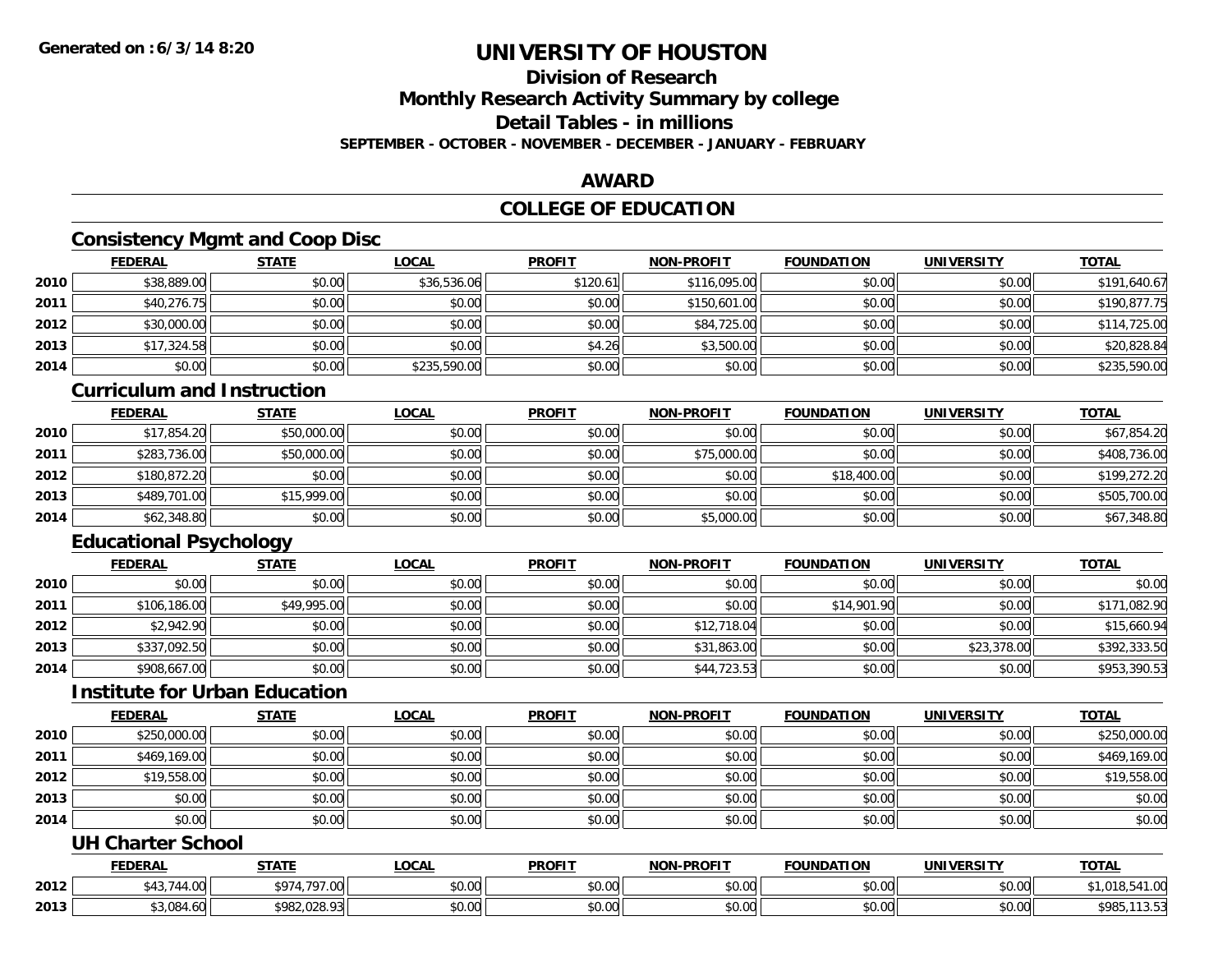**Division of Research**

**Monthly Research Activity Summary by college**

**Detail Tables - in millions**

**SEPTEMBER - OCTOBER - NOVEMBER - DECEMBER - JANUARY - FEBRUARY**

## **AWARD**

## **COLLEGE OF EDUCATION**

#### **UH Charter School**

|              | <b>FEDERAL</b>          | <b>STATE</b>   | <b>LOCAL</b> | <b>PROFIT</b>           | <b>NON-PROFIT</b> | <b>FOUNDATION</b> | UNIVERSITY  | <b>TOTAL</b>       |
|--------------|-------------------------|----------------|--------------|-------------------------|-------------------|-------------------|-------------|--------------------|
| 2014         | 11500<br>1.J.VV<br>,,,, | \$999,880,00   | \$0.00       | <b>ል በ አገር</b><br>JU.UU | \$0.00            | \$0.00            | \$0.00      | 295.00             |
| <b>Total</b> | \$3,364,861.53          | \$3,122,699.93 | \$272.126.06 | \$124.87                | \$524,225.57      | \$33,301.90       | \$23,378.00 | 717.86<br>\$7,340, |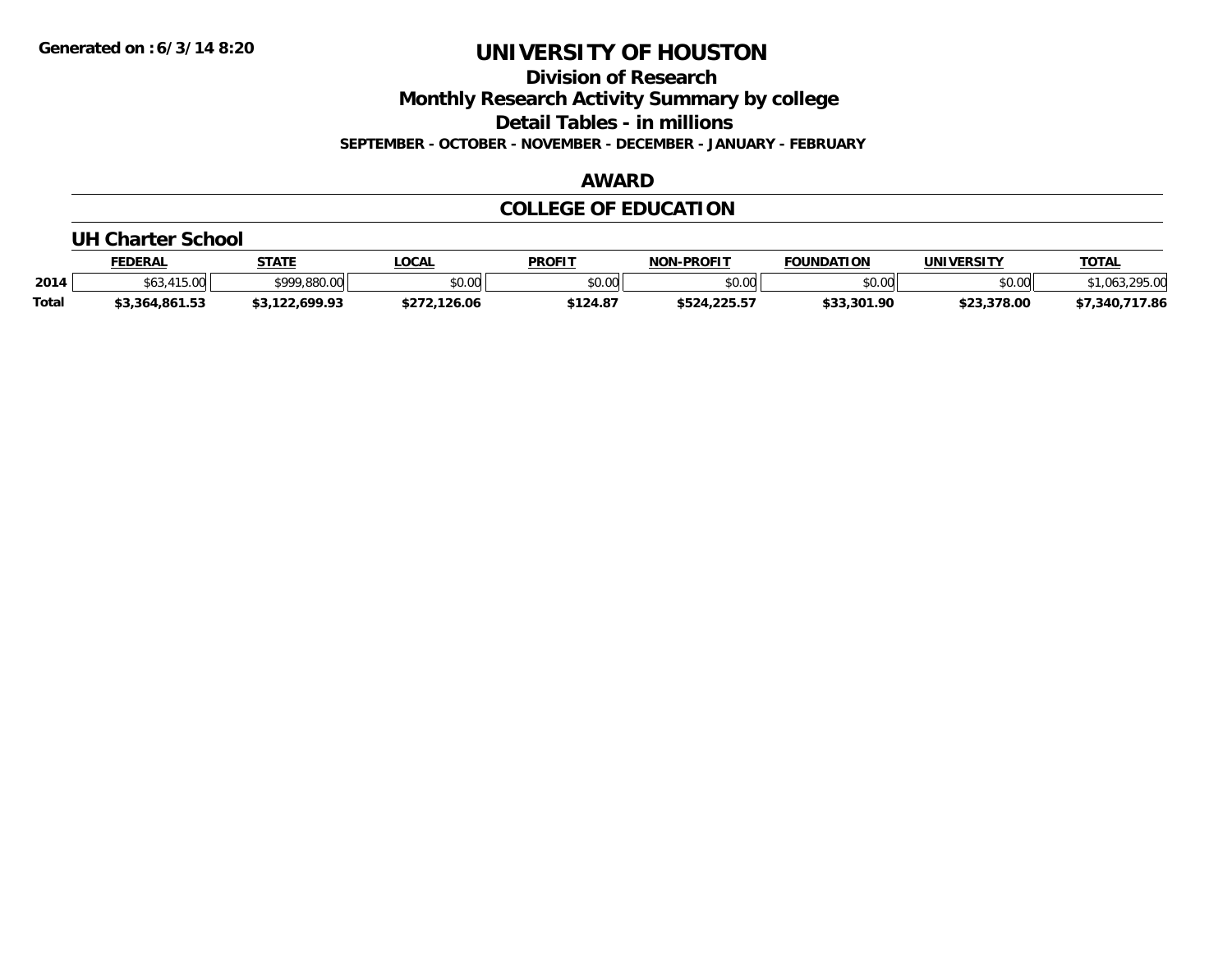**2014**

## **UNIVERSITY OF HOUSTON**

# **Division of Research**

**Monthly Research Activity Summary by college**

**Detail Tables - in millions**

**SEPTEMBER - OCTOBER - NOVEMBER - DECEMBER - JANUARY - FEBRUARY**

## **AWARD**

## **COLLEGE OF LIBERAL ARTS AND SOCIAL SCIENCES**

|      | Art                              |                                                   |              |               |                   |                   |                   |              |
|------|----------------------------------|---------------------------------------------------|--------------|---------------|-------------------|-------------------|-------------------|--------------|
|      | <b>FEDERAL</b>                   | <b>STATE</b>                                      | <b>LOCAL</b> | <b>PROFIT</b> | <b>NON-PROFIT</b> | <b>FOUNDATION</b> | <b>UNIVERSITY</b> | <b>TOTAL</b> |
| 2012 | \$14,979.30                      | \$0.00                                            | \$0.00       | \$0.00        | \$0.00            | \$0.00            | \$0.00            | \$14,979.30  |
| 2014 | \$1,400.00                       | \$0.00                                            | \$0.00       | \$0.00        | \$0.00            | \$0.00            | \$0.00            | \$1,400.00   |
|      | <b>Arte Publico Press</b>        |                                                   |              |               |                   |                   |                   |              |
|      | <b>FEDERAL</b>                   | <b>STATE</b>                                      | <b>LOCAL</b> | <b>PROFIT</b> | <b>NON-PROFIT</b> | <b>FOUNDATION</b> | <b>UNIVERSITY</b> | <b>TOTAL</b> |
| 2011 | \$0.00                           | \$9,500.00                                        | \$0.00       | \$0.00        | \$56,600.00       | \$0.00            | \$0.00            | \$66,100.00  |
| 2012 | \$6,000.00                       | \$0.00                                            | \$0.00       | \$0.00        | \$39,100.00       | \$0.00            | \$0.00            | \$45,100.00  |
| 2014 | \$0.00                           | \$10,000.00                                       | \$0.00       | \$0.00        | \$10,000.00       | \$50,000.00       | \$0.00            | \$70,000.00  |
|      | <b>Blaffer Gallery</b>           |                                                   |              |               |                   |                   |                   |              |
|      | <b>FEDERAL</b>                   | <b>STATE</b>                                      | <b>LOCAL</b> | <b>PROFIT</b> | <b>NON-PROFIT</b> | <b>FOUNDATION</b> | <b>UNIVERSITY</b> | <b>TOTAL</b> |
| 2010 | \$60,000.00                      | \$8,500.00                                        | \$0.00       | \$0.00        | \$67,300.00       | \$0.00            | \$0.00            | \$135,800.00 |
| 2011 | \$0.00                           | \$11,500.00                                       | \$0.00       | \$0.00        | \$70,200.00       | \$0.00            | \$0.00            | \$81,700.00  |
| 2012 | \$20,000.00                      | \$5,132.00                                        | \$0.00       | \$0.00        | \$50,800.00       | \$0.00            | \$0.00            | \$75,932.00  |
| 2014 | \$0.00                           | \$14,000.00                                       | \$0.00       | \$0.00        | \$0.00            | \$0.00            | \$0.00            | \$14,000.00  |
|      | <b>Center for Public History</b> |                                                   |              |               |                   |                   |                   |              |
|      | <b>FEDERAL</b>                   | <b>STATE</b>                                      | <b>LOCAL</b> | <b>PROFIT</b> | <b>NON-PROFIT</b> | <b>FOUNDATION</b> | <b>UNIVERSITY</b> | <b>TOTAL</b> |
| 2012 | \$100,000.00                     | \$0.00                                            | \$0.00       | \$0.00        | \$0.00            | \$0.00            | \$0.00            | \$100,000.00 |
|      | <b>Communication Disorders</b>   |                                                   |              |               |                   |                   |                   |              |
|      | <b>FEDERAL</b>                   | <b>STATE</b>                                      | <b>LOCAL</b> | <b>PROFIT</b> | <b>NON-PROFIT</b> | <b>FOUNDATION</b> | <b>UNIVERSITY</b> | <b>TOTAL</b> |
| 2010 | \$0.00                           | \$0.00                                            | \$0.00       | \$0.00        | \$56,821.00       | \$0.00            | \$0.00            | \$56,821.00  |
| 2011 | \$0.00                           | \$0.00                                            | \$0.00       | \$0.00        | \$56,693.00       | \$0.00            | \$0.00            | \$56,693.00  |
| 2012 | \$2,942.90                       | \$0.00                                            | \$0.00       | \$0.00        | \$58,428.00       | \$0.00            | \$0.00            | \$61,370.90  |
| 2013 | \$0.00                           | \$0.00                                            | \$0.00       | \$0.00        | \$0.00            | \$10,000.00       | \$0.00            | \$10,000.00  |
| 2014 | \$1,269.75                       | \$0.00                                            | \$0.00       | \$0.00        | \$18,752.98       | \$0.00            | \$0.00            | \$20,022.73  |
|      |                                  | <b>Cynthia Woods Mitchell Center for the Arts</b> |              |               |                   |                   |                   |              |
|      | <b>FEDERAL</b>                   | <b>STATE</b>                                      | <b>LOCAL</b> | <b>PROFIT</b> | <b>NON-PROFIT</b> | <b>FOUNDATION</b> | <b>UNIVERSITY</b> | <b>TOTAL</b> |
| 2011 | \$0.00                           | \$0.00                                            | \$0.00       | \$0.00        | \$15,000.00       | \$0.00            | \$0.00            | \$15,000.00  |
| 2013 | \$0.00                           | \$6,000.00                                        | \$0.00       | \$0.00        | \$0.00            | \$0.00            | \$0.00            | \$6,000.00   |

4 \$0.00 \$4,500.00 \$0.00 \$5,000.00 \$0.00 \$1,400.00 \$0.00 \$1,900.00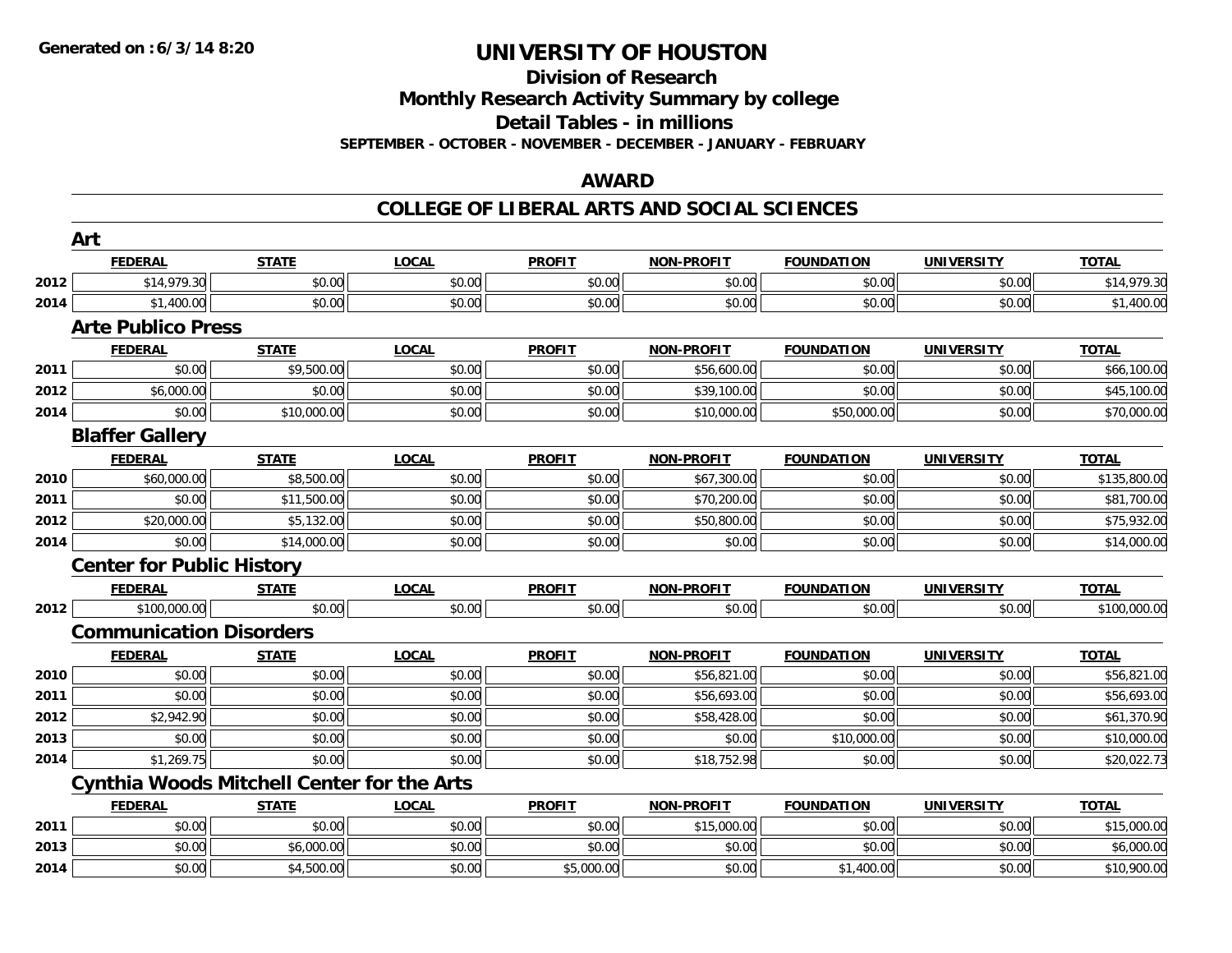**Division of Research**

**Monthly Research Activity Summary by college**

**Detail Tables - in millions**

**SEPTEMBER - OCTOBER - NOVEMBER - DECEMBER - JANUARY - FEBRUARY**

## **AWARD**

## **COLLEGE OF LIBERAL ARTS AND SOCIAL SCIENCES**

## **Dean, Liberal Arts and Social Sciences**

|      | <b>FEDERAL</b>                      | <b>STATE</b> | <b>LOCAL</b> | <b>PROFIT</b> | <b>NON-PROFIT</b> | <b>FOUNDATION</b> | <b>UNIVERSITY</b> | <b>TOTAL</b>   |
|------|-------------------------------------|--------------|--------------|---------------|-------------------|-------------------|-------------------|----------------|
| 2010 | \$8,250.00                          | \$0.00       | \$0.00       | \$0.00        | \$0.00            | \$0.00            | \$0.00            | \$8,250.00     |
| 2012 | \$0.00                              | \$0.00       | \$0.00       | \$0.00        | \$0.00            | \$0.00            | \$0.00            | \$0.00         |
| 2013 | \$0.00                              | \$0.00       | \$0.00       | \$0.00        | \$0.00            | \$0.00            | \$0.00            | \$0.00         |
| 2014 | \$0.00                              | \$0.00       | \$0.00       | \$0.00        | \$0.00            | \$0.00            | \$0.00            | \$0.00         |
|      | <b>Economics</b>                    |              |              |               |                   |                   |                   |                |
|      | <b>FEDERAL</b>                      | <b>STATE</b> | <b>LOCAL</b> | <b>PROFIT</b> | <b>NON-PROFIT</b> | <b>FOUNDATION</b> | <b>UNIVERSITY</b> | <b>TOTAL</b>   |
| 2011 | \$0.00                              | \$0.00       | \$0.00       | \$0.00        | \$55,000.00       | \$0.00            | \$0.00            | \$55,000.00    |
| 2012 | \$0.00                              | \$0.00       | \$0.00       | \$0.00        | \$0.00            | \$38,500.00       | \$0.00            | \$38,500.00    |
| 2013 | \$0.00                              | \$0.00       | \$0.00       | \$0.00        | \$0.00            | \$25,000.00       | \$0.00            | \$25,000.00    |
| 2014 | \$0.00                              | \$0.00       | \$0.00       | \$0.00        | \$0.00            | \$18,354.00       | \$0.00            | \$18,354.00    |
|      | English                             |              |              |               |                   |                   |                   |                |
|      | <b>FEDERAL</b>                      | <b>STATE</b> | <b>LOCAL</b> | <b>PROFIT</b> | <b>NON-PROFIT</b> | <b>FOUNDATION</b> | <b>UNIVERSITY</b> | <b>TOTAL</b>   |
| 2010 | \$1,000.00                          | \$0.00       | \$0.00       | \$14,264.60   | \$0.00            | \$0.00            | \$0.00            | \$15,264.60    |
| 2011 | \$1,000.00                          | \$0.00       | \$0.00       | \$0.00        | \$0.00            | \$0.00            | \$0.00            | \$1,000.00     |
| 2012 | \$0.00                              | \$0.00       | \$0.00       | \$0.00        | \$0.00            | \$0.00            | \$0.00            | \$0.00         |
| 2013 | \$0.00                              | \$0.00       | \$0.00       | \$0.00        | \$0.00            | \$0.00            | \$0.00            | \$0.00         |
| 2014 | \$0.00                              | \$0.00       | \$0.00       | \$0.00        | \$0.00            | \$0.00            | \$0.00            | \$0.00         |
|      | <b>Health and Human Performance</b> |              |              |               |                   |                   |                   |                |
|      | <b>FEDERAL</b>                      | <b>STATE</b> | <b>LOCAL</b> | <b>PROFIT</b> | <b>NON-PROFIT</b> | <b>FOUNDATION</b> | <b>UNIVERSITY</b> | <b>TOTAL</b>   |
| 2010 | \$1,575,767.76                      | \$0.00       | \$0.00       | \$0.00        | \$0.00            | \$0.00            | \$0.00            | \$1,575,767.76 |
| 2011 | \$1,044,868.38                      | \$0.00       | \$0.00       | \$69,495.00   | \$0.00            | \$6,877.80        | \$0.00            | \$1,121,241.18 |
| 2012 | \$1,559,942.26                      | \$0.00       | \$0.00       | \$506,934.00  | \$0.00            | \$0.00            | \$0.00            | \$2,066,876.26 |
| 2013 | \$2,346,830.77                      | \$0.00       | \$0.00       | \$6,759.60    | \$0.00            | \$38,628.00       | \$0.00            | \$2,392,218.37 |
| 2014 | \$1,475,399.70                      | \$0.00       | \$0.00       | \$0.00        | \$0.00            | \$15,000.00       | \$0.00            | \$1,490,399.70 |
|      | <b>Hispanic Studies</b>             |              |              |               |                   |                   |                   |                |
|      | <b>FEDERAL</b>                      | <b>STATE</b> | <b>LOCAL</b> | <b>PROFIT</b> | <b>NON-PROFIT</b> | <b>FOUNDATION</b> | <b>UNIVERSITY</b> | <b>TOTAL</b>   |
| 2011 | \$0.00                              | \$0.00       | \$0.00       | \$0.00        | \$0.00            | \$72,400.00       | \$0.00            | \$72,400.00    |
| 2012 | \$0.00                              | \$0.00       | \$0.00       | \$0.00        | \$0.00            | \$55,200.00       | \$0.00            | \$55,200.00    |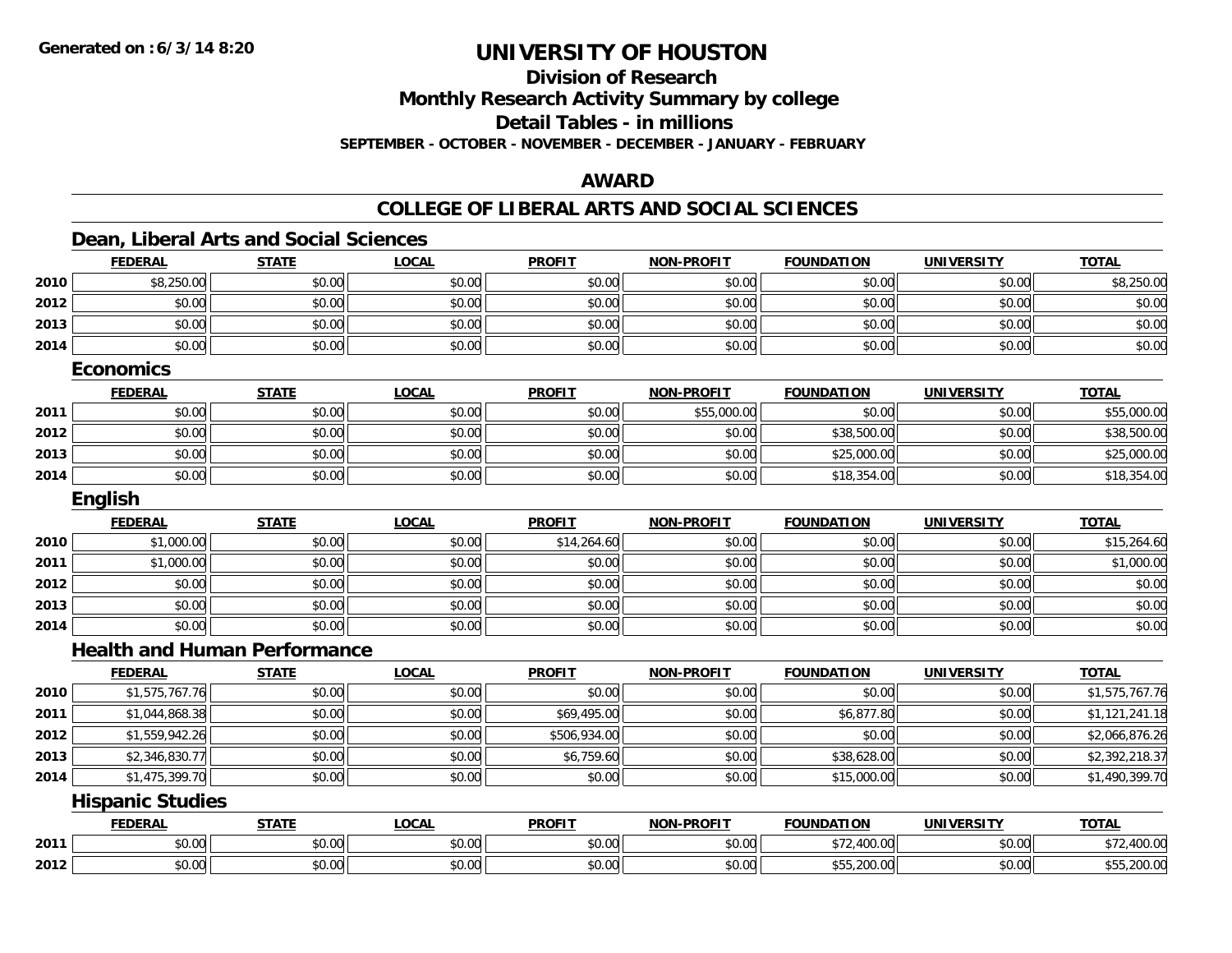## **Division of ResearchMonthly Research Activity Summary by college Detail Tables - in millions SEPTEMBER - OCTOBER - NOVEMBER - DECEMBER - JANUARY - FEBRUARY**

## **AWARD**

### **COLLEGE OF LIBERAL ARTS AND SOCIAL SCIENCES**

|      | <b>History</b>                        |              |              |               |                   |                   |                   |                |
|------|---------------------------------------|--------------|--------------|---------------|-------------------|-------------------|-------------------|----------------|
|      | <b>FEDERAL</b>                        | <b>STATE</b> | <b>LOCAL</b> | <b>PROFIT</b> | <b>NON-PROFIT</b> | <b>FOUNDATION</b> | <b>UNIVERSITY</b> | <b>TOTAL</b>   |
| 2010 | \$8,500.00                            | \$0.00       | \$0.00       | \$47,990.42   | \$0.00            | \$0.00            | \$0.00            | \$56,490.42    |
| 2011 | \$14,000.00                           | \$0.00       | \$0.00       | \$19,256.96   | \$0.00            | \$0.00            | \$0.00            | \$33,256.96    |
| 2012 | \$0.00                                | \$0.00       | \$0.00       | \$16,965.60   | \$0.00            | \$0.00            | \$0.00            | \$16,965.60    |
| 2013 | \$0.00                                | \$0.00       | \$0.00       | \$73,662.21   | \$0.00            | \$0.00            | \$0.00            | \$73,662.21    |
| 2014 | \$0.00                                | \$0.00       | \$0.00       | \$78,388.66   | \$0.00            | \$0.00            | \$0.00            | \$78,388.66    |
|      | <b>Hobby Center for Public Policy</b> |              |              |               |                   |                   |                   |                |
|      | <b>FEDERAL</b>                        | <b>STATE</b> | <b>LOCAL</b> | <b>PROFIT</b> | <b>NON-PROFIT</b> | <b>FOUNDATION</b> | <b>UNIVERSITY</b> | <b>TOTAL</b>   |
| 2010 | \$249,989.00                          | \$0.00       | \$0.00       | \$0.00        | \$0.00            | \$0.00            | \$0.00            | \$249,989.00   |
|      | <b>Modern/Classical Languages</b>     |              |              |               |                   |                   |                   |                |
|      | <b>FEDERAL</b>                        | <b>STATE</b> | <b>LOCAL</b> | <b>PROFIT</b> | <b>NON-PROFIT</b> | <b>FOUNDATION</b> | <b>UNIVERSITY</b> | <b>TOTAL</b>   |
| 2011 | \$0.00                                | \$0.00       | \$0.00       | \$0.00        | \$0.00            | \$0.00            | \$0.00            | \$0.00         |
|      | Philosophy                            |              |              |               |                   |                   |                   |                |
|      | <b>FEDERAL</b>                        | <b>STATE</b> | <b>LOCAL</b> | <b>PROFIT</b> | <b>NON-PROFIT</b> | <b>FOUNDATION</b> | <b>UNIVERSITY</b> | <b>TOTAL</b>   |
| 2010 | \$0.00                                | \$0.00       | \$0.00       | \$0.00        | \$0.00            | \$0.00            | \$0.00            | \$0.00         |
| 2012 | \$29,932.50                           | \$0.00       | \$0.00       | \$0.00        | \$0.00            | \$0.00            | \$0.00            | \$29,932.50    |
|      | <b>Political Science</b>              |              |              |               |                   |                   |                   |                |
|      | <b>FEDERAL</b>                        | <b>STATE</b> | <b>LOCAL</b> | <b>PROFIT</b> | <b>NON-PROFIT</b> | <b>FOUNDATION</b> | <b>UNIVERSITY</b> | <b>TOTAL</b>   |
| 2010 | \$0.00                                | \$0.00       | \$0.00       | \$0.00        | \$0.00            | \$0.00            | \$0.00            | \$0.00         |
| 2011 | \$11,941.00                           | \$0.00       | \$0.00       | \$0.00        | \$0.00            | \$0.00            | \$0.00            | \$11,941.00    |
| 2012 | \$0.00                                | \$0.00       | \$0.00       | \$0.00        | \$0.00            | \$0.00            | \$0.00            | \$0.00         |
| 2013 | \$0.00                                | \$0.00       | \$0.00       | \$0.00        | \$0.00            | \$0.00            | \$0.00            | \$0.00         |
| 2014 | \$0.00                                | \$0.00       | \$0.00       | \$0.00        | \$0.00            | \$0.00            | \$0.00            | \$0.00         |
|      | Psychology                            |              |              |               |                   |                   |                   |                |
|      | <b>FEDERAL</b>                        | <b>STATE</b> | <b>LOCAL</b> | <b>PROFIT</b> | <b>NON-PROFIT</b> | <b>FOUNDATION</b> | <b>UNIVERSITY</b> | <b>TOTAL</b>   |
| 2010 | \$2,986,501.75                        | \$607,301.00 | \$0.00       | \$58,067.00   | \$48,852.00       | \$0.00            | \$36,067.00       | \$3,736,788.75 |
| 2011 | \$3,046,491.85                        | \$554,880.00 | \$0.00       | \$153,430.00  | \$105,759.00      | \$114,753.05      | \$18,852.00       | \$3,994,165.90 |
| 2012 | \$3,403,983.60                        | \$61,089.16  | \$0.00       | \$38,168.00   | \$303,141.00      | \$53,798.00       | \$36,531.00       | \$3,896,710.76 |
| 2013 | \$2,130,580.50                        | \$17,656.00  | \$0.00       | \$25,723.00   | \$79,810.00       | \$55,818.00       | \$0.00            | \$2,309,587.50 |
| 2014 | \$2,579,486.80                        | \$19,559.00  | \$0.00       | \$17,923.92   | \$154,520.00      | \$0.00            | \$0.00            | \$2,771,489.72 |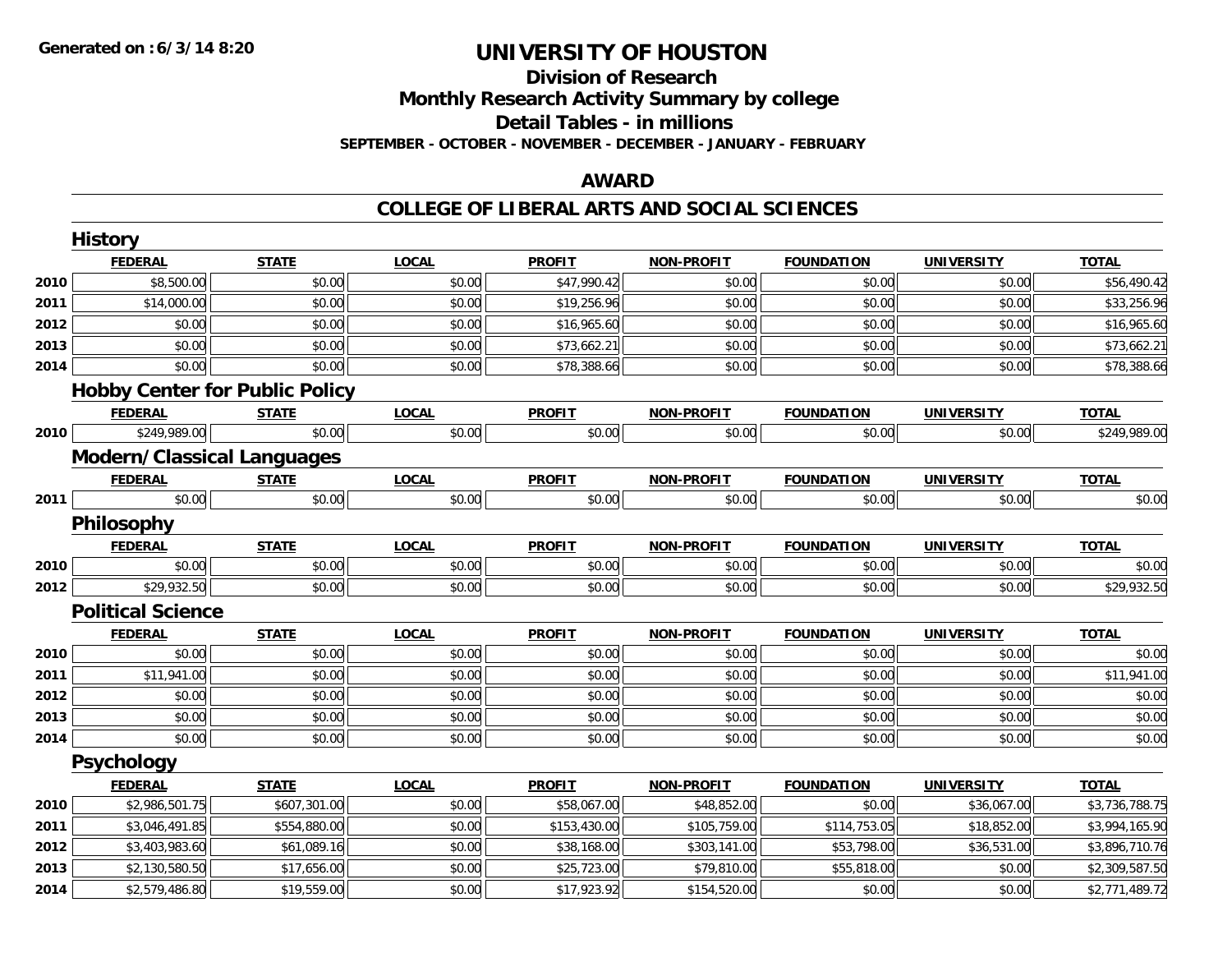### **Division of Research Monthly Research Activity Summary by college Detail Tables - in millions SEPTEMBER - OCTOBER - NOVEMBER - DECEMBER - JANUARY - FEBRUARY**

## **AWARD**

## **COLLEGE OF LIBERAL ARTS AND SOCIAL SCIENCES**

|       | <b>School of Communication</b> |                |              |                |                   |                   |                   |                 |
|-------|--------------------------------|----------------|--------------|----------------|-------------------|-------------------|-------------------|-----------------|
|       | <b>FEDERAL</b>                 | <b>STATE</b>   | <b>LOCAL</b> | <b>PROFIT</b>  | <b>NON-PROFIT</b> | <b>FOUNDATION</b> | <b>UNIVERSITY</b> | <b>TOTAL</b>    |
| 2011  | \$0.00                         | \$0.00         | \$0.00       | \$0.00         | \$0.00            | \$0.00            | \$0.00            | \$0.00          |
| 2012  | \$0.00                         | \$0.00         | \$0.00       | \$0.00         | \$0.00            | \$0.00            | \$0.00            | \$0.00          |
| 2013  | \$0.00                         | \$0.00         | \$0.00       | \$0.00         | \$9,800.00        | \$0.00            | \$0.00            | \$9,800.00      |
| 2014  | \$0.00                         | \$0.00         | \$0.00       | \$0.00         | \$0.00            | \$0.00            | \$3,000.00        | \$3,000.00      |
|       | <b>School of Music</b>         |                |              |                |                   |                   |                   |                 |
|       | <b>FEDERAL</b>                 | <b>STATE</b>   | <b>LOCAL</b> | <b>PROFIT</b>  | <b>NON-PROFIT</b> | <b>FOUNDATION</b> | <b>UNIVERSITY</b> | <b>TOTAL</b>    |
| 2010  | \$14,500.00                    | \$0.00         | \$0.00       | \$0.00         | \$0.00            | \$0.00            | \$0.00            | \$14,500.00     |
| 2011  | \$0.00                         | \$15,865.00    | \$0.00       | \$0.00         | \$0.00            | \$0.00            | \$0.00            | \$15,865.00     |
| 2012  | \$0.00                         | \$3,347.00     | \$0.00       | \$0.00         | \$0.00            | \$0.00            | \$0.00            | \$3,347.00      |
| 2013  | \$0.00                         | \$3,347.00     | \$0.00       | \$0.00         | \$0.00            | \$0.00            | \$0.00            | \$3,347.00      |
| 2014  | \$0.00                         | \$9,000.00     | \$0.00       | \$0.00         | \$0.00            | \$0.00            | \$0.00            | \$9,000.00      |
|       | <b>Sociology</b>               |                |              |                |                   |                   |                   |                 |
|       | <b>FEDERAL</b>                 | <b>STATE</b>   | <b>LOCAL</b> | <b>PROFIT</b>  | <b>NON-PROFIT</b> | <b>FOUNDATION</b> | <b>UNIVERSITY</b> | <b>TOTAL</b>    |
| 2011  | \$0.00                         | \$0.00         | \$0.00       | \$0.00         | \$3,500.00        | \$0.00            | \$0.00            | \$3,500.00      |
| 2012  | \$54,502.40                    | \$0.00         | \$0.00       | \$0.00         | \$0.00            | \$0.00            | \$0.00            | \$54,502.40     |
| 2013  | \$14,728.00                    | \$0.00         | \$18,000.00  | \$0.00         | \$0.00            | \$0.00            | \$0.00            | \$32,728.00     |
| 2014  | \$0.00                         | \$0.00         | \$0.00       | \$0.00         | \$0.00            | \$0.00            | \$0.00            | \$0.00          |
|       | <b>Theatre</b>                 |                |              |                |                   |                   |                   |                 |
|       | <b>FEDERAL</b>                 | <b>STATE</b>   | <b>LOCAL</b> | <b>PROFIT</b>  | <b>NON-PROFIT</b> | <b>FOUNDATION</b> | <b>UNIVERSITY</b> | <b>TOTAL</b>    |
| 2011  | \$0.00                         | \$0.00         | \$0.00       | \$0.00         | \$47,990.37       | \$0.00            | \$0.00            | \$47,990.37     |
| Total | \$22,764,788.21                | \$1,361,176.16 | \$18,000.00  | \$1,132,028.97 | \$1,308,067.35    | \$555,728.85      | \$94,450.00       | \$27,234,239.54 |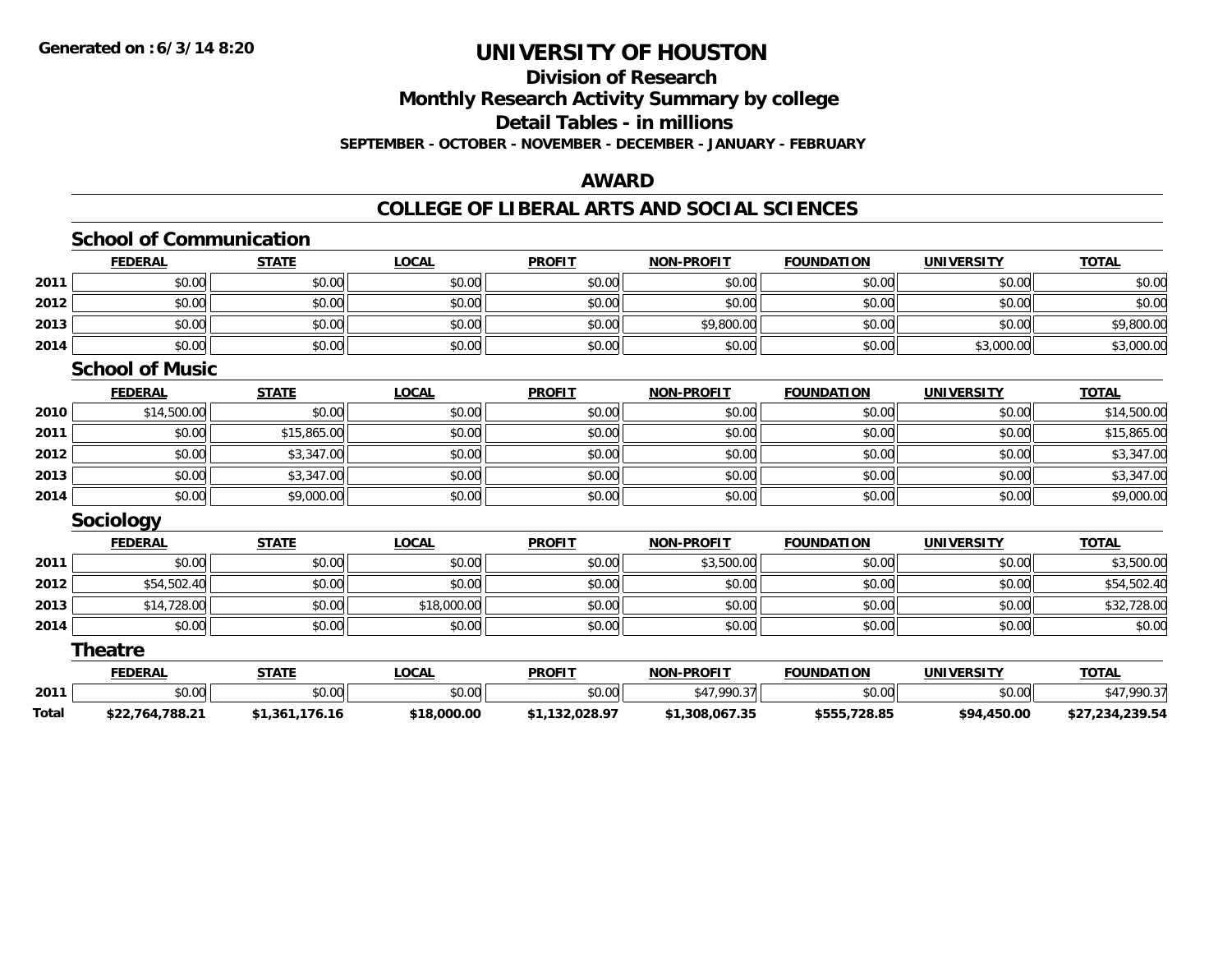# **Division of ResearchMonthly Research Activity Summary by college Detail Tables - in millions**

**SEPTEMBER - OCTOBER - NOVEMBER - DECEMBER - JANUARY - FEBRUARY**

### **AWARD**

## **COLLEGE OF NATURAL SCIENCES AND MATHEMATICS**

## **Biology/Biochemistry**

|      | <b>FEDERAL</b> | <b>STATE</b> | <u>LOCAL</u> | <b>PROFIT</b> | <b>NON-PROFIT</b> | <b>FOUNDATION</b> | <b>UNIVERSITY</b> | <b>TOTAL</b>   |
|------|----------------|--------------|--------------|---------------|-------------------|-------------------|-------------------|----------------|
| 2010 | \$2,312,492.00 | \$0.00       | \$0.00       | \$0.00        | \$324,759.00      | \$96,310.98       | \$0.00            | \$2,733,561.98 |
| 2011 | \$2,488,289.36 | \$300,565.75 | \$0.00       | \$0.00        | \$355,886.72      | \$84,378.25       | \$0.00            | \$3,229,120.08 |
| 2012 | \$988,238.76   | \$62,460.00  | \$0.00       | \$0.00        | \$301,000.00      | \$0.00            | \$0.00            | \$1,351,698.76 |
| 2013 | \$954,301.69   | \$0.00       | \$0.00       | \$478,412.00  | \$589,310.00      | \$0.00            | \$0.00            | \$2,022,023.69 |
| 2014 | \$1,475,845.45 | \$223.06     | \$0.00       | \$0.00        | \$77,000.00       | \$0.00            | \$0.00            | \$1,553,068.51 |

## **Center for Nuclear Receptors and Cell Signaling**

|      | <b>FEDERAL</b> | <u>STATE</u>   | <u>LOCAL</u> | <b>PROFIT</b> | <b>NON-PROFIT</b> | <b>FOUNDATION</b> | <b>UNIVERSITY</b> | <b>TOTAL</b>   |
|------|----------------|----------------|--------------|---------------|-------------------|-------------------|-------------------|----------------|
| 2010 | \$618,988.00   | \$0.00         | \$0.00       | \$0.00        | \$0.00            | \$41,181.28       | \$0.00            | \$660,169.28   |
| 2011 | \$696,450.00   | \$45,000.00    | \$0.00       | \$0.00        | \$0.00            | \$50,000.00       | \$0.00            | \$791,450.00   |
| 2012 | \$301,722.00   | \$1,035,286.00 | \$0.00       | \$0.00        | \$0.00            | \$50,000.00       | \$0.00            | \$1,387,008.00 |
| 2013 | \$202,124.00   | \$0.00         | \$0.00       | \$0.00        | \$0.00            | \$0.00            | \$0.00            | \$202,124.00   |
| 2014 | \$244,596.00   | \$0.00         | \$0.00       | \$0.00        | \$0.00            | \$0.00            | \$0.00            | \$244,596.00   |

## **Chemistry**

|      | <b>FEDERAL</b> | <b>STATE</b>   | <b>LOCAL</b> | <b>PROFIT</b> | <b>NON-PROFIT</b> | <b>FOUNDATION</b> | <b>UNIVERSITY</b> | <b>TOTAL</b>   |
|------|----------------|----------------|--------------|---------------|-------------------|-------------------|-------------------|----------------|
| 2010 | \$2,888,876.60 | \$1,772,622.00 | \$0.00       | \$0.00        | \$0.00            | \$301,623.61      | \$226,934.00      | \$5,190,056.21 |
| 2011 | \$2,564,136.39 | \$0.00         | \$0.00       | \$0.00        | \$0.00            | \$275,269.60      | \$200,000.00      | \$3,039,405.99 |
| 2012 | \$1,404,370.88 | \$0.00         | \$0.00       | \$0.00        | \$30,000.00       | \$0.00            | \$0.00            | \$1,434,370.88 |
| 2013 | \$726,338.94   | \$0.00         | \$0.00       | \$0.00        | \$0.00            | \$0.00            | \$13,000.00       | \$739,338.94   |
| 2014 | \$916,406.50   | \$0.00         | \$0.00       | \$0.00        | \$0.00            | \$0.00            | \$0.00            | \$916,406.50   |

#### **Computer Science**

|      | <b>FEDERAL</b> | <b>STATE</b> | <b>LOCAL</b> | <b>PROFIT</b> | <b>NON-PROFIT</b> | <b>FOUNDATION</b> | <b>UNIVERSITY</b> | <b>TOTAL</b>   |
|------|----------------|--------------|--------------|---------------|-------------------|-------------------|-------------------|----------------|
| 2010 | \$3,136,270.02 | \$37,250.00  | \$0.00       | \$152,865.00  | \$131,526.18      | \$0.00            | \$0.00            | \$3,457,911.20 |
| 2011 | \$1,374,666.50 | \$9,392.00   | \$0.00       | \$373,576.00  | \$101,323.12      | \$0.00            | \$0.00            | \$1,858,957.62 |
| 2012 | \$1,315,309.88 | \$0.00       | \$0.00       | \$165,000.00  | \$10,000.00       | \$65,940.00       | \$25,000.00       | \$1,581,249.88 |
| 2013 | \$2,576,109.00 | \$0.00       | \$0.00       | \$139,975.00  | \$9,000.00        | \$0.00            | \$25,000.00       | \$2,750,084.00 |
| 2014 | \$1,280,469.45 | \$0.00       | \$0.00       | \$330,000.00  | \$35,010.00       | \$0.00            | \$0.00            | \$1,645,479.45 |

# **Dean, Natural Sciences and Mathematics**

|      | <b>FEDERAL</b> | <b>CTATE</b>    | LOCAI              | <b>PROFIT</b> | <b>DDAEIT</b><br><b>MAN</b><br>ж. | <b>FOUNDATION</b> | UNIVERSITY           | <b>TOTAL</b>             |
|------|----------------|-----------------|--------------------|---------------|-----------------------------------|-------------------|----------------------|--------------------------|
| 2010 | ልስ ባህ<br>שט.טע | ሖጣ<br>JU.UU     | $\sim$ 00<br>DU.UU | 0000<br>JU.UU | $\sim$<br>$\sim$<br>PO.OO         | 0000<br>JU.UU     | 0000<br><b>DU.UG</b> | $\sim$<br><b>JU.UU</b>   |
| 2011 | \$0.00         | $\sim$<br>JU.UU | $\sim$ 00<br>PU.UU | 0000<br>JU.UU | 0.00<br>vv.vv                     | 0.00<br>JU.UU     | 0000<br><b>DU.UG</b> | $\cdots$<br><b>JU.UU</b> |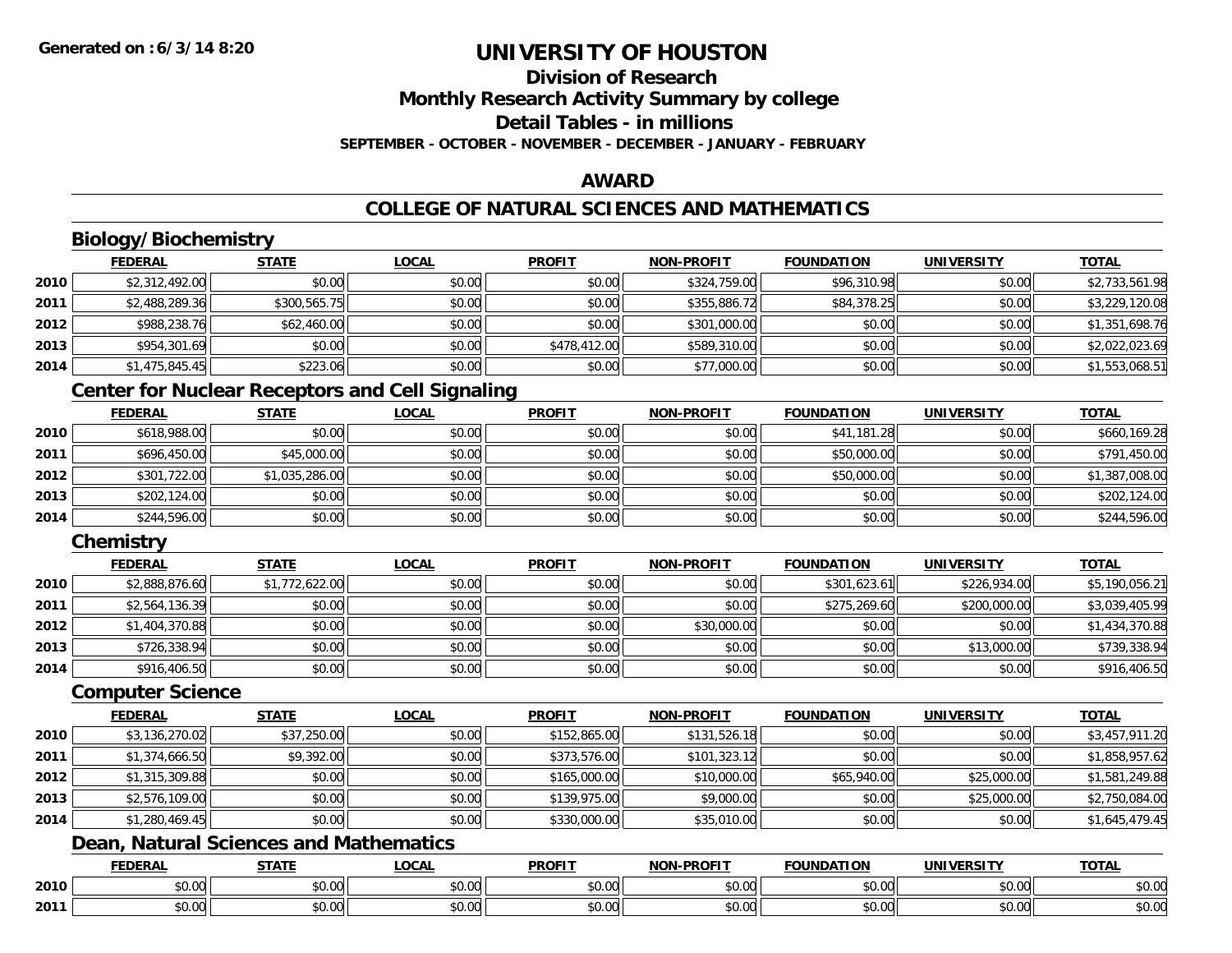## **Division of Research**

**Monthly Research Activity Summary by college**

**Detail Tables - in millions**

**SEPTEMBER - OCTOBER - NOVEMBER - DECEMBER - JANUARY - FEBRUARY**

### **AWARD**

## **COLLEGE OF NATURAL SCIENCES AND MATHEMATICS**

### **Dean, Natural Sciences and Mathematics**

|      | <b>FEDERAL</b>             | <b>STATE</b> | <b>LOCAL</b> | <b>PROFIT</b> | <b>NON-PROFIT</b> | <b>FOUNDATION</b> | <b>UNIVERSITY</b> | <b>TOTAL</b> |
|------|----------------------------|--------------|--------------|---------------|-------------------|-------------------|-------------------|--------------|
| 2012 | \$119,730.00               | \$0.00       | \$0.00       | \$0.00        | \$0.00            | \$0.00            | \$0.00            | \$119,730.00 |
| 2013 | .412.00<br>0.110<br>ىن د ۱ | \$0.00       | \$0.00       | \$0.00        | \$0.00            | \$0.00            | \$0.00            | 412.00       |
| 2014 | \$0.00                     | \$0.00       | \$0.00       | \$0.00        | \$0.00            | \$0.00            | \$0.00            | \$0.00       |

### **Earth & Atmospheric Sciences**

|      | <b>FEDERAL</b> | <b>STATE</b> | <u>LOCAL</u> | <b>PROFIT</b>  | <b>NON-PROFIT</b> | <b>FOUNDATION</b> | <b>UNIVERSITY</b> | <b>TOTAL</b>   |
|------|----------------|--------------|--------------|----------------|-------------------|-------------------|-------------------|----------------|
| 2010 | \$604,762.00   | \$40,100.00  | \$0.00       | \$522,081.00   | \$0.00            | \$0.00            | \$0.00            | \$1,166,943.00 |
| 2011 | \$1,767,833.00 | \$78,900.00  | \$0.00       | \$678,516.00   | \$0.00            | \$0.00            | \$0.00            | \$2,525,249.00 |
| 2012 | \$568,508.00   | \$142,000.00 | \$0.00       | \$2,981,861.68 | \$262,752.00      | \$0.00            | \$0.00            | \$3,955,121.68 |
| 2013 | \$969,910.80   | \$165,409.00 | \$0.00       | \$999,661,00   | \$0.00            | \$0.00            | \$0.00            | \$2,134,980.80 |
| 2014 | \$437,218.81   | \$55,145.75  | \$0.00       | \$746,949.00   | \$100,915.00      | \$0.00            | \$0.00            | \$1,340,228.56 |

## **Institute for Climate and Atmospheric Science**

|      | <b>FEDERAL</b> | <b>STATE</b> | <u>LOCAL</u> | <b>PROFIT</b> | <b>NON-PROFIT</b> | <b>FOUNDATION</b> | <b>UNIVERSITY</b> | <b>TOTAL</b> |
|------|----------------|--------------|--------------|---------------|-------------------|-------------------|-------------------|--------------|
| 2010 | \$0.00         | \$0.00       | \$0.00       | \$0.00        | \$0.00            | \$0.00            | \$0.00            | \$0.00       |
| 2012 | \$0.00         | \$0.00       | \$0.00       | \$0.00        | \$0.00            | \$0.00            | \$0.00            | \$0.00       |
| 2013 | \$0.00         | \$0.00       | \$0.00       | \$0.00        | \$0.00            | \$0.00            | \$0.00            | \$0.00       |
| 2014 | \$0.00         | \$0.00       | \$0.00       | \$0.00        | \$0.00            | \$0.00            | \$0.00            | \$0.00       |

**Mathematics**

|      | <b>FEDERAL</b> | <b>STATE</b> | <u>LOCAL</u> | <b>PROFIT</b> | <b>NON-PROFIT</b> | <b>FOUNDATION</b> | <b>UNIVERSITY</b> | <b>TOTAL</b>   |
|------|----------------|--------------|--------------|---------------|-------------------|-------------------|-------------------|----------------|
| 2010 | \$540,982.98   | \$0.00       | \$0.00       | \$300,000.00  | \$44,000.00       | \$47,436.75       | \$0.00            | \$932,419.73   |
| 2011 | \$981,993.00   | \$100,036.00 | \$0.00       | \$150,000.00  | \$22,622.00       | \$31,708.69       | \$10,000.00       | \$1,296,359.69 |
| 2012 | \$728,425.92   | \$139,739.00 | \$0.00       | \$210,000.00  | \$99,312.00       | \$80,000.00       | \$10,000.00       | \$1,267,476.92 |
| 2013 | \$353,938.00   | \$0.00       | \$0.00       | \$90,000.00   | \$0.00            | \$21,000.00       | \$0.00            | \$464,938.00   |
| 2014 | \$951,324.50   | \$0.00       | \$0.00       | \$120,000.00  | \$0.00            | \$87,024.29       | \$0.00            | \$1,158,348.79 |

**Physics**

|      | <b>FEDERAL</b> | <u>STATE</u> | <u>LOCAL</u> | <b>PROFIT</b> | <b>NON-PROFIT</b> | <b>FOUNDATION</b> | <b>UNIVERSITY</b> | <b>TOTAL</b>   |
|------|----------------|--------------|--------------|---------------|-------------------|-------------------|-------------------|----------------|
| 2010 | \$1,840,510.00 | \$11,498.25  | \$0.00       | \$900,457.88  | \$45,397.10       | \$0.00            | \$0.00            | \$2,797,863.23 |
| 2011 | \$2,535,872.03 | \$0.00       | \$0.00       | \$777,300.00  | \$5,333.00        | \$0.00            | \$0.00            | \$3,318,505.03 |
| 2012 | \$1,731,541.94 | \$0.00       | \$0.00       | \$950,800.00  | \$49,225.00       | \$0.00            | \$0.00            | \$2,731,566.94 |
| 2013 | \$2,157,566.98 | \$0.00       | \$0.00       | \$517,900.00  | \$56,040.00       | \$0.00            | \$0.00            | \$2,731,506.98 |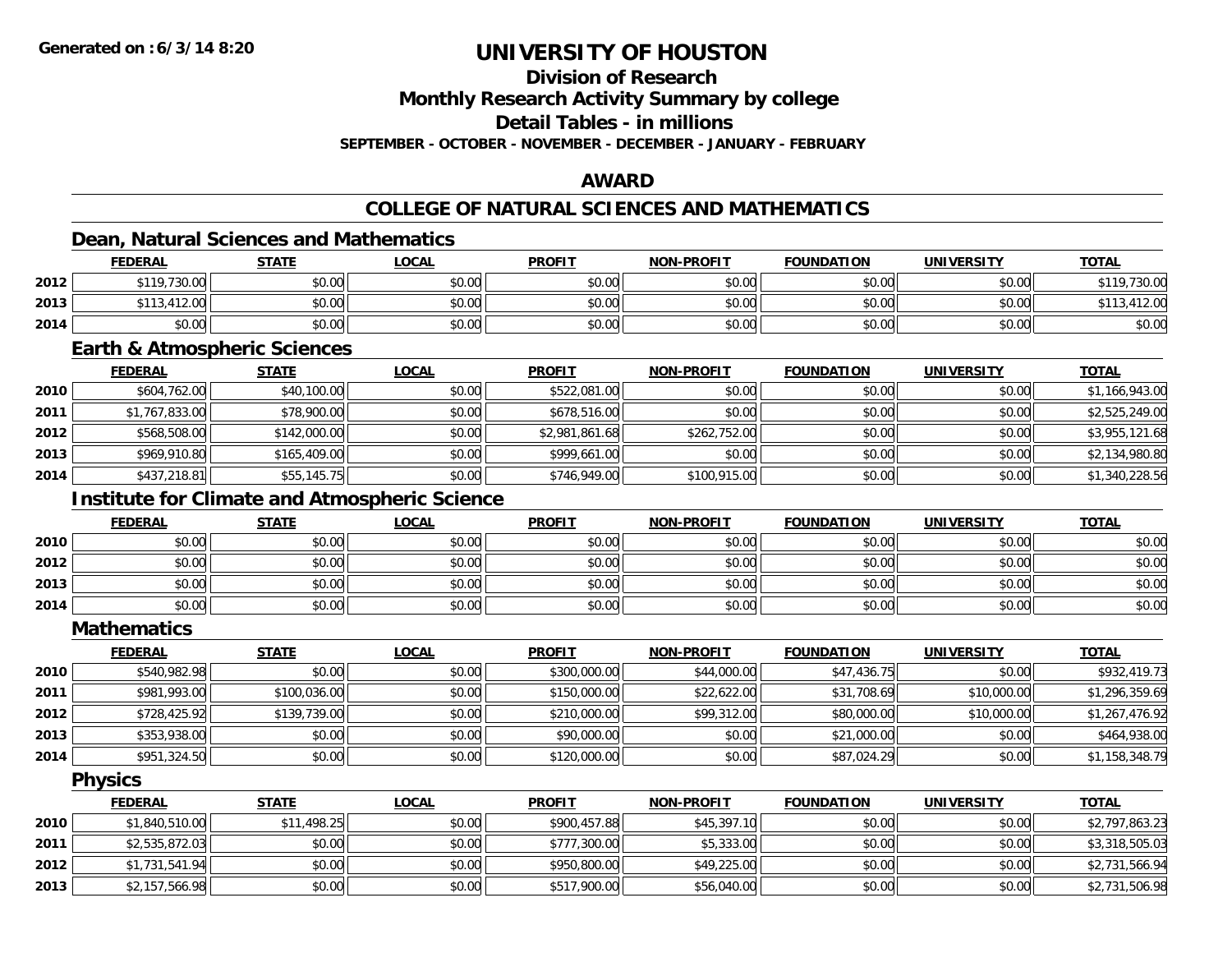**Division of Research**

**Monthly Research Activity Summary by college**

**Detail Tables - in millions**

**SEPTEMBER - OCTOBER - NOVEMBER - DECEMBER - JANUARY - FEBRUARY**

#### **AWARD**

### **COLLEGE OF NATURAL SCIENCES AND MATHEMATICS**

|              | <b>Physics</b>  |                |              |                 |                   |                   |              |                             |  |  |  |  |
|--------------|-----------------|----------------|--------------|-----------------|-------------------|-------------------|--------------|-----------------------------|--|--|--|--|
|              | <b>FEDERAL</b>  | <b>STATE</b>   | <u>LOCAL</u> | <b>PROFIT</b>   | <b>NON-PROFIT</b> | <b>FOUNDATION</b> | UNIVERSITY   | <b>TOTAL</b>                |  |  |  |  |
| 2014         | \$2,596,056.02  | \$0.00         | \$0.00       | \$388,200.00    | \$0.00            | \$0.00            | \$0.00       | <b>¢7 081 756</b><br>256.02 |  |  |  |  |
| <b>Total</b> | \$47,465,587.40 | \$3,995,626.81 | \$0.00       | \$11,973,554.56 | \$2.650.411.12    | \$1,231,873.45    | \$509,934.00 | \$67,826,987.34             |  |  |  |  |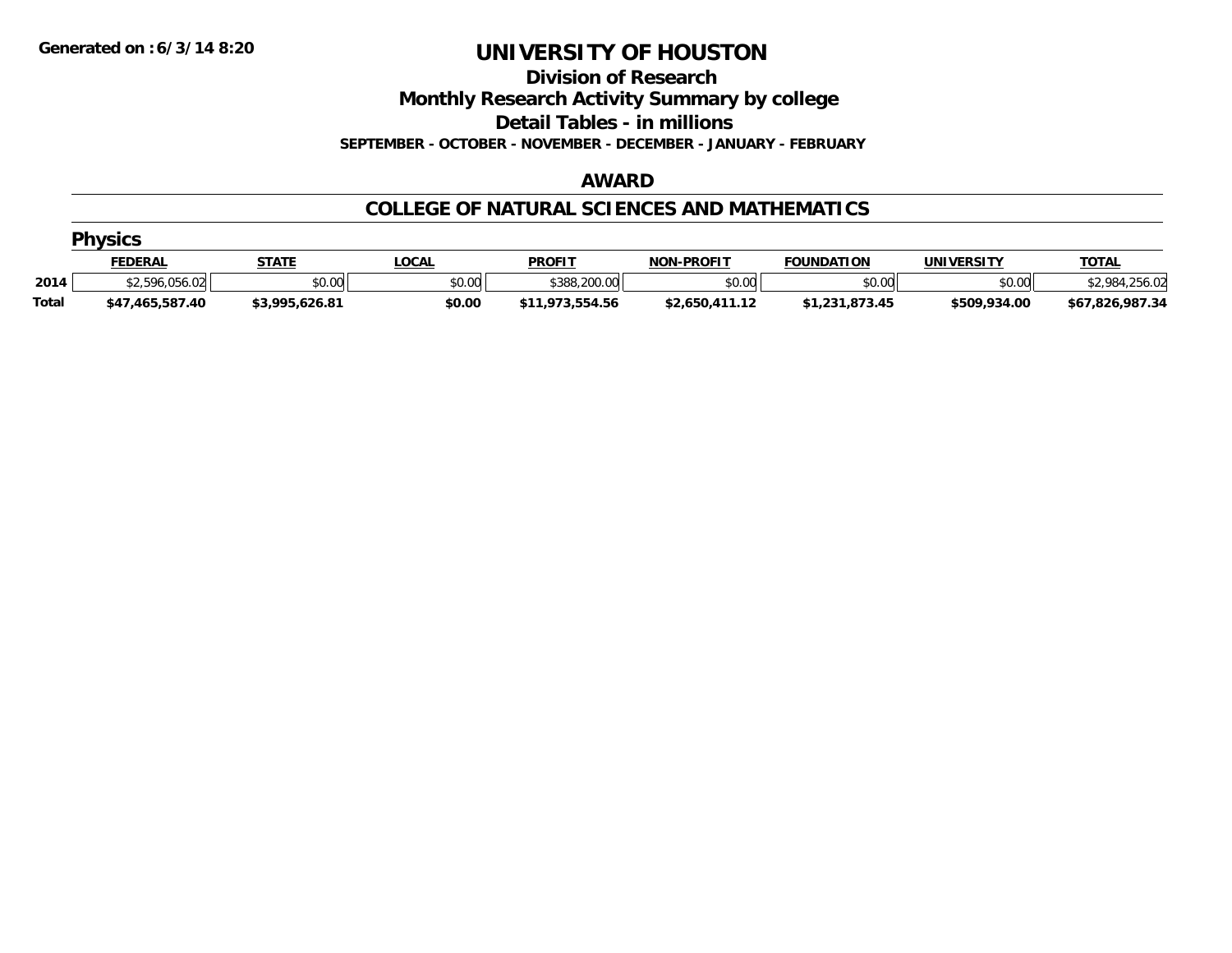# **Division of ResearchMonthly Research Activity Summary by college Detail Tables - in millions**

#### **SEPTEMBER - OCTOBER - NOVEMBER - DECEMBER - JANUARY - FEBRUARY**

#### **AWARD**

#### **COLLEGE OF OPTOMETRY**

## **Optometry, Community**

|       | <b>FEDERAL</b>  | <b>STATE</b> | <b>LOCAL</b> | <b>PROFIT</b>  | <b>NON-PROFIT</b> | <b>FOUNDATION</b> | <b>UNIVERSITY</b> | <u>TOTAL</u>    |
|-------|-----------------|--------------|--------------|----------------|-------------------|-------------------|-------------------|-----------------|
| 2010  | \$3,071,214.00  | \$0.00       | \$0.00       | \$278,498.00   | \$2,100.00        | \$0.00            | \$178,976.28      | \$3,530,788.28  |
| 2011  | \$1,977,242.00  | \$0.00       | \$0.00       | \$160,921.70   | \$0.00            | \$0.00            | \$96,070.00       | \$2,234,233.70  |
| 2012  | \$2,398,591.80  | \$0.00       | \$0.00       | \$254,726.04   | \$0.00            | \$40,000.00       | \$102,280.00      | \$2,795,597.84  |
| 2013  | \$1,524,745.80  | \$0.00       | \$0.00       | \$1,054,488.00 | \$0.00            | \$0.00            | \$102,670.00      | \$2,681,903.80  |
| 2014  | \$3,471,884.90  | \$0.00       | \$0.00       | \$654,262.09   | \$0.00            | \$0.00            | \$184,640.00      | \$4,310,786.99  |
| Total | \$12,443,678.50 | \$0.00       | \$0.00       | \$2,402,895.83 | \$2,100.00        | \$40,000.00       | \$664,636.28      | \$15,553,310.61 |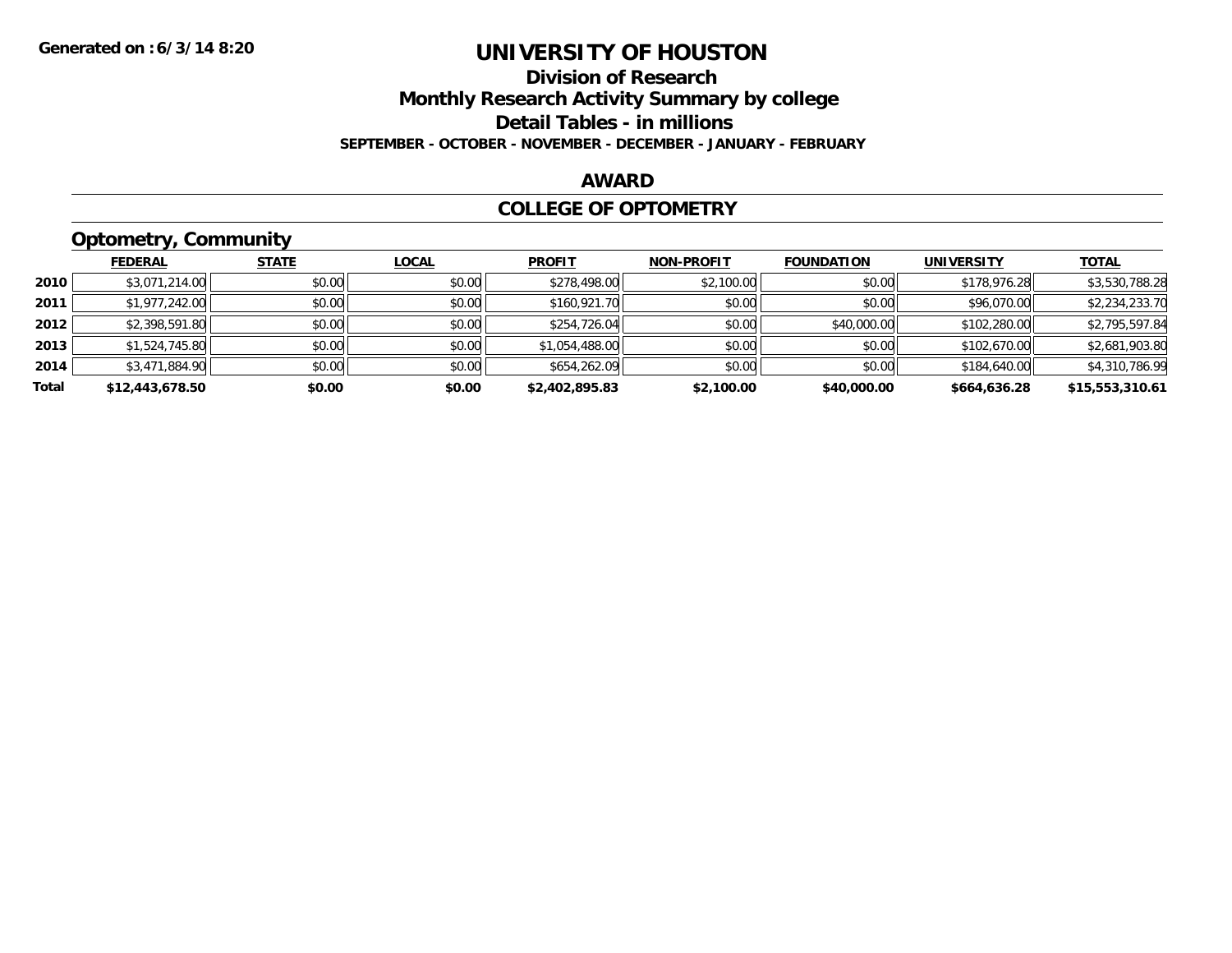# **Division of ResearchMonthly Research Activity Summary by college Detail Tables - in millions**

**SEPTEMBER - OCTOBER - NOVEMBER - DECEMBER - JANUARY - FEBRUARY**

### **AWARD**

## **COLLEGE OF PHARMACY**

## **Clinical Sciences and Administration**

|      | <b>FEDERAL</b> | <b>STATE</b> | <u>LOCAL</u> | <b>PROFIT</b> | <b>NON-PROFIT</b> | <b>FOUNDATION</b> | <b>UNIVERSITY</b> | <b>TOTAL</b> |
|------|----------------|--------------|--------------|---------------|-------------------|-------------------|-------------------|--------------|
| 2010 | \$42,151.25    | \$0.00       | \$0.00       | \$85,140.00   | \$60,001.00       | \$0.00            | \$0.00            | \$187,292.25 |
| 2011 | \$73,572.60    | \$14,886.00  | \$0.00       | \$4,438.80    | \$324,968.00      | \$0.00            | \$0.00            | \$417,865.40 |
| 2012 | \$299,290.30   | \$17,618.62  | \$0.00       | \$218,750.00  | \$6,500.00        | \$0.00            | \$0.00            | \$542,158.92 |
| 2013 | \$225,015.00   | \$0.00       | \$0.00       | \$321,459.50  | \$10,000.00       | \$0.00            | \$0.00            | \$556,474.50 |
| 2014 | \$0.00         | \$0.00       | \$0.00       | \$270,000.00  | \$545,894.00      | \$0.00            | \$0.00            | \$815,894.00 |

## **Dean, Pharmacy**

|      | <b>FEDERAL</b> | <b>STATE</b> | <u>LOCAL</u> | <b>PROFIT</b> | <b>NON-PROFIT</b> | <b>FOUNDATION</b> | <b>UNIVERSITY</b> | <b>TOTAL</b> |
|------|----------------|--------------|--------------|---------------|-------------------|-------------------|-------------------|--------------|
| 2010 | \$0.00         | \$0.00       | \$0.00       | \$0.00        | \$0.00            | \$0.00            | \$0.00            | \$0.00       |
| 2011 | \$0.00         | \$0.00       | \$0.00       | \$0.00        | \$0.00            | \$0.00            | \$0.00            | \$0.00       |
| 2012 | \$0.00         | \$0.00       | \$0.00       | \$0.00        | \$0.00            | \$0.00            | \$0.00            | \$0.00       |
| 2013 | \$0.00         | \$0.00       | \$0.00       | \$0.00        | \$0.00            | \$0.00            | \$0.00            | \$0.00       |
| 2014 | \$0.00         | \$0.00       | \$0.00       | \$0.00        | \$0.00            | \$0.00            | \$0.00            | \$0.00       |

## **Pharmacological and Pharmaceutical Sciences**

|       | <b>FEDERAL</b> | <b>STATE</b> | <b>LOCAL</b> | <b>PROFIT</b>  | <b>NON-PROFIT</b> | <b>FOUNDATION</b> | <b>UNIVERSITY</b> | <b>TOTAL</b>   |
|-------|----------------|--------------|--------------|----------------|-------------------|-------------------|-------------------|----------------|
| 2010  | \$2,297,199.00 | \$36,660.00  | \$0.00       | \$19,200.00    | \$0.00            | \$0.00            | \$0.00            | \$2,353,059.00 |
| 2011  | \$1,326,537.40 | \$0.00       | \$0.00       | \$25,760.00    | \$0.00            | \$0.00            | \$0.00            | \$1,352,297.40 |
| 2012  | \$854,609.70   | \$0.00       | \$0.00       | \$16,000.00    | \$147,000.00      | \$0.00            | \$0.00            | \$1,017,609.70 |
| 2013  | \$837,486.00   | \$0.00       | \$0.00       | \$0.00         | \$0.00            | \$0.00            | \$0.00            | \$837,486.00   |
| 2014  | \$372,923.00   | \$0.00       | \$0.00       | \$70,174.00    | \$0.00            | \$88,961.00       | \$0.00            | \$532,058.00   |
| Total | \$6,328,784.25 | \$69,164.62  | \$0.00       | \$1,030,922.30 | \$1,094,363.00    | \$88,961.00       | \$0.00            | \$8,612,195.17 |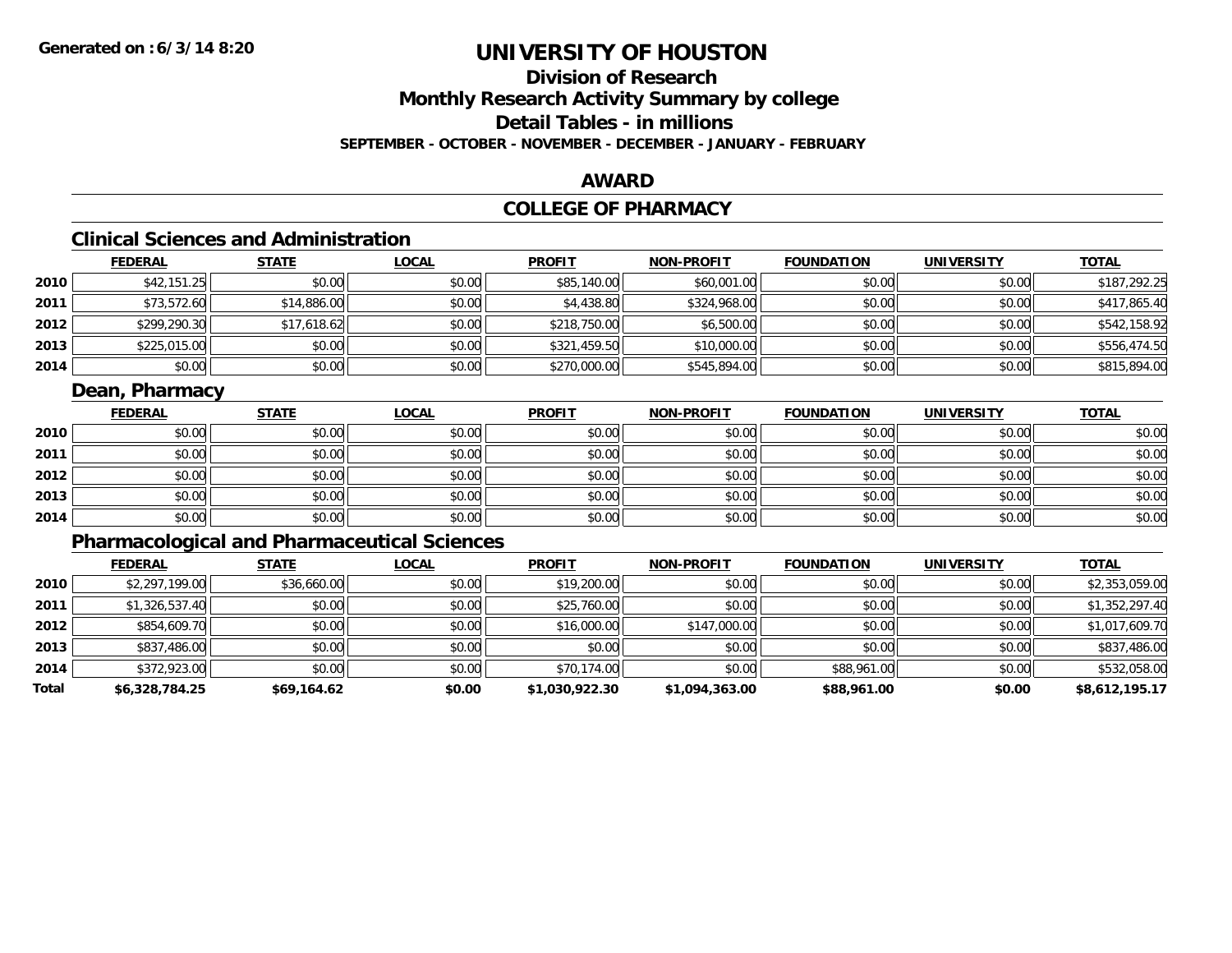#### **Division of Research**

**Monthly Research Activity Summary by college**

**Detail Tables - in millions**

**SEPTEMBER - OCTOBER - NOVEMBER - DECEMBER - JANUARY - FEBRUARY**

#### **AWARD**

#### **COLLEGE OF TECHNOLOGY**

|      | <b>Center for Technology Literacy</b>         |              |              |               |                   |                   |                   |                |
|------|-----------------------------------------------|--------------|--------------|---------------|-------------------|-------------------|-------------------|----------------|
|      | <b>FEDERAL</b>                                | <b>STATE</b> | <b>LOCAL</b> | <b>PROFIT</b> | <b>NON-PROFIT</b> | <b>FOUNDATION</b> | <b>UNIVERSITY</b> | <b>TOTAL</b>   |
| 2010 | \$16,800.00                                   | \$0.00       | \$0.00       | \$0.00        | \$0.00            | \$0.00            | \$0.00            | \$16,800.00    |
| 2013 | \$0.00                                        | \$0.00       | \$0.00       | \$0.00        | \$0.00            | \$0.00            | \$0.00            | \$0.00         |
| 2014 | \$9,916.00                                    | \$0.00       | \$0.00       | \$0.00        | \$0.00            | \$0.00            | \$0.00            | \$9,916.00     |
|      | <b>Construction Management</b>                |              |              |               |                   |                   |                   |                |
|      | <b>FEDERAL</b>                                | <b>STATE</b> | <b>LOCAL</b> | <b>PROFIT</b> | <b>NON-PROFIT</b> | <b>FOUNDATION</b> | <b>UNIVERSITY</b> | <b>TOTAL</b>   |
| 2010 | \$24,462.50                                   | \$0.00       | \$0.00       | \$0.00        | \$0.00            | \$0.00            | \$0.00            | \$24,462.50    |
| 2013 | \$0.00                                        | \$74,568.00  | \$0.00       | \$0.00        | \$0.00            | \$0.00            | \$0.00            | \$74,568.00    |
| 2014 | \$0.00                                        | \$74,922.00  | \$0.00       | \$0.00        | \$0.00            | \$0.00            | \$0.00            | \$74,922.00    |
|      | Dean, Technology                              |              |              |               |                   |                   |                   |                |
|      | <b>FEDERAL</b>                                | <b>STATE</b> | <b>LOCAL</b> | <b>PROFIT</b> | <b>NON-PROFIT</b> | <b>FOUNDATION</b> | <b>UNIVERSITY</b> | <b>TOTAL</b>   |
| 2010 | \$178,336.10                                  | \$0.00       | \$0.00       | \$0.00        | \$0.00            | \$0.00            | \$0.00            | \$178,336.10   |
| 2011 | \$138,001.49                                  | \$0.00       | \$0.00       | \$0.00        | \$0.00            | \$0.00            | \$0.00            | \$138,001.49   |
| 2012 | \$342,089.00                                  | \$0.00       | \$0.00       | \$0.00        | \$0.00            | \$0.00            | \$0.00            | \$342,089.00   |
| 2013 | \$0.00                                        | \$0.00       | \$0.00       | \$0.00        | \$0.00            | \$0.00            | \$0.00            | \$0.00         |
| 2014 | \$0.00                                        | \$0.00       | \$0.00       | \$0.00        | \$20,000.00       | \$0.00            | \$0.00            | \$20,000.00    |
|      | <b>Engineering Technology</b>                 |              |              |               |                   |                   |                   |                |
|      | <b>FEDERAL</b>                                | <b>STATE</b> | <b>LOCAL</b> | <b>PROFIT</b> | <b>NON-PROFIT</b> | <b>FOUNDATION</b> | <b>UNIVERSITY</b> | <b>TOTAL</b>   |
| 2010 | \$318,098.20                                  | \$0.00       | \$0.00       | \$10,000.00   | \$0.00            | \$0.00            | \$0.00            | \$328,098.20   |
| 2011 | \$135,397.00                                  | \$0.00       | \$0.00       | \$0.00        | \$0.00            | \$18,100.00       | \$0.00            | \$153,497.00   |
| 2012 | \$171,655.00                                  | \$0.00       | \$0.00       | \$0.00        | \$0.00            | \$18,400.00       | \$0.00            | \$190,055.00   |
| 2013 | \$261,215.00                                  | \$0.00       | \$0.00       | \$75,000.00   | \$0.00            | \$0.00            | \$0.00            | \$336,215.00   |
| 2014 | \$1,024,060.80                                | \$0.00       | \$0.00       | \$50,000.00   | \$0.00            | \$0.00            | \$0.00            | \$1,074,060.80 |
|      | <b>Human Development and Consumer Science</b> |              |              |               |                   |                   |                   |                |
|      | <b>FEDERAL</b>                                | <b>STATE</b> | <b>LOCAL</b> | <b>PROFIT</b> | <b>NON-PROFIT</b> | <b>FOUNDATION</b> | <b>UNIVERSITY</b> | <b>TOTAL</b>   |
| 2010 | \$0.00                                        | \$0.00       | \$0.00       | \$20,704.00   | \$0.00            | \$0.00            | \$0.00            | \$20,704.00    |
| 2013 | \$5,000.00                                    | \$0.00       | \$0.00       | \$0.00        | \$0.00            | \$0.00            | \$0.00            | \$5,000.00     |
| 2014 | \$5,000.00                                    | \$0.00       | \$0.00       | \$0.00        | \$0.00            | \$0.00            | \$0.00            | \$5,000.00     |
|      | <b>Information &amp; Logistics Technology</b> |              |              |               |                   |                   |                   |                |
|      | <b>FEDERAL</b>                                | <b>STATE</b> | <b>LOCAL</b> | <b>PROFIT</b> | <b>NON-PROFIT</b> | <b>FOUNDATION</b> | <b>UNIVERSITY</b> | <b>TOTAL</b>   |
| 2011 | \$65,000.00                                   | \$0.00       | \$0.00       | \$0.00        | \$4,500.00        | \$0.00            | \$0.00            | \$69,500.00    |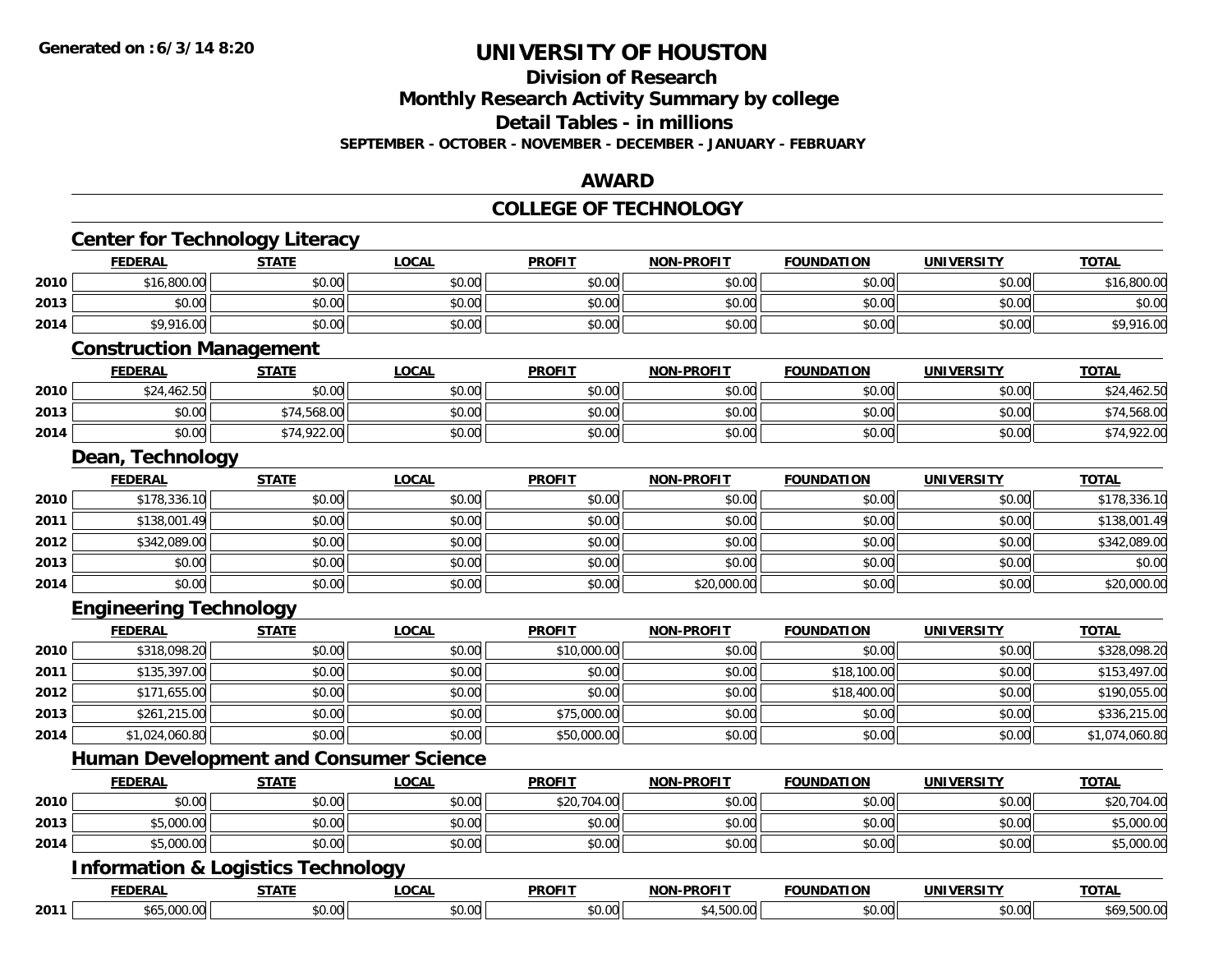**Division of Research**

**Monthly Research Activity Summary by college**

**Detail Tables - in millions**

**SEPTEMBER - OCTOBER - NOVEMBER - DECEMBER - JANUARY - FEBRUARY**

#### **AWARD**

### **COLLEGE OF TECHNOLOGY**

### **Information & Logistics Technology**

|              | <b>FEDERAL</b>                               | <b>STATE</b> | <b>LOCAL</b> | <b>PROFIT</b> | <b>NON-PROFIT</b> | <b>FOUNDATION</b> | <b>UNIVERSITY</b> | <b>TOTAL</b>   |
|--------------|----------------------------------------------|--------------|--------------|---------------|-------------------|-------------------|-------------------|----------------|
| 2012         | \$5,000.00                                   | \$0.00       | \$0.00       | \$0.00        | \$0.00            | \$0.00            | \$0.00            | \$5,000.00     |
|              | <b>Texas Manufacturing Assistance Center</b> |              |              |               |                   |                   |                   |                |
|              | <b>FEDERAL</b>                               | <b>STATE</b> | LOCAL        | <b>PROFIT</b> | <b>NON-PROFIT</b> | <b>FOUNDATION</b> | <b>UNIVERSITY</b> | <b>TOTAL</b>   |
| 2010         | \$0.00                                       | \$0.00       | \$0.00       | \$0.00        | \$0.00            | \$0.00            | \$0.00            | \$0.00         |
| 2011         | \$0.00                                       | \$0.00       | \$0.00       | \$0.00        | \$0.00            | \$0.00            | \$0.00            | \$0.00         |
| 2012         | \$0.00                                       | \$0.00       | \$0.00       | \$0.00        | \$0.00            | \$0.00            | \$0.00            | \$0.00         |
| 2014         | \$0.00                                       | \$0.00       | \$0.00       | \$0.00        | \$0.00            | \$0.00            | \$0.00            | \$0.00         |
| <b>Total</b> | \$2,700,031.09                               | \$149,490.00 | \$0.00       | \$155,704.00  | \$24,500.00       | \$36,500.00       | \$0.00            | \$3.066.225.09 |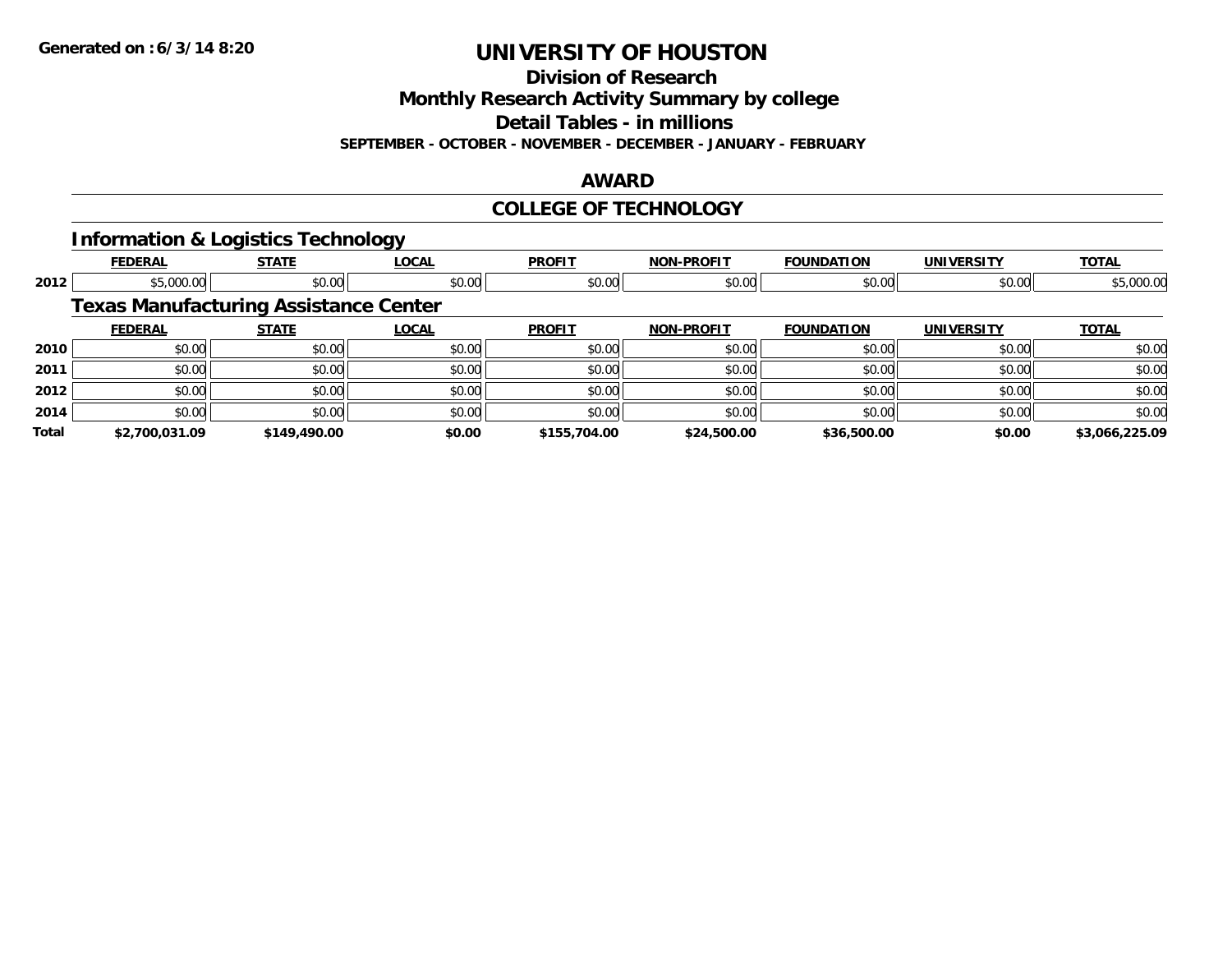**Division of Research**

**Monthly Research Activity Summary by college**

**Detail Tables - in millions**

**SEPTEMBER - OCTOBER - NOVEMBER - DECEMBER - JANUARY - FEBRUARY**

### **AWARD**

# **CULLEN COLLEGE OF ENGINEERING**

|      | <b>Bioengineering Research Center</b>                    |              |              |                |                   |                   |                   |                |
|------|----------------------------------------------------------|--------------|--------------|----------------|-------------------|-------------------|-------------------|----------------|
|      | <b>FEDERAL</b>                                           | <b>STATE</b> | <b>LOCAL</b> | <b>PROFIT</b>  | <b>NON-PROFIT</b> | <b>FOUNDATION</b> | <b>UNIVERSITY</b> | <b>TOTAL</b>   |
| 2014 | \$0.00                                                   | \$0.00       | \$0.00       | \$0.00         | \$0.00            | \$0.00            | \$0.00            | \$0.00         |
|      | <b>Biomedical Engineering</b>                            |              |              |                |                   |                   |                   |                |
|      | <b>FEDERAL</b>                                           | <b>STATE</b> | <b>LOCAL</b> | <b>PROFIT</b>  | <b>NON-PROFIT</b> | <b>FOUNDATION</b> | <b>UNIVERSITY</b> | <b>TOTAL</b>   |
| 2010 | \$237,366.00                                             | \$0.00       | \$0.00       | \$0.00         | \$0.00            | \$4,594.00        | \$0.00            | \$241,960.00   |
| 2011 | \$0.00                                                   | \$0.00       | \$0.00       | \$0.00         | \$0.00            | \$0.00            | \$0.00            | \$0.00         |
| 2012 | \$0.00                                                   | \$0.00       | \$0.00       | \$0.00         | \$0.00            | \$0.00            | \$0.00            | \$0.00         |
| 2013 | \$406,394.00                                             | \$0.00       | \$0.00       | \$66,477.00    | \$0.00            | \$0.00            | \$0.00            | \$472,871.00   |
| 2014 | \$1,445,686.00                                           | \$0.00       | \$0.00       | \$0.00         | \$50,000.00       | \$45,833.34       | \$0.00            | \$1,541,519.34 |
|      | <b>Center for Innovative Grouting Materials and Tech</b> |              |              |                |                   |                   |                   |                |
|      | <b>FEDERAL</b>                                           | <b>STATE</b> | <b>LOCAL</b> | <b>PROFIT</b>  | <b>NON-PROFIT</b> | <b>FOUNDATION</b> | <b>UNIVERSITY</b> | <b>TOTAL</b>   |
| 2010 | \$0.00                                                   | \$0.00       | \$0.00       | \$0.00         | \$0.00            | \$0.00            | \$0.00            | \$0.00         |
| 2011 | \$0.00                                                   | \$0.00       | \$0.00       | \$0.00         | \$0.00            | \$0.00            | \$0.00            | \$0.00         |
| 2012 | \$0.00                                                   | \$0.00       | \$0.00       | \$0.00         | \$0.00            | \$0.00            | \$0.00            | \$0.00         |
| 2013 | \$0.00                                                   | \$0.00       | \$0.00       | \$0.00         | \$0.00            | \$0.00            | \$0.00            | \$0.00         |
| 2014 | \$0.00                                                   | \$0.00       | \$0.00       | \$0.00         | \$0.00            | \$0.00            | \$0.00            | \$0.00         |
|      | <b>Chemical Engineering</b>                              |              |              |                |                   |                   |                   |                |
|      | <b>FEDERAL</b>                                           | <b>STATE</b> | <b>LOCAL</b> | <b>PROFIT</b>  | <b>NON-PROFIT</b> | <b>FOUNDATION</b> | <b>UNIVERSITY</b> | <b>TOTAL</b>   |
| 2010 | \$4,247,884.35                                           | \$37,500.00  | \$60,588.00  | \$436,766.79   | \$0.00            | \$12,200.00       | \$40,818.00       | \$4,835,757.14 |
| 2011 | \$3,210,970.21                                           | \$301,766.25 | \$0.00       | \$662,881.00   | \$0.00            | \$10,900.00       | \$114,642.00      | \$4,301,159.46 |
| 2012 | \$1,454,868.30                                           | \$0.00       | \$0.00       | \$922,746.57   | \$0.00            | \$10,900.00       | \$0.00            | \$2,388,514.87 |
| 2013 | \$1,543,921.72                                           | \$26,500.00  | \$0.00       | \$1,231,978.00 | \$200,000.00      | \$0.00            | \$0.00            | \$3,002,399.72 |
| 2014 | \$1,671,208.37                                           | \$0.00       | \$0.00       | \$990,693.00   | \$0.00            | \$42,250.00       | \$0.00            | \$2,704,151.37 |
|      | <b>Civil Engineering</b>                                 |              |              |                |                   |                   |                   |                |
|      | <b>FEDERAL</b>                                           | <b>STATE</b> | <b>LOCAL</b> | <b>PROFIT</b>  | <b>NON-PROFIT</b> | <b>FOUNDATION</b> | <b>UNIVERSITY</b> | <b>TOTAL</b>   |
| 2010 | \$703,854.20                                             | \$584,367.00 | \$0.00       | \$0.00         | \$0.00            | \$0.00            | \$0.00            | \$1,288,221.20 |
| 2011 | \$725,154.00                                             | \$523,795.00 | \$100,000.00 | \$195,311.80   | \$75,623.00       | \$0.00            | \$0.00            | \$1,619,883.80 |
| 2012 | \$2,084,284.31                                           | \$572,633.00 | \$0.00       | \$57,091.00    | \$175,623.00      | \$66,667.00       | \$0.00            | \$2,956,298.31 |
| 2013 | \$907,793.63                                             | \$274,310.00 | \$0.00       | \$1,858,590.00 | \$39,170.70       | \$0.00            | \$0.00            | \$3,079,864.33 |
| 2014 | \$2,033,922.71                                           | \$410,641.00 | \$0.00       | \$408,425.50   | \$111,679.95      | \$66,666.00       | \$0.00            | \$3,031,335.16 |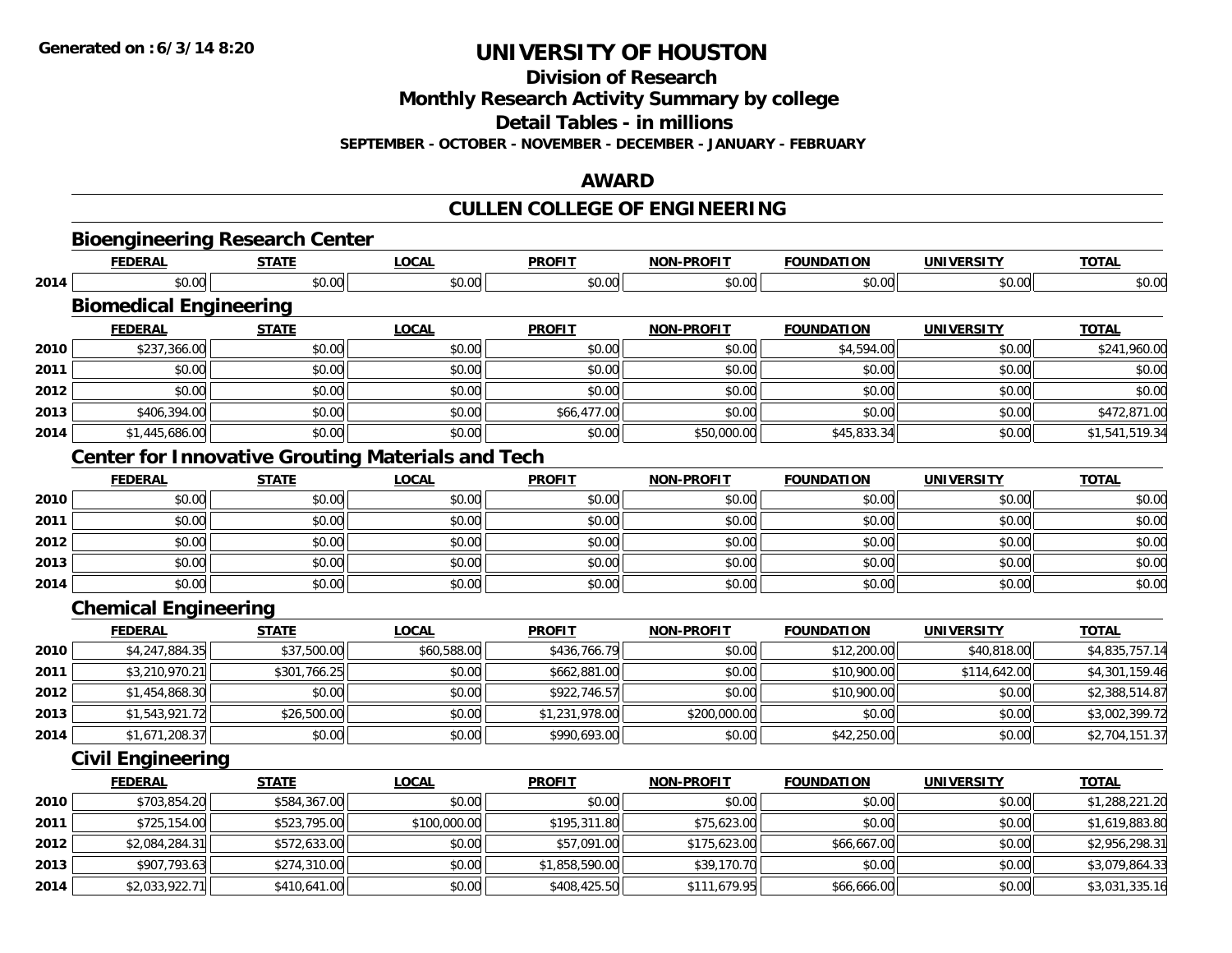**Division of Research**

**Monthly Research Activity Summary by college**

**Detail Tables - in millions**

**SEPTEMBER - OCTOBER - NOVEMBER - DECEMBER - JANUARY - FEBRUARY**

#### **AWARD**

# **CULLEN COLLEGE OF ENGINEERING**

|       |                                              |                | <b>Composites Engineering and Applications Center</b> |                |                   |                   |                   |                 |
|-------|----------------------------------------------|----------------|-------------------------------------------------------|----------------|-------------------|-------------------|-------------------|-----------------|
|       | <b>FEDERAL</b>                               | <b>STATE</b>   | <b>LOCAL</b>                                          | <b>PROFIT</b>  | <b>NON-PROFIT</b> | <b>FOUNDATION</b> | <b>UNIVERSITY</b> | <b>TOTAL</b>    |
| 2010  | \$0.00                                       | \$0.00         | \$0.00                                                | \$0.00         | \$0.00            | \$0.00            | \$0.00            | \$0.00          |
|       | Dean, Engineering                            |                |                                                       |                |                   |                   |                   |                 |
|       | <b>FEDERAL</b>                               | <b>STATE</b>   | <b>LOCAL</b>                                          | <b>PROFIT</b>  | <b>NON-PROFIT</b> | <b>FOUNDATION</b> | <b>UNIVERSITY</b> | <b>TOTAL</b>    |
| 2013  | \$39,999.10                                  | \$0.00         | \$0.00                                                | \$0.00         | \$0.00            | \$0.00            | \$0.00            | \$39,999.10     |
|       | <b>Electrical &amp; Computer Engineering</b> |                |                                                       |                |                   |                   |                   |                 |
|       | <b>FEDERAL</b>                               | <b>STATE</b>   | <b>LOCAL</b>                                          | <b>PROFIT</b>  | <b>NON-PROFIT</b> | <b>FOUNDATION</b> | <b>UNIVERSITY</b> | <b>TOTAL</b>    |
| 2010  | \$2,141,943.58                               | \$310,294.51   | \$0.00                                                | \$205,000.00   | \$31,500.00       | \$0.00            | \$0.00            | \$2,688,738.09  |
| 2011  | \$4,207,863.17                               | \$23,391.24    | \$0.00                                                | \$298,530.00   | \$0.00            | \$0.00            | \$0.00            | \$4,529,784.41  |
| 2012  | \$1,424,123.85                               | \$19,441.00    | \$0.00                                                | \$335,157.50   | \$27,500.00       | \$0.00            | \$0.00            | \$1,806,222.35  |
| 2013  | \$1,227,646.05                               | \$10,000.00    | \$0.00                                                | \$415,698.00   | \$221,967.30      | \$0.00            | \$0.00            | \$1,875,311.35  |
| 2014  | \$1,677,551.13                               | \$0.00         | \$0.00                                                | \$160,000.00   | \$203,416.05      | \$87,500.00       | \$0.00            | \$2,128,467.18  |
|       | <b>Industrial Engineering</b>                |                |                                                       |                |                   |                   |                   |                 |
|       | <b>FEDERAL</b>                               | <b>STATE</b>   | <b>LOCAL</b>                                          | <b>PROFIT</b>  | <b>NON-PROFIT</b> | <b>FOUNDATION</b> | <b>UNIVERSITY</b> | <b>TOTAL</b>    |
| 2010  | \$166,198.00                                 | \$45,741.00    | \$26,566.00                                           | \$0.00         | \$0.00            | \$0.00            | \$0.00            | \$238,505.00    |
| 2011  | \$0.00                                       | \$16,828.00    | \$0.00                                                | \$0.00         | \$0.00            | \$0.00            | \$0.00            | \$16,828.00     |
| 2012  | \$0.00                                       | \$0.00         | \$0.00                                                | \$0.00         | \$0.00            | \$0.00            | \$0.00            | \$0.00          |
| 2013  | \$0.00                                       | \$39,855.00    | \$0.00                                                | \$0.00         | \$0.00            | \$0.00            | \$0.00            | \$39,855.00     |
| 2014  | \$132,655.00                                 | \$17,115.00    | \$0.00                                                | \$0.00         | \$0.00            | \$0.00            | \$0.00            | \$149,770.00    |
|       | <b>Mechanical Engineering</b>                |                |                                                       |                |                   |                   |                   |                 |
|       | <b>FEDERAL</b>                               | <b>STATE</b>   | <b>LOCAL</b>                                          | <b>PROFIT</b>  | <b>NON-PROFIT</b> | <b>FOUNDATION</b> | <b>UNIVERSITY</b> | <b>TOTAL</b>    |
| 2010  | \$971,346.40                                 | \$1,784,494.75 | \$0.00                                                | \$284,210.00   | \$0.00            | \$0.00            | \$0.00            | \$3,040,051.15  |
| 2011  | \$216,260.00                                 | \$0.00         | \$0.00                                                | \$305,505.20   | \$0.00            | \$0.00            | \$0.00            | \$521,765.20    |
| 2012  | \$1,717,449.40                               | \$0.00         | \$0.00                                                | \$42,000.00    | \$0.00            | \$133,096.00      | \$0.00            | \$1,892,545.40  |
| 2013  | \$3,348,841.53                               | \$122,500.00   | \$0.00                                                | \$250,232.00   | \$22,000.00       | \$124,784.00      | \$0.00            | \$3,868,357.53  |
| 2014  | \$254,425.00                                 | \$0.00         | \$0.00                                                | \$179,029.00   | \$0.00            | \$175,289.84      | \$0.00            | \$608,743.84    |
| Total | \$38,199,609.99                              | \$5,121,172.75 | \$187,154.00                                          | \$9,306,322.36 | \$1,158,480.00    | \$780,680.18      | \$155,460.00      | \$54,908,879.29 |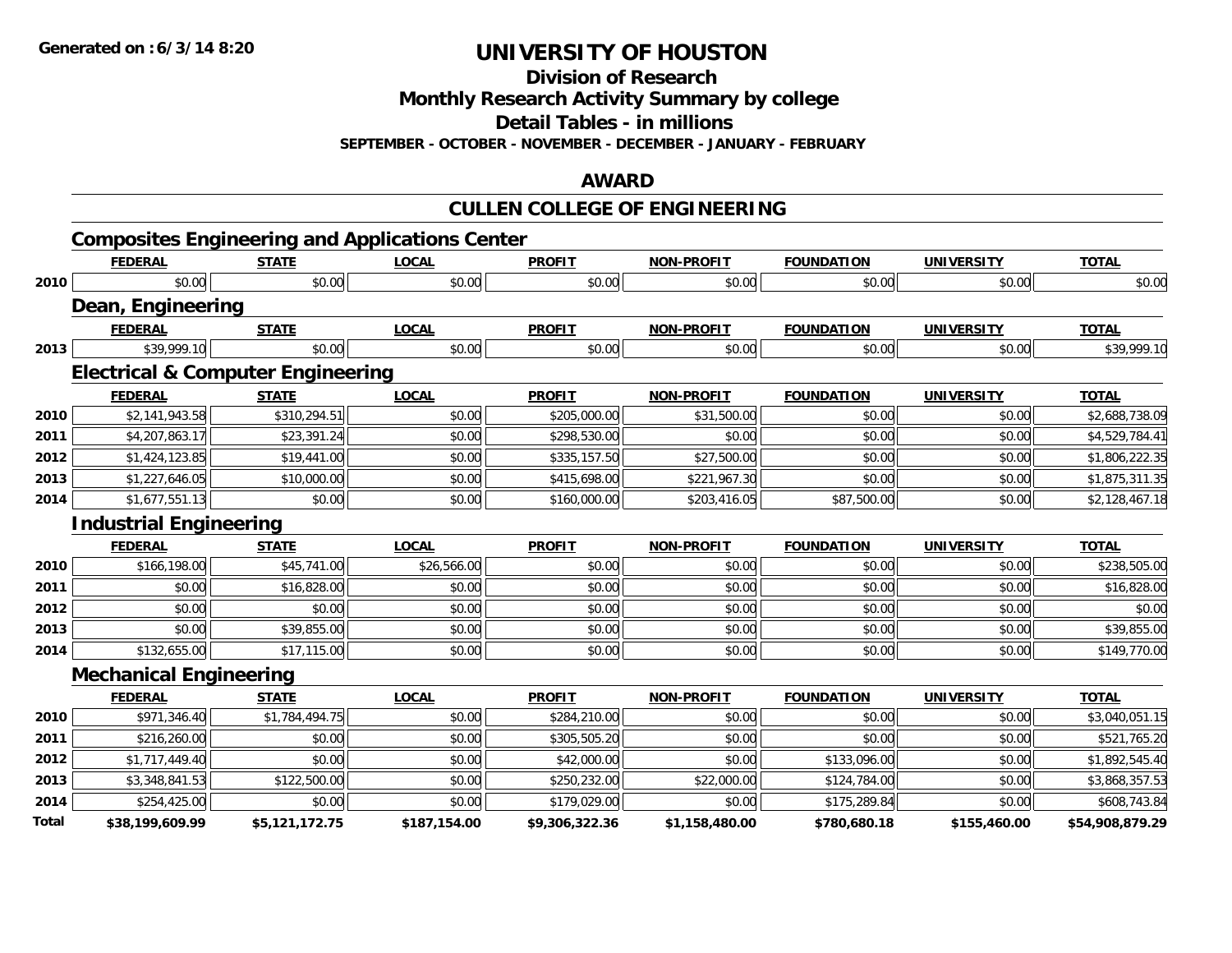**Division of Research**

**Monthly Research Activity Summary by college**

**Detail Tables - in millions**

**SEPTEMBER - OCTOBER - NOVEMBER - DECEMBER - JANUARY - FEBRUARY**

### **AWARD**

## **DIVISION OF RESEARCH**

|      | <b>Allied Geophysical Laboratories</b>                    |              |              |               |                   |                   |                   |              |
|------|-----------------------------------------------------------|--------------|--------------|---------------|-------------------|-------------------|-------------------|--------------|
|      | <b>FEDERAL</b>                                            | <b>STATE</b> | <b>LOCAL</b> | <b>PROFIT</b> | <b>NON-PROFIT</b> | <b>FOUNDATION</b> | <b>UNIVERSITY</b> | <b>TOTAL</b> |
| 2011 | \$0.00                                                    | \$0.00       | \$0.00       | \$70,000.00   | \$0.00            | \$0.00            | \$0.00            | \$70,000.00  |
|      | <b>Center for Advanced Computing and Data Systems</b>     |              |              |               |                   |                   |                   |              |
|      | <b>FEDERAL</b>                                            | <b>STATE</b> | <b>LOCAL</b> | <b>PROFIT</b> | <b>NON-PROFIT</b> | <b>FOUNDATION</b> | <b>UNIVERSITY</b> | <b>TOTAL</b> |
| 2010 | \$0.00                                                    | \$0.00       | \$0.00       | \$0.00        | \$0.00            | \$0.00            | \$0.00            | \$0.00       |
| 2011 | \$38,806.50                                               | \$0.00       | \$0.00       | \$0.00        | \$0.00            | \$0.00            | \$0.00            | \$38,806.50  |
| 2012 | \$33,185.70                                               | \$0.00       | \$0.00       | \$0.00        | \$0.00            | \$0.00            | \$0.00            | \$33,185.70  |
| 2013 | \$0.00                                                    | \$0.00       | \$0.00       | \$0.00        | \$1,000.00        | \$0.00            | \$0.00            | \$1,000.00   |
| 2014 | \$7,475.00                                                | \$0.00       | \$0.00       | \$0.00        | \$0.00            | \$0.00            | \$0.00            | \$7,475.00   |
|      | <b>Center for Advanced Materials</b>                      |              |              |               |                   |                   |                   |              |
|      | <b>FEDERAL</b>                                            | <b>STATE</b> | <b>LOCAL</b> | <b>PROFIT</b> | <b>NON-PROFIT</b> | <b>FOUNDATION</b> | <b>UNIVERSITY</b> | <b>TOTAL</b> |
| 2010 | \$0.00                                                    | \$68,153.35  | \$0.00       | \$10,000.00   | \$0.00            | \$0.00            | \$0.00            | \$78,153.35  |
| 2011 | \$40,000.00                                               | \$2,229.90   | \$0.00       | \$0.00        | \$0.00            | \$0.00            | \$0.00            | \$42,229.90  |
| 2012 | \$0.00                                                    | \$0.00       | \$0.00       | \$0.00        | \$0.00            | \$0.00            | \$0.00            | \$0.00       |
| 2013 | \$0.00                                                    | \$0.00       | \$0.00       | \$0.00        | \$0.00            | \$0.00            | \$0.00            | \$0.00       |
| 2014 | \$0.00                                                    | \$0.00       | \$0.00       | \$0.00        | \$0.00            | \$0.00            | \$0.00            | \$0.00       |
|      | <b>Center for Biomedical &amp; Environmental Genomics</b> |              |              |               |                   |                   |                   |              |
|      | <b>FEDERAL</b>                                            | <b>STATE</b> | <b>LOCAL</b> | <b>PROFIT</b> | <b>NON-PROFIT</b> | <b>FOUNDATION</b> | <b>UNIVERSITY</b> | <b>TOTAL</b> |
| 2010 | \$0.00                                                    | \$0.00       | \$0.00       | \$0.00        | \$0.00            | \$0.00            | \$0.00            | \$0.00       |
| 2011 | \$0.00                                                    | \$0.00       | \$0.00       | \$0.00        | \$0.00            | \$0.00            | \$0.00            | \$0.00       |
| 2012 | \$0.00                                                    | \$0.00       | \$0.00       | \$0.00        | \$0.00            | \$0.00            | \$0.00            | \$0.00       |
| 2013 | \$0.00                                                    | \$0.00       | \$0.00       | \$0.00        | \$0.00            | \$0.00            | \$0.00            | \$0.00       |
| 2014 | \$0.00                                                    | \$0.00       | \$0.00       | \$0.00        | \$0.00            | \$0.00            | \$0.00            | \$0.00       |
|      | <b>Center for Industrial Partnerships</b>                 |              |              |               |                   |                   |                   |              |
|      | <b>FEDERAL</b>                                            | <b>STATE</b> | <b>LOCAL</b> | <b>PROFIT</b> | <b>NON-PROFIT</b> | <b>FOUNDATION</b> | <b>UNIVERSITY</b> | <b>TOTAL</b> |
| 2012 | \$10,571.52                                               | \$0.00       | \$0.00       | \$100,500.00  | \$0.00            | \$0.00            | \$0.00            | \$111,071.52 |
| 2013 | \$9,370.49                                                | \$0.00       | \$0.00       | \$0.00        | \$0.00            | \$0.00            | \$0.00            | \$9,370.49   |
| 2014 | \$3,250.00                                                | \$0.00       | \$0.00       | \$0.00        | \$0.00            | \$0.00            | \$0.00            | \$3,250.00   |
|      | <b>Division of Research</b>                               |              |              |               |                   |                   |                   |              |
|      | <b>FEDERAL</b>                                            | <b>STATE</b> | <b>LOCAL</b> | <b>PROFIT</b> | <b>NON-PROFIT</b> | <b>FOUNDATION</b> | <b>UNIVERSITY</b> | <b>TOTAL</b> |
| 2013 | \$0.00                                                    | \$0.00       | \$0.00       | \$0.00        | \$0.00            | \$0.00            | \$0.00            | \$0.00       |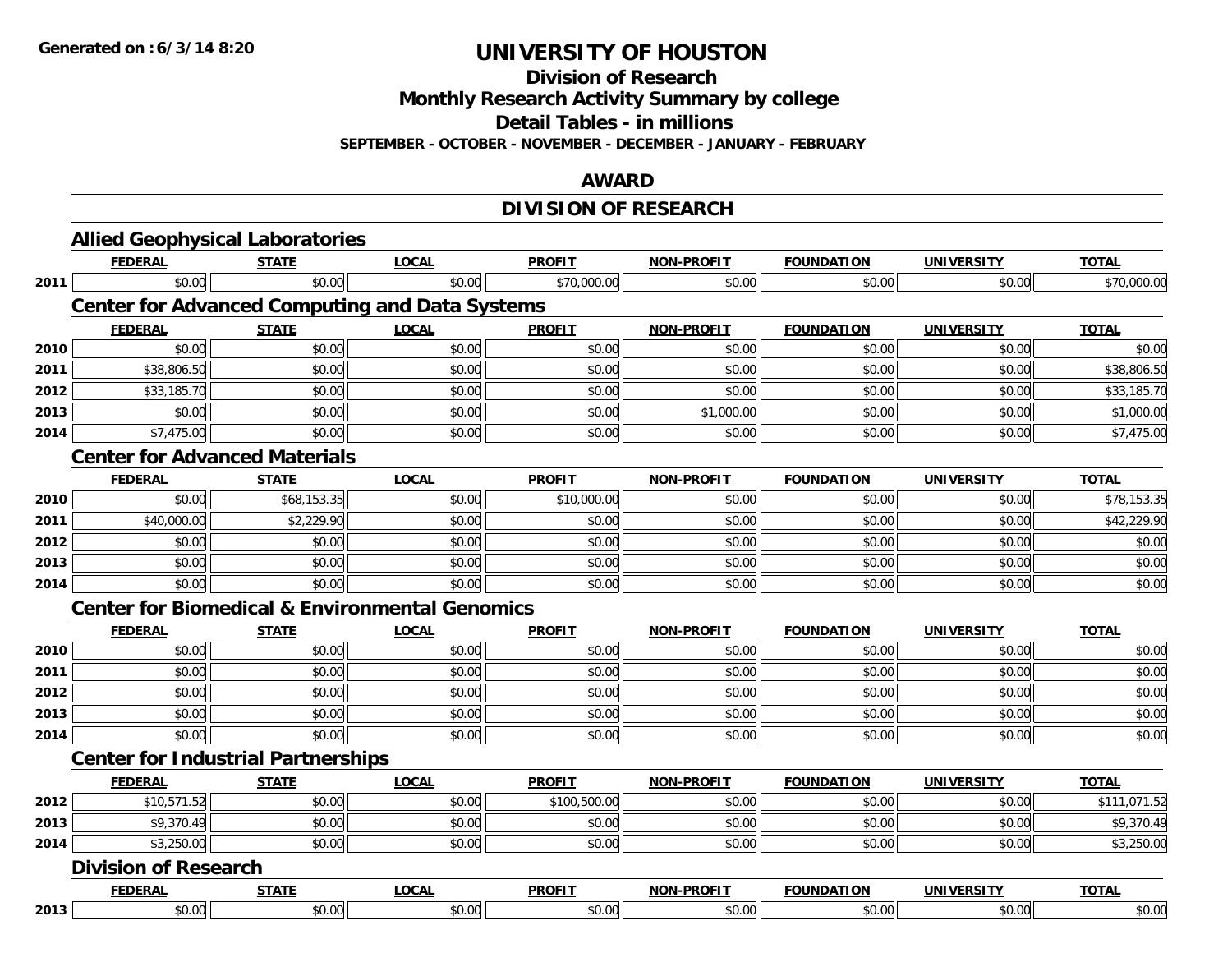# **Division of Research Monthly Research Activity Summary by college Detail Tables - in millions**

#### **SEPTEMBER - OCTOBER - NOVEMBER - DECEMBER - JANUARY - FEBRUARY**

#### **AWARD**

# **DIVISION OF RESEARCH**

|      | <b>FEDERAL</b>                        | <b>STATE</b> | <b>LOCAL</b> | <b>PROFIT</b> | <b>NON-PROFIT</b> | <b>FOUNDATION</b> | <b>UNIVERSITY</b> | <b>TOTAL</b> |
|------|---------------------------------------|--------------|--------------|---------------|-------------------|-------------------|-------------------|--------------|
| 2010 | \$0.00                                | \$0.00       | \$0.00       | \$0.00        | \$0.00            | \$0.00            | \$0.00            | \$0.00       |
| 2011 | \$0.00                                | \$0.00       | \$0.00       | \$0.00        | \$0.00            | \$0.00            | \$0.00            | \$0.00       |
| 2012 | \$0.00                                | \$0.00       | \$0.00       | \$0.00        | \$0.00            | \$0.00            | \$0.00            | \$0.00       |
| 2013 | \$0.00                                | \$0.00       | \$0.00       | \$0.00        | \$0.00            | \$0.00            | \$0.00            | \$0.00       |
| 2014 | \$0.00                                | \$0.00       | \$0.00       | \$0.00        | \$0.00            | \$0.00            | \$0.00            | \$0.00       |
|      | <b>Office of Contracts and Grants</b> |              |              |               |                   |                   |                   |              |
|      | <b>FEDERAL</b>                        | <b>STATE</b> | <b>LOCAL</b> | <b>PROFIT</b> | <b>NON-PROFIT</b> | <b>FOUNDATION</b> | <b>UNIVERSITY</b> | <b>TOTAL</b> |
| 2010 | \$0.00                                | \$0.00       | \$0.00       | \$0.00        | \$0.00            | \$565,426.64      | \$0.00            | \$565,426.64 |
| 2011 | \$0.00                                | \$0.00       | \$0.00       | \$0.00        | \$0.00            | \$367,340.00      | \$0.00            | \$367,340.00 |
| 2012 | \$0.00                                | \$0.00       | \$0.00       | \$0.00        | \$0.00            | \$11,942.60       | \$0.00            | \$11,942.60  |
|      | <b>TcSAM</b>                          |              |              |               |                   |                   |                   |              |
|      | <b>FEDERAL</b>                        | <b>STATE</b> | <b>LOCAL</b> | <b>PROFIT</b> | <b>NON-PROFIT</b> | <b>FOUNDATION</b> | <b>UNIVERSITY</b> | <b>TOTAL</b> |
| 2010 | \$0.00                                | \$0.00       | \$0.00       | \$0.00        | \$0.00            | \$0.00            | \$0.00            | \$0.00       |
|      | <b>TcSUH</b>                          |              |              |               |                   |                   |                   |              |
|      | <b>FEDERAL</b>                        | <b>STATE</b> | <b>LOCAL</b> | <b>PROFIT</b> | <b>NON-PROFIT</b> | <b>FOUNDATION</b> | <b>UNIVERSITY</b> | <b>TOTAL</b> |
| 2010 | \$0.00                                | \$0.00       | \$0.00       | \$0.00        | \$0.00            | \$0.00            | \$0.00            | \$0.00       |
| 2011 | \$40,000.00                           | \$0.00       | \$0.00       | \$200,227.00  | \$0.00            | \$0.00            | \$0.00            | \$240,227.00 |
| 2012 | \$70,000.00                           | \$0.00       | \$0.00       | \$100,554.00  | \$0.00            | \$0.00            | \$0.00            | \$170,554.00 |
| 2013 | \$95,000.00                           | \$0.00       | \$0.00       | \$99,321.00   | \$0.00            | \$0.00            | \$0.00            | \$194,321.00 |
| 2014 | \$160,033.15                          | \$0.00       | \$0.00       | \$0.00        | \$0.00            | \$0.00            | \$0.00            | \$160,033.15 |
|      | <b>Texas Obesity Research Center</b>  |              |              |               |                   |                   |                   |              |
|      | <b>FEDERAL</b>                        | <b>STATE</b> | <b>LOCAL</b> | <b>PROFIT</b> | <b>NON-PROFIT</b> | <b>FOUNDATION</b> | <b>UNIVERSITY</b> | <b>TOTAL</b> |
| 2010 | \$0.00                                | \$0.00       | \$0.00       | \$0.00        | \$0.00            | \$0.00            | \$0.00            | \$0.00       |
| 2011 | \$0.00                                | \$0.00       | \$0.00       | \$0.00        | \$0.00            | \$0.00            | \$0.00            | \$0.00       |
| 2012 | \$0.00                                | \$0.00       | \$0.00       | \$0.00        | \$0.00            | \$0.00            | \$0.00            | \$0.00       |
| 2013 | \$0.00                                | \$0.00       | \$0.00       | \$0.00        | \$0.00            | \$0.00            | \$0.00            | \$0.00       |
| 2014 | \$0.00                                | \$0.00       | \$0.00       | \$0.00        | \$0.00            | \$0.00            | \$0.00            | \$0.00       |
|      |                                       |              |              |               |                   |                   |                   |              |
|      | <b>TIMES</b>                          |              |              |               |                   |                   |                   |              |
|      | <b>FEDERAL</b>                        | <b>STATE</b> | <b>LOCAL</b> | <b>PROFIT</b> | <b>NON-PROFIT</b> | <b>FOUNDATION</b> | <b>UNIVERSITY</b> | <b>TOTAL</b> |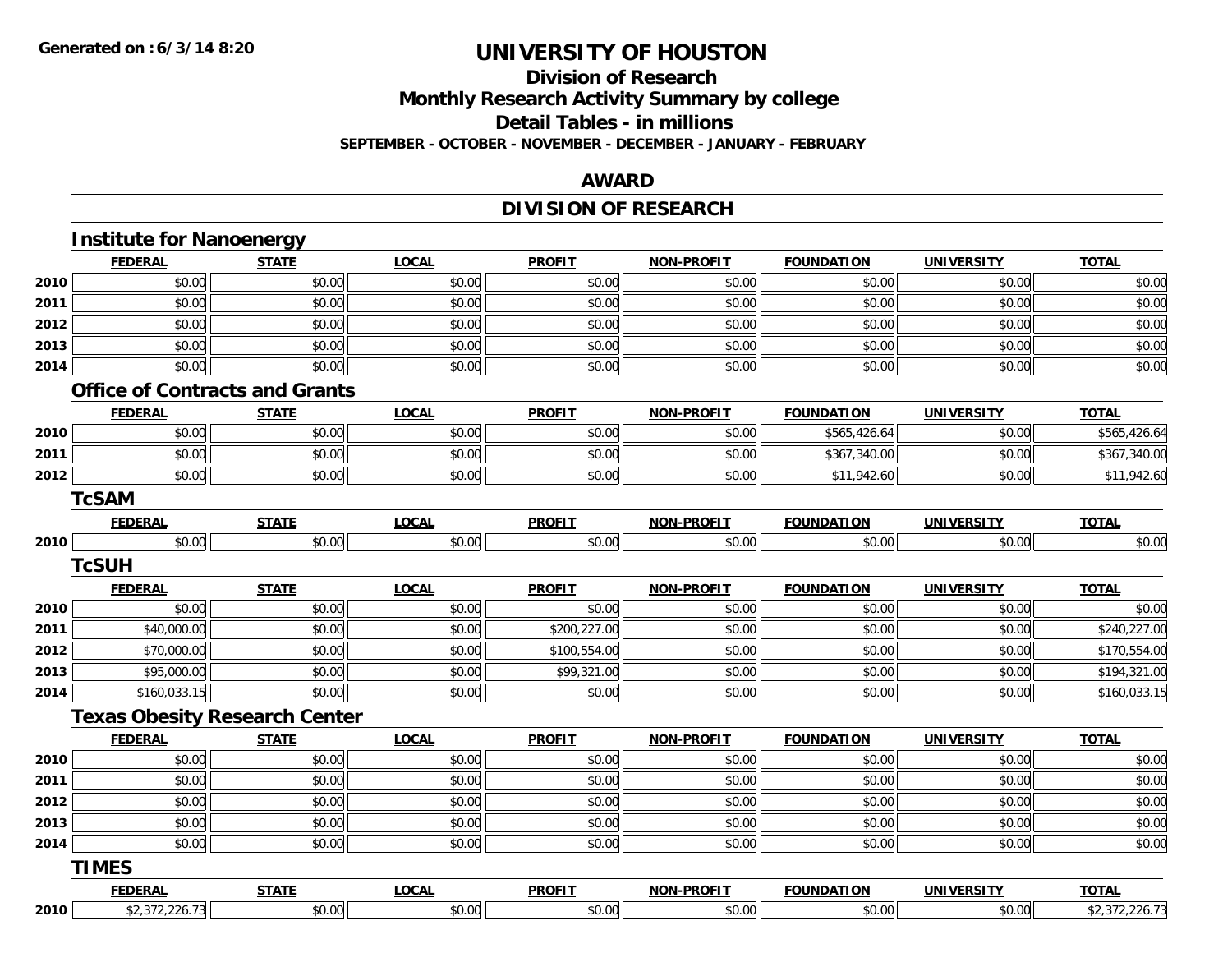## **Division of Research Monthly Research Activity Summary by college Detail Tables - in millions**

**SEPTEMBER - OCTOBER - NOVEMBER - DECEMBER - JANUARY - FEBRUARY**

#### **AWARD**

# **DIVISION OF RESEARCH**

|       | <b>TIMES</b>   |              |              |               |                   |                   |                   |                 |  |  |  |  |
|-------|----------------|--------------|--------------|---------------|-------------------|-------------------|-------------------|-----------------|--|--|--|--|
|       | <b>FEDERAL</b> | <b>STATE</b> | <b>LOCAL</b> | <b>PROFIT</b> | <b>NON-PROFIT</b> | <b>FOUNDATION</b> | <b>UNIVERSITY</b> | <b>TOTAL</b>    |  |  |  |  |
| 2011  | \$363,220.00   | \$8,000.00   | \$0.00       | \$0.00        | \$0.00            | \$0.00            | \$0.00            | \$371,220.00    |  |  |  |  |
| 2012  | \$1,884,691.11 | \$0.00       | \$0.00       | \$0.00        | \$0.00            | \$0.00            | \$0.00            | \$1,884,691.11  |  |  |  |  |
| 2013  | \$2,055,758.70 | \$0.00       | \$0.00       | \$0.00        | \$0.00            | \$0.00            | \$0.00            | \$2,055,758.70  |  |  |  |  |
| 2014  | \$1,245,263.00 | \$98,197.00  | \$0.00       | \$0.00        | \$0.00            | \$0.00            | \$0.00            | \$1,343,460.00  |  |  |  |  |
| Total | \$8,428,851.90 | \$176,580.25 | \$0.00       | \$580,602.00  | \$1,000.00        | \$944,709.24      | \$0.00            | \$10,131,743.39 |  |  |  |  |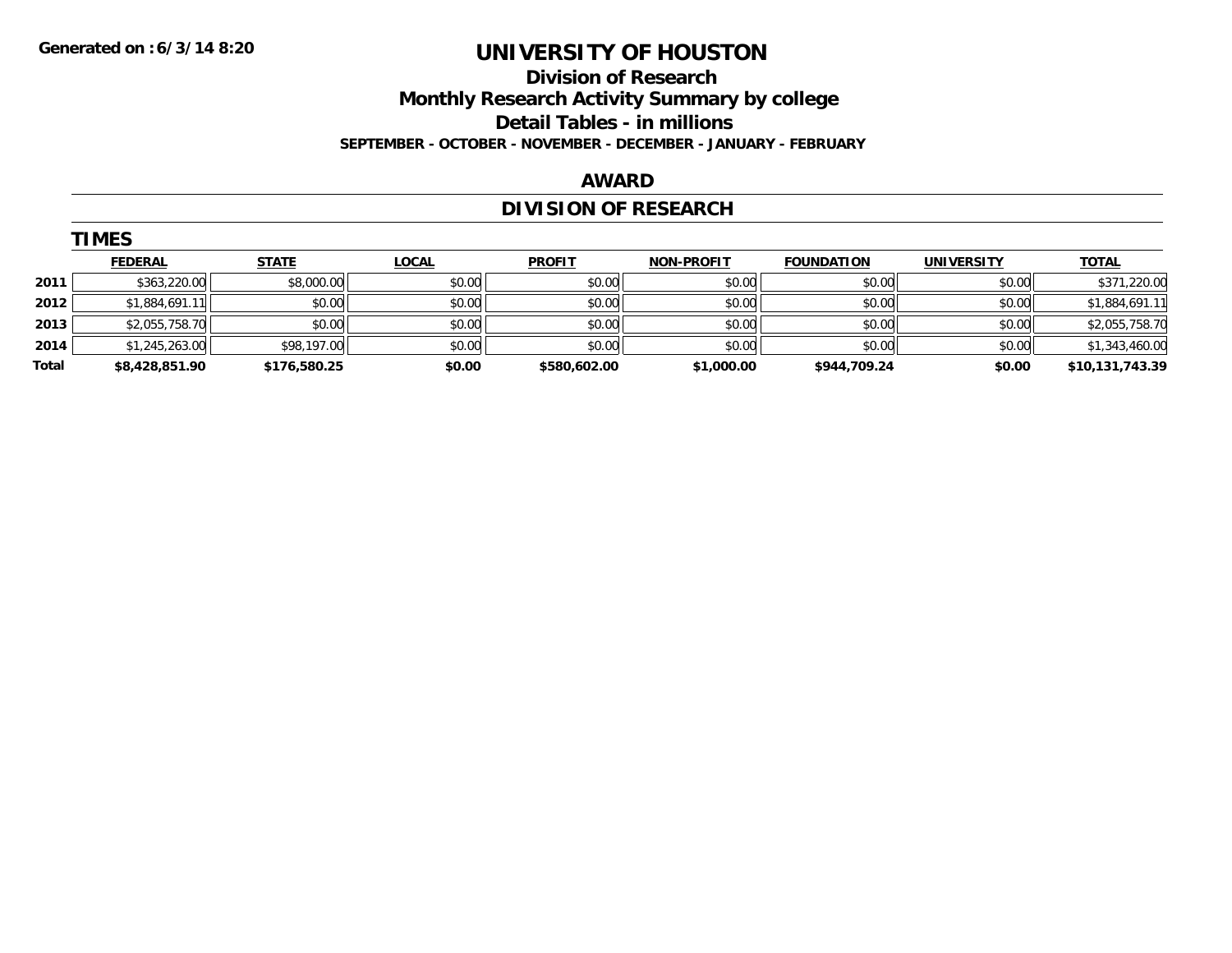#### **Division of Research**

**Monthly Research Activity Summary by college**

**Detail Tables - in millions**

**SEPTEMBER - OCTOBER - NOVEMBER - DECEMBER - JANUARY - FEBRUARY**

#### **AWARD**

### **GRADUATE COLLEGE OF SOCIAL WORK**

|       |                   | Center for Drug and Social Policy Research        |                                                             |               |                   |                   |                   |                |
|-------|-------------------|---------------------------------------------------|-------------------------------------------------------------|---------------|-------------------|-------------------|-------------------|----------------|
|       | <b>FEDERAL</b>    | <b>STATE</b>                                      | <b>LOCAL</b>                                                | <b>PROFIT</b> | <b>NON-PROFIT</b> | <b>FOUNDATION</b> | <b>UNIVERSITY</b> | <b>TOTAL</b>   |
| 2010  | \$0.00            | \$0.00                                            | \$0.00                                                      | \$0.00        | \$0.00            | \$0.00            | \$0.00            | \$0.00         |
| 2011  | \$0.00            | \$0.00                                            | \$0.00                                                      | \$0.00        | \$0.00            | \$0.00            | \$0.00            | \$0.00         |
| 2013  | \$0.00            | \$0.00                                            | \$0.00                                                      | \$0.00        | \$0.00            | \$0.00            | \$0.00            | \$0.00         |
|       |                   |                                                   | <b>Center for Health Equities &amp; Evaluation Research</b> |               |                   |                   |                   |                |
|       | <b>FEDERAL</b>    | <b>STATE</b>                                      | <b>LOCAL</b>                                                | <b>PROFIT</b> | <b>NON-PROFIT</b> | <b>FOUNDATION</b> | <b>UNIVERSITY</b> | <b>TOTAL</b>   |
| 2012  | \$151,349.55      | \$0.00                                            | \$0.00                                                      | \$0.00        | \$0.00            | \$0.00            | \$0.00            | \$151,349.55   |
| 2013  | \$249,359.00      | \$0.00                                            | \$0.00                                                      | \$0.00        | \$0.00            | \$0.00            | \$0.00            | \$249,359.00   |
| 2014  | \$206,260.00      | \$0.00                                            | \$0.00                                                      | \$0.00        | \$0.00            | \$0.00            | \$0.00            | \$206,260.00   |
|       |                   | <b>Child &amp; Family for Innovative Research</b> |                                                             |               |                   |                   |                   |                |
|       | <b>FEDERAL</b>    | <b>STATE</b>                                      | <b>LOCAL</b>                                                | <b>PROFIT</b> | <b>NON-PROFIT</b> | <b>FOUNDATION</b> | <b>UNIVERSITY</b> | <b>TOTAL</b>   |
| 2010  | \$383,239.68      | \$401,203.26                                      | \$0.00                                                      | \$0.00        | \$17,000.00       | \$0.00            | \$0.00            | \$801,442.94   |
| 2011  | \$401,122.62      | \$0.00                                            | \$0.00                                                      | \$0.00        | \$0.00            | \$1,146.30        | \$0.00            | \$402,268.92   |
| 2012  | \$72,240.79       | \$0.00                                            | \$0.00                                                      | \$176,507.00  | \$0.00            | \$0.00            | \$0.00            | \$248,747.79   |
| 2013  | \$501,264.28      | \$120,342.00                                      | \$0.00                                                      | \$100,000.00  | \$0.00            | \$0.00            | \$0.00            | \$721,606.28   |
| 2014  | \$311,441.64      | \$0.00                                            | \$0.00                                                      | \$0.00        | \$80,000.00       | \$0.00            | \$0.00            | \$391,441.64   |
|       |                   | <b>Community Projects - Social Work</b>           |                                                             |               |                   |                   |                   |                |
|       | <b>FEDERAL</b>    | <b>STATE</b>                                      | <b>LOCAL</b>                                                | <b>PROFIT</b> | <b>NON-PROFIT</b> | <b>FOUNDATION</b> | <b>UNIVERSITY</b> | <b>TOTAL</b>   |
| 2010  | \$0.00            | \$0.00                                            | \$0.00                                                      | \$0.00        | \$0.00            | \$0.00            | \$0.00            | \$0.00         |
| 2012  | \$2,942.90        | \$0.00                                            | \$0.00                                                      | \$0.00        | \$0.00            | \$0.00            | \$0.00            | \$2,942.90     |
|       | Dean, Social Work |                                                   |                                                             |               |                   |                   |                   |                |
|       | <b>FEDERAL</b>    | <b>STATE</b>                                      | <b>LOCAL</b>                                                | <b>PROFIT</b> | <b>NON-PROFIT</b> | <b>FOUNDATION</b> | <b>UNIVERSITY</b> | <b>TOTAL</b>   |
| 2010  | \$0.00            | \$0.00                                            | \$0.00                                                      | \$0.00        | \$0.00            | \$0.00            | \$0.00            | \$0.00         |
| 2011  | \$0.00            | \$0.00                                            | \$0.00                                                      | \$0.00        | \$0.00            | \$0.00            | \$0.00            | \$0.00         |
| 2012  | \$16,568.50       | \$0.00                                            | \$0.00                                                      | \$0.00        | \$0.00            | \$0.00            | \$0.00            | \$16,568.50    |
| 2013  | \$0.00            | \$0.00                                            | \$0.00                                                      | \$0.00        | \$0.00            | \$0.00            | \$0.00            | \$0.00         |
| Total | \$2,295,788.96    | \$521,545.26                                      | \$0.00                                                      | \$276,507.00  | \$97,000.00       | \$1,146.30        | \$0.00            | \$3,191,987.52 |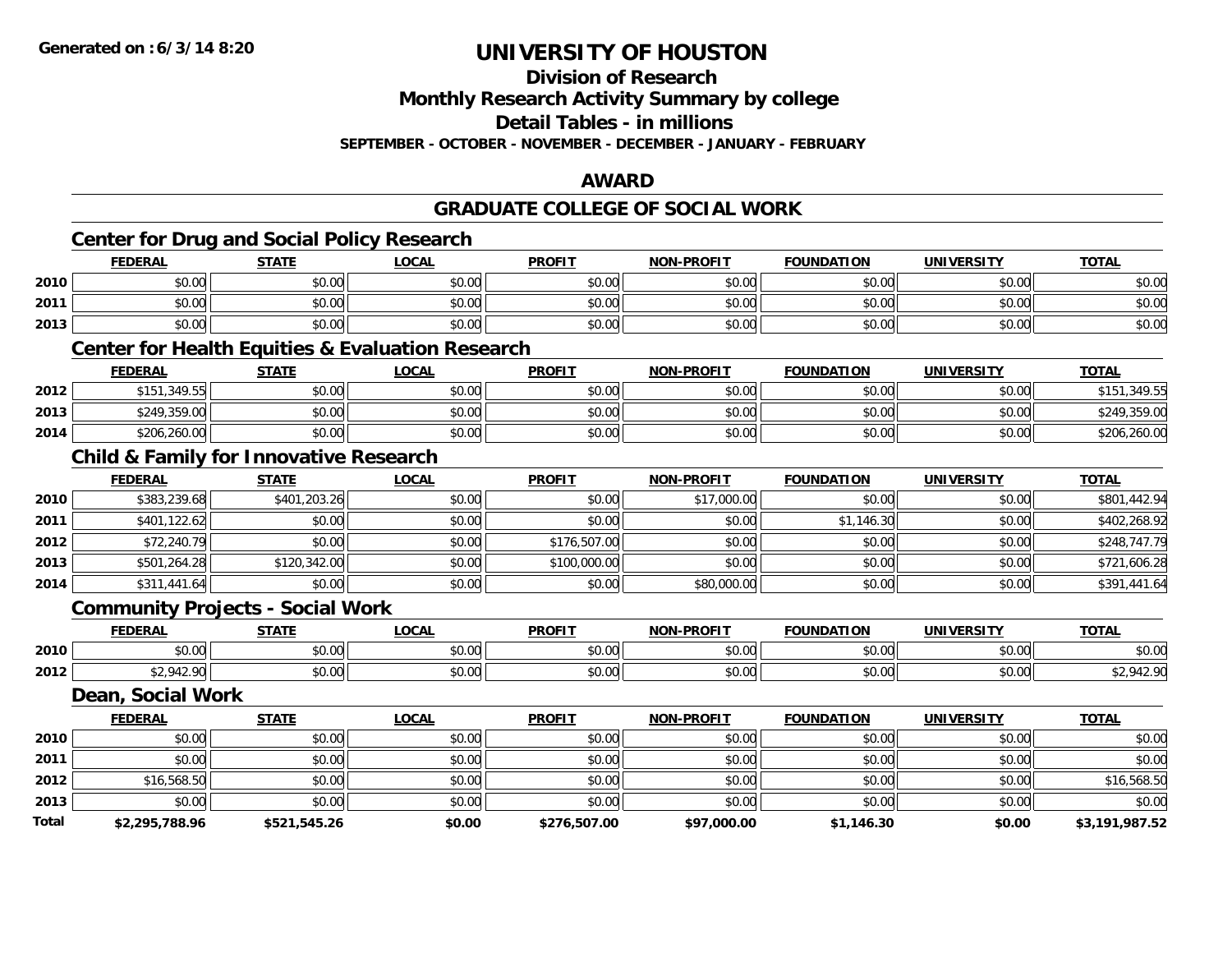**Division of Research**

**Monthly Research Activity Summary by college**

**Detail Tables - in millions**

**SEPTEMBER - OCTOBER - NOVEMBER - DECEMBER - JANUARY - FEBRUARY**

#### **AWARD**

### **HILTON COLLEGE OF HOTEL AND RESTAURANT MANAGEMENT**

### **Hotel and Restaurant Management**

|       | <b>FEDERAL</b> | <b>STATE</b> | <u>LOCAL</u> | <b>PROFIT</b> | <b>NON-PROFIT</b> | <b>FOUNDATION</b> | <b>UNIVERSITY</b> | <b>TOTAL</b>   |
|-------|----------------|--------------|--------------|---------------|-------------------|-------------------|-------------------|----------------|
| 2010  | \$70,000.00    | \$210,000.00 | \$0.00       | \$82,548.00   | \$0.00            | \$0.00            | \$0.00            | \$362,548.00   |
| 2011  | \$173,995.00   | \$140,000.00 | \$0.00       | \$0.00        | \$27,280.00       | \$0.00            | \$0.00            | \$341,275.00   |
| 2012  | \$58,837.68    | \$103,763.44 | \$0.00       | \$1,500.00    | \$10,887.00       | \$0.00            | \$0.00            | \$174,988.12   |
| 2013  | \$106,747.00   | \$0.00       | \$0.00       | \$0.00        | \$0.00            | \$0.00            | \$0.00            | \$106,747.00   |
| 2014  | \$384,849.00   | \$0.00       | \$0.00       | \$0.00        | \$0.00            | \$58,902.00       | \$0.00            | \$443,751.00   |
| Total | \$794,428.68   | \$453.763.44 | \$0.00       | \$84,048,00   | \$38,167.00       | \$58,902.00       | \$0.00            | \$1,429,309.12 |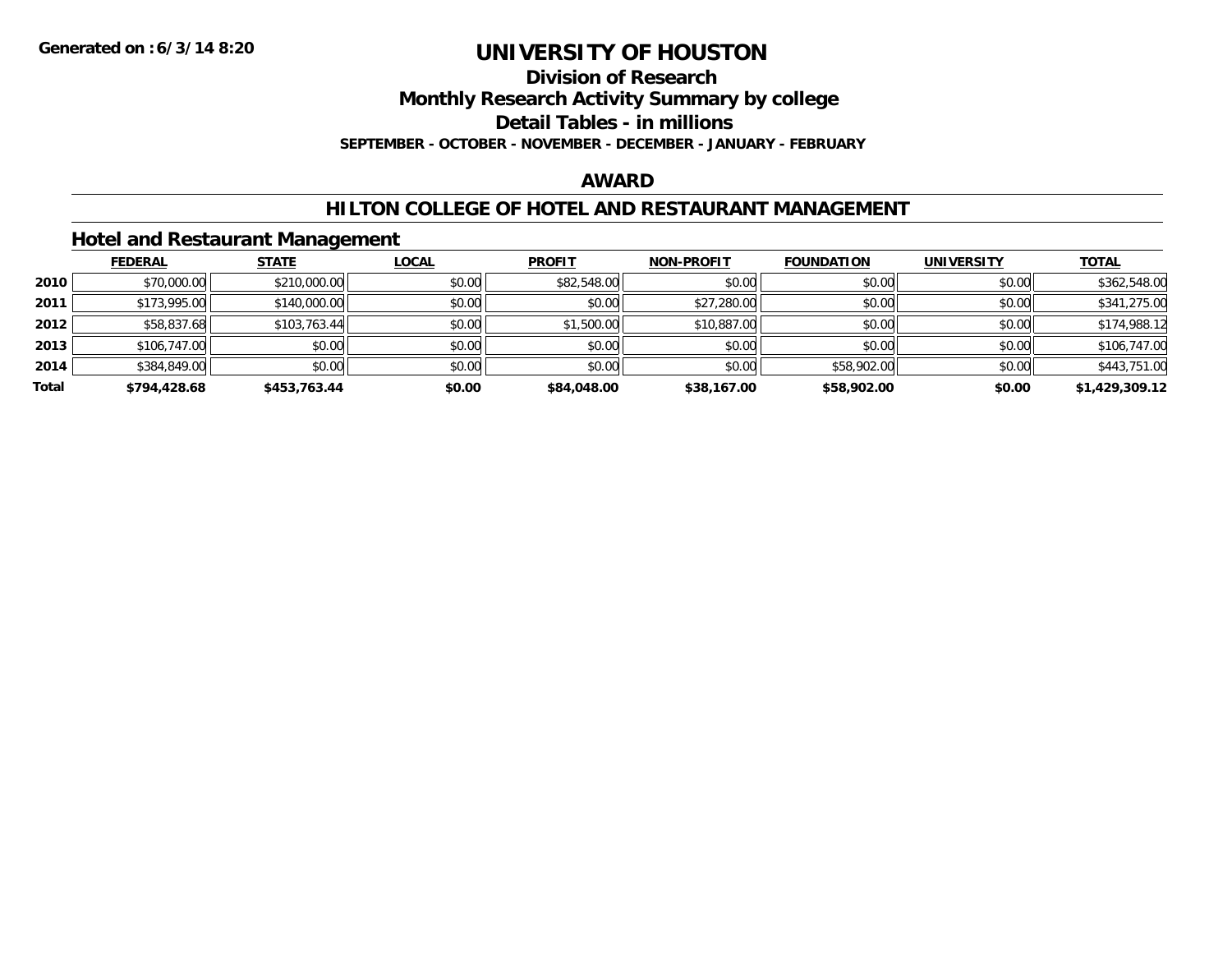**Division of Research**

**Monthly Research Activity Summary by college**

**Detail Tables - in millions**

**SEPTEMBER - OCTOBER - NOVEMBER - DECEMBER - JANUARY - FEBRUARY**

#### **AWARD**

#### **HONORS COLLEGE**

## **Dean, Honors College**

|              | <b>FEDERAL</b> | -----         | 00.1<br>UUM | <b>PROFIT</b> | -PROFIT<br><b>NOL</b> | ΠΟΝ<br><b>TOUNDAT.</b> | <b>IINIVERSIT\</b> | TOTA.                                |
|--------------|----------------|---------------|-------------|---------------|-----------------------|------------------------|--------------------|--------------------------------------|
| 2012         | 70             | 0.00<br>DU.UU | JU.UU       | \$0.00        | ልስ ስስ<br>PO.OO        | 40.00<br>U.UU          | nn nn<br>pu.uu     | $\Sigma$ $\Gamma$ 1.70 $\Gamma$<br>. |
| <b>Total</b> | ተ ግ ብ<br>. OE  | \$0.00        | \$0.00      | \$0.00        | \$0.00                | \$0.00                 | \$0.00             | ,951.70<br>\$34                      |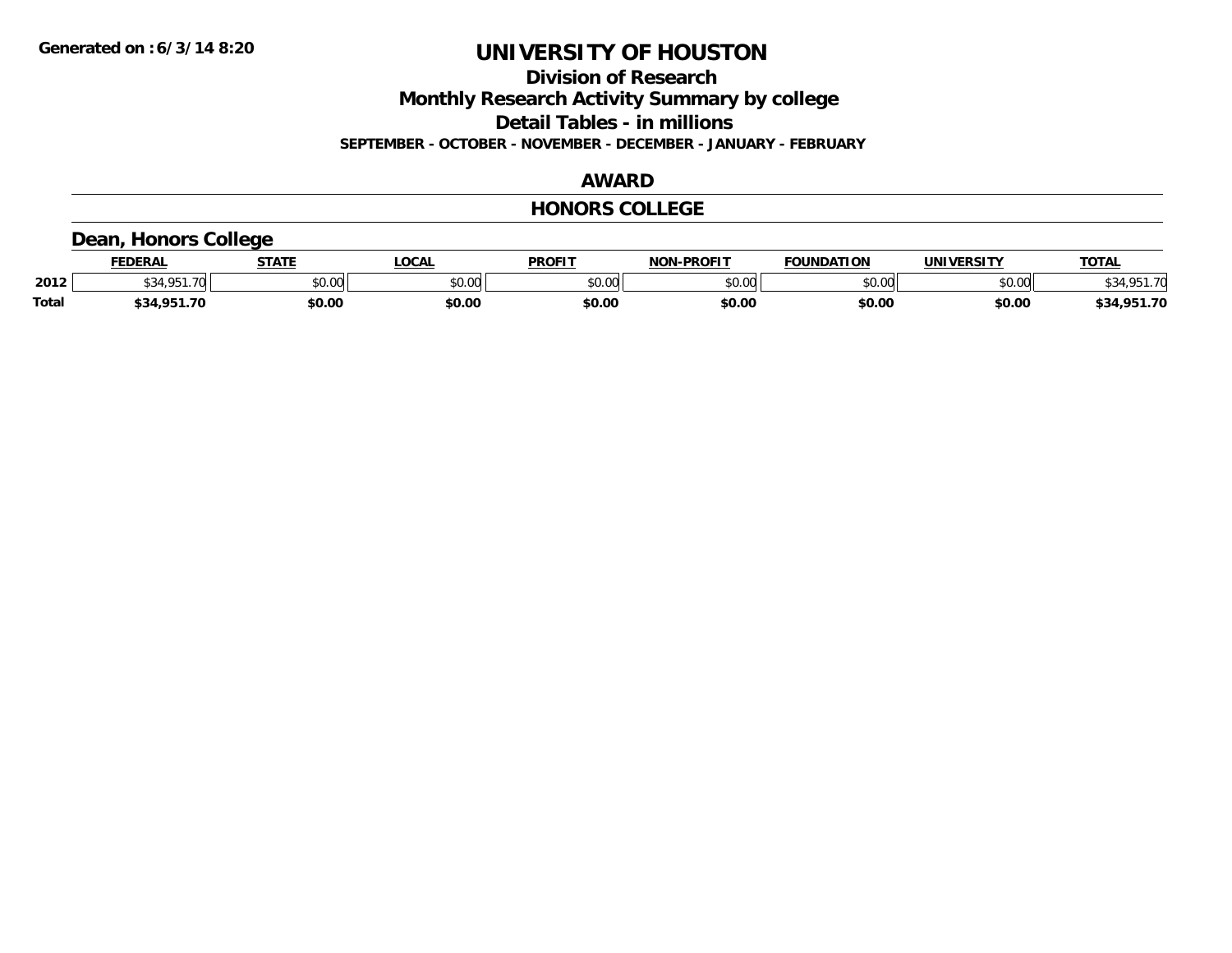**Division of Research**

**Monthly Research Activity Summary by college**

**Detail Tables - in millions**

**SEPTEMBER - OCTOBER - NOVEMBER - DECEMBER - JANUARY - FEBRUARY**

### **AWARD**

### **INSTITUTIONAL**

#### **Associate Vice Chancellor**

|              | <b>FEDERAL</b> | <b>STATE</b> | <b>OCAL</b>   | <b>PROFIT</b> | <b>NON-PROFIT</b> | <b>FOUNDATION</b> | <b>UNIVERSITY</b> | <b>TOTAL</b> |
|--------------|----------------|--------------|---------------|---------------|-------------------|-------------------|-------------------|--------------|
| 2010         | .492.36        | \$0.00       | 0000<br>vu.uu | \$0.00        | ልስ ሀህ<br>pu.uu    | \$0.00            | \$0.00            | 92.36        |
| <b>Total</b> | 1022           | \$0.00       | \$0.00        | \$0.00        | \$0.00            | \$0.00            | \$0.00            | /,492.36     |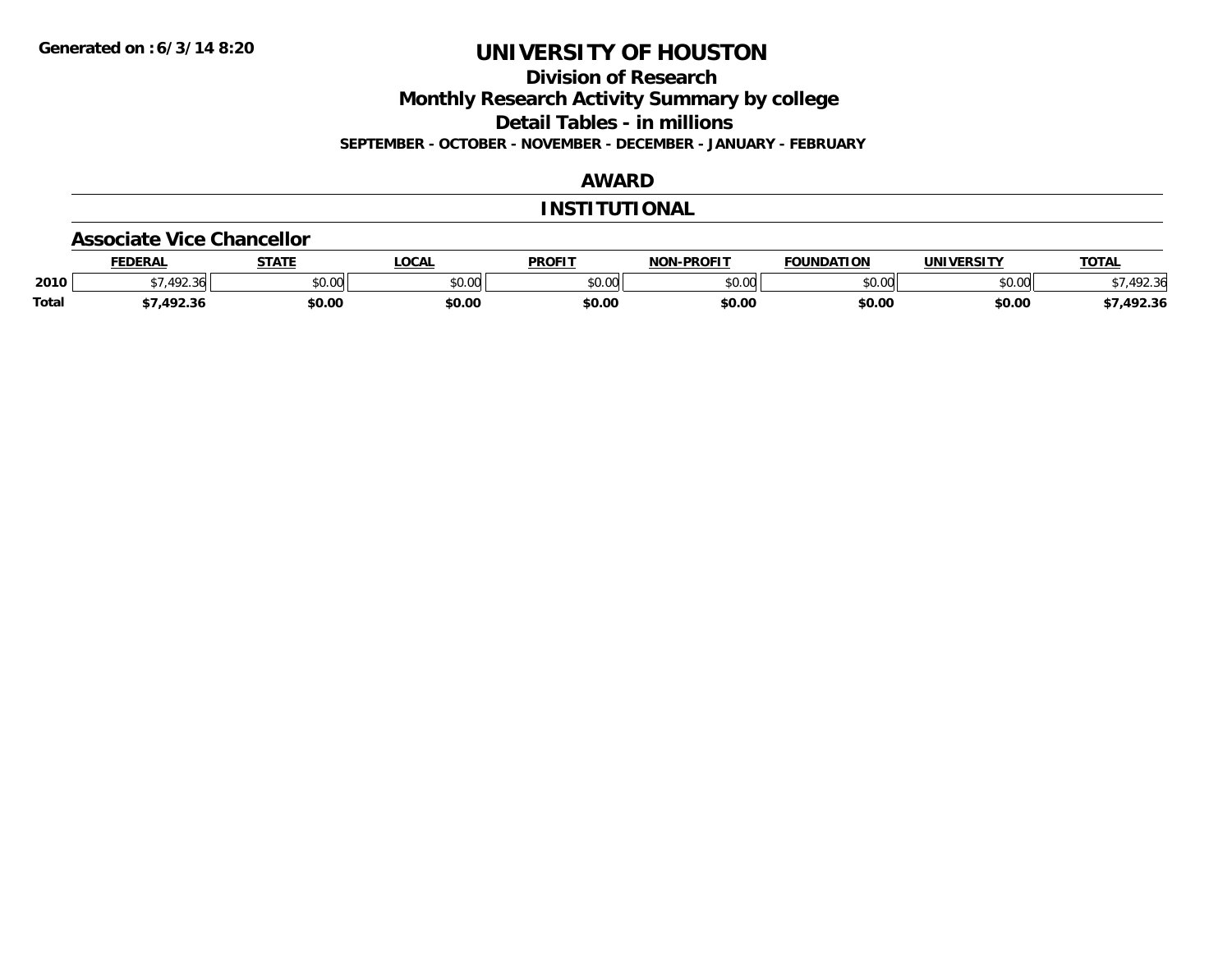### **Division of Research Monthly Research Activity Summary by college Detail Tables - in millions SEPTEMBER - OCTOBER - NOVEMBER - DECEMBER - JANUARY - FEBRUARY**

#### **AWARD**

#### **LIBRARY**

## **Administration, Library**

|       | <b>FEDERAL</b>      | STATE  | LOCAL  | <b>PROFIT</b> | <b>NON-PROFIT</b> | <b>FOUNDATION</b> | <b>UNIVERSITY</b> | <u>TOTAL</u> |
|-------|---------------------|--------|--------|---------------|-------------------|-------------------|-------------------|--------------|
| 2010  | A7F<br>^^ י<br>70.U | \$0.00 | \$0.00 | \$0.00        | \$0.00            | \$0.00            | \$0.00            | .475.00      |
| 2011  | $*19,863.0c$        | \$0.00 | \$0.00 | \$0.00        | \$0.00            | \$0.00            | \$0.00            | \$19,863.00  |
| Total | \$54,338.00         | \$0.00 | \$0.00 | \$0.00        | \$0.00            | \$0.00            | \$0.00            | \$54,338.00  |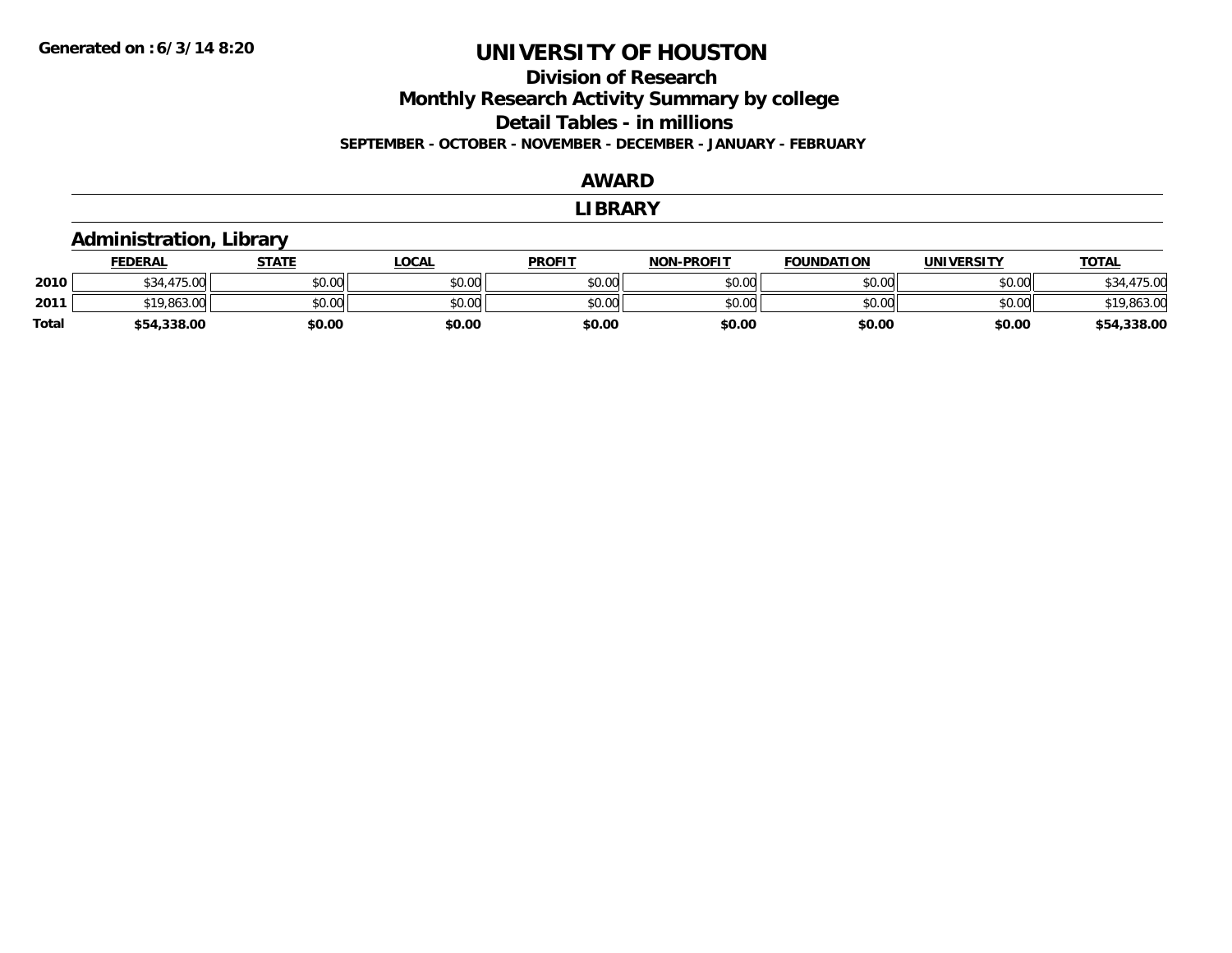**Division of Research**

**Monthly Research Activity Summary by college**

**Detail Tables - in millions**

**SEPTEMBER - OCTOBER - NOVEMBER - DECEMBER - JANUARY - FEBRUARY**

#### **AWARD**

#### **PRESIDENT**

#### **Office of the President**

|              | <b>FEDERAL</b> | STATE  | LOCAL  | <b>PROFIT</b> | <b>NON-PROFIT</b> | <b>FOUNDATION</b> | <b>UNIVERSITY</b> | <b>TOTAL</b> |
|--------------|----------------|--------|--------|---------------|-------------------|-------------------|-------------------|--------------|
| 2011         | \$0.00         | \$0.00 | \$0.00 | \$0.00        | \$0.00            | \$0.00            | \$0.00            | \$0.00       |
| 2014         | \$0.00         | \$0.00 | \$0.00 | \$0.00        | \$0.00            | \$0.00            | \$0.00            | \$0.00       |
| <b>Total</b> | \$0.00         | \$0.00 | \$0.00 | \$0.00        | \$0.00            | \$0.00            | \$0.00            | \$0.00       |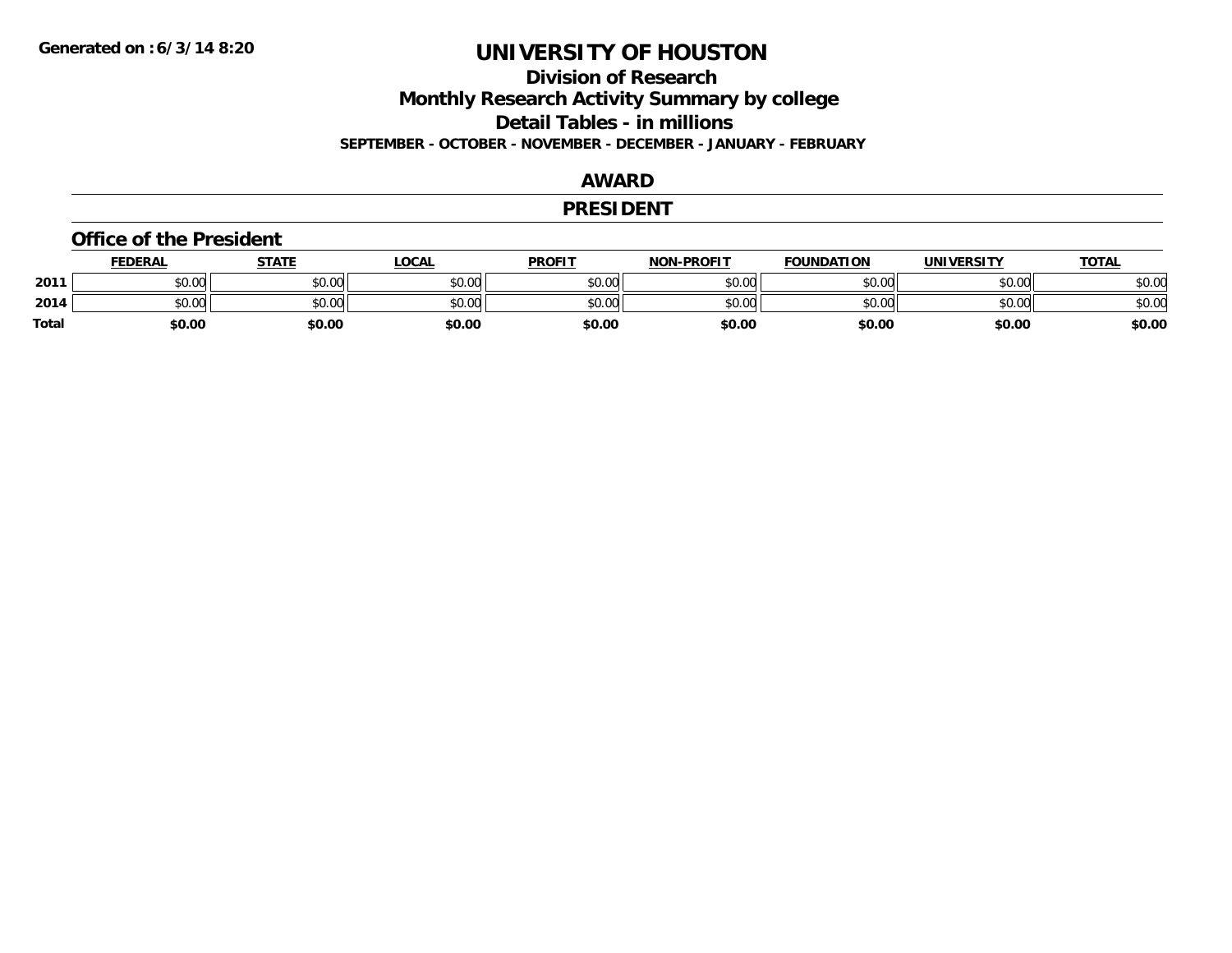**Division of Research**

**Monthly Research Activity Summary by college**

**Detail Tables - in millions**

**SEPTEMBER - OCTOBER - NOVEMBER - DECEMBER - JANUARY - FEBRUARY**

### **AWARD**

### **SENIOR V.P. FOR ACADEMIC AFFAIRS AND PROVOST**

|      | <b>FEDERAL</b>                                      | <b>STATE</b> | <b>LOCAL</b> | <b>PROFIT</b> | <b>NON-PROFIT</b> | <b>FOUNDATION</b> | <b>UNIVERSITY</b> | <b>TOTAL</b> |
|------|-----------------------------------------------------|--------------|--------------|---------------|-------------------|-------------------|-------------------|--------------|
| 2010 | \$227,609.00                                        | \$148,027.00 | \$0.00       | \$0.00        | \$67,500.00       | \$10,000.00       | \$0.00            | \$453,136.00 |
| 2011 | \$311,018.00                                        | \$0.00       | \$0.00       | \$0.00        | \$67,500.00       | \$0.00            | \$0.00            | \$378,518.00 |
| 2012 | \$301,376.00                                        | \$130,000.00 | \$0.00       | \$0.00        | \$77,158.00       | \$0.00            | \$0.00            | \$508,534.00 |
| 2013 | \$378,534.00                                        | \$134,767.00 | \$0.00       | \$0.00        | \$0.00            | \$0.00            | \$0.00            | \$513,301.00 |
| 2014 | \$364,114.00                                        | \$134,767.00 | \$0.00       | \$0.00        | \$0.00            | \$0.00            | \$0.00            | \$498,881.00 |
|      | <b>Learning Support Services</b>                    |              |              |               |                   |                   |                   |              |
|      | <b>FEDERAL</b>                                      | <b>STATE</b> | <b>LOCAL</b> | <b>PROFIT</b> | <b>NON-PROFIT</b> | <b>FOUNDATION</b> | <b>UNIVERSITY</b> | <b>TOTAL</b> |
| 2012 | \$0.00                                              | \$0.00       | \$0.00       | \$0.00        | \$0.00            | \$0.00            | \$0.00            | \$0.00       |
|      | <b>Office of Admissions</b>                         |              |              |               |                   |                   |                   |              |
|      | <b>FEDERAL</b>                                      | <b>STATE</b> | <b>LOCAL</b> | <b>PROFIT</b> | <b>NON-PROFIT</b> | <b>FOUNDATION</b> | <b>UNIVERSITY</b> | <b>TOTAL</b> |
| 2010 | \$0.00                                              | \$0.00       | \$0.00       | \$0.00        | \$0.00            | \$0.00            | \$0.00            | \$0.00       |
| 2011 | \$0.00                                              | \$0.00       | \$0.00       | \$0.00        | \$0.00            | \$0.00            | \$0.00            | \$0.00       |
|      | <b>Senior V.P. for Academic Affairs and Provost</b> |              |              |               |                   |                   |                   |              |
|      | <b>FEDERAL</b>                                      | <b>STATE</b> | <b>LOCAL</b> | <b>PROFIT</b> | <b>NON-PROFIT</b> | <b>FOUNDATION</b> | <b>UNIVERSITY</b> | <b>TOTAL</b> |
| 2012 | \$0.00                                              | \$0.00       | \$0.00       | \$75,000.00   | \$0.00            | \$0.00            | \$0.00            | \$75,000.00  |
|      | <b>Undergraduate Scholars</b>                       |              |              |               |                   |                   |                   |              |
|      | <b>FEDERAL</b>                                      | <b>STATE</b> | <b>LOCAL</b> | <b>PROFIT</b> | <b>NON-PROFIT</b> | <b>FOUNDATION</b> | <b>UNIVERSITY</b> | <b>TOTAL</b> |
| 2010 | \$0.00                                              | \$15,000.00  | \$0.00       | \$0.00        | \$0.00            | \$0.00            | \$0.00            | \$15,000.00  |
| 2011 | \$0.00                                              | \$29,456.00  | \$0.00       | \$0.00        | \$0.00            | \$0.00            | \$0.00            | \$29,456.00  |
| 2012 | \$0.00                                              | \$19,051.00  | \$0.00       | \$0.00        | \$0.00            | \$0.00            | \$0.00            | \$19,051.00  |
| 2013 | \$0.00                                              | \$19,050.00  | \$0.00       | \$0.00        | \$0.00            | \$0.00            | \$0.00            | \$19,050.00  |
| 2014 | \$0.00                                              | \$20,330.00  | \$0.00       | \$0.00        | \$0.00            | \$0.00            | \$0.00            | \$20,330.00  |
|      | <b>Undergraduate Studies</b>                        |              |              |               |                   |                   |                   |              |
|      | <b>FEDERAL</b>                                      | <b>STATE</b> | <b>LOCAL</b> | <b>PROFIT</b> | <b>NON-PROFIT</b> | <b>FOUNDATION</b> | <b>UNIVERSITY</b> | <b>TOTAL</b> |
| 2010 | \$0.00                                              | \$0.00       | \$0.00       | \$0.00        | \$0.00            | \$0.00            | \$0.00            | \$0.00       |
| 2011 | \$0.00                                              | \$0.00       | \$0.00       | \$0.00        | \$0.00            | \$0.00            | \$0.00            | \$0.00       |
| 2013 | \$0.00                                              | \$130,000.00 | \$0.00       | \$0.00        | \$0.00            | \$0.00            | \$0.00            | \$130,000.00 |
|      |                                                     |              |              | \$0.00        | \$0.00            | \$0.00            | \$0.00            | \$10,000.00  |
| 2014 | \$0.00                                              | \$10,000.00  | \$0.00       |               |                   |                   |                   |              |

**\$1,582,651.00 \$790,448.00 \$0.00 \$75,000.00 \$212,158.00 \$10,000.00 \$0.00 \$2,670,257.00**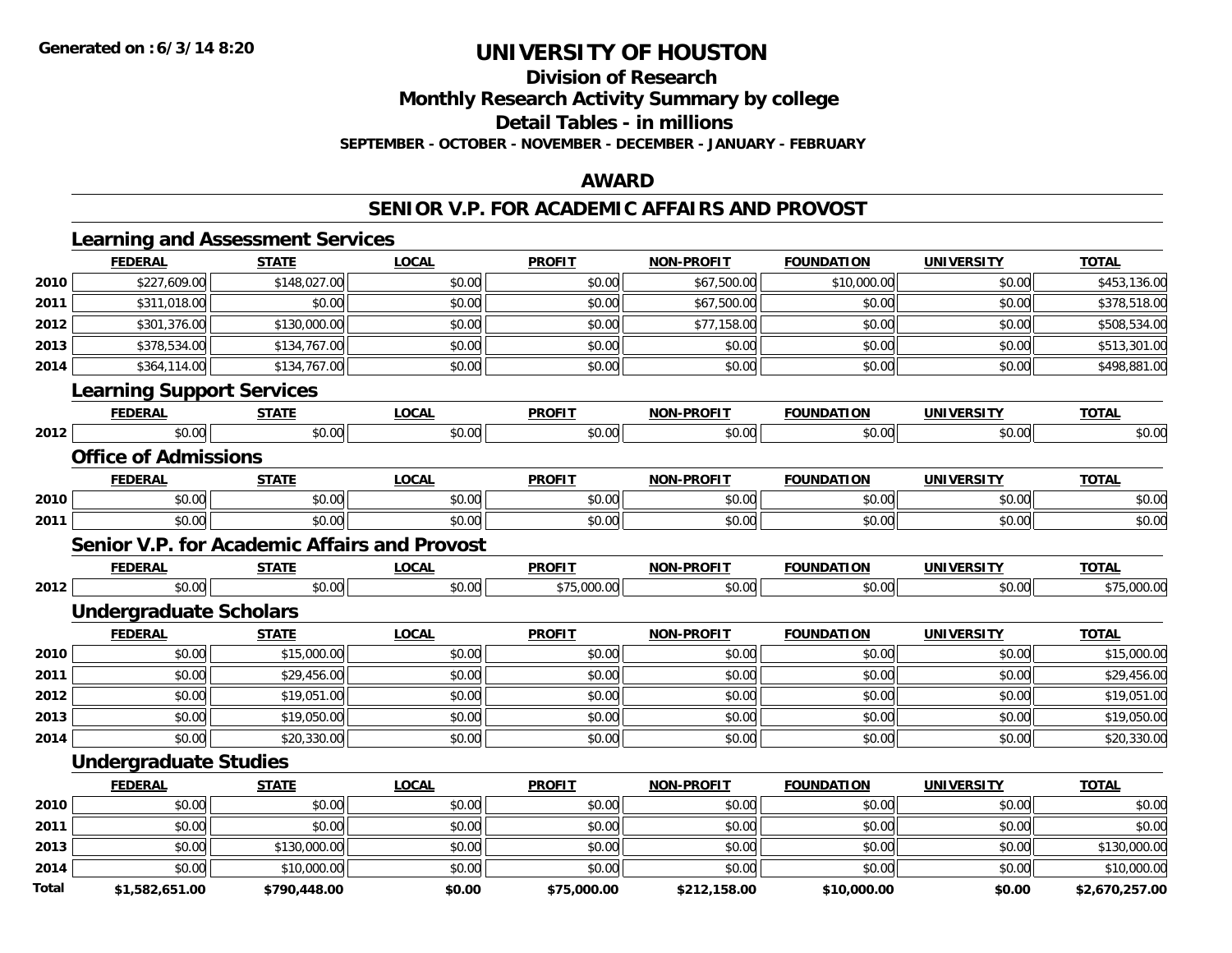**Division of Research**

**Monthly Research Activity Summary by college**

**Detail Tables - in millions**

**SEPTEMBER - OCTOBER - NOVEMBER - DECEMBER - JANUARY - FEBRUARY**

### **AWARD**

#### **UH LAW CENTER**

|       | Dean, Law      |              |              |               |                   |                   |                   |                |
|-------|----------------|--------------|--------------|---------------|-------------------|-------------------|-------------------|----------------|
|       | <b>FEDERAL</b> | <b>STATE</b> | <b>LOCAL</b> | <b>PROFIT</b> | <b>NON-PROFIT</b> | <b>FOUNDATION</b> | <b>UNIVERSITY</b> | <b>TOTAL</b>   |
| 2013  | \$0.00         | \$0.00       | \$0.00       | \$0.00        | \$0.00            | \$0.00            | \$0.00            | \$0.00         |
|       | <b>Law-UH</b>  |              |              |               |                   |                   |                   |                |
|       | <b>FEDERAL</b> | <b>STATE</b> | <b>LOCAL</b> | <b>PROFIT</b> | <b>NON-PROFIT</b> | <b>FOUNDATION</b> | <b>UNIVERSITY</b> | <b>TOTAL</b>   |
| 2010  | \$20,000.00    | \$200,000.00 | \$0.00       | \$0.00        | \$0.00            | \$21.72           | \$0.00            | \$220,021.72   |
| 2011  | \$68,103.00    | \$50,000.00  | \$0.00       | \$0.00        | \$0.00            | \$0.00            | \$0.00            | \$118,103.00   |
| 2012  | \$2,942.90     | \$160,000.00 | \$0.00       | \$0.00        | \$0.00            | \$0.00            | \$0.00            | \$162,942.90   |
| 2013  | \$110,000.00   | \$114,000.00 | \$0.00       | \$0.00        | \$0.00            | \$0.00            | \$0.00            | \$224,000.00   |
| 2014  | \$28,145.65    | \$314,000.00 | \$0.00       | \$0.00        | \$0.00            | \$0.00            | \$0.00            | \$342,145.65   |
| Total | \$229,191.55   | \$838,000.00 | \$0.00       | \$0.00        | \$0.00            | \$21.72           | \$0.00            | \$1,067,213.27 |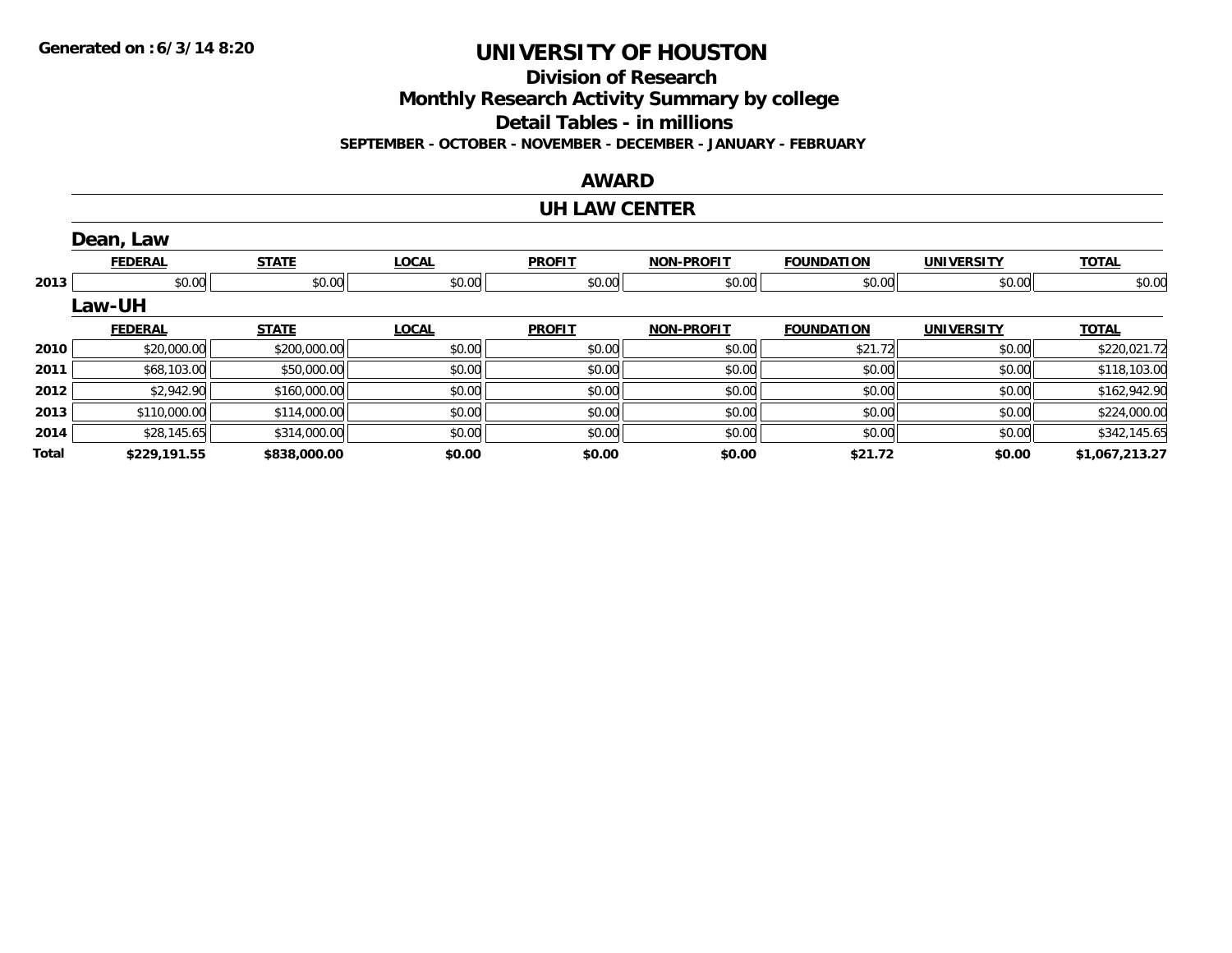### **Division of Research Monthly Research Activity Summary by college Detail Tables - in millions SEPTEMBER - OCTOBER - NOVEMBER - DECEMBER - JANUARY - FEBRUARY**

#### **AWARD**

#### **UKNOWN COLLEGE**

### **Unknown Department**

|       | <b>FEDERAL</b> | <b>STATE</b> | <b>LOCAL</b> | <b>PROFIT</b> | <b>NON-PROFIT</b> | <b>FOUNDATION</b> | <b>UNIVERSITY</b> | <b>TOTAL</b> |
|-------|----------------|--------------|--------------|---------------|-------------------|-------------------|-------------------|--------------|
| 2010  | \$0.00         | \$0.00       | \$0.00       | \$0.00        | \$0.00            | \$0.00            | \$0.00            | \$0.00       |
| 2011  | \$0.00         | \$0.00       | \$0.00       | \$0.00        | \$0.00            | \$0.00            | \$0.00            | \$0.00       |
| 2013  | \$0.00         | \$0.00       | \$0.00       | \$0.00        | \$0.00            | \$0.00            | \$0.00            | \$0.00       |
| Total | \$0.00         | \$0.00       | \$0.00       | \$0.00        | \$0.00            | \$0.00            | \$0.00            | \$0.00       |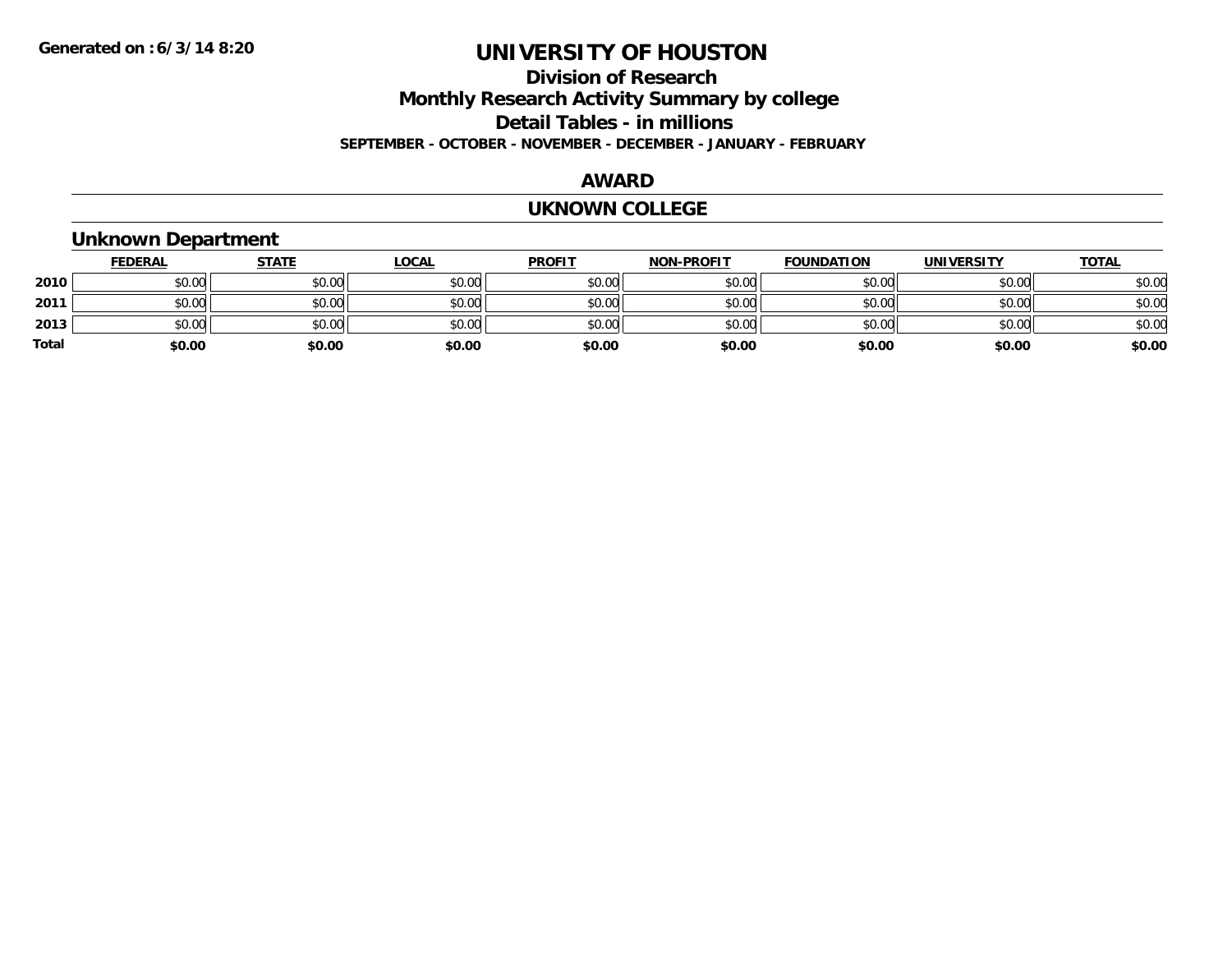### **Division of Research Monthly Research Activity Summary by college Detail Tables - in millions SEPTEMBER - OCTOBER - NOVEMBER - DECEMBER - JANUARY - FEBRUARY**

#### **AWARD**

## **VICE PRESIDENT FOR ADMINISTRATION**

|       | <b>KUHF - Radio</b>         |              |              |               |                   |                   |                   |                 |
|-------|-----------------------------|--------------|--------------|---------------|-------------------|-------------------|-------------------|-----------------|
|       | <b>FEDERAL</b>              | <b>STATE</b> | <b>LOCAL</b> | <b>PROFIT</b> | <b>NON-PROFIT</b> | <b>FOUNDATION</b> | <b>UNIVERSITY</b> | <b>TOTAL</b>    |
| 2010  | \$0.00                      | \$0.00       | \$0.00       | \$0.00        | \$544,969.00      | \$0.00            | \$0.00            | \$544,969.00    |
| 2011  | \$38,616.00                 | \$0.00       | \$0.00       | \$0.00        | \$588,146.00      | \$0.00            | \$0.00            | \$626,762.00    |
| 2012  | \$0.00                      | \$0.00       | \$0.00       | \$0.00        | \$5,000.00        | \$0.00            | \$0.00            | \$5,000.00      |
| 2013  | \$0.00                      | \$0.00       | \$0.00       | \$0.00        | \$2,044,710.00    | \$0.00            | \$0.00            | \$2,044,710.00  |
| 2014  | \$0.00                      | \$0.00       | \$0.00       | \$0.00        | \$2,147,867.00    | \$0.00            | \$0.00            | \$2,147,867.00  |
|       | <b>KUHT-TV</b>              |              |              |               |                   |                   |                   |                 |
|       | <b>FEDERAL</b>              | <b>STATE</b> | <b>LOCAL</b> | <b>PROFIT</b> | <b>NON-PROFIT</b> | <b>FOUNDATION</b> | <b>UNIVERSITY</b> | <b>TOTAL</b>    |
| 2010  | \$0.00                      | \$0.00       | \$0.00       | \$0.00        | \$1,427,262.00    | \$0.00            | \$0.00            | \$1,427,262.00  |
| 2011  | \$0.00                      | \$0.00       | \$0.00       | \$0.00        | \$1,606,903.00    | \$0.00            | \$0.00            | \$1,606,903.00  |
| 2012  | \$0.00                      | \$0.00       | \$0.00       | \$0.00        | \$14,132.00       | \$0.00            | \$0.00            | \$14,132.00     |
|       | <b>Physical Plant</b>       |              |              |               |                   |                   |                   |                 |
|       | <b>FEDERAL</b>              | <b>STATE</b> | <b>LOCAL</b> | <b>PROFIT</b> | <b>NON-PROFIT</b> | <b>FOUNDATION</b> | <b>UNIVERSITY</b> | <b>TOTAL</b>    |
| 2010  | \$0.00                      | \$0.00       | \$0.00       | \$0.00        | \$0.00            | \$0.00            | \$0.00            | \$0.00          |
| 2011  | \$0.00                      | \$0.00       | \$0.00       | \$0.00        | \$0.00            | \$0.00            | \$0.00            | \$0.00          |
| 2012  | \$0.00                      | \$0.00       | \$0.00       | \$0.00        | \$2,261,596.00    | \$0.00            | \$0.00            | \$2,261,596.00  |
|       | <b>UH Police Department</b> |              |              |               |                   |                   |                   |                 |
|       | <b>FEDERAL</b>              | <b>STATE</b> | <b>LOCAL</b> | <b>PROFIT</b> | <b>NON-PROFIT</b> | <b>FOUNDATION</b> | <b>UNIVERSITY</b> | <b>TOTAL</b>    |
| 2014  | \$3,000.00                  | \$0.00       | \$0.00       | \$0.00        | \$0.00            | \$0.00            | \$0.00            | \$3,000.00      |
| Total | \$41,616.00                 | \$0.00       | \$0.00       | \$0.00        | \$10,640,585.00   | \$0.00            | \$0.00            | \$10,682,201.00 |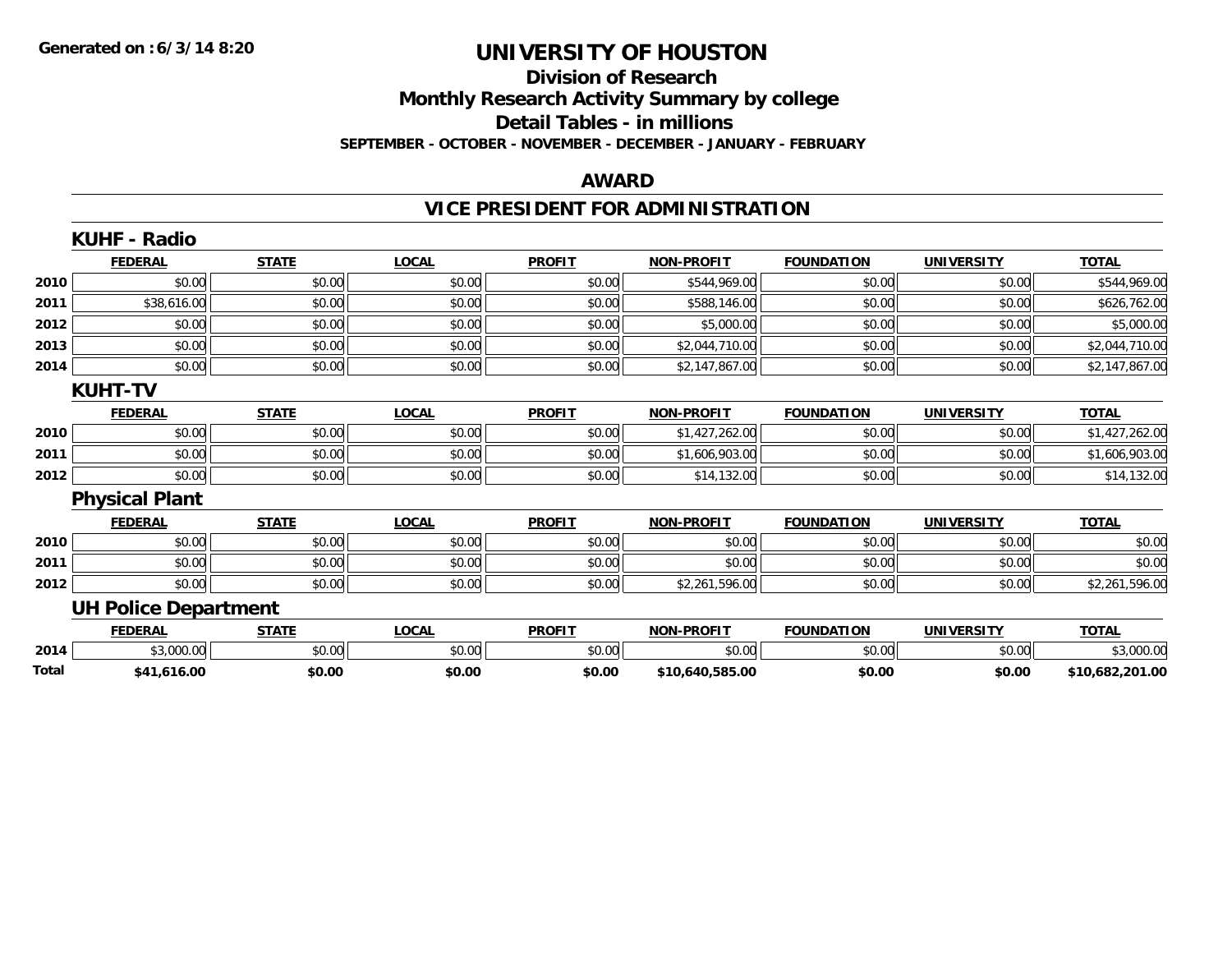**Division of Research**

**Monthly Research Activity Summary by college**

**Detail Tables - in millions**

**SEPTEMBER - OCTOBER - NOVEMBER - DECEMBER - JANUARY - FEBRUARY**

### **AWARD**

### **VICE PRESIDENT FOR STUDENT AFFAIRS**

### **Childrens Learning Centers**

|       | <b>FEDERAL</b> | <b>STATE</b>                           | <b>LOCAL</b> | <b>PROFIT</b> | <b>NON-PROFIT</b> | <b>FOUNDATION</b> | <b>UNIVERSITY</b> | <b>TOTAL</b> |
|-------|----------------|----------------------------------------|--------------|---------------|-------------------|-------------------|-------------------|--------------|
| 2014  | \$235,891.00   | \$0.00                                 | \$0.00       | \$0.00        | \$0.00            | \$0.00            | \$0.00            | \$235,891.00 |
|       |                | <b>Vice President, Student Affairs</b> |              |               |                   |                   |                   |              |
|       | <b>FEDERAL</b> | <b>STATE</b>                           | <b>LOCAL</b> | <b>PROFIT</b> | <b>NON-PROFIT</b> | <b>FOUNDATION</b> | <b>UNIVERSITY</b> | <b>TOTAL</b> |
| 2010  | \$236,300.00   | \$0.00                                 | \$0.00       | \$0.00        | \$0.00            | \$0.00            | \$0.00            | \$236,300.00 |
| 2011  | \$236,300.00   | \$0.00                                 | \$0.00       | \$0.00        | \$0.00            | \$0.00            | \$0.00            | \$236,300.00 |
| 2013  | \$15,000.00    | \$0.00                                 | \$0.00       | \$0.00        | \$0.00            | \$0.00            | \$0.00            | \$15,000.00  |
| 2014  | \$0.00         | \$0.00                                 | \$0.00       | \$0.00        | \$0.00            | \$10,000.00       | \$0.00            | \$10,000.00  |
| Total | \$723,491.00   | \$0.00                                 | \$0.00       | \$0.00        | \$0.00            | \$10,000.00       | \$0.00            | \$733,491.00 |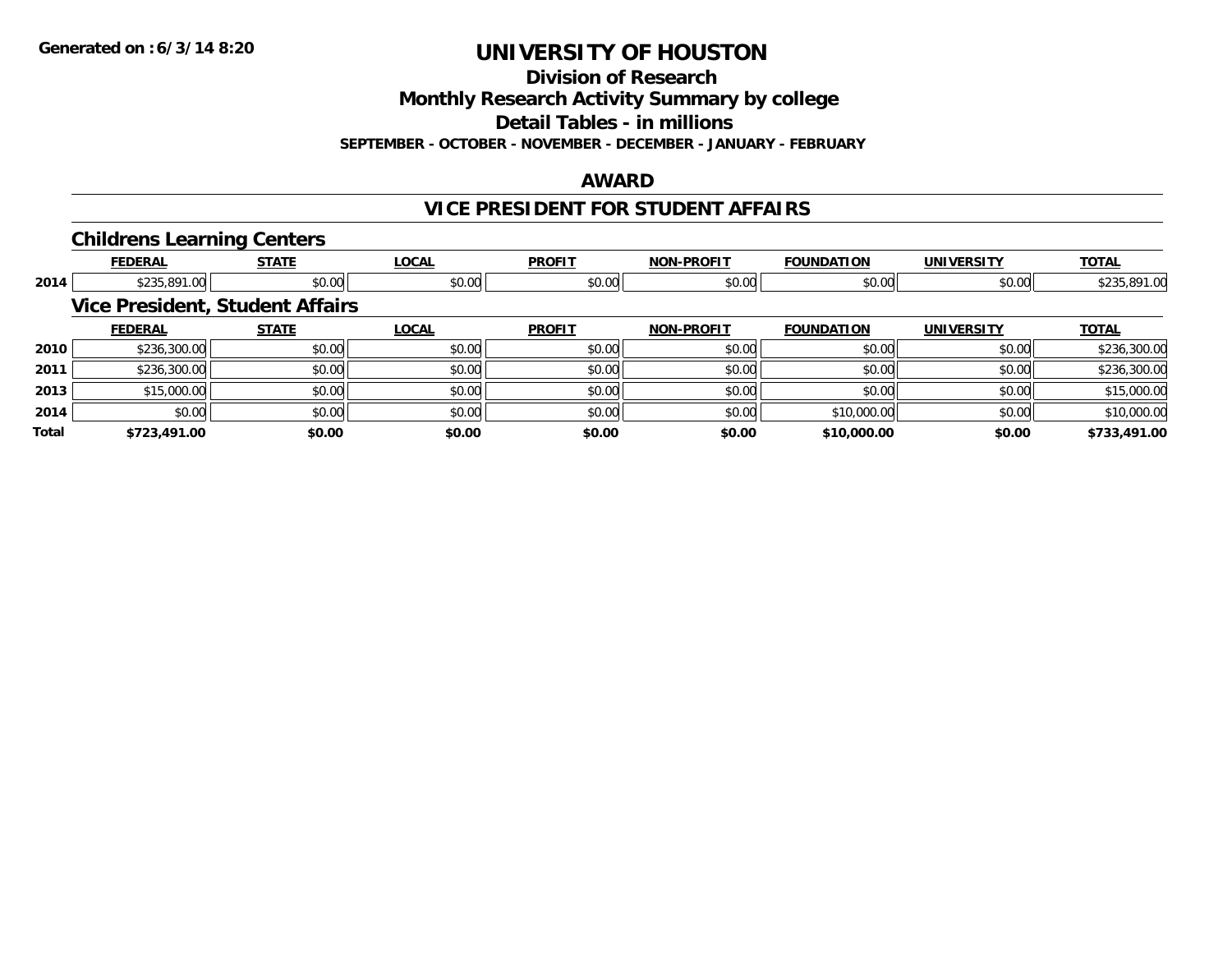**Division of Research**

**Monthly Research Activity Summary by college**

**Detail Tables - in millions**

**SEPTEMBER - OCTOBER - NOVEMBER - DECEMBER - JANUARY - FEBRUARY**

## **TOTAL EXPENDITURE**

### **C.T. BAUER COLLEGE OF BUSINESS**

## **Dean, Business Administration**

|              | <b>FEDERAL</b>                           | <b>STATE</b> | <b>LOCAL</b> | <b>PROFIT</b> | <b>NON-PROFIT</b> | <b>FOUNDATION</b> | <b>UNIVERSITY</b> | <b>TOTAL</b>   |
|--------------|------------------------------------------|--------------|--------------|---------------|-------------------|-------------------|-------------------|----------------|
| 2014         | \$0.00                                   | \$0.00       | \$0.00       | \$0.00        | \$0.00            | \$0.00            | \$0.00            | \$0.00         |
|              | <b>Finance</b>                           |              |              |               |                   |                   |                   |                |
|              | <b>FEDERAL</b>                           | <b>STATE</b> | <b>LOCAL</b> | <b>PROFIT</b> | <b>NON-PROFIT</b> | <b>FOUNDATION</b> | <b>UNIVERSITY</b> | <b>TOTAL</b>   |
| 2010         | \$79,232.46                              | \$0.00       | \$0.00       | \$0.00        | \$0.00            | \$0.00            | \$0.00            | \$79,232.46    |
| 2011         | \$67,264.47                              | \$0.00       | \$0.00       | \$0.00        | \$0.00            | \$0.00            | \$0.00            | \$67,264.47    |
| 2012         | \$31,955.20                              | \$0.00       | \$0.00       | \$0.00        | \$0.00            | \$0.00            | \$0.00            | \$31,955.20    |
| 2013         | \$0.00                                   | \$0.00       | \$0.00       | \$0.00        | \$0.00            | \$0.00            | \$0.00            | \$0.00         |
| 2014         | \$0.00                                   | \$0.00       | \$0.00       | \$0.00        | \$0.00            | \$0.00            | \$0.00            | \$0.00         |
|              | Management                               |              |              |               |                   |                   |                   |                |
|              | <b>FEDERAL</b>                           | <b>STATE</b> | <b>LOCAL</b> | <b>PROFIT</b> | <b>NON-PROFIT</b> | <b>FOUNDATION</b> | <b>UNIVERSITY</b> | <b>TOTAL</b>   |
| 2010         | \$124,531.53                             | \$0.00       | \$0.00       | \$0.00        | \$0.00            | \$41,250.00       | \$0.00            | \$165,781.53   |
| 2011         | \$84,200.80                              | \$0.00       | \$0.00       | \$0.00        | \$0.00            | \$27,500.00       | \$0.00            | \$111,700.80   |
| 2012         | (\$506.27)                               | \$0.00       | \$0.00       | \$0.00        | \$0.00            | \$27,500.00       | \$0.00            | \$26,993.73    |
| 2013         | \$10,850.00                              | \$0.00       | \$0.00       | \$0.00        | \$0.00            | \$0.00            | \$0.00            | \$10,850.00    |
| 2014         | \$6,510.00                               | \$0.00       | \$0.00       | \$0.00        | \$0.00            | \$0.00            | \$0.00            | \$6,510.00     |
|              | <b>Marketing</b>                         |              |              |               |                   |                   |                   |                |
|              | <b>FEDERAL</b>                           | <b>STATE</b> | <b>LOCAL</b> | <b>PROFIT</b> | <b>NON-PROFIT</b> | <b>FOUNDATION</b> | <b>UNIVERSITY</b> | <b>TOTAL</b>   |
| 2012         | \$0.00                                   | \$0.00       | \$0.00       | \$0.00        | \$0.00            | \$0.00            | \$0.00            | \$0.00         |
| 2013         | \$0.00                                   | \$0.00       | \$0.00       | \$0.00        | \$0.00            | \$0.00            | \$0.00            | \$0.00         |
| 2014         | \$0.00                                   | \$0.00       | \$0.00       | \$0.00        | \$0.00            | \$0.00            | \$0.00            | \$0.00         |
|              | <b>Small Business Development Center</b> |              |              |               |                   |                   |                   |                |
|              | <b>FEDERAL</b>                           | <b>STATE</b> | <b>LOCAL</b> | <b>PROFIT</b> | <b>NON-PROFIT</b> | <b>FOUNDATION</b> | <b>UNIVERSITY</b> | <b>TOTAL</b>   |
| 2010         | \$1,209,643.84                           | \$0.00       | \$0.00       | \$0.00        | \$0.00            | \$0.00            | \$0.00            | \$1,209,643.84 |
| 2011         | \$1,379,188.99                           | \$41,080.19  | \$0.00       | \$0.00        | \$0.00            | \$0.00            | \$0.00            | \$1,420,269.18 |
| 2012         | \$1,821,456.30                           | \$0.00       | \$0.00       | \$0.00        | \$0.00            | \$0.00            | \$0.00            | \$1,821,456.30 |
| 2013         | \$2,489,910.60                           | \$0.00       | \$0.00       | \$0.00        | \$0.00            | \$7,226.27        | \$0.00            | \$2,497,136.87 |
| 2014         | \$1,368,334.54                           | \$0.00       | \$0.00       | \$0.00        | \$0.00            | \$24,863.99       | \$0.00            | \$1,393,198.53 |
| <b>Total</b> | \$8,672,572.45                           | \$41,080.19  | \$0.00       | \$0.00        | \$0.00            | \$128,340.26      | \$0.00            | \$8,841,992.90 |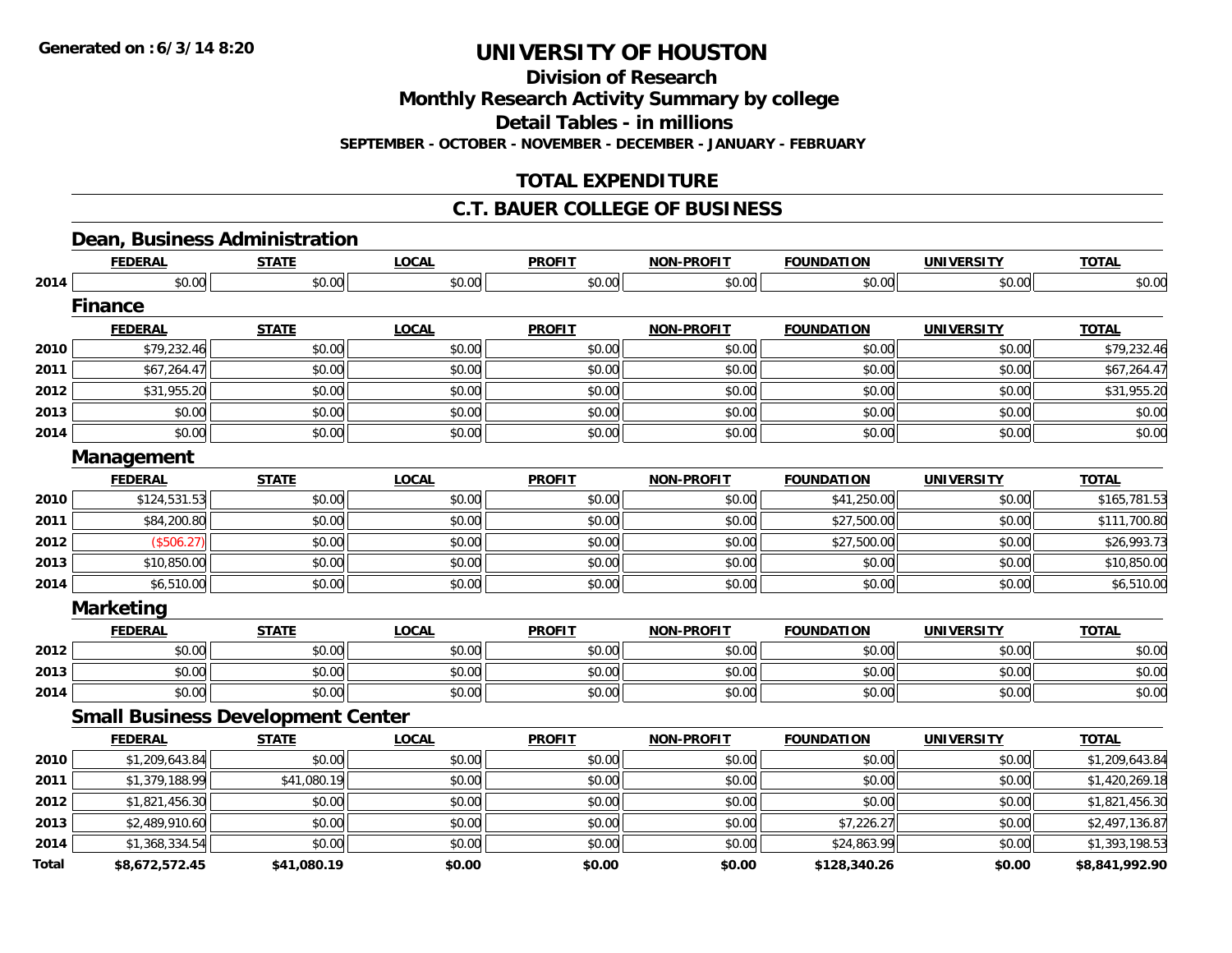### **Division of Research Monthly Research Activity Summary by college Detail Tables - in millions SEPTEMBER - OCTOBER - NOVEMBER - DECEMBER - JANUARY - FEBRUARY**

### **TOTAL EXPENDITURE**

### **COLLEGE OF ARCHITECTURE**

|       | Architecture   |              |              |               |                   |                   |                   |              |
|-------|----------------|--------------|--------------|---------------|-------------------|-------------------|-------------------|--------------|
|       | <b>FEDERAL</b> | <b>STATE</b> | <b>LOCAL</b> | <b>PROFIT</b> | <b>NON-PROFIT</b> | <b>FOUNDATION</b> | <b>UNIVERSITY</b> | <b>TOTAL</b> |
| 2010  | \$60.60        | \$0.00       | \$0.00       | \$0.00        | \$0.00            | \$19,752.03       | \$0.00            | \$19,812.63  |
| 2011  | \$0.00         | \$0.00       | \$0.00       | \$0.00        | \$0.00            | \$32,606.16       | \$0.00            | \$32,606.16  |
| 2012  | \$3,443.32     | \$0.00       | \$0.00       | \$0.00        | \$4,815.68        | \$1,803.22        | \$0.00            | \$10,062.22  |
| 2013  | \$0.00         | \$0.00       | \$0.00       | \$0.00        | \$0.00            | \$3,059.06        | \$3,094.87        | \$6,153.93   |
| 2014  | \$25,000.00    | \$0.00       | \$0.00       | \$0.00        | \$0.00            | \$4,853.48        | \$0.00            | \$29,853.48  |
| Total | \$28,503.92    | \$0.00       | \$0.00       | \$0.00        | \$4,815.68        | \$62,073.96       | \$3,094.87        | \$98,488.43  |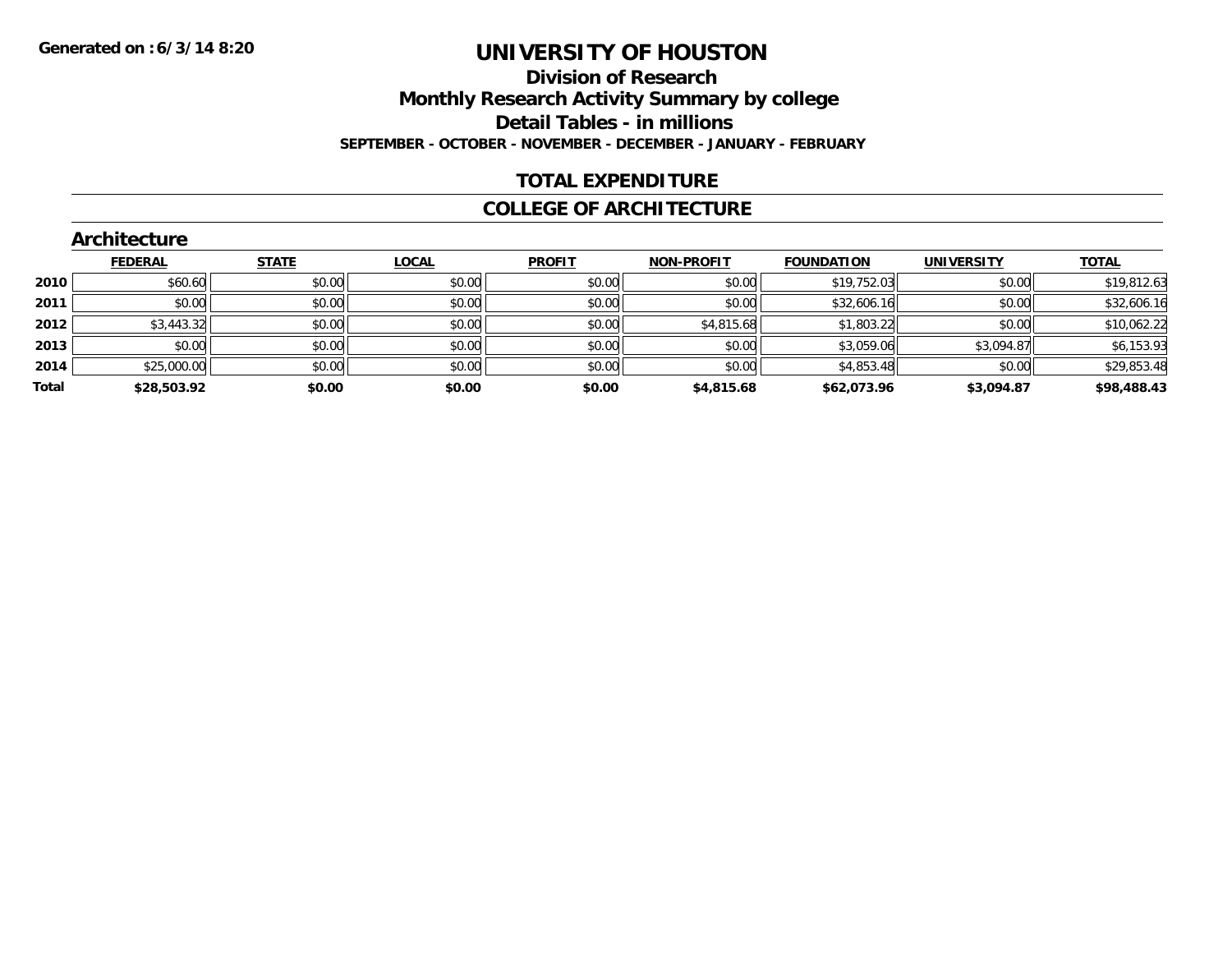### **Division of ResearchMonthly Research Activity Summary by college**

### **Detail Tables - in millions**

**SEPTEMBER - OCTOBER - NOVEMBER - DECEMBER - JANUARY - FEBRUARY**

## **TOTAL EXPENDITURE**

## **COLLEGE OF EDUCATION**

## **Consistency Mgmt and Coop Disc**

|      | <b>FEDERAL</b> | <b>STATE</b> | <b>LOCAL</b> | <b>PROFIT</b> | <b>NON-PROFIT</b> | <b>FOUNDATION</b> | <b>UNIVERSITY</b> | <b>TOTAL</b> |
|------|----------------|--------------|--------------|---------------|-------------------|-------------------|-------------------|--------------|
| 2010 | \$471.09       | \$0.00       | \$8,635.14   | \$0.00        | \$281,178.48      | \$0.00            | \$0.00            | \$290,284.71 |
| 2011 | \$583.20       | \$0.00       | \$0.00       | \$0.00        | \$52,226.42       | \$0.00            | \$0.00            | \$52,809.62  |
| 2012 | \$0.00         | \$0.00       | \$0.00       | \$0.00        | \$72,138.47       | \$0.00            | \$0.00            | \$72,138.47  |
| 2013 | \$0.00         | \$0.00       | \$0.00       | \$0.00        | \$46,418.78       | \$0.00            | \$0.00            | \$46,418.78  |
| 2014 | \$2,359.96     | \$0.00       | \$55,627.19  | \$0.00        | \$3,323.08        | \$0.00            | \$0.00            | \$61,310.23  |

## **Curriculum and Instruction**

|      | <b>FEDERAL</b> | <b>STATE</b> | <u>LOCAL</u> | <b>PROFIT</b> | <b>NON-PROFIT</b> | <b>FOUNDATION</b> | <b>UNIVERSITY</b> | <b>TOTAL</b> |
|------|----------------|--------------|--------------|---------------|-------------------|-------------------|-------------------|--------------|
| 2010 | \$283,210.44   | \$14,004.46  | \$0.00       | \$0.00        | \$53,763.11       | \$25,182.75       | \$0.00            | \$376,160.76 |
| 2011 | \$369,392.39   | \$15,349.22  | \$0.00       | \$0.00        | \$65,571.68       | \$117,547.19      | \$0.00            | \$567,860.48 |
| 2012 | \$518,058.53   | \$122,792.51 | \$0.00       | \$0.00        | \$53,317.94       | \$178,802.76      | \$0.00            | \$872,971.74 |
| 2013 | \$415, 146.97  | \$52,200.22  | \$0.00       | \$0.00        | \$47,740.94       | \$179,000.92      | \$0.00            | \$694,089.05 |
| 2014 | \$455,463.59   | \$0.00       | \$0.00       | \$0.00        | \$65,637.43       | \$146,293.64      | \$0.00            | \$667,394.66 |

### **Dean, Education**

|      | <b>FEDERAL</b> | <b>STATE</b> | <b>LOCAL</b> | <b>PROFIT</b> | <b>NON-PROFIT</b> | <b>FOUNDATION</b> | <b>UNIVERSITY</b> | <b>TOTAL</b> |
|------|----------------|--------------|--------------|---------------|-------------------|-------------------|-------------------|--------------|
| 2010 | \$0.00         | \$0.00       | \$0.00       | \$0.00        | \$0.00            | \$0.00            | \$0.00            | \$0.00       |
| 2011 | \$0.00         | \$0.00       | \$0.00       | \$0.00        | \$0.00            | \$0.00            | \$0.00            | \$0.00       |
| 2012 | \$0.00         | \$0.00       | \$0.00       | \$0.00        | \$0.00            | \$0.00            | \$0.00            | \$0.00       |
| 2013 | \$0.00         | \$0.00       | \$0.00       | \$0.00        | \$0.00            | \$0.00            | \$0.00            | \$0.00       |
| 2014 | \$0.00         | \$0.00       | \$0.00       | \$0.00        | \$0.00            | \$0.00            | \$0.00            | \$0.00       |

## **Educational Leadership & Cultural Studies**

|      |                               | Laucational League Ship & Outtural Studies |              |               |                   |                   |                   |              |
|------|-------------------------------|--------------------------------------------|--------------|---------------|-------------------|-------------------|-------------------|--------------|
|      | <b>FEDERAL</b>                | <b>STATE</b>                               | <b>LOCAL</b> | <b>PROFIT</b> | <b>NON-PROFIT</b> | <b>FOUNDATION</b> | <b>UNIVERSITY</b> | <b>TOTAL</b> |
| 2011 | \$0.00                        | (\$153.53)                                 | \$0.00       | \$0.00        | \$0.00            | \$0.00            | \$0.00            | ( \$153.53)  |
|      | <b>Educational Psychology</b> |                                            |              |               |                   |                   |                   |              |
|      | <b>FEDERAL</b>                | <b>STATE</b>                               | <b>LOCAL</b> | <b>PROFIT</b> | <b>NON-PROFIT</b> | <b>FOUNDATION</b> | <b>UNIVERSITY</b> | <b>TOTAL</b> |
| 2010 | \$87,466.11                   | \$1,493.95                                 | \$0.00       | \$0.00        | \$7,677.30        | \$55,337.61       | \$0.00            | \$151,974.96 |
| 2011 | \$32,480.82                   | \$78,043.58                                | \$0.00       | \$0.00        | \$1,222.67        | \$42,867.84       | \$0.00            | \$154,614.91 |
| 2012 | \$192,427.78                  | \$63,920.61                                | \$0.00       | \$0.00        | \$5,291.10        | \$1,656.63        | \$0.00            | \$263,296.12 |
| 2013 | \$235,867.22                  | \$119.78                                   | \$0.00       | \$0.00        | \$21,326.84       | (\$214.71)        | \$11,490.05       | \$268,589.18 |
| 2014 | \$416,881.86                  | \$0.00                                     | \$0.00       | \$0.00        | \$19,417.67       | (\$709.60)        | \$0.00            | \$435,589.93 |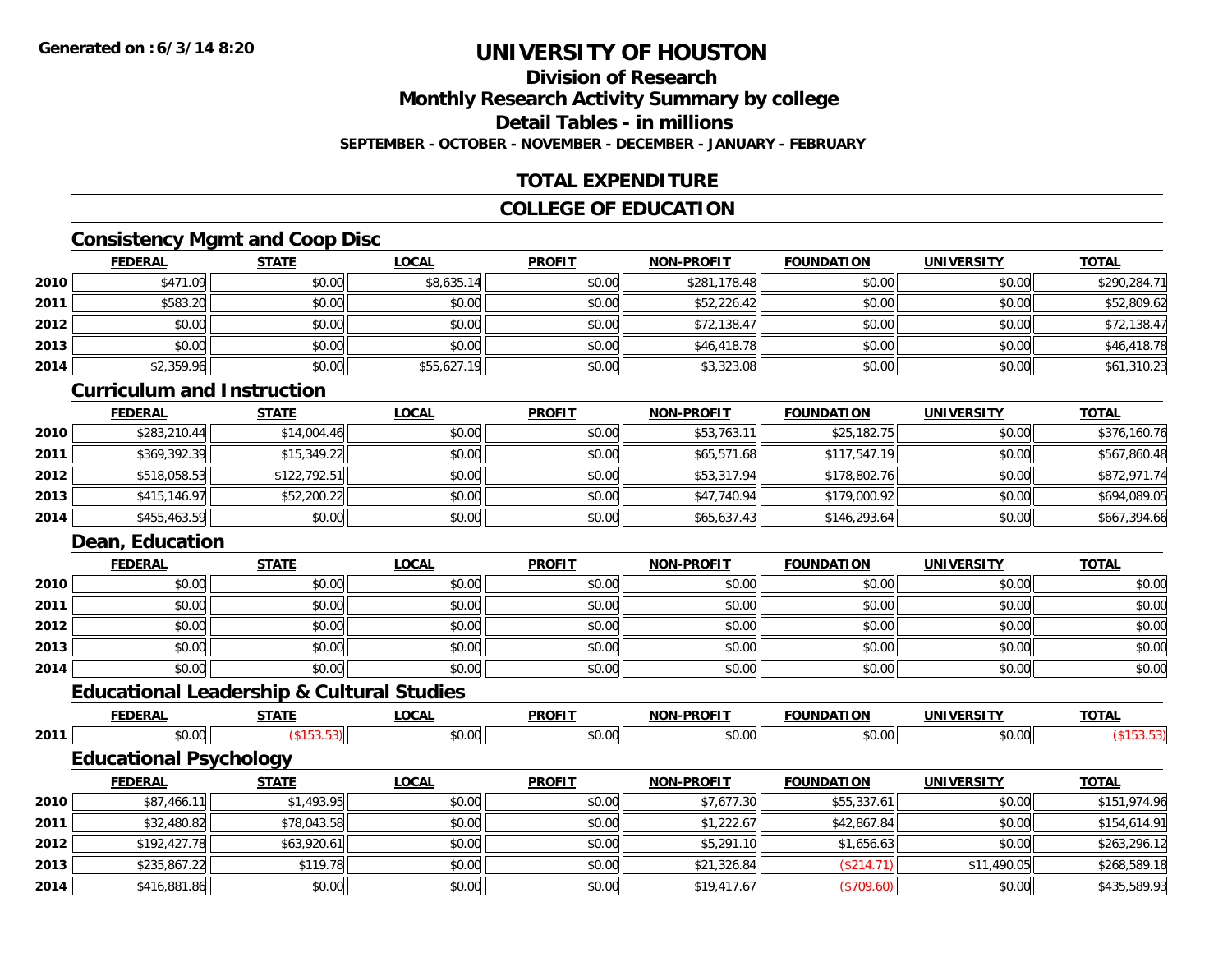## **Division of ResearchMonthly Research Activity Summary by college Detail Tables - in millions SEPTEMBER - OCTOBER - NOVEMBER - DECEMBER - JANUARY - FEBRUARY**

### **TOTAL EXPENDITURE**

### **COLLEGE OF EDUCATION**

#### **Institute for Urban Education**

|      | <b>FEDERAL</b> | <b>STATE</b> | <b>LOCAL</b> | <b>PROFIT</b> | <b>NON-PROFIT</b> | <b>FOUNDATION</b> | <b>UNIVERSITY</b> | <b>TOTAL</b> |
|------|----------------|--------------|--------------|---------------|-------------------|-------------------|-------------------|--------------|
| 2010 | \$156,876.58   | \$0.00       | \$0.00       | \$0.00        | \$0.00            | \$0.00            | \$0.00            | \$156,876.58 |
| 2011 | \$122,160.83   | \$0.00       | \$0.00       | \$0.00        | \$0.00            | \$0.00            | \$0.00            | \$122,160.83 |
| 2012 | \$120,049.61   | \$0.00       | \$0.00       | \$0.00        | \$0.00            | \$0.00            | \$0.00            | \$120,049.61 |
| 2013 | \$28,326.19    | \$0.00       | \$0.00       | \$0.00        | \$0.00            | \$0.00            | \$0.00            | \$28,326.19  |
| 2014 | \$14,056.07    | \$0.00       | \$0.00       | \$0.00        | \$0.00            | \$0.00            | \$0.00            | \$14,056.07  |

#### **UH Charter School**

|       | <b>FEDERAL</b> | <u>STATE</u>   | <u>LOCAL</u> | <b>PROFIT</b> | <b>NON-PROFIT</b> | <b>FOUNDATION</b> | UNIVERSITY  | <b>TOTAL</b>   |
|-------|----------------|----------------|--------------|---------------|-------------------|-------------------|-------------|----------------|
| 2012  | \$37,102.50    | \$421,802.53   | \$0.00       | \$0.00        | \$0.00            | \$0.00            | \$0.00      | \$458,905.03   |
| 2013  | \$18,916.96    | \$464,625.28   | \$0.00       | \$0.00        | \$0.00            | \$0.00            | \$0.00      | \$483,542.24   |
| 2014  | \$26,653.55    | \$514,469.74   | \$0.00       | \$0.00        | \$0.00            | \$0.00            | \$0.00      | \$541,123.29   |
| Total | \$3,533,952.22 | \$1,748,668.35 | \$64,262.33  | \$0.00        | \$796.251.91      | \$745,765.03      | \$11,490.05 | \$6,900,389.89 |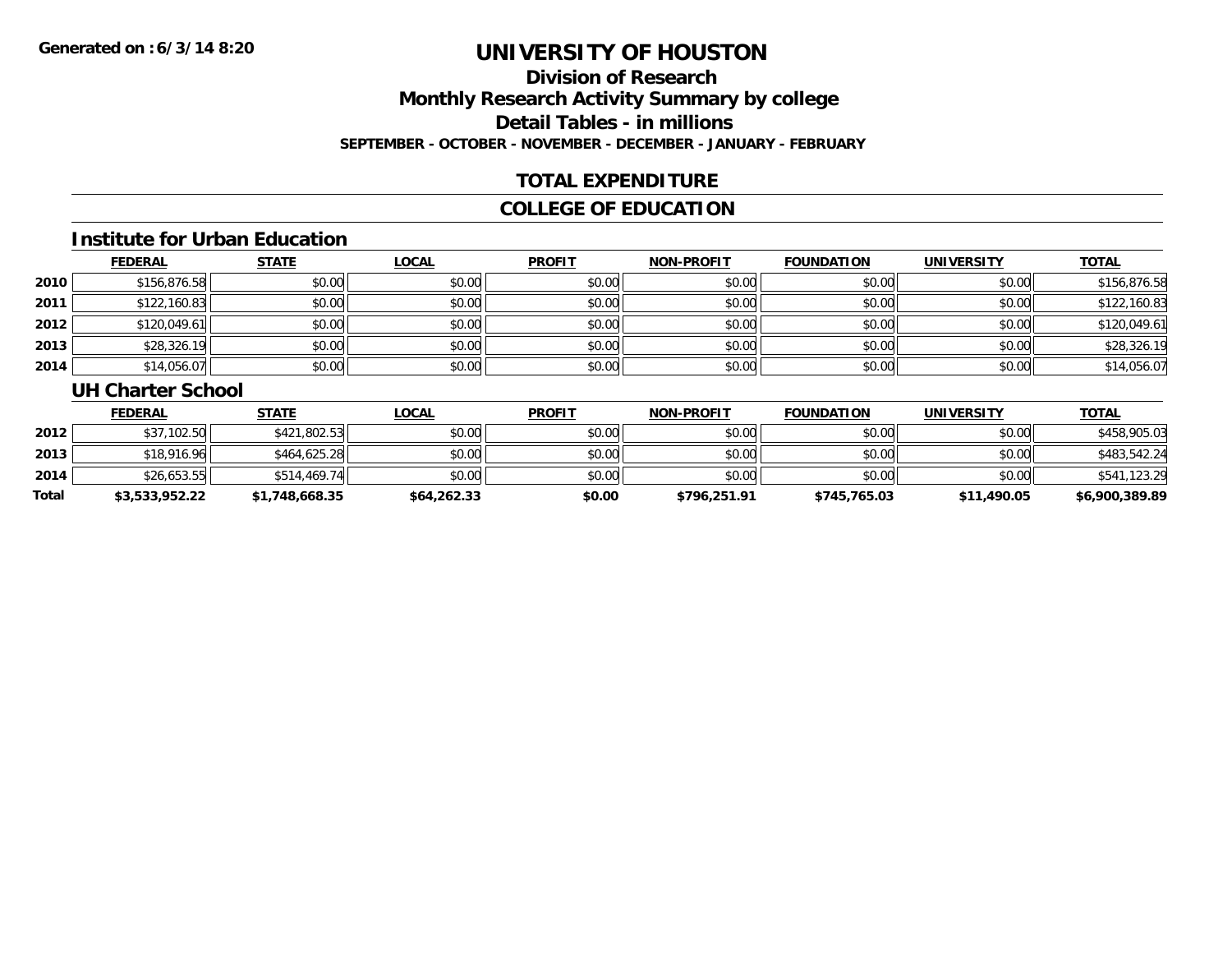**Division of Research**

**Monthly Research Activity Summary by college**

**Detail Tables - in millions**

**SEPTEMBER - OCTOBER - NOVEMBER - DECEMBER - JANUARY - FEBRUARY**

## **TOTAL EXPENDITURE**

#### **COLLEGE OF LIBERAL ARTS AND SOCIAL SCIENCES**

# **African-American Studies**

|      | <b>FEDERAL</b>                   | <b>STATE</b> | <b>LOCAL</b> | <b>PROFIT</b> | <b>NON-PROFIT</b> | <b>FOUNDATION</b> | <b>UNIVERSITY</b> | <b>TOTAL</b> |
|------|----------------------------------|--------------|--------------|---------------|-------------------|-------------------|-------------------|--------------|
| 2014 | \$1,212.80                       | \$0.00       | \$0.00       | \$0.00        | \$4,283.60        | \$0.00            | \$0.00            | \$5,496.40   |
|      | Art                              |              |              |               |                   |                   |                   |              |
|      | <b>FEDERAL</b>                   | <b>STATE</b> | <b>LOCAL</b> | <b>PROFIT</b> | <b>NON-PROFIT</b> | <b>FOUNDATION</b> | <b>UNIVERSITY</b> | <b>TOTAL</b> |
| 2012 | \$475.21                         | \$0.00       | \$0.00       | \$0.00        | \$0.00            | \$0.00            | \$0.00            | \$475.21     |
| 2013 | \$5,675.27                       | \$0.00       | \$0.00       | \$0.00        | \$0.00            | \$0.00            | \$0.00            | \$5,675.27   |
| 2014 | \$2,054.89                       | \$0.00       | \$0.00       | \$0.00        | \$0.00            | \$0.00            | \$0.00            | \$2,054.89   |
|      | <b>Arte Publico Press</b>        |              |              |               |                   |                   |                   |              |
|      | <b>FEDERAL</b>                   | <b>STATE</b> | <b>LOCAL</b> | <b>PROFIT</b> | <b>NON-PROFIT</b> | <b>FOUNDATION</b> | <b>UNIVERSITY</b> | <b>TOTAL</b> |
| 2010 | \$22,297.32                      | \$0.00       | \$0.00       | \$0.00        | \$6,811.58        | \$73,996.99       | \$0.00            | \$103,105.89 |
| 2011 | \$11,973.77                      | \$375.00     | \$0.00       | \$0.00        | \$41,891.10       | \$147,106.24      | \$0.00            | \$201,346.11 |
| 2012 | \$25,665.38                      | \$0.00       | \$0.00       | \$0.00        | \$25,140.32       | \$0.00            | \$0.00            | \$50,805.70  |
| 2013 | \$25,469.84                      | \$0.00       | \$0.00       | \$0.00        | \$33,200.00       | \$63,513.42       | \$0.00            | \$122,183.26 |
| 2014 | \$0.00                           | \$2,127.76   | \$0.00       | \$0.00        | \$50,380.62       | \$118,430.91      | \$0.00            | \$170,939.29 |
|      | <b>Blaffer Gallery</b>           |              |              |               |                   |                   |                   |              |
|      | <b>FEDERAL</b>                   | <b>STATE</b> | <b>LOCAL</b> | <b>PROFIT</b> | <b>NON-PROFIT</b> | <b>FOUNDATION</b> | <b>UNIVERSITY</b> | <b>TOTAL</b> |
| 2010 | \$48,633.13                      | \$0.00       | \$0.00       | \$0.00        | \$29,246.15       | \$0.00            | \$0.00            | \$77,879.28  |
| 2011 | \$9,418.06                       | \$4,390.30   | \$0.00       | \$0.00        | \$16,509.03       | \$0.00            | \$0.00            | \$30,317.39  |
| 2012 | \$1,647.52                       | \$959.97     | \$0.00       | \$0.00        | \$6,144.16        | \$0.00            | \$0.00            | \$8,751.65   |
| 2013 | \$5,356.06                       | \$0.00       | \$0.00       | \$0.00        | \$0.00            | \$0.00            | \$0.00            | \$5,356.06   |
| 2014 | \$50,000.58                      | \$10,387.81  | \$0.00       | \$0.00        | \$7,143.75        | \$0.00            | \$0.00            | \$67,532.14  |
|      | <b>Center for Public History</b> |              |              |               |                   |                   |                   |              |
|      | <b>FEDERAL</b>                   | <b>STATE</b> | <b>LOCAL</b> | <b>PROFIT</b> | NON-PROFIT        | <b>FOUNDATION</b> | <b>UNIVERSITY</b> | <b>TOTAL</b> |
| 2012 | \$836.61                         | \$0.00       | \$0.00       | \$0.00        | \$0.00            | \$0.00            | \$0.00            | \$836.61     |
| 2013 | \$23,735.00                      | \$0.00       | \$0.00       | \$0.00        | \$0.00            | \$0.00            | \$0.00            | \$23,735.00  |
| 2014 | \$1,117.26                       | \$0.00       | \$0.00       | \$0.00        | \$0.00            | \$0.00            | \$0.00            | \$1,117.26   |
|      | <b>Communication Disorders</b>   |              |              |               |                   |                   |                   |              |
|      | <b>FEDERAL</b>                   | <b>STATE</b> | <b>LOCAL</b> | <b>PROFIT</b> | <b>NON-PROFIT</b> | <b>FOUNDATION</b> | <b>UNIVERSITY</b> | <b>TOTAL</b> |
| 2010 | (\$0.09)                         | \$0.00       | \$0.00       | \$0.00        | \$140,359.91      | \$0.00            | \$0.00            | \$140,359.82 |
| 2011 | \$5,258.90                       | \$0.00       | \$0.00       | \$0.00        | \$40,282.04       | \$0.00            | \$0.00            | \$45,540.94  |
| 2012 | \$3,995.41                       | \$0.00       | \$0.00       | \$0.00        | \$94,911.94       | \$0.00            | \$0.00            | \$98,907.35  |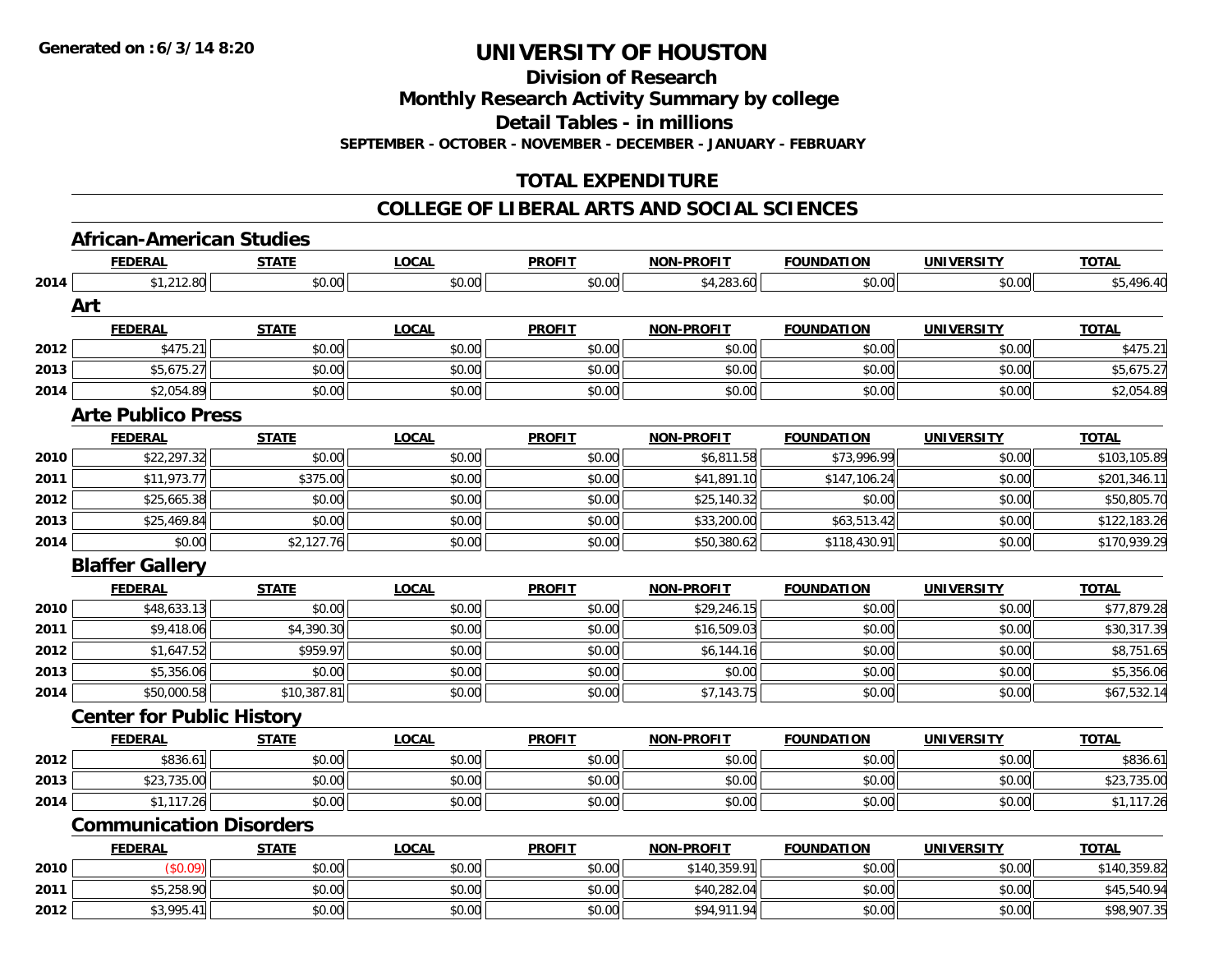**Division of Research**

**Monthly Research Activity Summary by college**

**Detail Tables - in millions**

**SEPTEMBER - OCTOBER - NOVEMBER - DECEMBER - JANUARY - FEBRUARY**

## **TOTAL EXPENDITURE**

### **COLLEGE OF LIBERAL ARTS AND SOCIAL SCIENCES**

|      | <b>Communication Disorders</b>                    |              |              |               |                   |                   |                   |              |
|------|---------------------------------------------------|--------------|--------------|---------------|-------------------|-------------------|-------------------|--------------|
|      | <b>FEDERAL</b>                                    | <b>STATE</b> | <b>LOCAL</b> | <b>PROFIT</b> | <b>NON-PROFIT</b> | <b>FOUNDATION</b> | <b>UNIVERSITY</b> | <b>TOTAL</b> |
| 2013 | (\$0.01)                                          | \$0.00       | \$0.00       | \$0.00        | \$104,307.35      | \$3,100.00        | \$0.00            | \$107,407.34 |
| 2014 | \$45,336.91                                       | \$0.00       | \$0.00       | \$0.00        | \$206,750.49      | \$166.70          | \$0.00            | \$252,254.10 |
|      | <b>Comparative Cultural Studies</b>               |              |              |               |                   |                   |                   |              |
|      | <b>FEDERAL</b>                                    | <b>STATE</b> | <b>LOCAL</b> | <b>PROFIT</b> | <b>NON-PROFIT</b> | <b>FOUNDATION</b> | <b>UNIVERSITY</b> | <b>TOTAL</b> |
| 2010 | \$0.00                                            | \$0.00       | \$0.00       | \$0.00        | (\$88.94)         | \$0.00            | \$0.00            | (\$88.94)    |
| 2011 | \$0.00                                            | \$0.00       | \$0.00       | \$757.50      | \$0.00            | \$0.00            | \$0.00            | \$757.50     |
|      | <b>Cynthia Woods Mitchell Center for the Arts</b> |              |              |               |                   |                   |                   |              |
|      | <b>FEDERAL</b>                                    | <b>STATE</b> | <b>LOCAL</b> | <b>PROFIT</b> | <b>NON-PROFIT</b> | <b>FOUNDATION</b> | <b>UNIVERSITY</b> | <b>TOTAL</b> |
| 2011 | \$0.00                                            | \$0.00       | \$0.00       | \$0.00        | \$15,000.00       | \$0.00            | \$0.00            | \$15,000.00  |
| 2013 | \$0.00                                            | \$6,000.00   | \$0.00       | \$0.00        | \$0.00            | \$0.00            | \$0.00            | \$6,000.00   |
| 2014 | \$0.00                                            | \$4,500.00   | \$0.00       | \$5,000.00    | \$0.00            | \$1,400.00        | \$0.00            | \$10,900.00  |
|      | Dean, Liberal Arts and Social Sciences            |              |              |               |                   |                   |                   |              |
|      | <b>FEDERAL</b>                                    | <b>STATE</b> | <b>LOCAL</b> | <b>PROFIT</b> | <b>NON-PROFIT</b> | <b>FOUNDATION</b> | <b>UNIVERSITY</b> | <b>TOTAL</b> |
| 2010 | \$1,085.32                                        | \$0.00       | \$0.00       | \$0.00        | \$0.00            | \$0.00            | \$0.00            | \$1,085.32   |
| 2011 | (\$659.56)                                        | \$0.00       | \$0.00       | \$0.00        | \$0.00            | \$0.00            | \$0.00            | (\$659.56)   |
| 2012 | \$1,474.57                                        | \$0.00       | \$0.00       | \$0.00        | \$0.00            | \$0.00            | \$0.00            | \$1,474.57   |
| 2013 | \$0.00                                            | \$0.00       | \$0.00       | \$0.00        | \$0.00            | \$0.00            | \$0.00            | \$0.00       |
| 2014 | \$0.00                                            | \$0.00       | \$0.00       | \$0.00        | \$0.00            | \$0.00            | \$0.00            | \$0.00       |
|      | <b>Economics</b>                                  |              |              |               |                   |                   |                   |              |
|      | <b>FEDERAL</b>                                    | <b>STATE</b> | <b>LOCAL</b> | <b>PROFIT</b> | <b>NON-PROFIT</b> | <b>FOUNDATION</b> | <b>UNIVERSITY</b> | <b>TOTAL</b> |
| 2010 | \$7,424.99                                        | \$0.00       | \$0.00       | \$0.00        | \$0.00            | \$0.00            | \$0.00            | \$7,424.99   |
| 2011 | \$0.00                                            | \$0.00       | \$0.00       | \$0.00        | \$5,000.00        | \$22,021.38       | \$0.00            | \$27,021.38  |
| 2012 | \$0.00                                            | \$0.00       | \$0.00       | \$14,180.55   | \$1,293.40        | \$16,942.18       | \$0.00            | \$32,416.13  |
| 2013 | \$0.00                                            | \$0.00       | \$0.00       | \$0.00        | \$228,790.78      | \$14,107.80       | \$0.00            | \$242,898.58 |
| 2014 | \$0.00                                            | \$0.00       | \$0.00       | \$0.00        | \$33,972.45       | \$15,353.99       | \$0.00            | \$49,326.44  |
|      | <b>English</b>                                    |              |              |               |                   |                   |                   |              |
|      | <b>FEDERAL</b>                                    | <b>STATE</b> | <b>LOCAL</b> | <b>PROFIT</b> | <b>NON-PROFIT</b> | <b>FOUNDATION</b> | <b>UNIVERSITY</b> | <b>TOTAL</b> |
| 2010 | \$0.00                                            | \$0.00       | \$0.00       | \$0.00        | \$0.00            | \$0.00            | \$0.00            | \$0.00       |
| 2011 | \$0.00                                            | \$0.00       | \$0.00       | \$0.00        | \$0.00            | \$0.00            | \$0.00            | \$0.00       |
| 2012 | \$1,000.00                                        | \$0.00       | \$0.00       | \$0.00        | \$0.00            | \$0.00            | \$0.00            | \$1,000.00   |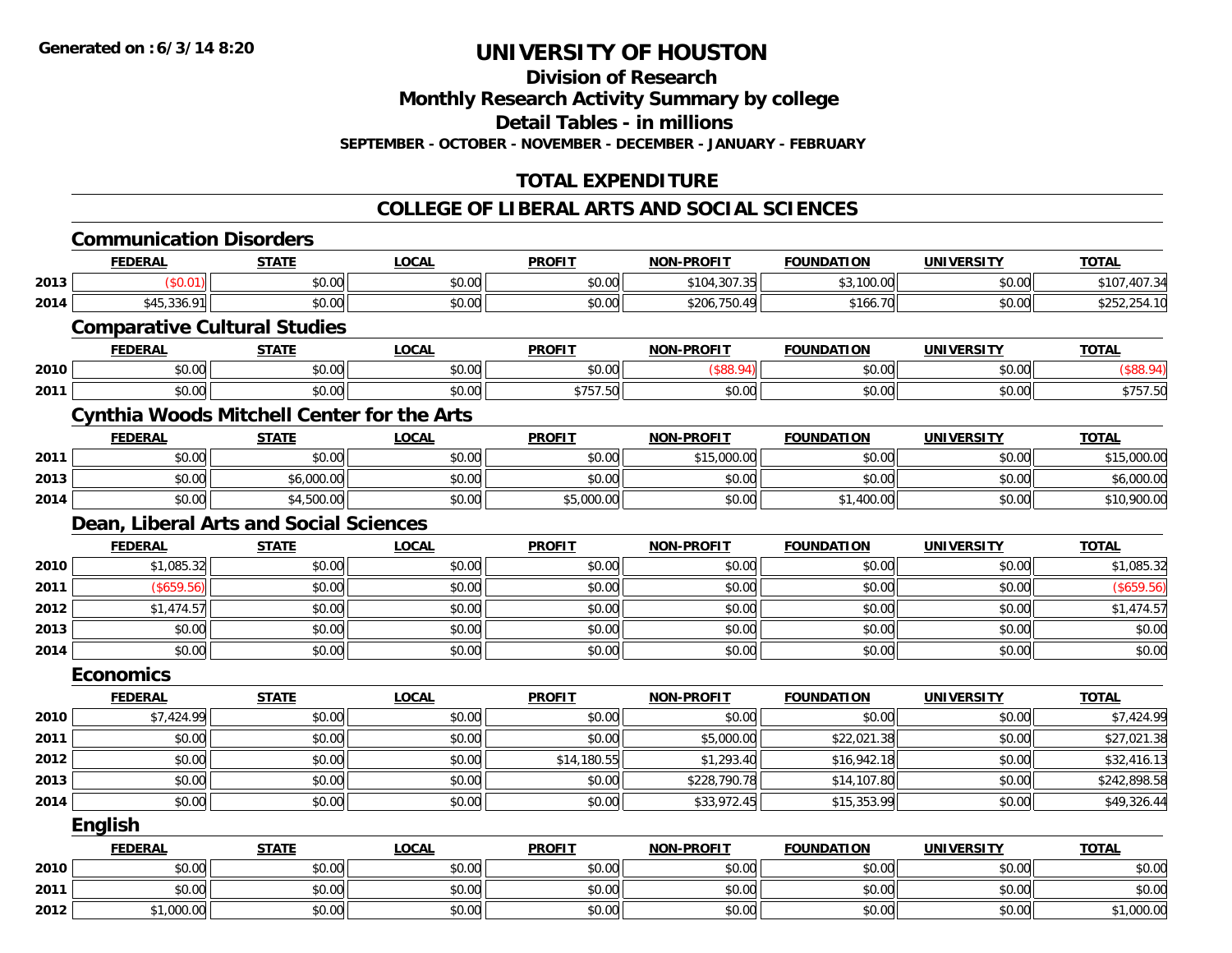**Division of Research**

**Monthly Research Activity Summary by college**

**Detail Tables - in millions**

**SEPTEMBER - OCTOBER - NOVEMBER - DECEMBER - JANUARY - FEBRUARY**

## **TOTAL EXPENDITURE**

### **COLLEGE OF LIBERAL ARTS AND SOCIAL SCIENCES**

|      | <b>English</b>                        |              |              |               |                   |                   |                   |                |
|------|---------------------------------------|--------------|--------------|---------------|-------------------|-------------------|-------------------|----------------|
|      | <b>FEDERAL</b>                        | <b>STATE</b> | <b>LOCAL</b> | <b>PROFIT</b> | <b>NON-PROFIT</b> | <b>FOUNDATION</b> | <b>UNIVERSITY</b> | <b>TOTAL</b>   |
| 2013 | \$17,566.26                           | \$0.00       | \$0.00       | \$0.00        | \$0.00            | \$0.00            | \$0.00            | \$17,566.26    |
| 2014 | \$14,950.00                           | \$0.00       | \$0.00       | \$0.00        | \$0.00            | \$0.00            | \$0.00            | \$14,950.00    |
|      | <b>Health and Human Performance</b>   |              |              |               |                   |                   |                   |                |
|      | <b>FEDERAL</b>                        | <b>STATE</b> | <b>LOCAL</b> | <b>PROFIT</b> | <b>NON-PROFIT</b> | <b>FOUNDATION</b> | <b>UNIVERSITY</b> | <b>TOTAL</b>   |
| 2010 | \$869,007.16                          | \$0.00       | \$0.00       | \$32,819.02   | \$0.00            | \$8,051.78        | \$0.00            | \$909,877.96   |
| 2011 | \$551,957.13                          | \$0.00       | \$0.00       | \$174,425.36  | \$0.00            | \$6,446.39        | \$0.00            | \$732,828.89   |
| 2012 | \$363,028.49                          | \$0.00       | \$0.00       | \$139,377.32  | \$0.00            | \$11,159.81       | \$0.00            | \$513,565.62   |
| 2013 | \$1,269,615.52                        | \$0.00       | \$0.00       | \$55,331.50   | \$0.00            | (\$71.57)         | \$0.00            | \$1,324,875.45 |
| 2014 | \$1,125,522.84                        | \$0.00       | \$0.00       | \$42,353.46   | \$0.00            | \$6,732.02        | \$0.00            | \$1,174,608.32 |
|      | <b>Hispanic Studies</b>               |              |              |               |                   |                   |                   |                |
|      | <b>FEDERAL</b>                        | <b>STATE</b> | <b>LOCAL</b> | <b>PROFIT</b> | <b>NON-PROFIT</b> | <b>FOUNDATION</b> | <b>UNIVERSITY</b> | <b>TOTAL</b>   |
| 2012 | \$0.00                                | \$0.00       | \$0.00       | \$0.00        | \$0.00            | \$58,311.49       | \$0.00            | \$58,311.49    |
| 2013 | \$0.00                                | \$0.00       | \$0.00       | \$0.00        | \$0.00            | \$13,442.31       | \$0.00            | \$13,442.31    |
| 2014 | \$0.00                                | \$0.00       | \$0.00       | \$0.00        | \$0.00            | \$4,437.02        | \$0.00            | \$4,437.02     |
|      | <b>History</b>                        |              |              |               |                   |                   |                   |                |
|      | <b>FEDERAL</b>                        | <b>STATE</b> | <b>LOCAL</b> | <b>PROFIT</b> | <b>NON-PROFIT</b> | <b>FOUNDATION</b> | <b>UNIVERSITY</b> | <b>TOTAL</b>   |
| 2010 | \$0.00                                | \$0.00       | \$0.00       | \$33,219.86   | \$0.00            | \$0.00            | \$0.00            | \$33,219.86    |
| 2011 | \$6,421.03                            | \$0.00       | \$0.00       | \$18,388.81   | \$0.00            | \$0.00            | \$0.00            | \$24,809.84    |
| 2012 | \$1,519.25                            | \$0.00       | \$0.00       | \$7,241.22    | (\$332.43)        | \$0.00            | \$0.00            | \$8,428.04     |
| 2013 | (\$6,756.75)                          | \$0.00       | \$0.00       | \$26,168.53   | (\$13,302.61)     | \$0.00            | \$0.00            | \$6,109.17     |
| 2014 | \$0.00                                | \$0.00       | \$0.00       | \$37,593.00   | \$0.00            | \$0.00            | \$0.00            | \$37,593.00    |
|      | <b>Hobby Center for Public Policy</b> |              |              |               |                   |                   |                   |                |
|      | <b>FEDERAL</b>                        | <b>STATE</b> | <b>LOCAL</b> | <b>PROFIT</b> | <b>NON-PROFIT</b> | <b>FOUNDATION</b> | <b>UNIVERSITY</b> | <b>TOTAL</b>   |
| 2010 | \$12,872.17                           | \$0.00       | \$0.00       | \$0.00        | \$0.00            | \$0.00            | \$0.00            | \$12,872.17    |
| 2011 | \$5,134.65                            | \$0.00       | \$0.00       | \$0.00        | \$0.00            | \$0.00            | \$0.00            | \$5,134.65     |
| 2012 | \$47,797.83                           | \$0.00       | \$0.00       | \$0.00        | \$0.00            | \$0.00            | \$0.00            | \$47,797.83    |
| 2013 | \$30,029.37                           | \$0.00       | \$0.00       | \$0.00        | \$0.00            | \$0.00            | \$0.00            | \$30,029.37    |
| 2014 | \$0.00                                | \$19,543.44  | \$0.00       | \$0.00        | \$0.00            | \$0.00            | \$0.00            | \$19,543.44    |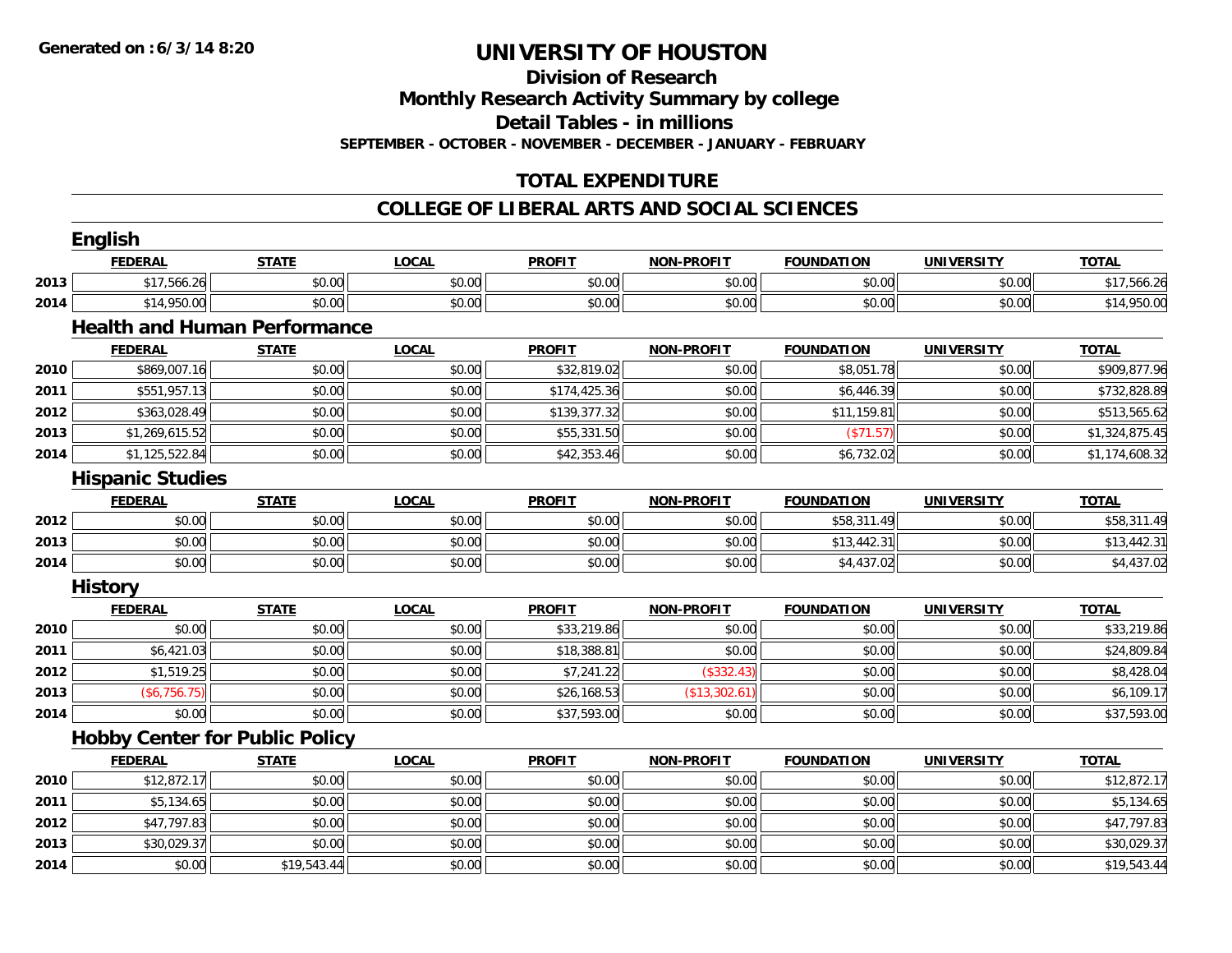**2012**

# **UNIVERSITY OF HOUSTON**

**Division of Research**

**Monthly Research Activity Summary by college**

**Detail Tables - in millions**

**SEPTEMBER - OCTOBER - NOVEMBER - DECEMBER - JANUARY - FEBRUARY**

## **TOTAL EXPENDITURE**

### **COLLEGE OF LIBERAL ARTS AND SOCIAL SCIENCES**

## **Modern/Classical Languages**

|      | <b>FEDERAL</b>                 | <b>STATE</b> | <b>LOCAL</b> | <b>PROFIT</b> | <b>NON-PROFIT</b> | <b>FOUNDATION</b> | <b>UNIVERSITY</b> | <b>TOTAL</b>   |
|------|--------------------------------|--------------|--------------|---------------|-------------------|-------------------|-------------------|----------------|
| 2011 | \$0.00                         | \$0.00       | \$0.00       | \$0.00        | \$0.00            | \$0.00            | \$0.00            | \$0.00         |
| 2012 | \$0.00                         | \$0.00       | \$0.00       | \$0.00        | \$0.00            | \$0.00            | \$0.00            | \$0.00         |
| 2013 | \$22,176.30                    | \$0.00       | \$0.00       | \$0.00        | \$0.00            | \$0.00            | \$0.00            | \$22,176.30    |
| 2014 | \$56,790.86                    | \$0.00       | \$0.00       | \$0.00        | \$0.00            | \$0.00            | \$0.00            | \$56,790.86    |
|      | <b>Philosophy</b>              |              |              |               |                   |                   |                   |                |
|      | <b>FEDERAL</b>                 | <b>STATE</b> | <b>LOCAL</b> | <b>PROFIT</b> | <b>NON-PROFIT</b> | <b>FOUNDATION</b> | <b>UNIVERSITY</b> | <b>TOTAL</b>   |
| 2010 | \$0.00                         | \$0.00       | \$0.00       | \$0.00        | \$0.00            | \$0.00            | \$0.00            | \$0.00         |
| 2011 | \$0.00                         | \$0.00       | \$0.00       | \$0.00        | \$0.00            | \$0.00            | \$0.00            | \$0.00         |
| 2012 | \$3,256.66                     | \$0.00       | \$0.00       | \$0.00        | \$0.00            | \$0.00            | \$0.00            | \$3,256.66     |
| 2013 | \$4,094.74                     | \$0.00       | \$0.00       | \$0.00        | \$0.00            | \$0.00            | \$0.00            | \$4,094.74     |
| 2014 | \$6,165.66                     | \$0.00       | \$0.00       | \$0.00        | \$0.00            | \$0.00            | \$0.00            | \$6,165.66     |
|      | <b>Political Science</b>       |              |              |               |                   |                   |                   |                |
|      | <b>FEDERAL</b>                 | <b>STATE</b> | <b>LOCAL</b> | <b>PROFIT</b> | <b>NON-PROFIT</b> | <b>FOUNDATION</b> | <b>UNIVERSITY</b> | <b>TOTAL</b>   |
| 2010 | \$4,227.71                     | \$0.00       | \$0.00       | \$0.00        | \$0.00            | \$0.00            | \$0.00            | \$4,227.71     |
| 2011 | \$0.00                         | \$0.00       | \$0.00       | (\$179.60)    | \$0.00            | \$0.00            | \$0.00            | (\$179.60)     |
| 2012 | \$0.00                         | \$0.00       | \$0.00       | \$0.00        | \$0.00            | \$0.00            | \$0.00            | \$0.00         |
| 2013 | \$8,887.92                     | \$0.00       | \$0.00       | \$0.00        | \$0.00            | \$2,000.00        | \$0.00            | \$10,887.92    |
| 2014 | \$0.00                         | \$0.00       | \$0.00       | \$0.00        | \$0.00            | \$0.00            | \$0.00            | \$0.00         |
|      | <b>Psychology</b>              |              |              |               |                   |                   |                   |                |
|      | <b>FEDERAL</b>                 | <b>STATE</b> | <b>LOCAL</b> | <b>PROFIT</b> | <b>NON-PROFIT</b> | <b>FOUNDATION</b> | <b>UNIVERSITY</b> | <b>TOTAL</b>   |
| 2010 | \$3,088,047.56                 | \$266,583.34 | \$0.00       | \$65,284.62   | \$58,330.91       | \$6,416.28        | \$29,919.95       | \$3,514,582.66 |
| 2011 | \$3,156,879.15                 | \$215,825.72 | \$0.00       | \$38,069.39   | \$114,421.64      | \$76,819.88       | \$7,873.66        | \$3,609,889.44 |
| 2012 | \$2,809,024.44                 | \$62,001.31  | \$0.00       | \$35,232.54   | \$116,957.77      | \$86,976.66       | (\$1,775.73)      | \$3,108,416.99 |
| 2013 | \$2,943,233.89                 | \$31,057.32  | \$0.00       | \$22,490.99   | \$119,618.98      | \$61,562.16       | \$0.00            | \$3,177,963.34 |
| 2014 | \$1,918,872.98                 | \$7,150.13   | \$0.00       | \$8,589.57    | \$177,195.93      | $($ \$94.40)      | \$3,982.48        | \$2,115,696.69 |
|      | <b>School of Communication</b> |              |              |               |                   |                   |                   |                |
|      | <b>FEDERAL</b>                 | <b>STATE</b> | <b>LOCAL</b> | <b>PROFIT</b> | <b>NON-PROFIT</b> | <b>FOUNDATION</b> | <b>UNIVERSITY</b> | <b>TOTAL</b>   |
| 2010 | \$0.00                         | \$0.00       | \$0.00       | \$0.00        | \$0.00            | \$0.00            | \$0.00            | \$0.00         |
| 2011 | \$0.00                         | \$0.00       | \$0.00       | \$0.00        | \$0.00            | \$0.00            | \$0.00            | \$0.00         |

2 | \$0.00 \$0.00 \$0.00 \$0.00 \$0.00 \$0.00 \$0.00 \$0.00 \$0.00 \$0.00 \$0.00 \$0.00 \$0.00 \$0.00 \$0.00 \$0.00 \$0.00 \$0.0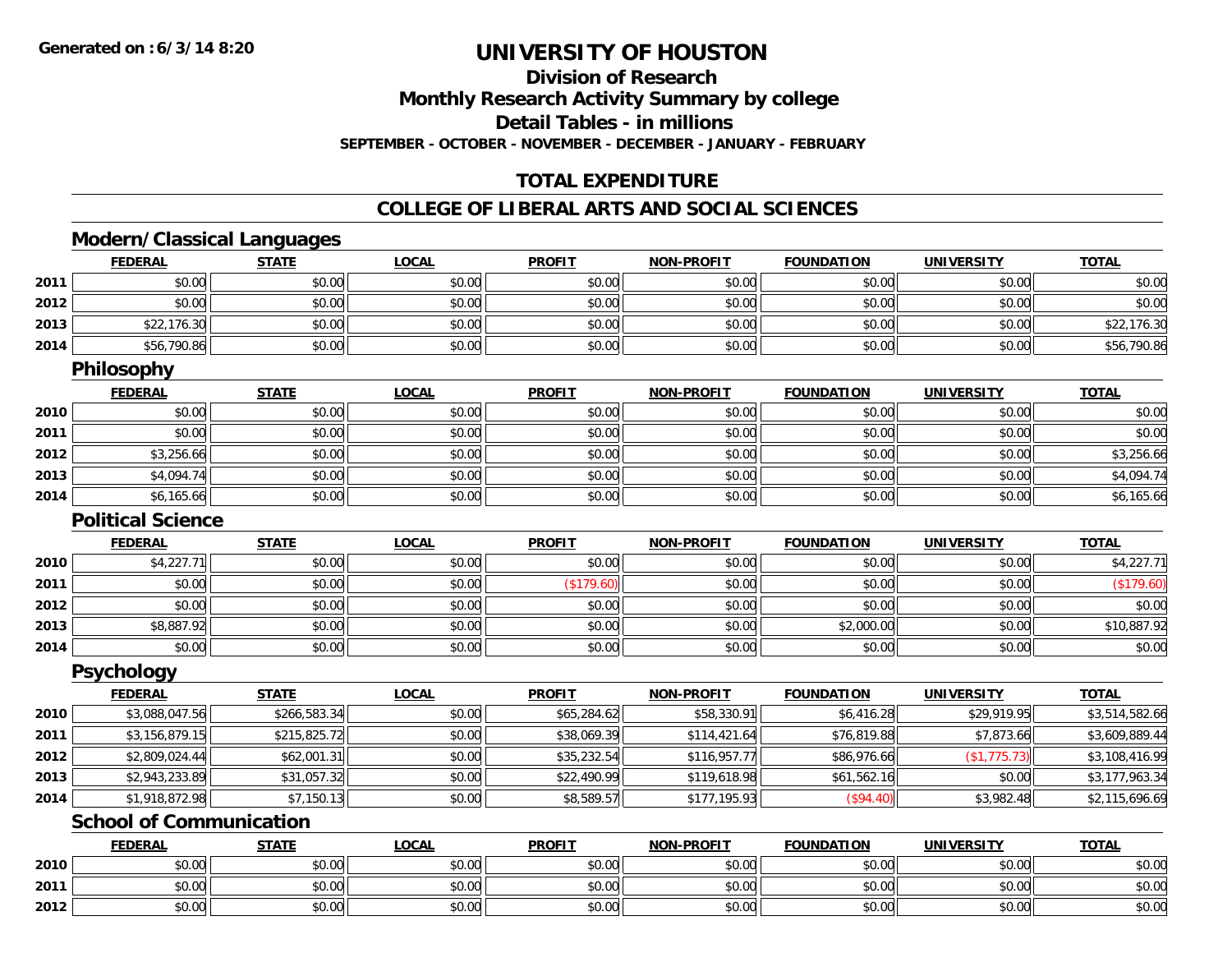**Division of Research**

**Monthly Research Activity Summary by college**

**Detail Tables - in millions**

**SEPTEMBER - OCTOBER - NOVEMBER - DECEMBER - JANUARY - FEBRUARY**

## **TOTAL EXPENDITURE**

### **COLLEGE OF LIBERAL ARTS AND SOCIAL SCIENCES**

|       | <b>School of Communication</b> |              |              |               |                   |                   |                   |                 |
|-------|--------------------------------|--------------|--------------|---------------|-------------------|-------------------|-------------------|-----------------|
|       | <b>FEDERAL</b>                 | <b>STATE</b> | <b>LOCAL</b> | <b>PROFIT</b> | <b>NON-PROFIT</b> | <b>FOUNDATION</b> | <b>UNIVERSITY</b> | <b>TOTAL</b>    |
| 2013  | \$0.00                         | \$0.00       | \$0.00       | \$0.00        | \$197.66          | \$0.00            | \$0.00            | \$197.66        |
| 2014  | \$0.00                         | \$0.00       | \$0.00       | \$0.00        | \$1,392.25        | \$0.00            | \$0.00            | \$1,392.25      |
|       | <b>School of Music</b>         |              |              |               |                   |                   |                   |                 |
|       | <b>FEDERAL</b>                 | <b>STATE</b> | <b>LOCAL</b> | <b>PROFIT</b> | <b>NON-PROFIT</b> | <b>FOUNDATION</b> | <b>UNIVERSITY</b> | <b>TOTAL</b>    |
| 2011  | \$0.00                         | \$1,365.00   | \$0.00       | \$0.00        | \$0.00            | \$0.00            | \$0.00            | \$1,365.00      |
|       | <b>Sociology</b>               |              |              |               |                   |                   |                   |                 |
|       | <b>FEDERAL</b>                 | <b>STATE</b> | <b>LOCAL</b> | <b>PROFIT</b> | <b>NON-PROFIT</b> | <b>FOUNDATION</b> | <b>UNIVERSITY</b> | <b>TOTAL</b>    |
| 2010  | \$92,500.11                    | \$0.00       | \$5,405.91   | \$0.00        | \$15,850.60       | \$0.00            | \$0.00            | \$113,756.62    |
| 2011  | \$75,336.44                    | \$0.00       | \$0.00       | \$0.00        | \$0.00            | \$0.00            | \$0.00            | \$75,336.44     |
| 2012  | \$3,450.70                     | \$0.00       | \$0.00       | \$0.00        | \$0.00            | \$0.00            | \$0.00            | \$3,450.70      |
| 2013  | (\$5,733.18)                   | \$0.00       | \$0.00       | \$0.00        | \$0.00            | \$0.00            | \$0.00            | (\$5,733.18)    |
| 2014  | \$16,746.03                    | \$0.00       | \$0.00       | \$0.00        | \$0.00            | \$0.00            | \$0.00            | \$16,746.03     |
|       | <b>Theatre</b>                 |              |              |               |                   |                   |                   |                 |
|       | <b>FEDERAL</b>                 | <b>STATE</b> | <b>LOCAL</b> | <b>PROFIT</b> | <b>NON-PROFIT</b> | <b>FOUNDATION</b> | <b>UNIVERSITY</b> | <b>TOTAL</b>    |
| 2011  | \$0.00                         | \$0.00       | \$0.00       | \$0.00        | \$47,031.09       | \$0.00            | \$0.00            | \$47,031.09     |
| 2012  | \$0.00                         | \$0.00       | \$0.00       | \$0.00        | (\$8,884.27)      | \$0.00            | \$0.00            | (\$8,884.27)    |
| 2013  | \$0.00                         | \$0.00       | \$0.00       | \$0.00        | \$101.00          | \$0.00            | \$0.00            | \$101.00        |
| Total | \$18,813,108.04                | \$632,267.10 | \$5,405.91   | \$756,343.64  | \$1,719,908.25    | \$818,329.43      | \$40,000.36       | \$22,785,362.74 |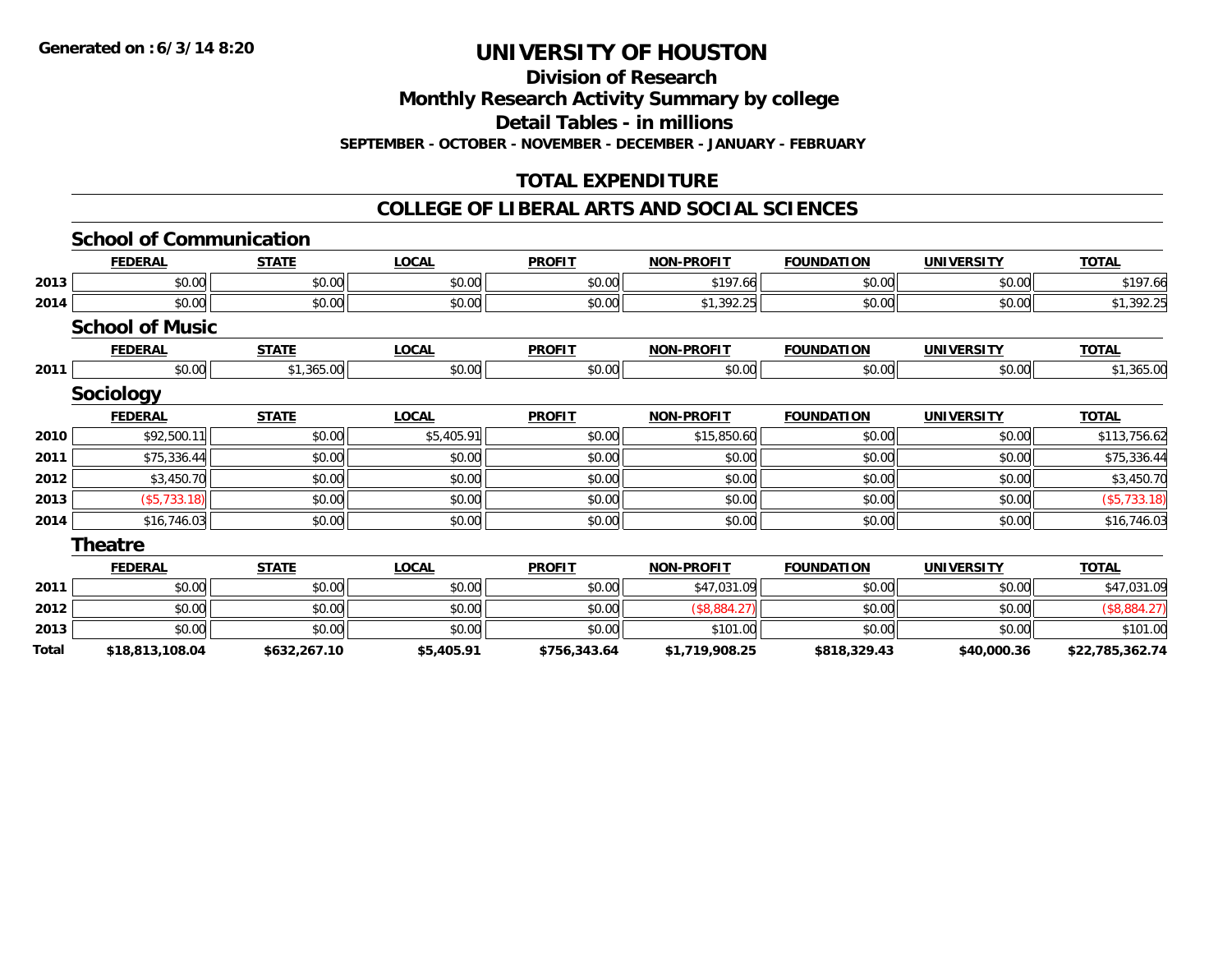# **Division of Research**

**Monthly Research Activity Summary by college**

**Detail Tables - in millions**

**SEPTEMBER - OCTOBER - NOVEMBER - DECEMBER - JANUARY - FEBRUARY**

## **TOTAL EXPENDITURE**

### **COLLEGE OF NATURAL SCIENCES AND MATHEMATICS**

# **Biology/Biochemistry**

**2014**

|      | <b>FEDERAL</b>          | <b>STATE</b>                                    | <b>LOCAL</b>                                           | <b>PROFIT</b> | <b>NON-PROFIT</b> | <b>FOUNDATION</b> | <b>UNIVERSITY</b> | <b>TOTAL</b>   |
|------|-------------------------|-------------------------------------------------|--------------------------------------------------------|---------------|-------------------|-------------------|-------------------|----------------|
| 2010 | \$1,553,408.78          | \$48,921.78                                     | \$0.00                                                 | \$0.00        | \$107,624.35      | \$119,089.23      | \$0.00            | \$1,829,044.14 |
| 2011 | \$1,960,506.12          | \$249,884.61                                    | \$0.00                                                 | \$0.00        | \$314,781.46      | \$121,062.21      | \$0.00            | \$2,646,234.39 |
| 2012 | \$1,702,675.45          | \$528,587.64                                    | \$0.00                                                 | \$0.01        | \$403,532.22      | \$69,915.35       | \$0.00            | \$2,704,710.67 |
| 2013 | \$1,823,386.62          | \$419,258.99                                    | \$0.00                                                 | \$44,630.77   | \$398,511.84      | \$114,198.47      | \$0.00            | \$2,799,986.70 |
| 2014 | \$1,031,025.55          | \$447,904.34                                    | \$0.00                                                 | \$101,861.90  | \$256,324.56      | \$78,526.59       | \$0.00            | \$1,915,642.95 |
|      |                         | <b>Center for Applied Geoscience Excellence</b> |                                                        |               |                   |                   |                   |                |
|      | <b>FEDERAL</b>          | <b>STATE</b>                                    | <b>LOCAL</b>                                           | <b>PROFIT</b> | <b>NON-PROFIT</b> | <b>FOUNDATION</b> | <b>UNIVERSITY</b> | <b>TOTAL</b>   |
| 2010 | \$0.00                  | \$0.00                                          | \$0.00                                                 | \$0.00        | \$0.00            | \$0.00            | \$0.00            | \$0.00         |
|      |                         |                                                 | <b>Center for Nuclear Receptors and Cell Signaling</b> |               |                   |                   |                   |                |
|      | <b>FEDERAL</b>          | <b>STATE</b>                                    | <b>LOCAL</b>                                           | <b>PROFIT</b> | <b>NON-PROFIT</b> | <b>FOUNDATION</b> | <b>UNIVERSITY</b> | <b>TOTAL</b>   |
| 2010 | \$327,468.74            | \$1,300,330.32                                  | \$0.00                                                 | \$0.00        | \$0.00            | \$8,638.25        | \$0.00            | \$1,636,437.31 |
| 2011 | \$554,694.32            | \$57,930.68                                     | \$0.00                                                 | \$0.00        | \$39,842.89       | \$22,201.06       | \$0.00            | \$674,668.95   |
| 2012 | \$1,039,964.41          | \$642,846.46                                    | \$0.00                                                 | \$203,735.34  | (\$63.33)         | \$238,310.88      | \$0.00            | \$2,124,793.76 |
| 2013 | \$887,490.97            | \$360,059.94                                    | \$0.00                                                 | \$3,626.63    | \$150.00          | \$26,980.75       | \$0.00            | \$1,278,308.29 |
| 2014 | \$750,000.64            | \$494,083.63                                    | \$0.00                                                 | \$0.00        | \$19,735.49       | \$54,240.11       | \$0.00            | \$1,318,059.87 |
|      | Chemistry               |                                                 |                                                        |               |                   |                   |                   |                |
|      | <b>FEDERAL</b>          | <b>STATE</b>                                    | <b>LOCAL</b>                                           | <b>PROFIT</b> | <b>NON-PROFIT</b> | <b>FOUNDATION</b> | <b>UNIVERSITY</b> | <b>TOTAL</b>   |
| 2010 | \$2,560,639.44          | \$1,376,288.23                                  | \$0.00                                                 | \$43,968.66   | \$19,312.40       | \$473,801.41      | \$100,428.17      | \$4,574,438.31 |
| 2011 | \$1,595,894.67          | \$334,172.09                                    | \$0.00                                                 | \$2,252.51    | \$34,480.70       | \$554,119.34      | \$15,342.14       | \$2,536,261.45 |
| 2012 | \$1,253,462.77          | \$293,518.88                                    | \$0.00                                                 | \$756.85      | \$21,902.60       | \$922,232.12      | \$27,038.17       | \$2,518,911.38 |
| 2013 | \$1,046,122.72          | \$478,069.73                                    | \$0.00                                                 | \$31,716.98   | \$7,627.17        | \$462,124.39      | (\$44,386.25)     | \$1,981,274.74 |
| 2014 | \$1,239,552.99          | \$320,576.82                                    | \$0.00                                                 | \$133.65      | (\$343.53)        | \$1,140,668.15    | \$16,044.75       | \$2,716,632.83 |
|      | <b>Computer Science</b> |                                                 |                                                        |               |                   |                   |                   |                |
|      | <b>FEDERAL</b>          | <b>STATE</b>                                    | <b>LOCAL</b>                                           | <b>PROFIT</b> | <b>NON-PROFIT</b> | <b>FOUNDATION</b> | <b>UNIVERSITY</b> | <b>TOTAL</b>   |
| 2010 | \$1,646,154.62          | \$88,374.65                                     | \$0.00                                                 | \$68,411.26   | \$60,374.27       | \$0.00            | \$0.00            | \$1,863,314.80 |
| 2011 | \$2,837,467.62          | \$110,178.88                                    | \$0.00                                                 | \$163,299.99  | \$27,839.90       | \$0.00            | \$0.00            | \$3,138,786.38 |
| 2012 | \$1,473,021.30          | \$15,421.42                                     | \$0.00                                                 | \$254,490.48  | \$56,062.24       | \$16,222.39       | \$0.00            | \$1,815,217.83 |
| 2013 | \$1,373,300.53          | \$23,207.16                                     | \$0.00                                                 | \$159,116.75  | \$18,714.62       | \$13,224.71       | \$24,602.79       | \$1,612,166.56 |

4 \$814,480.29|| \$0.00|| \$0.00|| \$0.00|| \$310,533.91|| \$232,384.79|| \$11,445.83|| \$10,117.18|| \$1,378,962.00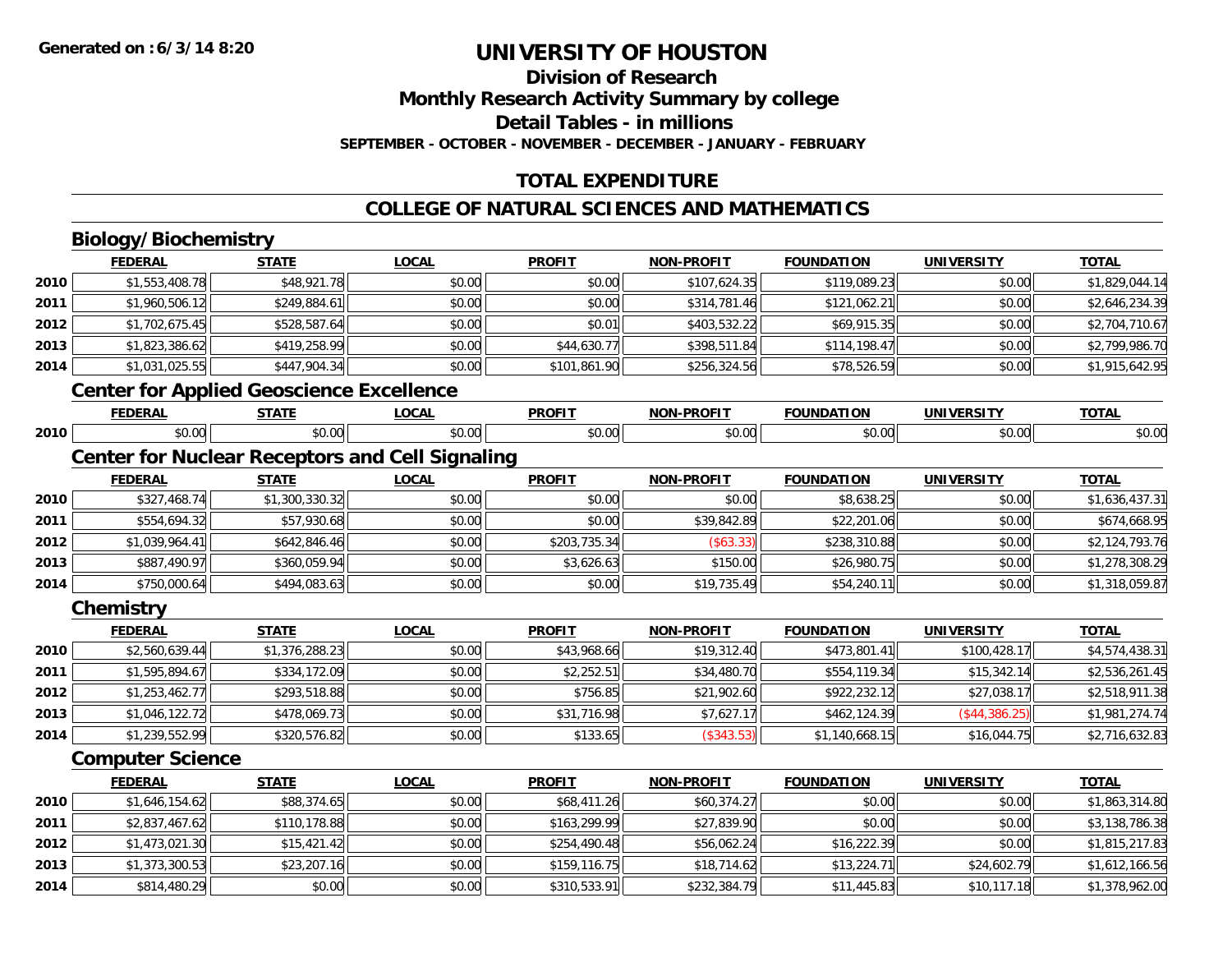# **Division of Research**

**Monthly Research Activity Summary by college**

**Detail Tables - in millions**

**SEPTEMBER - OCTOBER - NOVEMBER - DECEMBER - JANUARY - FEBRUARY**

## **TOTAL EXPENDITURE**

## **COLLEGE OF NATURAL SCIENCES AND MATHEMATICS**

## **Dean, Natural Sciences and Mathematics**

|      | <b>FEDERAL</b> | <b>STATE</b> | <u>LOCAL</u> | <b>PROFIT</b> | <b>NON-PROFIT</b> | <b>FOUNDATION</b> | <b>UNIVERSITY</b> | <b>TOTAL</b> |
|------|----------------|--------------|--------------|---------------|-------------------|-------------------|-------------------|--------------|
| 2010 | \$0.00         | \$0.00       | \$0.00       | \$0.00        | \$0.00            | \$0.00            | \$0.00            | \$0.00       |
| 2011 | \$0.00         | \$0.00       | \$0.00       | \$0.00        | \$0.00            | \$0.00            | \$0.00            | \$0.00       |
| 2012 | \$13,026.64    | \$0.00       | \$0.00       | \$0.00        | \$0.00            | \$0.00            | \$0.00            | \$13,026.64  |
| 2013 | \$80,980.84    | \$0.00       | \$0.00       | \$0.00        | \$0.00            | \$0.00            | \$0.00            | \$80,980.84  |
| 2014 | \$24,565.89    | \$0.00       | \$0.00       | \$0.00        | \$0.00            | \$0.00            | \$0.00            | \$24,565.89  |

#### **Earth & Atmospheric Sciences**

|      | <b>FEDERAL</b> | <u>STATE</u> | <b>LOCAL</b> | <b>PROFIT</b>  | <b>NON-PROFIT</b> | <b>FOUNDATION</b> | <b>UNIVERSITY</b> | <b>TOTAL</b>   |
|------|----------------|--------------|--------------|----------------|-------------------|-------------------|-------------------|----------------|
| 2010 | \$855,112.64   | \$282,978.50 | \$0.00       | \$930,387.97   | \$685,504.45      | \$0.00            | \$0.00            | \$2,753,983.56 |
| 2011 | \$447,064.28   | \$464,885.79 | \$0.00       | \$873,857.92   | \$99,830.96       | \$0.00            | \$0.00            | \$1,885,638.95 |
| 2012 | \$823,318.42   | \$357,459.09 | \$0.00       | \$770,237.20   | \$95,269.34       | \$0.00            | \$0.00            | \$2,046,284.06 |
| 2013 | \$555,594.94   | \$99,795.79  | \$0.00       | \$1,078,881.17 | \$94,093.39       | \$0.00            | \$0.00            | \$1,828,365.29 |
| 2014 | \$491,111.86   | \$188,650.55 | \$0.00       | \$1,384,592.08 | \$202,067.52      | \$106,873.72      | \$0.00            | \$2,373,295.73 |

### **Institute for Climate and Atmospheric Science**

|      | <b>FEDERAL</b> | <b>STATE</b> | <u>LOCAL</u> | <b>PROFIT</b> | <b>NON-PROFIT</b> | <b>FOUNDATION</b> | <b>UNIVERSITY</b> | <b>TOTAL</b> |
|------|----------------|--------------|--------------|---------------|-------------------|-------------------|-------------------|--------------|
| 2010 | \$0.00         | \$0.00       | \$0.00       | \$0.00        | \$0.00            | \$0.00            | \$0.00            | \$0.00       |
| 2011 | \$0.00         | \$0.00       | \$0.00       | \$0.00        | \$0.00            | \$0.00            | \$0.00            | \$0.00       |
| 2012 | \$0.00         | \$0.00       | \$0.00       | \$0.00        | \$0.00            | \$0.00            | \$0.00            | \$0.00       |
| 2013 | \$0.00         | \$0.00       | \$0.00       | \$0.00        | \$0.00            | \$0.00            | \$0.00            | \$0.00       |
| 2014 | \$0.00         | \$0.00       | \$0.00       | \$0.00        | \$0.00            | \$0.00            | \$0.00            | \$0.00       |

### **Mathematics**

|      | <b>FEDERAL</b> | <b>STATE</b> | <b>LOCAL</b> | <b>PROFIT</b> | <b>NON-PROFIT</b> | <b>FOUNDATION</b> | <b>UNIVERSITY</b> | <b>TOTAL</b> |
|------|----------------|--------------|--------------|---------------|-------------------|-------------------|-------------------|--------------|
| 2010 | \$582,198.98   | \$105,102.94 | \$0.00       | \$8,423.94    | \$57,713.85       | \$16,636.56       | \$0.00            | \$770,076.28 |
| 2011 | \$522,453.76   | \$195,314.46 | \$0.00       | \$36,711.42   | \$85,340.95       | \$15,162.12       | \$10,000.40       | \$864,983.11 |
| 2012 | \$577,202.13   | \$164,285.85 | \$7,488.83   | \$91,889.77   | \$70,363.47       | \$17,879.97       | \$12,076.71       | \$941,186.73 |
| 2013 | \$653,476.42   | \$68,011.71  | \$0.00       | \$65,215.34   | \$467.88          | \$28,487.35       | \$21,185.69       | \$836,844.39 |
| 2014 | \$875,378.23   | (\$1,525.67) | \$0.00       | \$33,022.93   | \$0.00            | \$11,695.11       | \$0.00            | \$918,570.60 |

### **Physics**

|      | <b>FEDERAL</b>                        | <b>STATE</b>                                                                                                      | <b>_OCAL</b> | <b>PROFIT</b>                                                         | <b>NON-PROFIT</b>                    | <b>FOUNDATION</b>   | <b>UNIVERSITY</b> | <b>TOTAL</b>     |
|------|---------------------------------------|-------------------------------------------------------------------------------------------------------------------|--------------|-----------------------------------------------------------------------|--------------------------------------|---------------------|-------------------|------------------|
| 2010 | $\sqrt{14.04}$<br>ል በሰጣ<br>ა882,661.∠ | $\mathsf{A} \mathsf{A} \mathsf{A} \mathsf{A} \mathsf{A} \mathsf{A} \mathsf{A} \mathsf{A} \mathsf{A}$<br>32,060.88 | \$0.00       | $-111$<br>$+ - - -$<br>$\overline{\phantom{a}}$<br>トマト<br>76<br>,,טטע | .891<br>1 O I                        | 72,683.73<br>$AA -$ | \$0.00            | .059.00<br>טש، ו |
| 2011 | 108,937.83                            | \$18,201.65                                                                                                       | \$0.00       | 1 70<br>\$650.5<br>1.70                                               | <b>¢15701</b><br>-27<br>, וטו<br>. ( | \$174,099.63        | \$0.00            | 047<br>142.ZJ    |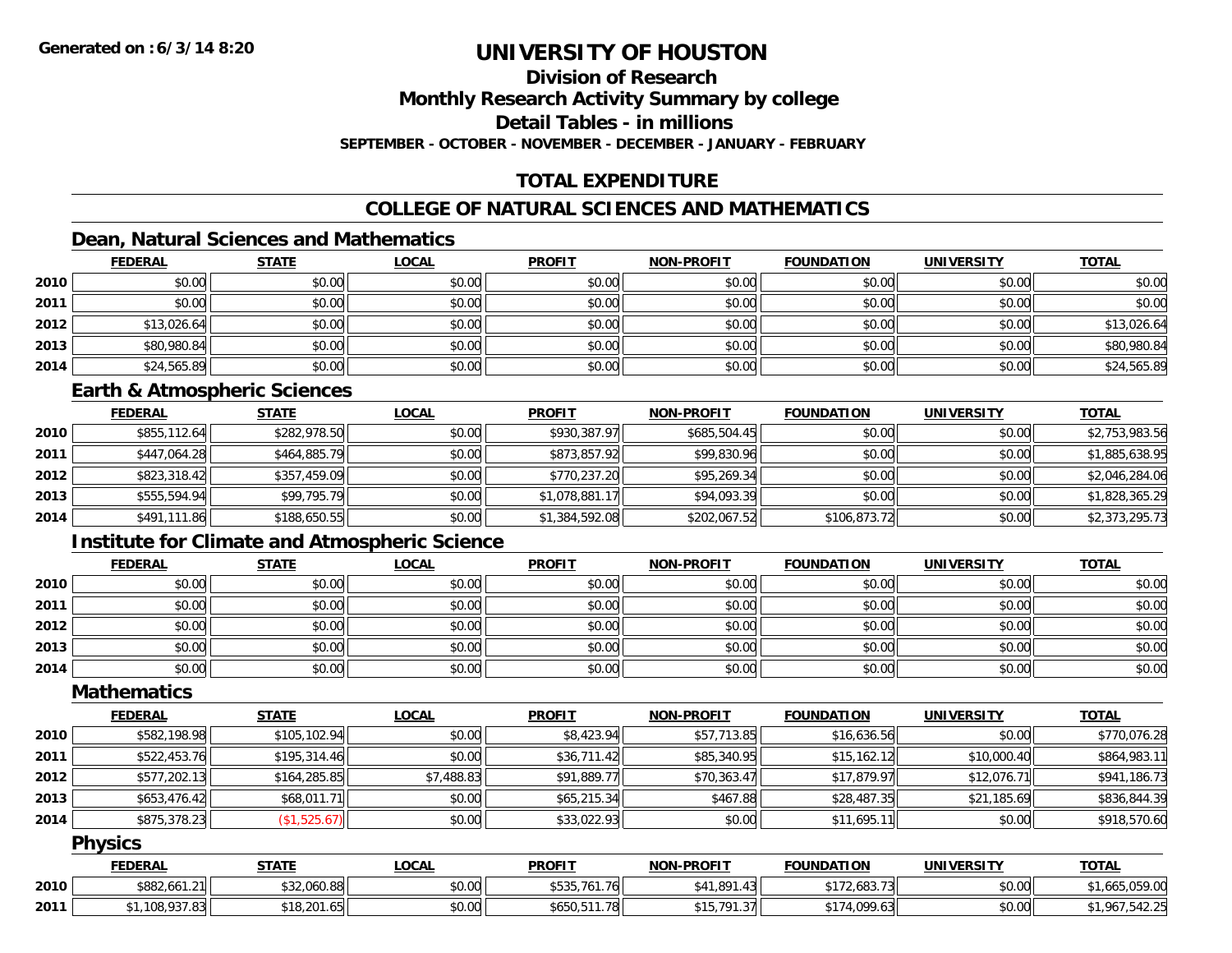**Division of Research**

**Monthly Research Activity Summary by college**

**Detail Tables - in millions**

**SEPTEMBER - OCTOBER - NOVEMBER - DECEMBER - JANUARY - FEBRUARY**

## **TOTAL EXPENDITURE**

### **COLLEGE OF NATURAL SCIENCES AND MATHEMATICS**

|       | <b>Physics</b>  |                |              |                 |                   |                   |                   |                 |  |  |  |  |
|-------|-----------------|----------------|--------------|-----------------|-------------------|-------------------|-------------------|-----------------|--|--|--|--|
|       | <b>FEDERAL</b>  | <b>STATE</b>   | <u>LOCAL</u> | <b>PROFIT</b>   | <b>NON-PROFIT</b> | <b>FOUNDATION</b> | <b>UNIVERSITY</b> | <b>TOTAL</b>    |  |  |  |  |
| 2012  | \$1,512,062.40  | (\$1,953.94)   | \$0.00       | \$589,086.28    | \$26,419.68       | \$161,468.23      | \$0.00            | \$2,287,082.66  |  |  |  |  |
| 2013  | \$1,470,061.59  | \$0.00         | \$0.00       | \$731,442.67    | \$30,826.68       | \$116,552.06      | \$0.00            | \$2,348,883.00  |  |  |  |  |
| 2014  | \$2,184,189.68  | \$0.00         | \$0.00       | \$912,245.68    | \$12,240.00       | \$132,342.05      | \$0.00            | \$3,241,017.41  |  |  |  |  |
| Total | \$41,130,116.28 | \$9,562,883.84 | \$7,488.83   | \$10,080,803.59 | \$3,536,615.61    | \$5,400,881.77    | \$192,449.75      | \$69,911,239.66 |  |  |  |  |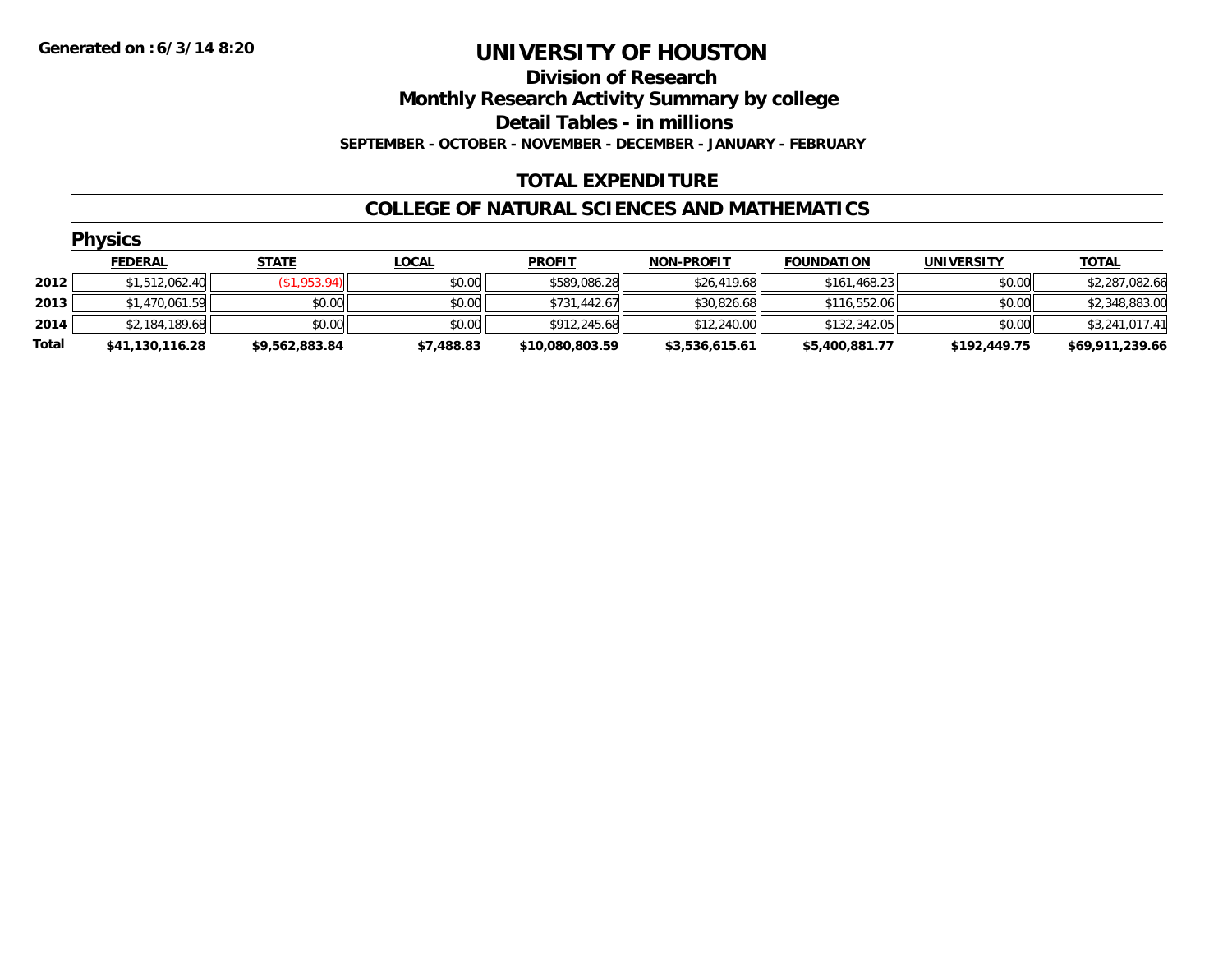## **Division of ResearchMonthly Research Activity Summary by college Detail Tables - in millions SEPTEMBER - OCTOBER - NOVEMBER - DECEMBER - JANUARY - FEBRUARY**

### **TOTAL EXPENDITURE**

#### **COLLEGE OF OPTOMETRY**

## **Optometry, Community**

|       | <b>FEDERAL</b> | <b>STATE</b> | <b>LOCAL</b> | <b>PROFIT</b>  | <b>NON-PROFIT</b> | <b>FOUNDATION</b> | <b>UNIVERSITY</b> | <b>TOTAL</b>    |
|-------|----------------|--------------|--------------|----------------|-------------------|-------------------|-------------------|-----------------|
| 2010  | \$2,238,960.24 | \$94,355.99  | \$0.00       | \$250,283.51   | \$9,166.51        | \$19,957.11       | \$92,368.46       | \$2,705,091.82  |
| 2011  | \$1,572,662.54 | \$56,676.57  | \$0.00       | \$128,378.74   | (\$103.90)        | \$0.00            | \$91,570.17       | \$1,849,184.12  |
| 2012  | \$1,830,622.66 | \$1,922.24   | \$0.00       | \$174,901.32   | (\$105.00)        | \$12,463.07       | \$154.974.41      | \$2,174,778.70  |
| 2013  | \$1,937,966.88 | \$0.00       | \$0.00       | \$399,149.26   | \$0.00            | \$17,495.86       | \$91,313.39       | \$2,445,925.39  |
| 2014  | \$2,187,549.27 | \$0.00       | \$0.00       | \$402,560.00   | \$6,300.00        | (\$1,041.68)      | \$171,763.26      | \$2,767,130.85  |
| Total | \$9,767,761.58 | \$152,954.80 | \$0.00       | \$1,355,272.83 | \$15,257.61       | \$48,874.36       | \$601,989.69      | \$11,942,110.87 |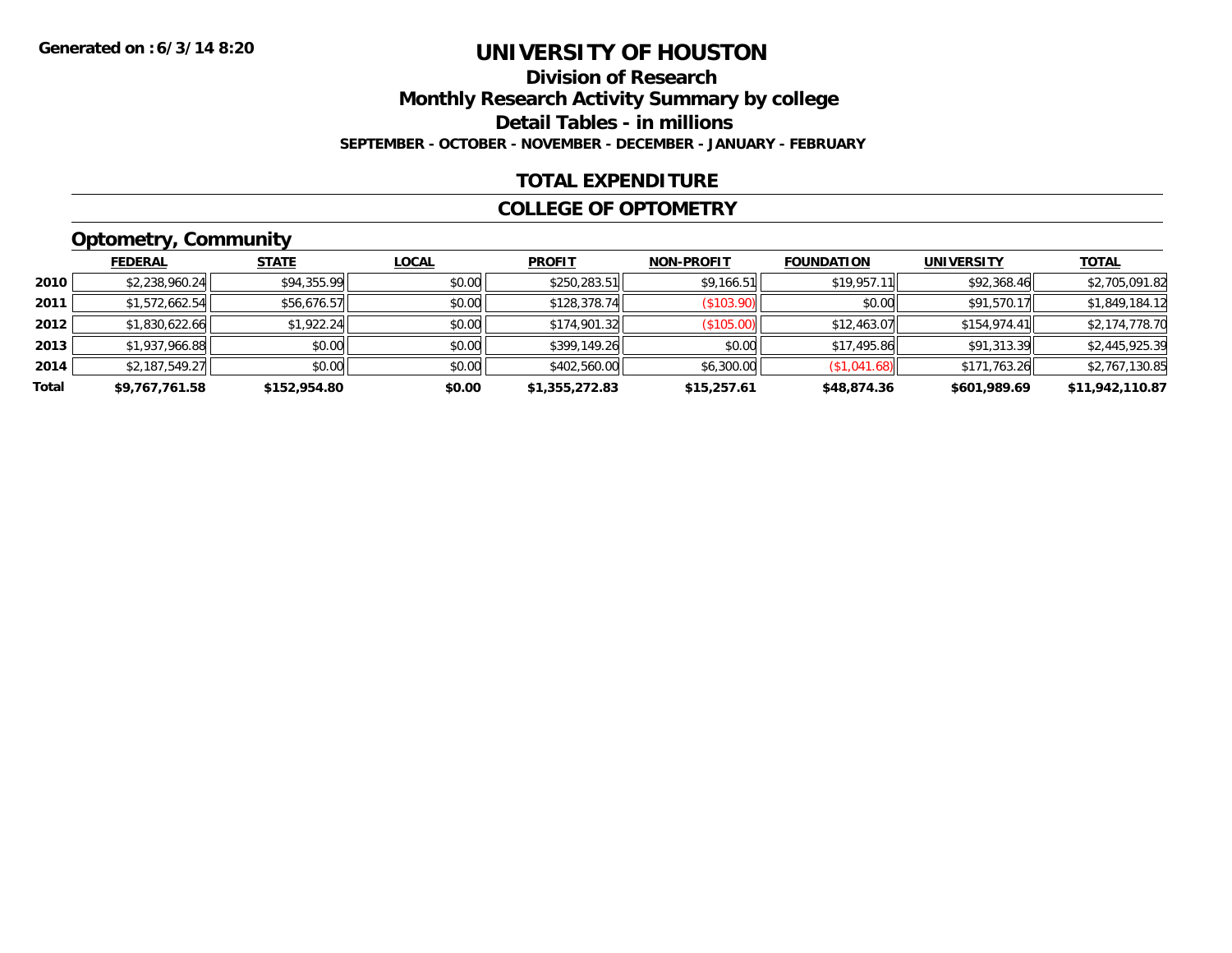**2013**

**2014**

**Total**

# **UNIVERSITY OF HOUSTON**

**Division of Research**

**Monthly Research Activity Summary by college**

**Detail Tables - in millions**

**SEPTEMBER - OCTOBER - NOVEMBER - DECEMBER - JANUARY - FEBRUARY**

## **TOTAL EXPENDITURE**

#### **COLLEGE OF PHARMACY**

|      | <b>Center for Experimental Therapeutics and Pharmacoi</b><br><b>FEDERAL</b> | <b>STATE</b> | <b>LOCAL</b> | <b>PROFIT</b> | <b>NON-PROFIT</b> | <b>FOUNDATION</b> | <b>UNIVERSITY</b> | <b>TOTAL</b>   |
|------|-----------------------------------------------------------------------------|--------------|--------------|---------------|-------------------|-------------------|-------------------|----------------|
| 2014 | \$0.00                                                                      | \$0.00       | \$0.00       | \$0.00        | \$0.00            | \$0.00            | \$0.00            | \$0.00         |
|      | <b>Clinical Sciences and Administration</b>                                 |              |              |               |                   |                   |                   |                |
|      | <b>FEDERAL</b>                                                              | <b>STATE</b> | <b>LOCAL</b> | <b>PROFIT</b> | <b>NON-PROFIT</b> | <b>FOUNDATION</b> | <b>UNIVERSITY</b> | <b>TOTAL</b>   |
| 2010 | \$55,811.65                                                                 | (\$4,040.57) | \$0.00       | \$177,884.45  | \$96,779.93       | \$4,319.59        | \$1,080.36        | \$331,835.41   |
| 2011 | \$96,956.35                                                                 | \$1,750.90   | \$0.00       | \$204,068.01  | \$132,042.52      | \$0.00            | \$24.85           | \$434,842.63   |
| 2012 | \$79,031.71                                                                 | \$14,931.88  | \$0.00       | \$200,397.79  | \$44,041.03       | \$11,000.00       | \$0.00            | \$349,402.41   |
| 2013 | \$213,816.41                                                                | \$0.00       | \$0.00       | \$199,655.83  | \$7,416.89        | \$4,103.00        | \$0.00            | \$424,992.13   |
| 2014 | \$61,899.89                                                                 | (\$336.65)   | \$0.00       | \$232,166.28  | \$14,800.13       | \$2,435.82        | \$0.00            | \$310,965.47   |
|      | Dean, Pharmacy                                                              |              |              |               |                   |                   |                   |                |
|      | <b>FEDERAL</b>                                                              | <b>STATE</b> | <b>LOCAL</b> | <b>PROFIT</b> | <b>NON-PROFIT</b> | <b>FOUNDATION</b> | <b>UNIVERSITY</b> | <b>TOTAL</b>   |
| 2010 | \$0.00                                                                      | \$0.00       | \$0.00       | \$0.00        | \$0.00            | \$0.00            | \$0.00            | \$0.00         |
| 2011 | \$0.00                                                                      | \$0.00       | \$0.00       | \$0.00        | \$0.00            | \$0.00            | \$0.00            | \$0.00         |
| 2012 | \$0.00                                                                      | \$0.00       | \$0.00       | \$0.00        | \$0.00            | \$0.00            | \$0.00            | \$0.00         |
| 2013 | \$0.00                                                                      | \$0.00       | \$0.00       | \$0.00        | \$0.00            | \$0.00            | \$0.00            | \$0.00         |
| 2014 | \$0.00                                                                      | \$0.00       | \$0.00       | \$0.00        | \$0.00            | \$0.00            | \$0.00            | \$0.00         |
|      | <b>Pharmacological and Pharmaceutical Sciences</b>                          |              |              |               |                   |                   |                   |                |
|      | <b>FEDERAL</b>                                                              | <b>STATE</b> | <b>LOCAL</b> | <b>PROFIT</b> | <b>NON-PROFIT</b> | <b>FOUNDATION</b> | <b>UNIVERSITY</b> | <b>TOTAL</b>   |
| 2010 | \$1,223,388.73                                                              | \$57,257.33  | \$0.00       | \$18,933.33   | \$119,270.91      | \$36,502.63       | \$0.00            | \$1,455,352.93 |
| 2011 | \$1,261,522.81                                                              | \$73,391.09  | \$0.00       | \$9,571.09    | \$107,174.10      | \$30,700.02       | \$0.00            | \$1,482,359.11 |
| 2012 | \$810,391.25                                                                | \$0.01       | \$0.00       | \$3,523.23    | \$54,577.94       | \$29,243.26       | \$0.00            | \$897,735.69   |

 $\bf{3} \mid 3 \mid 50.00 \mid 51.030,556.80 \mid 50.00 \mid 51.083,769.64$ 

4 \$894,463.46 \$0.00 \$0.00 \$0.00 \$0.00 \$1,872.55 \$1,872.55 \$17,565.71 \$34,075.96 \$34,075.96 \$0.00 \$947,977.68

**\$5,727,839.06 \$142,953.99 \$0.00 \$1,057,584.61 \$609,390.80 \$180,359.43 \$1,105.21 \$7,719,233.10**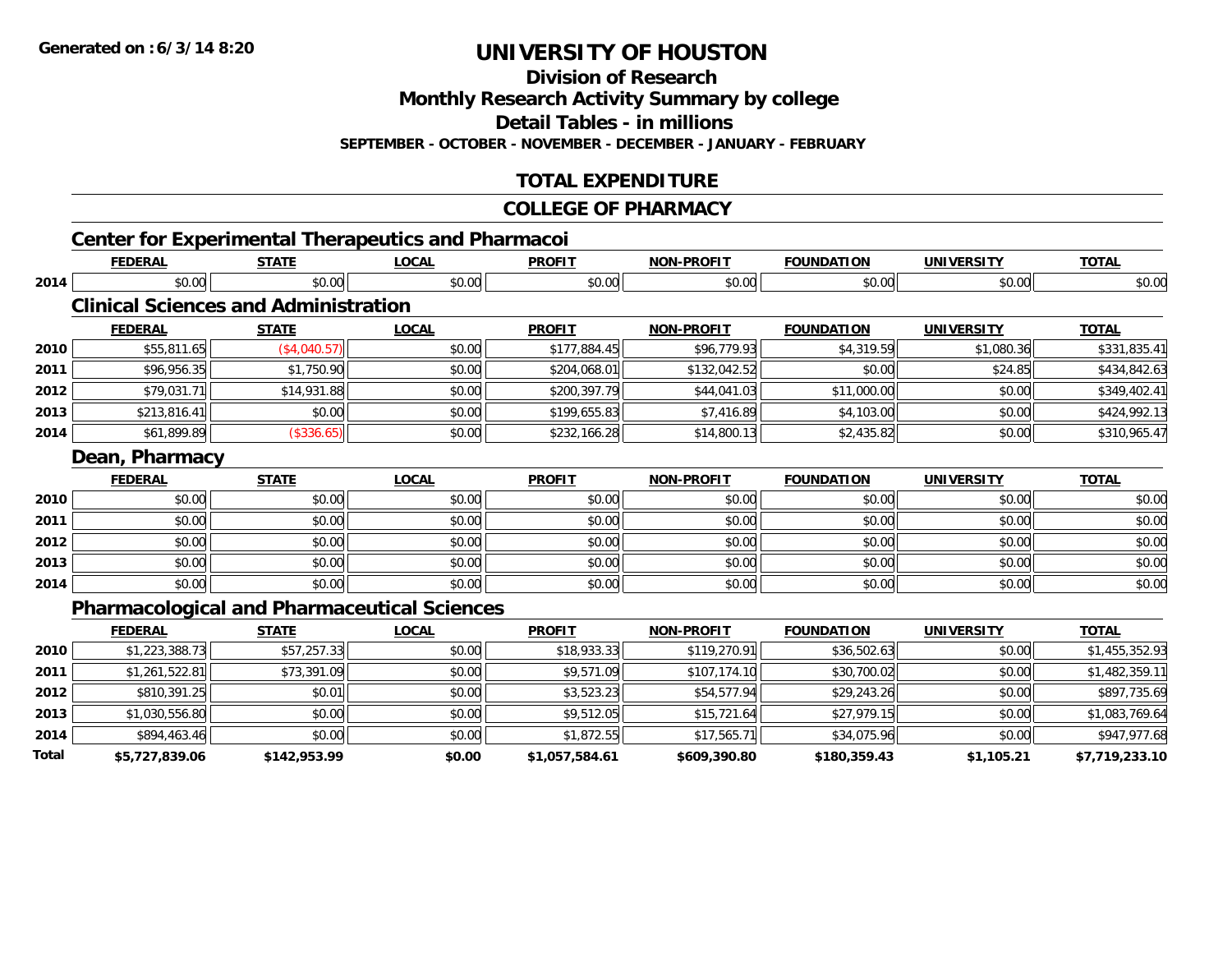**Division of Research**

**Monthly Research Activity Summary by college**

**Detail Tables - in millions**

**SEPTEMBER - OCTOBER - NOVEMBER - DECEMBER - JANUARY - FEBRUARY**

## **TOTAL EXPENDITURE**

#### **COLLEGE OF TECHNOLOGY**

## **Center for Life Sciences Technology**

|      | DAI<br>ERA                     | <b>CTATI</b>          | $\sim$<br>.w.a         | <b>PROFIT</b> | -----  | אנ                  |                    | <b>TOT</b>     |
|------|--------------------------------|-----------------------|------------------------|---------------|--------|---------------------|--------------------|----------------|
| 2010 | $\sim$ $\sim$<br>$\sim$<br>w.w | $\sim$ $\sim$<br>JU.U | $\sim$ $\sim$<br>vv.vv | 0000<br>∿∪.∪∿ | \$0.00 | 0000<br>. UU<br>, J | 0.00<br>pu.uu      | 0000<br>PU.UU  |
| 2012 | $\sim$<br>וטט.טי               | ሖ ^<br>י טיש          | $\sim$ 00<br>vv.vv     | 0000<br>JU.UU | \$0.00 | $\sim$ 00<br>JU.UU  | $\sim$ 00<br>JU.UU | ቀስ ሰሰ<br>DU.UU |

# **Center for Technology Literacy**

|      | <b>FEDERAL</b> | <b>STATE</b> | <b>LOCAL</b> | <b>PROFIT</b> | <b>NON-PROFIT</b> | <b>FOUNDATION</b> | <b>UNIVERSITY</b> | <b>TOTAL</b> |
|------|----------------|--------------|--------------|---------------|-------------------|-------------------|-------------------|--------------|
| 2010 | \$6,757.90     | \$0.00       | \$0.00       | \$0.00        | \$0.00            | \$0.00            | \$0.00            | \$6,757.90   |
| 2011 | \$325,518.82   | \$0.00       | \$0.00       | \$0.00        | \$0.00            | \$0.00            | \$0.00            | \$325,518.82 |
| 2012 | \$496,780.67   | \$0.00       | \$0.00       | \$0.00        | \$0.00            | \$0.00            | \$0.00            | \$496,780.67 |
| 2013 | \$118,807.80   | \$0.00       | \$0.00       | \$0.00        | \$0.00            | \$0.00            | \$0.00            | \$118,807.80 |
| 2014 | \$116,403.16   | \$0.00       | \$0.00       | \$0.00        | \$0.00            | \$0.00            | \$0.00            | \$116,403.16 |

#### **Construction Management**

|      | <b>FEDERAL</b> | <u>STATE</u> | <u>LOCAL</u> | <b>PROFIT</b> | NON-PROFIT | <b>FOUNDATION</b> | <b>UNIVERSITY</b> | <b>TOTAL</b> |
|------|----------------|--------------|--------------|---------------|------------|-------------------|-------------------|--------------|
| 2010 | \$10,460.96    | \$0.00       | \$0.00       | \$0.00        | \$3,799.08 | \$0.00            | \$0.00            | \$14,260.04  |
| 2011 | \$4,322.71     | \$0.00       | \$0.00       | \$0.00        | \$0.00     | \$0.00            | \$0.00            | \$4,322.71   |
| 2013 | \$0.00         | \$10,227.59  | \$0.00       | \$0.00        | \$0.00     | \$10,544.65       | \$0.00            | \$20,772.24  |
| 2014 | \$0.00         | \$28,773.51  | \$0.00       | \$0.00        | \$0.00     | \$8,945.87        | \$0.00            | \$37,719.38  |

#### **Dean, Technology**

|      | <b>FEDERAL</b> | <b>STATE</b> | <u>LOCAL</u> | <b>PROFIT</b> | <b>NON-PROFIT</b> | <b>FOUNDATION</b> | <b>UNIVERSITY</b> | <b>TOTAL</b> |
|------|----------------|--------------|--------------|---------------|-------------------|-------------------|-------------------|--------------|
| 2010 | \$115,483.71   | \$0.00       | \$0.00       | \$0.00        | \$0.00            | \$0.00            | \$0.00            | \$115,483.71 |
| 2011 | \$75,309.21    | \$0.00       | \$0.00       | \$0.00        | \$0.00            | \$0.00            | \$0.00            | \$75,309.21  |
| 2012 | \$114,532.87   | \$0.00       | \$0.00       | \$0.00        | \$0.00            | \$0.00            | \$0.00            | \$114,532.87 |
| 2013 | \$33,703.59    | \$0.00       | \$0.00       | \$0.00        | \$0.00            | \$0.00            | \$0.00            | \$33,703.59  |
| 2014 | \$0.00         | \$0.00       | \$0.00       | \$0.00        | \$13,088.55       | \$0.00            | \$0.00            | \$13,088.55  |

#### **Engineering Technology**

|      | <b>FEDERAL</b> | <b>STATE</b> | <b>LOCAL</b> | <b>PROFIT</b> | <b>NON-PROFIT</b> | <b>FOUNDATION</b> | <b>UNIVERSITY</b> | <b>TOTAL</b> |
|------|----------------|--------------|--------------|---------------|-------------------|-------------------|-------------------|--------------|
| 2010 | \$346,266.18   | \$0.00       | \$0.00       | \$17,345.08   | (\$103.81)        | \$38,224.83       | \$229.32          | \$401,961.60 |
| 2011 | \$196,638.17   | \$0.00       | \$0.00       | \$14.623.46   | \$0.00            | \$25,317.90       | \$0.00            | \$236,579.53 |
| 2012 | \$261,724.48   | \$0.00       | \$0.00       | \$23,000.10   | (\$3,366.00)      | \$21,288.12       | \$0.00            | \$302,646.69 |
| 2013 | \$308,529.67   | \$0.00       | \$0.00       | \$38,387.58   | \$6,345.05        | \$7,617.28        | \$0.00            | \$360,879.58 |
| 2014 | \$112,322.34   | \$0.00       | \$0.00       | \$67,853.67   | (\$5,440.00)      | \$0.00            | \$0.00            | \$174,736.01 |

<u> 1989 - Johann Stoff, deutscher Stoffen und der Stoffen und der Stoffen und der Stoffen und der Stoffen und de</u>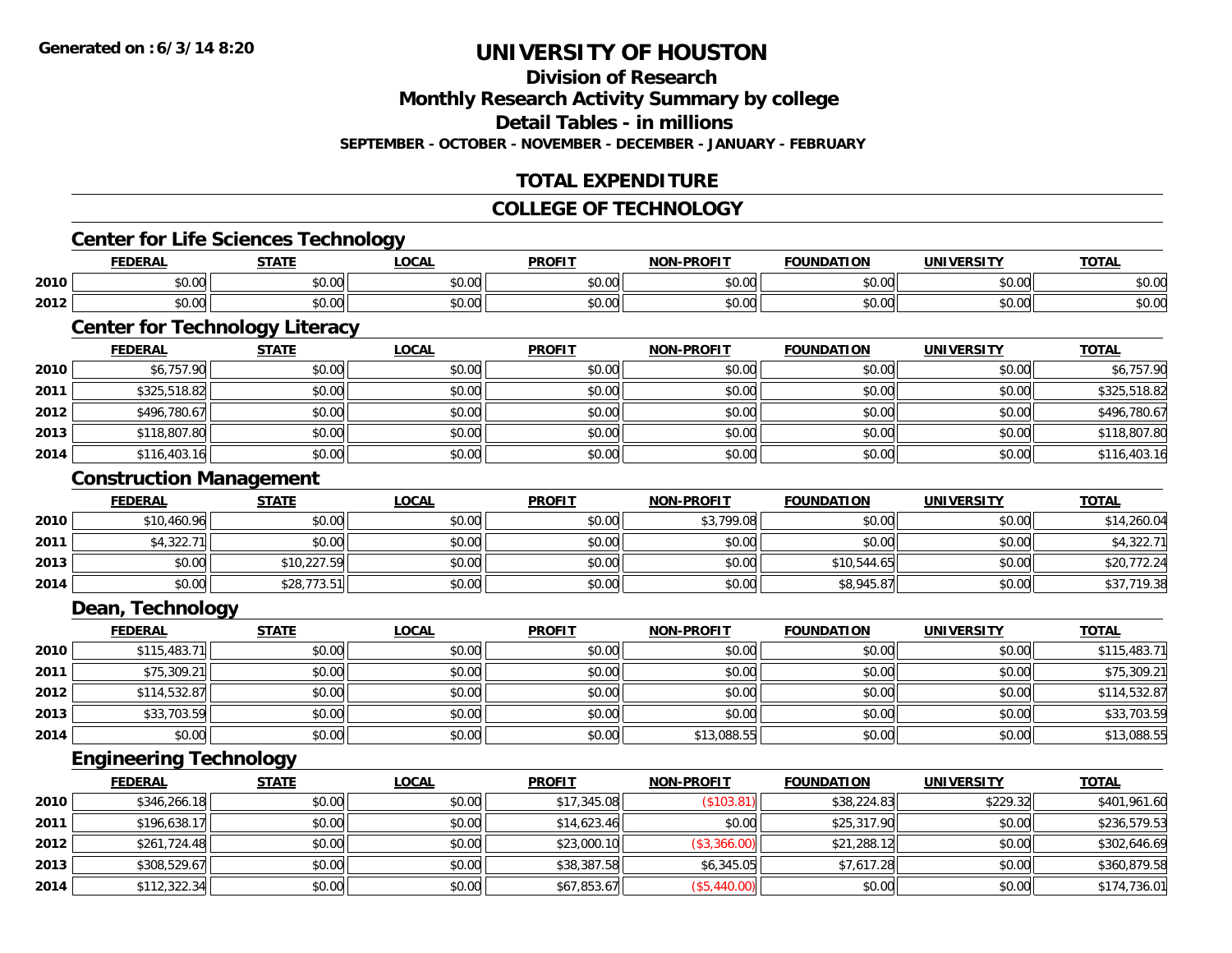# **Division of Research**

## **Monthly Research Activity Summary by college**

#### **Detail Tables - in millions**

#### **SEPTEMBER - OCTOBER - NOVEMBER - DECEMBER - JANUARY - FEBRUARY**

### **TOTAL EXPENDITURE**

#### **COLLEGE OF TECHNOLOGY**

## **Human Development and Consumer Science**

|      | <b>FEDERAL</b> | <b>STATE</b> | <b>LOCAL</b> | <b>PROFIT</b> | <b>NON-PROFIT</b> | <b>FOUNDATION</b> | <b>UNIVERSITY</b> | <b>TOTAL</b> |
|------|----------------|--------------|--------------|---------------|-------------------|-------------------|-------------------|--------------|
| 2010 | \$2,921.72     | \$0.00       | \$0.00       | \$10,699.21   | \$0.00            | \$0.00            | \$0.00            | \$13,620.93  |
| 2011 | \$952.48       | \$0.00       | \$0.00       | \$1,085.93    | \$0.00            | \$0.00            | \$0.00            | \$2,038.41   |
| 2012 | \$372.10       | \$0.00       | \$0.00       | \$0.00        | \$0.00            | \$0.00            | \$0.00            | \$372.10     |
| 2013 | \$460.68       | \$0.00       | \$0.00       | \$0.00        | \$0.00            | \$0.00            | \$0.00            | \$460.68     |
| 2014 | \$7,718.61     | \$0.00       | \$0.00       | \$0.00        | \$0.00            | \$5,467.50        | \$0.00            | \$13,186.11  |

## **Information & Logistics Technology**

|      | <b>FEDERAL</b> | <b>STATE</b> | <u>LOCAL</u> | <b>PROFIT</b> | <b>NON-PROFIT</b> | <b>FOUNDATION</b> | <b>UNIVERSITY</b> | <b>TOTAL</b>  |
|------|----------------|--------------|--------------|---------------|-------------------|-------------------|-------------------|---------------|
| 2010 | \$14,163.23    | \$0.00       | \$0.00       | \$0.00        | \$3,109.70        | \$0.00            | \$0.00            | \$17,272.93   |
| 2011 | \$10,033.48    | \$0.00       | \$0.00       | \$0.00        | \$4,034.84        | \$0.00            | \$0.00            | \$14,068.32   |
| 2012 | \$32,970.20    | \$0.00       | \$0.00       | \$0.00        | \$0.00            | \$0.00            | \$0.00            | \$32,970.20   |
| 2013 | (\$10,735.08)  | \$0.00       | \$0.00       | \$0.00        | \$0.00            | \$0.00            | \$0.00            | (\$10,735.08) |
| 2014 | \$0.00         | \$0.00       | \$0.00       | \$0.00        | \$0.00            | \$0.00            | \$0.00            | \$0.00        |

### **Texas Manufacturing Assistance Center**

|       | <b>FEDERAL</b> | <b>STATE</b> | <b>LOCAL</b> | <b>PROFIT</b> | <b>NON-PROFIT</b> | <b>FOUNDATION</b> | <b>UNIVERSITY</b> | <b>TOTAL</b>   |
|-------|----------------|--------------|--------------|---------------|-------------------|-------------------|-------------------|----------------|
| 2010  | \$0.00         | \$0.00       | \$0.00       | \$0.00        | \$0.00            | \$0.00            | \$0.00            | \$0.00         |
| 2011  | \$0.00         | \$0.00       | \$0.00       | \$0.00        | \$0.00            | \$0.00            | \$0.00            | \$0.00         |
| 2012  | \$0.00         | \$0.00       | \$0.00       | \$0.00        | \$0.00            | \$0.00            | \$0.00            | \$0.00         |
| 2013  | \$0.00         | \$0.00       | \$0.00       | \$0.00        | \$0.00            | \$0.00            | \$0.00            | \$0.00         |
| 2014  | \$0.00         | \$0.00       | \$0.00       | \$0.00        | \$0.00            | \$0.00            | \$0.00            | \$0.00         |
| Total | \$2,702,419.64 | \$39,001.10  | \$0.00       | \$172,995.03  | \$21,467.41       | \$117,406.15      | \$229.32          | \$3,053,518.64 |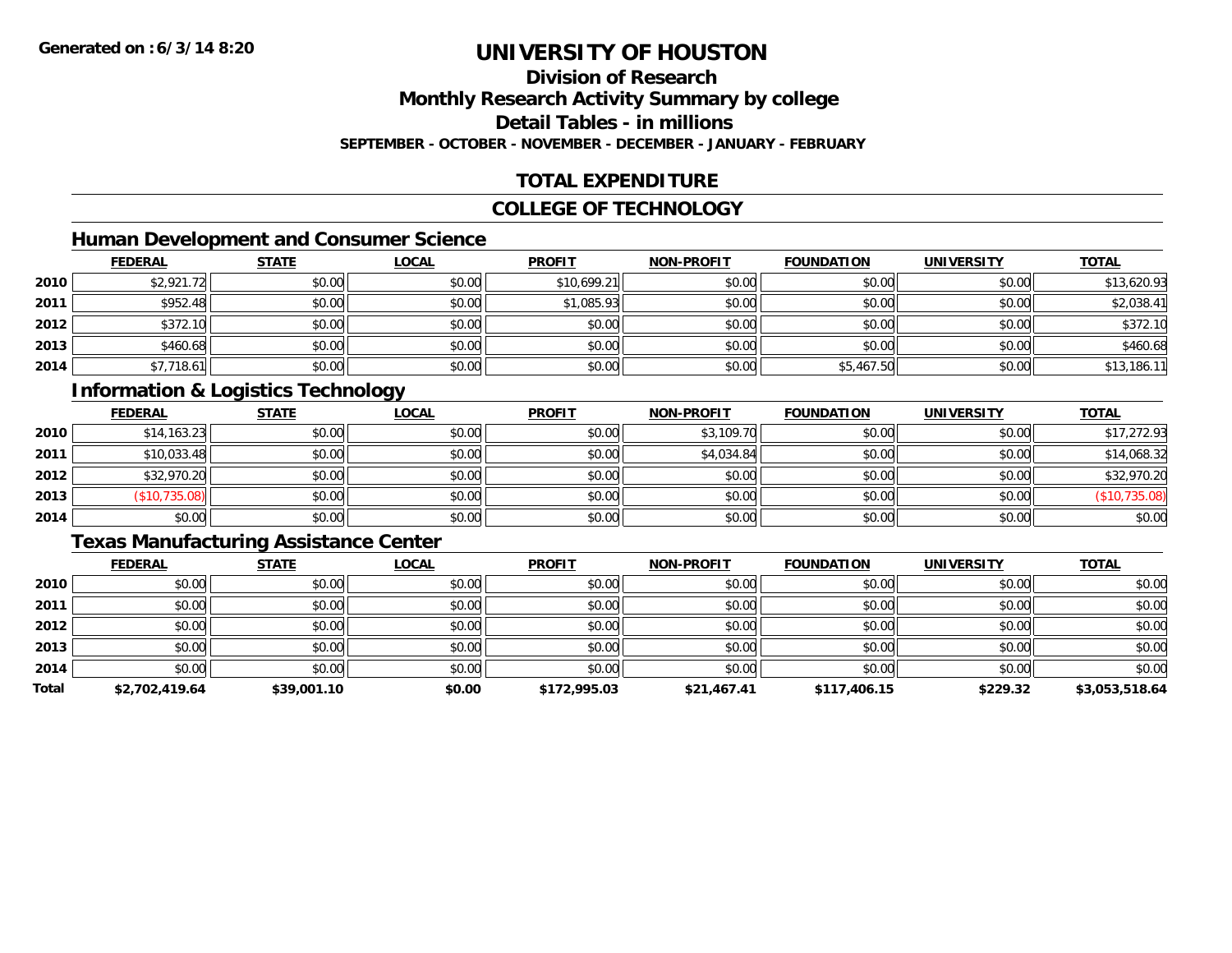**Division of Research**

**Monthly Research Activity Summary by college**

**Detail Tables - in millions**

**SEPTEMBER - OCTOBER - NOVEMBER - DECEMBER - JANUARY - FEBRUARY**

## **TOTAL EXPENDITURE**

### **CULLEN COLLEGE OF ENGINEERING**

|      | <b>Bioengineering Research Center</b>                    |                |              |               |                   |                   |                   |                |
|------|----------------------------------------------------------|----------------|--------------|---------------|-------------------|-------------------|-------------------|----------------|
|      | <b>FEDERAL</b>                                           | <b>STATE</b>   | <b>LOCAL</b> | <b>PROFIT</b> | <b>NON-PROFIT</b> | <b>FOUNDATION</b> | <b>UNIVERSITY</b> | <b>TOTAL</b>   |
| 2014 | \$0.00                                                   | \$0.00         | \$0.00       | \$0.00        | \$0.00            | \$0.00            | \$0.00            | \$0.00         |
|      | <b>Biomedical Engineering</b>                            |                |              |               |                   |                   |                   |                |
|      | <b>FEDERAL</b>                                           | <b>STATE</b>   | <b>LOCAL</b> | <b>PROFIT</b> | NON-PROFIT        | <b>FOUNDATION</b> | <b>UNIVERSITY</b> | <b>TOTAL</b>   |
| 2010 | \$123,995.04                                             | \$0.00         | \$0.00       | \$0.00        | \$15,951.31       | (\$158.11)        | \$0.00            | \$139,788.24   |
| 2011 | \$120,553.16                                             | \$0.00         | \$0.00       | \$0.00        | \$0.00            | \$0.00            | \$0.00            | \$120,553.16   |
| 2012 | \$135,228.79                                             | \$0.00         | \$0.00       | \$0.00        | \$0.00            | \$0.00            | \$0.00            | \$135,228.79   |
| 2013 | \$482,493.67                                             | \$0.00         | \$0.00       | \$0.00        | \$0.00            | \$0.00            | \$0.00            | \$482,493.67   |
| 2014 | \$998,413.85                                             | \$0.00         | \$0.00       | (\$35,409.81) | \$36,785.45       | \$30,417.78       | \$0.00            | \$1,030,207.27 |
|      | <b>Center for Innovative Grouting Materials and Tech</b> |                |              |               |                   |                   |                   |                |
|      | <b>FEDERAL</b>                                           | <b>STATE</b>   | <b>LOCAL</b> | <b>PROFIT</b> | <b>NON-PROFIT</b> | <b>FOUNDATION</b> | <b>UNIVERSITY</b> | <b>TOTAL</b>   |
| 2011 | \$0.00                                                   | \$0.00         | \$0.00       | \$0.00        | \$0.00            | \$0.00            | \$0.00            | \$0.00         |
| 2012 | \$0.00                                                   | \$0.00         | \$0.00       | \$0.00        | \$0.00            | \$0.00            | \$0.00            | \$0.00         |
| 2013 | \$0.00                                                   | \$0.00         | \$0.00       | \$0.00        | \$0.00            | \$0.00            | \$0.00            | \$0.00         |
| 2014 | \$0.00                                                   | \$0.00         | \$0.00       | \$0.00        | \$0.00            | \$0.00            | \$0.00            | \$0.00         |
|      | <b>Chemical Engineering</b>                              |                |              |               |                   |                   |                   |                |
|      | <b>FEDERAL</b>                                           | <b>STATE</b>   | <b>LOCAL</b> | <b>PROFIT</b> | <b>NON-PROFIT</b> | <b>FOUNDATION</b> | <b>UNIVERSITY</b> | <b>TOTAL</b>   |
| 2010 | \$1,378,466.91                                           | \$1,761,443.12 | \$10,800.46  | \$171,292.26  | \$0.00            | \$50,682.48       | \$76,738.56       | \$3,449,423.79 |
| 2011 | \$2,057,531.99                                           | \$72,356.25    | \$0.00       | \$344,325.23  | \$0.00            | \$53,115.73       | \$75,071.62       | \$2,602,400.82 |
| 2012 | \$2,267,424.19                                           | \$124,122.49   | \$0.00       | \$445,295.42  | \$0.00            | \$63,374.90       | \$800.02          | \$2,901,017.02 |
| 2013 | \$1,544,543.75                                           | \$91,395.40    | \$0.00       | \$358,527.42  | \$38,982.71       | \$126,413.79      | (\$14,776.20)     | \$2,145,086.87 |
| 2014 | \$1,467,203.37                                           | \$95,710.07    | \$0.00       | \$685,756.95  | \$99,706.90       | \$94,136.76       | \$2,970.64        | \$2,445,484.68 |
|      | <b>Civil Engineering</b>                                 |                |              |               |                   |                   |                   |                |
|      | <b>FEDERAL</b>                                           | <b>STATE</b>   | <b>LOCAL</b> | <b>PROFIT</b> | <b>NON-PROFIT</b> | <b>FOUNDATION</b> | <b>UNIVERSITY</b> | <b>TOTAL</b>   |
| 2010 | \$536,860.90                                             | \$176,316.04   | \$58,664.97  | \$36,947.59   | \$30,911.71       | \$94,883.47       | \$0.00            | \$934,584.68   |
| 2011 | \$587,173.12                                             | \$191,767.75   | \$2,593.68   | \$97,067.45   | \$40,479.39       | \$66,200.40       | \$15,995.64       | \$1,001,277.43 |
| 2012 | \$1,321,291.43                                           | \$202,451.08   | \$41,977.29  | \$47,337.22   | \$20,968.85       | \$17,225.86       | \$0.00            | \$1,651,251.73 |
| 2013 | \$1,113,024.62                                           | \$187,849.72   | \$9,644.18   | \$125,009.91  | \$39,455.51       | \$6,134.33        | \$17,272.44       | \$1,498,390.71 |
| 2014 | \$1,355,126.81                                           | \$68,523.24    | \$0.00       | \$249,528.89  | \$51,829.94       | \$42,378.98       | \$0.00            | \$1,767,387.86 |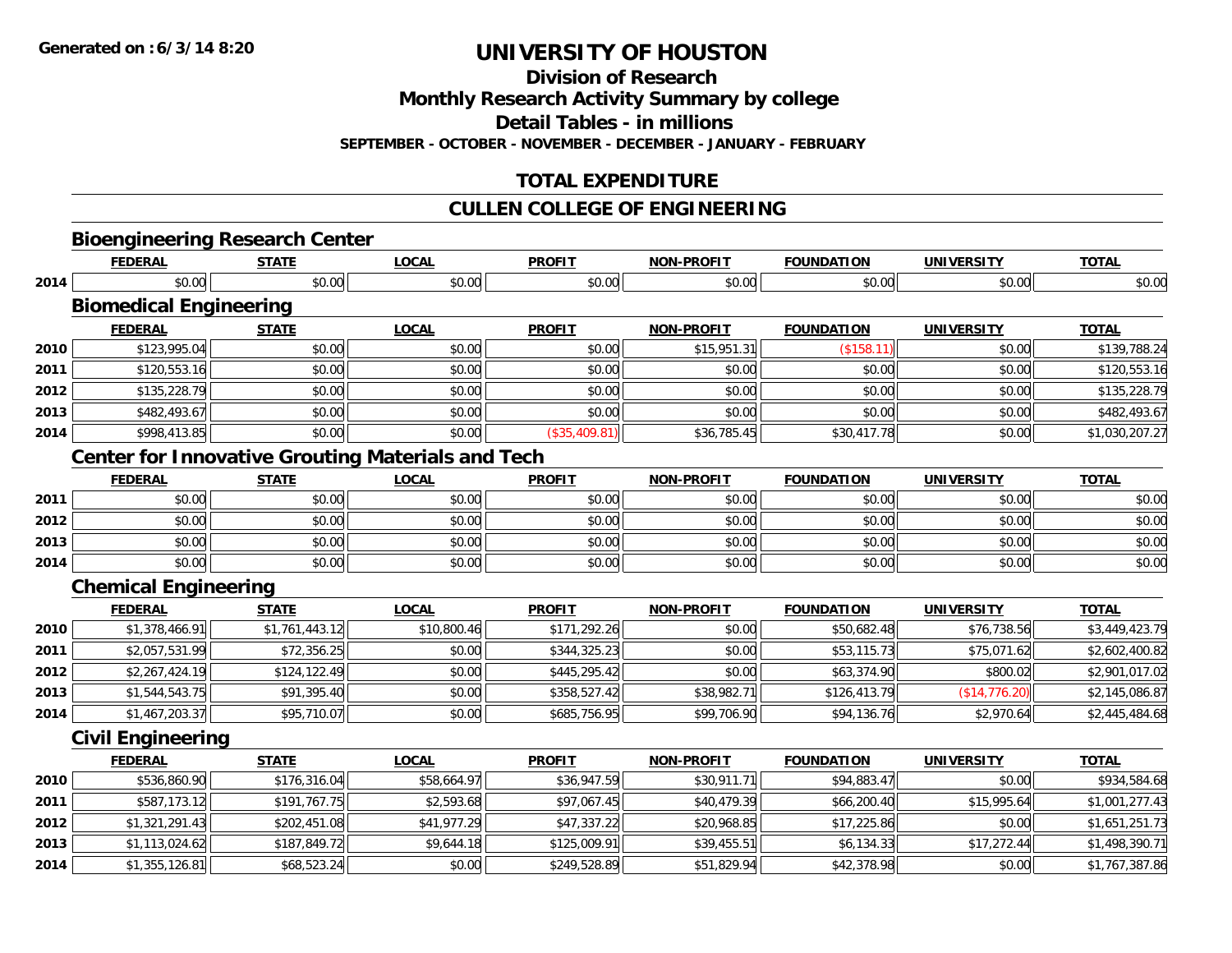# **Division of Research**

## **Monthly Research Activity Summary by college**

**Detail Tables - in millions**

**SEPTEMBER - OCTOBER - NOVEMBER - DECEMBER - JANUARY - FEBRUARY**

## **TOTAL EXPENDITURE**

### **CULLEN COLLEGE OF ENGINEERING**

## **Composites Engineering and Applications Center**

|      | <b>FEDERAL</b> | <b>STATE</b> | <u>LOCAL</u> | <b>PROFIT</b> | <b>NON-PROFIT</b> | <b>FOUNDATION</b> | <b>UNIVERSITY</b> | <b>TOTAL</b> |
|------|----------------|--------------|--------------|---------------|-------------------|-------------------|-------------------|--------------|
| 2010 | \$0.00         | \$0.00       | \$0.00       | \$0.00        | \$0.00            | \$0.00            | \$0.00            | \$0.00       |
| 2011 | \$0.00         | \$0.00       | \$0.00       | \$0.00        | \$0.00            | \$0.00            | \$0.00            | \$0.00       |
| 2012 | \$0.00         | \$0.00       | \$0.00       | \$0.00        | \$0.00            | \$0.00            | \$0.00            | \$0.00       |
| 2013 | \$0.00         | \$0.00       | \$0.00       | \$0.00        | \$0.00            | \$0.00            | \$0.00            | \$0.00       |
| 2014 | \$0.00         | \$0.00       | \$0.00       | \$0.00        | \$0.00            | \$0.00            | \$0.00            | \$0.00       |

## **Dean, Engineering**

|      | <u>FEDERAL</u> | <u>STATE</u> | <u>LOCAL</u> | <b>PROFIT</b> | <b>NON-PROFIT</b> | <b>FOUNDATION</b> | <b>UNIVERSITY</b> | <b>TOTAL</b> |
|------|----------------|--------------|--------------|---------------|-------------------|-------------------|-------------------|--------------|
| 2010 | \$75,952.30    | \$0.00       | \$0.00       | \$0.00        | \$0.00            | \$0.00            | \$0.00            | \$75,952.30  |
| 2011 | \$83,347.71    | \$0.00       | \$0.00       | \$0.00        | \$0.00            | \$0.00            | \$0.00            | \$83,347.71  |
| 2012 | \$119,739.80   | \$0.00       | \$0.00       | \$0.00        | \$0.00            | \$0.00            | \$0.00            | \$119,739.80 |
| 2013 | \$33,102.34    | \$0.00       | \$0.00       | \$0.00        | \$0.00            | \$0.00            | \$0.00            | \$33,102.34  |
| 2014 | \$20,973.25    | \$0.00       | \$0.00       | \$0.00        | \$0.00            | \$0.00            | \$0.00            | \$20,973.25  |

## **Electrical & Computer Engineering**

|      | <b>FEDERAL</b> | <b>STATE</b> | <b>LOCAL</b> | <b>PROFIT</b> | <b>NON-PROFIT</b> | <b>FOUNDATION</b> | <b>UNIVERSITY</b> | <b>TOTAL</b>   |
|------|----------------|--------------|--------------|---------------|-------------------|-------------------|-------------------|----------------|
| 2010 | \$931,237.68   | \$181,721.01 | \$0.00       | \$291,425.18  | \$84,043.01       | \$0.00            | \$465.12          | \$1,488,892.00 |
| 2011 | \$1,471,313.20 | \$142,812.44 | \$0.00       | \$132,890.97  | \$45,410.10       | \$18,491.76       | \$7,366.32        | \$1,818,284.79 |
| 2012 | \$2,282,764.71 | \$48,361.78  | \$0.00       | \$322,425.45  | (\$32,437.08)     | (\$11,010.00)     | \$0.21            | \$2,610,105.06 |
| 2013 | \$1,699,408.07 | \$28,164.47  | \$0.00       | \$219,550.23  | \$17,642.55       | \$65,859.49       | \$0.00            | \$2,030,624.81 |
| 2014 | \$1,373,768.86 | \$7,230.79   | \$0.00       | \$423,369.33  | \$56,692.17       | \$55,528.24       | \$3,423.86        | \$1,920,013.25 |

#### **Industrial Engineering**

|      | <b>FEDERAL</b> | <b>STATE</b> | <b>LOCAL</b> | <b>PROFIT</b> | <b>NON-PROFIT</b> | <b>FOUNDATION</b> | <b>UNIVERSITY</b> | <b>TOTAL</b> |
|------|----------------|--------------|--------------|---------------|-------------------|-------------------|-------------------|--------------|
| 2010 | \$86,939.31    | \$5,384.63   | \$0.00       | \$0.00        | \$0.00            | \$0.00            | \$0.00            | \$92,323.94  |
| 2011 | \$91,059.01    | \$27,246.15  | \$27,639.67  | \$0.00        | \$0.00            | \$0.00            | \$0.00            | \$145,944.83 |
| 2012 | \$60,077.34    | \$0.00       | \$32,934.62  | \$0.00        | \$0.00            | \$0.00            | \$0.00            | \$93,011.96  |
| 2013 | \$53,047.35    | \$40,770.85  | \$6,076.34   | \$0.00        | \$0.00            | \$9,952.36        | \$0.00            | \$109,846.90 |
| 2014 | \$99,042.92    | \$41,456.43  | \$23,319.24  | \$0.00        | \$0.00            | \$25,485.72       | \$0.00            | \$189,304.31 |

## **Mechanical Engineering**

|      | <b>FEDERAL</b>   | <b>STATE</b>       | ∟OCAI  | <b>PROFIT</b> | <b>NON-PROFIT</b> | <b>FOUNDATION</b>           | <b>UNIVERSITY</b> | <b>TOTAL</b> |
|------|------------------|--------------------|--------|---------------|-------------------|-----------------------------|-------------------|--------------|
| 2010 | $\sim$<br>1 U.ZU | 5,838.00<br>$AD -$ | \$0.00 | \$105,780.48  | <b>103.03</b>     | \$0.00                      | 108.57            | .63U.        |
| 2011 | /22.891<br>1.24  | \$316,545.35       | \$0.00 | \$346,891.16  | \$59,297.51       | $\degree$ 790.55L<br>522. I | \$0.00            | $\sqrt{2}$   |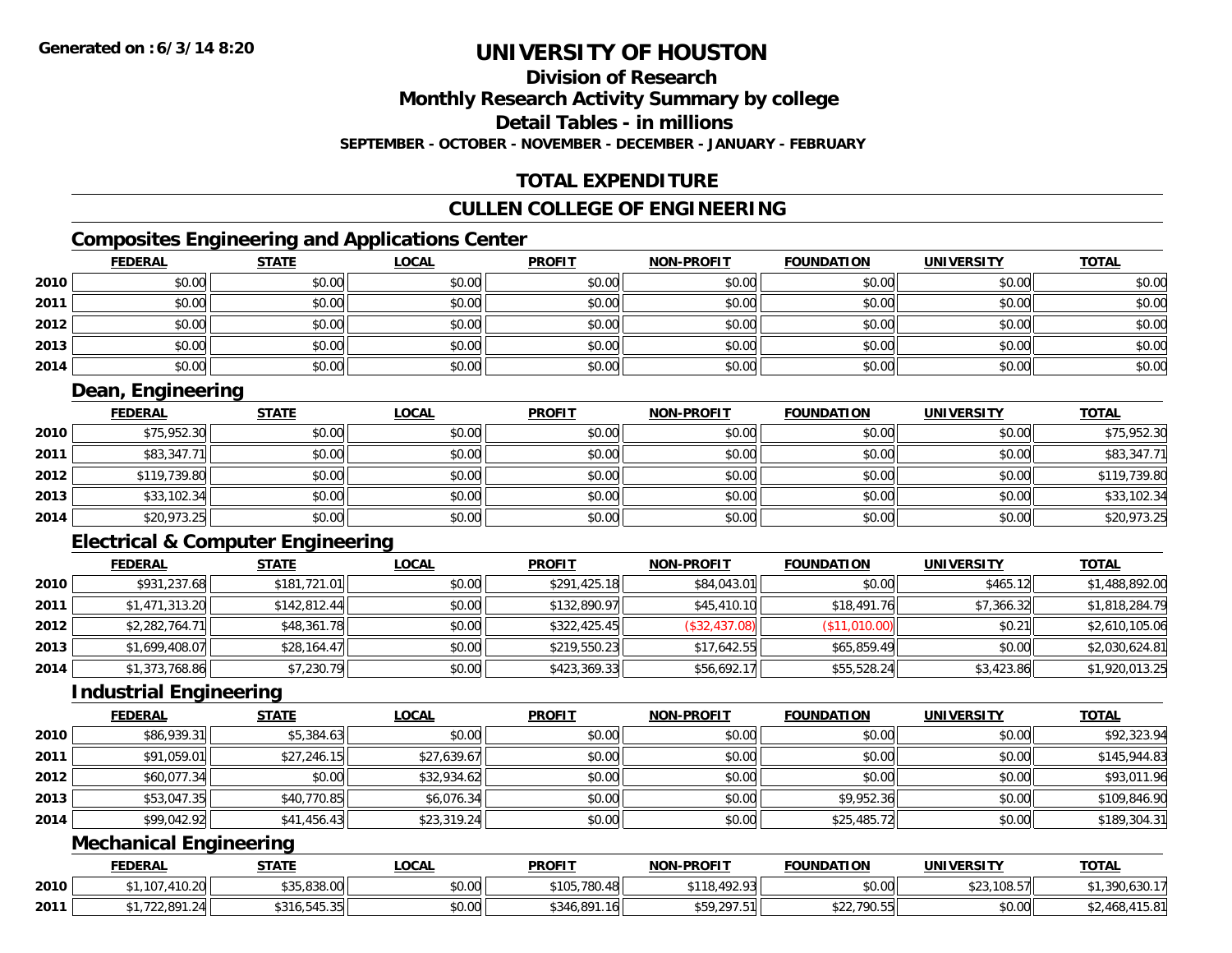# **Division of Research**

**Monthly Research Activity Summary by college**

**Detail Tables - in millions**

**SEPTEMBER - OCTOBER - NOVEMBER - DECEMBER - JANUARY - FEBRUARY**

## **TOTAL EXPENDITURE**

## **CULLEN COLLEGE OF ENGINEERING**

### **Mechanical Engineering**

|      | <b>FEDERAL</b> | <u>STATE</u> | <u>LOCAL</u> | <b>PROFIT</b> | <b>NON-PROFIT</b> | <b>FOUNDATION</b> | <b>UNIVERSITY</b> | <b>TOTAL</b>   |
|------|----------------|--------------|--------------|---------------|-------------------|-------------------|-------------------|----------------|
| 2012 | \$1,296,584.17 | \$288,302.40 | \$0.00       | \$188,505.36  | \$53,298.39       | \$16,675.52       | \$0.00            | \$1,843,365.83 |
| 2013 | \$1,735,039.40 | \$262,259.18 | \$0.00       | \$153,543.89  | \$9.032.61        | \$65,471.20       | \$0.00            | \$2,225,346.28 |
| 2014 | \$1,811,231.44 | \$56,547.43  | \$0.00       | \$346,255.00  |                   | \$134,755.57      | \$0.00            | \$2,345,749.17 |

### **National Wind Energy Center**

|              | <b>FEDERAL</b>  | <b>STATE</b>   | <b>LOCAL</b> | <b>PROFIT</b>  | <b>NON-PROFIT</b> | <b>FOUNDATION</b> | <b>UNIVERSITY</b> | <b>TOTAL</b>    |
|--------------|-----------------|----------------|--------------|----------------|-------------------|-------------------|-------------------|-----------------|
| 2011         | \$0.00          | \$0.00         | \$0.00       | \$0.00         | \$0.00            | \$0.00            | \$0.00            | \$0.00          |
| 2012         | \$0.00          | \$0.00         | \$0.00       | \$0.00         | \$0.00            | \$0.00            | \$0.00            | \$0.00          |
| 2013         | \$0.00          | \$0.00         | \$0.00       | \$0.00         | \$0.00            | \$0.00            | \$0.00            | \$0.00          |
| 2014         | \$0.00          | \$0.00         | \$0.00       | \$0.00         | \$0.00            | \$0.00            | \$0.00            | \$0.00          |
| <b>Total</b> | \$31,644,261.89 | \$4,454,576.05 | \$213,650.45 | \$5,056,315.58 | \$783,503.69      | \$1,048,806.77    | \$208,436.80      | \$43,409,551.23 |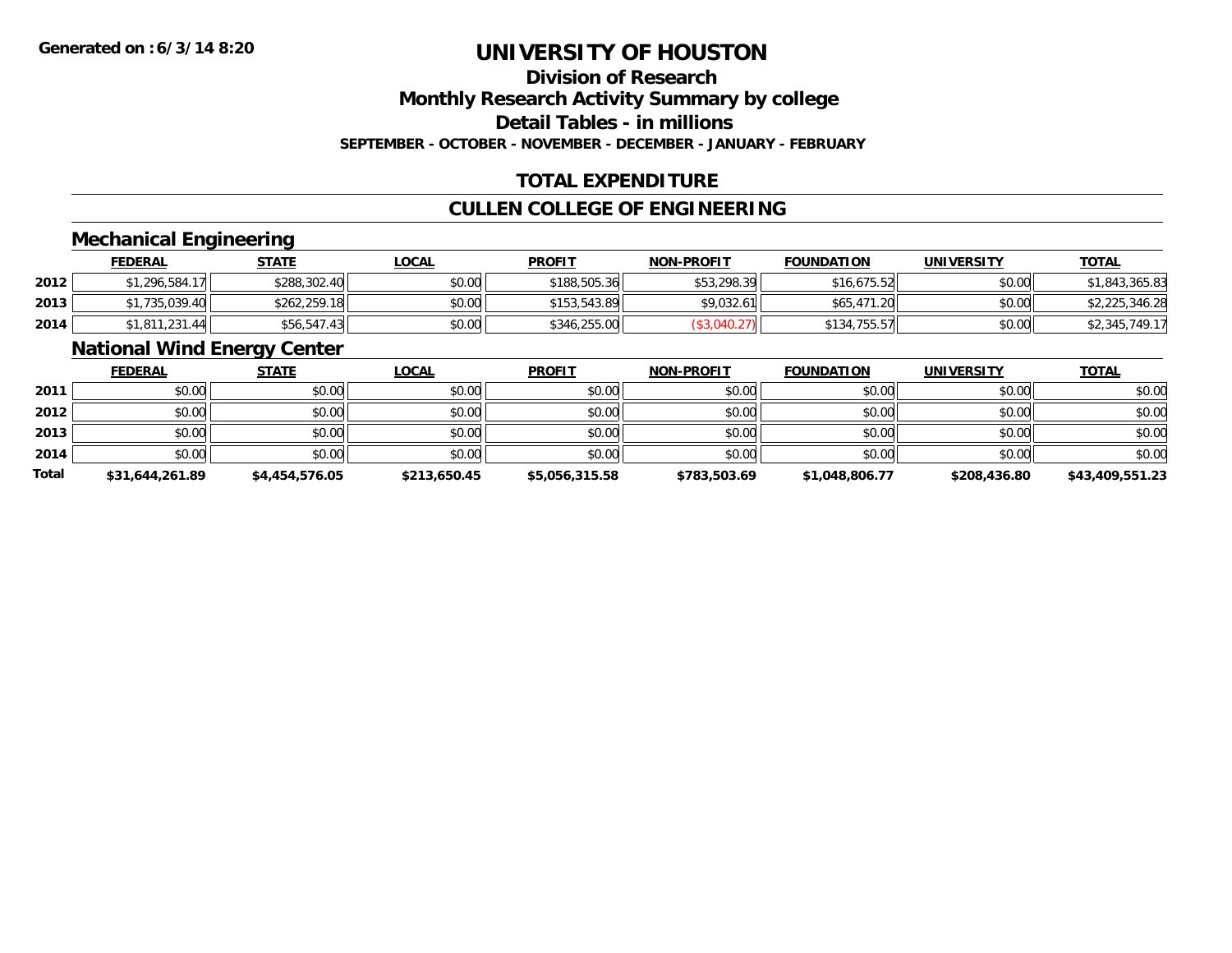## **Division of Research**

**Monthly Research Activity Summary by college**

**Detail Tables - in millions**

**SEPTEMBER - OCTOBER - NOVEMBER - DECEMBER - JANUARY - FEBRUARY**

## **TOTAL EXPENDITURE**

#### **DIVISION OF RESEARCH**

#### **Allied Geophysical Laboratories**

|      | <b>FEDERAL</b> | <b>STATE</b> | <u>LOCAL</u> | <b>PROFIT</b> | <b>NON-PROFIT</b> | <b>FOUNDATION</b> | <b>UNIVERSITY</b> | <b>TOTAL</b> |
|------|----------------|--------------|--------------|---------------|-------------------|-------------------|-------------------|--------------|
| 2011 | \$0.00         | \$0.00       | \$0.00       | \$5,241.56    | \$0.00            | \$0.00            | \$0.00            | 241.56       |
| 2012 | \$0.00         | \$0.00       | \$0.00       | \$18,989.74   | \$0.00            | \$0.00            | \$0.00            | \$18,989.74  |
| 2013 | \$0.00         | \$0.00       | \$0.00       | \$12,978.00   | \$0.00            | \$0.00            | \$0.00            | ,978.00      |

#### **Center for Advanced Computing and Data Systems**

|      | <u>FEDERAL</u> | <u>STATE</u> | <u>LOCAL</u> | <b>PROFIT</b> | <b>NON-PROFIT</b> | <b>FOUNDATION</b> | <b>UNIVERSITY</b> | <b>TOTAL</b> |
|------|----------------|--------------|--------------|---------------|-------------------|-------------------|-------------------|--------------|
| 2010 | \$0.00         | \$0.00       | \$0.00       | \$0.00        | \$0.00            | \$0.00            | \$0.00            | \$0.00       |
| 2011 | \$13,314.76    | \$0.00       | \$0.00       | \$0.00        | \$0.00            | \$0.00            | \$0.00            | \$13,314.76  |
| 2012 | \$22,657.57    | \$0.00       | \$0.00       | \$0.00        | \$0.00            | \$0.00            | \$0.00            | \$22,657.57  |
| 2013 | \$13,771.25    | \$0.00       | \$0.00       | \$0.00        | \$3.57            | \$0.00            | \$0.00            | \$13,774.82  |
| 2014 | \$1,045.05)    | \$0.00       | \$0.00       | \$0.00        | (\$3.76)          | \$0.00            | \$0.00            | \$1,048.80   |

#### **Center for Advanced Materials**

|      | <b>FEDERAL</b> | <b>STATE</b> | <u>LOCAL</u> | <b>PROFIT</b> | <b>NON-PROFIT</b> | <b>FOUNDATION</b> | <b>UNIVERSITY</b> | <b>TOTAL</b> |
|------|----------------|--------------|--------------|---------------|-------------------|-------------------|-------------------|--------------|
| 2010 | (\$1.03)       | \$1,918.19   | \$0.00       | \$0.00        | \$0.00            | \$0.00            | \$0.00            | \$1,917.16   |
| 2011 | \$16,222.98    | \$25,146.09  | \$0.00       | \$8,529.75    | \$0.00            | \$0.00            | \$0.00            | \$49,898.82  |
| 2012 | \$5,857.29     | \$0.00       | \$0.00       | \$0.00        | \$0.00            | \$0.00            | \$0.00            | \$5,857.29   |
| 2013 | \$1,100.47     | \$0.00       | \$0.00       | \$0.00        | \$0.00            | \$0.00            | \$0.00            | \$1,100.47   |
| 2014 | \$0.00         | \$0.00       | \$0.00       | \$0.00        | \$0.00            | \$0.00            | \$0.00            | \$0.00       |

#### **Center for Biomedical & Environmental Genomics**

|      | <u>FEDERAL</u> | <b>STATE</b> | <b>LOCAL</b> | <b>PROFIT</b> | NON-PROFIT | <b>FOUNDATION</b> | <b>UNIVERSITY</b> | <b>TOTAL</b> |
|------|----------------|--------------|--------------|---------------|------------|-------------------|-------------------|--------------|
| 2010 | \$0.00         | \$0.00       | \$0.00       | \$0.00        | \$0.00     | \$0.00            | \$0.00            | \$0.00       |
| 2011 | \$0.00         | \$0.00       | \$0.00       | \$0.00        | \$0.00     | \$0.00            | \$0.00            | \$0.00       |
| 2012 | \$0.00         | \$0.00       | \$0.00       | \$0.00        | \$0.00     | \$0.00            | \$0.00            | \$0.00       |
| 2013 | \$0.00         | \$0.00       | \$0.00       | \$0.00        | \$0.00     | \$0.00            | \$0.00            | \$0.00       |
| 2014 | \$0.00         | \$0.00       | \$0.00       | \$0.00        | \$0.00     | \$0.00            | \$0.00            | \$0.00       |

## **Center for Industrial Partnerships**

|      | <b>FEDERAL</b> | <b>STATE</b> | <b>LOCAL</b> | <b>PROFIT</b> | <b>NON-PROFIT</b> | <b>FOUNDATION</b> | <b>UNIVERSITY</b> | <b>TOTAL</b> |
|------|----------------|--------------|--------------|---------------|-------------------|-------------------|-------------------|--------------|
| 2010 | \$56,697.63    | \$0.00       | \$0.00       | \$3,348.00    | \$0.00            | \$0.00            | \$0.00            | \$60,045.63  |
| 2011 | \$121,091.43   | \$0.00       | \$0.00       | \$28,795.15   | \$0.00            | \$0.00            | \$0.00            | \$149,886.58 |
| 2012 | \$37,783.19    | \$0.00       | \$0.00       | \$17,245.35   | \$0.00            | \$0.00            | \$0.00            | \$55,028.54  |
| 2013 | \$2,995.11     | \$0.00       | \$0.00       | \$13,464.24   | \$0.00            | \$0.00            | \$0.00            | \$16,459.35  |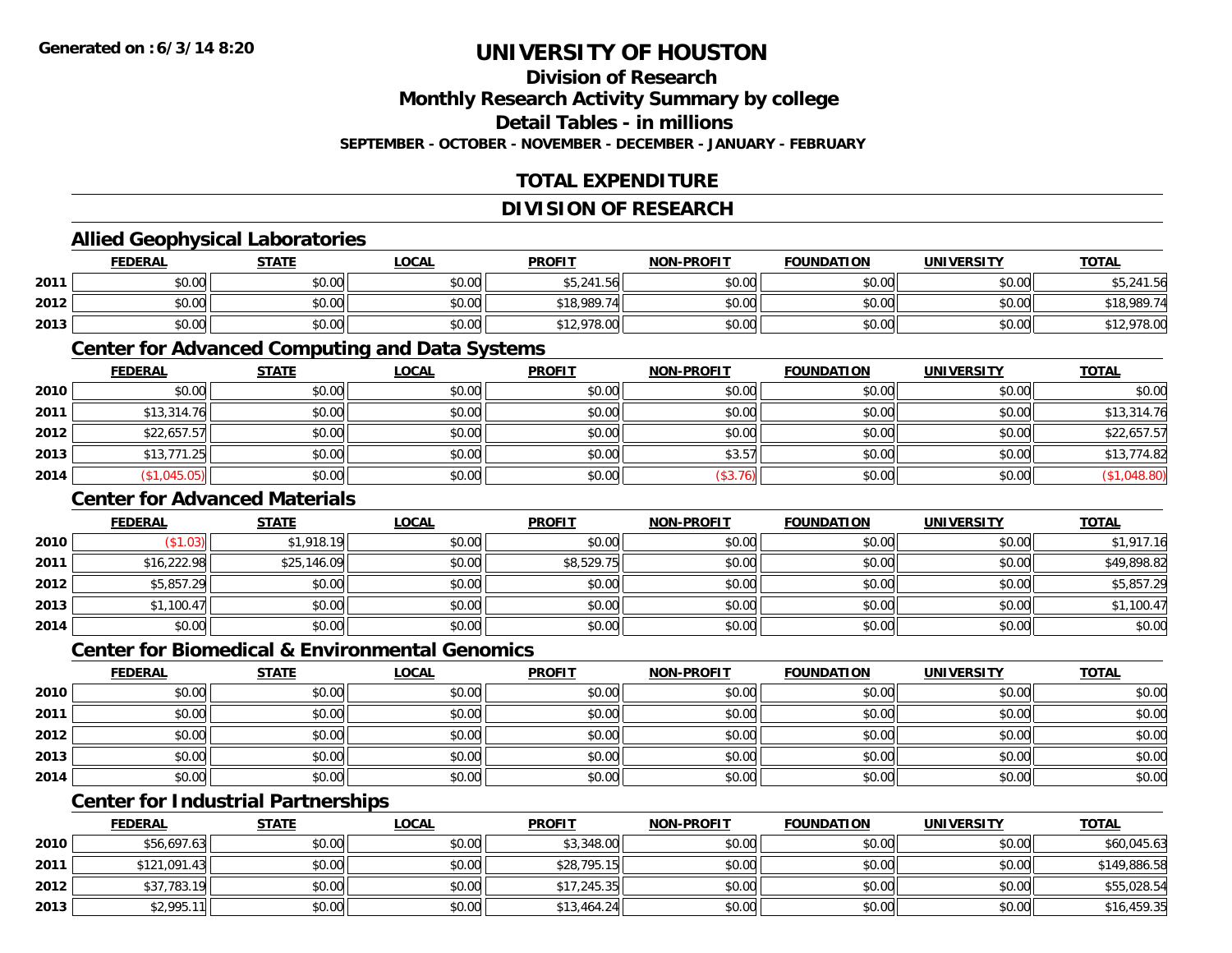**Division of Research**

**Monthly Research Activity Summary by college**

**Detail Tables - in millions**

**SEPTEMBER - OCTOBER - NOVEMBER - DECEMBER - JANUARY - FEBRUARY**

## **TOTAL EXPENDITURE**

#### **DIVISION OF RESEARCH**

|      | <b>Center for Industrial Partnerships</b>                |              |              |               |                   |                   |                   |              |
|------|----------------------------------------------------------|--------------|--------------|---------------|-------------------|-------------------|-------------------|--------------|
|      | <b>FEDERAL</b>                                           | <b>STATE</b> | <b>LOCAL</b> | <b>PROFIT</b> | <b>NON-PROFIT</b> | <b>FOUNDATION</b> | <b>UNIVERSITY</b> | <b>TOTAL</b> |
| 2014 | \$4,343.14                                               | \$0.00       | \$0.00       | \$14,284.34   | \$0.00            | \$0.00            | \$0.00            | \$18,627.48  |
|      | <b>Center for Neuromotor &amp; Biomechanics Research</b> |              |              |               |                   |                   |                   |              |
|      | <b>FEDERAL</b>                                           | <b>STATE</b> | <b>LOCAL</b> | <b>PROFIT</b> | <b>NON-PROFIT</b> | <b>FOUNDATION</b> | <b>UNIVERSITY</b> | <b>TOTAL</b> |
| 2011 | \$0.00                                                   | \$0.00       | \$0.00       | \$0.00        | \$0.00            | \$0.00            | \$0.00            | \$0.00       |
|      | <b>Division of Research</b>                              |              |              |               |                   |                   |                   |              |
|      | <b>FEDERAL</b>                                           | <b>STATE</b> | <b>LOCAL</b> | <b>PROFIT</b> | <b>NON-PROFIT</b> | <b>FOUNDATION</b> | <b>UNIVERSITY</b> | <b>TOTAL</b> |
| 2010 | \$14,169.94                                              | \$0.00       | \$0.00       | \$0.00        | \$0.00            | \$0.00            | \$0.00            | \$14,169.94  |
| 2011 | (\$894.87)                                               | \$0.00       | \$0.00       | \$0.00        | \$0.00            | \$0.00            | \$0.00            | (\$894.87)   |
| 2012 | (\$0.00)                                                 | \$0.00       | \$0.00       | \$0.00        | \$0.00            | \$0.00            | \$0.00            | (\$0.00)     |
| 2013 | \$0.00                                                   | \$0.00       | \$0.00       | \$0.00        | \$0.00            | \$0.00            | \$0.00            | \$0.00       |
| 2014 | \$0.00                                                   | \$2,427.04   | \$0.00       | \$0.00        | \$0.00            | \$0.00            | \$0.00            | \$2,427.04   |
|      | <b>Institute for Molecular Design</b>                    |              |              |               |                   |                   |                   |              |
|      | <b>FEDERAL</b>                                           | <b>STATE</b> | <b>LOCAL</b> | <b>PROFIT</b> | <b>NON-PROFIT</b> | <b>FOUNDATION</b> | <b>UNIVERSITY</b> | <b>TOTAL</b> |
| 2012 | \$0.00                                                   | \$0.00       | \$0.00       | \$0.00        | \$0.00            | \$0.00            | \$0.00            | \$0.00       |
|      | <b>Institute for Nanoenergy</b>                          |              |              |               |                   |                   |                   |              |
|      | <b>FEDERAL</b>                                           | <b>STATE</b> | <b>LOCAL</b> | <b>PROFIT</b> | <b>NON-PROFIT</b> | <b>FOUNDATION</b> | <b>UNIVERSITY</b> | <b>TOTAL</b> |
| 2010 | \$0.00                                                   | \$0.00       | \$0.00       | \$0.00        | \$0.00            | \$0.00            | \$0.00            | \$0.00       |
| 2011 | \$0.00                                                   | \$0.00       | \$0.00       | \$0.00        | \$0.00            | \$0.00            | \$0.00            | \$0.00       |
| 2012 | \$0.00                                                   | \$0.00       | \$0.00       | \$0.00        | \$0.00            | \$0.00            | \$0.00            | \$0.00       |
| 2013 | \$0.00                                                   | \$0.00       | \$0.00       | \$0.00        | \$0.00            | \$0.00            | \$0.00            | \$0.00       |
| 2014 | \$0.00                                                   | \$0.00       | \$0.00       | \$0.00        | \$0.00            | \$0.00            | \$0.00            | \$0.00       |
|      | <b>Office of Contracts and Grants</b>                    |              |              |               |                   |                   |                   |              |
|      | <b>FEDERAL</b>                                           | <b>STATE</b> | <b>LOCAL</b> | <b>PROFIT</b> | <b>NON-PROFIT</b> | <b>FOUNDATION</b> | <b>UNIVERSITY</b> | <b>TOTAL</b> |
| 2010 | \$0.00                                                   | \$0.00       | \$0.00       | \$0.00        | \$0.00            | \$0.00            | \$0.00            | \$0.00       |
| 2011 | \$0.00                                                   | \$0.00       | \$0.00       | \$0.00        | \$0.00            | \$0.00            | \$0.00            | \$0.00       |
| 2012 | \$0.00                                                   | \$0.00       | \$0.00       | \$0.00        | \$0.00            | \$0.00            | \$0.00            | \$0.00       |
| 2013 | \$0.00                                                   | \$0.00       | \$0.00       | \$0.00        | \$0.00            | \$0.00            | \$0.00            | \$0.00       |
| 2014 | \$0.00                                                   | \$0.00       | \$0.00       | \$0.00        | \$0.00            | \$0.00            | \$0.00            | \$0.00       |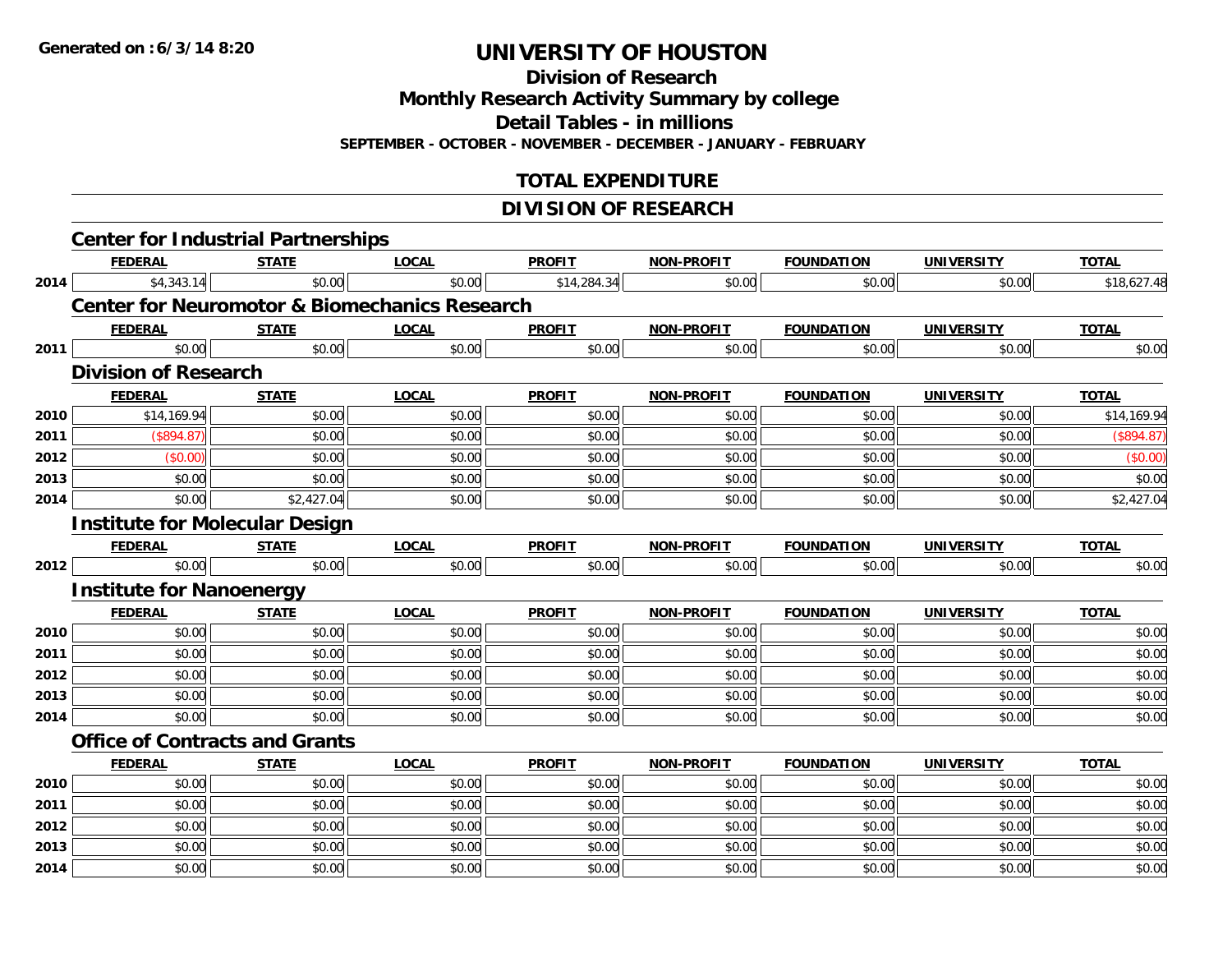## **Division of Research Monthly Research Activity Summary by college Detail Tables - in millions**

**SEPTEMBER - OCTOBER - NOVEMBER - DECEMBER - JANUARY - FEBRUARY**

## **TOTAL EXPENDITURE**

## **DIVISION OF RESEARCH**

|       | <b>TcSAM</b>   |                                      |              |               |                   |                   |                   |                |
|-------|----------------|--------------------------------------|--------------|---------------|-------------------|-------------------|-------------------|----------------|
|       | <b>FEDERAL</b> | <b>STATE</b>                         | <b>LOCAL</b> | <b>PROFIT</b> | <b>NON-PROFIT</b> | <b>FOUNDATION</b> | <b>UNIVERSITY</b> | <b>TOTAL</b>   |
| 2010  | \$0.00         | \$0.00                               | \$0.00       | \$0.00        | \$0.00            | \$0.00            | \$0.00            | \$0.00         |
| 2011  | \$0.00         | \$0.00                               | \$0.00       | \$0.00        | \$0.00            | \$0.00            | \$0.00            | \$0.00         |
| 2012  | \$0.00         | \$0.00                               | \$0.00       | \$0.00        | \$0.00            | \$0.00            | \$0.00            | \$0.00         |
|       | <b>TcSUH</b>   |                                      |              |               |                   |                   |                   |                |
|       | <b>FEDERAL</b> | <b>STATE</b>                         | <b>LOCAL</b> | <b>PROFIT</b> | <b>NON-PROFIT</b> | <b>FOUNDATION</b> | <b>UNIVERSITY</b> | <b>TOTAL</b>   |
| 2010  | \$14,656.73    | \$0.00                               | \$0.00       | \$52,890.13   | \$0.00            | \$0.00            | \$0.00            | \$67,546.86    |
| 2011  | \$25,986.25    | \$0.00                               | \$0.00       | \$77,994.73   | \$0.00            | \$0.00            | \$0.00            | \$103,980.98   |
| 2012  | \$27,302.62    | \$40,694.06                          | \$0.00       | \$68,433.00   | \$0.00            | \$0.00            | \$0.00            | \$136,429.68   |
| 2013  | \$24,501.11    | \$5,708.38                           | \$0.00       | \$36,165.71   | \$0.00            | \$0.00            | \$0.00            | \$66,375.20    |
| 2014  | \$131,751.65   | \$9,553.30                           | \$0.00       | \$32,663.96   | \$0.00            | \$0.00            | \$0.00            | \$173,968.91   |
|       |                | <b>Texas Obesity Research Center</b> |              |               |                   |                   |                   |                |
|       | <b>FEDERAL</b> | <b>STATE</b>                         | <b>LOCAL</b> | <b>PROFIT</b> | <b>NON-PROFIT</b> | <b>FOUNDATION</b> | <b>UNIVERSITY</b> | <b>TOTAL</b>   |
| 2010  | \$0.00         | \$0.00                               | \$0.00       | \$0.00        | \$0.00            | \$0.00            | \$0.00            | \$0.00         |
| 2011  | \$0.00         | \$0.00                               | \$0.00       | \$0.00        | \$0.00            | \$0.00            | \$0.00            | \$0.00         |
| 2012  | \$0.00         | \$0.00                               | \$0.00       | \$0.00        | \$0.00            | \$0.00            | \$0.00            | \$0.00         |
| 2013  | \$0.00         | \$0.00                               | \$0.00       | \$0.00        | \$0.00            | \$0.00            | \$0.00            | \$0.00         |
| 2014  | \$0.00         | \$0.00                               | \$0.00       | \$0.00        | \$0.00            | \$0.00            | \$0.00            | \$0.00         |
|       | <b>TIMES</b>   |                                      |              |               |                   |                   |                   |                |
|       | <b>FEDERAL</b> | <b>STATE</b>                         | <b>LOCAL</b> | <b>PROFIT</b> | <b>NON-PROFIT</b> | <b>FOUNDATION</b> | <b>UNIVERSITY</b> | <b>TOTAL</b>   |
| 2010  | \$612,612.18   | \$1,374,655.92                       | \$0.00       | \$0.00        | \$0.00            | \$0.00            | (\$530.24)        | \$1,986,737.86 |
| 2011  | \$282,037.28   | \$9,462.97                           | \$0.00       | \$0.00        | \$0.00            | \$0.00            | \$0.00            | \$291,500.25   |
| 2012  | \$957,140.99   | \$0.01                               | \$0.00       | \$0.00        | \$0.00            | \$0.00            | \$0.00            | \$957,141.00   |
| 2013  | \$1,596,965.59 | (\$759.74)                           | \$0.00       | \$0.00        | \$0.00            | \$0.00            | \$0.00            | \$1,596,205.85 |
| 2014  | \$1,262,385.64 | \$11,865.08                          | \$0.00       | \$0.00        | \$0.00            | \$0.00            | \$0.00            | \$1,274,250.72 |
| Total | \$5,243,403.82 | \$1,480,671.30                       | \$0.00       | \$391,023.66  | (\$0.19)          | \$0.00            | (\$530.24)        | \$7,114,568.35 |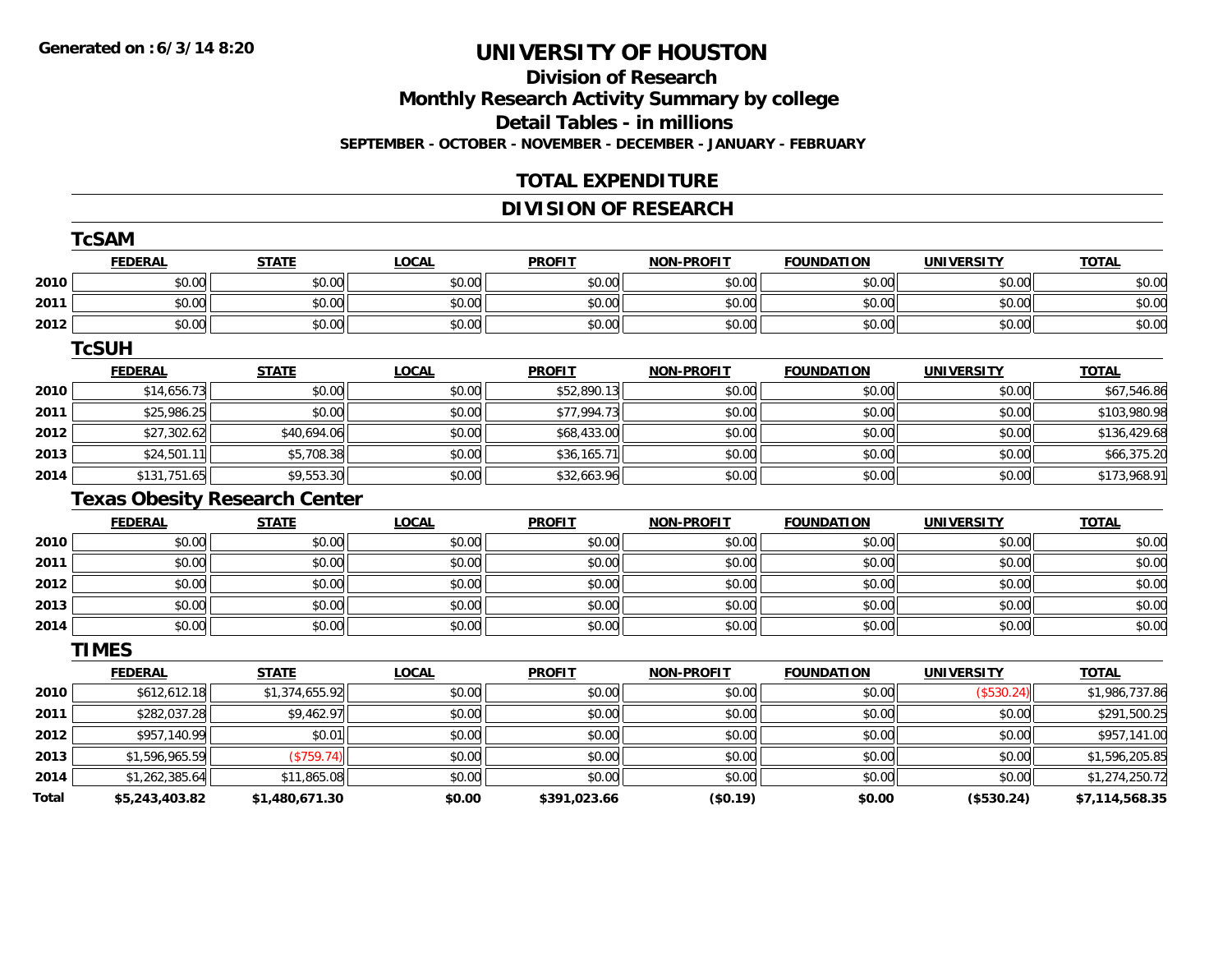## **Division of Research**

### **Monthly Research Activity Summary by college**

**Detail Tables - in millions**

**SEPTEMBER - OCTOBER - NOVEMBER - DECEMBER - JANUARY - FEBRUARY**

## **TOTAL EXPENDITURE**

#### **GRADUATE COLLEGE OF SOCIAL WORK**

## **Center for Drug and Social Policy Research**

|      | <b>FEDERAL</b> | <b>STATE</b> | <u>LOCAL</u> | <b>PROFIT</b> | <b>NON-PROFIT</b> | <b>FOUNDATION</b> | <b>UNIVERSITY</b> | <b>TOTAL</b> |
|------|----------------|--------------|--------------|---------------|-------------------|-------------------|-------------------|--------------|
| 2010 | \$0.00         | \$0.00       | \$0.00       | \$0.00        | \$0.00            | \$0.00            | \$0.00            | \$0.00       |
| 2011 | \$0.00         | \$0.00       | \$0.00       | \$0.00        | \$0.00            | \$0.00            | \$0.00            | \$0.00       |
| 2012 | \$0.00         | \$0.00       | \$0.00       | \$0.00        | \$0.00            | \$0.00            | \$0.00            | \$0.00       |
| 2013 | \$0.00         | \$0.00       | \$0.00       | \$0.00        | \$0.00            | \$0.00            | \$0.00            | \$0.00       |
| 2014 | \$0.00         | \$0.00       | \$0.00       | \$0.00        | \$0.00            | \$0.00            | \$0.00            | \$0.00       |

## **Center for Health Equities & Evaluation Research**

|      | <b>FEDERAL</b>                 | <b>STATE</b> | <b>LOCAL</b> | <b>PROFIT</b> | <b>NON-PROFIT</b> | <b>FOUNDATION</b> | UNIVERSITY  | <b>TOTAL</b> |
|------|--------------------------------|--------------|--------------|---------------|-------------------|-------------------|-------------|--------------|
| 2012 | \$7251972                      | \$0.00       | \$0.00       | \$0.00        | \$0.00            | \$0.00            | \$0.00      |              |
| 2013 | \$171,587.<br>17 <sub>11</sub> | \$0.00       | \$0.00       | \$0.00        | \$0.00            | \$0.00            | \$42,000.00 |              |
| 2014 | 517.97 <sub>1</sub>            | \$0.00       | \$0.00       | \$0.00        | \$0.00            | \$0.00            | \$0.00      | \$83,617.97  |

## **Child & Family for Innovative Research**

|      | <b>FEDERAL</b> | <b>STATE</b> | <b>LOCAL</b> | <b>PROFIT</b> | <b>NON-PROFIT</b> | <b>FOUNDATION</b> | <b>UNIVERSITY</b> | <b>TOTAL</b>   |
|------|----------------|--------------|--------------|---------------|-------------------|-------------------|-------------------|----------------|
| 2010 | \$913,509.49   | \$368,652.35 | \$0.00       | \$0.00        | \$8,851.90        | \$857.22          | \$0.00            | \$1,291,870.96 |
| 2011 | \$754,143.08   | \$14,066.62  | \$0.00       | \$0.00        | \$0.00            | \$34,104.10       | \$0.00            | \$802,313.79   |
| 2012 | \$659,238.11   | (\$107.66)   | \$0.00       | \$24,810.75   | \$0.00            | \$40,117.95       | \$2,109.33        | \$726,168.48   |
| 2013 | \$626,412.76   | \$28,854.79  | \$33,197.94  | (\$1,781.27)  | \$9.17            | \$9,278.00        | \$1,021.48        | \$696,992.87   |
| 2014 | \$497,542.25   | \$26,828.36  | \$6,304.77   | \$19,540.56   | \$21,880.68       | \$36,483.07       | \$0.00            | \$608,579.69   |

#### **Community Projects - Social Work**

|      | <u>FEDERAL</u> | <b>STATE</b> | <u>LOCAL</u> | <b>PROFIT</b> | <b>NON-PROFIT</b> | <b>FOUNDATION</b> | <b>UNIVERSITY</b> | <b>TOTAL</b> |
|------|----------------|--------------|--------------|---------------|-------------------|-------------------|-------------------|--------------|
| 2010 | \$0.00         | \$0.00       | \$0.00       | \$0.00        | \$0.00            | \$0.00            | \$0.00            | \$0.00       |
| 2011 | \$0.00         | \$0.00       | \$0.00       | \$0.00        | \$0.00            | \$0.00            | \$0.00            | \$0.00       |
| 2012 | \$395.01       | \$0.00       | \$0.00       | \$0.00        | \$0.00            | \$0.00            | \$0.00            | \$395.01     |
| 2013 | \$0.01         | \$0.00       | \$0.00       | \$0.00        | \$0.00            | \$0.00            | \$0.00            | (\$0.01)     |
| 2014 | \$0.00         | \$0.00       | \$0.00       | \$0.00        | \$0.00            | \$0.00            | \$0.00            | \$0.00       |

#### **Dean, Social Work**

|      | <b>FEDERAL</b> | <u>STATE</u> | <u>LOCAL</u> | <b>PROFIT</b> | <b>NON-PROFIT</b> | <b>FOUNDATION</b> | <b>UNIVERSITY</b> | <b>TOTAL</b> |
|------|----------------|--------------|--------------|---------------|-------------------|-------------------|-------------------|--------------|
| 2010 | \$362,621.98   | \$0.00       | \$0.00       | \$0.00        | \$0.00            | \$0.00            | \$0.00            | \$362,621.98 |
| 2011 | \$339,067.93   | \$0.00       | \$0.00       | \$0.00        | \$0.00            | \$0.00            | \$0.00            | \$339,067.93 |
| 2012 | \$16,970.22    | \$0.00       | \$0.00       | \$0.00        | \$0.00            | \$0.00            | \$0.00            | \$16,970.22  |
| 2013 | \$17,787.82    | \$0.00       | \$0.00       | \$0.00        | \$0.00            | \$0.00            | \$0.00            | \$17,787.82  |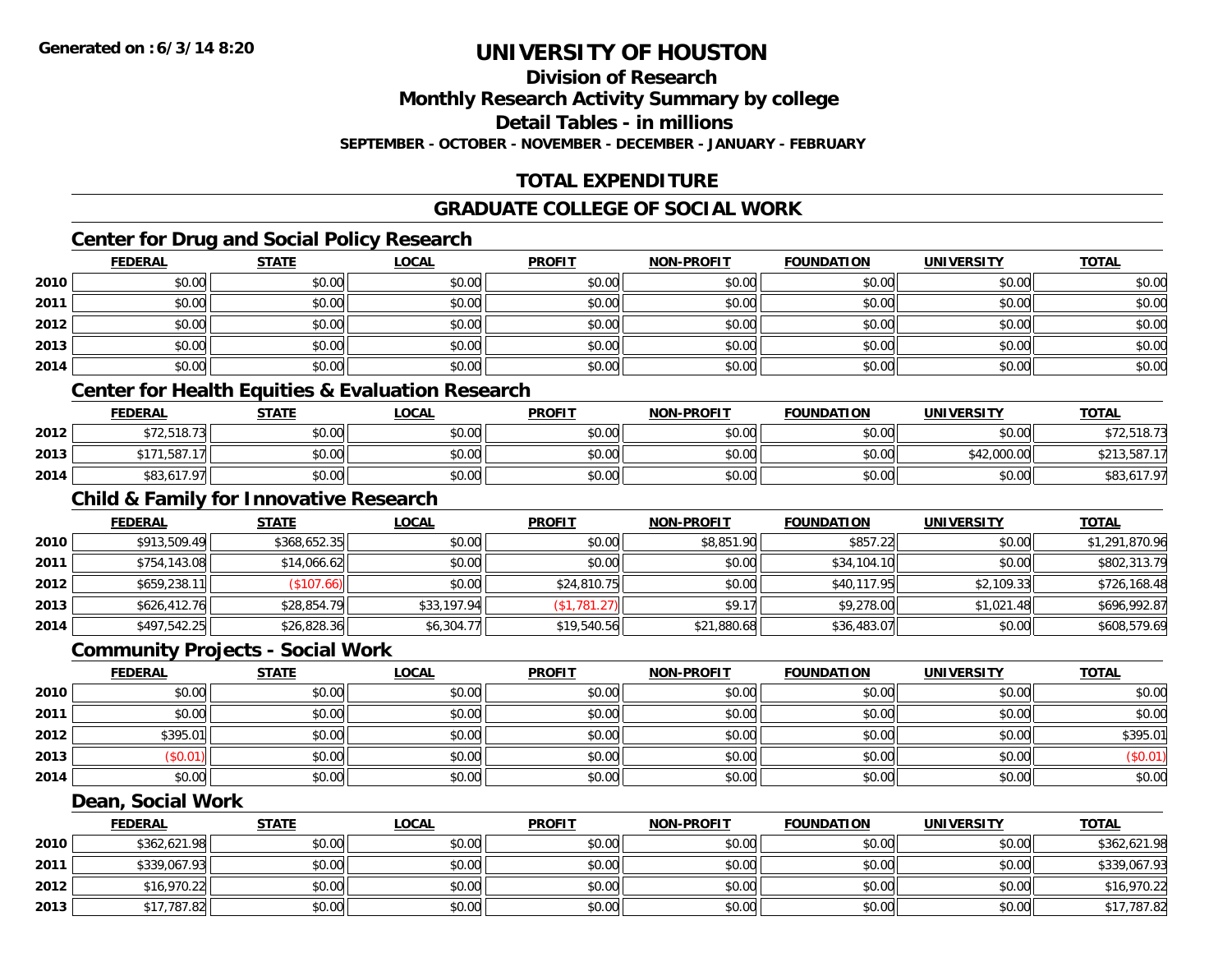**Division of Research**

**Monthly Research Activity Summary by college**

**Detail Tables - in millions**

**SEPTEMBER - OCTOBER - NOVEMBER - DECEMBER - JANUARY - FEBRUARY**

## **TOTAL EXPENDITURE**

#### **GRADUATE COLLEGE OF SOCIAL WORK**

### **Dean, Social Work**

|              | <b>FEDERAL</b>             | <b>STATE</b> | <b>LOCAL</b> | <b>PROFIT</b> | <b>NON-PROFIT</b> | <b>FOUNDATION</b> | <b>UNIVERSITY</b> | <b>TOTAL</b>   |
|--------------|----------------------------|--------------|--------------|---------------|-------------------|-------------------|-------------------|----------------|
| 2014         | \$0.00                     | \$0.00       | \$0.00       | \$0.00        | \$0.00            | \$0.00            | \$0.00            | \$0.00         |
|              | <b>Office for Drug SPR</b> |              |              |               |                   |                   |                   |                |
|              | <b>FEDERAL</b>             | <b>STATE</b> | <b>LOCAL</b> | <b>PROFIT</b> | <b>NON-PROFIT</b> | <b>FOUNDATION</b> | <b>UNIVERSITY</b> | <b>TOTAL</b>   |
| 2010         | \$0.00                     | \$0.00       | \$0.00       | \$0.00        | \$0.00            | \$0.00            | \$0.00            | \$0.00         |
| 2011         | \$0.00                     | \$0.00       | \$0.00       | \$0.00        | \$0.00            | \$0.00            | \$0.00            | \$0.00         |
| 2012         | \$0.00                     | \$0.00       | \$0.00       | \$0.00        | \$0.00            | \$0.00            | \$0.00            | \$0.00         |
| 2013         | \$0.00                     | \$0.00       | \$0.00       | \$0.00        | \$0.00            | \$0.00            | \$0.00            | \$0.00         |
| 2014         | \$0.00                     | \$0.00       | \$0.00       | \$0.00        | \$0.00            | \$0.00            | \$0.00            | \$0.00         |
| <b>Total</b> | \$4,515,412.51             | \$438,294.46 | \$39,502.71  | \$42,570.04   | \$30,741.75       | \$120,840.33      | \$45,130.81       | \$5,232,492.61 |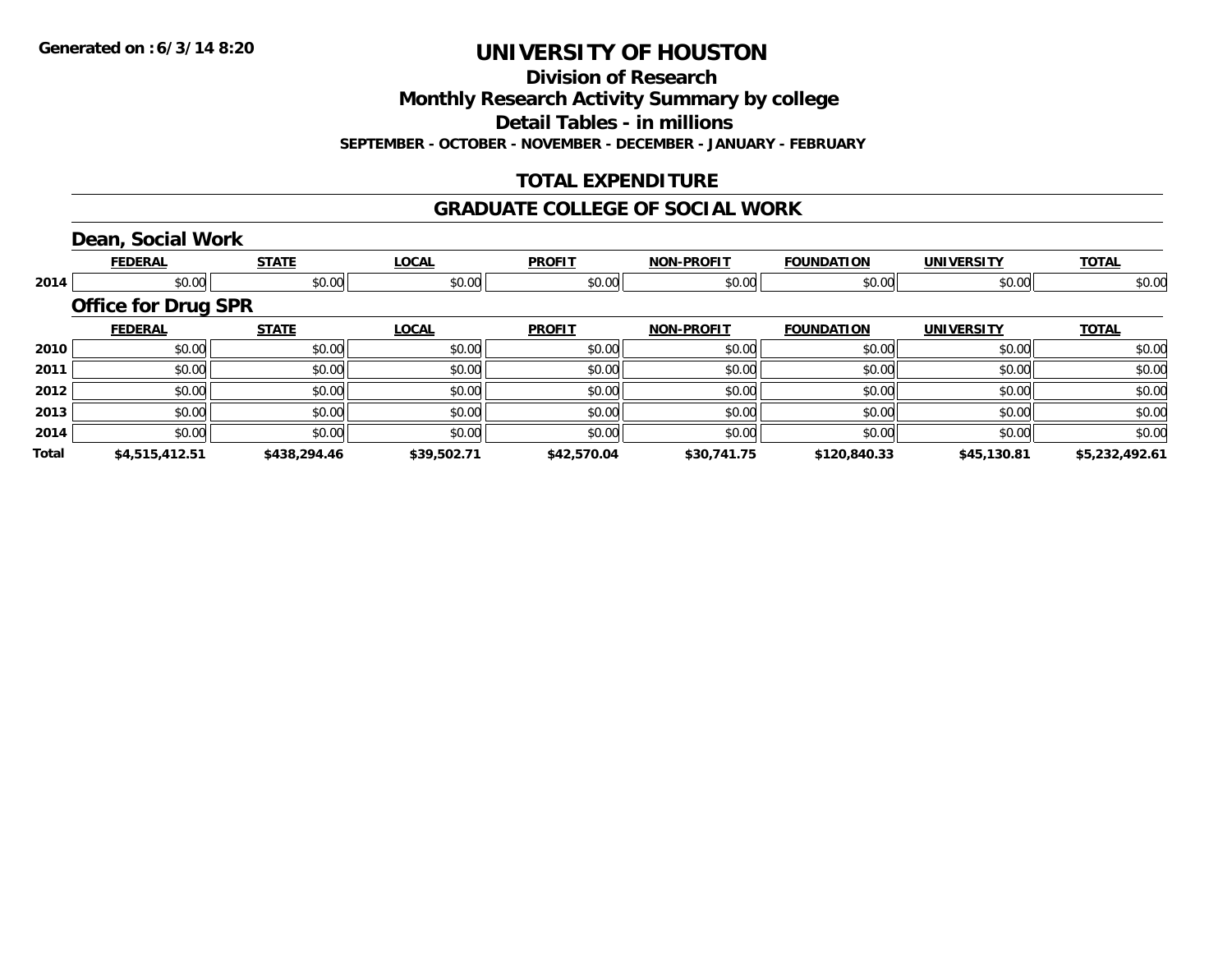#### **Division of Research**

**Monthly Research Activity Summary by college**

**Detail Tables - in millions**

**SEPTEMBER - OCTOBER - NOVEMBER - DECEMBER - JANUARY - FEBRUARY**

### **TOTAL EXPENDITURE**

#### **HILTON COLLEGE OF HOTEL AND RESTAURANT MANAGEMENT**

### **Hotel and Restaurant Management**

|       | <b>FEDERAL</b> | <b>STATE</b> | <u>LOCAL</u> | <b>PROFIT</b> | <b>NON-PROFIT</b> | <b>FOUNDATION</b> | <b>UNIVERSITY</b> | <b>TOTAL</b> |
|-------|----------------|--------------|--------------|---------------|-------------------|-------------------|-------------------|--------------|
| 2010  | \$0.00         | \$42,964.26  | \$0.00       | \$1,348.32    | \$0.00            | \$0.00            | \$0.00            | \$44,312.58  |
| 2011  | \$3,314.08     | \$37,718.23  | \$0.00       | \$1,065.30    | \$707.63          | \$0.00            | \$0.00            | \$42,805.24  |
| 2012  | \$10,182.50    | \$80,978.89  | \$0.00       | \$25.76       | \$6,446.91        | \$0.00            | \$0.00            | \$97,634.06  |
| 2013  | \$20,871.44    | \$26,902.93  | \$0.00       | \$0.00        | \$0.00            | \$0.00            | \$0.00            | \$47,774.37  |
| 2014  | \$53,432.89    | (\$278.24)   | \$0.00       | \$0.00        | \$0.00            | \$6,575.73        | \$0.00            | \$59,730.38  |
| Total | \$87,800.91    | \$188,286.07 | \$0.00       | \$2,439.38    | \$7,154.54        | \$6,575.73        | \$0.00            | \$292,256.63 |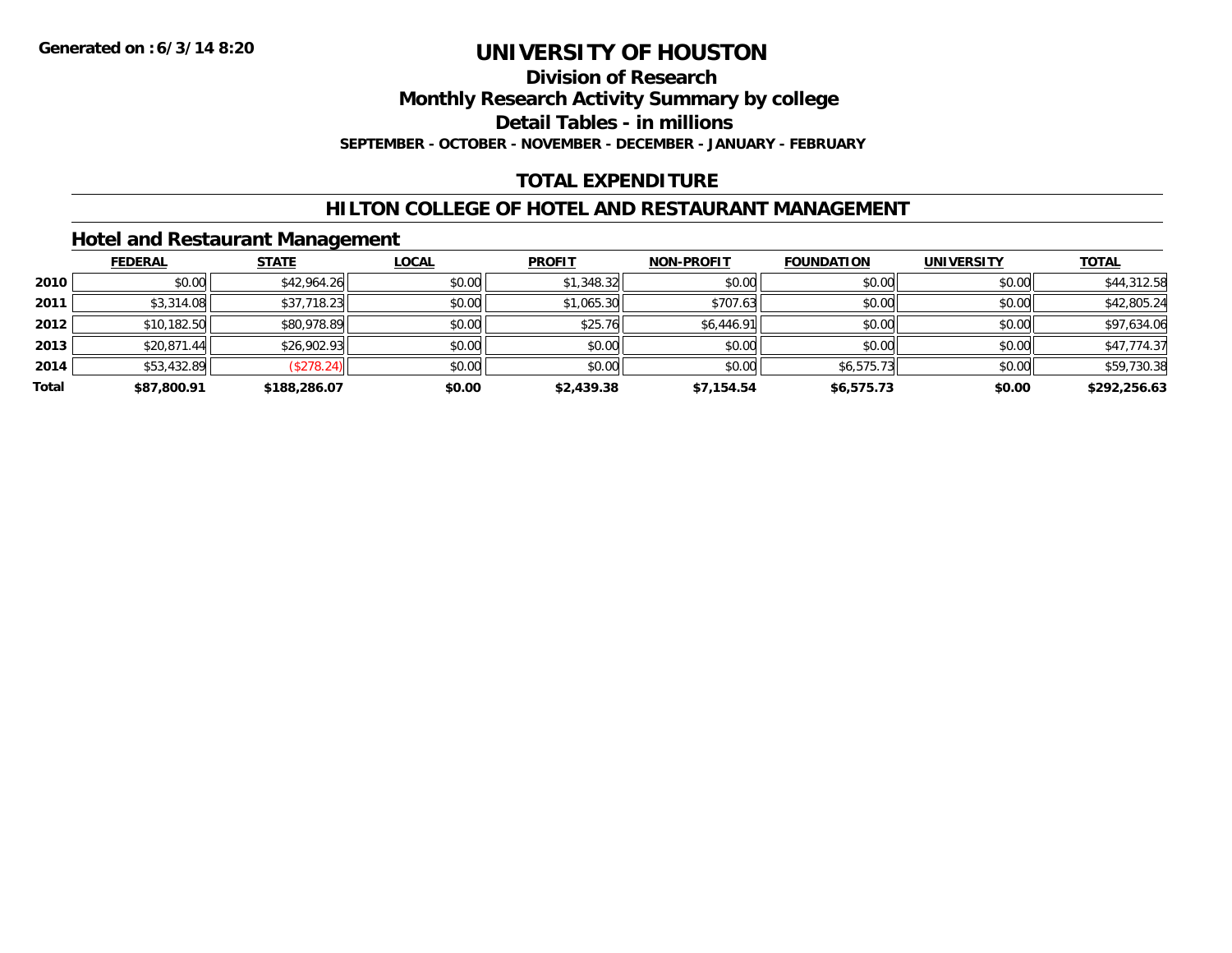## **Division of ResearchMonthly Research Activity Summary by college Detail Tables - in millions SEPTEMBER - OCTOBER - NOVEMBER - DECEMBER - JANUARY - FEBRUARY**

#### **TOTAL EXPENDITURE**

#### **HONORS COLLEGE**

## **Dean, Honors College**

|       |                | $\sim$       |              |               |                   |                   |                   |              |
|-------|----------------|--------------|--------------|---------------|-------------------|-------------------|-------------------|--------------|
|       | <b>FEDERAL</b> | <b>STATE</b> | <b>LOCAL</b> | <b>PROFIT</b> | <b>NON-PROFIT</b> | <b>FOUNDATION</b> | <b>UNIVERSITY</b> | <b>TOTAL</b> |
| 2010  | \$28,847.53    | \$0.00       | \$0.00       | \$0.00        | \$0.00            | \$0.00            | \$0.00            | \$28,847.53  |
| 2011  | \$7,320.86     | \$0.00       | \$0.00       | \$0.00        | \$0.00            | \$0.00            | \$0.00            | \$7,320.86   |
| 2012  | \$12,093.37    | \$0.00       | \$0.00       | \$0.00        | \$9,100.19        | \$0.00            | \$0.00            | \$21,193.56  |
| 2013  | \$13,066.85    | \$0.00       | \$0.00       | \$0.00        | \$5,854.48        | \$0.00            | \$0.00            | \$18,921.33  |
| 2014  | \$2,694.74     | \$0.00       | \$0.00       | \$0.00        | \$8,956.69        | \$4,453.07        | \$0.00            | \$16,104.50  |
| Total | \$64,023.35    | \$0.00       | \$0.00       | \$0.00        | \$23,911.35       | \$4,453.07        | \$0.00            | \$92,387.78  |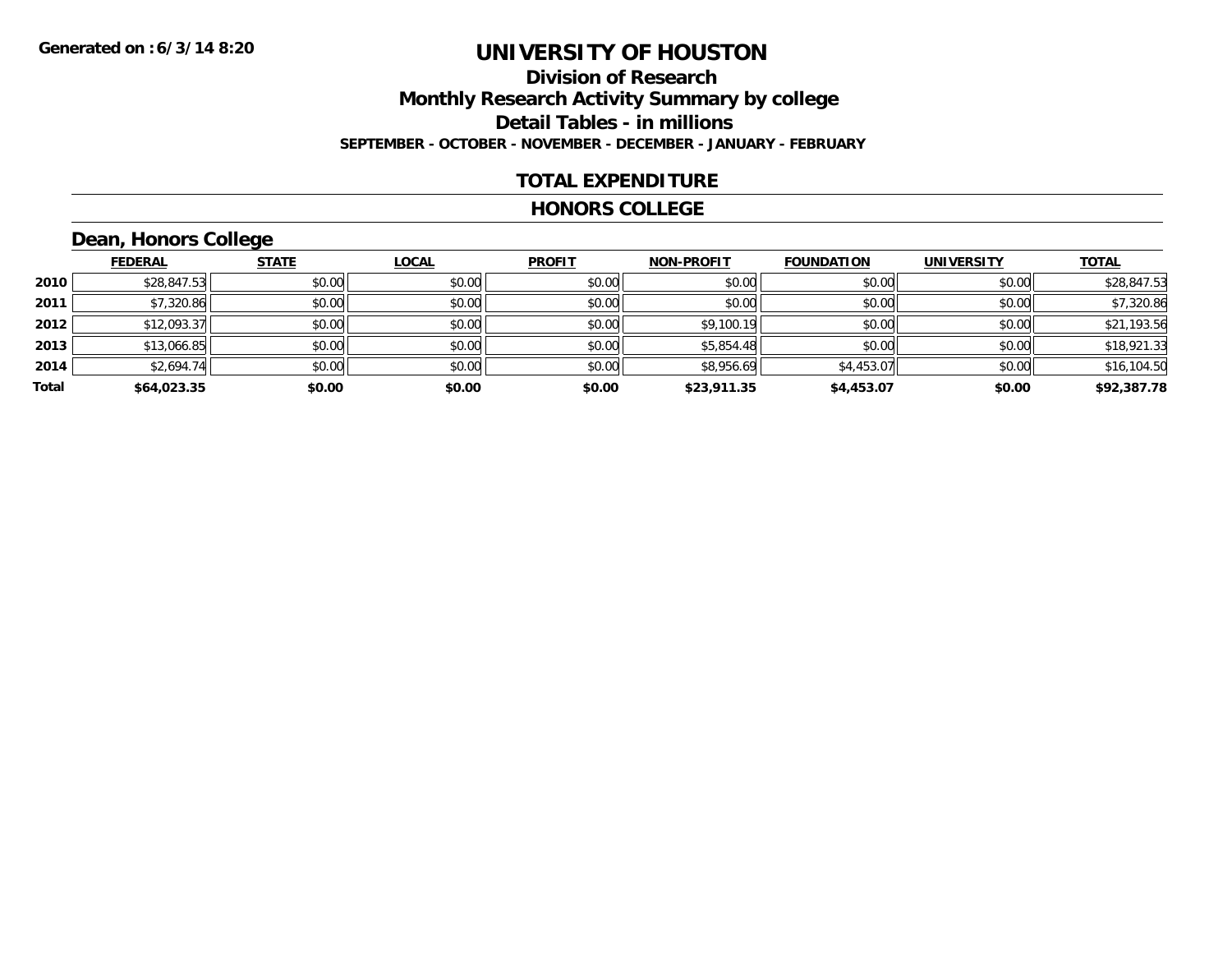### **Division of Research Monthly Research Activity Summary by college Detail Tables - in millions SEPTEMBER - OCTOBER - NOVEMBER - DECEMBER - JANUARY - FEBRUARY**

#### **TOTAL EXPENDITURE**

#### **LIBRARY**

#### **Administration, Library**

|       | <b>FEDERAL</b> | <b>STATE</b> | <b>LOCAL</b> | <b>PROFIT</b> | NON-PROFIT | <b>FOUNDATION</b> | <b>UNIVERSITY</b> | <b>TOTAL</b> |
|-------|----------------|--------------|--------------|---------------|------------|-------------------|-------------------|--------------|
| 2010  | \$13,910.30    | \$0.00       | \$0.00       | \$0.00        | \$0.00     | \$0.00            | \$0.00            | \$13,910.30  |
| 2011  | \$6,249.99     | \$0.00       | \$0.00       | \$0.00        | \$0.00     | \$0.00            | \$0.00            | \$6,249.99   |
| 2012  | \$43.40        | \$0.00       | \$0.00       | \$0.00        | \$0.00     | \$0.00            | \$0.00            | \$43.40      |
| 2013  | \$0.00         | \$0.00       | \$0.00       | \$0.00        | \$0.00     | \$0.00            | \$0.00            | \$0.00       |
| 2014  | \$0.00         | \$0.00       | \$0.00       | \$0.00        | \$0.00     | \$0.00            | \$0.00            | \$0.00       |
| Total | \$20,203.69    | \$0.00       | \$0.00       | \$0.00        | \$0.00     | \$0.00            | \$0.00            | \$20,203.69  |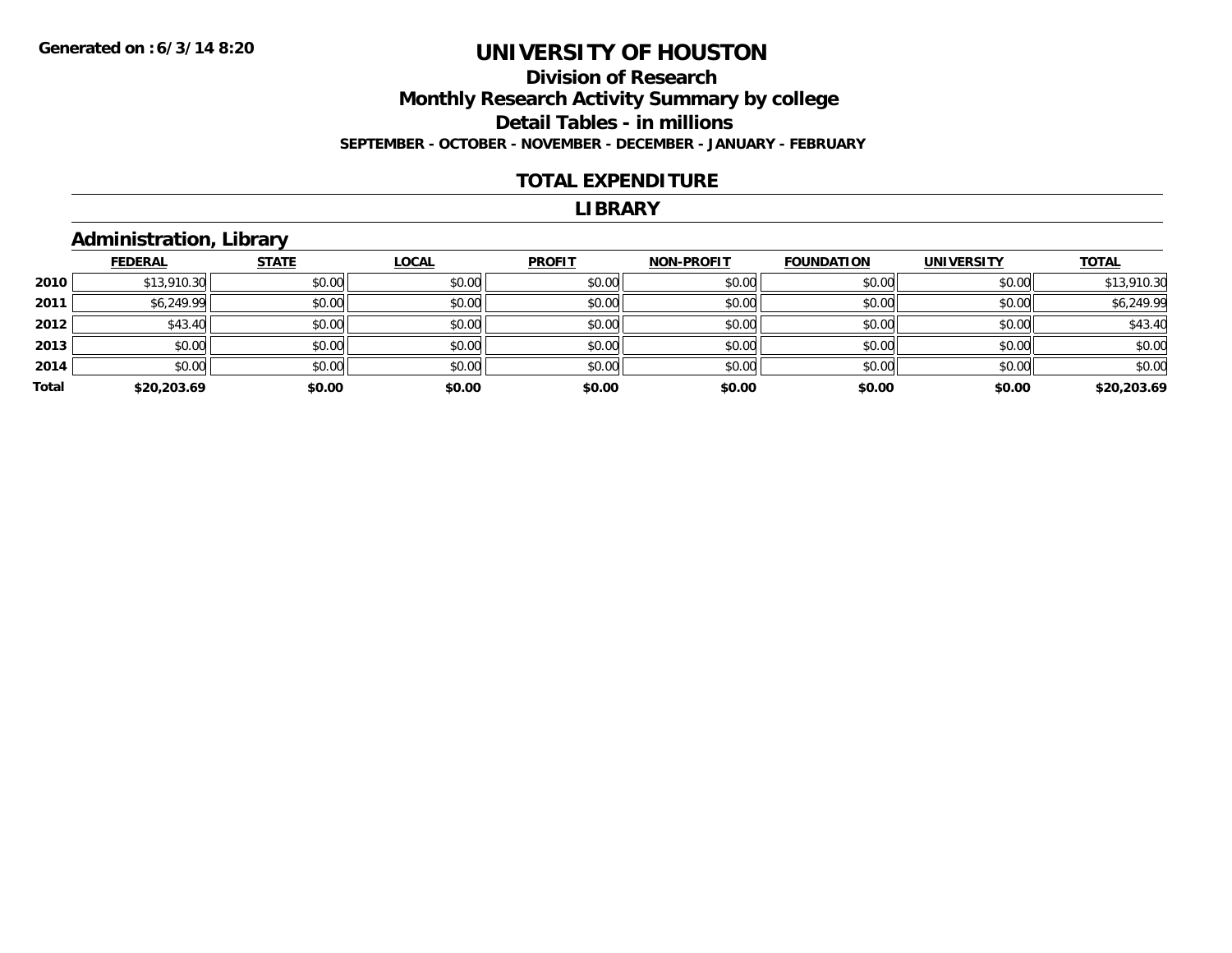## **Division of ResearchMonthly Research Activity Summary by college Detail Tables - in millions SEPTEMBER - OCTOBER - NOVEMBER - DECEMBER - JANUARY - FEBRUARY**

#### **TOTAL EXPENDITURE**

#### **PRESIDENT**

### **Office of the President**

|       | <b>FEDERAL</b> | <b>STATE</b> | <b>LOCAL</b> | <b>PROFIT</b> | <b>NON-PROFIT</b> | <b>FOUNDATION</b> | <b>UNIVERSITY</b> | <b>TOTAL</b> |
|-------|----------------|--------------|--------------|---------------|-------------------|-------------------|-------------------|--------------|
| 2010  | \$0.00         | \$0.00       | \$0.00       | \$0.00        | \$0.00            | \$0.00            | \$0.00            | \$0.00       |
| 2011  | \$0.00         | \$0.00       | \$0.00       | \$0.00        | \$0.00            | \$0.00            | \$0.00            | \$0.00       |
| 2012  | \$0.00         | \$0.00       | \$0.00       | \$0.00        | \$0.00            | \$0.00            | \$0.00            | \$0.00       |
| 2013  | \$0.00         | \$0.00       | \$0.00       | \$0.00        | \$0.00            | \$0.00            | \$0.00            | \$0.00       |
| 2014  | \$0.00         | \$0.00       | \$0.00       | \$0.00        | \$0.00            | \$0.00            | \$0.00            | \$0.00       |
| Total | \$0.00         | \$0.00       | \$0.00       | \$0.00        | \$0.00            | \$0.00            | \$0.00            | \$0.00       |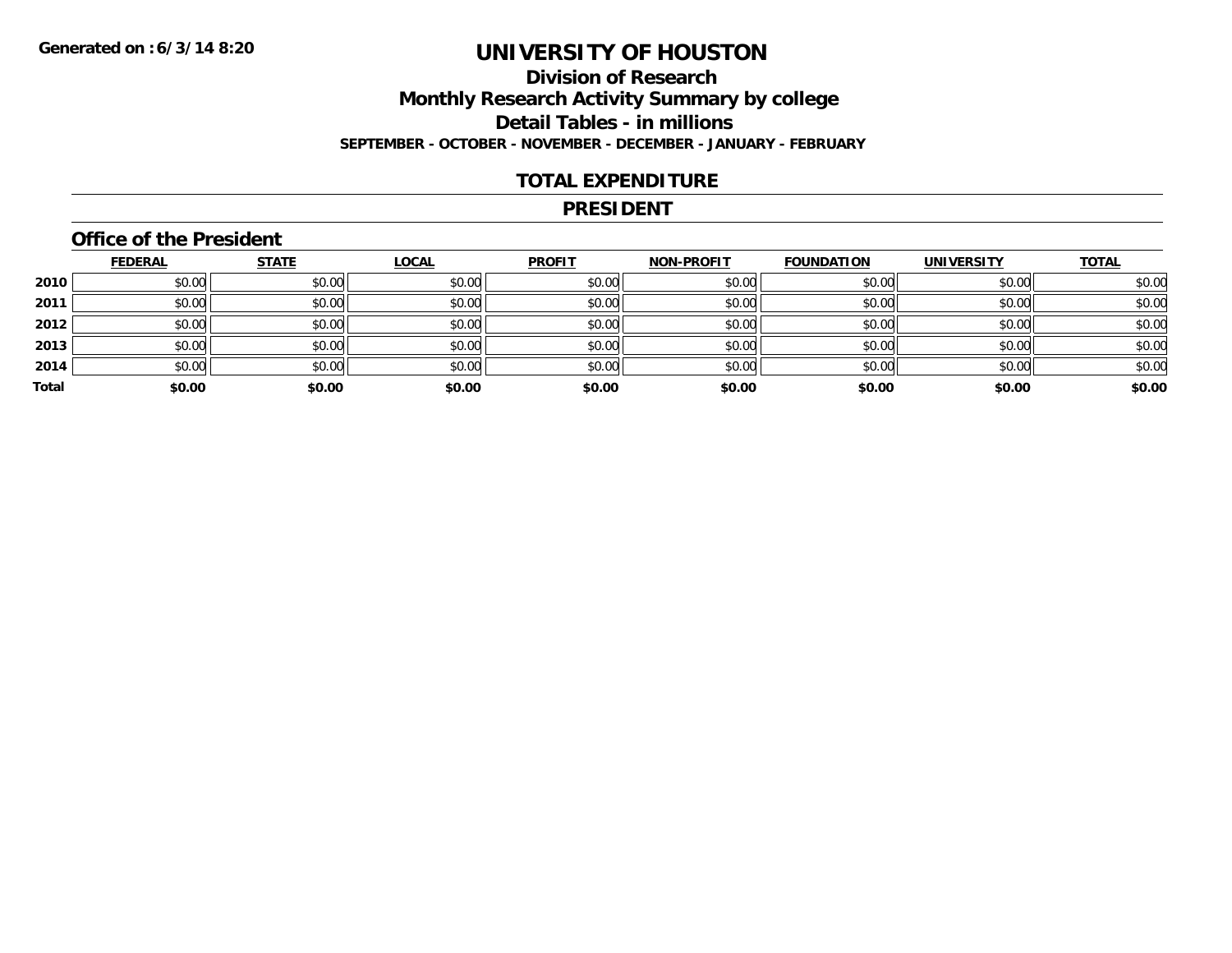**2014**

# **UNIVERSITY OF HOUSTON**

**Division of Research**

**Monthly Research Activity Summary by college**

**Detail Tables - in millions**

**SEPTEMBER - OCTOBER - NOVEMBER - DECEMBER - JANUARY - FEBRUARY**

## **TOTAL EXPENDITURE**

### **SENIOR V.P. FOR ACADEMIC AFFAIRS AND PROVOST**

|      | <b>Continuing Education</b>                         |              |              |               |                   |                   |                   |              |
|------|-----------------------------------------------------|--------------|--------------|---------------|-------------------|-------------------|-------------------|--------------|
|      | <b>FEDERAL</b>                                      | <b>STATE</b> | <b>LOCAL</b> | <b>PROFIT</b> | <b>NON-PROFIT</b> | <b>FOUNDATION</b> | <b>UNIVERSITY</b> | <b>TOTAL</b> |
| 2011 | \$0.00                                              | \$1,068.06   | \$0.00       | \$0.00        | \$0.00            | \$0.00            | \$0.00            | \$1,068.06   |
|      | <b>Learning and Assessment Services</b>             |              |              |               |                   |                   |                   |              |
|      | <b>FEDERAL</b>                                      | <b>STATE</b> | <b>LOCAL</b> | <b>PROFIT</b> | <b>NON-PROFIT</b> | <b>FOUNDATION</b> | <b>UNIVERSITY</b> | <b>TOTAL</b> |
| 2010 | \$182,293.49                                        | \$59,032.34  | \$0.00       | \$0.00        | \$33,124.10       | \$1,798.98        | \$0.00            | \$276,248.91 |
| 2011 | \$162,437.61                                        | \$64,364.97  | \$0.00       | \$0.00        | \$33,869.87       | \$3,876.54        | \$0.00            | \$264,548.99 |
| 2012 | \$158,869.56                                        | \$64,709.37  | \$0.00       | \$0.00        | \$36,500.27       | \$0.00            | \$0.00            | \$260,079.20 |
| 2013 | \$190,631.52                                        | \$64,810.49  | \$0.00       | \$0.00        | (\$539.58)        | \$0.00            | \$0.00            | \$254,902.43 |
| 2014 | \$201,400.93                                        | \$58,046.96  | \$0.00       | \$0.00        | \$0.00            | \$0.00            | \$0.00            | \$259,447.89 |
|      | <b>Learning Support Services</b>                    |              |              |               |                   |                   |                   |              |
|      | <b>FEDERAL</b>                                      | <b>STATE</b> | <b>LOCAL</b> | <b>PROFIT</b> | <b>NON-PROFIT</b> | <b>FOUNDATION</b> | <b>UNIVERSITY</b> | <b>TOTAL</b> |
| 2012 | \$0.00                                              | \$0.00       | \$0.00       | \$0.00        | \$0.00            | \$0.00            | \$0.00            | \$0.00       |
| 2013 | \$0.00                                              | \$0.00       | \$0.00       | \$0.00        | \$0.00            | \$0.00            | \$0.00            | \$0.00       |
|      | <b>Office of Admissions</b>                         |              |              |               |                   |                   |                   |              |
|      | <b>FEDERAL</b>                                      | <b>STATE</b> | <b>LOCAL</b> | <b>PROFIT</b> | <b>NON-PROFIT</b> | <b>FOUNDATION</b> | <b>UNIVERSITY</b> | <b>TOTAL</b> |
| 2010 | \$0.00                                              | \$0.00       | \$0.00       | \$0.00        | \$0.00            | \$0.00            | \$0.00            | \$0.00       |
| 2011 | \$0.00                                              | \$0.00       | \$0.00       | \$0.00        | \$0.00            | \$0.00            | \$0.00            | \$0.00       |
| 2012 | \$0.00                                              | \$0.00       | \$0.00       | \$0.00        | \$0.00            | \$0.00            | \$0.00            | \$0.00       |
| 2013 | \$0.00                                              | \$0.00       | \$0.00       | \$0.00        | \$0.00            | \$0.00            | \$0.00            | \$0.00       |
| 2014 | \$0.00                                              | \$0.00       | \$0.00       | \$0.00        | \$0.00            | \$0.00            | \$0.00            | \$0.00       |
|      | <b>Senior V.P. for Academic Affairs and Provost</b> |              |              |               |                   |                   |                   |              |
|      | <b>FEDERAL</b>                                      | <b>STATE</b> | <b>LOCAL</b> | <b>PROFIT</b> | <b>NON-PROFIT</b> | <b>FOUNDATION</b> | <b>UNIVERSITY</b> | <b>TOTAL</b> |
| 2013 | \$0.00                                              | \$0.00       | \$0.00       | \$0.00        | \$0.00            | \$0.00            | \$0.00            | \$0.00       |
| 2014 | \$0.00                                              | \$0.00       | \$0.00       | \$38,767.38   | \$0.00            | \$0.00            | \$0.00            | \$38,767.38  |
|      | <b>Undergraduate Scholars</b>                       |              |              |               |                   |                   |                   |              |
|      | <b>FEDERAL</b>                                      | <b>STATE</b> | <b>LOCAL</b> | <b>PROFIT</b> | <b>NON-PROFIT</b> | <b>FOUNDATION</b> | <b>UNIVERSITY</b> | <b>TOTAL</b> |
| 2010 | \$0.00                                              | \$2,029.83   | \$0.00       | \$0.00        | \$0.00            | \$0.00            | \$0.00            | \$2,029.83   |
| 2011 | \$0.00                                              | \$6,779.41   | \$0.00       | \$0.00        | \$0.00            | \$0.00            | \$0.00            | \$6,779.41   |
| 2012 | \$0.00                                              | \$4,757.48   | \$0.00       | \$0.00        | \$0.00            | \$0.00            | \$0.00            | \$4,757.48   |
| 2013 | \$0.00                                              | \$2,810.90   | \$0.00       | \$0.00        | \$0.00            | \$0.00            | \$0.00            | \$2,810.90   |

4 \$0.00 \$0.00 \$4,935.38 \$0.00 \$0.00 \$0.00 \$0.00 \$0.00 \$0.00 \$0.00 \$0.00 \$0.00 \$0.00 \$4,935.38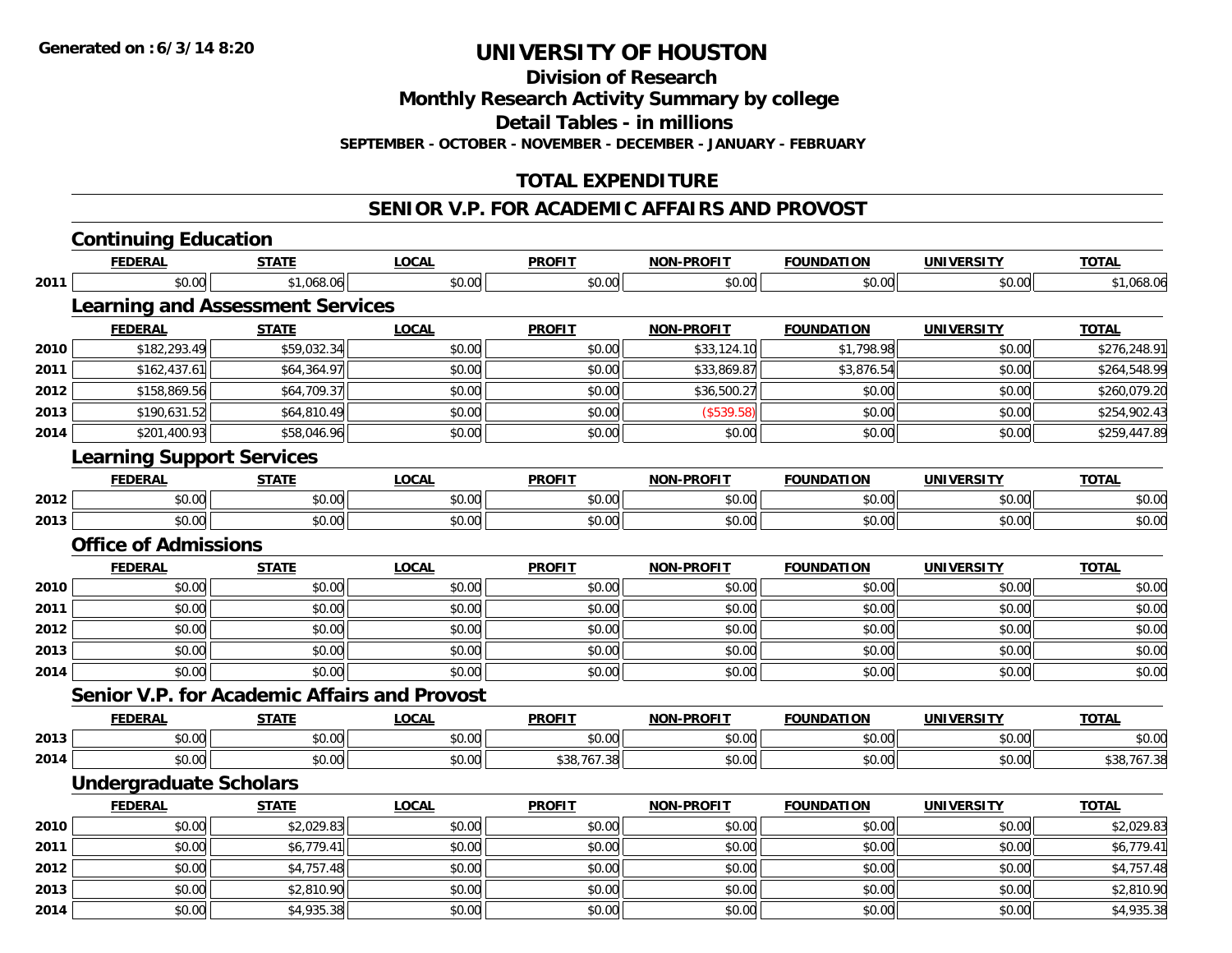## **Division of Research**

**Monthly Research Activity Summary by college**

**Detail Tables - in millions**

**SEPTEMBER - OCTOBER - NOVEMBER - DECEMBER - JANUARY - FEBRUARY**

### **TOTAL EXPENDITURE**

#### **SENIOR V.P. FOR ACADEMIC AFFAIRS AND PROVOST**

### **Undergraduate Studies**

|       | <b>FEDERAL</b> | <b>STATE</b> | <u>LOCAL</u> | <b>PROFIT</b> | <b>NON-PROFIT</b> | <b>FOUNDATION</b> | <b>UNIVERSITY</b> | <b>TOTAL</b>   |
|-------|----------------|--------------|--------------|---------------|-------------------|-------------------|-------------------|----------------|
| 2010  | \$0.00         | \$0.00       | \$0.00       | \$0.00        | \$0.00            | \$0.00            | \$0.00            | \$0.00         |
| 2011  | \$0.00         | \$0.00       | \$0.00       | \$0.00        | \$0.00            | \$0.00            | \$0.00            | \$0.00         |
| 2012  | \$0.00         | \$23,163.56  | \$0.00       | \$0.00        | \$0.00            | \$0.00            | \$0.00            | \$23,163.56    |
| 2013  | \$0.00         | \$10,249.19  | \$0.00       | \$0.00        | \$0.00            | \$0.00            | \$0.00            | \$10,249.19    |
| 2014  | \$0.00         | \$15,076.34  | \$0.00       | \$0.00        | \$0.00            | \$0.00            | \$0.00            | \$15,076.34    |
| Total | \$895,633.11   | \$381,834.28 | \$0.00       | \$38,767.38   | \$102,954.66      | \$5,675.52        | \$0.00            | \$1,424,864.95 |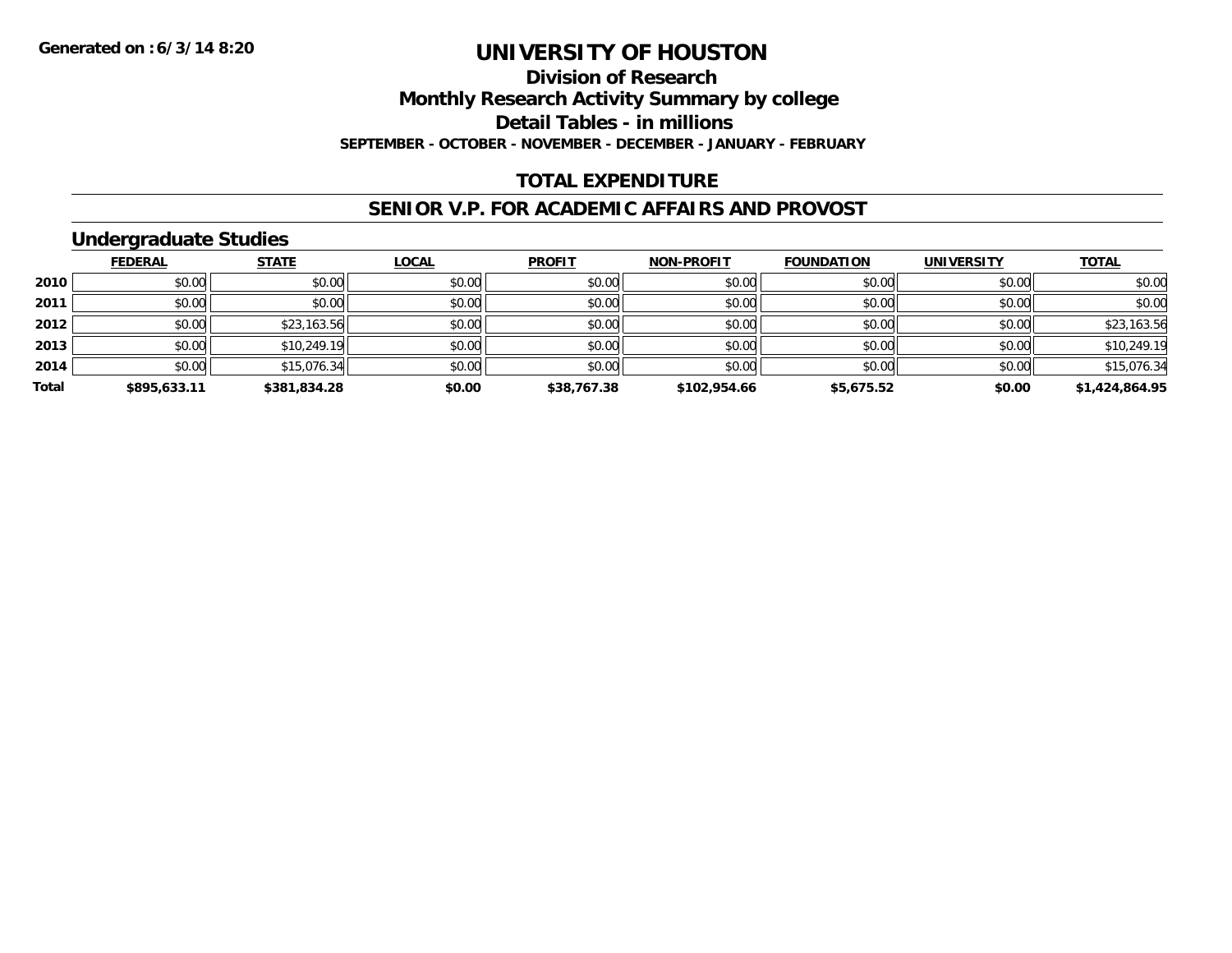## **Division of ResearchMonthly Research Activity Summary by college Detail Tables - in millions SEPTEMBER - OCTOBER - NOVEMBER - DECEMBER - JANUARY - FEBRUARY**

### **TOTAL EXPENDITURE**

#### **UH LAW CENTER**

|       | Dean, Law      |              |              |               |                   |                   |                   |                |
|-------|----------------|--------------|--------------|---------------|-------------------|-------------------|-------------------|----------------|
|       | <b>FEDERAL</b> | <b>STATE</b> | <b>LOCAL</b> | <b>PROFIT</b> | <b>NON-PROFIT</b> | <b>FOUNDATION</b> | <b>UNIVERSITY</b> | <b>TOTAL</b>   |
| 2010  | \$104,793.11   | \$0.00       | \$0.00       | \$0.00        | \$0.00            | \$0.00            | \$0.00            | \$104,793.11   |
| 2011  | \$13,344.47    | \$0.00       | \$0.00       | \$0.00        | \$0.00            | \$0.00            | \$0.00            | \$13,344.47    |
| 2012  | (\$221,035.97) | \$0.00       | \$0.00       | \$0.00        | \$0.00            | \$0.00            | \$0.00            | (\$221,035.97) |
| 2013  | \$0.00         | \$0.00       | \$0.00       | \$0.00        | \$0.00            | \$0.00            | \$0.00            | \$0.00         |
|       | <b>Law-UH</b>  |              |              |               |                   |                   |                   |                |
|       | <b>FEDERAL</b> | <b>STATE</b> | <b>LOCAL</b> | <b>PROFIT</b> | <b>NON-PROFIT</b> | <b>FOUNDATION</b> | <b>UNIVERSITY</b> | <b>TOTAL</b>   |
| 2010  | \$709.58       | \$197,954.06 | \$0.00       | \$0.00        | \$0.00            | \$0.00            | \$0.00            | \$198,663.64   |
| 2011  | \$39,244.35    | \$63,134.07  | \$0.00       | \$0.00        | \$0.00            | \$39,015.95       | \$0.00            | \$141,394.37   |
| 2012  | \$6,677.10     | \$98,320.27  | \$0.00       | \$0.00        | \$0.00            | \$33,253.86       | \$0.00            | \$138,251.23   |
| 2013  | \$133,738.92   | \$63,498.61  | \$0.00       | \$0.00        | \$0.00            | \$28,478.77       | \$0.00            | \$225,716.30   |
| 2014  | \$9,182.58     | \$80,125.80  | \$0.00       | \$0.00        | \$0.00            | \$5,636.78        | \$0.00            | \$94,945.16    |
| Total | \$86,654.14    | \$503,032.81 | \$0.00       | \$0.00        | \$0.00            | \$106,385.36      | \$0.00            | \$696,072.31   |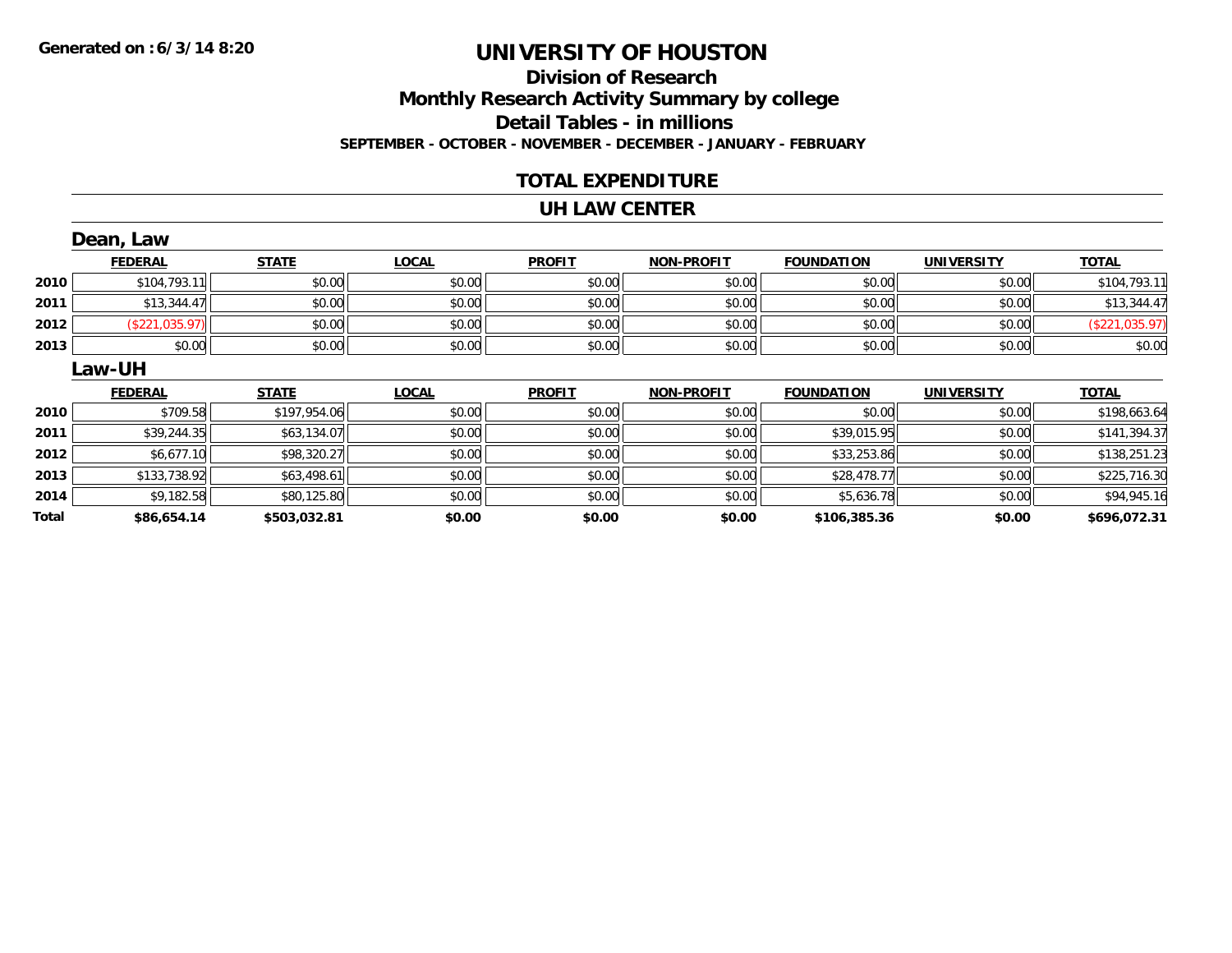## **Division of ResearchMonthly Research Activity Summary by college Detail Tables - in millions SEPTEMBER - OCTOBER - NOVEMBER - DECEMBER - JANUARY - FEBRUARY**

#### **TOTAL EXPENDITURE**

#### **UKNOWN COLLEGE**

#### **Unknown Department**

|       | <b>FEDERAL</b> | <b>STATE</b> | <b>LOCAL</b> | <b>PROFIT</b> | <b>NON-PROFIT</b> | <b>FOUNDATION</b> | <b>UNIVERSITY</b> | <b>TOTAL</b> |
|-------|----------------|--------------|--------------|---------------|-------------------|-------------------|-------------------|--------------|
| 2010  | \$0.00         | \$0.00       | \$0.00       | \$0.00        | \$0.00            | \$0.00            | \$0.00            | \$0.00       |
| 2011  | \$0.00         | \$0.00       | \$0.00       | \$0.00        | \$0.00            | \$0.00            | \$0.00            | \$0.00       |
| 2012  | \$0.00         | \$0.00       | \$0.00       | \$0.00        | \$0.00            | \$0.00            | \$0.00            | \$0.00       |
| 2013  | \$0.00         | \$0.00       | \$0.00       | \$0.00        | \$0.00            | \$0.00            | \$0.00            | \$0.00       |
| 2014  | \$0.00         | \$0.00       | \$0.00       | \$0.00        | \$0.00            | \$0.00            | \$0.00            | \$0.00       |
| Total | \$0.00         | \$0.00       | \$0.00       | \$0.00        | \$0.00            | \$0.00            | \$0.00            | \$0.00       |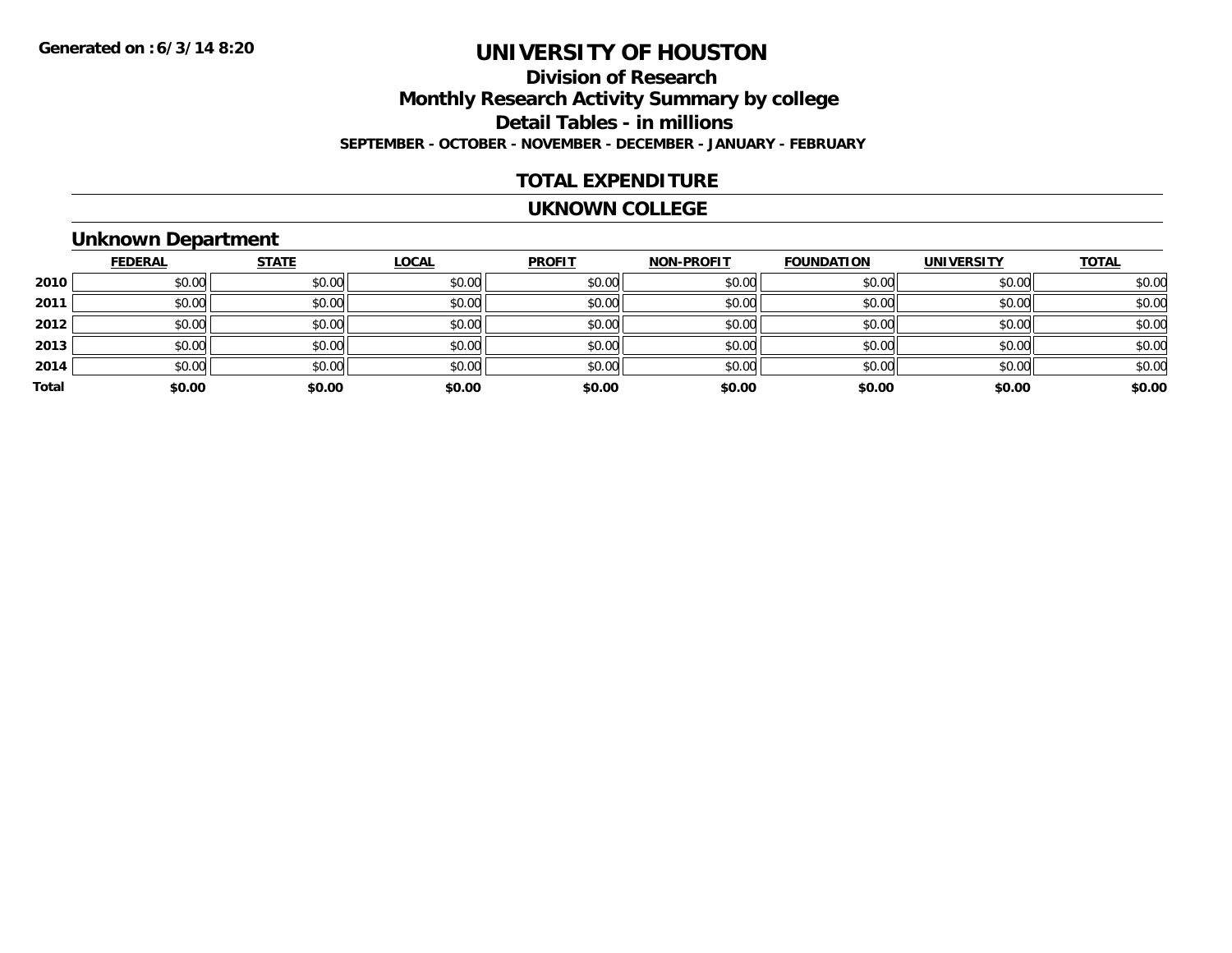### **Division of ResearchMonthly Research Activity Summary by college Detail Tables - in millions SEPTEMBER - OCTOBER - NOVEMBER - DECEMBER - JANUARY - FEBRUARY**

### **TOTAL EXPENDITURE**

### **VICE PRESIDENT FOR ADMINISTRATION**

|              | <b>KUHF - Radio</b>         |              |              |               |                   |                   |                   |                 |
|--------------|-----------------------------|--------------|--------------|---------------|-------------------|-------------------|-------------------|-----------------|
|              | <b>FEDERAL</b>              | <b>STATE</b> | <b>LOCAL</b> | <b>PROFIT</b> | <b>NON-PROFIT</b> | <b>FOUNDATION</b> | <b>UNIVERSITY</b> | <b>TOTAL</b>    |
| 2010         | \$11,640.00                 | \$0.00       | \$0.00       | \$0.00        | \$544,968.70      | \$0.00            | \$0.00            | \$556,608.70    |
| 2011         | \$0.00                      | \$0.00       | \$0.00       | \$0.00        | \$578,146.29      | \$0.00            | \$0.00            | \$578,146.29    |
| 2012         | \$8,449.00                  | \$10,153.66  | \$0.00       | \$0.00        | (\$233.11)        | \$0.00            | \$0.00            | \$18,369.55     |
| 2013         | \$0.00                      | \$0.00       | \$0.00       | \$0.00        | \$2,044,710.00    | \$0.00            | \$0.00            | \$2,044,710.00  |
| 2014         | \$0.00                      | \$0.00       | \$0.00       | \$0.00        | \$2,147,867.00    | \$0.00            | \$0.00            | \$2,147,867.00  |
|              | <b>KUHT-TV</b>              |              |              |               |                   |                   |                   |                 |
|              | <b>FEDERAL</b>              | <b>STATE</b> | <b>LOCAL</b> | <b>PROFIT</b> | <b>NON-PROFIT</b> | <b>FOUNDATION</b> | <b>UNIVERSITY</b> | <b>TOTAL</b>    |
| 2010         | (\$2,503.85)                | \$0.00       | \$0.00       | \$0.00        | \$1,452,729.00    | \$0.00            | \$0.00            | \$1,450,225.15  |
| 2011         | \$0.00                      | \$0.00       | \$0.00       | \$0.00        | \$1,606,903.00    | \$0.00            | \$0.00            | \$1,606,903.00  |
| 2012         | \$0.00                      | \$0.00       | \$0.00       | \$0.00        | \$0.02            | \$0.00            | \$0.00            | \$0.02          |
|              | <b>Physical Plant</b>       |              |              |               |                   |                   |                   |                 |
|              | <b>FEDERAL</b>              | <b>STATE</b> | <b>LOCAL</b> | <b>PROFIT</b> | <b>NON-PROFIT</b> | <b>FOUNDATION</b> | <b>UNIVERSITY</b> | <b>TOTAL</b>    |
| 2010         | \$0.00                      | \$0.00       | \$0.00       | \$0.00        | \$0.00            | \$0.00            | \$0.00            | \$0.00          |
| 2011         | \$0.00                      | \$0.00       | \$0.00       | \$0.00        | \$0.00            | \$0.00            | \$0.00            | \$0.00          |
| 2012         | \$0.00                      | \$0.00       | \$0.00       | \$0.00        | \$2,261,595.72    | \$0.00            | \$0.00            | \$2,261,595.72  |
| 2013         | \$0.00                      | \$0.00       | \$0.00       | \$0.00        | \$0.28            | \$0.00            | \$0.00            | \$0.28          |
|              | <b>UH Police Department</b> |              |              |               |                   |                   |                   |                 |
|              | <b>FEDERAL</b>              | <b>STATE</b> | <b>LOCAL</b> | <b>PROFIT</b> | <b>NON-PROFIT</b> | <b>FOUNDATION</b> | <b>UNIVERSITY</b> | <b>TOTAL</b>    |
| 2014         | \$3,000.00                  | \$0.00       | \$0.00       | \$0.00        | \$0.00            | \$0.00            | \$0.00            | \$3,000.00      |
| <b>Total</b> | \$20,585.15                 | \$10,153.66  | \$0.00       | \$0.00        | \$10.636.686.90   | \$0.00            | \$0.00            | \$10.667.425.71 |

**\$20,585.15 \$10,153.66 \$0.00 \$0.00 \$10,636,686.90 \$0.00 \$0.00 \$10,667,425.71**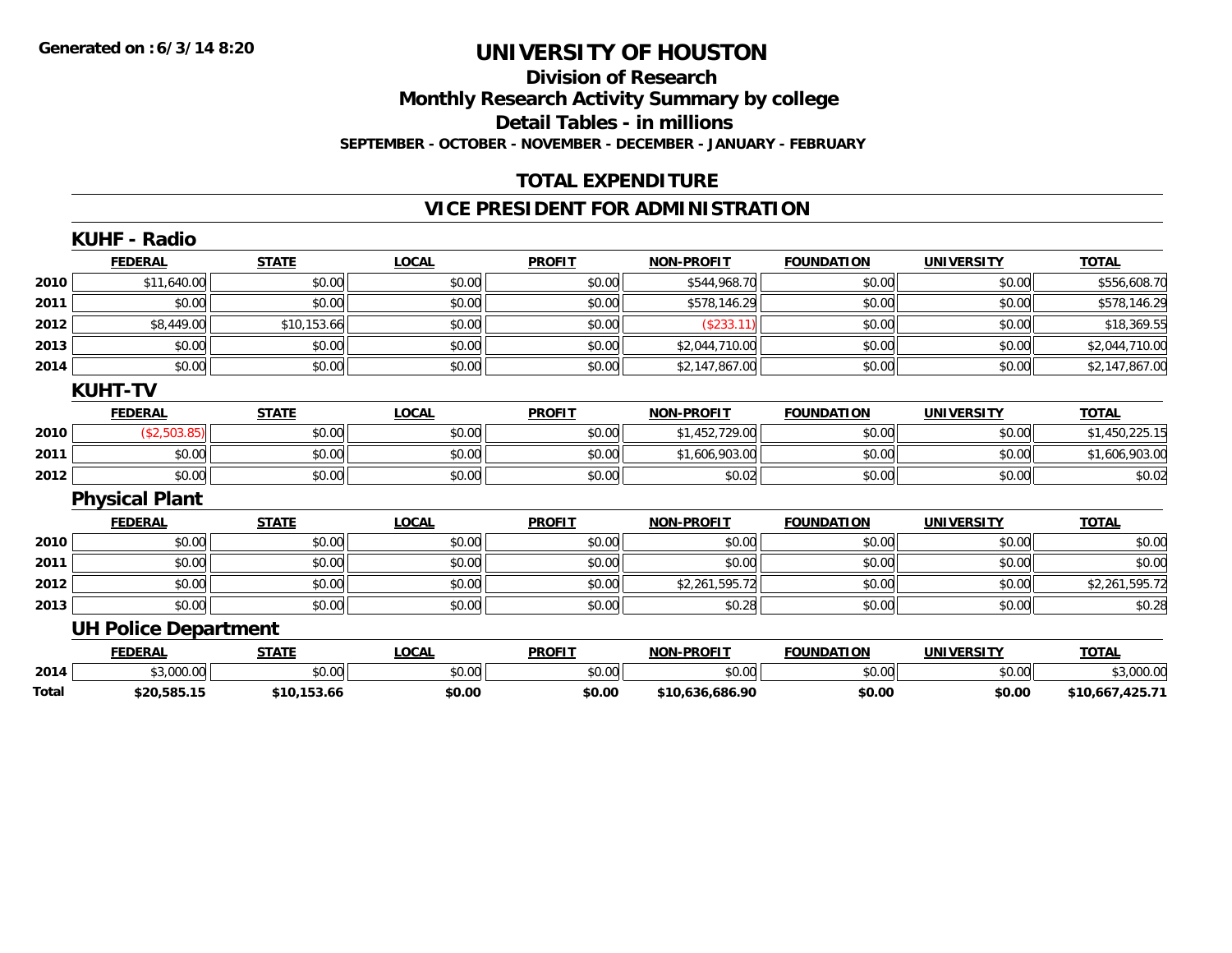**Division of Research**

**Monthly Research Activity Summary by college**

**Detail Tables - in millions**

**SEPTEMBER - OCTOBER - NOVEMBER - DECEMBER - JANUARY - FEBRUARY**

## **TOTAL EXPENDITURE**

### **VICE PRESIDENT FOR STUDENT AFFAIRS**

### **Childrens Learning Centers**

|       | <b>FEDERAL</b>               | <b>STATE</b>                           | <b>LOCAL</b> | <b>PROFIT</b> | <b>NON-PROFIT</b> | <b>FOUNDATION</b> | <b>UNIVERSITY</b> | <b>TOTAL</b> |
|-------|------------------------------|----------------------------------------|--------------|---------------|-------------------|-------------------|-------------------|--------------|
| 2014  | \$72,283.57                  | \$0.00                                 | \$0.00       | \$0.00        | \$0.00            | \$0.00            | \$0.00            | \$72,283.57  |
|       | <b>Dean, Student Affairs</b> |                                        |              |               |                   |                   |                   |              |
|       | <b>FEDERAL</b>               | <b>STATE</b>                           | <b>LOCAL</b> | <b>PROFIT</b> | <b>NON-PROFIT</b> | <b>FOUNDATION</b> | <b>UNIVERSITY</b> | <b>TOTAL</b> |
| 2010  | \$0.00                       | \$0.00                                 | \$0.00       | \$0.00        | \$0.00            | \$0.00            | \$0.00            | \$0.00       |
| 2011  | \$23,876.02                  | \$0.00                                 | \$0.00       | \$0.00        | \$0.00            | \$0.00            | \$0.00            | \$23,876.02  |
| 2012  | \$32,166.55                  | \$0.00                                 | \$0.00       | \$0.00        | \$0.00            | \$0.00            | \$0.00            | \$32,166.55  |
| 2013  | \$3,721.51                   | \$0.00                                 | \$0.00       | \$0.00        | \$0.00            | \$0.00            | \$0.00            | \$3,721.51   |
|       |                              | <b>Vice President, Student Affairs</b> |              |               |                   |                   |                   |              |
|       | <b>FEDERAL</b>               | <b>STATE</b>                           | <b>LOCAL</b> | <b>PROFIT</b> | <b>NON-PROFIT</b> | <b>FOUNDATION</b> | <b>UNIVERSITY</b> | <b>TOTAL</b> |
| 2010  | \$55,758.35                  | \$0.00                                 | \$0.00       | \$0.00        | \$0.00            | \$0.00            | \$0.00            | \$55,758.35  |
| 2011  | \$99,899.17                  | \$0.00                                 | \$0.00       | \$0.00        | \$0.00            | \$0.00            | \$0.00            | \$99,899.17  |
| 2012  | \$7,866.04                   | \$0.00                                 | \$0.00       | \$0.00        | \$0.00            | \$0.00            | \$0.00            | \$7,866.04   |
| 2013  | \$33,384.49                  | \$0.00                                 | \$0.00       | \$0.00        | \$0.00            | \$0.00            | \$0.00            | \$33,384.49  |
| 2014  | \$11,109.39                  | \$0.00                                 | \$0.00       | \$0.00        | \$0.00            | \$0.00            | \$0.00            | \$11,109.39  |
| Total | \$340,065.08                 | \$0.00                                 | \$0.00       | \$0.00        | \$0.00            | \$0.00            | \$0.00            | \$340,065.08 |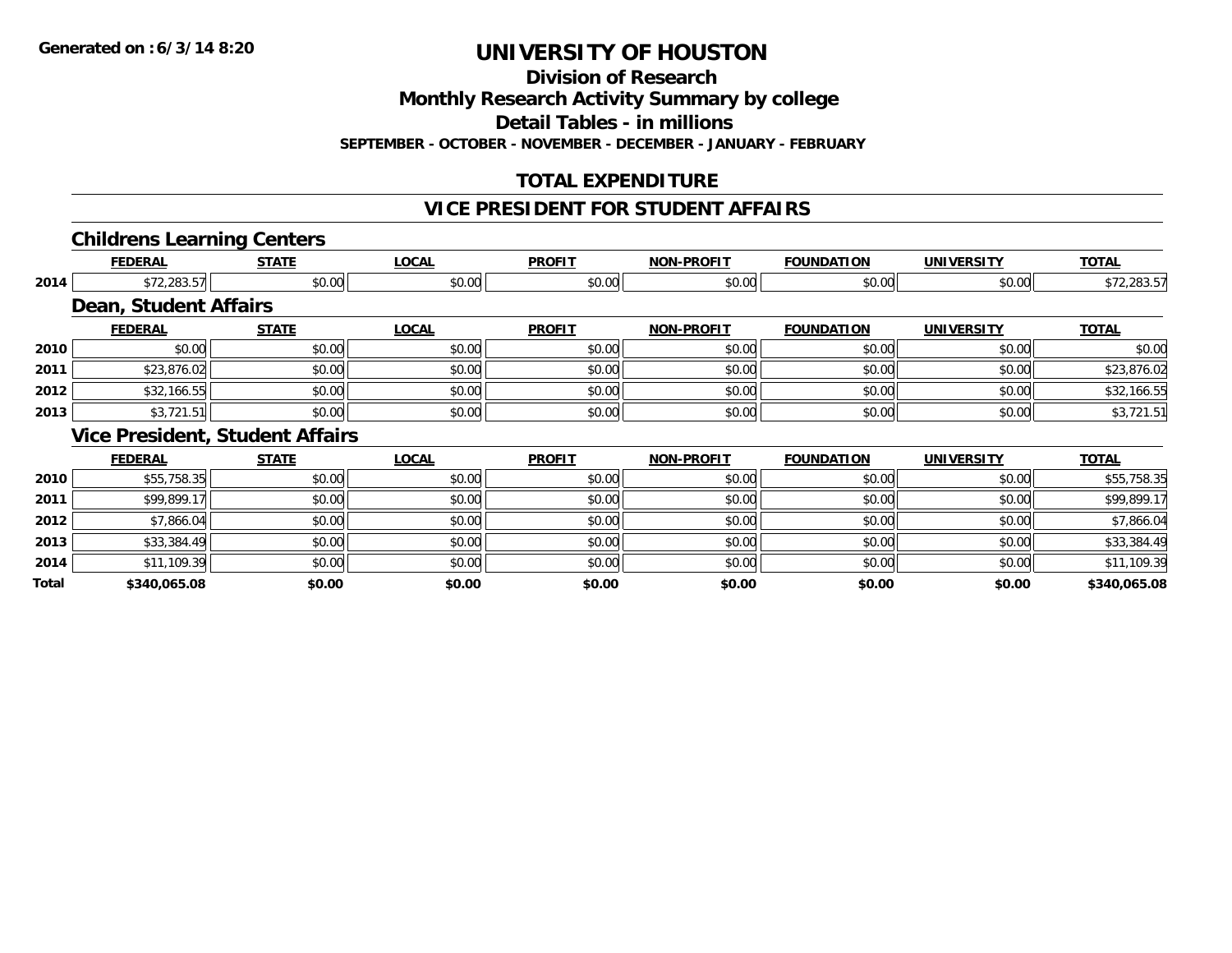# **Division of Research**

**Monthly Research Activity Summary by college**

**Detail Tables - in millions**

**SEPTEMBER - OCTOBER - NOVEMBER - DECEMBER - JANUARY - FEBRUARY**

### **IDC RECOVERY**

#### **C.T. BAUER COLLEGE OF BUSINESS**

|              | <b>Finance</b>                           |              |              |               |                   |                   |                   |              |
|--------------|------------------------------------------|--------------|--------------|---------------|-------------------|-------------------|-------------------|--------------|
|              | <b>FEDERAL</b>                           | <b>STATE</b> | <b>LOCAL</b> | <b>PROFIT</b> | <b>NON-PROFIT</b> | <b>FOUNDATION</b> | <b>UNIVERSITY</b> | <b>TOTAL</b> |
| 2010         | \$20,819.74                              | \$0.00       | \$0.00       | \$0.00        | \$0.00            | \$0.00            | \$0.00            | \$20,819.74  |
| 2011         | \$0.00                                   | \$0.00       | \$0.00       | \$0.00        | \$0.00            | \$0.00            | \$0.00            | \$0.00       |
| 2012         | \$9,016.00                               | \$0.00       | \$0.00       | \$0.00        | \$0.00            | \$0.00            | \$0.00            | \$9,016.00   |
| 2013         | \$0.00                                   | \$0.00       | \$0.00       | \$0.00        | \$0.00            | \$0.00            | \$0.00            | \$0.00       |
| 2014         | \$0.00                                   | \$0.00       | \$0.00       | \$0.00        | \$0.00            | \$0.00            | \$0.00            | \$0.00       |
|              | Management                               |              |              |               |                   |                   |                   |              |
|              | <b>FEDERAL</b>                           | <b>STATE</b> | <b>LOCAL</b> | <b>PROFIT</b> | <b>NON-PROFIT</b> | <b>FOUNDATION</b> | <b>UNIVERSITY</b> | <b>TOTAL</b> |
| 2010         | \$24,102.88                              | \$0.00       | \$0.00       | \$0.00        | \$0.00            | \$0.00            | \$0.00            | \$24,102.88  |
| 2011         | \$4,333.06                               | \$0.00       | \$0.00       | \$0.00        | \$0.00            | \$0.00            | \$0.00            | \$4,333.06   |
| 2012         | (\$1,980.84)                             | \$0.00       | \$0.00       | \$0.00        | \$0.00            | \$0.00            | \$0.00            | (\$1,980.84) |
| 2013         | \$2,100.00                               | \$0.00       | \$0.00       | \$0.00        | \$0.00            | \$0.00            | \$0.00            | \$2,100.00   |
| 2014         | \$1,260.00                               | \$0.00       | \$0.00       | \$0.00        | \$0.00            | \$0.00            | \$0.00            | \$1,260.00   |
|              | <b>Marketing</b>                         |              |              |               |                   |                   |                   |              |
|              | <b>FEDERAL</b>                           | <b>STATE</b> | <b>LOCAL</b> | <b>PROFIT</b> | <b>NON-PROFIT</b> | <b>FOUNDATION</b> | <b>UNIVERSITY</b> | <b>TOTAL</b> |
| 2012         | \$0.00                                   | \$0.00       | \$0.00       | \$0.00        | \$0.00            | \$0.00            | \$0.00            | \$0.00       |
| 2013         | \$0.00                                   | \$0.00       | \$0.00       | \$0.00        | \$0.00            | \$0.00            | \$0.00            | \$0.00       |
| 2014         | \$0.00                                   | \$0.00       | \$0.00       | \$0.00        | \$0.00            | \$0.00            | \$0.00            | \$0.00       |
|              | <b>Small Business Development Center</b> |              |              |               |                   |                   |                   |              |
|              | <b>FEDERAL</b>                           | <b>STATE</b> | <b>LOCAL</b> | <b>PROFIT</b> | <b>NON-PROFIT</b> | <b>FOUNDATION</b> | <b>UNIVERSITY</b> | <b>TOTAL</b> |
| 2010         | \$38,923.24                              | \$0.00       | \$0.00       | \$0.00        | \$0.00            | \$0.00            | \$0.00            | \$38,923.24  |
| 2011         | \$40,088.57                              | \$0.00       | \$0.00       | \$0.00        | \$0.00            | \$0.00            | \$0.00            | \$40,088.57  |
| 2012         | \$70,833.58                              | \$0.00       | \$0.00       | \$0.00        | \$0.00            | \$0.00            | \$0.00            | \$70,833.58  |
| 2013         | \$271,002.84                             | \$0.00       | \$0.00       | \$0.00        | \$0.00            | \$1,173.16        | \$0.00            | \$272,176.00 |
| 2014         | \$119,599.52                             | \$0.00       | \$0.00       | \$0.00        | \$0.00            | \$4,426.26        | \$0.00            | \$124,025.78 |
| <b>Total</b> | \$600,098.59                             | \$0.00       | \$0.00       | \$0.00        | \$0.00            | \$5,599.42        | \$0.00            | \$605,698.01 |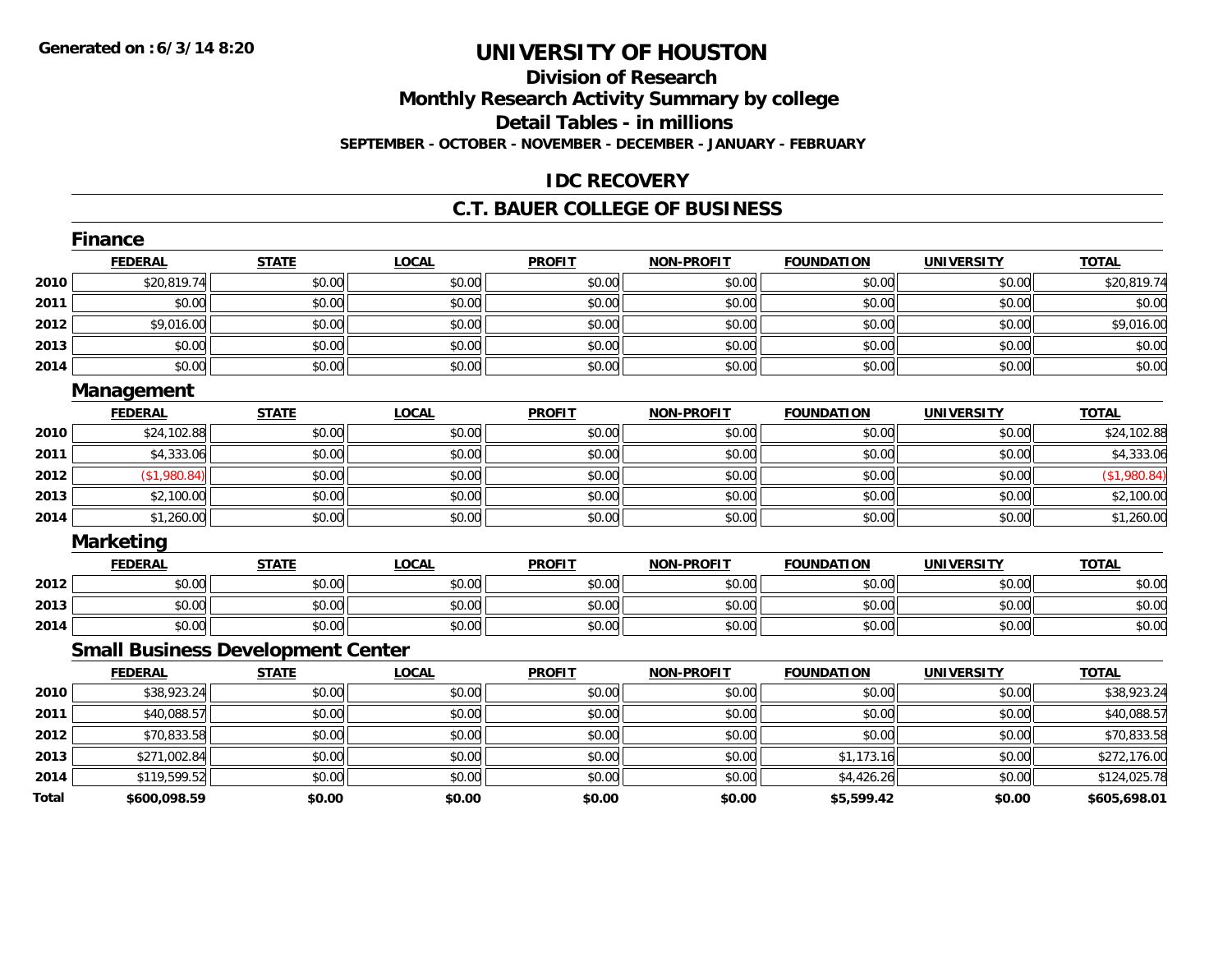## **Division of Research**

**Monthly Research Activity Summary by college**

**Detail Tables - in millions**

**SEPTEMBER - OCTOBER - NOVEMBER - DECEMBER - JANUARY - FEBRUARY**

### **IDC RECOVERY**

### **COLLEGE OF EDUCATION**

## **Consistency Mgmt and Coop Disc**

|      | <b>FEDERAL</b> | <b>STATE</b> | <u>LOCAL</u> | <b>PROFIT</b> | <b>NON-PROFIT</b> | <b>FOUNDATION</b> | <b>UNIVERSITY</b> | <b>TOTAL</b> |
|------|----------------|--------------|--------------|---------------|-------------------|-------------------|-------------------|--------------|
| 2010 | \$34.89        | \$0.00       | \$639.63     | \$0.00        | \$19,449.14       | \$0.00            | \$0.00            | \$20,123.66  |
| 2011 | \$43.20        | \$0.00       | \$0.00       | \$0.00        | \$3,868.63        | \$0.00            | \$0.00            | \$3,911.83   |
| 2012 | \$0.00         | \$0.00       | \$0.00       | \$0.00        | \$5,194.21        | \$0.00            | \$0.00            | \$5,194.21   |
| 2013 | \$0.00         | \$0.00       | \$0.00       | \$0.00        | \$3,438.44        | \$0.00            | \$0.00            | \$3,438.44   |
| 2014 | \$0.00         | \$0.00       | \$2,053.67   | \$0.00        | \$246.15          | \$0.00            | \$0.00            | \$2,299.82   |

#### **Curriculum and Instruction**

|      | <b>FEDERAL</b> | <u>STATE</u> | <u>LOCAL</u> | <b>PROFIT</b> | <b>NON-PROFIT</b> | <b>FOUNDATION</b> | <b>UNIVERSITY</b> | <b>TOTAL</b> |
|------|----------------|--------------|--------------|---------------|-------------------|-------------------|-------------------|--------------|
| 2010 | \$4,135.54     | \$0.00       | \$0.00       | \$0.00        | \$0.00            | \$1,199.18        | \$0.00            | \$5,334.72   |
| 2011 | \$23,278.78    | \$0.00       | \$0.00       | \$0.00        | \$0.00            | \$5,597.49        | \$0.00            | \$28,876.27  |
| 2012 | \$35,407.17    | \$16,034.02  | \$0.00       | \$0.00        | \$0.00            | \$8,441.86        | \$0.00            | \$59,883.05  |
| 2013 | \$24,573.03    | \$6,808.72   | \$0.00       | \$0.00        | \$0.00            | \$8,310.49        | \$0.00            | \$39,692.24  |
| 2014 | \$39,077.36    | \$0.00       | \$0.00       | \$0.00        | \$410.91          | \$6,895.94        | \$0.00            | \$46,384.21  |

#### **Dean, Education**

**2013**

**2014**

|      | <b>FEDERAL</b> | <b>STATE</b> | <b>LOCAL</b> | <b>PROFIT</b> | <b>NON-PROFIT</b> | <b>FOUNDATION</b> | <b>UNIVERSITY</b> | <b>TOTAL</b> |
|------|----------------|--------------|--------------|---------------|-------------------|-------------------|-------------------|--------------|
| 2010 | \$0.00         | \$0.00       | \$0.00       | \$0.00        | \$0.00            | \$0.00            | \$0.00            | \$0.00       |
| 2011 | \$0.00         | \$0.00       | \$0.00       | \$0.00        | \$0.00            | \$0.00            | \$0.00            | \$0.00       |
| 2012 | \$0.00         | \$0.00       | \$0.00       | \$0.00        | \$0.00            | \$0.00            | \$0.00            | \$0.00       |
| 2013 | \$0.00         | \$0.00       | \$0.00       | \$0.00        | \$0.00            | \$0.00            | \$0.00            | \$0.00       |
| 2014 | \$0.00         | \$0.00       | \$0.00       | \$0.00        | \$0.00            | \$0.00            | \$0.00            | \$0.00       |

## **Educational Leadership & Cultural Studies**

|      | <b>FEDERAL</b>                | <b>STATE</b> | <u>LOCAL</u> | <b>PROFIT</b> | <b>NON-PROFIT</b> | <b>FOUNDATION</b> | <b>UNIVERSITY</b> | <b>TOTAL</b> |
|------|-------------------------------|--------------|--------------|---------------|-------------------|-------------------|-------------------|--------------|
| 2011 | \$0.00                        | \$20.03      | \$0.00       | \$0.00        | \$0.00            | \$0.00            | \$0.00            | (\$20.03)    |
|      | <b>Educational Psychology</b> |              |              |               |                   |                   |                   |              |
|      | <b>FEDERAL</b>                | <b>STATE</b> | <u>LOCAL</u> | <b>PROFIT</b> | <b>NON-PROFIT</b> | <b>FOUNDATION</b> | <b>UNIVERSITY</b> | <b>TOTAL</b> |
| 2010 | \$12,540.48                   | \$135.81     | \$0.00       | \$0.00        | \$365.58          | \$9,222.52        | \$0.00            | \$22,264.39  |
| 2011 | \$4,913.47                    | \$2,414.47   | \$0.00       | \$0.00        | \$58.22           | \$6,289.60        | \$0.00            | \$13,675.77  |
| 2012 | \$23.641.66                   | \$0.00       | \$0.00       | \$0.00        | \$0.00            | \$0.00            | \$0.00            | \$23.641.66  |

2 \$3,641.66 \$23,641.66 \$0.00 \$0.00 \$0.00 \$0.00 \$0.00 \$0.00 \$0.00 \$0.00 \$0.00 \$0.00 \$0.00 \$23,641.66

 $\bf{3} \hspace{15mm} |\hspace{15mm} 35,089.79| \hspace{15mm} 15,066.79$   $\qquad \qquad \pm 0.000| \hspace{15mm} 15,066.79$ 

4 \$100,262.24|| \$0.00|| \$0.00|| \$0.00|| \$386.75|| (\$3,294.60)| \$0.00|| \$97,354.39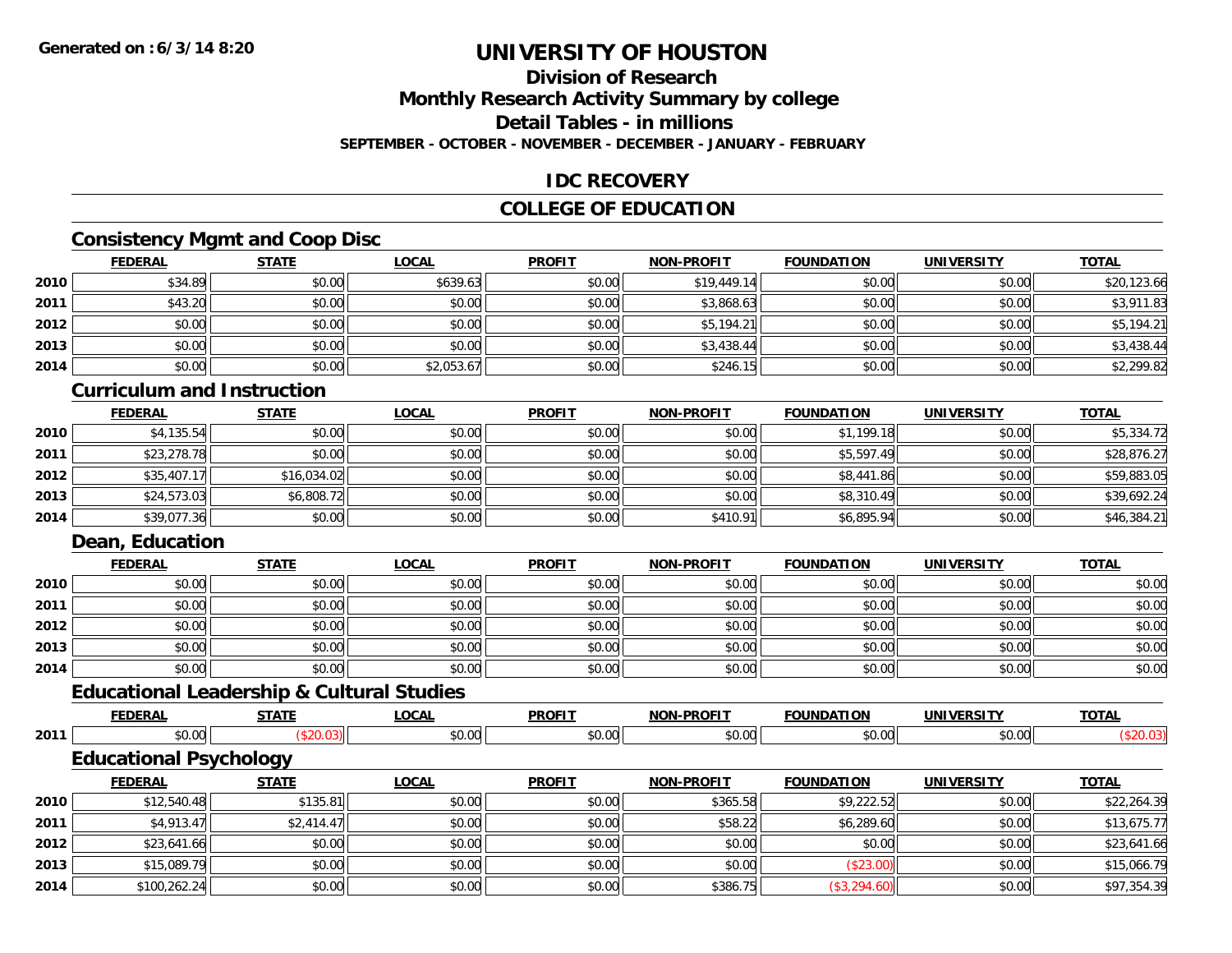### **Division of ResearchMonthly Research Activity Summary by college Detail Tables - in millions SEPTEMBER - OCTOBER - NOVEMBER - DECEMBER - JANUARY - FEBRUARY**

### **IDC RECOVERY**

### **COLLEGE OF EDUCATION**

#### **Institute for Urban Education**

|       | <b>FEDERAL</b> | <b>STATE</b> | <b>LOCAL</b> | <b>PROFIT</b> | <b>NON-PROFIT</b> | <b>FOUNDATION</b> | <b>UNIVERSITY</b> | <b>TOTAL</b> |
|-------|----------------|--------------|--------------|---------------|-------------------|-------------------|-------------------|--------------|
| 2010  | \$2,614.94     | \$0.00       | \$0.00       | \$0.00        | \$0.00            | \$0.00            | \$0.00            | \$2,614.94   |
| 2011  | \$7,020.07     | \$0.00       | \$0.00       | \$0.00        | \$0.00            | \$0.00            | \$0.00            | \$7,020.07   |
| 2012  | \$8,694.89     | \$0.00       | \$0.00       | \$0.00        | \$0.00            | \$0.00            | \$0.00            | \$8,694.89   |
| 2013  | \$2,098.23     | \$0.00       | \$0.00       | \$0.00        | \$0.00            | \$0.00            | \$0.00            | \$2,098.23   |
| 2014  | \$1,041.19     | \$0.00       | \$0.00       | \$0.00        | \$0.00            | \$0.00            | \$0.00            | \$1,041.19   |
| Total | \$304,466.92   | \$25,372.99  | \$2,693.30   | \$0.00        | \$33,418.03       | \$42,639.48       | \$0.00            | \$408,590.72 |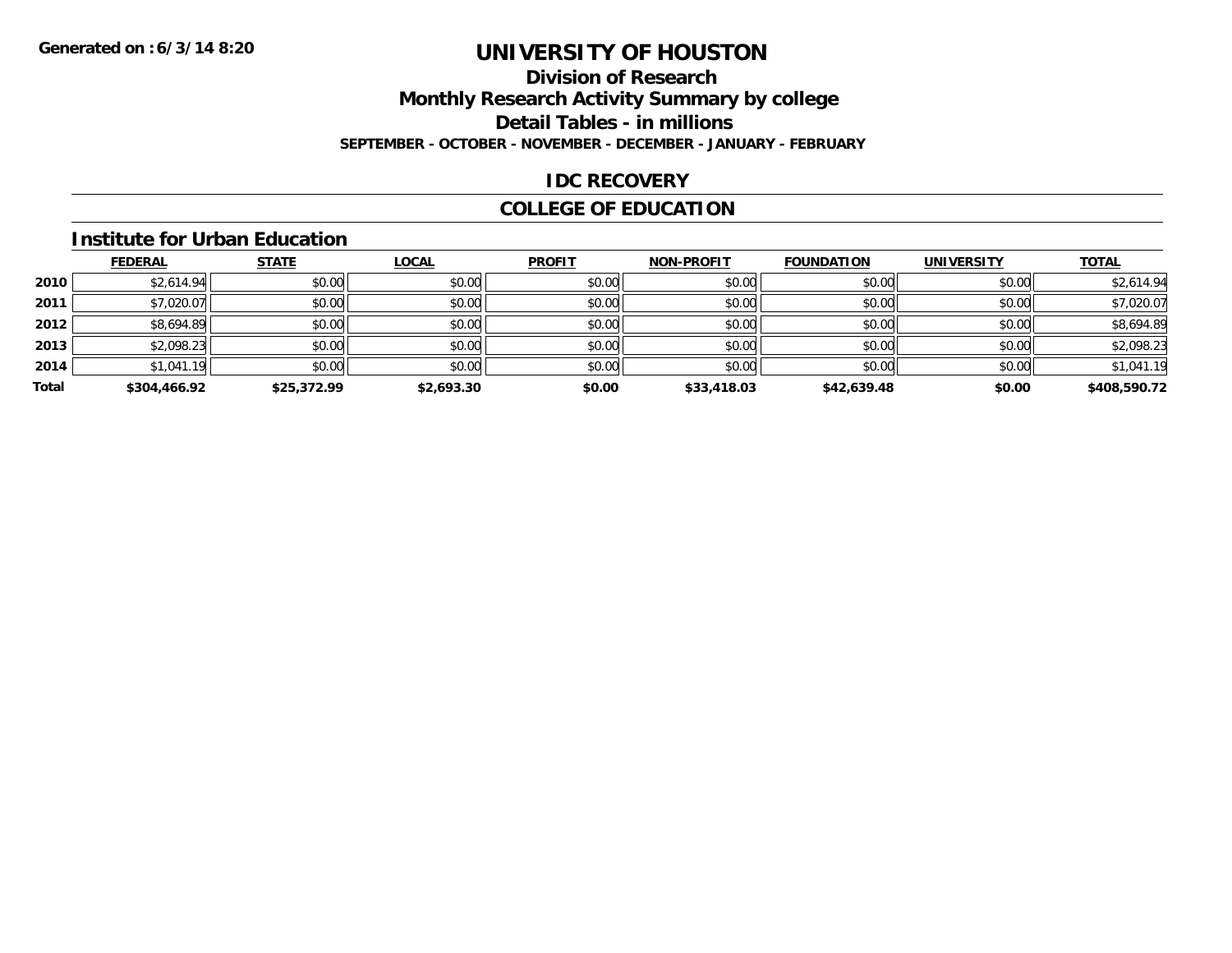#### **Division of Research**

**Monthly Research Activity Summary by college**

**Detail Tables - in millions**

**SEPTEMBER - OCTOBER - NOVEMBER - DECEMBER - JANUARY - FEBRUARY**

### **IDC RECOVERY**

#### **COLLEGE OF LIBERAL ARTS AND SOCIAL SCIENCES**

|      | Art                              |                                     |              |               |                   |                   |                   |              |
|------|----------------------------------|-------------------------------------|--------------|---------------|-------------------|-------------------|-------------------|--------------|
|      | <b>FEDERAL</b>                   | <b>STATE</b>                        | <b>LOCAL</b> | <b>PROFIT</b> | <b>NON-PROFIT</b> | <b>FOUNDATION</b> | <b>UNIVERSITY</b> | <b>TOTAL</b> |
| 2012 | \$157.34                         | \$0.00                              | \$0.00       | \$0.00        | \$0.00            | \$0.00            | \$0.00            | \$157.34     |
| 2013 | \$1,879.10                       | \$0.00                              | \$0.00       | \$0.00        | \$0.00            | \$0.00            | \$0.00            | \$1,879.10   |
| 2014 | \$382.39                         | \$0.00                              | \$0.00       | \$0.00        | \$0.00            | \$0.00            | \$0.00            | \$382.39     |
|      | <b>Arte Publico Press</b>        |                                     |              |               |                   |                   |                   |              |
|      | <b>FEDERAL</b>                   | <b>STATE</b>                        | <b>LOCAL</b> | <b>PROFIT</b> | <b>NON-PROFIT</b> | <b>FOUNDATION</b> | <b>UNIVERSITY</b> | <b>TOTAL</b> |
| 2011 | \$0.00                           | \$0.00                              | \$0.00       | \$0.00        | \$0.00            | \$1,025.17        | \$0.00            | \$1,025.17   |
| 2013 | \$0.00                           | \$0.00                              | \$0.00       | \$0.00        | \$0.00            | \$8,284.36        | \$0.00            | \$8,284.36   |
| 2014 | \$0.00                           | \$0.00                              | \$0.00       | \$0.00        | \$0.00            | \$2,650.37        | \$0.00            | \$2,650.37   |
|      | <b>Blaffer Gallery</b>           |                                     |              |               |                   |                   |                   |              |
|      | <b>FEDERAL</b>                   | <b>STATE</b>                        | <b>LOCAL</b> | <b>PROFIT</b> | <b>NON-PROFIT</b> | <b>FOUNDATION</b> | <b>UNIVERSITY</b> | <b>TOTAL</b> |
| 2010 | \$4,987.87                       | \$0.00                              | \$0.00       | \$0.00        | \$0.00            | \$0.00            | \$0.00            | \$4,987.87   |
| 2011 | \$1,431.32                       | \$0.00                              | \$0.00       | \$0.00        | \$0.00            | \$0.00            | \$0.00            | \$1,431.32   |
| 2014 | \$10,317.58                      | \$0.00                              | \$0.00       | \$0.00        | \$0.00            | \$0.00            | \$0.00            | \$10,317.58  |
|      | <b>Center for Public History</b> |                                     |              |               |                   |                   |                   |              |
|      | <b>FEDERAL</b>                   | <b>STATE</b>                        | <b>LOCAL</b> | <b>PROFIT</b> | <b>NON-PROFIT</b> | <b>FOUNDATION</b> | <b>UNIVERSITY</b> | <b>TOTAL</b> |
| 2012 | \$167.33                         | \$0.00                              | \$0.00       | \$0.00        | \$0.00            | \$0.00            | \$0.00            | \$167.33     |
| 2013 | \$4,647.00                       | \$0.00                              | \$0.00       | \$0.00        | \$0.00            | \$0.00            | \$0.00            | \$4,647.00   |
| 2014 | \$223.45                         | \$0.00                              | \$0.00       | \$0.00        | \$0.00            | \$0.00            | \$0.00            | \$223.45     |
|      | <b>Communication Disorders</b>   |                                     |              |               |                   |                   |                   |              |
|      | <b>FEDERAL</b>                   | <b>STATE</b>                        | <b>LOCAL</b> | <b>PROFIT</b> | <b>NON-PROFIT</b> | <b>FOUNDATION</b> | <b>UNIVERSITY</b> | <b>TOTAL</b> |
| 2010 | (\$0.03)                         | \$0.00                              | \$0.00       | \$0.00        | \$0.00            | \$0.00            | \$0.00            | (\$0.03)     |
| 2011 | \$1,752.98                       | \$0.00                              | \$0.00       | \$0.00        | \$0.00            | \$0.00            | \$0.00            | \$1,752.98   |
| 2012 | \$1,229.40                       | \$0.00                              | \$0.00       | \$0.00        | \$0.00            | \$0.00            | \$0.00            | \$1,229.40   |
| 2013 | (\$0.01)                         | \$0.00                              | \$0.00       | \$0.00        | \$0.00            | \$0.00            | \$0.00            | (\$0.01)     |
| 2014 | \$15,112.31                      | \$0.00                              | \$0.00       | \$0.00        | \$0.00            | \$0.00            | \$0.00            | \$15,112.31  |
|      |                                  | <b>Comparative Cultural Studies</b> |              |               |                   |                   |                   |              |
|      | <b>FEDERAL</b>                   | <b>STATE</b>                        | <b>LOCAL</b> | <b>PROFIT</b> | <b>NON-PROFIT</b> | <b>FOUNDATION</b> | <b>UNIVERSITY</b> | <b>TOTAL</b> |
| 2011 | \$0.00                           | \$0.00                              | \$0.00       | \$151.50      | \$0.00            | \$0.00            | \$0.00            | \$151.50     |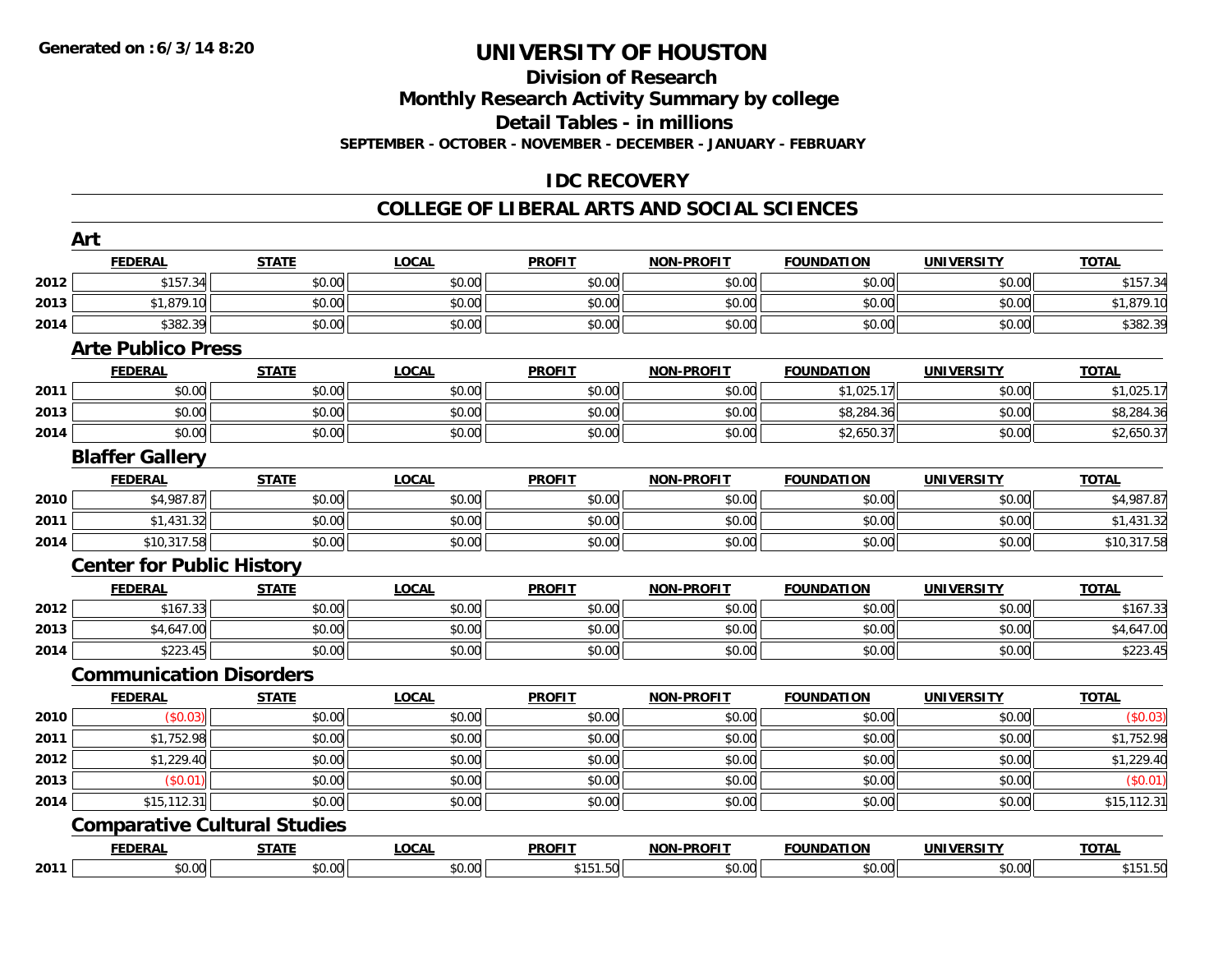## **Division of Research**

**Monthly Research Activity Summary by college**

**Detail Tables - in millions**

**SEPTEMBER - OCTOBER - NOVEMBER - DECEMBER - JANUARY - FEBRUARY**

### **IDC RECOVERY**

#### **COLLEGE OF LIBERAL ARTS AND SOCIAL SCIENCES**

### **Dean, Liberal Arts and Social Sciences**

|      | <b>FEDERAL</b>          | <b>STATE</b>                        | <b>LOCAL</b> | <b>PROFIT</b> | <b>NON-PROFIT</b> | <b>FOUNDATION</b> | <b>UNIVERSITY</b> | <b>TOTAL</b> |
|------|-------------------------|-------------------------------------|--------------|---------------|-------------------|-------------------|-------------------|--------------|
| 2010 | \$495.20                | \$0.00                              | \$0.00       | \$0.00        | \$0.00            | \$0.00            | \$0.00            | \$495.20     |
| 2011 | (\$705.83)              | \$0.00                              | \$0.00       | \$0.00        | \$0.00            | \$0.00            | \$0.00            | (\$705.83)   |
| 2012 | \$0.00                  | \$0.00                              | \$0.00       | \$0.00        | \$0.00            | \$0.00            | \$0.00            | \$0.00       |
| 2013 | \$0.00                  | \$0.00                              | \$0.00       | \$0.00        | \$0.00            | \$0.00            | \$0.00            | \$0.00       |
| 2014 | \$0.00                  | \$0.00                              | \$0.00       | \$0.00        | \$0.00            | \$0.00            | \$0.00            | \$0.00       |
|      | <b>Economics</b>        |                                     |              |               |                   |                   |                   |              |
|      | <b>FEDERAL</b>          | <b>STATE</b>                        | <b>LOCAL</b> | <b>PROFIT</b> | <b>NON-PROFIT</b> | <b>FOUNDATION</b> | <b>UNIVERSITY</b> | <b>TOTAL</b> |
| 2010 | \$2,425.00              | \$0.00                              | \$0.00       | \$0.00        | \$0.00            | \$0.00            | \$0.00            | \$2,425.00   |
| 2012 | \$0.00                  | \$0.00                              | \$0.00       | \$1,849.63    | \$0.00            | \$0.00            | \$0.00            | \$1,849.63   |
| 2013 | \$0.00                  | \$0.00                              | \$0.00       | \$0.00        | \$10,110.74       | \$0.00            | \$0.00            | \$10,110.74  |
| 2014 | \$0.00                  | \$0.00                              | \$0.00       | \$0.00        | \$0.00            | \$0.00            | \$0.00            | \$0.00       |
|      | <b>English</b>          |                                     |              |               |                   |                   |                   |              |
|      | <b>FEDERAL</b>          | <b>STATE</b>                        | <b>LOCAL</b> | <b>PROFIT</b> | <b>NON-PROFIT</b> | <b>FOUNDATION</b> | <b>UNIVERSITY</b> | <b>TOTAL</b> |
| 2010 | \$0.00                  | \$0.00                              | \$0.00       | \$0.00        | \$0.00            | \$0.00            | \$0.00            | \$0.00       |
| 2011 | \$0.00                  | \$0.00                              | \$0.00       | \$0.00        | \$0.00            | \$0.00            | \$0.00            | \$0.00       |
| 2012 | \$0.00                  | \$0.00                              | \$0.00       | \$0.00        | \$0.00            | \$0.00            | \$0.00            | \$0.00       |
| 2013 | \$5,816.26              | \$0.00                              | \$0.00       | \$0.00        | \$0.00            | \$0.00            | \$0.00            | \$5,816.26   |
| 2014 | \$4,950.00              | \$0.00                              | \$0.00       | \$0.00        | \$0.00            | \$0.00            | \$0.00            | \$4,950.00   |
|      |                         | <b>Health and Human Performance</b> |              |               |                   |                   |                   |              |
|      | <b>FEDERAL</b>          | <b>STATE</b>                        | <b>LOCAL</b> | <b>PROFIT</b> | <b>NON-PROFIT</b> | <b>FOUNDATION</b> | <b>UNIVERSITY</b> | <b>TOTAL</b> |
| 2010 | \$283,270.57            | \$0.00                              | \$0.00       | \$9,688.62    | \$0.00            | \$862.69          | \$0.00            | \$293,821.88 |
| 2011 | \$177,675.28            | \$0.00                              | \$0.00       | \$27,328.42   | \$0.00            | \$690.68          | \$0.00            | \$205,694.38 |
| 2012 | \$118,122.73            | \$0.00                              | \$0.00       | \$36,629.14   | \$0.00            | \$0.00            | \$0.00            | \$154,751.87 |
| 2013 | \$394,698.62            | \$0.00                              | \$0.00       | \$13,374.18   | \$0.00            | (\$7.67)          | \$0.00            | \$408,065.13 |
| 2014 | \$297,480.37            | \$0.00                              | \$0.00       | \$14,085.71   | \$0.00            | \$0.00            | \$0.00            | \$311,566.09 |
|      | <b>Hispanic Studies</b> |                                     |              |               |                   |                   |                   |              |
|      | <b>FEDERAL</b>          | <b>STATE</b>                        | <b>LOCAL</b> | <b>PROFIT</b> | <b>NON-PROFIT</b> | <b>FOUNDATION</b> | <b>UNIVERSITY</b> | <b>TOTAL</b> |
| 2013 | \$0.00                  | \$0.00                              | \$0.00       | \$0.00        | \$0.00            | \$0.00            | \$0.00            | \$0.00       |
| 2014 | \$0.00                  | \$0.00                              | \$0.00       | \$0.00        | \$0.00            | \$0.00            | \$0.00            | \$0.00       |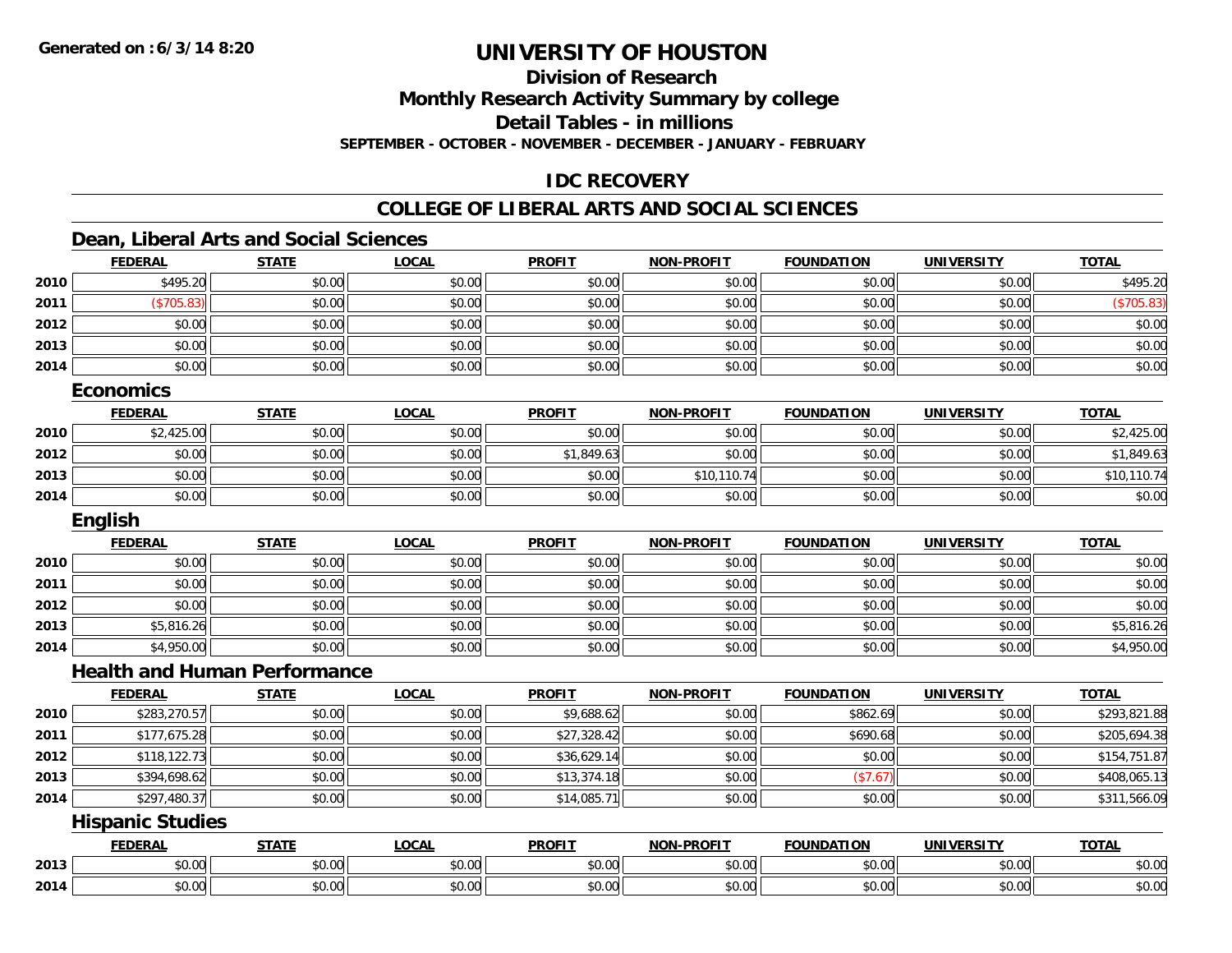## **Division of Research**

**Monthly Research Activity Summary by college**

**Detail Tables - in millions**

**SEPTEMBER - OCTOBER - NOVEMBER - DECEMBER - JANUARY - FEBRUARY**

## **IDC RECOVERY**

#### **COLLEGE OF LIBERAL ARTS AND SOCIAL SCIENCES**

|      | <b>FEDERAL</b>                    | <b>STATE</b>                          | <b>LOCAL</b> | <b>PROFIT</b> | <b>NON-PROFIT</b> | <b>FOUNDATION</b> | <b>UNIVERSITY</b> | <b>TOTAL</b> |
|------|-----------------------------------|---------------------------------------|--------------|---------------|-------------------|-------------------|-------------------|--------------|
| 2010 | \$0.00                            | \$0.00                                | \$0.00       | \$0.00        | \$0.00            | \$0.00            | \$0.00            | \$0.00       |
| 2012 | \$0.00                            | \$0.00                                | \$0.00       | \$0.00        | \$0.00            | \$0.00            | \$0.00            | \$0.00       |
| 2013 | (\$2,206.75)                      | \$0.00                                | \$0.00       | \$0.00        | (\$2,574.70)      | \$0.00            | \$0.00            | (\$4,781.45) |
|      |                                   | <b>Hobby Center for Public Policy</b> |              |               |                   |                   |                   |              |
|      | <b>FEDERAL</b>                    | <b>STATE</b>                          | <b>LOCAL</b> | <b>PROFIT</b> | <b>NON-PROFIT</b> | <b>FOUNDATION</b> | <b>UNIVERSITY</b> | <b>TOTAL</b> |
| 2010 | \$4,290.73                        | \$0.00                                | \$0.00       | \$0.00        | \$0.00            | \$0.00            | \$0.00            | \$4,290.73   |
| 2011 | \$1,711.55                        | \$0.00                                | \$0.00       | \$0.00        | \$0.00            | \$0.00            | \$0.00            | \$1,711.55   |
| 2014 | \$0.00                            | \$1,776.68                            | \$0.00       | \$0.00        | \$0.00            | \$0.00            | \$0.00            | \$1,776.68   |
|      | <b>Modern/Classical Languages</b> |                                       |              |               |                   |                   |                   |              |
|      | <b>FEDERAL</b>                    | <b>STATE</b>                          | <b>LOCAL</b> | <b>PROFIT</b> | <b>NON-PROFIT</b> | <b>FOUNDATION</b> | <b>UNIVERSITY</b> | <b>TOTAL</b> |
| 2013 | (\$2,047.00)                      | \$0.00                                | \$0.00       | \$0.00        | \$0.00            | \$0.00            | \$0.00            | (\$2,047.00) |
| 2014 | \$15,799.97                       | \$0.00                                | \$0.00       | \$0.00        | \$0.00            | \$0.00            | \$0.00            | \$15,799.97  |
|      | Philosophy                        |                                       |              |               |                   |                   |                   |              |
|      | <b>FEDERAL</b>                    | <b>STATE</b>                          | <b>LOCAL</b> | <b>PROFIT</b> | <b>NON-PROFIT</b> | <b>FOUNDATION</b> | <b>UNIVERSITY</b> | <b>TOTAL</b> |
| 2010 | \$0.00                            | \$0.00                                | \$0.00       | \$0.00        | \$0.00            | \$0.00            | \$0.00            | \$0.00       |
| 2011 | \$0.00                            | \$0.00                                | \$0.00       | \$0.00        | \$0.00            | \$0.00            | \$0.00            | \$0.00       |
| 2012 | \$1,080.07                        | \$0.00                                | \$0.00       | \$0.00        | \$0.00            | \$0.00            | \$0.00            | \$1,080.07   |
| 2013 | \$1,298.75                        | \$0.00                                | \$0.00       | \$0.00        | \$0.00            | \$0.00            | \$0.00            | \$1,298.75   |
| 2014 | \$2,098.51                        | \$0.00                                | \$0.00       | \$0.00        | \$0.00            | \$0.00            | \$0.00            | \$2,098.51   |
|      | <b>Political Science</b>          |                                       |              |               |                   |                   |                   |              |
|      | <b>FEDERAL</b>                    | <b>STATE</b>                          | <b>LOCAL</b> | <b>PROFIT</b> | <b>NON-PROFIT</b> | <b>FOUNDATION</b> | <b>UNIVERSITY</b> | <b>TOTAL</b> |
| 2010 | \$166.49                          | \$0.00                                | \$0.00       | \$0.00        | \$0.00            | \$0.00            | \$0.00            | \$166.49     |
| 2011 | \$0.00                            | \$0.00                                | \$0.00       | \$0.00        | \$0.00            | \$0.00            | \$0.00            | \$0.00       |
| 2012 | \$0.00                            | \$0.00                                | \$0.00       | \$0.00        | \$0.00            | \$0.00            | \$0.00            | \$0.00       |
| 2013 | \$3,518.41                        | \$0.00                                | \$0.00       | \$0.00        | \$0.00            | \$0.00            | \$0.00            | \$3,518.41   |
| 2014 | \$0.00                            | \$0.00                                | \$0.00       | \$0.00        | \$0.00            | \$0.00            | \$0.00            | \$0.00       |
|      | Psychology                        |                                       |              |               |                   |                   |                   |              |
|      | <b>FEDERAL</b>                    | <b>STATE</b>                          | <b>LOCAL</b> | <b>PROFIT</b> | <b>NON-PROFIT</b> | <b>FOUNDATION</b> | <b>UNIVERSITY</b> | <b>TOTAL</b> |
| 2010 | \$281,335.72                      | \$12,745.75                           | \$0.00       | \$3,070.96    | \$0.00            | \$172.63          | \$0.00            | \$297,325.06 |
| 2011 | \$597,861.10                      | \$17,334.91                           | \$0.00       | \$2,913.11    | \$4,534.21        | \$8,878.08        | \$0.00            | \$631,521.41 |
|      |                                   |                                       |              |               |                   |                   |                   |              |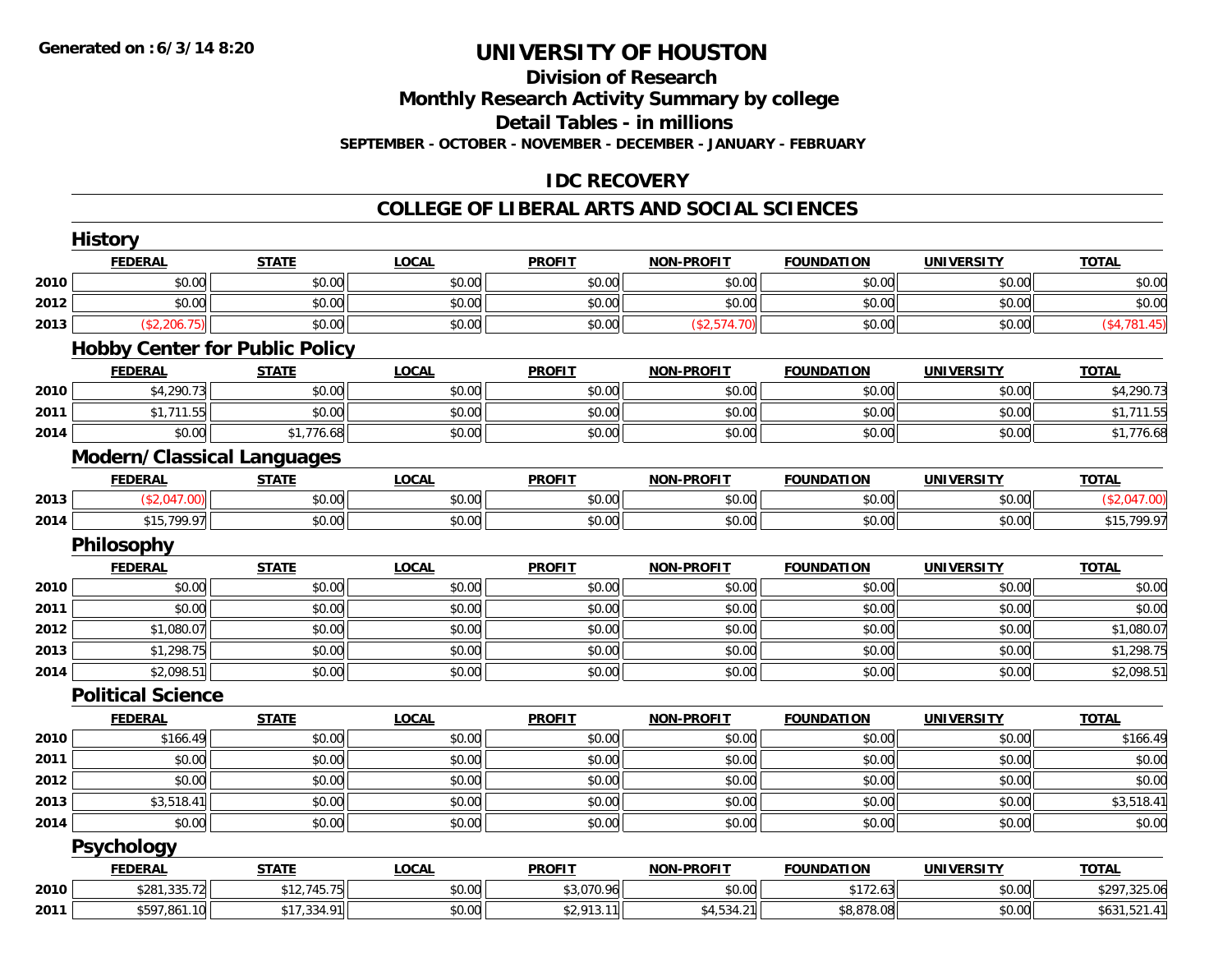## **Division of Research**

**Monthly Research Activity Summary by college**

**Detail Tables - in millions**

**SEPTEMBER - OCTOBER - NOVEMBER - DECEMBER - JANUARY - FEBRUARY**

## **IDC RECOVERY**

#### **COLLEGE OF LIBERAL ARTS AND SOCIAL SCIENCES**

|       | <b>Psychology</b>              |              |              |               |                   |                   |                   |                |
|-------|--------------------------------|--------------|--------------|---------------|-------------------|-------------------|-------------------|----------------|
|       | <b>FEDERAL</b>                 | <b>STATE</b> | <b>LOCAL</b> | <b>PROFIT</b> | <b>NON-PROFIT</b> | <b>FOUNDATION</b> | <b>UNIVERSITY</b> | <b>TOTAL</b>   |
| 2012  | \$532,478.61                   | \$803.63     | \$0.00       | \$1,495.77    | \$6,964.89        | \$11,759.38       | (\$3, 117.51)     | \$550,384.77   |
| 2013  | \$555,208.09                   | \$17,550.20  | \$0.00       | \$0.00        | \$4,991.80        | \$4,226.81        | \$0.00            | \$581,976.90   |
| 2014  | \$409,221.71                   | \$9.71       | \$0.00       | \$174.58      | \$10,116.40       | (\$4.57)          | \$0.00            | \$419,517.83   |
|       | <b>School of Communication</b> |              |              |               |                   |                   |                   |                |
|       | <b>FEDERAL</b>                 | <b>STATE</b> | <b>LOCAL</b> | <b>PROFIT</b> | <b>NON-PROFIT</b> | <b>FOUNDATION</b> | <b>UNIVERSITY</b> | <b>TOTAL</b>   |
| 2010  | \$0.00                         | \$0.00       | \$0.00       | \$0.00        | \$0.00            | \$0.00            | \$0.00            | \$0.00         |
| 2011  | \$0.00                         | \$0.00       | \$0.00       | \$0.00        | \$0.00            | \$0.00            | \$0.00            | \$0.00         |
| 2012  | \$0.00                         | \$0.00       | \$0.00       | \$0.00        | \$0.00            | \$0.00            | \$0.00            | \$0.00         |
| 2013  | \$0.00                         | \$0.00       | \$0.00       | \$0.00        | \$0.00            | \$0.00            | \$0.00            | \$0.00         |
|       | <b>Sociology</b>               |              |              |               |                   |                   |                   |                |
|       | <b>FEDERAL</b>                 | <b>STATE</b> | <b>LOCAL</b> | <b>PROFIT</b> | <b>NON-PROFIT</b> | <b>FOUNDATION</b> | <b>UNIVERSITY</b> | <b>TOTAL</b>   |
| 2010  | \$29,028.93                    | \$0.00       | \$432.67     | \$0.00        | \$1,268.64        | \$0.00            | \$0.00            | \$30,730.24    |
| 2011  | \$23,906.64                    | \$0.00       | \$0.00       | \$0.00        | \$0.00            | \$0.00            | \$0.00            | \$23,906.64    |
| 2012  | \$1,134.79                     | \$0.00       | \$0.00       | \$0.00        | \$0.00            | \$0.00            | \$0.00            | \$1,134.79     |
| 2013  | (\$1,885.39)                   | \$0.00       | \$0.00       | \$0.00        | \$0.00            | \$0.00            | \$0.00            | (\$1,885.39)   |
| 2014  | \$2,911.75                     | \$0.00       | \$0.00       | \$0.00        | \$0.00            | \$0.00            | \$0.00            | \$2,911.75     |
| Total | \$3,783,428.91                 | \$50,220.88  | \$432.67     | \$110,761.62  | \$35,411.98       | \$38,537.94       | (\$3,117.51)      | \$4,015,676.48 |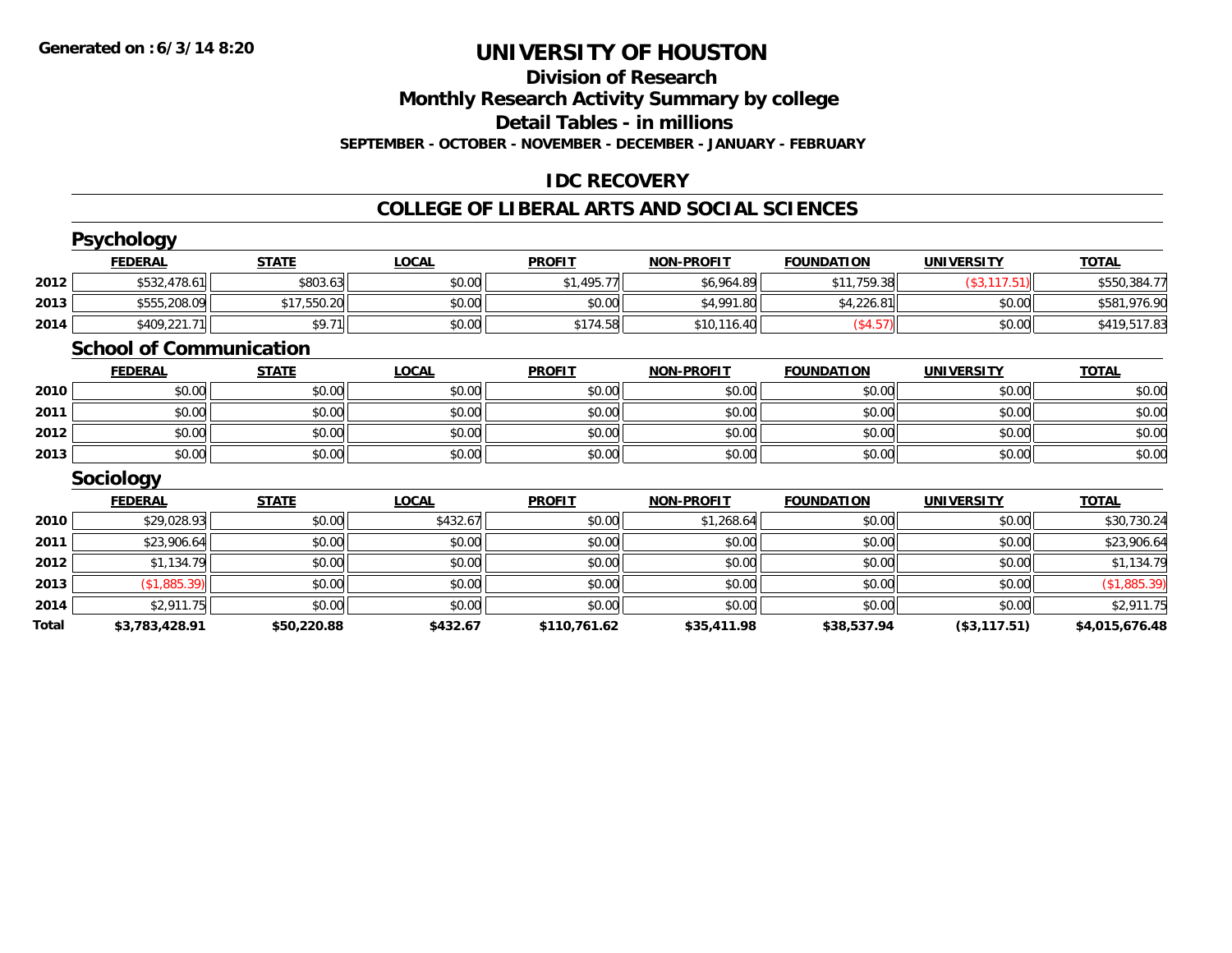## **Division of Research**

**Monthly Research Activity Summary by college**

**Detail Tables - in millions**

**SEPTEMBER - OCTOBER - NOVEMBER - DECEMBER - JANUARY - FEBRUARY**

### **IDC RECOVERY**

#### **COLLEGE OF NATURAL SCIENCES AND MATHEMATICS**

## **Biology/Biochemistry**

**2014**

|      | <b>FEDERAL</b>          | <b>STATE</b>                                    | <b>LOCAL</b>                                           | <b>PROFIT</b> | <b>NON-PROFIT</b> | <b>FOUNDATION</b> | <b>UNIVERSITY</b> | <b>TOTAL</b> |
|------|-------------------------|-------------------------------------------------|--------------------------------------------------------|---------------|-------------------|-------------------|-------------------|--------------|
| 2010 | \$422,674.85            | \$0.00                                          | \$0.00                                                 | \$0.00        | \$13,078.72       | \$1,346.49        | \$0.00            | \$437,100.06 |
| 2011 | \$513,955.00            | \$2,235.71                                      | \$0.00                                                 | \$0.00        | \$14,678.21       | \$0.00            | \$0.00            | \$530,868.92 |
| 2012 | \$436,944.01            | \$14,698.00                                     | \$0.00                                                 | \$0.01        | \$24,677.99       | \$0.00            | \$0.00            | \$476,320.01 |
| 2013 | \$307,260.10            | \$18,460.77                                     | \$0.00                                                 | \$5,476.71    | \$23,698.78       | \$6,561.63        | \$0.00            | \$361,457.98 |
| 2014 | \$247,360.11            | \$21,408.38                                     | \$0.00                                                 | \$17,134.30   | \$12,973.29       | \$2,152.47        | \$0.00            | \$301,028.55 |
|      |                         | <b>Center for Applied Geoscience Excellence</b> |                                                        |               |                   |                   |                   |              |
|      | <b>FEDERAL</b>          | <b>STATE</b>                                    | <b>LOCAL</b>                                           | <b>PROFIT</b> | <b>NON-PROFIT</b> | <b>FOUNDATION</b> | <b>UNIVERSITY</b> | <b>TOTAL</b> |
| 2010 | \$0.00                  | \$0.00                                          | \$0.00                                                 | \$0.00        | \$0.00            | \$0.00            | \$0.00            | \$0.00       |
|      |                         |                                                 | <b>Center for Nuclear Receptors and Cell Signaling</b> |               |                   |                   |                   |              |
|      | <b>FEDERAL</b>          | <b>STATE</b>                                    | <b>LOCAL</b>                                           | <b>PROFIT</b> | <b>NON-PROFIT</b> | <b>FOUNDATION</b> | <b>UNIVERSITY</b> | <b>TOTAL</b> |
| 2010 | \$77,087.44             | \$0.00                                          | \$0.00                                                 | \$0.00        | \$0.00            | \$0.00            | \$0.00            | \$77,087.44  |
| 2011 | \$165,234.88            | \$366.08                                        | \$0.00                                                 | \$0.00        | \$0.00            | \$0.00            | \$0.00            | \$165,600.96 |
| 2012 | \$187,005.93            | \$12,259.46                                     | \$0.00                                                 | \$67,911.79   | \$0.00            | \$0.00            | \$0.00            | \$267,177.18 |
| 2013 | \$192,447.30            | \$7,605.98                                      | \$0.00                                                 | \$1,208.88    | \$0.00            | \$0.00            | \$0.00            | \$201,262.16 |
| 2014 | \$288,690.43            | (\$15,826.94)                                   | \$0.00                                                 | \$0.00        | \$0.00            | \$0.00            | \$0.00            | \$272,863.50 |
|      | Chemistry               |                                                 |                                                        |               |                   |                   |                   |              |
|      | <b>FEDERAL</b>          | <b>STATE</b>                                    | <b>LOCAL</b>                                           | <b>PROFIT</b> | <b>NON-PROFIT</b> | <b>FOUNDATION</b> | <b>UNIVERSITY</b> | <b>TOTAL</b> |
| 2010 | \$350,950.06            | \$0.00                                          | \$0.00                                                 | \$14,514.92   | (\$11.01)         | \$0.00            | \$32,915.71       | \$398,369.68 |
| 2011 | \$436,431.72            | \$117.28                                        | \$0.00                                                 | \$739.44      | \$0.00            | \$0.00            | \$5,045.40        | \$442,333.84 |
| 2012 | \$315,923.90            | \$1,108.09                                      | \$0.00                                                 | \$252.29      | \$0.00            | \$0.00            | \$8,891.74        | \$326,176.02 |
| 2013 | \$298,485.23            | (\$64.32)                                       | \$0.00                                                 | \$10,572.34   | \$0.00            | \$0.00            | (\$14,596.82)     | \$294,396.43 |
| 2014 | \$348,516.32            | \$0.00                                          | \$0.00                                                 | \$43.65       | \$0.00            | \$0.00            | \$0.00            | \$348,559.97 |
|      | <b>Computer Science</b> |                                                 |                                                        |               |                   |                   |                   |              |
|      | <b>FEDERAL</b>          | <b>STATE</b>                                    | <b>LOCAL</b>                                           | <b>PROFIT</b> | <b>NON-PROFIT</b> | <b>FOUNDATION</b> | <b>UNIVERSITY</b> | <b>TOTAL</b> |
| 2010 | \$463,910.17            | \$4,582.42                                      | \$0.00                                                 | \$10,302.95   | \$0.00            | \$0.00            | \$0.00            | \$478,795.54 |
| 2011 | \$664,105.96            | \$10,094.48                                     | \$0.00                                                 | \$8,812.00    | \$0.00            | \$0.00            | \$0.00            | \$683,012.45 |
| 2012 | \$323,870.45            | \$893.13                                        | \$0.00                                                 | \$62,330.92   | \$11,204.25       | \$0.00            | \$0.00            | \$398,298.74 |
| 2013 | \$345,464.04            | \$3,027.02                                      | \$0.00                                                 | \$37,008.99   | \$3,252.49        | \$0.00            | \$0.00            | \$388,752.54 |

\$205,220.12 \$0.00 \$0.00 \$39,500.72 \$70,467.02 \$0.00 \$0.00 \$315,187.87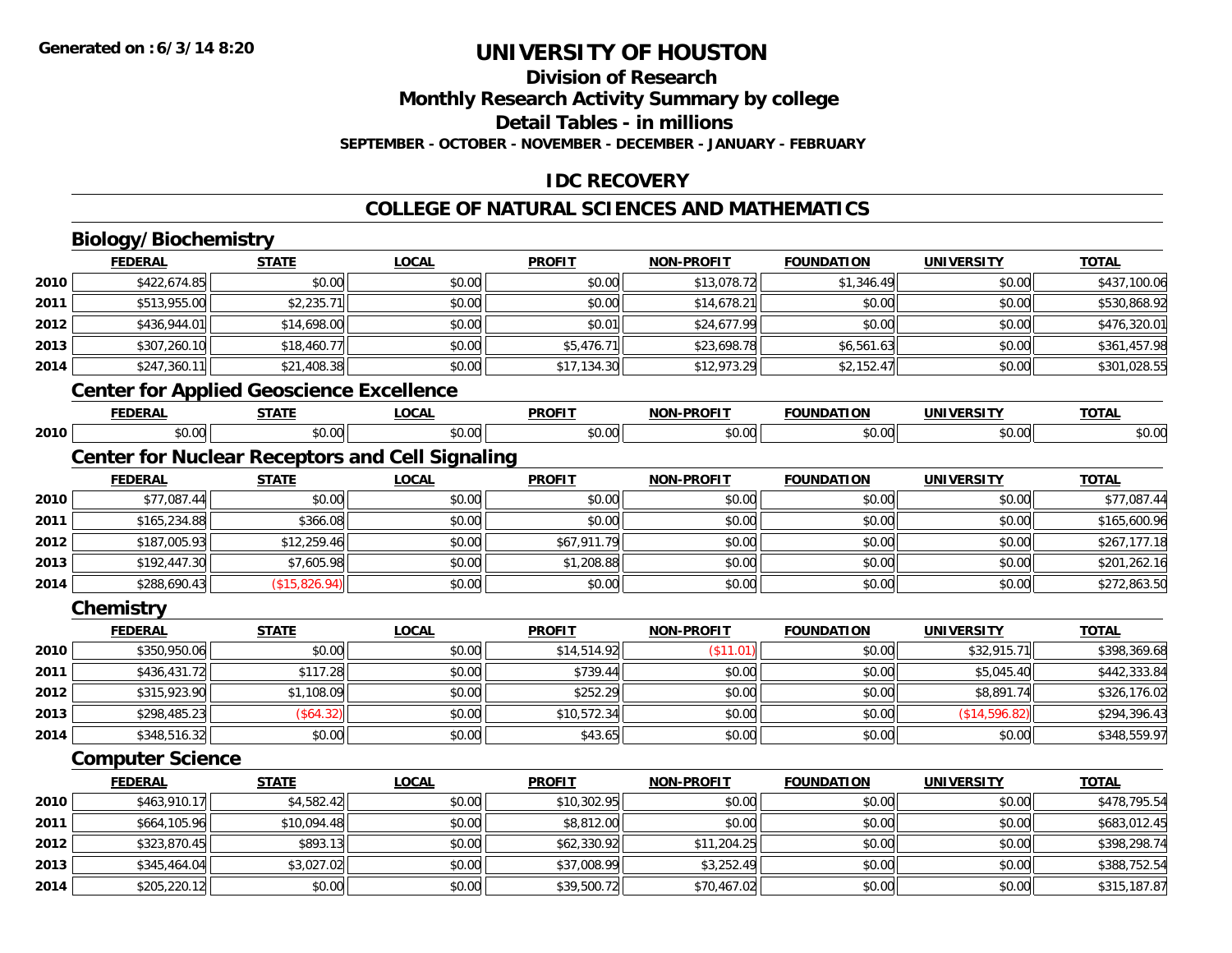## **Division of Research**

**Monthly Research Activity Summary by college**

**Detail Tables - in millions**

**SEPTEMBER - OCTOBER - NOVEMBER - DECEMBER - JANUARY - FEBRUARY**

### **IDC RECOVERY**

## **COLLEGE OF NATURAL SCIENCES AND MATHEMATICS**

## **Dean, Natural Sciences and Mathematics**

|      | <b>FEDERAL</b> | <b>STATE</b> | <u>LOCAL</u> | <b>PROFIT</b> | <b>NON-PROFIT</b> | <b>FOUNDATION</b> | <b>UNIVERSITY</b> | <b>TOTAL</b> |
|------|----------------|--------------|--------------|---------------|-------------------|-------------------|-------------------|--------------|
| 2010 | \$0.00         | \$0.00       | \$0.00       | \$0.00        | \$0.00            | \$0.00            | \$0.00            | \$0.00       |
| 2011 | \$0.00         | \$0.00       | \$0.00       | \$0.00        | \$0.00            | \$0.00            | \$0.00            | \$0.00       |
| 2012 | \$4,320.29     | \$0.00       | \$0.00       | \$0.00        | \$0.00            | \$0.00            | \$0.00            | \$4,320.29   |
| 2013 | \$26,584.92    | \$0.00       | \$0.00       | \$0.00        | \$0.00            | \$0.00            | \$0.00            | \$26,584.92  |
| 2014 | \$8,361.98     | \$0.00       | \$0.00       | \$0.00        | \$0.00            | \$0.00            | \$0.00            | \$8,361.98   |

#### **Earth & Atmospheric Sciences**

|      | <b>FEDERAL</b> | <u>STATE</u> | <b>LOCAL</b> | <b>PROFIT</b> | <b>NON-PROFIT</b> | <b>FOUNDATION</b> | <b>UNIVERSITY</b> | <b>TOTAL</b> |
|------|----------------|--------------|--------------|---------------|-------------------|-------------------|-------------------|--------------|
| 2010 | \$90,913.31    | \$23,801.79  | \$0.00       | \$188,329.01  | \$27,986.22       | \$0.00            | \$0.00            | \$331,030.33 |
| 2011 | \$129,252.74   | \$44,217.32  | \$0.00       | \$151,552.37  | \$19,706.99       | \$0.00            | \$0.00            | \$344,729.42 |
| 2012 | \$219,393.89   | \$43,725.11  | \$0.00       | \$134,909.21  | \$18,796.81       | \$0.00            | \$0.00            | \$416,825.02 |
| 2013 | \$158,866.85   | \$6.762.15   | \$0.00       | \$191.596.31  | \$17,830.02       | \$0.00            | \$0.00            | \$375,055.33 |
| 2014 | \$126,471.45   | \$23,043.57  | \$0.00       | \$144,143.32  | \$35,274.64       | \$993.54          | \$0.00            | \$329,926.52 |

### **Institute for Climate and Atmospheric Science**

|      | <b>FEDERAL</b> | <b>STATE</b> | <u>LOCAL</u> | <b>PROFIT</b> | <b>NON-PROFIT</b> | <b>FOUNDATION</b> | <b>UNIVERSITY</b> | <b>TOTAL</b> |
|------|----------------|--------------|--------------|---------------|-------------------|-------------------|-------------------|--------------|
| 2010 | \$0.00         | \$0.00       | \$0.00       | \$0.00        | \$0.00            | \$0.00            | \$0.00            | \$0.00       |
| 2011 | \$0.00         | \$0.00       | \$0.00       | \$0.00        | \$0.00            | \$0.00            | \$0.00            | \$0.00       |
| 2012 | \$0.00         | \$0.00       | \$0.00       | \$0.00        | \$0.00            | \$0.00            | \$0.00            | \$0.00       |
| 2013 | \$0.00         | \$0.00       | \$0.00       | \$0.00        | \$0.00            | \$0.00            | \$0.00            | \$0.00       |
| 2014 | \$0.00         | \$0.00       | \$0.00       | \$0.00        | \$0.00            | \$0.00            | \$0.00            | \$0.00       |

#### **Mathematics**

|      | <b>FEDERAL</b> | <b>STATE</b> | <u>LOCAL</u> | <b>PROFIT</b> | <b>NON-PROFIT</b> | <b>FOUNDATION</b> | <b>UNIVERSITY</b> | <b>TOTAL</b> |
|------|----------------|--------------|--------------|---------------|-------------------|-------------------|-------------------|--------------|
| 2010 | \$149,540.74   | \$0.00       | \$0.00       | \$1,684.79    | \$0.00            | \$0.00            | \$0.00            | \$151,225.53 |
| 2011 | \$108,935.72   | \$8,097.23   | \$0.00       | \$8,111.44    | \$20,785.84       | \$0.00            | \$0.00            | \$145,930.22 |
| 2012 | \$104, 111.31  | \$11,749.35  | \$0.00       | \$27,047.33   | \$9,667.41        | (\$252.50)        | \$0.00            | \$152,322.90 |
| 2013 | \$136,380.14   | \$0.00       | \$0.00       | \$21,647.57   | \$0.00            | \$690.31          | \$0.00            | \$158,718.02 |
| 2014 | \$212,646.51   | \$0.00       | \$0.00       | \$11,019.91   | \$0.00            | \$1,333.77        | \$0.00            | \$225,000.19 |

#### **Physics**

|      | <b>FEDERAL</b>            | <b>CTATE</b><br>эiai | .OCAL              | <b>PROFIT</b>                                                     | <b>J-PROFIT</b><br><b>NON</b> | <b>FOUNDATION</b> | UNIVERSITY      | <b>TOTAL</b>                     |
|------|---------------------------|----------------------|--------------------|-------------------------------------------------------------------|-------------------------------|-------------------|-----------------|----------------------------------|
| 2010 | 0.12001<br>1.VO           | <b>¢300 58</b>       | $\sim$ 00<br>DU.UU | $+ -$<br>$\sim$<br>$\overline{\phantom{a}}$                       | $\sim$<br>1.12.011            | \$0.00            | 60.00<br>\$U.UU | $\sim$ $\sim$<br>105.00<br>ے . ت |
| 2011 | \$301<br>0.000<br>.320.22 | 200,00<br>১০୪୪.୪୨    | $\sim$ 00<br>PU.UU | $\sqrt{10^\circ}$<br>$\sim$ $\sim$<br>ാറ<br><b>교 TUZ.JUJ.Z</b> ?' | \$0.96                        | \$0.00            | \$0.00          | $+10$<br>4U.<br>.                |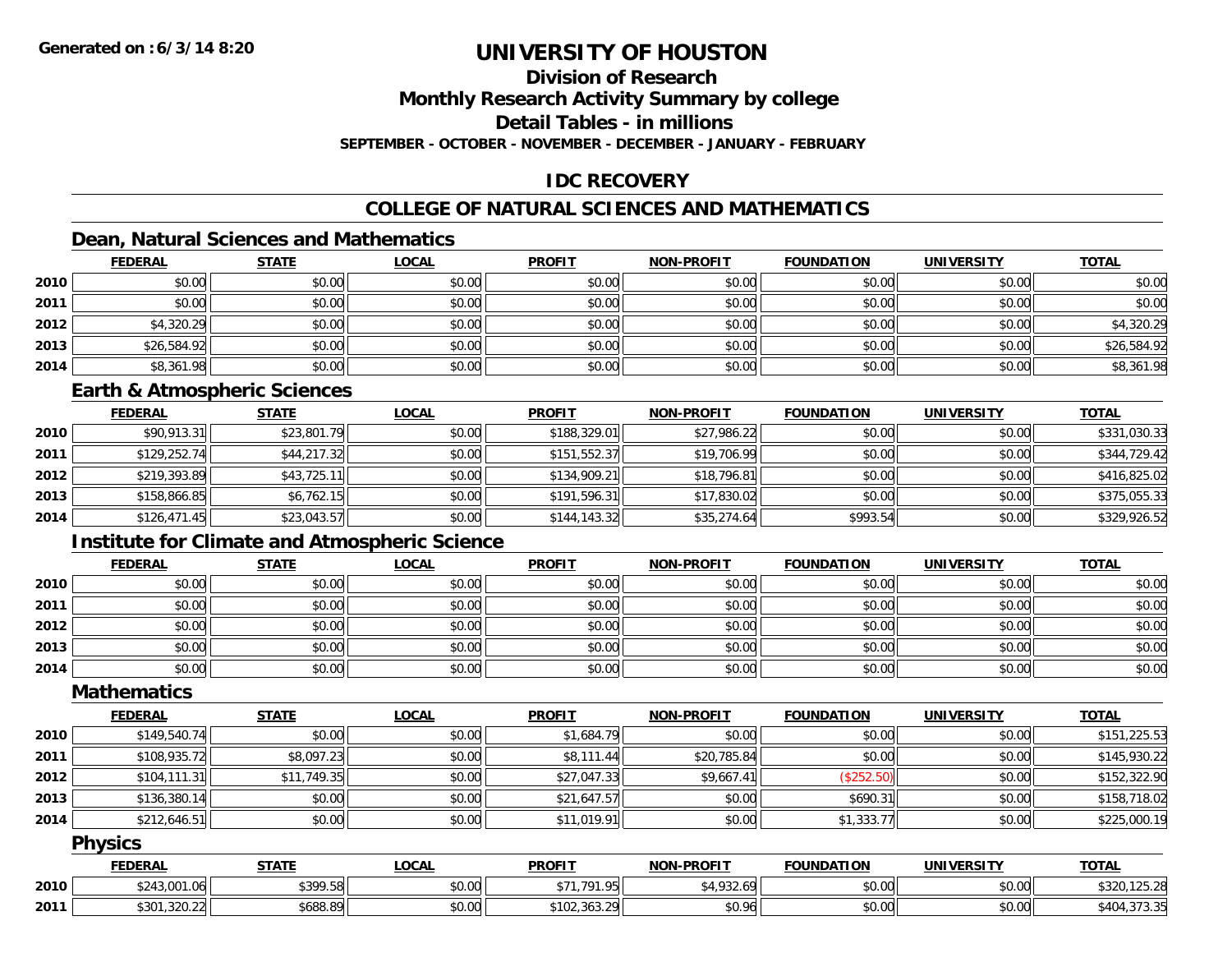#### **Division of Research**

**Monthly Research Activity Summary by college**

**Detail Tables - in millions**

**SEPTEMBER - OCTOBER - NOVEMBER - DECEMBER - JANUARY - FEBRUARY**

### **IDC RECOVERY**

#### **COLLEGE OF NATURAL SCIENCES AND MATHEMATICS**

|       | <b>Physics</b> |              |              |                |                   |                   |                   |                 |  |  |  |
|-------|----------------|--------------|--------------|----------------|-------------------|-------------------|-------------------|-----------------|--|--|--|
|       | <b>FEDERAL</b> | <b>STATE</b> | <b>LOCAL</b> | <b>PROFIT</b>  | <b>NON-PROFIT</b> | <b>FOUNDATION</b> | <b>UNIVERSITY</b> | <b>TOTAL</b>    |  |  |  |
| 2012  | \$388,609.11   | (\$61.33)    | \$0.00       | \$23,839.96    | \$394.22          | \$0.00            | \$0.00            | \$412,781.97    |  |  |  |
| 2013  | \$339,665.50   | \$0.00       | \$0.00       | \$111,953.50   | \$0.00            | \$0.00            | \$0.00            | \$451,619.00    |  |  |  |
| 2014  | \$609,211.73   | \$0.00       | \$0.00       | \$148,301.04   | \$0.00            | \$0.00            | \$0.00            | \$757,512.77    |  |  |  |
| Total | \$9,949,125.52 | \$243,389.20 | \$0.00       | \$1,614,100.89 | \$329,395.53      | \$12,825.71       | \$32,256.03       | \$12,181,092.89 |  |  |  |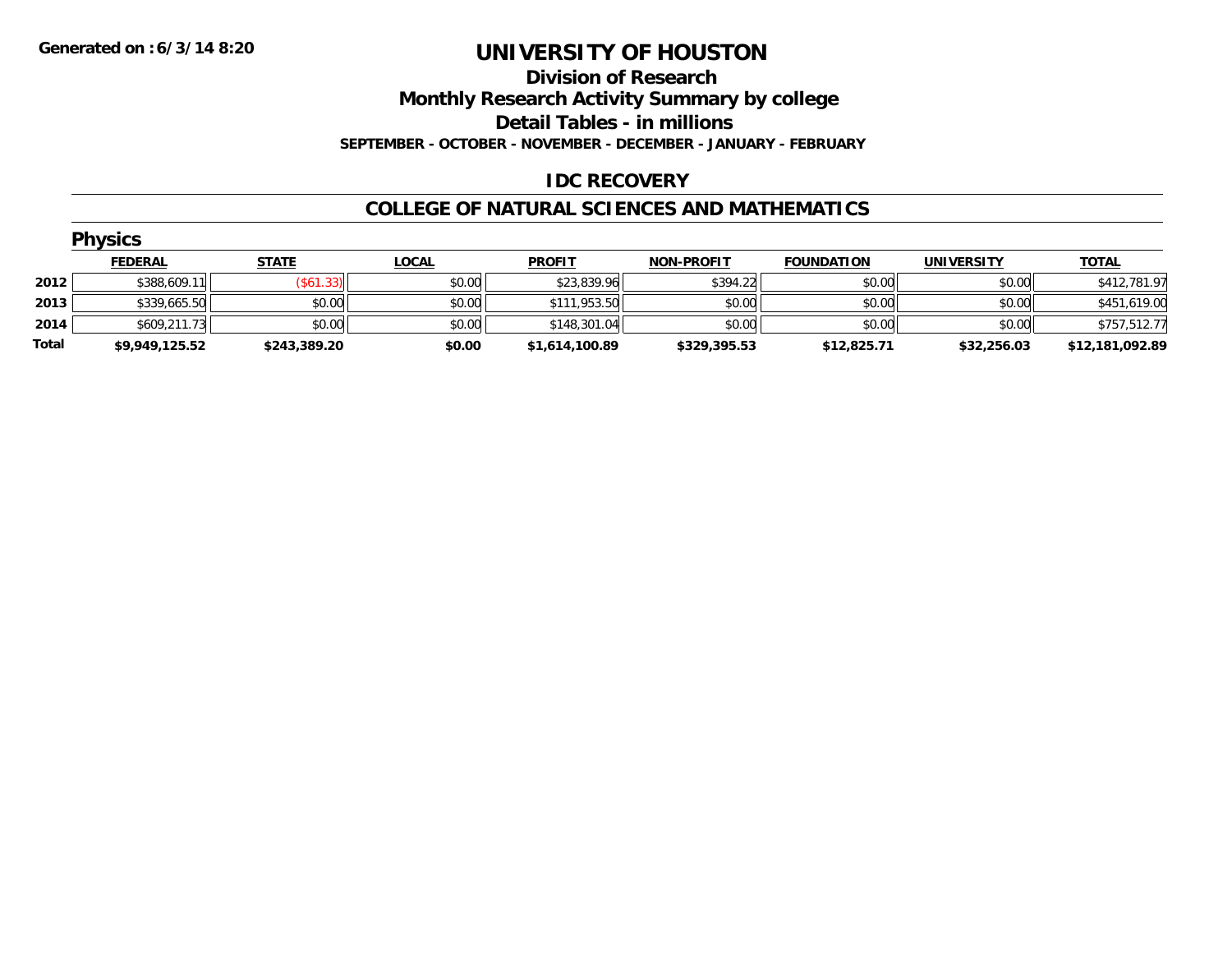### **Division of ResearchMonthly Research Activity Summary by college Detail Tables - in millions SEPTEMBER - OCTOBER - NOVEMBER - DECEMBER - JANUARY - FEBRUARY**

#### **IDC RECOVERY**

#### **COLLEGE OF OPTOMETRY**

## **Optometry, Community**

|       | .              |              |              |               |                   |                   |                   |                |
|-------|----------------|--------------|--------------|---------------|-------------------|-------------------|-------------------|----------------|
|       | <b>FEDERAL</b> | <b>STATE</b> | <b>LOCAL</b> | <b>PROFIT</b> | <b>NON-PROFIT</b> | <b>FOUNDATION</b> | <b>UNIVERSITY</b> | <b>TOTAL</b>   |
| 2010  | \$559,739.01   | \$1,421.14   | \$0.00       | \$52,497.59   | \$0.00            | \$0.00            | \$17,877.76       | \$631,535.50   |
| 2011  | \$433,504.85   | \$1,176.77   | \$0.00       | \$25,875.82   | \$0.00            | \$0.00            | \$17.723.26       | \$478,280.70   |
| 2012  | \$513,450.50   | \$0.00       | \$0.00       | \$38,686.65   | \$0.00            | \$0.00            | \$29,995.05       | \$582,132.20   |
| 2013  | \$556,259.21   | \$0.00       | \$0.00       | \$91,858.09   | \$0.00            | \$0.00            | \$17,673.56       | \$665,790.86   |
| 2014  | \$637,283.97   | \$0.00       | \$0.00       | \$91,003.27   | \$0.00            | \$0.00            | \$28,953.53       | \$757,240.77   |
| Total | \$2,700,237.55 | \$2,597.91   | \$0.00       | \$299,921.42  | \$0.00            | \$0.00            | \$112,223.16      | \$3,114,980.04 |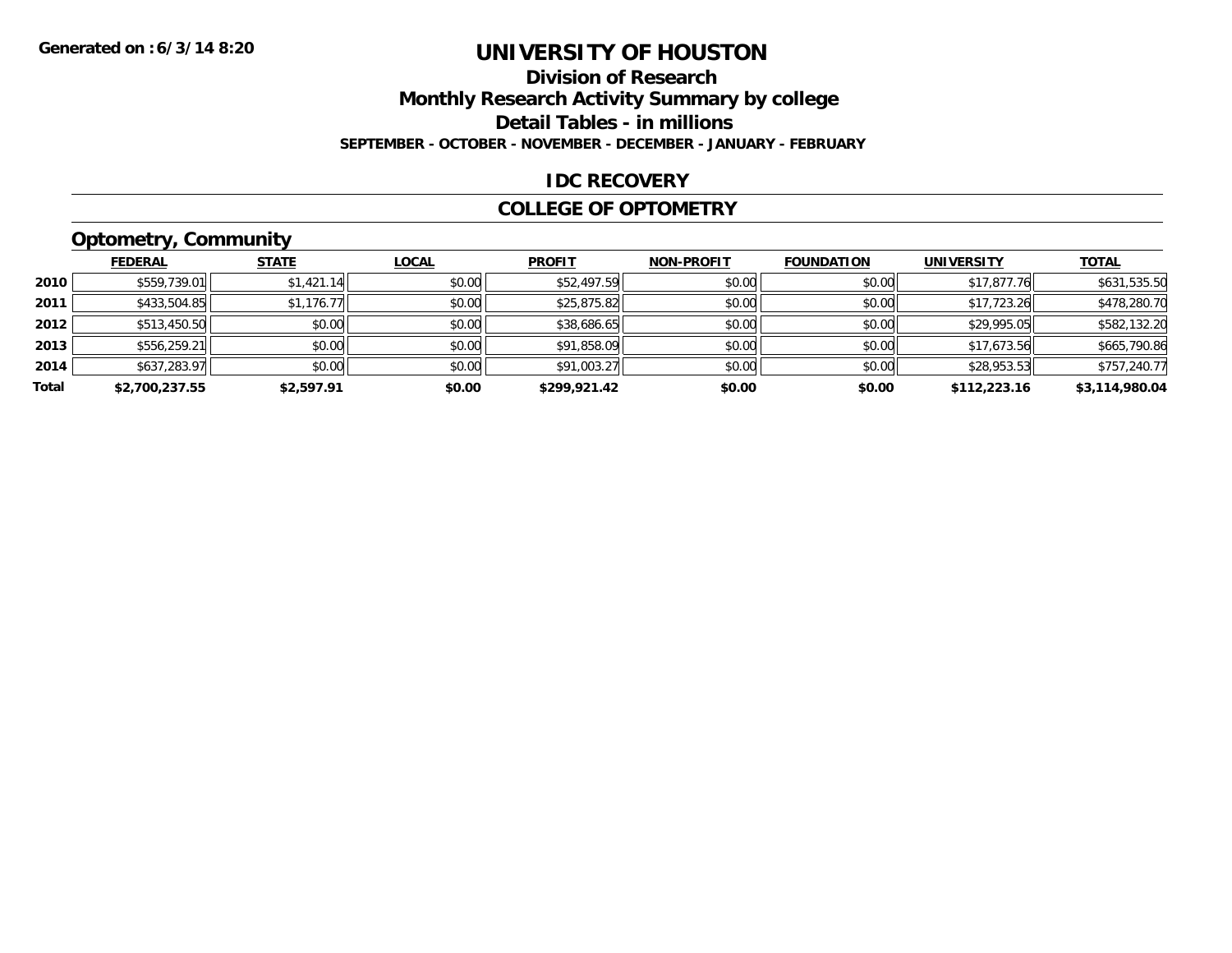**Division of Research**

**Monthly Research Activity Summary by college**

**Detail Tables - in millions**

**SEPTEMBER - OCTOBER - NOVEMBER - DECEMBER - JANUARY - FEBRUARY**

### **IDC RECOVERY**

#### **COLLEGE OF PHARMACY**

|       |                |                                             | <b>Center for Experimental Therapeutics and Pharmacoi</b> |               |                   |                   |                   |                |
|-------|----------------|---------------------------------------------|-----------------------------------------------------------|---------------|-------------------|-------------------|-------------------|----------------|
|       | <b>FEDERAL</b> | <b>STATE</b>                                | <b>LOCAL</b>                                              | <b>PROFIT</b> | <b>NON-PROFIT</b> | <b>FOUNDATION</b> | <b>UNIVERSITY</b> | <b>TOTAL</b>   |
| 2014  | \$0.00         | \$0.00                                      | \$0.00                                                    | \$0.00        | \$0.00            | \$0.00            | \$0.00            | \$0.00         |
|       |                | <b>Clinical Sciences and Administration</b> |                                                           |               |                   |                   |                   |                |
|       | <b>FEDERAL</b> | <b>STATE</b>                                | <b>LOCAL</b>                                              | <b>PROFIT</b> | <b>NON-PROFIT</b> | <b>FOUNDATION</b> | <b>UNIVERSITY</b> | <b>TOTAL</b>   |
| 2010  | \$18,354.17    | \$0.00                                      | \$0.00                                                    | \$34,769.36   | \$7,169.07        | \$0.00            | \$216.08          | \$60,508.68    |
| 2011  | \$32,113.79    | \$0.00                                      | \$0.00                                                    | \$37,430.98   | \$10,879.89       | \$0.00            | \$4.97            | \$80,429.63    |
| 2012  | \$22,650.22    | \$0.00                                      | \$0.00                                                    | \$33,228.27   | (\$11.27)         | \$0.00            | \$0.00            | \$55,867.22    |
| 2013  | \$54,010.01    | \$0.00                                      | \$0.00                                                    | \$39,288.85   | \$0.00            | \$0.00            | \$0.00            | \$93,298.86    |
| 2014  | \$20,593.62    | \$0.00                                      | \$0.00                                                    | \$49,251.09   | \$2,028.72        | \$0.00            | \$0.00            | \$71,873.43    |
|       | Dean, Pharmacy |                                             |                                                           |               |                   |                   |                   |                |
|       | <b>FEDERAL</b> | <b>STATE</b>                                | <b>LOCAL</b>                                              | <b>PROFIT</b> | <b>NON-PROFIT</b> | <b>FOUNDATION</b> | <b>UNIVERSITY</b> | <b>TOTAL</b>   |
| 2010  | \$0.00         | \$0.00                                      | \$0.00                                                    | \$0.00        | \$0.00            | \$0.00            | \$0.00            | \$0.00         |
| 2011  | \$0.00         | \$0.00                                      | \$0.00                                                    | \$0.00        | \$0.00            | \$0.00            | \$0.00            | \$0.00         |
| 2012  | \$0.00         | \$0.00                                      | \$0.00                                                    | \$0.00        | \$0.00            | \$0.00            | \$0.00            | \$0.00         |
| 2013  | \$0.00         | \$0.00                                      | \$0.00                                                    | \$0.00        | \$0.00            | \$0.00            | \$0.00            | \$0.00         |
| 2014  | \$0.00         | \$0.00                                      | \$0.00                                                    | \$0.00        | \$0.00            | \$0.00            | \$0.00            | \$0.00         |
|       |                |                                             | <b>Pharmacological and Pharmaceutical Sciences</b>        |               |                   |                   |                   |                |
|       | <b>FEDERAL</b> | <b>STATE</b>                                | <b>LOCAL</b>                                              | <b>PROFIT</b> | <b>NON-PROFIT</b> | <b>FOUNDATION</b> | <b>UNIVERSITY</b> | <b>TOTAL</b>   |
| 2010  | \$360,656.60   | \$0.00                                      | \$0.00                                                    | \$2,380.16    | \$7,034.43        | \$984.59          | \$0.00            | \$371,055.78   |
| 2011  | \$397,055.17   | \$5,643.89                                  | \$0.00                                                    | \$0.00        | \$9,743.12        | \$0.00            | \$0.00            | \$412,442.18   |
| 2012  | \$248,143.84   | \$0.01                                      | \$0.00                                                    | \$0.00        | \$4,961.64        | \$206.04          | \$0.00            | \$253,311.53   |
| 2013  | \$284,040.49   | \$0.00                                      | \$0.00                                                    | \$0.00        | \$1,432.19        | \$1,193.96        | \$0.00            | \$286,666.64   |
| 2014  | \$258,400.27   | \$0.00                                      | \$0.00                                                    | \$374.51      | \$0.00            | \$1,853.64        | \$0.00            | \$260,628.42   |
| Total | \$1,696,018.18 | \$5,643.90                                  | \$0.00                                                    | \$196,723.22  | \$43,237.79       | \$4,238.23        | \$221.05          | \$1,946,082.37 |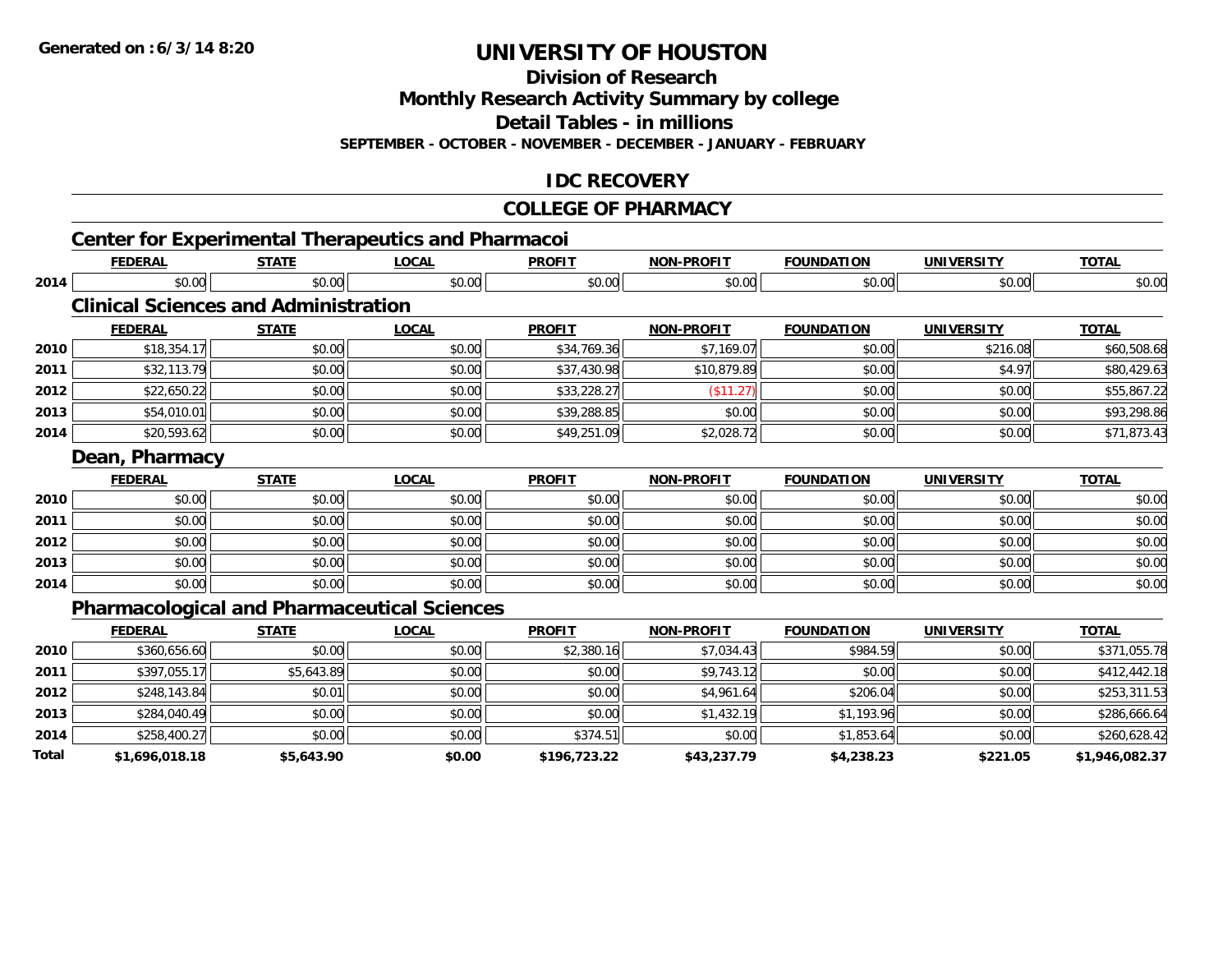**Division of Research**

**Monthly Research Activity Summary by college**

**Detail Tables - in millions**

**SEPTEMBER - OCTOBER - NOVEMBER - DECEMBER - JANUARY - FEBRUARY**

### **IDC RECOVERY**

#### **COLLEGE OF TECHNOLOGY**

|      | <b>FEDERAL</b>                                | <b>STATE</b> | <b>LOCAL</b> | <b>PROFIT</b> | <b>NON-PROFIT</b> | <b>FOUNDATION</b> | <b>UNIVERSITY</b> | <b>TOTAL</b> |
|------|-----------------------------------------------|--------------|--------------|---------------|-------------------|-------------------|-------------------|--------------|
| 2010 | \$0.00                                        | \$0.00       | \$0.00       | \$0.00        | \$0.00            | \$0.00            | \$0.00            | \$0.00       |
|      | <b>Center for Technology Literacy</b>         |              |              |               |                   |                   |                   |              |
|      | <b>FEDERAL</b>                                | <b>STATE</b> | <b>LOCAL</b> | <b>PROFIT</b> | NON-PROFIT        | <b>FOUNDATION</b> | <b>UNIVERSITY</b> | <b>TOTAL</b> |
| 2010 | \$337.70                                      | \$0.00       | \$0.00       | \$0.00        | \$0.00            | \$0.00            | \$0.00            | \$337.70     |
| 2011 | \$83,838.65                                   | \$0.00       | \$0.00       | \$0.00        | \$0.00            | \$0.00            | \$0.00            | \$83,838.65  |
| 2012 | \$75,201.15                                   | \$0.00       | \$0.00       | \$0.00        | \$0.00            | \$0.00            | \$0.00            | \$75,201.15  |
| 2013 | \$39,127.44                                   | \$0.00       | \$0.00       | \$0.00        | \$0.00            | \$0.00            | \$0.00            | \$39,127.44  |
| 2014 | \$31,919.97                                   | \$0.00       | \$0.00       | \$0.00        | \$0.00            | \$0.00            | \$0.00            | \$31,919.97  |
|      | <b>Construction Management</b>                |              |              |               |                   |                   |                   |              |
|      | <b>FEDERAL</b>                                | <b>STATE</b> | <b>LOCAL</b> | <b>PROFIT</b> | <b>NON-PROFIT</b> | <b>FOUNDATION</b> | <b>UNIVERSITY</b> | <b>TOTAL</b> |
| 2013 | \$0.00                                        | \$929.79     | \$0.00       | \$0.00        | \$0.00            | \$958.61          | \$0.00            | \$1,888.40   |
| 2014 | \$0.00                                        | \$2,615.77   | \$0.00       | \$0.00        | \$0.00            | \$813.26          | \$0.00            | \$3,429.03   |
|      | Dean, Technology                              |              |              |               |                   |                   |                   |              |
|      | <b>FEDERAL</b>                                | <b>STATE</b> | <b>LOCAL</b> | <b>PROFIT</b> | <b>NON-PROFIT</b> | <b>FOUNDATION</b> | <b>UNIVERSITY</b> | <b>TOTAL</b> |
| 2010 | \$38,366.56                                   | \$0.00       | \$0.00       | \$0.00        | \$0.00            | \$0.00            | \$0.00            | \$38,366.56  |
| 2011 | \$24,182.21                                   | \$0.00       | \$0.00       | \$0.00        | \$0.00            | \$0.00            | \$0.00            | \$24,182.21  |
| 2012 | \$26,479.47                                   | \$0.00       | \$0.00       | \$0.00        | \$0.00            | \$0.00            | \$0.00            | \$26,479.47  |
| 2013 | \$13,817.39                                   | \$0.00       | \$0.00       | \$0.00        | \$0.00            | \$0.00            | \$0.00            | \$13,817.39  |
| 2014 | \$0.00                                        | \$0.00       | \$0.00       | \$0.00        | \$0.00            | \$0.00            | \$0.00            | \$0.00       |
|      | <b>Engineering Technology</b>                 |              |              |               |                   |                   |                   |              |
|      | <b>FEDERAL</b>                                | <b>STATE</b> | <b>LOCAL</b> | <b>PROFIT</b> | <b>NON-PROFIT</b> | <b>FOUNDATION</b> | <b>UNIVERSITY</b> | <b>TOTAL</b> |
| 2010 | \$22,608.83                                   | \$0.00       | \$0.00       | \$540.55      | \$0.00            | \$12,570.58       | \$38.22           | \$35,758.18  |
| 2011 | \$61,843.08                                   | \$0.00       | \$0.00       | \$0.00        | \$0.00            | \$8,326.02        | \$0.00            | \$70,169.10  |
| 2012 | \$43,347.66                                   | \$0.00       | \$0.00       | \$3,840.78    | \$0.00            | \$0.00            | \$0.00            | \$47,188.44  |
| 2013 | \$93,449.24                                   | \$0.00       | \$0.00       | \$9,838.63    | \$0.00            | \$1,567.70        | \$0.00            | \$104,855.57 |
| 2014 | \$36,682.73                                   | \$0.00       | \$0.00       | \$14,652.13   | \$0.00            | \$0.00            | \$0.00            | \$51,334.86  |
|      | <b>Human Development and Consumer Science</b> |              |              |               |                   |                   |                   |              |
|      | <b>FEDERAL</b>                                | <b>STATE</b> | <b>LOCAL</b> | <b>PROFIT</b> | NON-PROFIT        | <b>FOUNDATION</b> | <b>UNIVERSITY</b> | <b>TOTAL</b> |
| 2010 | \$540.33                                      | \$0.00       | \$0.00       | \$415.56      | \$0.00            | \$0.00            | \$0.00            | \$955.89     |
| 2011 | \$213.79                                      | \$0.00       | \$0.00       | \$124.93      | \$0.00            | \$0.00            | \$0.00            | \$338.72     |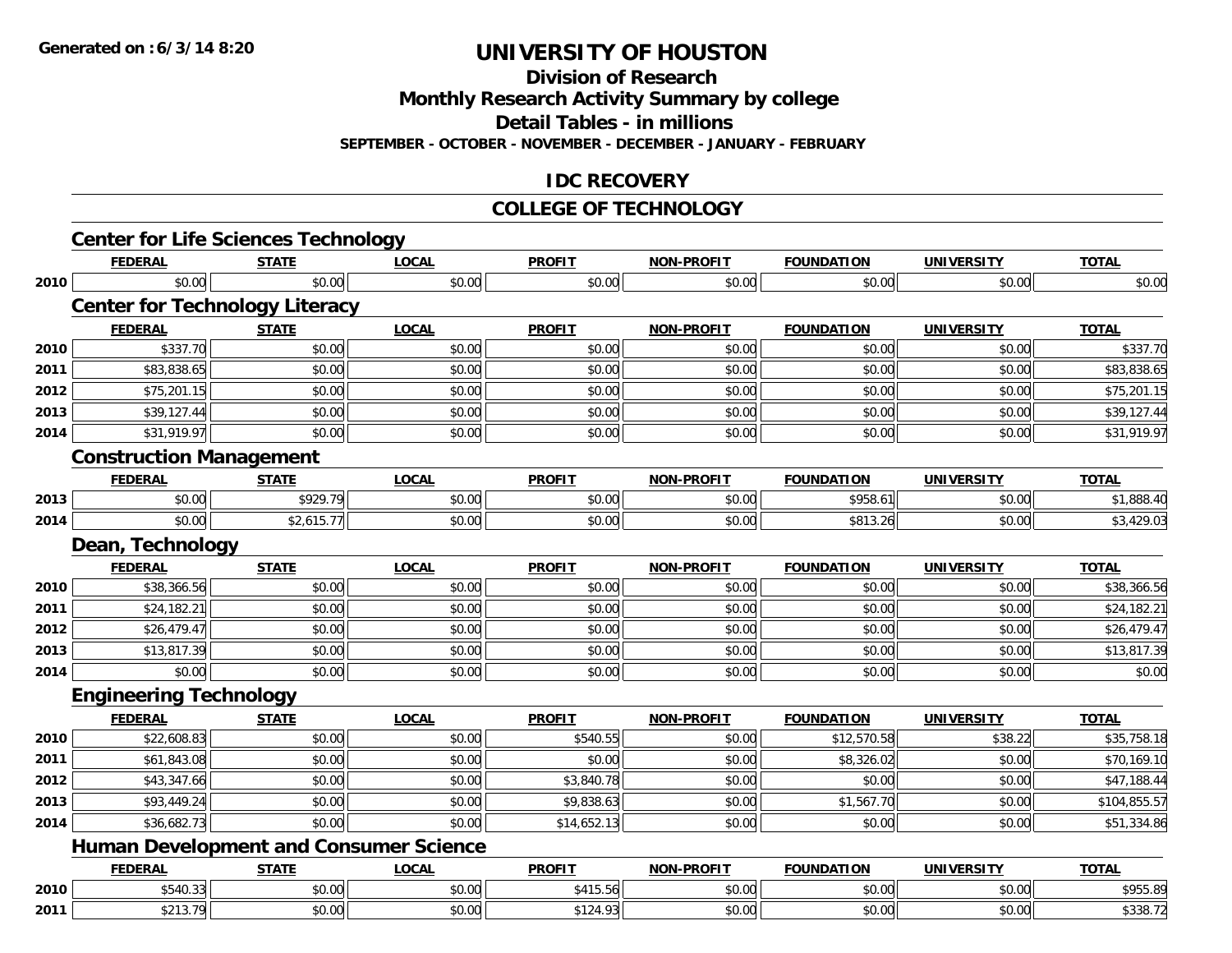## **Division of Research**

**Monthly Research Activity Summary by college**

**Detail Tables - in millions**

**SEPTEMBER - OCTOBER - NOVEMBER - DECEMBER - JANUARY - FEBRUARY**

### **IDC RECOVERY**

### **COLLEGE OF TECHNOLOGY**

### **Human Development and Consumer Science**

|      | <b>FEDERAL</b>          | <b>STATE</b> | LOCAL  | <b>PROFIT</b> | <b>NON-PROFIT</b> | <b>FOUNDATION</b> | <b>UNIVERSITY</b> | <b>TOTAL</b>             |
|------|-------------------------|--------------|--------|---------------|-------------------|-------------------|-------------------|--------------------------|
| 2012 | 0.10701<br>D I Z / .O I | \$0.00       | \$0.00 | \$0.00        | \$0.00            | \$0.00            | \$0.00            | 0.10701<br><b>PIZI.O</b> |
| 2013 | \$153.56                | \$0.00       | \$0.00 | \$0.00        | \$0.00            | \$0.00            | \$0.00            | \$153.56                 |
| 2014 | $\cdots$<br>42,312.01   | \$0.00       | \$0.00 | \$0.00        | \$0.00            | 417.50            | \$0.00            | റററ ാട<br>\$9,990.31     |

<u> 1989 - Johann Stoff, deutscher Stoffen und der Stoffen und der Stoffen und der Stoffen und der Stoffen und der</u>

### **Information & Logistics Technology**

|      | <b>FEDERAL</b> | <b>STATE</b> | <u>LOCAL</u> | <b>PROFIT</b> | <b>NON-PROFIT</b> | <b>FOUNDATION</b> | <b>UNIVERSITY</b> | <b>TOTAL</b> |
|------|----------------|--------------|--------------|---------------|-------------------|-------------------|-------------------|--------------|
| 2010 | \$1,978.67     | \$0.00       | \$0.00       | \$0.00        | \$0.00            | \$0.00            | \$0.00            | \$1,978.67   |
| 2011 | \$100.40       | \$0.00       | \$0.00       | \$0.00        | \$0.00            | \$0.00            | \$0.00            | (\$100.40)   |
| 2012 | \$8,119.02     | \$0.00       | \$0.00       | \$0.00        | \$0.00            | \$0.00            | \$0.00            | \$8,119.02   |
| 2013 | \$0.00         | \$0.00       | \$0.00       | \$0.00        | \$0.00            | \$0.00            | \$0.00            | \$0.00       |
| 2014 | \$0.00         | \$0.00       | \$0.00       | \$0.00        | \$0.00            | \$0.00            | \$0.00            | \$0.00       |

### **Texas Manufacturing Assistance Center**

|       | <b>FEDERAL</b> | <b>STATE</b> | <u>LOCAL</u> | <b>PROFIT</b> | <b>NON-PROFIT</b> | <b>FOUNDATION</b> | <b>UNIVERSITY</b> | <b>TOTAL</b> |
|-------|----------------|--------------|--------------|---------------|-------------------|-------------------|-------------------|--------------|
| 2010  | \$0.00         | \$0.00       | \$0.00       | \$0.00        | \$0.00            | \$0.00            | \$0.00            | \$0.00       |
| 2011  | \$0.00         | \$0.00       | \$0.00       | \$0.00        | \$0.00            | \$0.00            | \$0.00            | \$0.00       |
| 2012  | \$0.00         | \$0.00       | \$0.00       | \$0.00        | \$0.00            | \$0.00            | \$0.00            | \$0.00       |
| 2013  | \$0.00         | \$0.00       | \$0.00       | \$0.00        | \$0.00            | \$0.00            | \$0.00            | \$0.00       |
| 2014  | \$0.00         | \$0.00       | \$0.00       | \$0.00        | \$0.00            | \$0.00            | \$0.00            | \$0.00       |
| Total | \$604,807.70   | \$3,545.56   | \$0.00       | \$29,412.58   | \$0.00            | \$25,653.67       | \$38.22           | \$663,457.73 |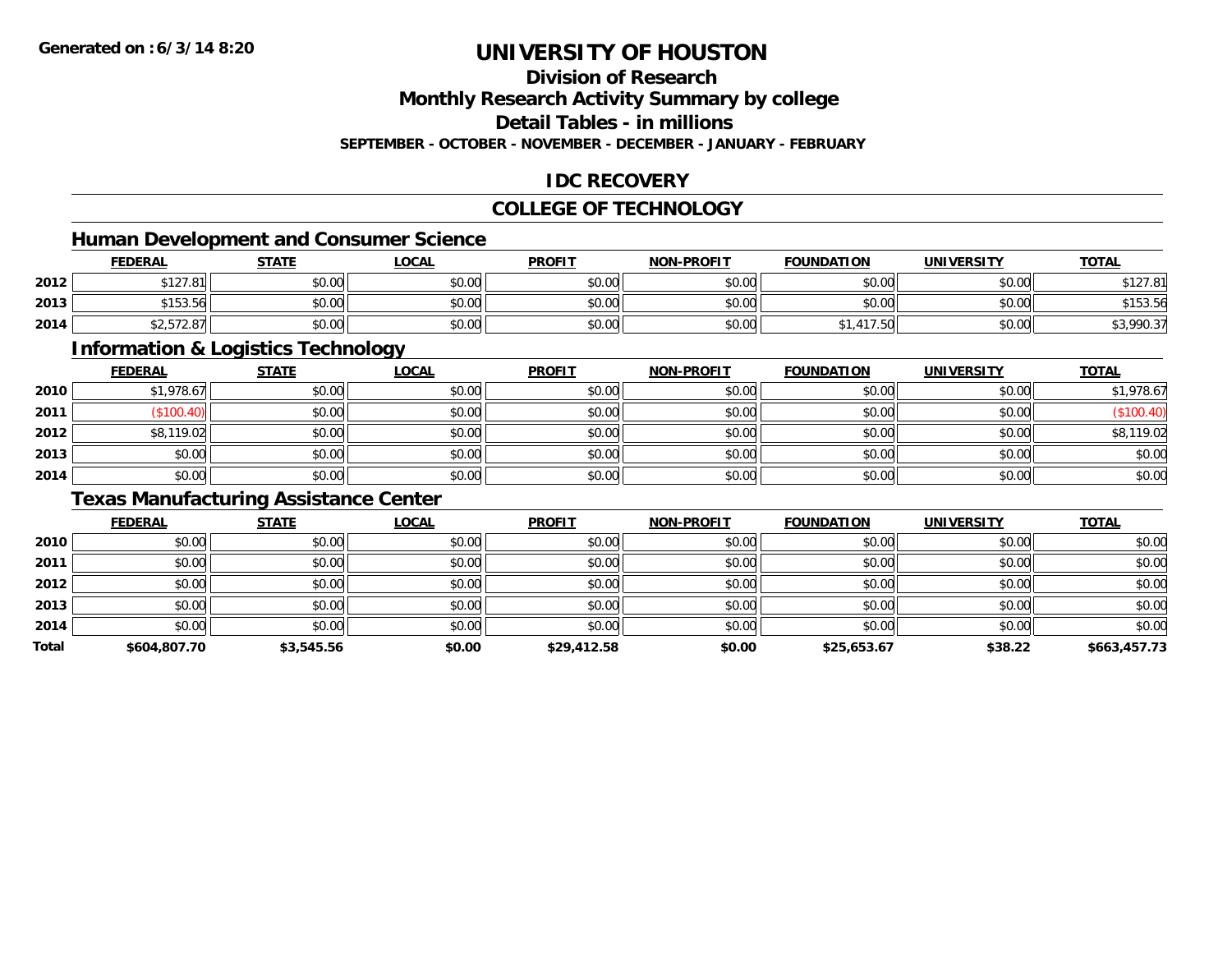## **Division of Research**

**Monthly Research Activity Summary by college**

**Detail Tables - in millions**

**SEPTEMBER - OCTOBER - NOVEMBER - DECEMBER - JANUARY - FEBRUARY**

### **IDC RECOVERY**

## **CULLEN COLLEGE OF ENGINEERING**

### **Biomedical Engineering**

|      | <b>FEDERAL</b> | <b>STATE</b> | <b>LOCAL</b>                           | <b>PROFIT</b> | <b>NON-PROFIT</b> | <b>FOUNDATION</b> | <b>UNIVERSITY</b> | <b>TOTAL</b> |
|------|----------------|--------------|----------------------------------------|---------------|-------------------|-------------------|-------------------|--------------|
| 2010 | \$37,759.78    | \$0.00       | \$0.00                                 | \$0.00        | \$0.00            | (\$26.35)         | \$0.00            | \$37,733.43  |
| 2011 | \$34,427.07    | \$0.00       | \$0.00                                 | \$0.00        | \$0.00            | \$0.00            | \$0.00            | \$34,427.07  |
| 2012 | \$49,307.05    | \$0.00       | \$0.00                                 | \$0.00        | \$0.00            | \$0.00            | \$0.00            | \$49,307.05  |
| 2013 | \$131,163.48   | \$0.00       | \$0.00                                 | \$0.00        | \$0.00            | \$0.00            | \$0.00            | \$131,163.48 |
| 2014 | \$292,431.86   | \$0.00       | \$0.00                                 | (\$11,803.27) | \$0.00            | \$0.00            | \$0.00            | \$280,628.59 |
|      |                |              | the control of the control of the con- |               |                   |                   |                   |              |

#### **Center for Innovative Grouting Materials and Tech**

|      | <u>FEDERAL</u> | <b>STATE</b> | <u>LOCAL</u> | <b>PROFIT</b> | <b>NON-PROFIT</b> | <b>FOUNDATION</b> | <b>UNIVERSITY</b> | <u>TOTAL</u> |
|------|----------------|--------------|--------------|---------------|-------------------|-------------------|-------------------|--------------|
| 2011 | \$0.00         | \$0.00       | \$0.00       | \$0.00        | \$0.00            | \$0.00            | \$0.00            | \$0.00       |
| 2012 | \$0.00         | \$0.00       | \$0.00       | \$0.00        | \$0.00            | \$0.00            | \$0.00            | \$0.00       |
| 2013 | \$0.00         | \$0.00       | \$0.00       | \$0.00        | \$0.00            | \$0.00            | \$0.00            | \$0.00       |
| 2014 | \$0.00         | \$0.00       | \$0.00       | \$0.00        | \$0.00            | \$0.00            | \$0.00            | \$0.00       |

#### **Chemical Engineering**

|      | <b>FEDERAL</b> | <b>STATE</b>    | <u>LOCAL</u> | <b>PROFIT</b> | <b>NON-PROFIT</b> | <b>FOUNDATION</b> | UNIVERSITY   | <b>TOTAL</b> |
|------|----------------|-----------------|--------------|---------------|-------------------|-------------------|--------------|--------------|
| 2010 | \$227,105.17   | (\$59,121.46)   | \$3,358.79   | \$45,266.30   | \$0.00            | \$600.85          | \$27,132.06  | \$244,341.71 |
| 2011 | \$356,932.03   | (\$411, 244.29) | \$0.00       | \$89,660.48   | \$0.00            | (S219.31)         | \$25,023.88  | \$60,152.78  |
| 2012 | \$459,188.31   | \$2,613.75      | \$0.00       | \$142,252.44  | \$0.00            | \$33.60           | \$0.02       | \$604,088.12 |
| 2013 | \$407,837.53   | \$5,792.84      | \$0.00       | \$92,020.26   | \$0.00            | (\$15.16)         | (\$6,637.83) | \$498,997.64 |
| 2014 | \$426,546.41   | \$1,819.23      | \$0.00       | \$184,007.32  | \$0.00            | \$589.84          | \$0.00       | \$612,962.81 |

### **Civil Engineering**

|      | <b>FEDERAL</b> | <u>STATE</u> | <b>LOCAL</b> | <b>PROFIT</b> | <b>NON-PROFIT</b> | <b>FOUNDATION</b> | UNIVERSITY | <u>TOTAL</u> |
|------|----------------|--------------|--------------|---------------|-------------------|-------------------|------------|--------------|
| 2010 | \$63,809.08    | \$13,076.12  | \$19,292.51  | \$11,368.08   | \$10,165.59       | \$0.00            | \$0.00     | \$117,711.38 |
| 2011 | \$135,085.23   | \$12,120.33  | \$0.00       | \$31,958.54   | \$12,553.73       | \$0.00            | \$5,260.31 | \$196,978.14 |
| 2012 | \$115,169.04   | \$10,881.26  | \$22,531.73  | \$15,380.44   | \$6,592.02        | \$0.00            | \$0.00     | \$170,554.49 |
| 2013 | \$225,994.76   | \$11,252.65  | \$3,214.74   | \$41,234.18   | \$9,585.48        | \$0.00            | \$2,252.93 | \$293,534.75 |
| 2014 | \$321,244.45   | \$4,405.25   | \$0.00       | \$67,844.97   | \$11,895.90       | \$9,993.31        | \$0.00     | \$415,383.89 |

## **Composites Engineering and Applications Center**

|      | <b>FEDERAL</b>  | <b>STATE</b> | LOCAL          | <b>PROFIT</b> | <b>NON-PROFIT</b> | <b>FOUNDATION</b> | <b>UNIVERSITY</b> | <b>TOTAL</b> |
|------|-----------------|--------------|----------------|---------------|-------------------|-------------------|-------------------|--------------|
| 2011 | 0.00<br>vu.uu   | \$0.00       | \$0.00         | \$0.00        | \$0.00            | \$0.00            | \$0.00            | \$0.00       |
| 2012 | $\sim$<br>JU.UU | \$0.00       | 0000<br>\$U.UU | \$0.00        | \$0.00            | \$0.00            | \$0.00            | \$0.00       |
| 2013 | 0.00<br>DU.UG   | \$0.00       | \$0.00         | \$0.00        | \$0.00            | \$0.00            | \$0.00            | \$0.00       |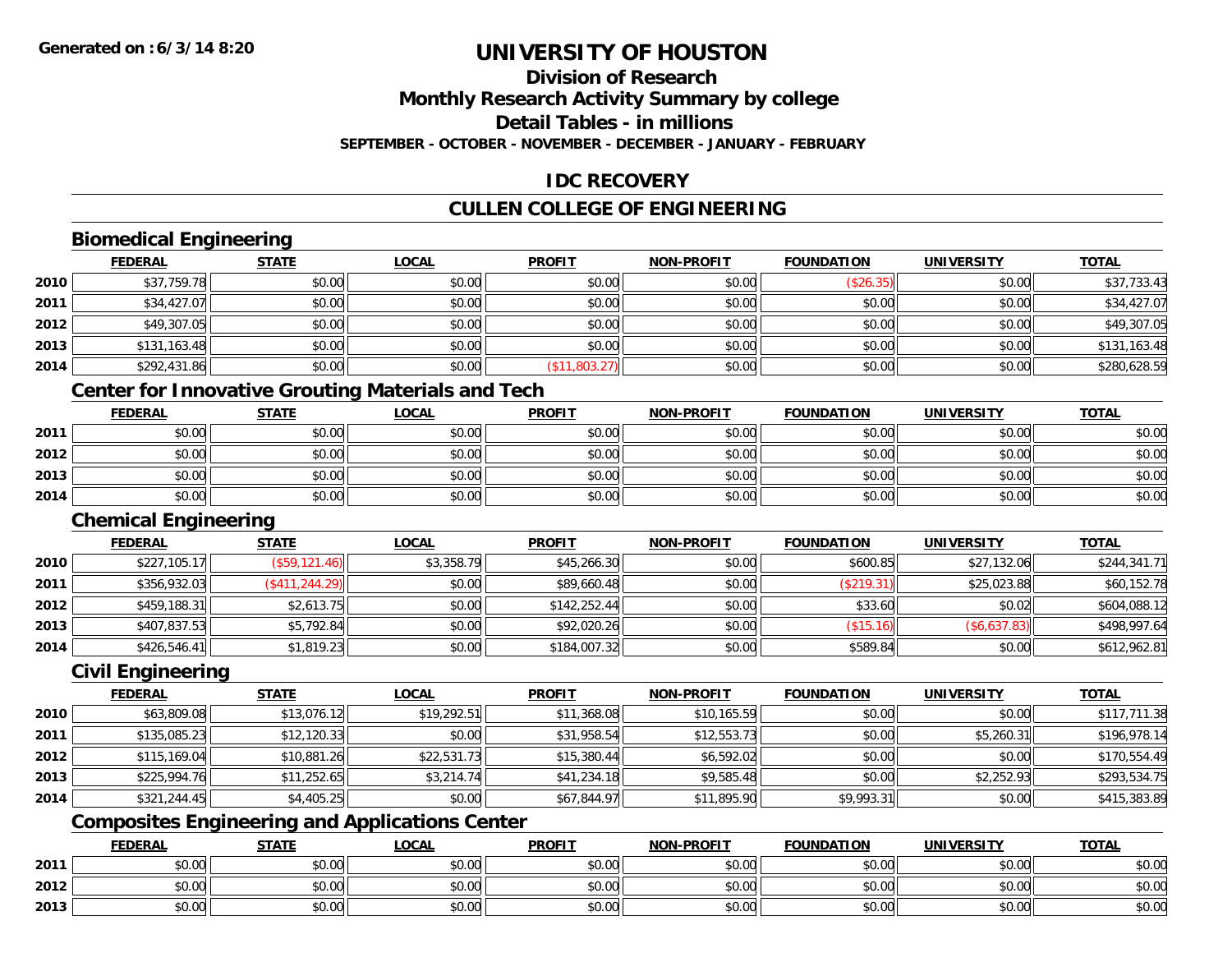**Division of Research**

**Monthly Research Activity Summary by college**

**Detail Tables - in millions**

**SEPTEMBER - OCTOBER - NOVEMBER - DECEMBER - JANUARY - FEBRUARY**

## **IDC RECOVERY**

## **CULLEN COLLEGE OF ENGINEERING**

## **Composites Engineering and Applications Center**

|      | <b>FEDERAL</b>                               | <b>STATE</b> | <b>LOCAL</b> | <b>PROFIT</b> | <b>NON-PROFIT</b> | <b>FOUNDATION</b> | <b>UNIVERSITY</b> | <b>TOTAL</b> |
|------|----------------------------------------------|--------------|--------------|---------------|-------------------|-------------------|-------------------|--------------|
| 2014 | \$0.00                                       | \$0.00       | \$0.00       | \$0.00        | \$0.00            | \$0.00            | \$0.00            | \$0.00       |
|      | Dean, Engineering                            |              |              |               |                   |                   |                   |              |
|      | <b>FEDERAL</b>                               | <b>STATE</b> | <b>LOCAL</b> | <b>PROFIT</b> | <b>NON-PROFIT</b> | <b>FOUNDATION</b> | <b>UNIVERSITY</b> | <b>TOTAL</b> |
| 2010 | \$2,368.69                                   | \$0.00       | \$0.00       | \$0.00        | \$0.00            | \$0.00            | \$0.00            | \$2,368.69   |
| 2011 | \$2,665.45                                   | \$0.00       | \$0.00       | \$0.00        | \$0.00            | \$0.00            | \$0.00            | \$2,665.45   |
| 2012 | \$2,148.96                                   | \$0.00       | \$0.00       | \$0.00        | \$0.00            | \$0.00            | \$0.00            | \$2,148.96   |
| 2013 | \$2,411.85                                   | \$0.00       | \$0.00       | \$0.00        | \$0.00            | \$0.00            | \$0.00            | \$2,411.85   |
| 2014 | \$2,347.75                                   | \$0.00       | \$0.00       | \$0.00        | \$0.00            | \$0.00            | \$0.00            | \$2,347.75   |
|      | <b>Electrical &amp; Computer Engineering</b> |              |              |               |                   |                   |                   |              |
|      | <b>FEDERAL</b>                               | <b>STATE</b> | <b>LOCAL</b> | <b>PROFIT</b> | <b>NON-PROFIT</b> | <b>FOUNDATION</b> | <b>UNIVERSITY</b> | <b>TOTAL</b> |
| 2010 | \$194,738.83                                 | \$11,237.52  | \$0.00       | \$50,693.53   | \$7,182.14        | \$0.00            | \$89.18           | \$263,941.21 |
| 2011 | \$301,140.61                                 | \$27,078.09  | \$0.00       | \$29,531.52   | \$4,074.61        | \$0.00            | \$2,455.44        | \$364,280.27 |
| 2012 | \$336,934.70                                 | \$831.00     | \$0.00       | \$55,855.30   | (\$2,948.83)      | (\$16, 163.66)    | \$0.21            | \$374,508.71 |
| 2013 | \$314,921.41                                 | \$180.12     | \$0.00       | \$30,286.02   | \$2,320.36        | \$0.00            | \$0.00            | \$347,707.91 |
| 2014 | \$292,367.97                                 | \$346.35     | \$0.00       | \$74,485.33   | \$18,897.40       | \$4,482.68        | \$0.00            | \$390,579.72 |
|      | <b>Industrial Engineering</b>                |              |              |               |                   |                   |                   |              |
|      | <b>FEDERAL</b>                               | <b>STATE</b> | <b>LOCAL</b> | <b>PROFIT</b> | <b>NON-PROFIT</b> | <b>FOUNDATION</b> | <b>UNIVERSITY</b> | <b>TOTAL</b> |
| 2010 | \$16,714.46                                  | \$489.51     | \$0.00       | \$0.00        | \$0.00            | \$0.00            | \$0.00            | \$17,203.97  |
| 2011 | \$14,320.57                                  | \$1,517.54   | \$9,213.23   | \$0.00        | \$0.00            | \$0.00            | \$0.00            | \$25,051.34  |
| 2012 | \$14,313.87                                  | \$0.00       | \$10,978.22  | \$0.00        | \$0.00            | \$0.00            | \$0.00            | \$25,292.09  |
| 2013 | \$11,833.18                                  | \$4,383.61   | \$2,025.45   | \$0.00        | \$0.00            | \$1,658.73        | \$0.00            | \$19,900.97  |
| 2014 | \$23,319.42                                  | \$2,746.66   | \$7,773.09   | \$0.00        | \$0.00            | \$4,247.62        | \$0.00            | \$38,086.79  |
|      | <b>Mechanical Engineering</b>                |              |              |               |                   |                   |                   |              |
|      | <b>FEDERAL</b>                               | <b>STATE</b> | <b>LOCAL</b> | <b>PROFIT</b> | <b>NON-PROFIT</b> | <b>FOUNDATION</b> | <b>UNIVERSITY</b> | <b>TOTAL</b> |
| 2010 | \$283,241.81                                 | \$1,198.75   | \$0.00       | \$30,394.17   | \$25,313.67       | \$0.00            | \$0.00            | \$340,148.40 |
| 2011 | \$357,925.89                                 | \$3,398.58   | \$0.00       | \$107,668.19  | \$10,044.75       | \$990.52          | \$0.00            | \$480,027.92 |
| 2012 | \$299,060.27                                 | \$9,738.48   | \$0.00       | \$42,292.25   | \$12,685.45       | \$5,604.65        | \$0.00            | \$369,381.10 |
| 2013 | \$388,447.75                                 | \$336.60     | \$0.00       | \$44,207.91   | \$0.00            | \$10,911.87       | \$0.00            | \$443,904.13 |
| 2014 | \$450,251.87                                 | \$10,169.56  | \$0.00       | \$144,705.70  | \$0.00            | \$22,459.24       | \$0.00            | \$627,586.37 |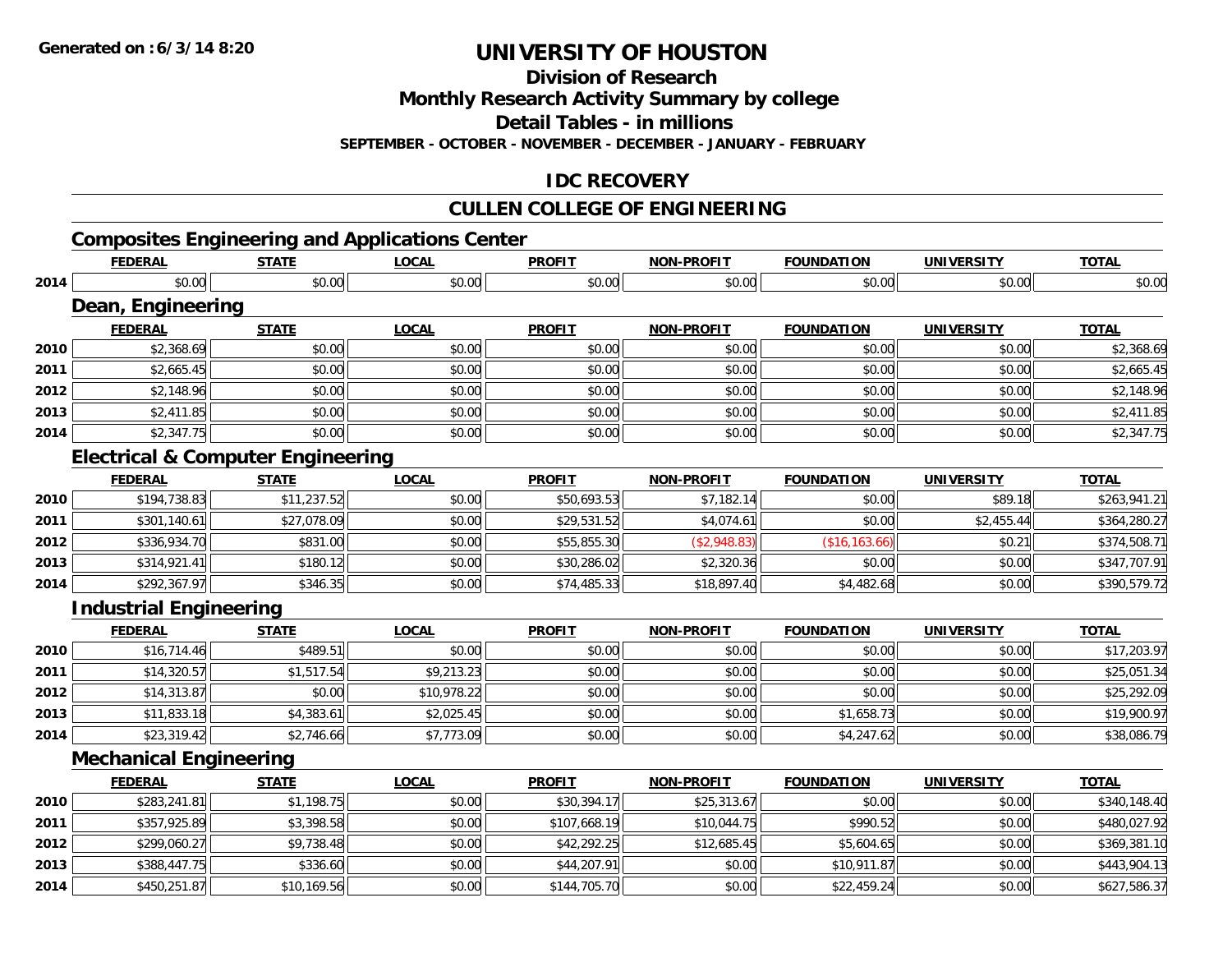#### **Division of Research**

**Monthly Research Activity Summary by college**

**Detail Tables - in millions**

**SEPTEMBER - OCTOBER - NOVEMBER - DECEMBER - JANUARY - FEBRUARY**

## **IDC RECOVERY**

## **CULLEN COLLEGE OF ENGINEERING**

## **National Wind Energy Center**

|       | <b>FEDERAL</b> | <u>STATE</u>   | <b>LOCAL</b> | <b>PROFIT</b>  | <b>NON-PROFIT</b> | <b>FOUNDATION</b> | <b>UNIVERSITY</b> | <b>TOTAL</b>   |
|-------|----------------|----------------|--------------|----------------|-------------------|-------------------|-------------------|----------------|
| 2011  | \$0.00         | \$0.00         | \$0.00       | \$0.00         | \$0.00            | \$0.00            | \$0.00            | \$0.00         |
| 2012  | \$0.00         | \$0.00         | \$0.00       | \$0.00         | \$0.00            | \$0.00            | \$0.00            | \$0.00         |
| 2013  | \$0.00         | \$0.00         | \$0.00       | \$0.00         | \$0.00            | \$0.00            | \$0.00            | \$0.00         |
| 2014  | \$0.00         | \$0.00         | \$0.00       | \$0.00         | \$0.00            | \$0.00            | \$0.00            | \$0.00         |
| Total | \$6,595,476.58 | (\$334,751.96) | \$78,387.76  | \$1,319,309.65 | \$128,362.27      | \$45,148.43       | \$55,576.20       | \$7,887,508.93 |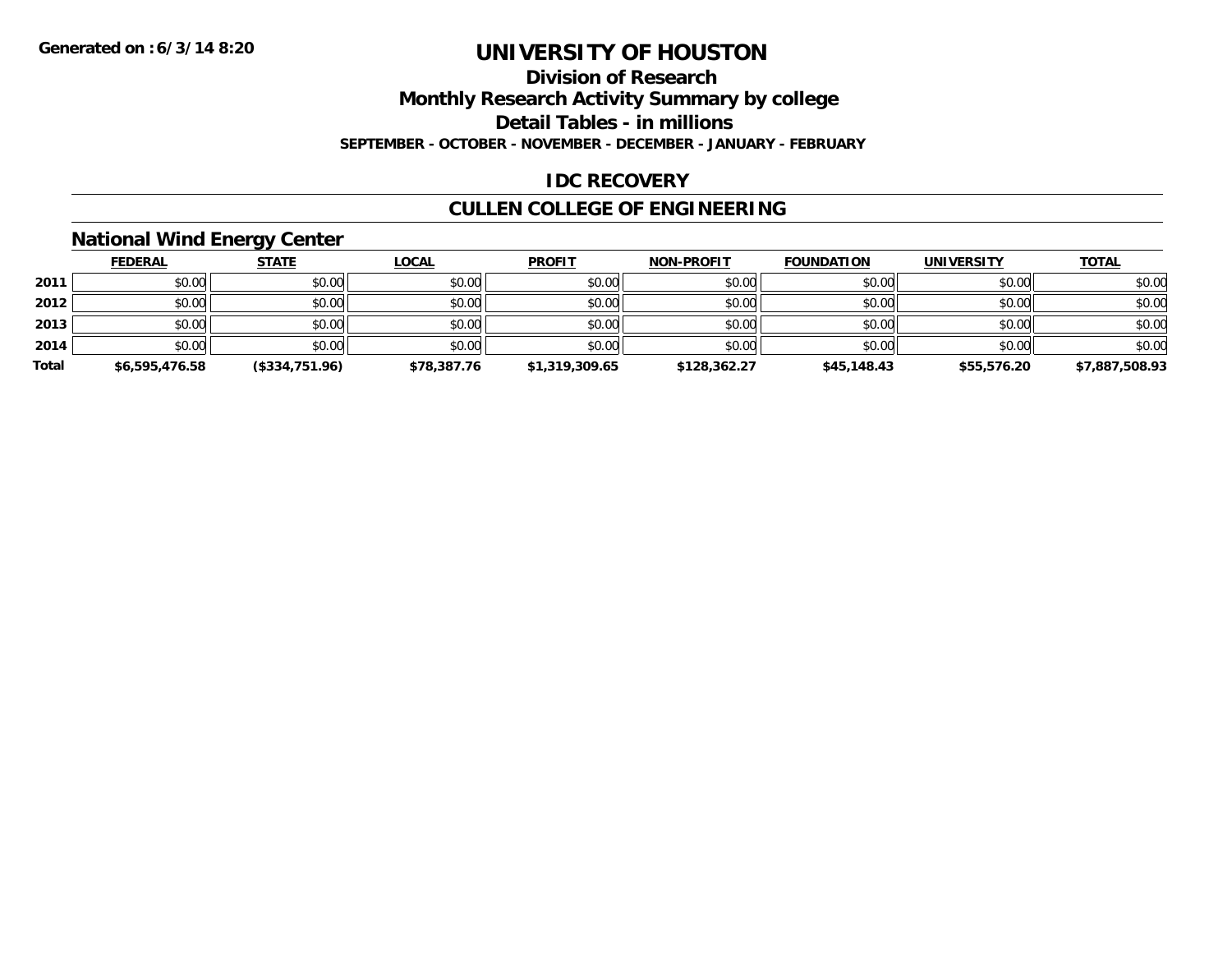## **Division of Research**

**Monthly Research Activity Summary by college**

**Detail Tables - in millions**

**SEPTEMBER - OCTOBER - NOVEMBER - DECEMBER - JANUARY - FEBRUARY**

## **IDC RECOVERY**

## **DIVISION OF RESEARCH**

## **Allied Geophysical Laboratories**

|      | <b>FEDERAL</b> | <b>STATE</b> | <u>LOCAL</u> | <b>PROFIT</b> | <b>NON-PROFIT</b> | <b>FOUNDATION</b> | <b>UNIVERSITY</b> | <b>TOTAL</b>         |
|------|----------------|--------------|--------------|---------------|-------------------|-------------------|-------------------|----------------------|
| 2011 | \$0.00         | \$0.00       | \$0.00       | \$1,081.59    | \$0.00            | \$0.00            | \$0.00            | 1,081.59             |
| 2012 | \$0.00         | \$0.00       | \$0.00       | \$3,918.52    | \$0.00            | \$0.00            | \$0.00            | 01852<br>7 I O . J Z |
| 2013 | \$0.00         | \$0.00       | \$0.00       | \$2,678.00    | \$0.00            | \$0.00            | \$0.00            | \$2,678.00           |

### **Center for Advanced Computing and Data Systems**

|      | <u>FEDERAL</u> | <b>STATE</b> | <u>LOCAL</u> | <b>PROFIT</b> | <b>NON-PROFIT</b> | <b>FOUNDATION</b> | <b>UNIVERSITY</b> | <b>TOTAL</b> |
|------|----------------|--------------|--------------|---------------|-------------------|-------------------|-------------------|--------------|
| 2010 | \$0.00         | \$0.00       | \$0.00       | \$0.00        | \$0.00            | \$0.00            | \$0.00            | \$0.00       |
| 2011 | \$4,438.25     | \$0.00       | \$0.00       | \$0.00        | \$0.00            | \$0.00            | \$0.00            | \$4,438.25   |
| 2012 | \$7,552.52     | \$0.00       | \$0.00       | \$0.00        | \$0.00            | \$0.00            | \$0.00            | \$7,552.52   |
| 2013 | \$4,464.54     | \$0.00       | \$0.00       | \$0.00        | \$0.00            | \$0.00            | \$0.00            | \$4,464.54   |
| 2014 | \$344.68       | \$0.00       | \$0.00       | \$0.00        | \$0.00            | \$0.00            | \$0.00            | (\$344.68)   |

## **Center for Advanced Materials**

|      | <b>FEDERAL</b> | <b>STATE</b> | <u>LOCAL</u> | <b>PROFIT</b> | <b>NON-PROFIT</b> | <b>FOUNDATION</b> | <b>UNIVERSITY</b> | <b>TOTAL</b> |
|------|----------------|--------------|--------------|---------------|-------------------|-------------------|-------------------|--------------|
| 2010 | (\$0.34)       | \$639.40     | \$0.00       | \$0.00        | \$0.00            | \$0.00            | \$0.00            | \$639.06     |
| 2011 | \$5,407.66     | \$8,382.03   | \$0.00       | \$2,843.25    | \$0.00            | \$0.00            | \$0.00            | \$16,632.94  |
| 2012 | \$1,952.43     | \$0.00       | \$0.00       | \$0.00        | \$0.00            | \$0.00            | \$0.00            | \$1,952.43   |
| 2013 | \$366.83       | \$0.00       | \$0.00       | \$0.00        | \$0.00            | \$0.00            | \$0.00            | \$366.83     |
| 2014 | \$0.00         | \$0.00       | \$0.00       | \$0.00        | \$0.00            | \$0.00            | \$0.00            | \$0.00       |

### **Center for Biomedical & Environmental Genomics**

|      | <u>FEDERAL</u> | <b>STATE</b> | <b>LOCAL</b> | <b>PROFIT</b> | NON-PROFIT | <b>FOUNDATION</b> | <b>UNIVERSITY</b> | <b>TOTAL</b> |
|------|----------------|--------------|--------------|---------------|------------|-------------------|-------------------|--------------|
| 2010 | \$0.00         | \$0.00       | \$0.00       | \$0.00        | \$0.00     | \$0.00            | \$0.00            | \$0.00       |
| 2011 | \$0.00         | \$0.00       | \$0.00       | \$0.00        | \$0.00     | \$0.00            | \$0.00            | \$0.00       |
| 2012 | \$0.00         | \$0.00       | \$0.00       | \$0.00        | \$0.00     | \$0.00            | \$0.00            | \$0.00       |
| 2013 | \$0.00         | \$0.00       | \$0.00       | \$0.00        | \$0.00     | \$0.00            | \$0.00            | \$0.00       |
| 2014 | \$0.00         | \$0.00       | \$0.00       | \$0.00        | \$0.00     | \$0.00            | \$0.00            | \$0.00       |

## **Center for Industrial Partnerships**

|      | <b>FEDERAL</b> | <u>STATE</u> | <u>LOCAL</u> | <b>PROFIT</b> | <b>NON-PROFIT</b> | <b>FOUNDATION</b> | <b>UNIVERSITY</b> | <b>TOTAL</b> |
|------|----------------|--------------|--------------|---------------|-------------------|-------------------|-------------------|--------------|
| 2010 | \$18,645.53    | \$0.00       | \$0.00       | \$1,116.00    | \$0.00            | \$0.00            | \$0.00            | \$19,761.53  |
| 2011 | \$39,822.01    | \$0.00       | \$0.00       | \$4,536.84    | \$0.00            | \$0.00            | \$0.00            | \$44,358.85  |
| 2012 | \$12,428.21    | \$0.00       | \$0.00       | \$5,328.34    | \$0.00            | \$0.00            | \$0.00            | \$17,756.56  |
| 2013 | \$991.69       | \$0.00       | \$0.00       | \$4,458.06    | \$0.00            | \$0.00            | \$0.00            | \$5,449.75   |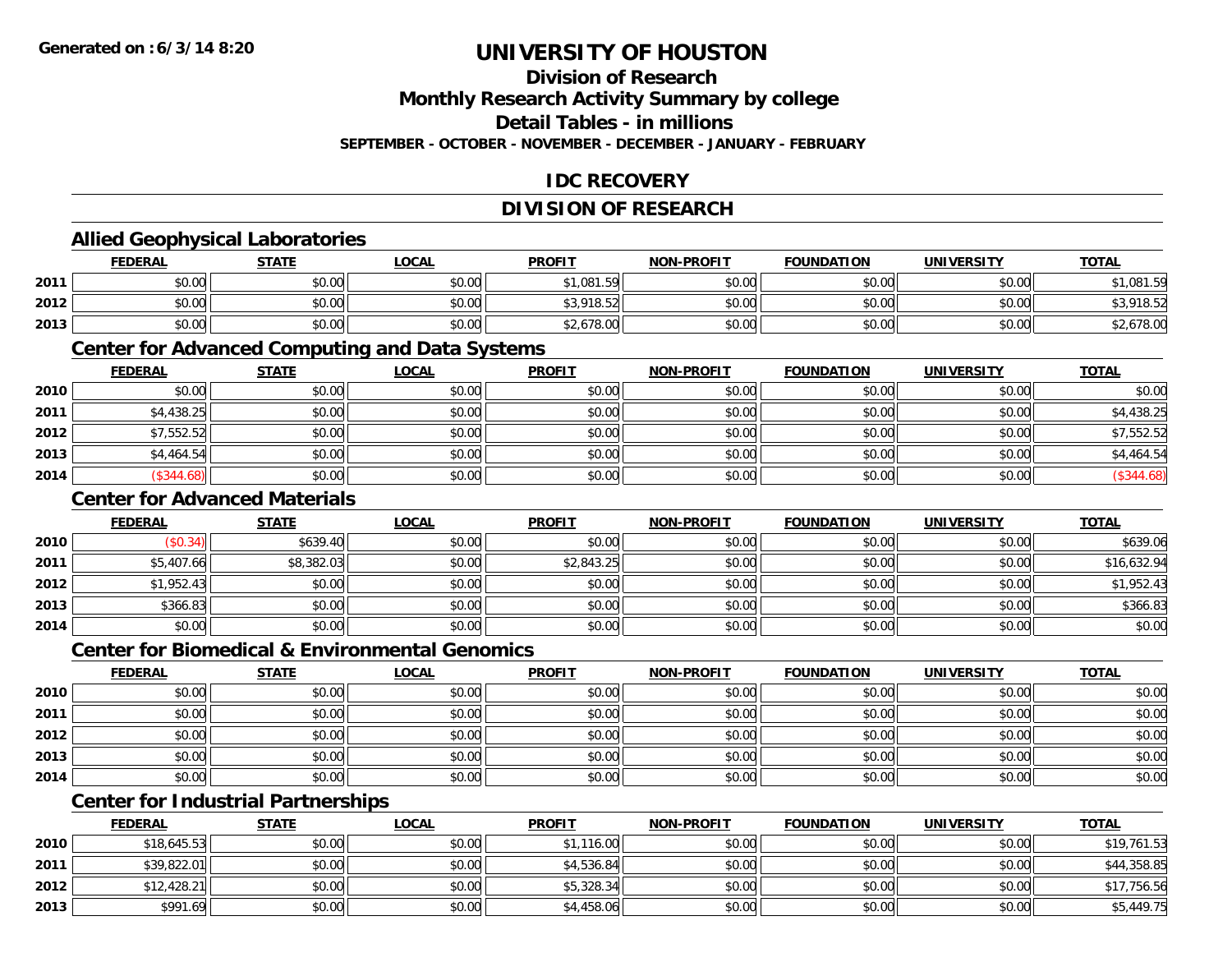**Division of Research**

**Monthly Research Activity Summary by college**

**Detail Tables - in millions**

**SEPTEMBER - OCTOBER - NOVEMBER - DECEMBER - JANUARY - FEBRUARY**

## **IDC RECOVERY**

## **DIVISION OF RESEARCH**

|      | <b>Center for Industrial Partnerships</b>                |              |              |               |                   |                   |                   |              |
|------|----------------------------------------------------------|--------------|--------------|---------------|-------------------|-------------------|-------------------|--------------|
|      | <b>FEDERAL</b>                                           | <b>STATE</b> | <b>LOCAL</b> | <b>PROFIT</b> | NON-PROFIT        | <b>FOUNDATION</b> | <b>UNIVERSITY</b> | <b>TOTAL</b> |
| 2014 | \$1,438.03                                               | \$0.00       | \$0.00       | \$4,729.60    | \$0.00            | \$0.00            | \$0.00            | \$6,167.63   |
|      | <b>Center for Neuromotor &amp; Biomechanics Research</b> |              |              |               |                   |                   |                   |              |
|      | <b>FEDERAL</b>                                           | <b>STATE</b> | <b>LOCAL</b> | <b>PROFIT</b> | <b>NON-PROFIT</b> | <b>FOUNDATION</b> | <b>UNIVERSITY</b> | <b>TOTAL</b> |
| 2011 | \$0.00                                                   | \$0.00       | \$0.00       | \$0.00        | \$0.00            | \$0.00            | \$0.00            | \$0.00       |
|      | <b>Division of Research</b>                              |              |              |               |                   |                   |                   |              |
|      | <b>FEDERAL</b>                                           | <b>STATE</b> | <b>LOCAL</b> | <b>PROFIT</b> | NON-PROFIT        | <b>FOUNDATION</b> | <b>UNIVERSITY</b> | <b>TOTAL</b> |
| 2010 | \$4,495.67                                               | \$0.00       | \$0.00       | \$0.00        | \$0.00            | \$0.00            | \$0.00            | \$4,495.67   |
| 2011 | (\$985.18)                                               | \$0.00       | \$0.00       | \$0.00        | \$0.00            | \$0.00            | \$0.00            | (\$985.18)   |
| 2012 | (\$0.00)                                                 | \$0.00       | \$0.00       | \$0.00        | \$0.00            | \$0.00            | \$0.00            | (\$0.00)     |
| 2013 | \$0.00                                                   | \$0.00       | \$0.00       | \$0.00        | \$0.00            | \$0.00            | \$0.00            | \$0.00       |
| 2014 | \$0.00                                                   | \$0.00       | \$0.00       | \$0.00        | \$0.00            | \$0.00            | \$0.00            | \$0.00       |
|      | <b>Institute for Nanoenergy</b>                          |              |              |               |                   |                   |                   |              |
|      | <b>FEDERAL</b>                                           | <b>STATE</b> | <b>LOCAL</b> | <b>PROFIT</b> | NON-PROFIT        | <b>FOUNDATION</b> | <b>UNIVERSITY</b> | <b>TOTAL</b> |
| 2010 | \$0.00                                                   | \$0.00       | \$0.00       | \$0.00        | \$0.00            | \$0.00            | \$0.00            | \$0.00       |
| 2011 | \$0.00                                                   | \$0.00       | \$0.00       | \$0.00        | \$0.00            | \$0.00            | \$0.00            | \$0.00       |
| 2012 | \$0.00                                                   | \$0.00       | \$0.00       | \$0.00        | \$0.00            | \$0.00            | \$0.00            | \$0.00       |
| 2013 | \$0.00                                                   | \$0.00       | \$0.00       | \$0.00        | \$0.00            | \$0.00            | \$0.00            | \$0.00       |
| 2014 | \$0.00                                                   | \$0.00       | \$0.00       | \$0.00        | \$0.00            | \$0.00            | \$0.00            | \$0.00       |
|      | <b>Office of Contracts and Grants</b>                    |              |              |               |                   |                   |                   |              |
|      | <b>FEDERAL</b>                                           | <b>STATE</b> | <b>LOCAL</b> | <b>PROFIT</b> | <b>NON-PROFIT</b> | <b>FOUNDATION</b> | <b>UNIVERSITY</b> | <b>TOTAL</b> |
| 2010 | \$0.00                                                   | \$0.00       | \$0.00       | \$0.00        | \$0.00            | \$0.00            | \$0.00            | \$0.00       |
| 2011 | \$0.00                                                   | \$0.00       | \$0.00       | \$0.00        | \$0.00            | \$0.00            | \$0.00            | \$0.00       |
| 2012 | \$0.00                                                   | \$0.00       | \$0.00       | \$0.00        | \$0.00            | \$0.00            | \$0.00            | \$0.00       |
| 2013 | \$0.00                                                   | \$0.00       | \$0.00       | \$0.00        | \$0.00            | \$0.00            | \$0.00            | \$0.00       |
| 2014 | \$0.00                                                   | \$0.00       | \$0.00       | \$0.00        | \$0.00            | \$0.00            | \$0.00            | \$0.00       |
|      | <b>TcSAM</b>                                             |              |              |               |                   |                   |                   |              |
|      | <b>FEDERAL</b>                                           | <b>STATE</b> | <b>LOCAL</b> | <b>PROFIT</b> | <b>NON-PROFIT</b> | <b>FOUNDATION</b> | <b>UNIVERSITY</b> | <b>TOTAL</b> |
| 2010 | \$0.00                                                   | \$0.00       | \$0.00       | \$0.00        | \$0.00            | \$0.00            | \$0.00            | \$0.00       |
| 2011 | \$0.00                                                   | \$0.00       | \$0.00       | \$0.00        | \$0.00            | \$0.00            | \$0.00            | \$0.00       |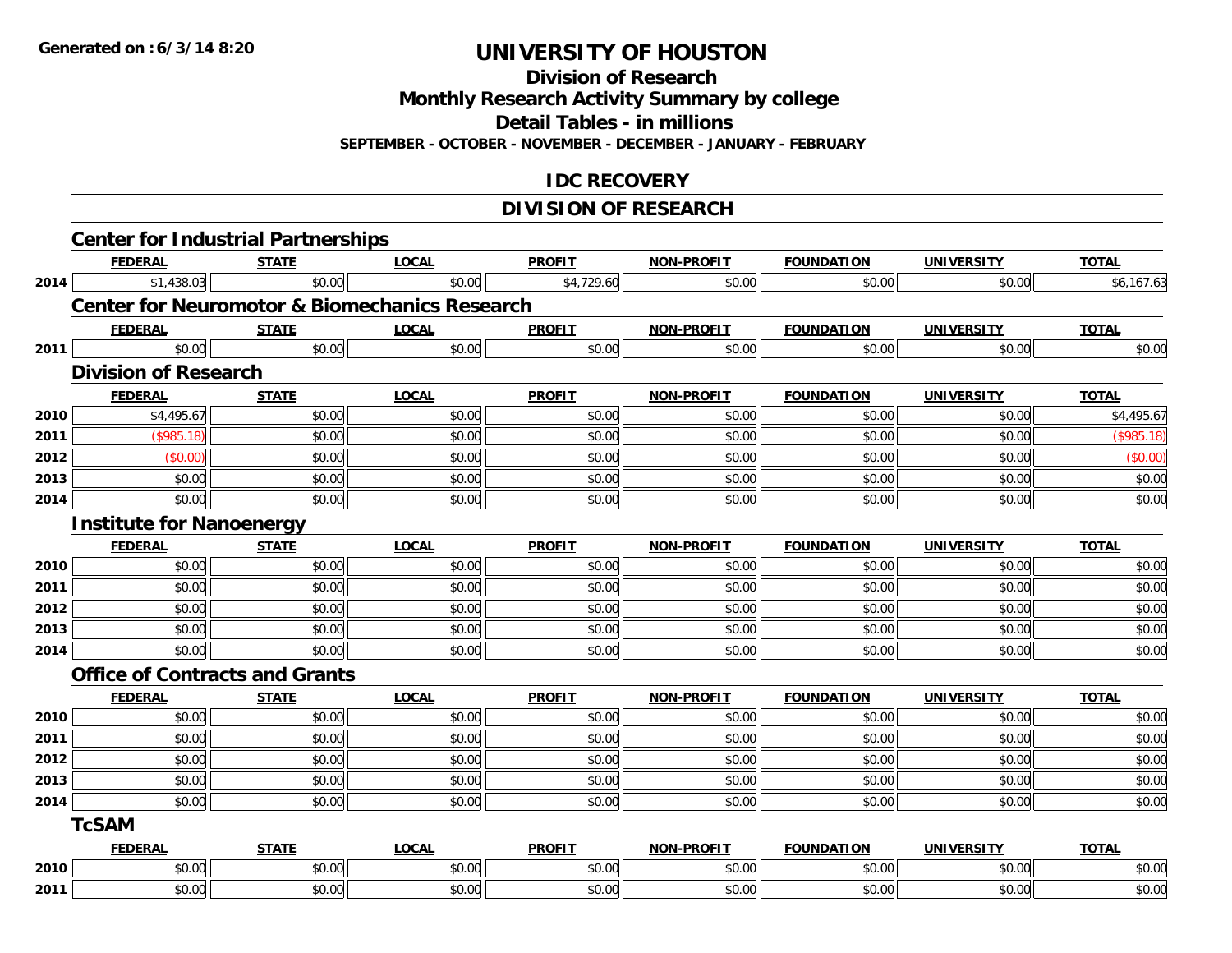**2014**

**Total**

# **UNIVERSITY OF HOUSTON**

## **Division of ResearchMonthly Research Activity Summary by college Detail Tables - in millions SEPTEMBER - OCTOBER - NOVEMBER - DECEMBER - JANUARY - FEBRUARY**

## **IDC RECOVERY**

## **DIVISION OF RESEARCH**

|      | <b>TcSUH</b>                         |              |              |               |                   |                   |                   |              |
|------|--------------------------------------|--------------|--------------|---------------|-------------------|-------------------|-------------------|--------------|
|      | <b>FEDERAL</b>                       | <b>STATE</b> | <b>LOCAL</b> | <b>PROFIT</b> | <b>NON-PROFIT</b> | <b>FOUNDATION</b> | <b>UNIVERSITY</b> | <b>TOTAL</b> |
| 2010 | \$4,805.60                           | \$0.00       | \$0.00       | \$17,630.05   | \$0.00            | \$0.00            | \$0.00            | \$22,435.65  |
| 2011 | \$8,633.26                           | \$0.00       | \$0.00       | \$25,998.27   | \$0.00            | \$0.00            | \$0.00            | \$34,631.53  |
| 2012 | \$9,092.28                           | \$1,246.49   | \$0.00       | \$22,811.02   | \$0.00            | \$0.00            | \$0.00            | \$33,149.79  |
| 2013 | \$8,149.97                           | \$270.19     | \$0.00       | \$12,055.25   | \$0.00            | \$0.00            | \$0.00            | \$20,475.41  |
| 2014 | \$43,917.50                          | \$454.91     | \$0.00       | \$10,887.99   | \$0.00            | \$0.00            | \$0.00            | \$55,260.40  |
|      | <b>Texas Obesity Research Center</b> |              |              |               |                   |                   |                   |              |
|      | <b>FEDERAL</b>                       | <b>STATE</b> | <b>LOCAL</b> | <b>PROFIT</b> | <b>NON-PROFIT</b> | <b>FOUNDATION</b> | <b>UNIVERSITY</b> | <b>TOTAL</b> |
| 2010 | \$0.00                               | \$0.00       | \$0.00       | \$0.00        | \$0.00            | \$0.00            | \$0.00            | \$0.00       |
| 2011 | \$0.00                               | \$0.00       | \$0.00       | \$0.00        | \$0.00            | \$0.00            | \$0.00            | \$0.00       |
| 2012 | \$0.00                               | \$0.00       | \$0.00       | \$0.00        | \$0.00            | \$0.00            | \$0.00            | \$0.00       |
| 2013 | \$0.00                               | \$0.00       | \$0.00       | \$0.00        | \$0.00            | \$0.00            | \$0.00            | \$0.00       |
| 2014 | \$0.00                               | \$0.00       | \$0.00       | \$0.00        | \$0.00            | \$0.00            | \$0.00            | \$0.00       |
|      | <b>TIMES</b>                         |              |              |               |                   |                   |                   |              |
|      | <b>FEDERAL</b>                       | <b>STATE</b> | <b>LOCAL</b> | <b>PROFIT</b> | <b>NON-PROFIT</b> | <b>FOUNDATION</b> | <b>UNIVERSITY</b> | <b>TOTAL</b> |
| 2010 | \$50,635.86                          | \$97,453.39  | \$0.00       | \$0.00        | \$0.00            | \$0.00            | \$162.29          | \$148,251.54 |
| 2011 | \$51,395.91                          | \$2,770.35   | \$0.00       | \$0.00        | \$0.00            | \$0.00            | \$0.00            | \$54,166.26  |
| 2012 | \$241,211.15                         | \$0.01       | \$0.00       | \$0.00        | \$0.00            | \$0.00            | \$0.00            | \$241,211.16 |
| 2013 | \$382,921.73                         | (\$99.10)    | \$0.00       | \$0.00        | \$0.00            | \$0.00            | \$0.00            | \$382,822.63 |

4 \$260,128.08 \$1,547.62 \$1,547.62 \$0.00 \$0.00 \$0.00 \$0.00 \$0.00 \$0.00 \$0.00 \$0.00 \$0.00 \$261,675.70

**\$1,161,564.51 \$112,665.29 \$0.00 \$120,072.79 \$0.00 \$0.00 \$162.29 \$1,394,464.88**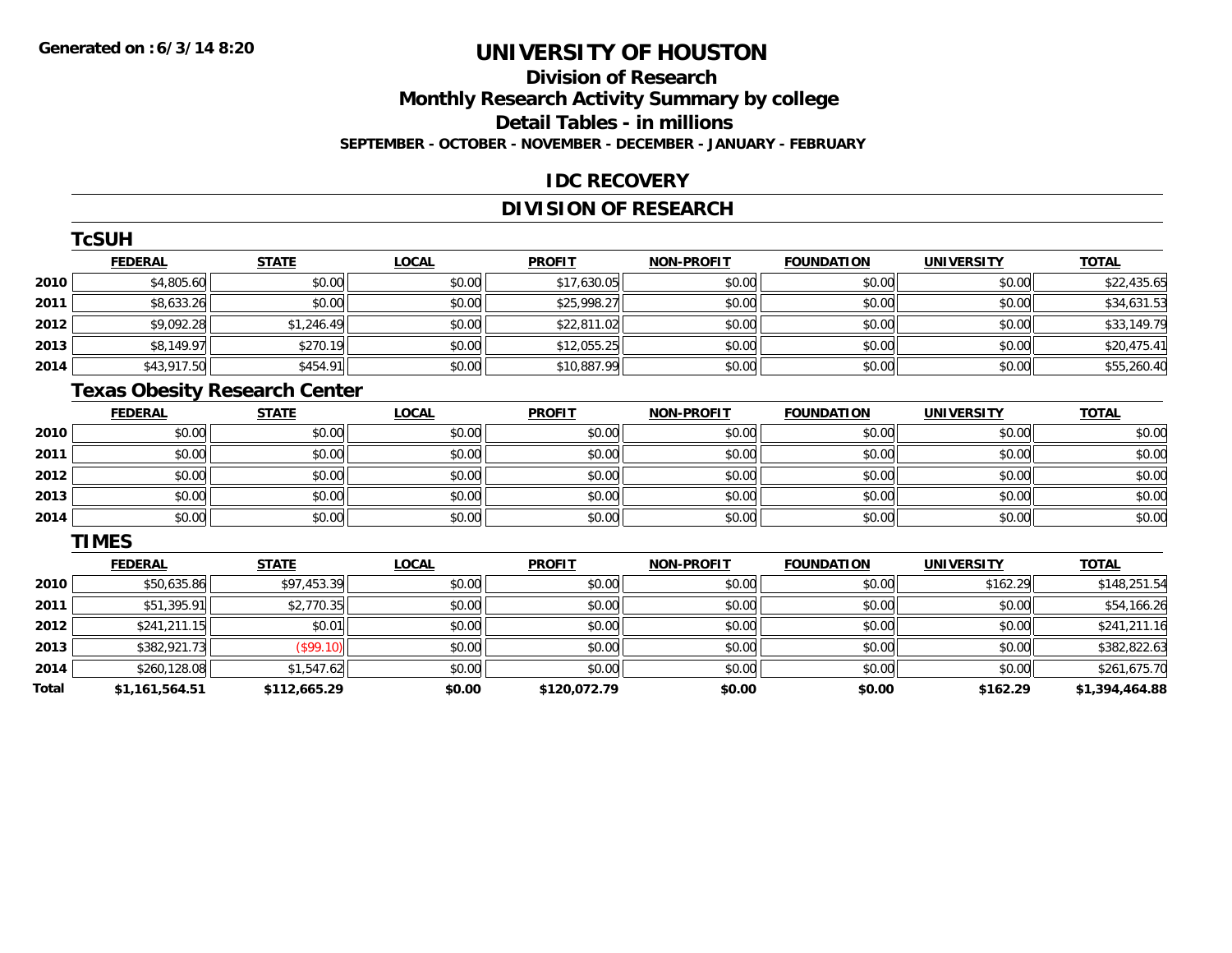## **Division of Research**

**Monthly Research Activity Summary by college**

**Detail Tables - in millions**

**SEPTEMBER - OCTOBER - NOVEMBER - DECEMBER - JANUARY - FEBRUARY**

## **IDC RECOVERY**

## **GRADUATE COLLEGE OF SOCIAL WORK**

## **Center for Drug and Social Policy Research**

|      | <b>FEDERAL</b> | <b>STATE</b> | <b>LOCAL</b> | <b>PROFIT</b> | <b>NON-PROFIT</b> | <b>FOUNDATION</b> | <b>UNIVERSITY</b> | <b>TOTAL</b> |
|------|----------------|--------------|--------------|---------------|-------------------|-------------------|-------------------|--------------|
| 2010 | \$0.00         | \$0.00       | \$0.00       | \$0.00        | \$0.00            | \$0.00            | \$0.00            | \$0.00       |
| 2011 | \$0.00         | \$0.00       | \$0.00       | \$0.00        | \$0.00            | \$0.00            | \$0.00            | \$0.00       |
| 2012 | \$0.00         | \$0.00       | \$0.00       | \$0.00        | \$0.00            | \$0.00            | \$0.00            | \$0.00       |
| 2013 | \$0.00         | \$0.00       | \$0.00       | \$0.00        | \$0.00            | \$0.00            | \$0.00            | \$0.00       |
| 2014 | \$0.00         | \$0.00       | \$0.00       | \$0.00        | \$0.00            | \$0.00            | \$0.00            | \$0.00       |

## **Center for Health Equities & Evaluation Research**

|      | <b>FEDERAL</b> | <b>STATE</b> | <u>LOCAL</u> | <b>PROFIT</b> | <b>NON-PROFIT</b> | <b>FOUNDATION</b> | UNIVERSITY | <b>TOTAL</b> |
|------|----------------|--------------|--------------|---------------|-------------------|-------------------|------------|--------------|
| 2012 | \$9,202.05     | \$0.00       | \$0.00       | \$0.00        | \$0.00            | \$0.00            | \$0.00     | ,202.05      |
| 2013 | \$6,540.56     | \$0.00       | \$0.00       | \$0.00        | \$0.00            | \$0.00            | \$0.00     | .540.56      |
| 2014 | \$5,984.07     | \$0.00       | \$0.00       | \$0.00        | \$0.00            | \$0.00            | \$0.00     | 5,984.07     |

## **Child & Family for Innovative Research**

|      | <b>FEDERAL</b> | <b>STATE</b> | <u>LOCAL</u> | <b>PROFIT</b> | <b>NON-PROFIT</b> | <b>FOUNDATION</b> | <b>UNIVERSITY</b> | <b>TOTAL</b> |
|------|----------------|--------------|--------------|---------------|-------------------|-------------------|-------------------|--------------|
| 2010 | \$124,256.33   | \$12,419.92  | \$0.00       | \$0.00        | \$0.00            | \$91.84           | \$0.00            | \$136,768.09 |
| 2011 | \$124,307.43   | \$1,041.98   | \$0.00       | \$0.00        | \$0.00            | \$115.11          | \$0.00            | \$125,464.52 |
| 2012 | \$123,341.35   | \$0.00       | \$0.00       | \$5,119.68    | \$0.00            | \$0.00            | \$0.00            | \$128,461.03 |
| 2013 | \$94,345.05    | \$552.86     | \$3,018.00   | (\$367.56)    | \$0.83            | \$0.00            | \$0.00            | \$97,549.18  |
| 2014 | \$27,174.97    | \$508.82     | \$573.16     | \$0.00        | \$133.65          | \$788.87          | \$0.00            | \$29,179.47  |

### **Community Projects - Social Work**

|      | <b>FEDERAL</b> | <b>STATE</b> | <b>LOCAL</b> | <b>PROFIT</b> | <b>NON-PROFIT</b> | <b>FOUNDATION</b> | UNIVERSITY | <b>TOTAL</b> |
|------|----------------|--------------|--------------|---------------|-------------------|-------------------|------------|--------------|
| 2010 | \$0.00         | \$0.00       | \$0.00       | \$0.00        | \$0.00            | \$0.00            | \$0.00     | \$0.00       |
| 2011 | \$0.00         | \$0.00       | \$0.00       | \$0.00        | \$0.00            | \$0.00            | \$0.00     | \$0.00       |
| 2012 | \$29.26        | \$0.00       | \$0.00       | \$0.00        | \$0.00            | \$0.00            | \$0.00     | \$29.26      |
| 2013 | \$0.01         | \$0.00       | \$0.00       | \$0.00        | \$0.00            | \$0.00            | \$0.00     | (\$0.01)     |

### **Dean, Social Work**

|      | <b>FEDERAL</b> | <b>STATE</b> | <u>LOCAL</u> | <b>PROFIT</b> | <b>NON-PROFIT</b> | <b>FOUNDATION</b> | <b>UNIVERSITY</b> | <u>TOTAL</u> |
|------|----------------|--------------|--------------|---------------|-------------------|-------------------|-------------------|--------------|
| 2010 | \$99,340.79    | \$0.00       | \$0.00       | \$0.00        | \$0.00            | \$0.00            | \$0.00            | \$99,340.79  |
| 2011 | \$82,852.11    | \$0.00       | \$0.00       | \$0.00        | \$0.00            | \$0.00            | \$0.00            | \$82,852.11  |
| 2012 | \$1,013.78)    | \$0.00       | \$0.00       | \$0.00        | \$0.00            | \$0.00            | \$0.00            | (\$1,013.78) |
| 2013 | \$5,849.75     | \$0.00       | \$0.00       | \$0.00        | \$0.00            | \$0.00            | \$0.00            | \$5,849.75   |
| 2014 | \$0.00         | \$0.00       | \$0.00       | \$0.00        | \$0.00            | \$0.00            | \$0.00            | \$0.00       |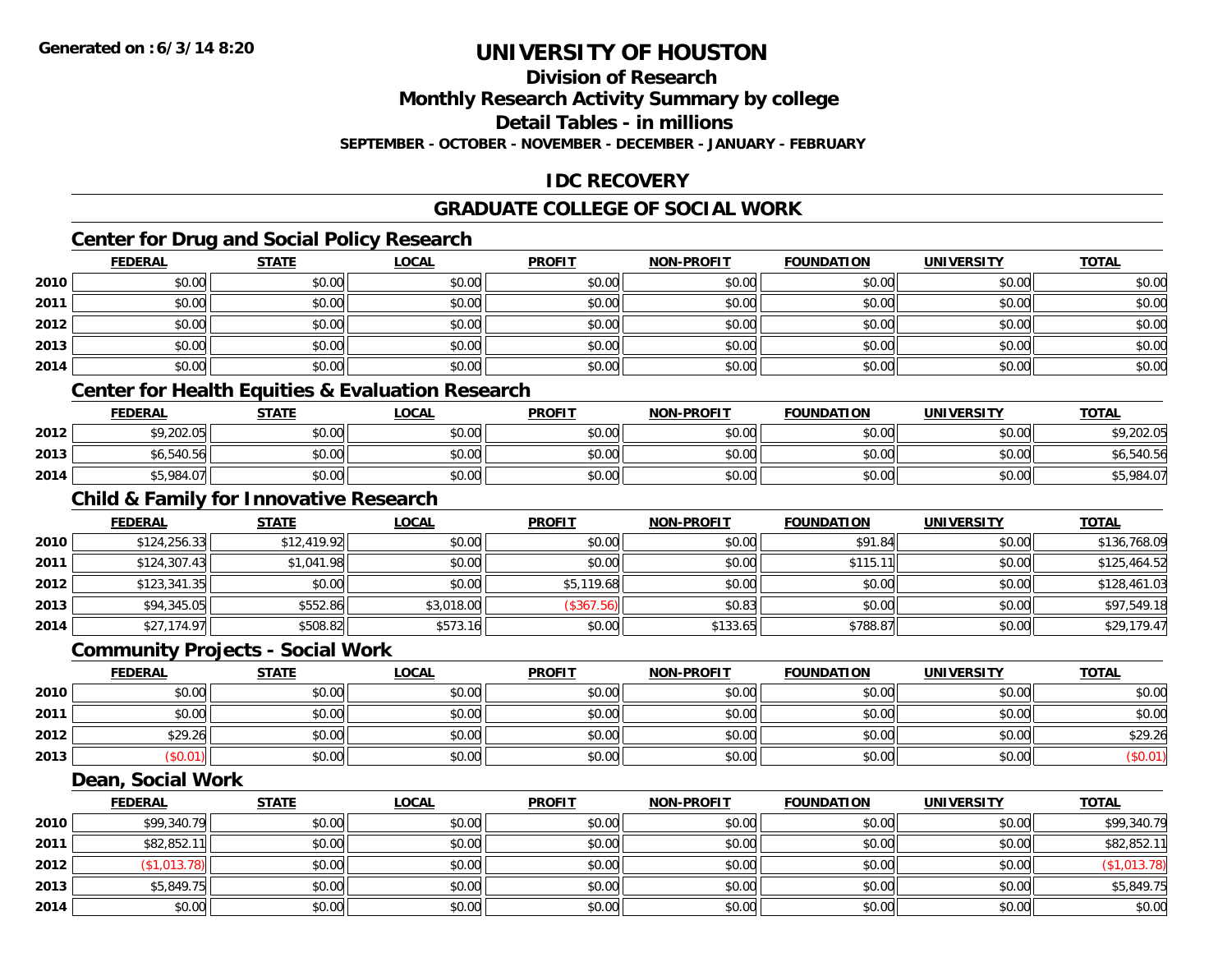#### **Division of Research**

**Monthly Research Activity Summary by college**

**Detail Tables - in millions**

**SEPTEMBER - OCTOBER - NOVEMBER - DECEMBER - JANUARY - FEBRUARY**

## **IDC RECOVERY**

### **GRADUATE COLLEGE OF SOCIAL WORK**

## **Office for Drug SPR**

|       | <b>FEDERAL</b> | <u>STATE</u> | <b>LOCAL</b> | <b>PROFIT</b> | <b>NON-PROFIT</b> | <b>FOUNDATION</b> | <b>UNIVERSITY</b> | <b>TOTAL</b> |
|-------|----------------|--------------|--------------|---------------|-------------------|-------------------|-------------------|--------------|
| 2010  | \$0.00         | \$0.00       | \$0.00       | \$0.00        | \$0.00            | \$0.00            | \$0.00            | \$0.00       |
| 2011  | \$0.00         | \$0.00       | \$0.00       | \$0.00        | \$0.00            | \$0.00            | \$0.00            | \$0.00       |
| 2012  | \$0.00         | \$0.00       | \$0.00       | \$0.00        | \$0.00            | \$0.00            | \$0.00            | \$0.00       |
| 2013  | \$0.00         | \$0.00       | \$0.00       | \$0.00        | \$0.00            | \$0.00            | \$0.00            | \$0.00       |
| Total | \$702,209.93   | \$14,523.58  | \$3,591.16   | \$4,752.12    | \$134.48          | \$995.83          | \$0.00            | \$726,207.10 |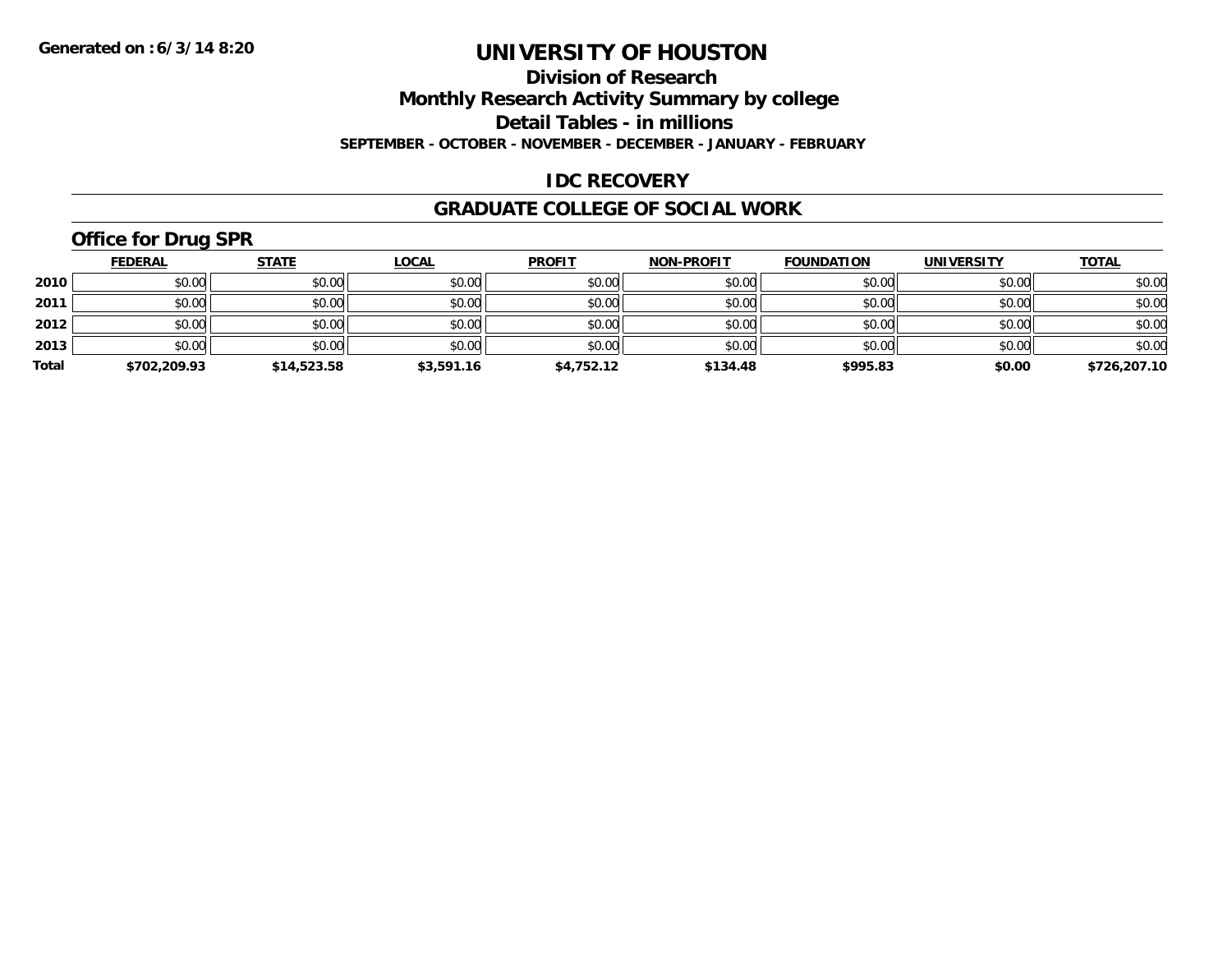#### **Division of Research**

**Monthly Research Activity Summary by college**

**Detail Tables - in millions**

**SEPTEMBER - OCTOBER - NOVEMBER - DECEMBER - JANUARY - FEBRUARY**

## **IDC RECOVERY**

### **HILTON COLLEGE OF HOTEL AND RESTAURANT MANAGEMENT**

## **Hotel and Restaurant Management**

|       | <b>FEDERAL</b> | <b>STATE</b> | <b>LOCAL</b> | <b>PROFIT</b> | <b>NON-PROFIT</b> | <b>FOUNDATION</b> | <b>UNIVERSITY</b> | <b>TOTAL</b> |
|-------|----------------|--------------|--------------|---------------|-------------------|-------------------|-------------------|--------------|
| 2010  | \$0.00         | \$0.00       | \$0.00       | \$224.72      | \$0.00            | \$0.00            | \$0.00            | \$224.72     |
| 2011  | \$649.04       | \$0.00       | \$0.00       | \$177.55      | \$235.88          | \$0.00            | \$0.00            | \$1,062.47   |
| 2012  | \$2,239.82     | \$6,958.49   | \$0.00       | \$8.59        | \$2,134.60        | \$0.00            | \$0.00            | \$11,341.50  |
| 2013  | \$2,264.67     | \$804.38     | \$0.00       | \$0.00        | \$0.00            | \$0.00            | \$0.00            | \$3,069.05   |
| 2014  | \$7,123.01     | (\$28.71)    | \$0.00       | \$0.00        | \$0.00            | \$1,095.95        | \$0.00            | \$8,190.25   |
| Total | \$12,276.54    | \$7,734.16   | \$0.00       | \$410.86      | \$2,370.48        | \$1,095.95        | \$0.00            | \$23,887.99  |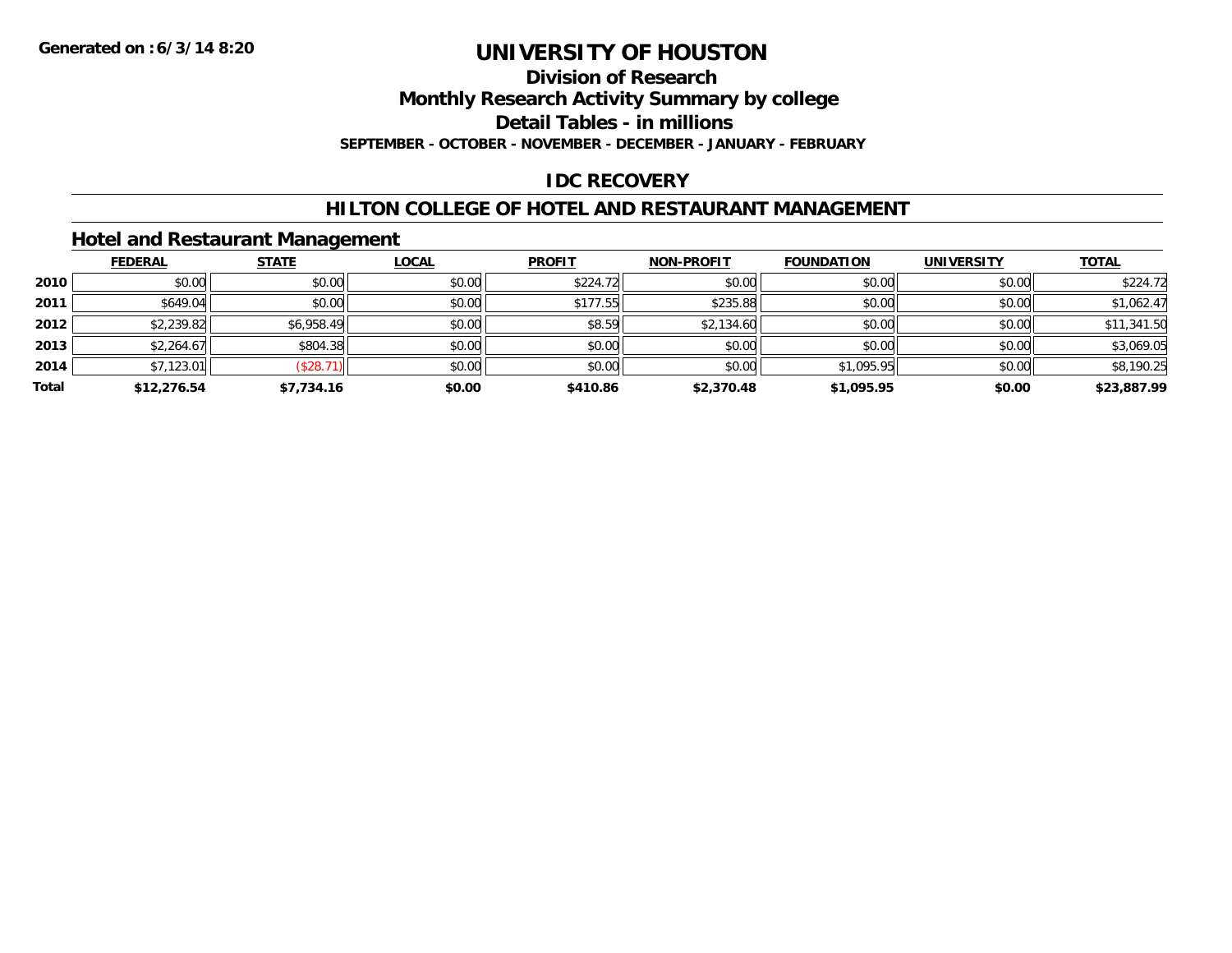## **Division of Research Monthly Research Activity Summary by college Detail Tables - in millions SEPTEMBER - OCTOBER - NOVEMBER - DECEMBER - JANUARY - FEBRUARY**

### **IDC RECOVERY**

### **HONORS COLLEGE**

## **Dean, Honors College**

|       | <b>FEDERAL</b> | <b>STATE</b> | <b>LOCAL</b> | <b>PROFIT</b> | <b>NON-PROFIT</b> | <b>FOUNDATION</b> | <b>UNIVERSITY</b> | <b>TOTAL</b> |
|-------|----------------|--------------|--------------|---------------|-------------------|-------------------|-------------------|--------------|
| 2010  | \$7,903.85     | \$0.00       | \$0.00       | \$0.00        | \$0.00            | \$0.00            | \$0.00            | \$7,903.85   |
| 2011  | \$2,398.83     | \$0.00       | \$0.00       | \$0.00        | \$0.00            | \$0.00            | \$0.00            | \$2,398.83   |
| 2012  | \$3,979.51     | \$0.00       | \$0.00       | \$0.00        | \$3,033.40        | \$0.00            | \$0.00            | \$7,012.91   |
| 2013  | \$4,326.88     | \$0.00       | \$0.00       | \$0.00        | \$1,951.49        | \$0.00            | \$0.00            | \$6,278.37   |
| 2014  | \$892.24       | \$0.00       | \$0.00       | \$0.00        | \$2,985.57        | \$41.40           | \$0.00            | \$3,919.21   |
| Total | \$19,501.30    | \$0.00       | \$0.00       | \$0.00        | \$7,970.46        | \$41.40           | \$0.00            | \$27,513.16  |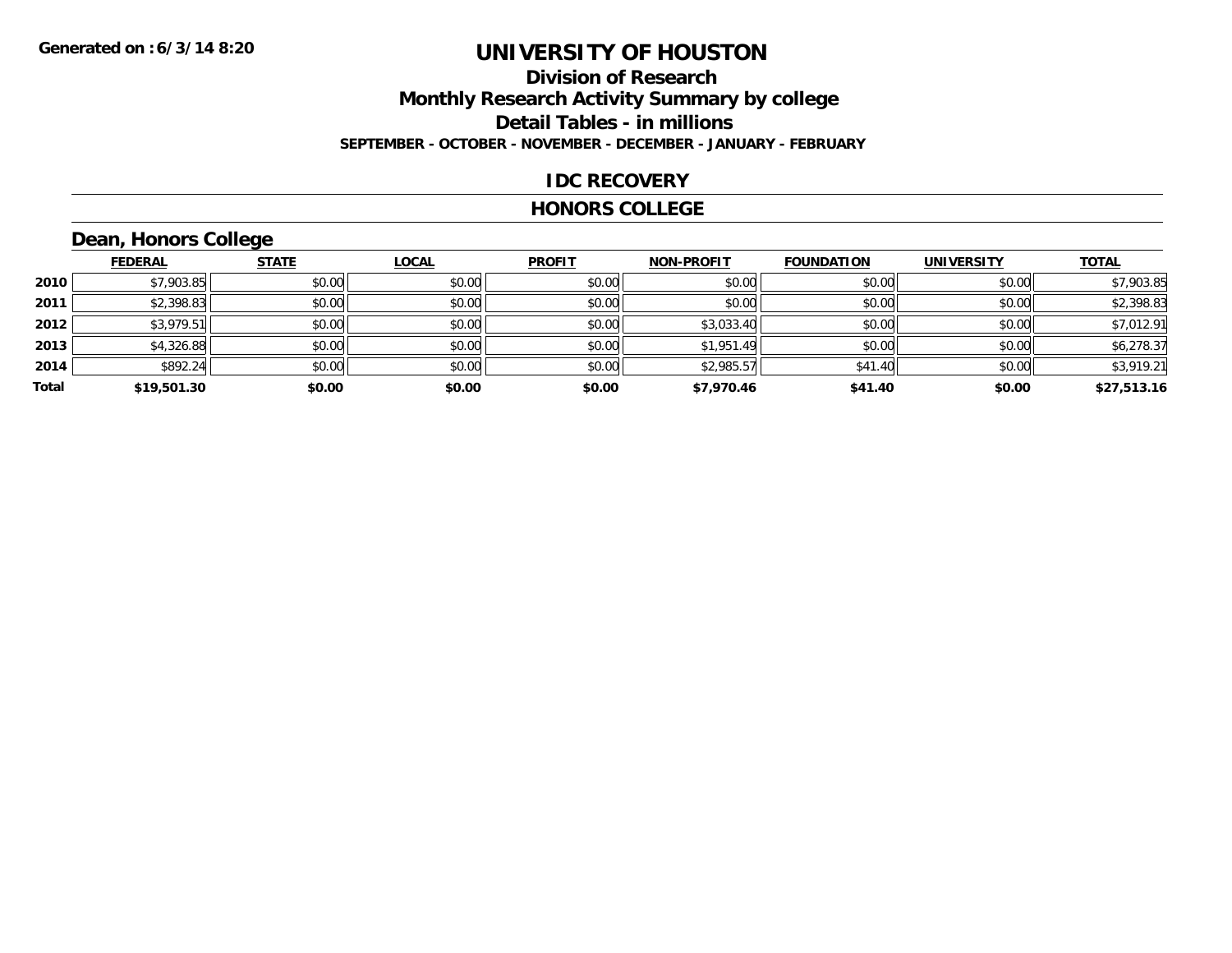## **Division of Research Monthly Research Activity Summary by college Detail Tables - in millions SEPTEMBER - OCTOBER - NOVEMBER - DECEMBER - JANUARY - FEBRUARY**

### **IDC RECOVERY**

### **LIBRARY**

## **Administration, Library**

|       | <b>FEDERAL</b> | <b>STATE</b> | <b>LOCAL</b> | <b>PROFIT</b> | <b>NON-PROFIT</b> | <b>FOUNDATION</b> | <b>UNIVERSITY</b> | <b>TOTAL</b> |
|-------|----------------|--------------|--------------|---------------|-------------------|-------------------|-------------------|--------------|
| 2010  | \$4,574.52     | \$0.00       | \$0.00       | \$0.00        | \$0.00            | \$0.00            | \$0.00            | \$4,574.52   |
| 2011  | \$718.08       | \$0.00       | \$0.00       | \$0.00        | \$0.00            | \$0.00            | \$0.00            | \$718.08     |
| 2012  | \$0.00         | \$0.00       | \$0.00       | \$0.00        | \$0.00            | \$0.00            | \$0.00            | \$0.00       |
| 2013  | \$0.00         | \$0.00       | \$0.00       | \$0.00        | \$0.00            | \$0.00            | \$0.00            | \$0.00       |
| 2014  | \$0.00         | \$0.00       | \$0.00       | \$0.00        | \$0.00            | \$0.00            | \$0.00            | \$0.00       |
| Total | \$5,292.60     | \$0.00       | \$0.00       | \$0.00        | \$0.00            | \$0.00            | \$0.00            | \$5,292.60   |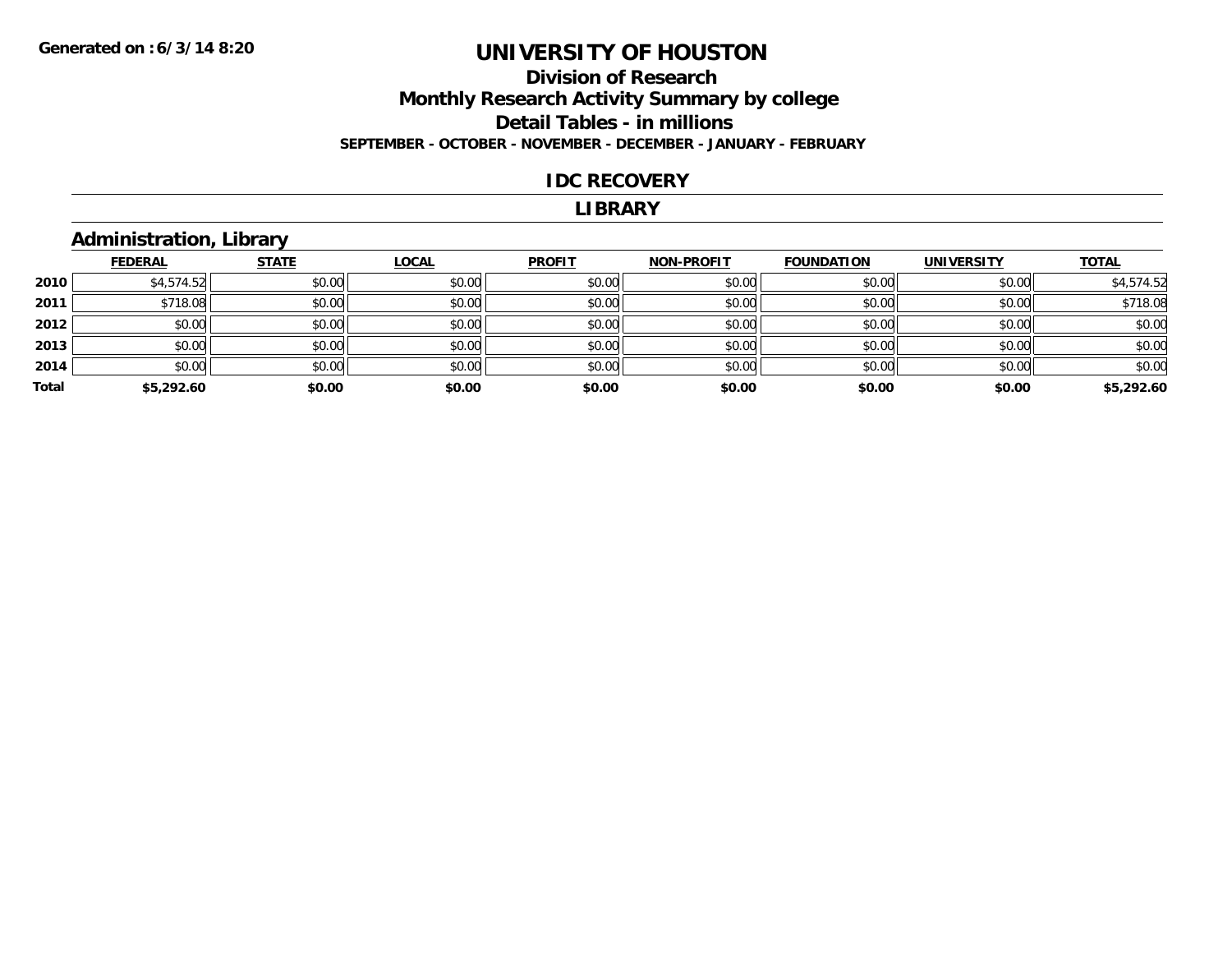**Division of Research**

**Monthly Research Activity Summary by college**

**Detail Tables - in millions**

**SEPTEMBER - OCTOBER - NOVEMBER - DECEMBER - JANUARY - FEBRUARY**

## **IDC RECOVERY**

### **SENIOR V.P. FOR ACADEMIC AFFAIRS AND PROVOST**

## **Continuing Education**

|      | <b>FEDERAL</b>                          | <b>STATE</b> | <b>LOCAL</b> | <b>PROFIT</b> | <b>NON-PROFIT</b> | <b>FOUNDATION</b> | <b>UNIVERSITY</b> | <b>TOTAL</b> |
|------|-----------------------------------------|--------------|--------------|---------------|-------------------|-------------------|-------------------|--------------|
| 2011 | \$0.00                                  | \$79.12      | \$0.00       | \$0.00        | \$0.00            | \$0.00            | \$0.00            | \$79.12      |
|      | <b>Learning and Assessment Services</b> |              |              |               |                   |                   |                   |              |
|      | <b>FEDERAL</b>                          | <b>STATE</b> | <b>LOCAL</b> | <b>PROFIT</b> | <b>NON-PROFIT</b> | <b>FOUNDATION</b> | <b>UNIVERSITY</b> | <b>TOTAL</b> |
| 2010 | \$13,503.21                             | \$4,372.76   | \$0.00       | \$0.00        | \$0.00            | \$0.00            | \$0.00            | \$17,875.97  |
| 2011 | \$12,032.42                             | \$4,767.77   | \$0.00       | \$0.00        | (\$102.24)        | \$0.00            | \$0.00            | \$16,697.95  |
| 2012 | \$11,768.12                             | (S121.33)    | \$0.00       | \$0.00        | \$0.00            | \$0.00            | \$0.00            | \$11,646.79  |
| 2013 | \$11,338.79                             | \$4,789.12   | \$0.00       | \$0.00        | \$0.00            | \$0.00            | \$0.00            | \$16,127.91  |
| 2014 | \$12,048.32                             | \$4,306.35   | \$0.00       | \$0.00        | \$0.00            | \$0.00            | \$0.00            | \$16,354.67  |
|      | <b>Learning Support Services</b>        |              |              |               |                   |                   |                   |              |
|      | <b>FEDERAL</b>                          | <b>STATE</b> | <b>LOCAL</b> | <b>PROFIT</b> | <b>NON-PROFIT</b> | <b>FOUNDATION</b> | <b>UNIVERSITY</b> | <b>TOTAL</b> |

| <b>DU.UG</b><br>\$0.00<br>0.000<br>\$0.00<br>2013<br>\$0.00<br>\$0.00<br>\$0.00<br>\$0.00<br>ง∪.∪บ | Total | \$60,690.86 | \$18,193.79 | \$0.00 | \$0.00 | (\$102.24) | \$0.00 | \$0.00 | \$78,782.41 |
|----------------------------------------------------------------------------------------------------|-------|-------------|-------------|--------|--------|------------|--------|--------|-------------|
|                                                                                                    |       |             |             |        |        |            |        |        | \$0.00      |
|                                                                                                    | 2012  | \$0.00      | \$0.00      | 0.000  | \$0.00 | \$0.00     | \$0.00 | \$0.00 | \$0.00      |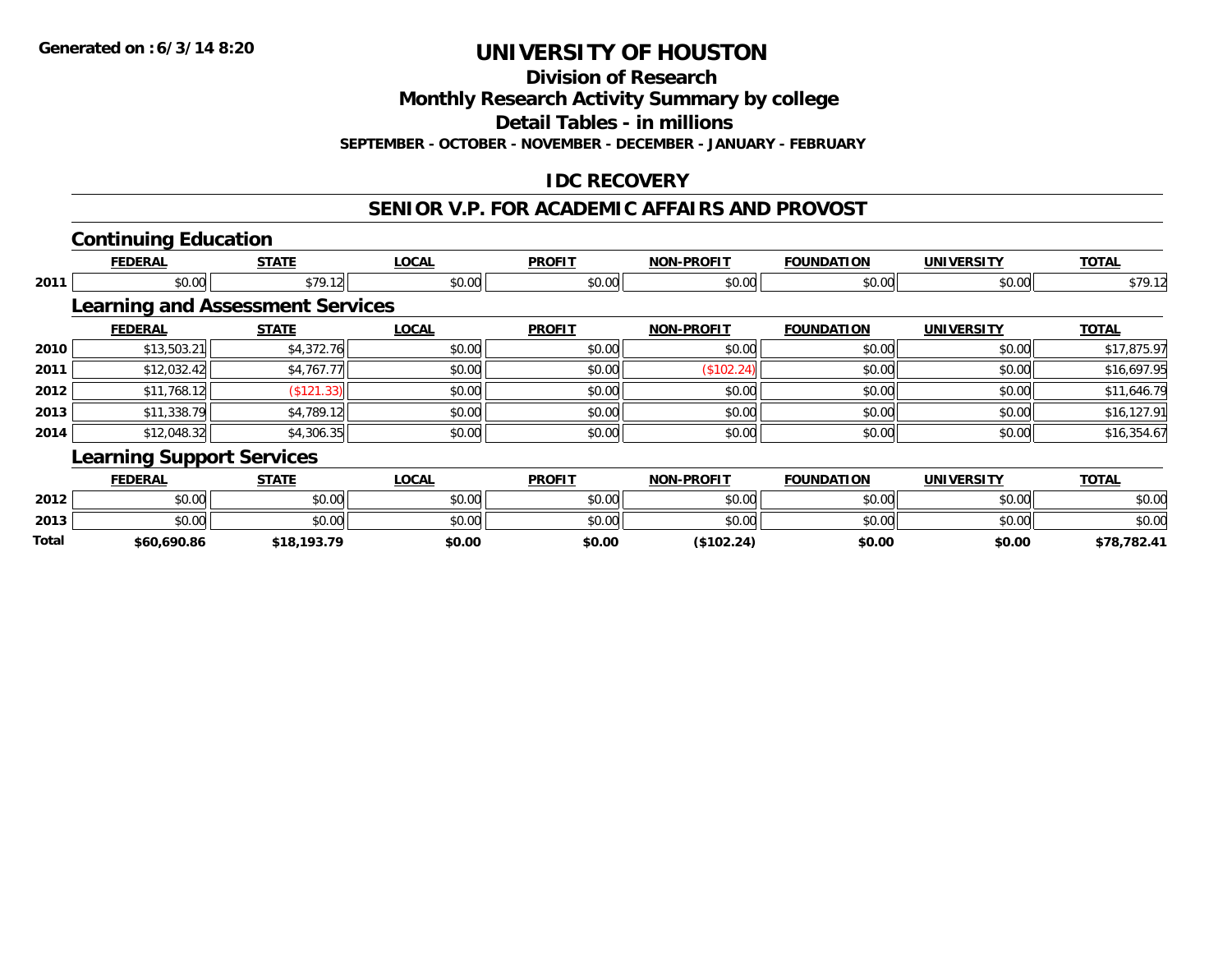## **Division of Research Monthly Research Activity Summary by college Detail Tables - in millions SEPTEMBER - OCTOBER - NOVEMBER - DECEMBER - JANUARY - FEBRUARY**

## **IDC RECOVERY**

### **UH LAW CENTER**

|       | Dean, Law      |              |              |               |                   |                   |                   |               |
|-------|----------------|--------------|--------------|---------------|-------------------|-------------------|-------------------|---------------|
|       | <b>FEDERAL</b> | <b>STATE</b> | <b>LOCAL</b> | <b>PROFIT</b> | <b>NON-PROFIT</b> | <b>FOUNDATION</b> | <b>UNIVERSITY</b> | <b>TOTAL</b>  |
| 2010  | \$34,931.05    | \$0.00       | \$0.00       | \$0.00        | \$0.00            | \$0.00            | \$0.00            | \$34,931.05   |
| 2011  | \$4,448.17     | \$0.00       | \$0.00       | \$0.00        | \$0.00            | \$0.00            | \$0.00            | \$4,448.17    |
| 2012  | (\$70,367.54)  | \$0.00       | \$0.00       | \$0.00        | \$0.00            | \$0.00            | \$0.00            | (\$70,367.54) |
| 2013  | \$0.00         | \$0.00       | \$0.00       | \$0.00        | \$0.00            | \$0.00            | \$0.00            | \$0.00        |
|       | Law-UH         |              |              |               |                   |                   |                   |               |
|       | <b>FEDERAL</b> | <b>STATE</b> | <b>LOCAL</b> | <b>PROFIT</b> | <b>NON-PROFIT</b> | <b>FOUNDATION</b> | <b>UNIVERSITY</b> | <b>TOTAL</b>  |
| 2010  | \$2,668.04     | \$0.00       | \$0.00       | \$0.00        | \$0.00            | \$0.00            | \$0.00            | \$2,668.04    |
| 2011  | \$13,081.45    | \$2,755.67   | \$0.00       | \$0.00        | \$0.00            | \$3,546.91        | \$0.00            | \$19,384.03   |
| 2012  | \$1,230.55     | \$0.00       | \$0.00       | \$0.00        | \$0.00            | \$2,771.90        | \$0.00            | \$4,002.45    |
| 2013  | \$44,281.44    | \$9,858.68   | \$0.00       | \$0.00        | \$0.00            | \$2,412.70        | \$0.00            | \$56,552.82   |
| 2014  | \$5,629.40     | \$12,233.61  | \$0.00       | \$0.00        | \$0.00            | \$0.00            | \$0.00            | \$17,863.01   |
| Total | \$35,902.56    | \$24,847.96  | \$0.00       | \$0.00        | \$0.00            | \$8,731.51        | \$0.00            | \$69,482.03   |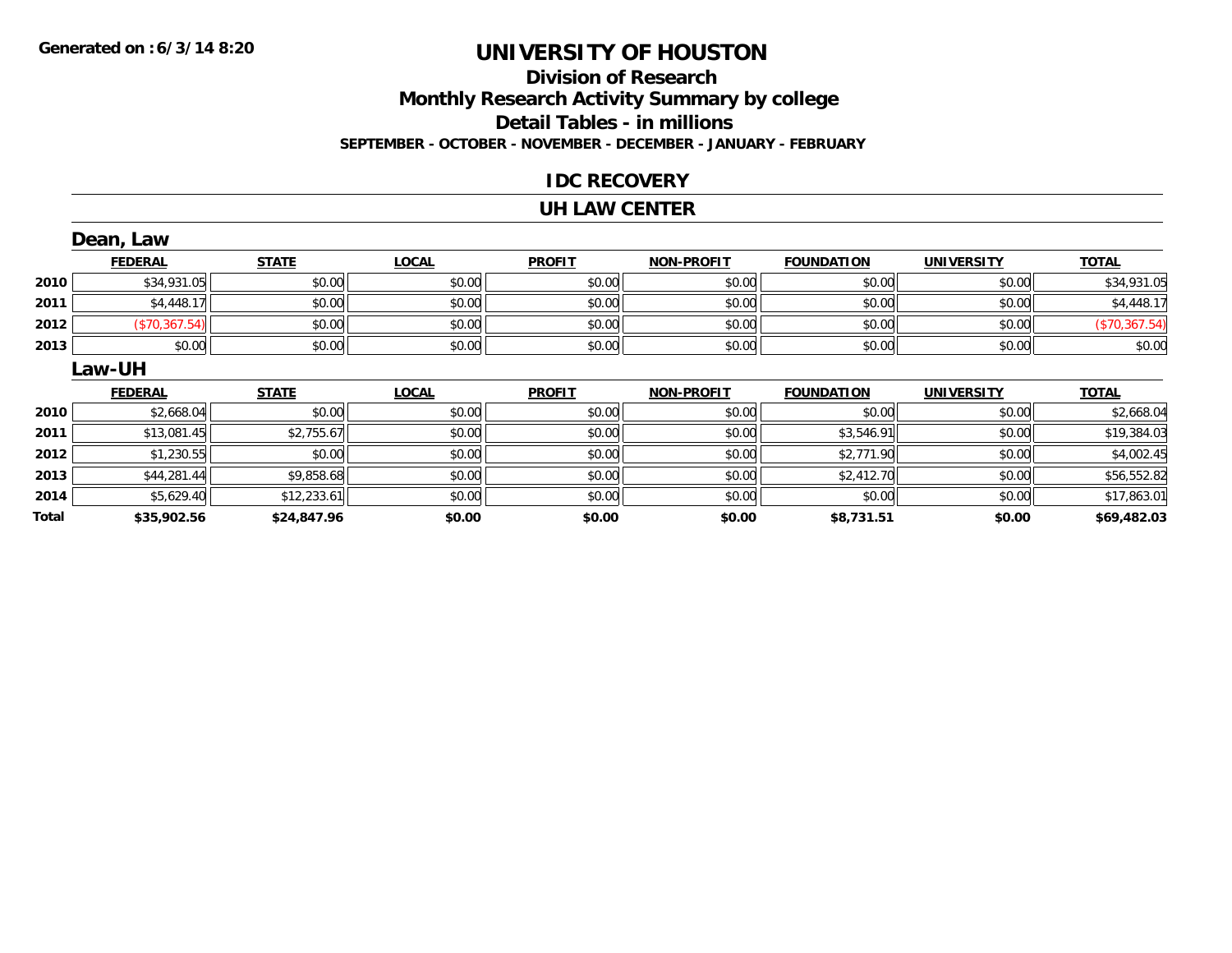**Division of Research**

**Monthly Research Activity Summary by college**

**Detail Tables - in millions**

**SEPTEMBER - OCTOBER - NOVEMBER - DECEMBER - JANUARY - FEBRUARY**

## **IDC RECOVERY**

### **UKNOWN COLLEGE**

## **Unknown Department**

|              | <b>JERAL</b> | <b>STATE</b>     | <b>LOCAL</b>      | <b>PROFIT</b>       | <b>DDACIT</b><br><b>BIAB</b> | ΙΑΤΙΩΝ | JNI)<br><b>VEDCITY</b> | TOTA.  |
|--------------|--------------|------------------|-------------------|---------------------|------------------------------|--------|------------------------|--------|
| 2014         | \$0.00       | $\cdots$<br>JU.J | $\sim$ 00<br>ט.טע | 0000<br>JU.UU       | ስ ለሰ<br>ט.טע                 | 0000   | \$0.00                 | \$0.00 |
| <b>Total</b> | 60.00        | \$0.00           | \$0.00            | <b>¢∩ ∩</b><br>DU.U | \$0.00                       | \$0.00 | \$0.00                 | \$0.00 |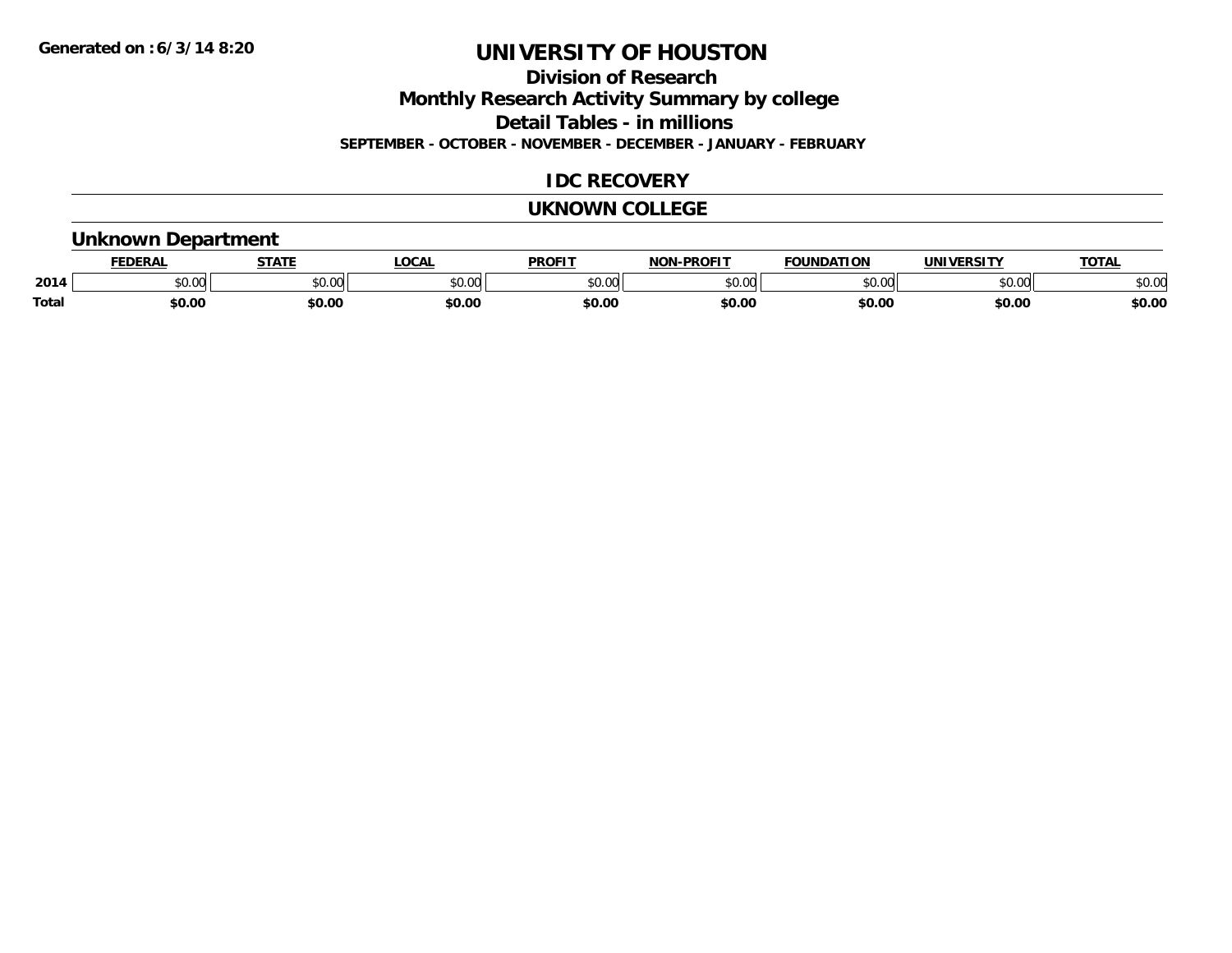**Division of Research**

**Monthly Research Activity Summary by college**

**Detail Tables - in millions**

**SEPTEMBER - OCTOBER - NOVEMBER - DECEMBER - JANUARY - FEBRUARY**

## **IDC RECOVERY**

## **VICE PRESIDENT FOR ADMINISTRATION**

|       | FEDERAI      | <b>STATI</b> | _OCAL  | <b>PROFIT</b> | <b>NON-PROFIT</b> | <b>FOUNDATION</b> | <b>UNIVERSITY</b> | <b>TOTAL</b> |  |  |  |
|-------|--------------|--------------|--------|---------------|-------------------|-------------------|-------------------|--------------|--|--|--|
| 2010  |              | \$0.00       | \$0.00 | \$0.00        | \$0.00            | \$0.00            | \$0.00            |              |  |  |  |
| Total | (\$2,503.85) | \$0.00       | \$0.00 | \$0.00        | \$0.00            | \$0.00            | \$0.00            | \$2,503.85   |  |  |  |